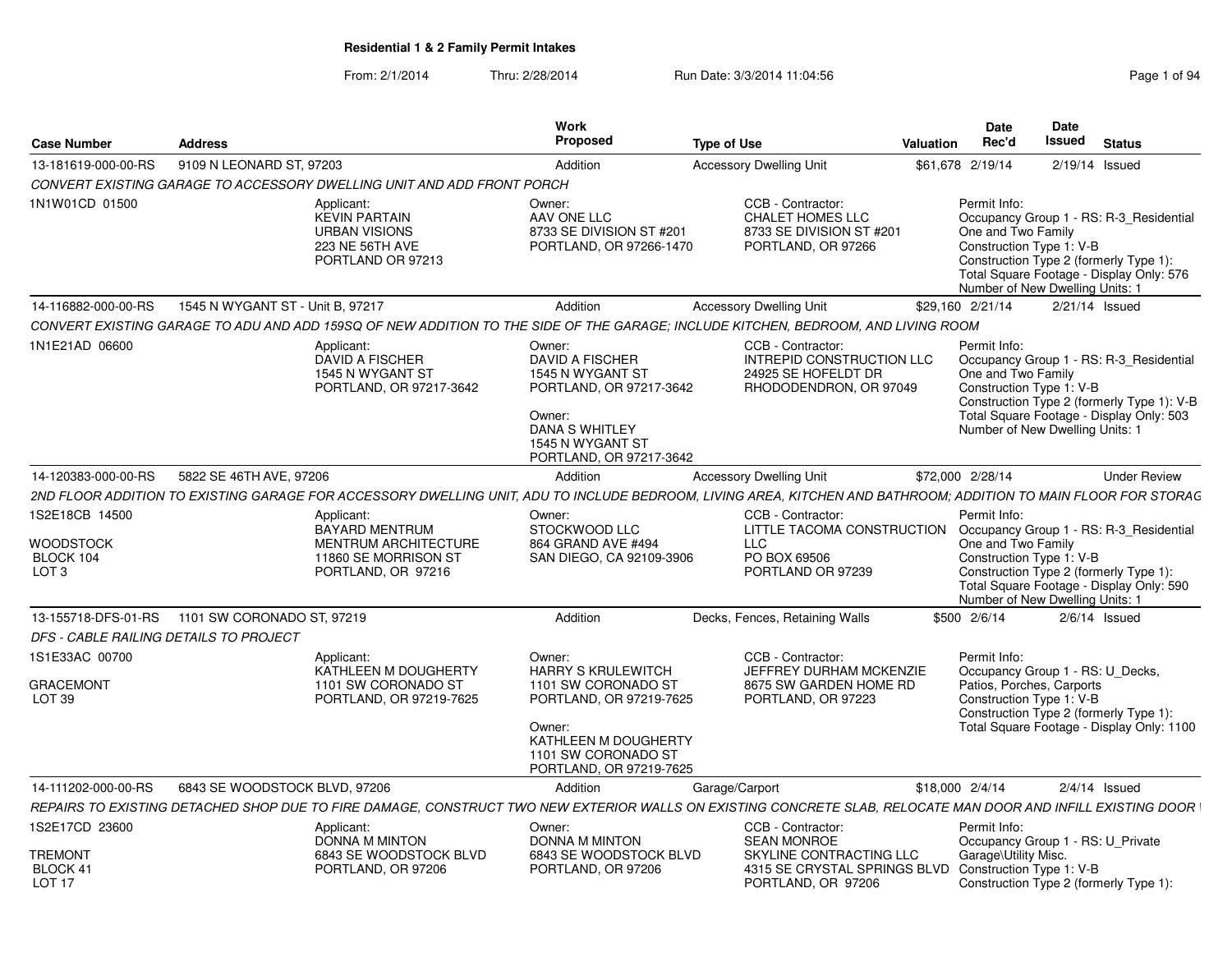From: 2/1/2014Thru: 2/28/2014 Run Date: 3/3/2014 11:04:56 Research 2010 2014 12:04:56

| <b>Case Number</b>                                               | <b>Address</b>                               |                                                                                                                                                                | <b>Work</b><br>Proposed                                                                      | <b>Type of Use</b>                                                                                   | Date<br>Rec'd<br>Valuation           | <b>Date</b><br><b>Issued</b><br><b>Status</b>                                                                                                                  |
|------------------------------------------------------------------|----------------------------------------------|----------------------------------------------------------------------------------------------------------------------------------------------------------------|----------------------------------------------------------------------------------------------|------------------------------------------------------------------------------------------------------|--------------------------------------|----------------------------------------------------------------------------------------------------------------------------------------------------------------|
| 14-115369-000-00-RS                                              | 4802 SE BROOKLYN ST, 97206                   |                                                                                                                                                                | Addition                                                                                     | Garage/Carport                                                                                       | \$4,468 2/11/14                      | 2/15/14 Issued                                                                                                                                                 |
| SINGLE FLOOR ADDITION TO EXISTING DETACHED GARAGE.               |                                              |                                                                                                                                                                |                                                                                              |                                                                                                      |                                      |                                                                                                                                                                |
| 1S2E07BD 18700<br><b>CRESTON</b><br>BLOCK 17<br>LOT <sub>1</sub> |                                              | Applicant:<br>Joel Morrison<br><b>MORRISON BUILT LLC</b><br>4614 SW Kelly Avenue, Ste 17<br>Portland, OR 97239                                                 | Owner:<br><b>MORRISON BUILT LLC</b><br>4614 SW KELLY AVE #100<br>PORTLAND, OR 97239-4277     | CCB - Contractor:<br><b>MORRISON BUILT LLC</b><br>4614 SW Kelly Avenue, Ste 17<br>Portland, OR 97239 | Permit Info:<br>Garage\Utility Misc. | Occupancy Group 1 - RS: U Private<br>Construction Type 1: V-B<br>Construction Type 2 (formerly Type 1):<br>Total Square Footage - Display Only: 110            |
|                                                                  |                                              | Applicant:<br>Ryan Schubert<br>MORRISON BUILT LLC<br>4614 SW Kelly Avenue, Ste 17<br>Portland, OR 97239                                                        |                                                                                              |                                                                                                      |                                      |                                                                                                                                                                |
| 06-178249-REV-02-RS 10552 SE REX ST, 97266                       |                                              |                                                                                                                                                                | Addition                                                                                     | <b>Single Family Dwelling</b>                                                                        | \$2/25/14                            | 2/25/14 Issued                                                                                                                                                 |
|                                                                  |                                              | REVISION TO REDUCE SCOPE OF WORK - MAIN FLR - NEW ENTRY PORCH AND STEPS; REMOVE INTERIOR WALL FOR KITCHEN REMODEL; ADD FRENCH DRS IN DINING; RELOCATE ENTRY D( |                                                                                              |                                                                                                      |                                      |                                                                                                                                                                |
| 1S2E22CB 01300<br><b>LOCKWOOD HTS</b>                            |                                              | Applicant:<br>ROBERT WARD<br>9343 SE DUNDEE DR                                                                                                                 | Owner:<br>JONATHAN M JOHANSEN<br>10552 SE REX ST                                             |                                                                                                      | Permit Info:                         | Occupancy Group 1 - RS: R3<br>Construction Type 2 (formerly Type 1):                                                                                           |
| <b>BLOCK A</b><br>LOT 3&4 TL 1300                                |                                              | HAPPY VALLEY, OR 97086-7049                                                                                                                                    | PORTLAND, OR 97266<br>Owner:<br><b>NIKA F GREEN</b><br>10552 SE REX ST<br>PORTLAND, OR 97266 |                                                                                                      |                                      | Construction Type 1: V-N                                                                                                                                       |
|                                                                  | 13-149384-DFS-01-RS 307 NE LOMBARD ST, 97211 |                                                                                                                                                                | Addition                                                                                     | <b>Single Family Dwelling</b>                                                                        | \$3,000 2/25/14                      | <b>Under Review</b>                                                                                                                                            |
| <b>DFS FOR TRUSSES</b>                                           |                                              |                                                                                                                                                                |                                                                                              |                                                                                                      |                                      |                                                                                                                                                                |
| 1N1E10DD 10400<br>LOVES ADD<br><b>BLOCK7</b><br><b>LOT 14</b>    |                                              | Applicant:<br>MICHAEL LEWALLEN<br>LEWALLEN ARCHITECTURE<br>820 N RIVER ST<br>PORTLAND, OR 97227                                                                | Owner:<br>DIANA L DEMARA<br>235 NE LOMBARD ST<br>PORTLAND, OR 97211-2807                     | CCB - Contractor:<br><b>ALEX MAMETIEV</b><br>1299 BERNARD DR<br>WOODBURN, OR 97071                   | Permit Info:<br>One and Two Family   | Occupancy Group 1 - RS: R-3_Residential<br>Construction Type 1: V-B<br>Construction Type 2 (formerly Type 1): V-B<br>Total Square Footage - Display Only: 1809 |
|                                                                  |                                              |                                                                                                                                                                | Addition                                                                                     | Single Family Dwelling                                                                               | \$2/13/14                            | <b>Under Review</b>                                                                                                                                            |
|                                                                  |                                              | REVISION - MODIFICATION TO FOUNDATION TO REMOVE SPECIAL INSPECTION                                                                                             |                                                                                              |                                                                                                      |                                      |                                                                                                                                                                |
| 1S2E08BA 05200                                                   |                                              | Applicant:<br>JAMISON CAVALLARO                                                                                                                                | Owner:<br><b>JAMISON CAVALLARO</b>                                                           | CCB - Contractor:<br><b>ENDERS ELECTRIC INC</b>                                                      | Permit Info:                         | Occupancy Group 1 - RS: R-3_Residential                                                                                                                        |
| SECTION 08 1S 2E<br>TL 5200 0.15 ACRES                           |                                              | 2614 SE 67TH AVE<br>PORTLAND, OR 97206                                                                                                                         | 2614 SE 67TH AVE<br>PORTLAND, OR 97206                                                       | PO Box 1661<br>BEAVERTON, OR 97075                                                                   | One and Two Family                   | Construction Type 1: V-B<br>Construction Type 2 (formerly Type 1): V-B                                                                                         |
|                                                                  |                                              | Applicant:<br>FAHLMAN CONSTRUCTION<br>PO BOX 5402<br><b>SALEM, OR 97304</b>                                                                                    | Owner:<br><b>BERKELEY WILLIAMSON</b><br>2614 SE 67TH AVE<br>PORTLAND, OR 97206               |                                                                                                      |                                      | Total Square Footage - Display Only: 1297                                                                                                                      |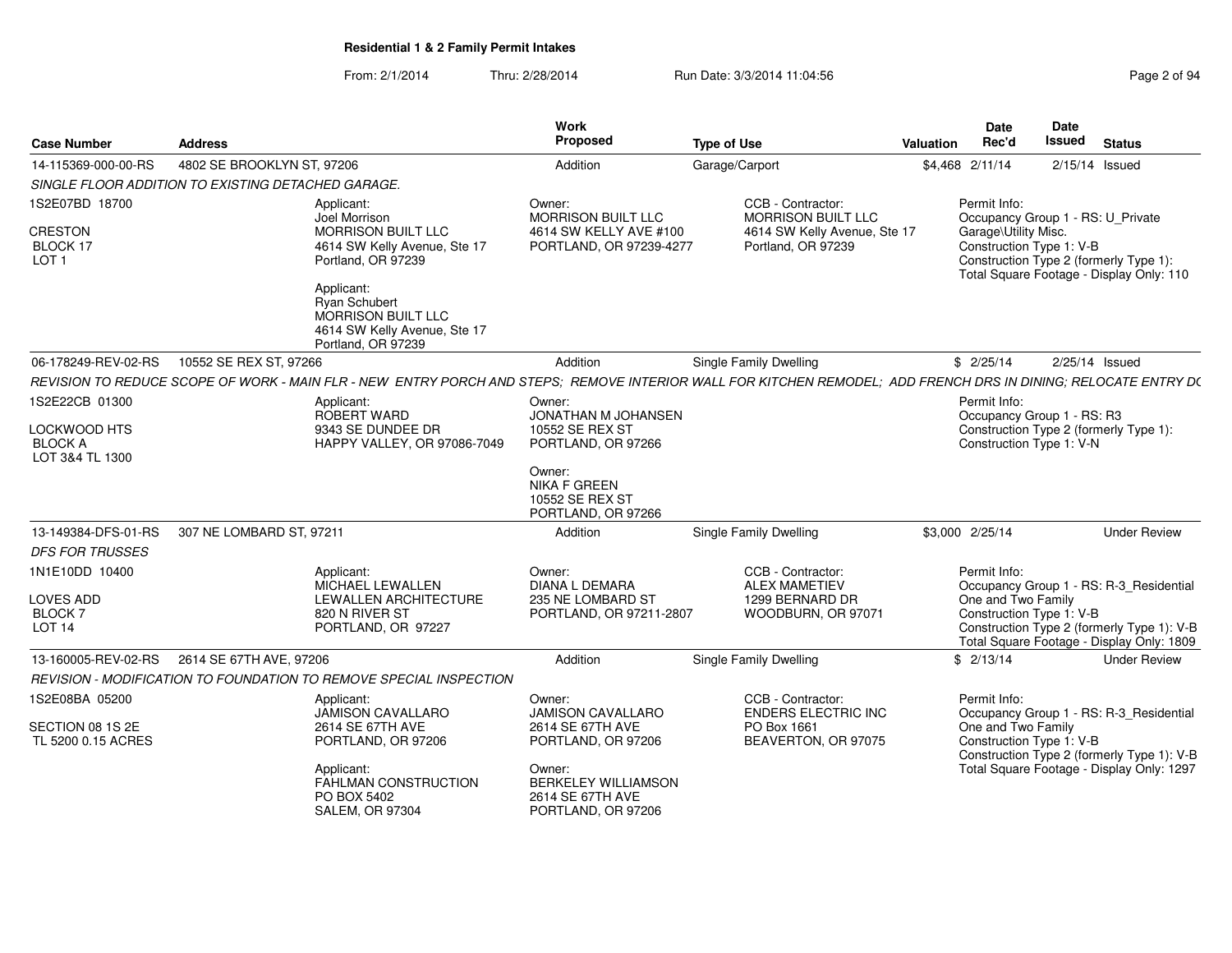From: 2/1/2014Thru: 2/28/2014 Run Date: 3/3/2014 11:04:56 Research 2010 12:56 Page 3 of 94

| <b>Case Number</b>                                                     | <b>Address</b>                                          |                                                                                                  | Work<br>Proposed                                                                                                                                                       | <b>Type of Use</b>                                                                                                                                                                             | Date<br>Rec'd<br>Valuation           | Date<br><b>Issued</b>                                       | <b>Status</b>                                                                                                                      |
|------------------------------------------------------------------------|---------------------------------------------------------|--------------------------------------------------------------------------------------------------|------------------------------------------------------------------------------------------------------------------------------------------------------------------------|------------------------------------------------------------------------------------------------------------------------------------------------------------------------------------------------|--------------------------------------|-------------------------------------------------------------|------------------------------------------------------------------------------------------------------------------------------------|
|                                                                        | 13-170239-REV-01-RS  2758 SW SUMMIT DR, 97201           |                                                                                                  | Addition                                                                                                                                                               | Single Family Dwelling                                                                                                                                                                         | \$2/13/14                            |                                                             | 2/13/14 Issued                                                                                                                     |
|                                                                        |                                                         | REVISION - MODIFY ROOF FRAMING AND SHIFT FOOTING LOCATIONS                                       |                                                                                                                                                                        |                                                                                                                                                                                                |                                      |                                                             |                                                                                                                                    |
| 1S1E08AA 04100<br>GREENWAY<br><b>BLOCK G</b><br>S 1/2 OF LOT 2         |                                                         | Applicant:<br>DONALD B LIVINGSTONE<br>2697 SW VISTA AVE<br>PORTLAND, OR 97201-1794               | Owner:<br>DONALD B LIVINGSTONE<br>2697 SW VISTA AVE<br>PORTLAND, OR 97201-1794<br>Owner:<br><b>KAREN S LIVINGSTONE</b><br>2697 SW VISTA AVE<br>PORTLAND, OR 97201-1794 | CCB - Contractor:<br><b>JEFF WHITLEY</b><br>WHITLEY BUILDING GROUP<br>9633 SE TENINO CT<br>HAPPY VALLEY OR 97086                                                                               | Permit Info:<br>One and Two Family   | Construction Type 1: V-B                                    | Occupancy Group 1 - RS: R-3_Residential<br>Construction Type 2 (formerly Type 1): V-B<br>Total Square Footage - Display Only: 3979 |
|                                                                        | 13-186635-REV-02-RS  2234 NW JOHNSON ST - Unit B, 97210 |                                                                                                  | Addition                                                                                                                                                               | <b>Single Family Dwelling</b>                                                                                                                                                                  | \$120,000 2/6/14                     |                                                             | <b>Under Review</b>                                                                                                                |
|                                                                        |                                                         |                                                                                                  |                                                                                                                                                                        | VALUE ADDED REVISION TO ADD ACCESSORY DWELLING UNIT IN BASEMENT; ADU TO INCLUDE KITCHEN, LIVING, DINING AREA, BEDROOM AND EXISTING BATHROOM; FRAME WALL TO SEPAR                               |                                      |                                                             |                                                                                                                                    |
| 1N1E33BD 15400                                                         |                                                         | Applicant:<br>RICHARD K SPIES<br>2234 NW JOHNSON ST<br>PORTLAND, OR 97210-3230                   | Owner:<br><b>RICHARD K SPIES</b><br>2234 NW JOHNSON ST<br>PORTLAND, OR 97210-3230<br>Owner:<br><b>INGRID A SPIES</b><br>2234 NW JOHNSON ST<br>PORTLAND, OR 97210-3230  | CCB - Contractor:<br>PIONEER GAS FURNACE INC<br>3615 NE BROADWAY<br>PORTLAND OR 97232<br>CCB - Contractor:<br>ERIC MOON<br><b>CHARACTER BUILDERS</b><br>5035 SW LOWELL ST<br>PORTLAND OR 97221 | Permit Info:                         | Construction Type 1: V-B<br>Number of New Dwelling Units: 1 | Occupancy Group 1 - RS: R-3_Remodel<br>Construction Type 2 (formerly Type 1)<br>Total Square Footage - Display Only: 671           |
|                                                                        | 13-187508-REV-01-RS  2418 SE IVON ST - Unit A, 97202    |                                                                                                  | Addition                                                                                                                                                               | Single Family Dwelling                                                                                                                                                                         | \$46,220 2/12/14                     |                                                             | <b>Under Review</b>                                                                                                                |
|                                                                        |                                                         |                                                                                                  |                                                                                                                                                                        | REVISION TO ELIMINATE SPIRAL STAIRS AND BUILD STANDARD STAIR: REDUCE DORMER SIZE: NO WORK IN SECOND FLOOR BEDROOM: NEW DECK AROUND SOUTH, EAST AND WEST SIDES (                                |                                      |                                                             |                                                                                                                                    |
| 1S1E11AA 07100<br>SIMONS ADD<br>BLOCK <sub>3</sub><br>LOT <sub>4</sub> |                                                         | Applicant:<br>JEANNE M NIEMER<br>2418 SE IVON ST<br>PORTLAND, OR 97202-1261                      | Owner:<br><b>JEANNE M NIEMER</b><br>2418 SE IVON ST<br>PORTLAND, OR 97202-1261                                                                                         |                                                                                                                                                                                                | Permit Info:<br>One and Two Family   | Construction Type 1: V-B                                    | Occupancy Group 1 - RS: R-3 Residential<br>Construction Type 2 (formerly Type 1): V-B<br>Total Square Footage - Display Only: 601  |
|                                                                        | 13-189006-REV-01-RS  4826 NE ALAMEDA ST, 97213          |                                                                                                  | Addition                                                                                                                                                               | <b>Single Family Dwelling</b>                                                                                                                                                                  | \$2/25/14                            |                                                             | 2/25/14 Issued                                                                                                                     |
|                                                                        |                                                         | REVISION TO REINFORCE GARAGE RETAINING WALL BY BUILIDNG A 2ND WALL BEHIND IT                     |                                                                                                                                                                        |                                                                                                                                                                                                |                                      |                                                             |                                                                                                                                    |
| 1N2E30BD 18200<br><b>ROSE CITY PK</b><br>BLOCK 128<br>LOT 10 TL 18200  |                                                         | Applicant:<br>Jacob Chavez<br>J CHAVEZ DESIGN BUILD<br>7873 SE 11th Avenue<br>Portland, OR 97202 | Owner:<br>ZARETH N IRWIN<br>4826 NE ALAMEDA ST<br>PORTLAND, OR 97213-1959<br>Owner:<br>SARA A K IRWIN<br>4826 NE ALAMEDA ST<br>PORTLAND, OR 97213-1959                 | CCB - Contractor:<br>JACOB OWEN CHAVEZ<br>7873 SE 11TH AVE<br>PORTLAND, OR 97202                                                                                                               | Permit Info:<br>Garage\Utility Misc. | Construction Type 1: V-B                                    | Occupancy Group 1 - RS: U_Private<br>Construction Type 2 (formerly Type 1): V-B<br>Total Square Footage - Display Only: 824        |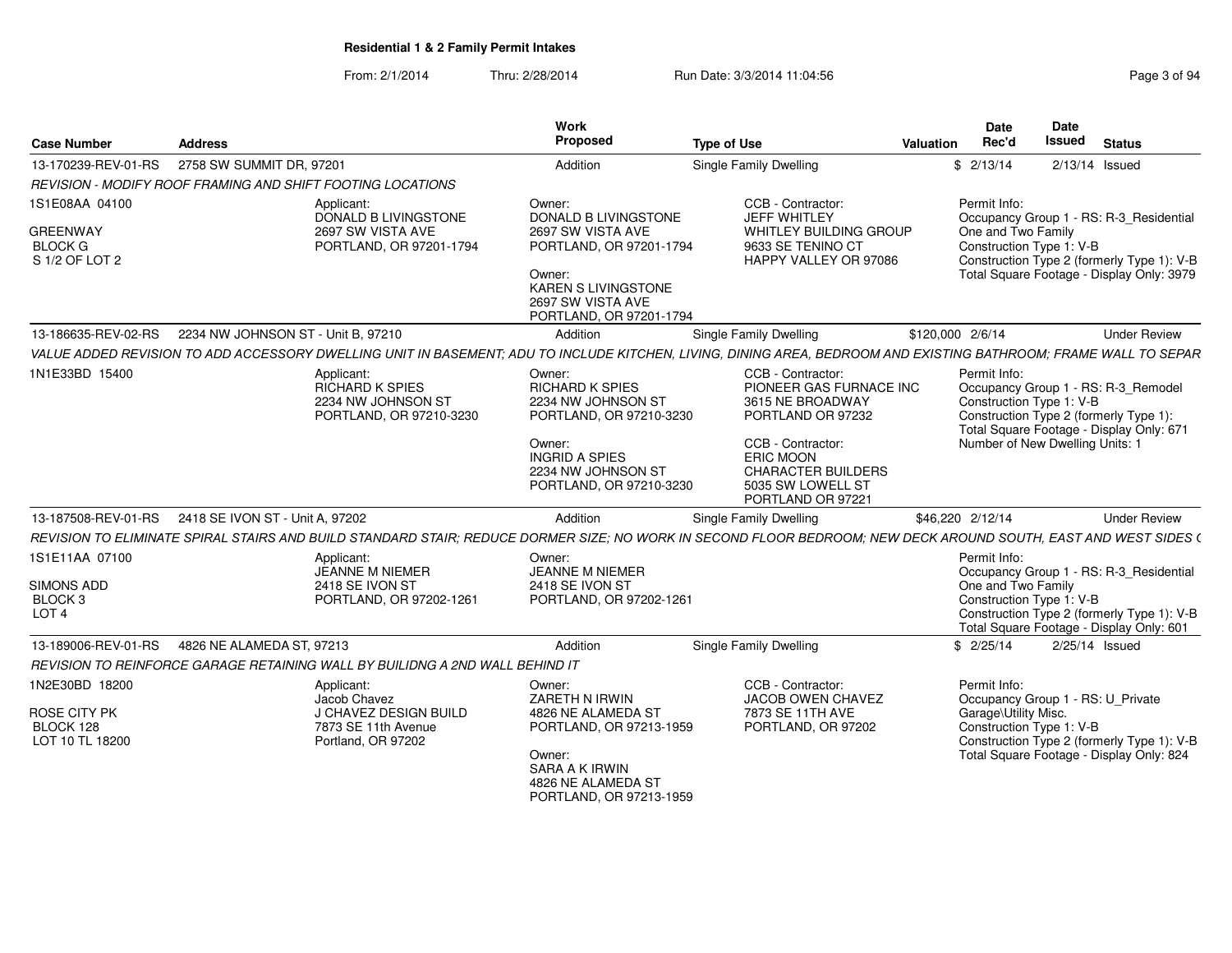From: 2/1/2014Thru: 2/28/2014 Run Date: 3/3/2014 11:04:56 Research 2010 12:04:56

| <b>Case Number</b>                                                                            | <b>Address</b>             |                                                                                                                                                                | Work<br><b>Proposed</b>                                                                                                                                          | <b>Type of Use</b>                                                                                                                                                                                             | Valuation | Date<br>Rec'd                                                                                            | <b>Date</b><br><b>Issued</b> | <b>Status</b>                                                                                                                      |
|-----------------------------------------------------------------------------------------------|----------------------------|----------------------------------------------------------------------------------------------------------------------------------------------------------------|------------------------------------------------------------------------------------------------------------------------------------------------------------------|----------------------------------------------------------------------------------------------------------------------------------------------------------------------------------------------------------------|-----------|----------------------------------------------------------------------------------------------------------|------------------------------|------------------------------------------------------------------------------------------------------------------------------------|
| 13-192155-000-00-RS                                                                           | 2914 NE SISKIYOU ST, 97212 |                                                                                                                                                                | Addition                                                                                                                                                         | Single Family Dwelling                                                                                                                                                                                         |           | \$8,995 2/20/14                                                                                          | 2/20/14 Issued               |                                                                                                                                    |
|                                                                                               |                            | ADDITION TO EXTEND EXISTING SHED DORMER AT REAR OF HOUSE FOR MASTER BEDROOM; ADD TWO GABLE DORMERS; REMOVE EXISTING PATIO COVER; NEW ELEVATED DECK; TRADE PL   |                                                                                                                                                                  |                                                                                                                                                                                                                |           |                                                                                                          |                              |                                                                                                                                    |
| 1N1E25BA 23200<br>WAYNEWOOD<br>BLOCK <sub>5</sub><br>LOT <sub>33</sub>                        |                            | Applicant:<br>MICHAEL HARDING<br>8219 SE 17TH AVE SUITE 1<br>PORTLAND, OR 97202                                                                                | Owner:<br>RANDALL B BATEMAN<br>2914 NE SISKIYOU ST<br>PORTLAND, OR 97212-2561<br>Owner:<br>PATRICIA E BATEMAN<br>2914 NE SISKIYOU ST<br>PORTLAND, OR 97212-2561  | CCB - Contractor:<br>MICHAEL HARDING<br>8219 SE 17TH AVE SUITE 1<br>PORTLAND, OR 97202                                                                                                                         |           | Permit Info:<br>One and Two Family<br>Construction Type 1: V-B<br>Construction Type 2 (formerly Type 1): |                              | Occupancy Group 1 - RS: R-3_Residential<br>Total Square Footage - Display Only: 84                                                 |
| 13-212907-REV-01-RS                                                                           | 1554 SE TACOMA ST, 97202   |                                                                                                                                                                | Addition                                                                                                                                                         | Single Family Dwelling                                                                                                                                                                                         |           | \$2/18/14                                                                                                | $2/18/14$ Issued             |                                                                                                                                    |
|                                                                                               |                            | REVISION TO ADD 2 WINDOWS IN DEN, STRUCTURAL BEARING LOADS RELOCATED, DOORS ADDED BETWEEN TWO OFFICES ON 2ND FLOOR AND LOADS RELOCATED, ELIMINATE CLOSET IN F. |                                                                                                                                                                  |                                                                                                                                                                                                                |           |                                                                                                          |                              |                                                                                                                                    |
| 1S1E23DC 13600<br>SELLWOOD<br>BLOCK 69<br>LOT 17                                              |                            | Applicant:<br>LINDLEY BYNUM<br>1554 SE TACOMA<br>PORTLAND, OR 97202                                                                                            | Owner:<br><b>JIMMY E JR WICKS</b><br>1554 SE TACOMA ST<br>PORTLAND, OR 97202<br>Owner:<br><b>GINA M WICKS</b><br>1554 SE TACOMA ST<br>PORTLAND, OR 97202         | CCB - Contractor:<br>SPRINGER CONSTRUCTION LLC<br>14845 SW MURRAY SCHOLLS DR<br>STE #110 PMB 105<br>BEAVERTON, OR 97007                                                                                        |           | Permit Info:<br>One and Two Family<br>Construction Type 1: V-B                                           |                              | Occupancy Group 1 - RS: R-3_Residential<br>Construction Type 2 (formerly Type 1): V-B<br>Total Square Footage - Display Only: 1064 |
| 13-220795-REV-01-RS                                                                           | 11924 SW 27TH PL, 97219    |                                                                                                                                                                | Addition                                                                                                                                                         | <b>Single Family Dwelling</b>                                                                                                                                                                                  |           | \$5,000 2/25/14                                                                                          | 2/25/14 Issued               |                                                                                                                                    |
|                                                                                               |                            | REVISION - REMOVE EXTERIOR RAMP AND REPLACE WITH FRONT PORCH                                                                                                   |                                                                                                                                                                  |                                                                                                                                                                                                                |           |                                                                                                          |                              |                                                                                                                                    |
| 1S1E32DA 01400<br>STEPHENSON TERR<br>BLOCK <sub>3</sub><br>LOT <sub>1</sub><br>W 10' OF LOT 2 |                            | Applicant:<br><b>MICHAEL RISCICA</b><br>2014 NW GLISAN 202<br>PORTLAND, OR 97209                                                                               | Owner:<br><b>BETH A HOWELL</b><br>11924 SW 27TH PL<br>PORTLAND, OR 97219                                                                                         | CCB - Contractor:<br>MASTER ROOTER SERVICE INC<br><b>PO BOX 208</b><br>MERIDIAN, ID 83680                                                                                                                      |           | Permit Info:<br>One and Two Family<br>Construction Type 1: V-B                                           |                              | Occupancy Group 1 - RS: R-3_Residential<br>Construction Type 2 (formerly Type 1): V-B<br>Total Square Footage - Display Only: 2687 |
| 13-235246-DFS-01-RS                                                                           | 1531 SE TENINO ST, 97202   |                                                                                                                                                                | Addition                                                                                                                                                         | <b>Single Family Dwelling</b>                                                                                                                                                                                  |           | \$1,800 2/27/14                                                                                          |                              | <b>Under Review</b>                                                                                                                |
| <b>DFS FOR TRUSSES</b>                                                                        |                            |                                                                                                                                                                |                                                                                                                                                                  |                                                                                                                                                                                                                |           |                                                                                                          |                              |                                                                                                                                    |
| 1S1E23DC 14400<br>SELLWOOD<br>BLOCK 69<br>LOT <sub>8</sub>                                    |                            | Applicant:<br><b>DAVID SCHOELLHAMER</b><br>1531 SE TENINO ST<br>PORTLAND, OR 97202-6649                                                                        | Owner:<br><b>DAVID SCHOELLHAMER</b><br>1531 SE TENINO ST<br>PORTLAND, OR 97202-6649<br>Owner:<br>KATHRYN KUIVILA<br>1531 SE TENINO ST<br>PORTLAND, OR 97202-6649 | CCB - Contractor:<br>CRAIG ANDERSON PLUMBING INC Occupancy Group 1 - RS: R-3_Residential<br>2730 SE 15TH AVE<br>PORTLAND, OR 97202<br>CCB - Contractor:<br>DONALD D LONG<br>8503 SE 13TH<br>PORTLAND, OR 97202 |           | Permit Info:<br>One and Two Family<br>Construction Type 1: V-B                                           |                              | Construction Type 2 (formerly Type 1): V-B<br>Total Square Footage - Display Only: 365                                             |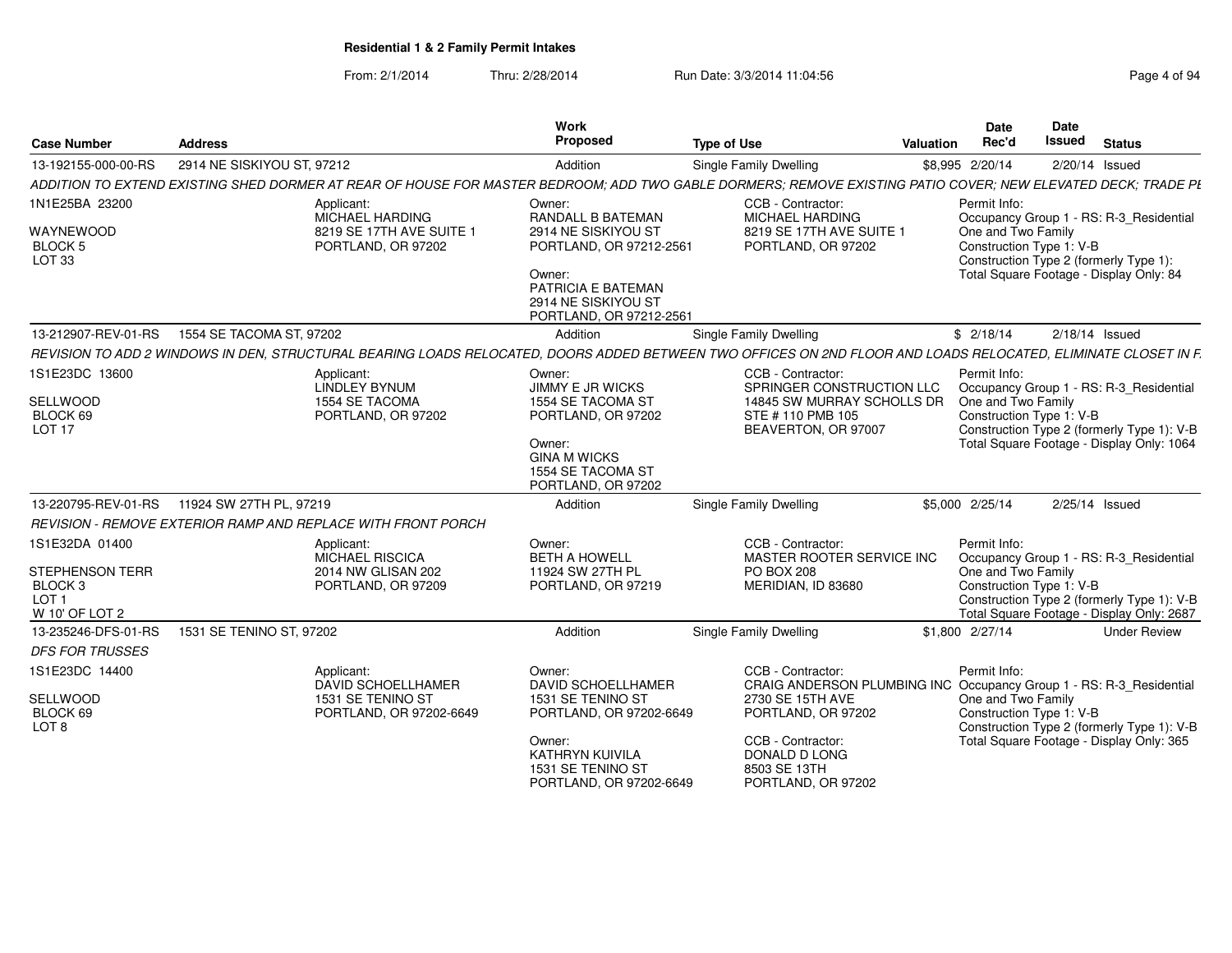From: 2/1/2014Thru: 2/28/2014 Run Date: 3/3/2014 11:04:56 Research 2010 Rage 5 of 94

| <b>Case Number</b>                                                 | <b>Address</b>                                                                                                                                              | Work<br>Proposed                                                                                                                                                  | <b>Type of Use</b>                                                                                                                                                                                | Valuation        | <b>Date</b><br>Rec'd               | <b>Date</b><br>Issued<br><b>Status</b>                                                                                                                    |
|--------------------------------------------------------------------|-------------------------------------------------------------------------------------------------------------------------------------------------------------|-------------------------------------------------------------------------------------------------------------------------------------------------------------------|---------------------------------------------------------------------------------------------------------------------------------------------------------------------------------------------------|------------------|------------------------------------|-----------------------------------------------------------------------------------------------------------------------------------------------------------|
| 13-236055-000-00-RS                                                | 3228 NE 20TH AVE, 97212                                                                                                                                     | Addition                                                                                                                                                          | Single Family Dwelling                                                                                                                                                                            | \$10,000 2/13/14 |                                    | 2/13/14 Issued                                                                                                                                            |
|                                                                    | RECONFIGURE EXISTING LAUNDRY ROOM WITH NEW EGRESS WINDOW AND NEW BAY WINDOW                                                                                 |                                                                                                                                                                   |                                                                                                                                                                                                   |                  |                                    |                                                                                                                                                           |
| 1N1E26AA 10300<br><b>IRVINGTON</b><br>BLOCK 27<br>LOT 18           | Applicant:<br><b>MARK URBAN</b><br><b>URBAN RESTORATION &amp;</b><br><b>CONSTRUCTION IN</b><br>4131 SW CONDOR AVE<br>PORTLAND, OR 972014010                 | Owner:<br><b>STANLEY F HORAK</b><br>3228 NE 20TH AVE<br>PORTLAND, OR 97212-2411<br>Owner:<br><b>FAY B HORAK</b><br>3228 NE 20TH AVE<br>PORTLAND, OR 97212-2411    | CCB - Contractor:<br><b>MARK URBAN</b><br><b>URBAN RESTORATION &amp;</b><br><b>CONSTRUCTION IN</b><br>4131 SW CONDOR AVE<br>PORTLAND, OR 972014010                                                |                  | Permit Info:<br>One and Two Family | Occupancy Group 1 - RS: R-3 Residential<br>Construction Type 1: V-B<br>Construction Type 2 (formerly Type 1):                                             |
| 13-239073-000-00-RS                                                | 4404 NE 37TH AVE, 97211                                                                                                                                     | Addition                                                                                                                                                          | Single Family Dwelling                                                                                                                                                                            | \$25,000 2/4/14  |                                    | 2/4/14 Under Inspection                                                                                                                                   |
|                                                                    | MAIN FLOOR - ENCLOSE PORCH TO CREATE MUDROOM, REMOVE INTERIOR WALL FOR KITCHEN REMODEL, REPLACE WINDOW WITH FRENCH DOORS, AND RECONFIGURE BATHROOM; BASEI   |                                                                                                                                                                   |                                                                                                                                                                                                   |                  |                                    |                                                                                                                                                           |
| 1N1E24DA 10700<br><b>WILSHIRE</b><br>BLOCK 24<br>N 60' OF LOT 5    | Applicant:<br><b>TODD F GREENE</b><br>4404 NE 37TH AVE<br>PORTLAND, OR 97211-8210                                                                           | Owner:<br><b>CYNTHIA F GREENE</b><br>4404 NE 37TH AVE<br>PORTLAND, OR 97211-8210<br>Owner:<br><b>TODD F GREENE</b><br>4404 NE 37TH AVE<br>PORTLAND, OR 97211-8210 | CCB - Contractor:<br><b>COLUMBIA PLUMBING SERVICE</b><br>INC.<br>6626 SE HARNEY ST<br>PORTLAND OR 97206<br>CCB - Contractor:<br>LUCA CONSTRUCTION. INC.<br>4814 NE 20TH AVE<br>PORTLAND, OR 97211 |                  | Permit Info:                       | Occupancy Group 1 - RS: R-3_Remodel<br>Construction Type 1: V-B<br>Construction Type 2 (formerly Type 1):                                                 |
| 13-240035-000-00-RS                                                | 3221 NE 33RD AVE, 97212                                                                                                                                     | Addition                                                                                                                                                          | Single Family Dwelling                                                                                                                                                                            |                  | \$5,996 2/13/14                    | 2/13/14 Under Inspection                                                                                                                                  |
|                                                                    | DORMER ADDITION TO ADD BATHROOM TO SECOND FLOOR                                                                                                             |                                                                                                                                                                   |                                                                                                                                                                                                   |                  |                                    |                                                                                                                                                           |
| 1N1E25BA 19200<br><b>IRVINGWOOD</b><br>BLOCK 6<br>LOT <sub>2</sub> | Applicant:<br><b>DEAN P TERRY</b><br>3221 NE 33RD AVE<br>PORTLAND, OR 97212-2606                                                                            | Owner:<br><b>DEAN P TERRY</b><br>3221 NE 33RD AVE<br>PORTLAND, OR 97212-2606                                                                                      |                                                                                                                                                                                                   |                  | Permit Info:<br>One and Two Family | Occupancy Group 1 - RS: R-3_Residential<br>Construction Type 1: V-B<br>Construction Type 2 (formerly Type 1):<br>Total Square Footage - Display Only: 56  |
| 13-241270-000-00-RS                                                | 5306 SE MITCHELL ST, 97206                                                                                                                                  | Addition                                                                                                                                                          | Single Family Dwelling                                                                                                                                                                            | \$41,975 2/11/14 |                                    | 2/11/14 Under Inspection                                                                                                                                  |
|                                                                    | ADD NEW 2 STORY ADDITION AT SOUTHWEST CORNER OF HOUSE, LIVING ROOM ON FIRST FLOOR AND BED ROOM WITH BATHROOM AT SECOND FLOOR, NEW DECK OFF BEDROOM (2 BATHR |                                                                                                                                                                   |                                                                                                                                                                                                   |                  |                                    |                                                                                                                                                           |
| 1S2E18AC 13400<br><b>TREMONT PK</b><br>BLOCK 12<br>LOT 11&12       | Applicant:<br>MICHAEL ZIEGLER<br>5306 SE MITCHELL ST<br>PORTLAND, OR 97206-5684                                                                             | Owner:<br>MICHAEL ZIEGLER<br>5306 SE MITCHELL ST<br>PORTLAND, OR 97206-5684                                                                                       |                                                                                                                                                                                                   |                  | Permit Info:<br>One and Two Family | Occupancy Group 1 - RS: R-3 Residential<br>Construction Type 1: V-B<br>Construction Type 2 (formerly Type 1):<br>Total Square Footage - Display Only: 392 |
| 14-105933-000-00-RS                                                | 2826 NW FAIRFAX TER, 97210                                                                                                                                  | Addition                                                                                                                                                          | Single Family Dwelling                                                                                                                                                                            | \$58,000 2/27/14 |                                    | 2/27/14 Issued                                                                                                                                            |
|                                                                    | EXPAND EXISTING DORMER AT SOUTHEAST ELEVATION TO ADD MORE SPACE TO EXISTING BATHROOMS, REMODEL BATHROOMS                                                    |                                                                                                                                                                   |                                                                                                                                                                                                   |                  |                                    |                                                                                                                                                           |
| 1N1E32AB 12100<br><b>WESTOVER TERR</b>                             | Applicant:<br>Peter Fry<br>2153 SW MAIN #105                                                                                                                | Owner:<br><b>ELAINE R PAUL</b><br>2826 NW FAIRFAX TER                                                                                                             |                                                                                                                                                                                                   |                  | Permit Info:<br>One and Two Family | Occupancy Group 1 - RS: R-3 Residential                                                                                                                   |
| BLOCK 11<br>LOT 21&22<br>NLY 1/2 OF LOT 23                         | PORTLAND OR 97205                                                                                                                                           | PORTLAND, OR 97210-2806                                                                                                                                           |                                                                                                                                                                                                   |                  |                                    | Construction Type 1: V-B<br>Construction Type 2 (formerly Type 1): V-B<br>Total Square Footage - Display Only: 197                                        |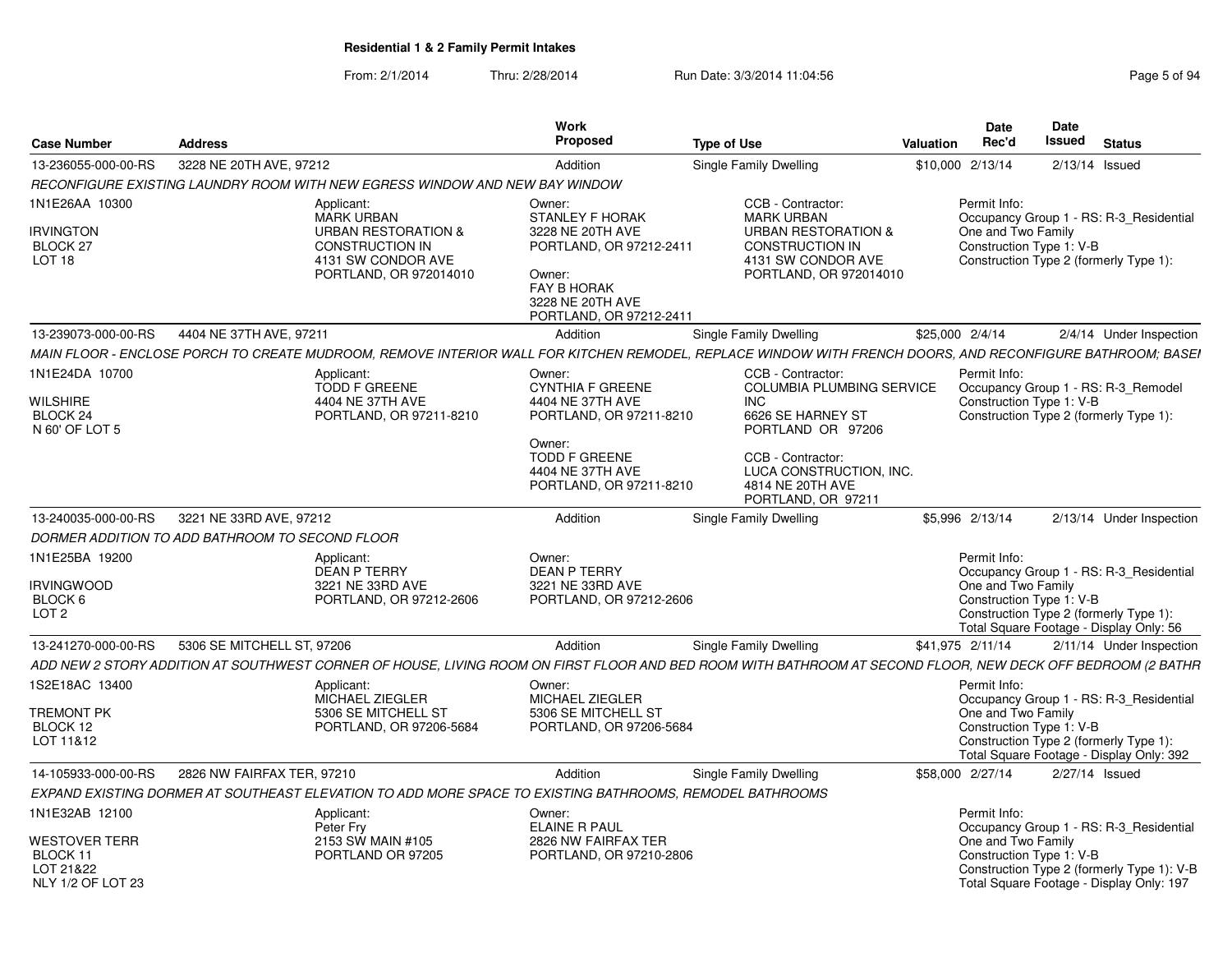#### From: 2/1/2014Thru: 2/28/2014 Run Date: 3/3/2014 11:04:56 Research 2010 12:56 Page 6 of 94

| <b>Case Number</b>                                                                                           | <b>Address</b>                                                                                                                                                      | Work<br>Proposed                                                                                                                                                      | <b>Type of Use</b>                                                                                                                                                                  | Valuation         | <b>Date</b><br>Rec'd                                           | Date<br><b>Issued</b> | <b>Status</b>                                                                                                                                       |
|--------------------------------------------------------------------------------------------------------------|---------------------------------------------------------------------------------------------------------------------------------------------------------------------|-----------------------------------------------------------------------------------------------------------------------------------------------------------------------|-------------------------------------------------------------------------------------------------------------------------------------------------------------------------------------|-------------------|----------------------------------------------------------------|-----------------------|-----------------------------------------------------------------------------------------------------------------------------------------------------|
| 14-105964-REV-01-RS                                                                                          | 2021 SW CUSTER ST, 97219                                                                                                                                            | Addition                                                                                                                                                              | <b>Single Family Dwelling</b>                                                                                                                                                       |                   | \$2/6/14                                                       |                       | $2/6/14$ Issued                                                                                                                                     |
| REVISION - MODIFICATION TO FOUNDATION                                                                        |                                                                                                                                                                     |                                                                                                                                                                       |                                                                                                                                                                                     |                   |                                                                |                       |                                                                                                                                                     |
| 1S1E21BC 03900<br>RAZ HILL<br><b>LOT 25</b>                                                                  | Applicant:<br>JEREMY MILLER<br>5336 N MARYLAND AVE<br>PORTLAND, OR 97217                                                                                            | Owner:<br>E GAY PULLEY<br>2021 SW CUSTER ST<br>PORTLAND, OR 97219-2645<br>Owner:<br><b>DAVID GREENE</b><br>2021 SW CUSTER ST<br>PORTLAND, OR 97219-2645               |                                                                                                                                                                                     |                   | Permit Info:<br>One and Two Family<br>Construction Type 1: V-B |                       | Occupancy Group 1 - RS: R-3_Residential<br>Construction Type 2 (formerly Type 1): V-B<br>Total Square Footage - Display Only: 585                   |
| 14-108711-000-00-RS                                                                                          | 3154 NW CUMBERLAND RD, 97210                                                                                                                                        | Addition                                                                                                                                                              | <b>Single Family Dwelling</b>                                                                                                                                                       | \$275,000 2/19/14 |                                                                |                       | <b>Under Review</b>                                                                                                                                 |
|                                                                                                              | ADDITION TO 2ND FLOOR TO ADD 2 NEW BEDROOMS AND ENLARGE EXISTING BEDROOM. NEW BATHROOM: INFILL DOOR AT MASTER AND FRAME IN NEW DOOR: NEW 3 STEP STAIRS UPPER I      |                                                                                                                                                                       |                                                                                                                                                                                     |                   |                                                                |                       |                                                                                                                                                     |
| 1N1E32BD 01900<br>WESTOVER TERR<br>BLOCK 19<br>W 31.95' OF LOT 14<br>INC VAC ST LOT 15<br>W 70.04' OF LOT 16 | Applicant:<br><b>TED ARGO</b><br><b>ARGO ARCHITECT</b><br>7840 SW 131ST AVE<br><b>BEAVERTON OR</b>                                                                  | Owner:<br><b>STACEY C REIBER</b><br>3154 NW CUMBERLAND RD<br>PORTLAND, OR 97210<br>Owner:<br><b>DEREK REIBER</b><br>3154 NW CUMBERLAND RD<br>PORTLAND, OR 97210       | CCB - Contractor:<br><b>KELLY HARRISON INC</b><br>3201 NE Wynooski Rd, Suite A1<br>Newberg, OR 97132                                                                                |                   | Permit Info:<br>Construction Type 1: V-B                       |                       | Occupancy Group 1 - RS: R-3_Remodel<br>Construction Type 2 (formerly Type 1):<br>Total Square Footage - Display Only: 835                           |
| 14-109601-000-00-RS                                                                                          | 5565 SW HEWETT BLVD, 97221                                                                                                                                          | Addition                                                                                                                                                              | <b>Single Family Dwelling</b>                                                                                                                                                       | \$200,000 2/26/14 |                                                                |                       | 2/26/14 Issued                                                                                                                                      |
|                                                                                                              | ADDITION TO FOOTPRINT TO ENLARGE KITCHEN AREA ON MAIN FLOOR, CREATES ADDITIONAL UNFINISHED SPACE IN GARAGE; 2ND FLOOR REMOVE WALL AND RECONFIGURE HALL BATH TO      |                                                                                                                                                                       |                                                                                                                                                                                     |                   |                                                                |                       |                                                                                                                                                     |
| 1S1E06CD 03300<br>SECTION 06 1S 1E<br>TL 3300 1.46 ACRES                                                     | Applicant:<br>RANDY CHANDLER<br>RANDALL RAY CHANDLER<br>3523 NE MULTNOMAH<br>PORTLAND OR 97232                                                                      | Owner:<br><b>STANLEY G RENECKER</b><br>5565 SW HEWETT BLVD<br>PORTLAND, OR 97221-2253                                                                                 | CCB - Contractor:<br><b>RANDY CHANDLER</b><br>RANDALL RAY CHANDLER<br>3523 NE MULTNOMAH<br>PORTLAND OR 97232                                                                        |                   | Permit Info:<br>One and Two Family<br>Construction Type 1: V-B |                       | Occupancy Group 1 - RS: R-3 Residential<br>Construction Type 2 (formerly Type 1):<br>Total Square Footage - Display Only: 190                       |
| 14-110962-000-00-RS                                                                                          | 5534 NE MASON ST, 97213                                                                                                                                             | Addition                                                                                                                                                              | <b>Single Family Dwelling</b>                                                                                                                                                       | \$9,500 2/5/14    |                                                                |                       | $2/5/14$ Issued                                                                                                                                     |
|                                                                                                              | LEGALIZE ADDITION OF COVERED PATIO AT REAR OF HOUSE. CUT BACK THE ROOF LINE. LEAVE ONE WALL IN PLACE AT WEST ELEVATION: CREATE UTILITY ROOM IN COVERED PATIO SPACE: |                                                                                                                                                                       |                                                                                                                                                                                     |                   |                                                                |                       |                                                                                                                                                     |
| 1N2E19DB 14100<br>SECTION 191N2E<br>TL 14100 0.23 ACRES                                                      | Applicant:<br>1ST CALL CONSTRUCTION<br>7104 NE 70TH ST<br>VANCOUVER WA 98661                                                                                        | Owner:<br><b>STEPHEN R OWEN</b><br>5524 NE MASON ST<br>PORTLAND, OR 97218-2175<br>Owner:<br><b>HELEN M HIERSCHBIEL</b><br>5524 NE MASON ST<br>PORTLAND, OR 97218-2175 | CCB - Contractor<br><b>1ST CALL CONSTRUCTION</b><br>7104 NE 70TH ST<br>VANCOUVER WA 98661<br>CCB - Contractor:<br>PARAMOUNT ELECTRIC CO<br>39085 PIONEER BL #203<br>SANDY, OR 97055 |                   | Permit Info:<br>Construction Type 1: V-B                       |                       | Occupancy Group 1 - RS: R-3_Residential<br>One and Two Family<br>Construction Type 2 (formerly Type 1):<br>Total Square Footage - Display Only: 105 |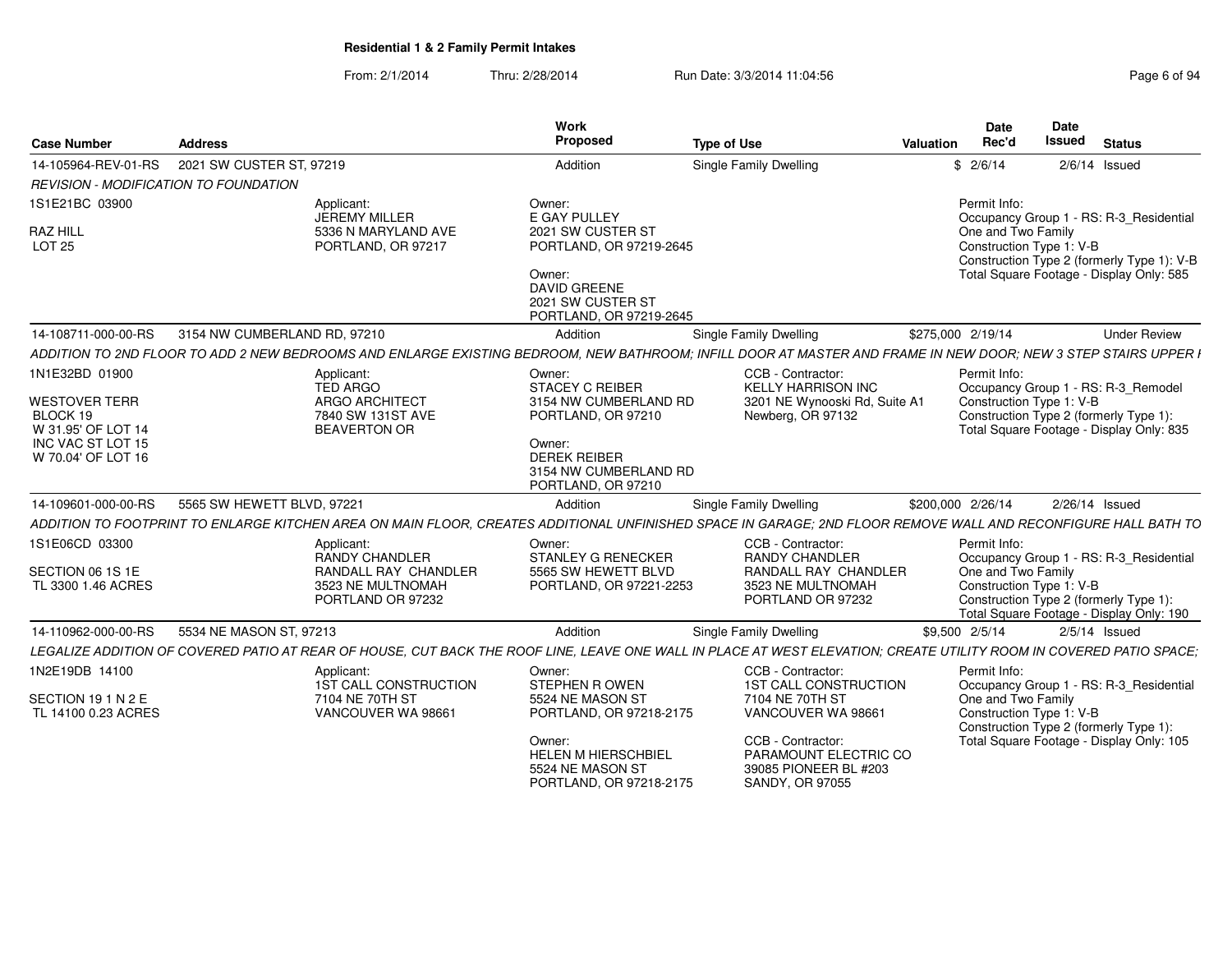#### From: 2/1/2014Thru: 2/28/2014 Run Date: 3/3/2014 11:04:56 Research 2010 12:04:56

| <b>Case Number</b>                                                                            | <b>Address</b>                           |                                                                                                                                  | Work<br><b>Proposed</b>                                                                                                                                             | <b>Type of Use</b>                                                                                                                            | Valuation        | Date<br>Rec'd                                                    | <b>Date</b><br>Issued | <b>Status</b>                                                                                                                |
|-----------------------------------------------------------------------------------------------|------------------------------------------|----------------------------------------------------------------------------------------------------------------------------------|---------------------------------------------------------------------------------------------------------------------------------------------------------------------|-----------------------------------------------------------------------------------------------------------------------------------------------|------------------|------------------------------------------------------------------|-----------------------|------------------------------------------------------------------------------------------------------------------------------|
| 14-111759-000-00-RS                                                                           | 251 NE 160TH AVE, 97230                  |                                                                                                                                  | Addition                                                                                                                                                            | Single Family Dwelling                                                                                                                        | \$45,000 2/11/14 |                                                                  |                       | $2/11/14$ Issued                                                                                                             |
|                                                                                               |                                          |                                                                                                                                  |                                                                                                                                                                     | ADDITION - ADD DEN TO REAR OF HOUSE: CONVERT GARAGE TO LIVING SPACE TO INCLUDE 2 BEDROOMS AND BATH: MODIFY FAMILY ROOM TO ADD ANOTHER BEDROOM |                  |                                                                  |                       |                                                                                                                              |
| 1N2E36DA 05000                                                                                |                                          | Applicant:                                                                                                                       | Owner:                                                                                                                                                              |                                                                                                                                               |                  | Permit Info:                                                     |                       |                                                                                                                              |
| MEYERMEAD<br><b>BLOCK1</b><br>E 140' OF S 107' OF LOT 7                                       |                                          | MARTHA K ZELEKE<br>251 NE 160TH AVE<br>PORTLAND, OR 97230-5405                                                                   | <b>MARTHA K ZELEKE</b><br>251 NE 160TH AVE<br>PORTLAND, OR 97230-5405                                                                                               |                                                                                                                                               |                  | One and Two Family<br>Construction Type 1: V-B                   |                       | Occupancy Group 1 - RS: R-3_Residential<br>Construction Type 2 (formerly Type 1): V-B                                        |
|                                                                                               |                                          | Applicant:<br><b>MIKE MONTGOMERY</b><br>SIMPL HOME DESIGNS<br>5531 SW BUDDINGTON ST<br>PORTLAND OR 97219                         | Owner:<br>ALAKA A WORANA<br>251 NE 160TH AVE<br>PORTLAND, OR 97230-5405                                                                                             |                                                                                                                                               |                  |                                                                  |                       | Total Square Footage - Display Only: 690                                                                                     |
| 14-112668-000-00-RS                                                                           | 409 SE 33RD AVE, 97214                   |                                                                                                                                  | Addition                                                                                                                                                            | <b>Single Family Dwelling</b>                                                                                                                 |                  | \$107 2/3/14                                                     |                       | $2/5/14$ Issued                                                                                                              |
|                                                                                               | ADD DORMER FOR BEDROOM AT REAR OF HOUSE. |                                                                                                                                  |                                                                                                                                                                     |                                                                                                                                               |                  |                                                                  |                       |                                                                                                                              |
| 1N1E36CD 02500                                                                                |                                          | Applicant:<br>HAMMER AND HAND INC                                                                                                | Owner:<br>SOLANGE M WYATT                                                                                                                                           | CCB - Contractor:<br>HAMMER AND HAND INC                                                                                                      |                  | Permit Info:                                                     |                       | Occupancy Group 1 - RS: R-3_Residential                                                                                      |
| LAURELHURST<br>BLOCK 92<br>LOT <sub>5</sub>                                                   |                                          | 1020 SE HARRISON<br>PORTLAND, OR 97214                                                                                           | 409 SE 33RD AVE<br>PORTLAND, OR 97214-2040                                                                                                                          | 1020 SE HARRISON<br>PORTLAND, OR 97214                                                                                                        |                  | One and Two Family<br>Construction Type 1: V-B                   |                       | Construction Type 2 (formerly Type 1):                                                                                       |
|                                                                                               |                                          |                                                                                                                                  | Owner:<br>JOSE F RUEDA<br>409 SE 33RD AVE<br>PORTLAND, OR 97214-2040                                                                                                |                                                                                                                                               |                  |                                                                  |                       | Total Square Footage - Display Only: 1                                                                                       |
| 14-113017-000-00-RS                                                                           | 3336 NE PACIFIC ST, 97232                |                                                                                                                                  | Addition                                                                                                                                                            | <b>Single Family Dwelling</b>                                                                                                                 |                  | \$7,710 2/3/14                                                   |                       | 2/19/14 Under Inspection                                                                                                     |
|                                                                                               |                                          | TWO SMALL REAR ADDITION TOTALING 72 SQUARE FEET FOR KITCHEN AND DINING ROOM EXPANSION                                            |                                                                                                                                                                     |                                                                                                                                               |                  |                                                                  |                       |                                                                                                                              |
| 1N1E36AC 20600<br><b>LAURELHURST</b><br>BLOCK <sub>20</sub><br>LOT <sub>4</sub>               |                                          | Applicant:<br><b>HAMISH MURRAY</b><br><b>HAMISH MURRAY</b><br><b>CONSTRUCTION INC</b><br>4627 SW CONDOR AVE<br>PORTLAND OR 97239 | Owner:<br><b>JESSE D LYON</b><br>3336 NE PACIFIC ST<br>PORTLAND, OR 97232-2550<br>Owner:<br><b>CARMELIA A LYON</b><br>3336 NE PACIFIC ST<br>PORTLAND, OR 97232-2550 | CCB - Contractor:<br><b>HAMISH MURRAY</b><br><b>HAMISH MURRAY</b><br><b>CONSTRUCTION INC</b><br>4627 SW CONDOR AVE<br>PORTLAND OR 97239       |                  | Permit Info:<br>One and Two Family<br>Construction Type 1: V-B   |                       | Occupancy Group 1 - RS: R-3 Residential<br>Construction Type 2 (formerly Type 1):<br>Total Square Footage - Display Only: 72 |
| 14-113223-000-00-RS                                                                           | 5815 NE 36TH AVE, 97211                  |                                                                                                                                  | Addition                                                                                                                                                            | Single Family Dwelling                                                                                                                        |                  | \$6,418 2/4/14                                                   | 2/4/14 Final          |                                                                                                                              |
|                                                                                               |                                          | LEGALIZE ADDITION OF UNHEATED SUNROOM, *** SEE 09-130872RS***                                                                    |                                                                                                                                                                     |                                                                                                                                               |                  |                                                                  |                       |                                                                                                                              |
| 1N1E13DC 06900<br><b>KENNEDYS ADD</b><br><b>BLOCK 5</b><br>S 35' OF LOT 11<br>N 25' OF LOT 12 |                                          | Applicant:<br>DANNY M NUNLEY<br>5815 NE 36TH AVE<br>PORTLAND, OR 97211-7344                                                      | Owner:<br>DANNY M NUNLEY<br>5815 NE 36TH AVE<br>PORTLAND, OR 97211-7344<br>Owner:<br><b>DIANE M NUNLEY</b><br>5815 NE 36TH AVE<br>PORTLAND, OR 97211-7344           |                                                                                                                                               |                  | Permit Info:<br>Garage\Utility Misc.<br>Construction Type 1: V-B |                       | Occupancy Group 1 - RS: U_Private<br>Construction Type 2 (formerly Type 1):<br>Total Square Footage - Display Only: 158      |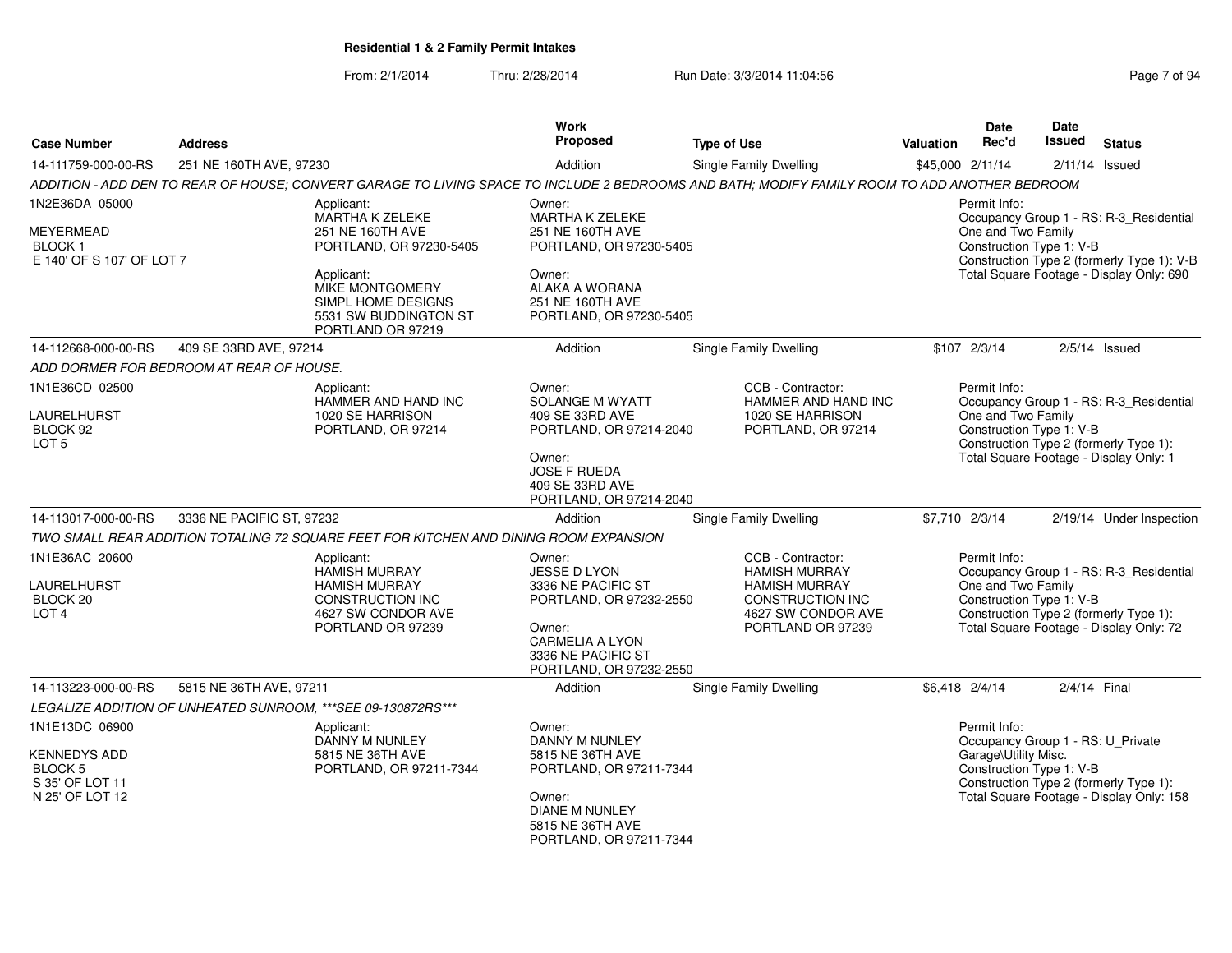From: 2/1/2014Thru: 2/28/2014 Run Date: 3/3/2014 11:04:56 Research 2010 12:56 Page 8 of 94

|                                           |                                                                                                                                                        |                                               | Work<br>Proposed                                                               |                               |                                                                                            |                  | Date                                                               | Date<br><b>Issued</b> |                                                                                         |
|-------------------------------------------|--------------------------------------------------------------------------------------------------------------------------------------------------------|-----------------------------------------------|--------------------------------------------------------------------------------|-------------------------------|--------------------------------------------------------------------------------------------|------------------|--------------------------------------------------------------------|-----------------------|-----------------------------------------------------------------------------------------|
| <b>Case Number</b>                        | <b>Address</b>                                                                                                                                         |                                               |                                                                                | <b>Type of Use</b>            |                                                                                            | Valuation        | Rec'd                                                              |                       | <b>Status</b>                                                                           |
| 14-113273-000-00-RS                       | 2704 SE 59TH AVE, 97206                                                                                                                                |                                               | Addition                                                                       | Single Family Dwelling        |                                                                                            |                  | \$93,802 2/4/14                                                    |                       | <b>Under Review</b>                                                                     |
|                                           | NEW REAR SHED DORMER FOR NEW BATHROOM                                                                                                                  |                                               |                                                                                |                               |                                                                                            |                  |                                                                    |                       |                                                                                         |
| 1S2E07AA 12900<br><b>FRANKLIN PK VIEW</b> | Applicant:                                                                                                                                             | KAYA GENERAL CONTRACTOR<br>5802 N GREELEY AVE | Owner:<br><b>GEOFF E GILLAM</b><br>2704 SE 59TH AVE                            |                               | CCB - Contractor:<br>KAYA GENERAL CONTRACTOR<br>5802 N GREELEY AVE                         |                  | Permit Info:<br>One and Two Family                                 |                       | Occupancy Group 1 - RS: R-3_Residential                                                 |
| BLOCK <sub>3</sub><br>N 1/2 OF LOT 4      |                                                                                                                                                        | PORTLAND OR 97217                             | PORTLAND, OR 97206-1450                                                        |                               | PORTLAND OR 97217                                                                          |                  | Construction Type 1: V-B<br>Construction Type 2 (formerly Type 1): |                       |                                                                                         |
| LOT <sub>5</sub>                          |                                                                                                                                                        |                                               | Owner:<br><b>SAORI J CLARK</b><br>2704 SE 59TH AVE<br>PORTLAND, OR 97206-1450  |                               |                                                                                            |                  |                                                                    |                       | Total Square Footage - Display Only: 876                                                |
| 14-113783-000-00-RS                       | 621 NE HAZELFERN PL. 97232                                                                                                                             |                                               | Addition                                                                       | <b>Single Family Dwelling</b> |                                                                                            |                  | \$107 2/4/14                                                       |                       | <b>Under Review</b>                                                                     |
|                                           | NEW SINGLE FLOOR ADDITION TO REAR OF DWELLING. NEW FRONT PORCH. NEW PORCH AT BACK OF HOUSE NEW DORMER OVER EXISTING GARAGE. CREATE NEW MASTER BATHROOM |                                               |                                                                                |                               |                                                                                            |                  |                                                                    |                       |                                                                                         |
| 1N1E36AC 11600                            | Applicant:<br><b>JOHN REILLY</b>                                                                                                                       |                                               | Owner:<br><b>JOHN K REILLY</b>                                                 |                               | CCB - Contractor:<br><b>JOHN REILLY</b>                                                    |                  | Permit Info:                                                       |                       | Occupancy Group 1 - RS: R-3_Residential                                                 |
| LAURELHURST                               |                                                                                                                                                        | REILLY SIGNATURE HOMES LLC                    | 3231 NE US GRANT PL                                                            |                               | REILLY SIGNATURE HOMES LLC                                                                 |                  | One and Two Family                                                 |                       |                                                                                         |
| BLOCK 13<br>LOT <sub>12</sub>             |                                                                                                                                                        | 3231 NE US GRANT PL<br>PORTLAND OR 97212      | PORTLAND, OR 97212                                                             |                               | 3231 NE US GRANT PL<br>PORTLAND OR 97212                                                   |                  | Construction Type 1: V-B<br>Construction Type 2 (formerly Type 1): |                       |                                                                                         |
|                                           |                                                                                                                                                        |                                               | Owner:<br>JENNIFER DOHERTY-REILLY<br>3231 NE US GRANT PL<br>PORTLAND, OR 97212 |                               |                                                                                            |                  | Total Square Footage - Display Only: 1                             |                       |                                                                                         |
| 14-113890-000-00-RS                       | 3834 N LONGVIEW AVE, 97227                                                                                                                             |                                               | Addition                                                                       | Single Family Dwelling        |                                                                                            |                  | \$17,167 2/5/14                                                    |                       | 2/5/14 Under Inspection                                                                 |
|                                           | SECOND STORY DORMER ADDITION FOR NEW BATH; REMODEL KITCHEN; NEW DECK AT REAR OF HOUSE; FINISH BASEMENT FOR NEW DEN; ELECTRICAL PERMIT SEPARATE         |                                               |                                                                                |                               |                                                                                            |                  |                                                                    |                       |                                                                                         |
| 1N1E21DD 11600                            | Applicant:                                                                                                                                             |                                               | Owner:                                                                         |                               | CCB - Contractor:                                                                          |                  | Permit Info:                                                       |                       |                                                                                         |
| <b>OVERLOOK</b>                           |                                                                                                                                                        | MIKE MONTGOMERY<br>SIMPL HOME DESIGNS         | <b>SARAH K BENSON</b><br>3834 N LONGVIEW AVE                                   |                               | CHARLES WILLIAM HILDEBRAND<br>4480 SW 96TH AVE                                             |                  | Construction Type 1: V-B                                           |                       | Occupancy Group 1 - RS: R-3_Remodel                                                     |
| BLOCK <sub>23</sub>                       |                                                                                                                                                        | 5531 SW BUDDINGTON ST                         | PORTLAND, OR 97227                                                             |                               | BEAVERTON, OR 97005                                                                        |                  | Construction Type 2 (formerly Type 1):                             |                       |                                                                                         |
| LOT <sub>16</sub>                         |                                                                                                                                                        | PORTLAND OR 97219                             |                                                                                |                               | CCB - Contractor:<br><b>BRIAN SCOTT BACHELOR</b><br>3334 NE 45TH AVE<br>PORTLAND, OR 97213 |                  |                                                                    |                       | Total Square Footage - Display Only: 481                                                |
| 14-114088-000-00-RS                       | 6730 SW 11TH DR, 97219                                                                                                                                 |                                               | Addition                                                                       | Single Family Dwelling        |                                                                                            | \$198,131 2/5/14 |                                                                    |                       | <b>Under Review</b>                                                                     |
|                                           | SECOND STORY ADDITION FOR FAMILY ROOM, BEDROOM AND MASTER AND (2) BATHROOMS; REMOVE BEDROOM ON MAIN FLOOR FOR STAIRS; RELOCATE KITCHEN ON MAIN FLOOR   |                                               |                                                                                |                               |                                                                                            |                  |                                                                    |                       |                                                                                         |
| 1S1E21AB 06600                            | Applicant:<br><b>TERRY HELLEM</b>                                                                                                                      |                                               | Owner:<br>SHANNON ACQUISITION LLC                                              |                               | CCB - Contractor:<br>ADAM JACK HUSKEY                                                      |                  | Permit Info:                                                       |                       | Occupancy Group 1 - RS: R-3_Residential                                                 |
| Woodrow Wilson PK<br>BLOCK 8              | PO BOX 6542                                                                                                                                            | PROJECTIVE BUILDING DESIGNS                   | 7256 SW NEVADA TER<br>PORTLAND, OR 97219                                       |                               | PO BOX 10051<br>PORTLAND, OR 97296                                                         |                  | One and Two Family<br>Construction Type 1: V-B                     |                       |                                                                                         |
| LOT <sub>3</sub>                          |                                                                                                                                                        | BEAVERTON OR 97007                            |                                                                                |                               |                                                                                            |                  |                                                                    |                       | Construction Type 2 (formerly Type 1): V-B<br>Total Square Footage - Display Only: 2311 |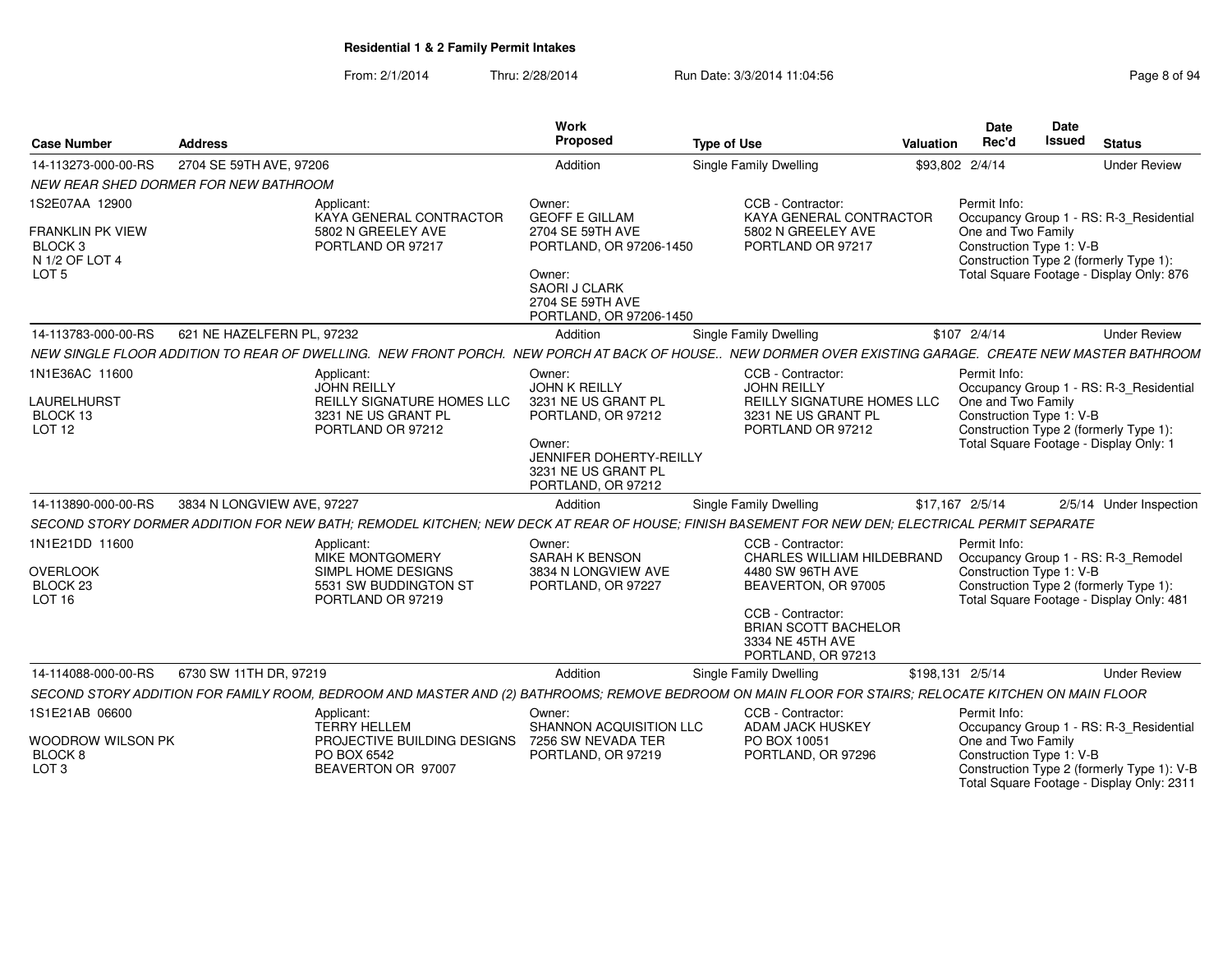#### From: 2/1/2014Thru: 2/28/2014 Run Date: 3/3/2014 11:04:56 Rage 9 of 94ge

| Page 9 of 94 |  |  |
|--------------|--|--|
|              |  |  |

| <b>Case Number</b>                                                        | <b>Address</b>                      |                                                                                                                            | Work<br><b>Proposed</b>                                                                                                                                     | <b>Type of Use</b>                                                                                                                                              | Date<br>Rec'd<br>Valuation                                                                        | Date<br><b>Issued</b> | <b>Status</b>                                                                                                                 |
|---------------------------------------------------------------------------|-------------------------------------|----------------------------------------------------------------------------------------------------------------------------|-------------------------------------------------------------------------------------------------------------------------------------------------------------|-----------------------------------------------------------------------------------------------------------------------------------------------------------------|---------------------------------------------------------------------------------------------------|-----------------------|-------------------------------------------------------------------------------------------------------------------------------|
| 14-114175-000-00-RS                                                       | 6520 SE MORRISON ST - Unit B, 97215 |                                                                                                                            | Addition                                                                                                                                                    | Single Family Dwelling                                                                                                                                          | \$15,000 2/12/14                                                                                  |                       | 2/12/14 Under Inspection                                                                                                      |
|                                                                           |                                     |                                                                                                                            |                                                                                                                                                             | SINGLE STORY ADDITION WITH BASEMENT - ADDITION TO MAIN FLOOR FOR OFFICE AND STAIRS TO BASMENT AND ADD ELEVATOR AND REMOVE INTERIOR STAIRS;PORTION BASEMENT TO E |                                                                                                   |                       |                                                                                                                               |
| 1S2E05BB 05200                                                            |                                     | Applicant:<br>RAPHAEL GOODBLATT<br>AHHA ARCHITECTURE<br>615 SE ALDER SUITE 203<br>PORTLAND OR 97214                        | Owner:<br>JUDITH A SLEAVIN<br>6520 SE MORRISON ST<br>PORTLAND, OR 97215-2015                                                                                |                                                                                                                                                                 | Permit Info:<br>One and Two Family<br>Construction Type 1: V-B<br>Number of New Dwelling Units: 1 |                       | Occupancy Group 1 - RS: R-3_Residential<br>Construction Type 2 (formerly Type 1):<br>Total Square Footage - Display Only: 150 |
| 14-114334-000-00-RS                                                       | 2518 SE 13TH AVE, 97202             |                                                                                                                            | Addition                                                                                                                                                    | Single Family Dwelling                                                                                                                                          | \$25,000 2/19/14                                                                                  |                       | 2/19/14 Issued                                                                                                                |
|                                                                           |                                     |                                                                                                                            |                                                                                                                                                             | KITCHEN REMODEL, REPLACE DOOR WITH WINDOW AND REPLACE WINDOW OVER EXISTING SINK WITH DOOR, REMOVE AND REPLACE BEAM IN KITCHEN, REMODEL BATHROOM, NEW EXTEF      |                                                                                                   |                       |                                                                                                                               |
| 1S1E11BA 01400<br>TIBBETTS ADD<br>BLOCK <sub>2</sub><br>S 27' OF LOT 3    |                                     | Applicant:<br>TODD L KIMBALL<br>2518 SE 13TH AVE<br>PORTLAND, OR 97202-1102                                                | Owner:<br>TODD L KIMBALL<br>2518 SE 13TH AVE<br>PORTLAND, OR 97202-1102<br>Owner:                                                                           |                                                                                                                                                                 | Permit Info:<br>One and Two Family<br>Construction Type 1: V-B                                    |                       | Occupancy Group 1 - RS: R-3_Residential<br>Construction Type 2 (formerly Type 1):                                             |
|                                                                           |                                     |                                                                                                                            | PAMELA A MARKS<br>2518 SE 13TH AVE<br>PORTLAND, OR 97202-1102                                                                                               |                                                                                                                                                                 |                                                                                                   |                       |                                                                                                                               |
| 14-114431-000-00-RS                                                       | 1825 NE 51ST AVE, 97213             |                                                                                                                            | Addition                                                                                                                                                    | <b>Single Family Dwelling</b>                                                                                                                                   | \$23,558 2/6/14                                                                                   |                       | $2/6/14$ Issued                                                                                                               |
|                                                                           |                                     |                                                                                                                            |                                                                                                                                                             | SHED DORMER ADDITION FOR NEW ROOM, BEDROOM AND BATH; MECHANICAL, ELECTRICAL AND PLUMBING PERMITS TO BE OBTAINED SEPARATELY                                      |                                                                                                   |                       |                                                                                                                               |
| 1N2E30CD 13000<br><b>ELMHURST</b><br>BLOCK 19<br>LOT <sub>2</sub>         |                                     | Applicant:<br>ERIC GAMER<br>ERIC R GAMER DESIGN<br>3305 NE 59TH AVE<br>PORTLAND OR 97213                                   | Owner:<br><b>LISA FLOOD</b><br>6171 NE OREGON ST<br>PORTLAND, OR 97213-4360<br>Owner:<br>RANDALL D WAKERLIN<br>6171 NE OREGON ST<br>PORTLAND, OR 97213-4360 | CCB - Contractor:<br>JAMES E FLYNN<br>2326 NE 48TH AVE<br>PORTLAND, OR 972131920                                                                                | Permit Info:<br>One and Two Family<br>Construction Type 1: V-B                                    |                       | Occupancy Group 1 - RS: R-3_Residential<br>Construction Type 2 (formerly Type 1):<br>Total Square Footage - Display Only: 220 |
| 14-114898-000-00-RS                                                       | 3404 SE MARKET ST, 97214            |                                                                                                                            | Addition                                                                                                                                                    | Single Family Dwelling                                                                                                                                          | \$13,385 2/10/14                                                                                  |                       | <b>Under Review</b>                                                                                                           |
|                                                                           |                                     |                                                                                                                            |                                                                                                                                                             | REMOVE AND REBUILD UPPER AND MAIN FLOORS OF HOUSE. EXPAND FOOTPRINT BY 120 SF. PARTIALLY REMOVE EAST FOUNDATION WALL FOR FINISHED BASEMENT AND TUCK UNDER GAF   |                                                                                                   |                       |                                                                                                                               |
| 1S1E01DB 17800<br><b>ROCHELLE</b><br>BLOCK <sub>2</sub><br>W 50' OF LOT · |                                     | Applicant:<br>MIKE HUBBELI<br>PORTLAND DEVELOPMENT<br><b>GROUP LLC</b><br>4224 NE HALSEY ST SUITE 300<br>PORTLAND OR 97213 | Owner:<br><b>LEWIS DE FILIPPIS</b><br>3404 SE MARKET ST<br>PORTLAND, OR 97214<br>Owner:<br>DONNA DE FILIPPIS<br>3404 SE MARKET ST<br>PORTLAND, OR 97214     | CCB - Contractor:<br><b>GENE</b><br>PORTLAND DEVELOPMENT<br><b>GROUP LLC</b><br>11124 NE HALSEY ST. PMB 643<br>PORTLAND, OR 97220                               | Permit Info:<br>One and Two Family<br>Construction Type 1: V-B                                    |                       | Occupancy Group 1 - RS: R-3_Residential<br>Construction Type 2 (formerly Type 1):<br>Total Square Footage - Display Only: 125 |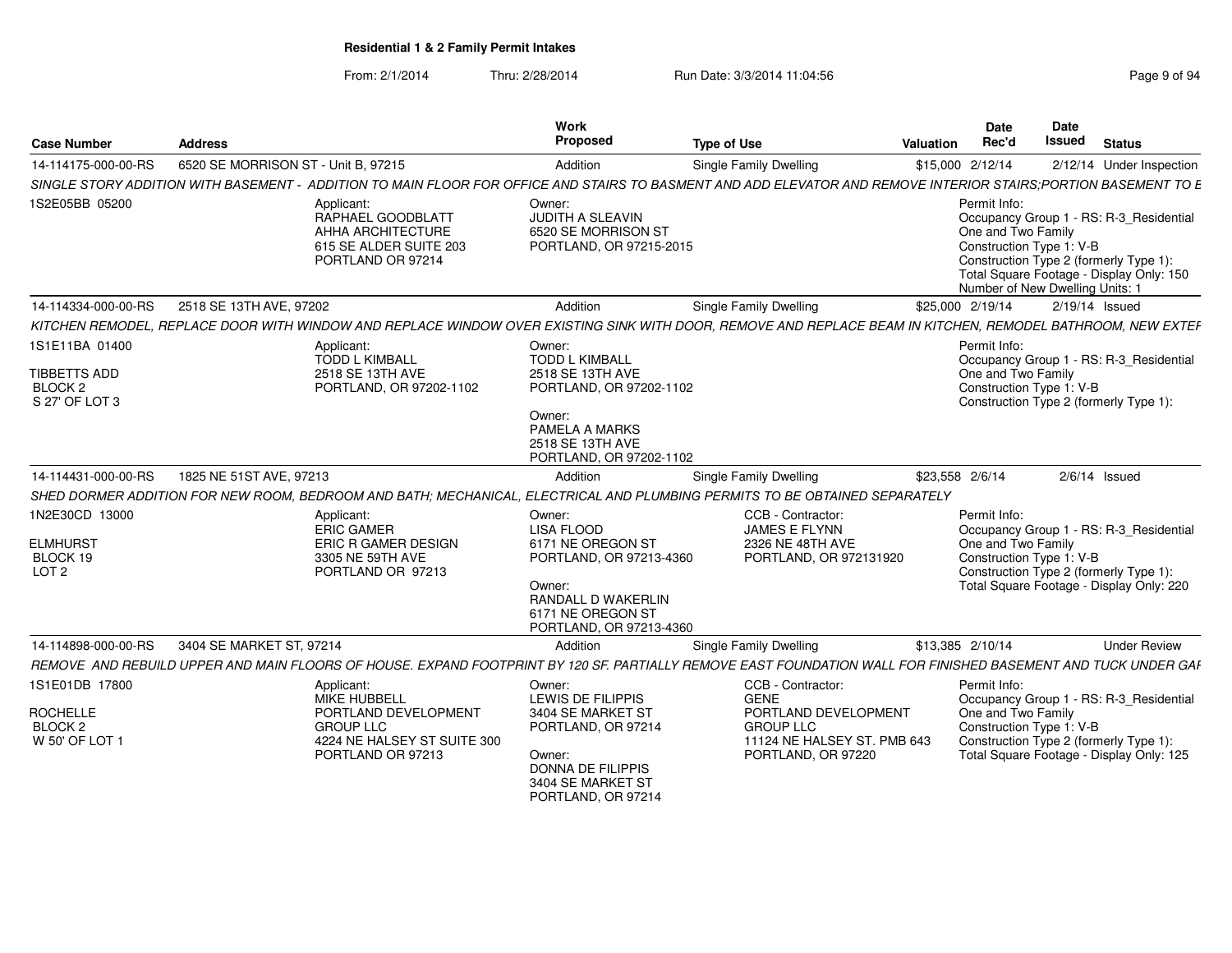From: 2/1/2014Thru: 2/28/2014 Run Date: 3/3/2014 11:04:56 Research 2010 134

|                                                                                |                                                      |                                                                                                 | Work<br>Proposed                                                                       |                                                                                                                                                                 | <b>Date</b><br>Rec'd               | <b>Date</b><br>Issued                                                                                                                       |                          |
|--------------------------------------------------------------------------------|------------------------------------------------------|-------------------------------------------------------------------------------------------------|----------------------------------------------------------------------------------------|-----------------------------------------------------------------------------------------------------------------------------------------------------------------|------------------------------------|---------------------------------------------------------------------------------------------------------------------------------------------|--------------------------|
| Case Number                                                                    | <b>Address</b>                                       |                                                                                                 |                                                                                        | <b>Type of Use</b>                                                                                                                                              | <b>Valuation</b>                   |                                                                                                                                             | <b>Status</b>            |
| 14-115039-000-00-RS                                                            | 415 NE 127TH AVE, 97230                              |                                                                                                 | Addition                                                                               | Single Family Dwelling                                                                                                                                          | \$46,829 2/11/14                   |                                                                                                                                             | 2/11/14 Under Inspection |
|                                                                                |                                                      |                                                                                                 |                                                                                        | SINGLE STORY ADDITION FOR NEW MASTER BEDROOM WITH NEW BATHROOM; EXISTING BATHROOM TO SWAP PLACES WITH LAUNDRY ROOM AND INFILL EXTERIOR DOOR. elec permits seper |                                    |                                                                                                                                             |                          |
| 1N2E35CB 02100<br>MENLO PK SUB                                                 |                                                      | Applicant:<br><b>LES THATCHER</b><br>THATCHER CONSTRUCTION CO,                                  | Owner:<br>THETA FALCONER<br>2509 DEWBERRY CT                                           | CCB - Contractor:<br><b>LES THATCHER</b><br>THATCHER CONSTRUCTION CO.                                                                                           | Permit Info:<br>One and Two Family | Occupancy Group 1 - RS: R-3_Residential                                                                                                     |                          |
| BLOCK ·<br>LOT 8&9                                                             | INC.                                                 | 10613 NE SHAVER ST                                                                              | MELISSA, TX 75454                                                                      | INC.<br>10613 NE SHAVER ST                                                                                                                                      |                                    | Construction Type 1: V-B<br>Construction Type 2 (formerly Type 1): V-B                                                                      |                          |
|                                                                                | 14-115039-REV-01-RS 415 NE 127TH AVE, 97230          | PORTLAND, OR 97220                                                                              | Addition                                                                               | PORTLAND, OR 97220<br><b>Single Family Dwelling</b>                                                                                                             | \$2/21/14                          | Total Square Footage - Display Only: 512<br>2/21/14 Issued                                                                                  |                          |
|                                                                                |                                                      | REVISION TO CHANGE FOOTING AND FOUNDATION PLAN FROM POST AND BEAM TO FLOOR JOIST                |                                                                                        |                                                                                                                                                                 |                                    |                                                                                                                                             |                          |
| N2E35CB 02100                                                                  |                                                      |                                                                                                 | Owner:                                                                                 | CCB - Contractor:                                                                                                                                               | Permit Info                        |                                                                                                                                             |                          |
| MENLO PK SUB<br><b>BLOCK1</b>                                                  | INC.                                                 | Applicant:<br>LES THATCHER<br>THATCHER CONSTRUCTION CO.                                         | THETA FALCONER<br>2509 DEWBERRY CT<br>MELISSA, TX 75454                                | <b>LES THATCHER</b><br>THATCHER CONSTRUCTION CO.<br>INC.                                                                                                        | One and Two Family                 | Occupancy Group 1 - RS: R-3 Residential<br>Construction Type 1: V-B                                                                         |                          |
| LOT 8&9                                                                        |                                                      | 10613 NE SHAVER ST<br>PORTLAND, OR 97220                                                        |                                                                                        | 10613 NE SHAVER ST<br>PORTLAND, OR 97220                                                                                                                        |                                    | Construction Type 2 (formerly Type 1): V-B<br>Total Square Footage - Display Only: 512                                                      |                          |
|                                                                                | 14-115450-000-00-RS 3226 SE 36TH AVE. 97202          |                                                                                                 | Addition                                                                               | <b>Single Family Dwelling</b>                                                                                                                                   | \$204.841 2/12/14                  |                                                                                                                                             | <b>Under Review</b>      |
|                                                                                |                                                      |                                                                                                 |                                                                                        | ADDITION OF 2ND STORY TO HOUSE. FOOTPRINT TO GET WIDER. NEW FRONT PORCH ADDITION: GARAGE TO REMAIN. RECONFIGURE MAIN FLOOR TO INCLUDE MUD ROOM. KITCHEN. GREAT  |                                    |                                                                                                                                             |                          |
| 1S1E12AC 01900                                                                 |                                                      | Applicant:<br><b>ROB HUMPHREY</b>                                                               | Owner:<br>ROMAN MICHALCHUK                                                             | CCB - Contractor:<br>ROMAN MICHALCHUK                                                                                                                           | Permit Info                        | Occupancy Group 1 - RS: R-3 Residential                                                                                                     |                          |
| WAVERLEIGH HTS<br>BLOCK 44<br>N 48' OF LOT 1<br>N 48' & E 8' OF S 52' OF LOT 2 |                                                      | <b>FASTER PERMITS</b><br>14334 NW EAGLERIDGE LANE<br>PORTLAND, OR 97229                         | 3226 SE 36TH AVE<br>PORTLAND, OR 97202                                                 | <b>EXPERT TOUCH CONSTRUCTION</b> One and Two Family<br>2442 SW ELEVEN MILE DR<br>GRESHAM, OR 97080                                                              | Construction Type 1: V-B           | Construction Type 2 (formerly Type 1): V-B<br>Total Square Footage - Display Only: 2599                                                     |                          |
|                                                                                | 14-115615-000-00-RS  7100 SE REED COLLEGE PL, 97202  |                                                                                                 | Addition                                                                               | Single Family Dwelling                                                                                                                                          | \$56,752 2/12/14                   | 2/12/14 Issued                                                                                                                              |                          |
|                                                                                |                                                      | TWO STORY ADDITION TO REAR OF HOUSE FOR FAMILY ROOM ON GROUND LEVEL AND BEDROOM ON SECOND LEVEL |                                                                                        |                                                                                                                                                                 |                                    |                                                                                                                                             |                          |
| 1S1E24AB 14800                                                                 |                                                      | Applicant:                                                                                      | Owner:                                                                                 | CCB - Contractor:                                                                                                                                               | Permit Info                        |                                                                                                                                             |                          |
| EASTMORELAND<br>BLOCK 74<br>S 65' OF LOT 2                                     |                                                      | TIM BEALS CONSTRUCTION INC<br>5188 MADRONA<br>LAKE OSWEGO, OR 97035                             | <b>ELIZABETH SUPER</b><br>7100 SE REED COLLEGE PL<br>PORTLAND, OR 97202-8355           | TIM BEALS CONSTRUCTION INC<br>5188 MADRONA<br>LAKE OSWEGO, OR 97035                                                                                             | One and Two Family                 | Occupancy Group 1 - RS: R-3_Residential<br>Construction Type 1: V-B<br>Construction Type 2 (formerly Type 1):                               |                          |
|                                                                                |                                                      |                                                                                                 | Owner:<br><b>SHANE O ROGOSIN</b><br>7100 SE REED COLLEGE PL<br>PORTLAND. OR 97202-8355 |                                                                                                                                                                 |                                    | Total Square Footage - Display Only: 530                                                                                                    |                          |
|                                                                                | 14-115834-000-00-RS     2023 NE 61ST AVE, 97213      |                                                                                                 | Addition                                                                               | <b>Single Family Dwelling</b>                                                                                                                                   | \$15,000 2/12/14                   | 2/12/14 Issued                                                                                                                              |                          |
|                                                                                | REPLACE EXISTING PATIO COVER WITH LARGER PATIO COVER |                                                                                                 |                                                                                        |                                                                                                                                                                 |                                    |                                                                                                                                             |                          |
| 1N2E30DA 18800                                                                 |                                                      | Applicant:<br>MARK VOGEL ASSOCIATES LLC                                                         | Owner:<br><b>ANTHONY T BROWN</b>                                                       | CCB - Contractor:<br>MARK VOGEL ASSOCIATES LLC                                                                                                                  | Permit Info:                       | Occupancy Group 1 - RS: U_Decks,                                                                                                            |                          |
| <b>HARLEM ADD</b><br>BLOCK <sub>8</sub><br>LOT 3&4                             |                                                      | 6227 NE BRAZEE<br>PORTLAND, OR 97213                                                            | 2023 NE 61ST AVE<br>PORTLAND, OR 97213-4143<br>Owner:<br>HOPE R BROWN                  | 6227 NE BRAZEE<br>PORTLAND, OR 97213                                                                                                                            |                                    | Patios, Porches, Carports<br>Construction Type 1: V-B<br>Construction Type 2 (formerly Type 1):<br>Total Square Footage - Display Only: 385 |                          |
|                                                                                |                                                      |                                                                                                 | 2023 NE 61ST AVE<br>PORTLAND, OR 97213-4143                                            |                                                                                                                                                                 |                                    |                                                                                                                                             |                          |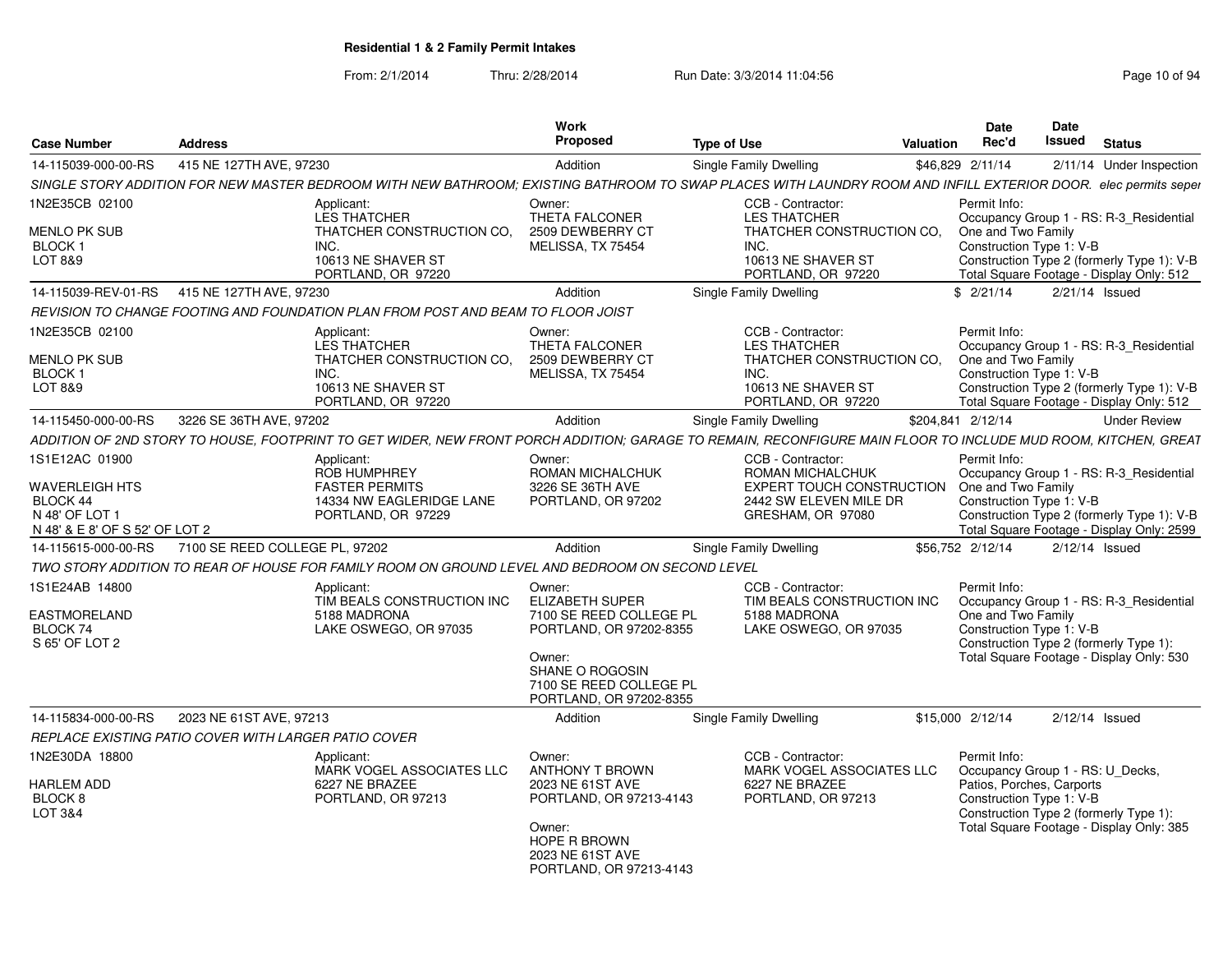From: 2/1/2014Thru: 2/28/2014 Run Date: 3/3/2014 11:04:56 Research 2010 11:04:56

| <b>Case Number</b>                     | <b>Address</b>                                                                                                                                              | Work<br>Proposed                            |                                                     | Date<br>Date<br>Rec'd<br><b>Issued</b> Status<br>Valuation                              |
|----------------------------------------|-------------------------------------------------------------------------------------------------------------------------------------------------------------|---------------------------------------------|-----------------------------------------------------|-----------------------------------------------------------------------------------------|
| 14-115843-000-00-RS                    | 4221 SE WASHINGTON ST, 97215                                                                                                                                | Addition                                    | <b>Type of Use</b>                                  | \$54,397 2/12/14<br><b>Under Review</b>                                                 |
|                                        | ADD SECOND FLOOR TO EXISTING DWELLING. CREATE NEW POWDER ROOM ON MAIN LEVEL AND BATHROOM ON SECOND FLOOR. REMODEL KITCHEN.                                  |                                             | Single Family Dwelling                              |                                                                                         |
| 1S2E06BB 18900                         |                                                                                                                                                             | Owner:                                      | CCB - Contractor:                                   | Permit Info:                                                                            |
|                                        | Applicant:<br>NWC NICK WEITZER COMPANY                                                                                                                      | ARIEL M COHN                                | NWC NICK WEITZER COMPANY                            | Occupancy Group 1 - RS: R-3_Residential                                                 |
| CLARE ADD                              | LLC.                                                                                                                                                        | 4221 SE WASHINGTON ST                       | LLC                                                 | One and Two Family                                                                      |
| <b>BLOCK1</b><br>LOT 14                | 111 SE 71ST AVE<br>PORTLAND, OR 97215                                                                                                                       | PORTLAND, OR 97215                          | 111 SE 71ST AVE<br>PORTLAND, OR 97215               | Construction Type 1: V-B<br>Construction Type 2 (formerly Type 1):                      |
|                                        |                                                                                                                                                             |                                             |                                                     | Total Square Footage - Display Only: 508                                                |
| 14-115935-000-00-RS                    | 10328 NW ENGLEMAN ST. 97229                                                                                                                                 | Addition                                    | Single Family Dwelling                              | \$171,328 2/13/14<br><b>Under Review</b>                                                |
|                                        | LEGALIZE CONVERSION OF CRAWLSPACE TO HABITABLE SPACE; BATHROOM, OFFICE, AND REC ROOM                                                                        |                                             |                                                     |                                                                                         |
| 1N1W26CC 07400                         | Applicant:                                                                                                                                                  | Owner:                                      | CCB - Contractor:                                   | Permit Info:                                                                            |
| MILL WOODS                             | <b>KARL BROWN</b><br>15278 SE VIEW MEADOWS LN                                                                                                               | <b>EWCPTS FUND LLC</b><br>5260 CARILLON PT  | SUREFIRE CONSTRUCTION INC<br>1016 TOPEKA LN         | Occupancy Group 1 - RS: R-3_Residential<br>One and Two Family                           |
| LOT <sub>33</sub>                      | PORTLAND, OR 97267                                                                                                                                          | KIRKLAND, WA 98033-7378                     | VANCOUVER, WA 98664                                 | Construction Type 1: V-B                                                                |
|                                        |                                                                                                                                                             |                                             |                                                     | Construction Type 2 (formerly Type 1):                                                  |
|                                        |                                                                                                                                                             |                                             |                                                     | Total Square Footage - Display Only: 1600                                               |
| 4-116115-000-00-RS                     | 6337 SW SWEETBRIAR CT. 97221                                                                                                                                | Addition                                    | <b>Single Family Dwelling</b>                       | Number of New Dwelling Units: 1<br>\$400,000 2/13/14<br>2/13/14 Under Inspection        |
|                                        | ADDITION/REMODEL TO SINGLE FAMILY RESIDENCE; EXTEND CONCRETE FRONT PORCH, COVER EXISTING BACK DECK, NEW DORMER, MAIN FLOOR RECONFIGURE MASTER BEDROOM, BATH |                                             |                                                     |                                                                                         |
| 1S1E07BC 03100                         |                                                                                                                                                             |                                             | CCB - Contractor:                                   |                                                                                         |
|                                        | Applicant:<br>CLAIRE J LORANGER                                                                                                                             | Owner:<br>SCOTT L WILLIAMS                  | <b>LORANGER BUILDERS LLC</b>                        | Permit Info:<br>Occupancy Group 1 - RS: R-3_Residential                                 |
| <b>BRANDYWINE</b>                      | PO BOX 326                                                                                                                                                  | 6337 SW SWEETBRIAR CT                       | PO BOX 326                                          | One and Two Family                                                                      |
| LOT 9                                  | HILSBORO, OR 97123                                                                                                                                          | PORTLAND, OR 97221                          | HILLSBORO, OR 97123-0000                            | Construction Type 1: V-B                                                                |
|                                        |                                                                                                                                                             | Owner:                                      |                                                     | Construction Type 2 (formerly Type 1): V-B<br>Total Square Footage - Display Only: 2300 |
|                                        |                                                                                                                                                             | <b>TRACI A WILLIAMS</b>                     |                                                     |                                                                                         |
|                                        |                                                                                                                                                             | 6337 SW SWEETBRIAR CT<br>PORTLAND, OR 97221 |                                                     |                                                                                         |
|                                        | 14-116572-000-00-RS 3611 SE LINCOLN ST, 97214                                                                                                               | Addition                                    | <b>Single Family Dwelling</b>                       | 2/13/14 Issued<br>\$10,000 2/13/14                                                      |
| <b>REPLACE FRONT PORCH WITH LARGER</b> |                                                                                                                                                             |                                             |                                                     |                                                                                         |
| 1S1E01DC 00300                         | Applicant:                                                                                                                                                  | Owner:                                      | CCB - Contractor:                                   | Permit Info:                                                                            |
|                                        | <b>MSR RESTORATION &amp;</b>                                                                                                                                | LESSIE STONE                                | <b>MSR RESTORATION &amp;</b>                        | Occupancy Group 1 - RS: U Decks,                                                        |
| PARK VIEW RPLT & EXTD                  | CONSTRUCTION LL                                                                                                                                             | 3611 SE LINCOLN ST                          | <b>CONSTRUCTION LLO</b>                             | Patios, Porches, Carports                                                               |
| BLOCK 4<br>LOT 7 TL 300                | 6400 SE 90TH AVE<br>PORTLAND, OR 97266                                                                                                                      | PORTLAND, OR 97214-5848                     | 6400 SE 90TH AVE<br>PORTLAND, OR 97266              | Construction Type 1: V-B<br>Construction Type 2 (formerly Type 1):                      |
|                                        |                                                                                                                                                             |                                             |                                                     | Total Square Footage - Display Only: 266                                                |
| 4-117248-000-00-RS                     | 3267 NE MASON ST. 97211                                                                                                                                     | Addition                                    | <b>Single Family Dwelling</b>                       | \$2,998 2/14/14<br>2/26/14 Under Inspection                                             |
|                                        | NEW 28 SQUARE FOOT SINGLE FLOOR ADDITION TO REAR OF DWELLING. REMODEL KITCHEN.                                                                              |                                             |                                                     |                                                                                         |
| 1N1E24CA 14300                         | Applicant:                                                                                                                                                  | Owner:                                      | CCB - Contractor:                                   | Permit Info:                                                                            |
|                                        | WADE FREITAG                                                                                                                                                | DAVID J JOHNSTON                            | <b>CRAFTSMAN DESIGN &amp;</b>                       | Occupancy Group 1 - RS: R-3_Residential                                                 |
| <b>ALAMEDA PARK</b><br>BLOCK 28        | CRAFTSMAN DESIGN AND<br><b>RENOVATION</b>                                                                                                                   | 3267 NE MASON ST<br>PORTLAND, OR 97211-7746 | <b>RENOVATION LLC</b><br>1235 SE DIVISION ST #203 A | One and Two Family<br>Construction Type 1: V-B                                          |
| LOT <sub>2</sub>                       | 1100 SE GRAND AVE #202                                                                                                                                      |                                             | PORTLAND, OR 97202                                  | Construction Type 2 (formerly Type 1):                                                  |
|                                        | PORTLAND, OR 97214-3414                                                                                                                                     | Owner:                                      |                                                     | Total Square Footage - Display Only: 28                                                 |
|                                        |                                                                                                                                                             | RONDA K WILLIAMSON<br>3267 NE MASON ST      |                                                     |                                                                                         |
|                                        |                                                                                                                                                             | PORTLAND, OR 97211-7746                     |                                                     |                                                                                         |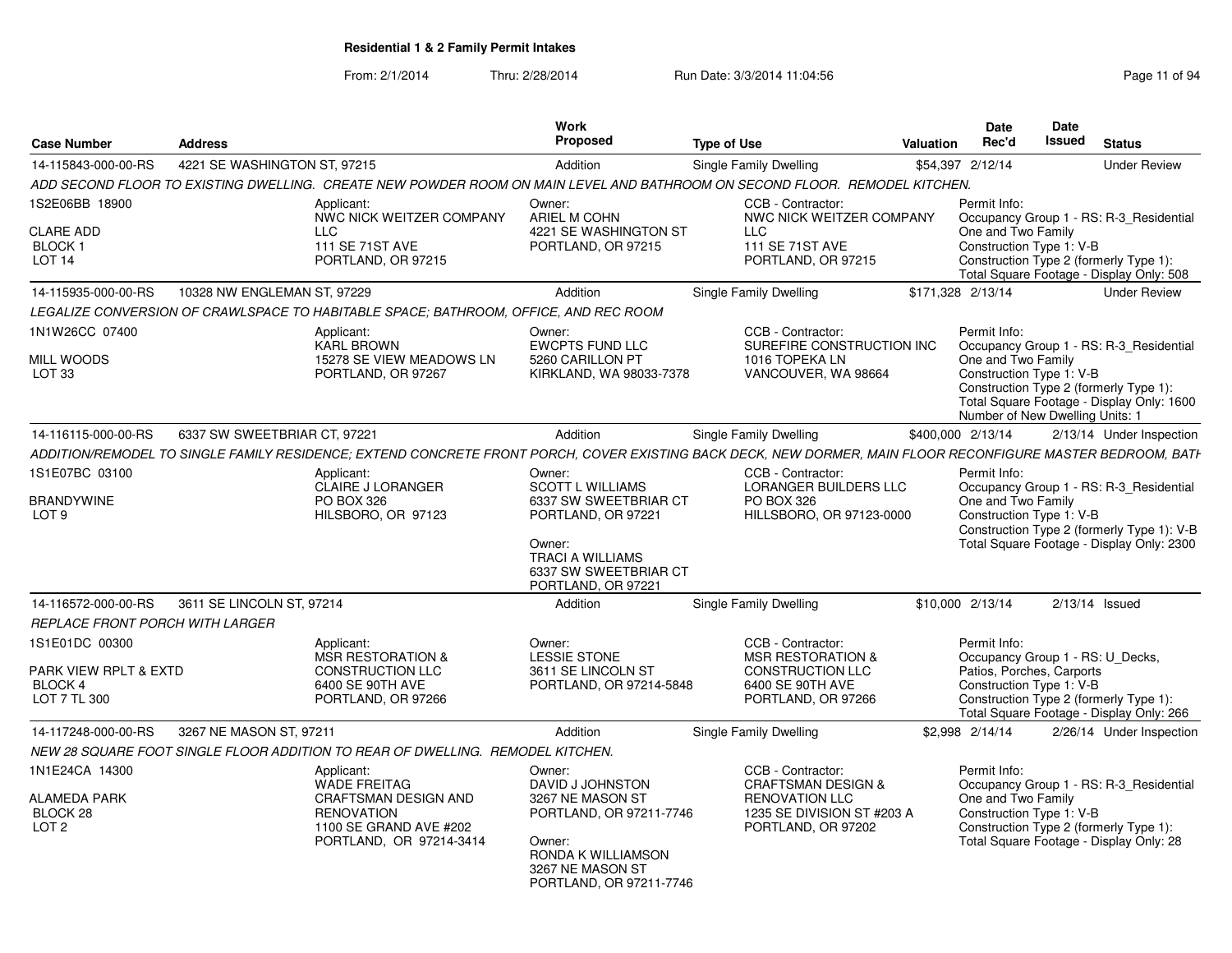| <b>Case Number</b>                                                       | <b>Address</b>              |                                                                                                                                                                | Work<br>Proposed                                                                                                                                        | <b>Type of Use</b>                                                                                                                                               | Valuation         | <b>Date</b><br>Rec'd                                           | Date<br>Issued | <b>Status</b>                                                                                                                      |
|--------------------------------------------------------------------------|-----------------------------|----------------------------------------------------------------------------------------------------------------------------------------------------------------|---------------------------------------------------------------------------------------------------------------------------------------------------------|------------------------------------------------------------------------------------------------------------------------------------------------------------------|-------------------|----------------------------------------------------------------|----------------|------------------------------------------------------------------------------------------------------------------------------------|
| 14-117557-000-00-RS                                                      | 7436 SE 20TH AVE, 97202     |                                                                                                                                                                | Addition                                                                                                                                                | Single Family Dwelling                                                                                                                                           | \$100,011 2/19/14 |                                                                |                | 2/19/14 Under Inspection                                                                                                           |
|                                                                          |                             | 2ND STORY ADDITION FOR 2 BEDROOMS, BATHROOM AND SITTING AREA; RECONFIGURE MAIN FLOOR AND ENTRY; BUILD NEW INTERIOR STAIRS TO THE BASEMENT. VOLUNTARY SEISMIC U |                                                                                                                                                         |                                                                                                                                                                  |                   |                                                                |                |                                                                                                                                    |
| IS1E23AD 04100                                                           |                             | Applicant:                                                                                                                                                     | Owner:                                                                                                                                                  | CCB - Contractor:                                                                                                                                                |                   | Permit Info:                                                   |                |                                                                                                                                    |
| WESTMORELAND<br>BLOCK 29<br>LOT 8                                        |                             | ED SPENCER<br><b>ENDPOINT DESIGN</b><br>4036 NE SANDY BLVD SUITE 203<br>PORTLAND, OR 97212                                                                     | <b>SHAWN L KOCH</b><br>7436 SE 20TH AVE<br>PORTLAND, OR 97202<br>Owner:<br>ANN E BURGER<br>7436 SE 20TH AVE<br>PORTLAND, OR 97202                       | <b>DOUGLAS W GAYLORD</b><br>DW GAYLORD CONSTRUCTION<br>3312 NE 48TH AVE<br>PORTLAND OR 97213-1839<br>CCB - Contractor:<br>ATI PLUMBING INC<br>15630 S BRADLEY RD |                   | One and Two Family<br>Construction Type 1: V-B                 |                | Occupancy Group 1 - RS: R-3_Residential<br>Construction Type 2 (formerly Type 1): V-B<br>Total Square Footage - Display Only: 1234 |
|                                                                          |                             |                                                                                                                                                                |                                                                                                                                                         | OREGON CITY OR 97045                                                                                                                                             |                   |                                                                |                |                                                                                                                                    |
| 14-117565-000-00-RS                                                      | 10607 NW 4TH PL, 97231      |                                                                                                                                                                | Addition                                                                                                                                                | Single Family Dwelling                                                                                                                                           | \$29,000 2/18/14  |                                                                |                | <b>Under Review</b>                                                                                                                |
|                                                                          |                             | LEGALIZE ADDITION OF GARAGE IN BASEMENT; NEW WINDOW IN GARAGE, FIRST LEVEL CREATE 2 NEW BEDROOMS, NEW WINDOW AND SLIDING GLASS DOOR IN BEDROOM 2, ENCLOSE STA  |                                                                                                                                                         |                                                                                                                                                                  |                   |                                                                |                |                                                                                                                                    |
| 1N1W03DA 06200<br><b>CLARK TERR</b>                                      |                             |                                                                                                                                                                | Owner:<br><b>TAMI MONROE</b><br>10543 NW 4TH PL                                                                                                         | CCB - Contractor:<br><b>BURR BOUTWELL</b><br><b>BRIGHT WORKS INC</b>                                                                                             |                   | Permit Info:<br>One and Two Family                             |                | Occupancy Group 1 - RS: R-3_Residential                                                                                            |
| <b>BLOCK1</b>                                                            |                             |                                                                                                                                                                | PORTLAND, OR 97231-1056                                                                                                                                 | <b>PO BOX 357</b>                                                                                                                                                |                   | Construction Type 1: V-B                                       |                |                                                                                                                                    |
| LOT <sub>6</sub>                                                         |                             |                                                                                                                                                                |                                                                                                                                                         | LAKE OSWEGO, OR 97034                                                                                                                                            |                   |                                                                |                | Construction Type 2 (formerly Type 1):                                                                                             |
| 14-117828-000-00-RS                                                      | 4907 NE AINSWORTH ST, 97218 |                                                                                                                                                                | Addition                                                                                                                                                | Single Family Dwelling                                                                                                                                           | \$81,203 2/18/14  |                                                                |                | <b>Under Review</b>                                                                                                                |
|                                                                          |                             | ENCLOSING PORCH AREA ON MAIN LEVEL TO CREATE NEW ENTRY AREA: RECONFIGURE FLOORPLAN AND REMOVE ENTRY ON SIDE OF HOUSE: DORMER ADDITION ON SECOND LEVEL FOR N    |                                                                                                                                                         |                                                                                                                                                                  |                   |                                                                |                |                                                                                                                                    |
| 1N2E18CA 05900<br>ENGLEWOOD PK<br>BLOCK 6<br>E 1/2 OF LOT 8 EXC N 18.74' |                             | Applicant:<br>YIANNI DOULIS<br>YIANNI DOULIS ARCHITECTURE<br><b>STUDIO</b><br>723 NW 18TH<br>PORTLAND, OR 97209                                                | Owner:<br>NOAH LIEBERMAN<br>4907 NE AINSWORTH ST<br>PORTLAND, OR 97218<br>Owner:<br><b>DENA LIEBERMAN</b><br>4907 NE AINSWORTH ST<br>PORTLAND, OR 97218 |                                                                                                                                                                  |                   | Permit Info:<br>One and Two Family<br>Construction Type 1: V-B |                | Occupancy Group 1 - RS: R-3_Residential<br>Construction Type 2 (formerly Type 1): V-B<br>Total Square Footage - Display Only: 1695 |
| 14-118218-000-00-RS                                                      | 1245 SW ENGLEWOOD DR, 97034 |                                                                                                                                                                | Addition                                                                                                                                                | Single Family Dwelling                                                                                                                                           | \$21,000 2/19/14  |                                                                |                | 2/19/14 Under Inspection                                                                                                           |
|                                                                          |                             | ENCLOSE EXISTING PORCH TO EXPAND LIVING ROOM AND ADD NEW BAY WINDOW; ADD NEW FRONT PORCH                                                                       |                                                                                                                                                         |                                                                                                                                                                  |                   |                                                                |                |                                                                                                                                    |
| 1S1E33DC 00900                                                           |                             | Applicant:                                                                                                                                                     | Owner:                                                                                                                                                  | CCB - Contractor:                                                                                                                                                |                   | Permit Info:                                                   |                |                                                                                                                                    |
| ENGLEWOOD RPLT<br>LOT 16 TL 900                                          |                             | MICHAEL ARRINGTON<br><b>MSA DESIGN</b><br>611 NE 43RD<br>PORTLAND OR 97213                                                                                     | LIANNE B RICHLAND<br>1245 ENGLEWOOD DR<br>LAKE OSWEGO, OR 97034-1113                                                                                    | DARRELL W KETCH<br>34485 SE DUUS RD<br>ESTACADA OR 97023                                                                                                         |                   | One and Two Family<br>Construction Type 1: V-B                 |                | Occupancy Group 1 - RS: R-3_Residential<br>Construction Type 2 (formerly Type 1):<br>Total Square Footage - Display Only: 96       |
| 14-118427-000-00-RS                                                      | 8030 SE FRANCIS ST, 97206   |                                                                                                                                                                | Addition                                                                                                                                                | Single Family Dwelling                                                                                                                                           | \$8,995 2/19/14   |                                                                |                | $2/19/14$ Issued                                                                                                                   |
|                                                                          |                             | 87 SF ADDITION TO REAR OF HOUSE FOR NEW BATHROOM*** DECOMMISSIONING REQUIRED*** Septic Decommissioning Required. Call for Inspection 842.                      |                                                                                                                                                         |                                                                                                                                                                  |                   |                                                                |                |                                                                                                                                    |
| 1S2E08DA 13700<br><b>VAUGHTON PK</b><br>BLOCK 4<br>LOT 9                 |                             | Applicant:<br><b>KEN YU</b><br>KALY CONSTRUCTION DESIGN<br>2738 SE 82ND<br>PORTLAND, O R97266                                                                  | Owner:<br><b>TAK SUM HO</b><br>8030 SE FRANCIS ST<br>PORTLAND, OR 97206                                                                                 |                                                                                                                                                                  |                   | Permit Info:<br>One and Two Family<br>Construction Type 1: V-B |                | Occupancy Group 1 - RS: R-3 Residential<br>Construction Type 2 (formerly Type 1):                                                  |
|                                                                          |                             |                                                                                                                                                                | Owner:<br>SHI QIONG HO<br>8030 SE FRANCIS ST<br>PORTLAND, OR 97206                                                                                      |                                                                                                                                                                  |                   |                                                                |                | Total Square Footage - Display Only: 84                                                                                            |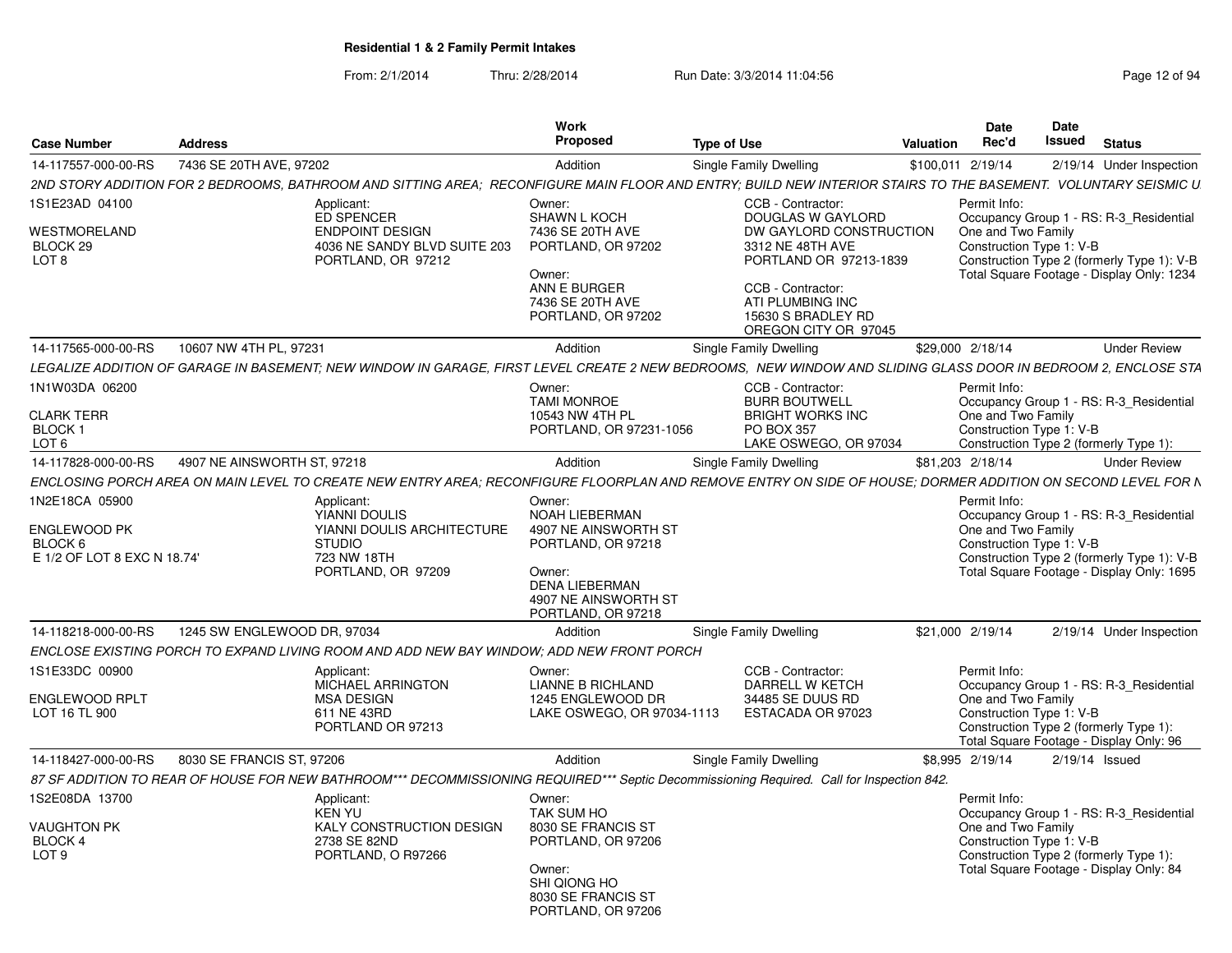| <b>Case Number</b>                                                          | <b>Address</b>               |                                                                                                                                                                 | Work<br><b>Proposed</b>                                                                                                                                          | <b>Type of Use</b>                                   |                                                                           | <b>Valuation</b> | <b>Date</b><br>Rec'd                                                                                  | Date<br><b>Issued</b> | <b>Status</b>                                                                                                                  |
|-----------------------------------------------------------------------------|------------------------------|-----------------------------------------------------------------------------------------------------------------------------------------------------------------|------------------------------------------------------------------------------------------------------------------------------------------------------------------|------------------------------------------------------|---------------------------------------------------------------------------|------------------|-------------------------------------------------------------------------------------------------------|-----------------------|--------------------------------------------------------------------------------------------------------------------------------|
| 14-118582-000-00-RS                                                         | 1724 SE 51ST AVE, 97215      |                                                                                                                                                                 | Addition                                                                                                                                                         | Single Family Dwelling                               |                                                                           |                  | \$167,901 2/20/14                                                                                     |                       | 2/27/14 Issued                                                                                                                 |
|                                                                             |                              | ADD SECOND STORY AND EXPAND REAR OF HOUSE. NEW FRONT PORCH. NEW PLUMbING. ELECTRICAL AND HVAC. REMODEL BASEMENT AND ADD NEW CRAWL SPACE UNDER ADDITION see      |                                                                                                                                                                  |                                                      |                                                                           |                  |                                                                                                       |                       |                                                                                                                                |
| 1S2E06DB 22600<br>SECOND ELECTRIC ADD<br><b>BLOCK1</b><br>LOT 12            |                              | Applicant:<br><b>MIKE HUBBELL</b><br>PORTLAND DEVELOPMENT<br><b>GROUP LLC</b><br>4224 NE HALSEY ST SUITE 300<br>PORTLAND OR 97213                               | Owner:<br><b>GERALD C DOBLIE</b><br>1015 SW YAMHILL ST<br>PORTLAND, OR 97205<br>Owner:<br>PATRICIA K DOBLIE<br>1015 SW YAMHILL ST<br>PORTLAND, OR 97205          | CCB - Contractor:<br><b>GENE</b><br><b>GROUP LLC</b> | PORTLAND DEVELOPMENT<br>11124 NE HALSEY ST. PMB 643<br>PORTLAND, OR 97220 |                  | Permit Info:<br>One and Two Family<br>Construction Type 1: V-B                                        |                       | Occupancy Group 1 - RS: R-3_Residential<br>Construction Type 2 (formerly Type 1):<br>Total Square Footage - Display Only: 1568 |
| 14-118777-000-00-RS                                                         | 3906 NE 37TH AVE, 97212      |                                                                                                                                                                 | Addition                                                                                                                                                         | Single Family Dwelling                               |                                                                           |                  | \$100,000 2/20/14                                                                                     |                       | <b>Under Review</b>                                                                                                            |
|                                                                             |                              | DEMO MAIN FLOOR WALLS AND ATTIC AND PORTION OF FOUNDATION. MAIN FLOOR FRAMING TO REMAIN. TWO STORY ADDITION. CONVERT BASEMENT TO LIVING SPACE. REMODEL FIRST FL |                                                                                                                                                                  |                                                      |                                                                           |                  |                                                                                                       |                       |                                                                                                                                |
| 1N1E24DD 08000<br><b>WILSHIRE</b><br>BLOCK 14<br>LOT 5 EXC N 60'            |                              | Applicant:<br><b>GEOFF WRIGHT</b><br>UTF CONSULTING<br>17740 SW FLORENCE ST<br>BEAVERTON, OR 97007                                                              | Owner:<br>COLUMBIA REDEVELOPMENT LLC FLORIN LACATUS<br>2235 NE 46TH AVE<br>PORTLAND, OR 97213-1903                                                               | CCB - Contractor:<br>3409 SW 30TH ST                 | FRL CONSTRUCTION LLC<br>GRESHAM, OR 97080                                 |                  | Permit Info:<br>One and Two Family<br>Construction Type 1: V-B                                        |                       | Occupancy Group 1 - RS: R-3_Residential<br>Construction Type 2 (formerly Type 1):                                              |
| 14-119507-000-00-RS                                                         | 4243 SW 6TH AVENUE DR, 97201 |                                                                                                                                                                 | Addition                                                                                                                                                         | Single Family Dwelling                               |                                                                           |                  | \$17,467 2/27/14                                                                                      |                       | <b>Under Review</b>                                                                                                            |
|                                                                             |                              | NEW SHOP LOWER LEVEL OF SINGLE FAMILY HOME, DIG OUT UP TO 5', NEW FOUNDATION AT BOTTOM OF EXT. WALL, DIG OUT ALL BY HAND                                        |                                                                                                                                                                  |                                                      |                                                                           |                  |                                                                                                       |                       |                                                                                                                                |
| 1S1E09DD 01800<br>PARTITION PLAT 1991-154<br>LOT <sub>3</sub>               |                              | Applicant:<br><b>DAVE SPITZER</b><br>2325 NE 19TH AVENUE<br>PORTLAND, OR 97212                                                                                  | Owner:<br><b>DANIEL W FRECH</b><br>4243 SW 6TH AVENUE DR<br>PORTLAND, OR 97239<br>Owner:<br><b>MARY T KATCHUR</b><br>4243 SW 6TH AVENUE DR<br>PORTLAND, OR 97239 |                                                      |                                                                           |                  | Permit Info:<br>Occupancy Group 1 - RS: U_Private<br>Garage\Utility Misc.<br>Construction Type 1: V-B |                       | Construction Type 2 (formerly Type 1):<br>Total Square Footage - Display Only: 430                                             |
| 14-119938-000-00-RS                                                         | 1724 SE 34TH AVE, 97214      |                                                                                                                                                                 | Addition                                                                                                                                                         | Single Family Dwelling                               |                                                                           |                  | \$73,992 2/24/14                                                                                      |                       | <b>Under Review</b>                                                                                                            |
|                                                                             |                              | ADD SECOND FLOOR TO EXISTING DWELLING. CREATE NEW SECOND FLOOR BATHROOM.                                                                                        |                                                                                                                                                                  |                                                      |                                                                           |                  |                                                                                                       |                       |                                                                                                                                |
| 1S1E01DB 18100<br><b>ROCHELLE</b><br>BLOCK <sub>2</sub><br>LOT <sub>3</sub> |                              | Applicant:<br>NWC NICK WEITZER COMPANY<br><b>LLC</b><br>111 SE 71ST AVE<br>PORTLAND, OR 97215                                                                   | Owner:<br><b>RICHARD WHITE</b><br>1724 SE 34TH AVE<br>PORTLAND, OR 97214-5031<br>Owner:<br><b>GAYLE WHITE</b><br>1724 SE 34TH AVE<br>PORTLAND, OR 97214-5031     | CCB - Contractor:<br><b>LLC</b><br>111 SE 71ST AVE   | NWC NICK WEITZER COMPANY<br>PORTLAND, OR 97215                            |                  | Permit Info:<br>One and Two Family<br>Construction Type 1: V-B                                        |                       | Occupancy Group 1 - RS: R-3_Residential<br>Construction Type 2 (formerly Type 1):<br>Total Square Footage - Display Only: 691  |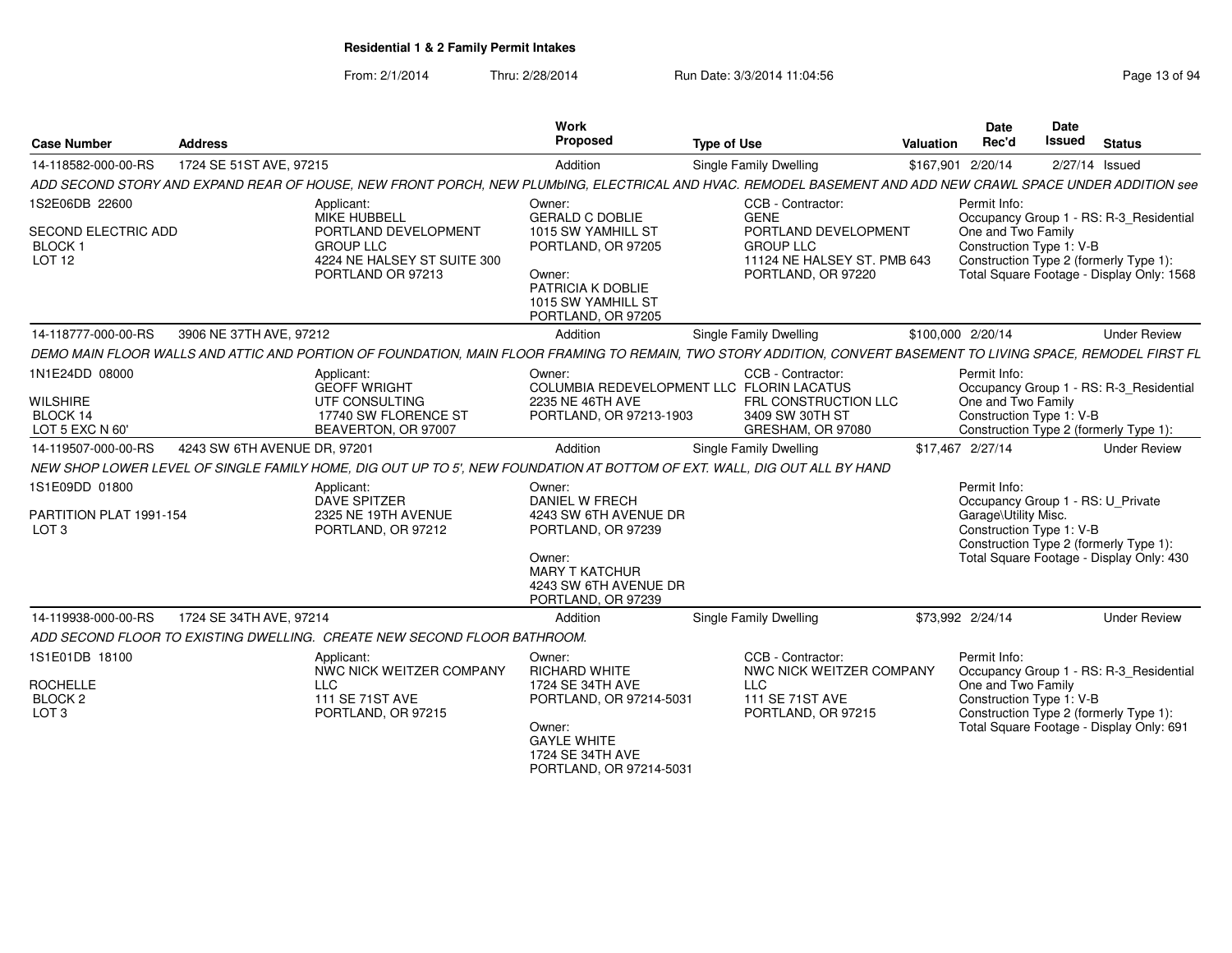| <b>Case Number</b>                                                               | Address                        |                                                                                                                                                 | Work<br>Proposed                                                                                                                                                                | <b>Type of Use</b>                                                                                                                                            | Date<br>Rec'd<br><b>Valuation</b>    | Date<br>Issued<br><b>Status</b>                                                                                                                                                 |
|----------------------------------------------------------------------------------|--------------------------------|-------------------------------------------------------------------------------------------------------------------------------------------------|---------------------------------------------------------------------------------------------------------------------------------------------------------------------------------|---------------------------------------------------------------------------------------------------------------------------------------------------------------|--------------------------------------|---------------------------------------------------------------------------------------------------------------------------------------------------------------------------------|
| 14-120324-000-00-RS                                                              | 9909 SE CLATSOP ST, 97266      |                                                                                                                                                 | Addition                                                                                                                                                                        | <b>Single Family Dwelling</b>                                                                                                                                 | \$25,000 2/25/14                     | 2/25/14 Issued                                                                                                                                                                  |
|                                                                                  |                                |                                                                                                                                                 |                                                                                                                                                                                 | ADDITION FOR NEW ATTACHED GARAGE WITH ROOFTOP DECK, BUMP OUT IN DINING ROOM AND ADD OUTDOOR CLOSET, ****2/27/14 ADDED 200 AMP + (3) CIRCUITS                  |                                      |                                                                                                                                                                                 |
| 1S2E21DD 05100<br>MILLENNIUM PARK ESTATES<br><b>BLOCK 2</b><br>LOT <sub>7</sub>  |                                | Applicant:<br>JOHN CLINE<br>9909 SE CLATSOP ST<br>PORTLAND OR 97266<br>Applicant:<br>DEBBIE GARDINER<br>9909 SE CLATSOP ST<br>PORTLAND OR 97266 | Owner:<br><b>DEBRA GARDINER</b><br>15 TREASURE COVE LN PO BOX<br>815<br>MANZANITA, OR 97130<br>Owner:<br>JOHN CLINE<br>15 TREASURE COVE LN PO BOX<br>815<br>MANZANITA, OR 97130 |                                                                                                                                                               | Permit Info:<br>Garage\Utility Misc. | Occupancy Group 1 - RS: U Private<br>Construction Type 1: V-B<br>Construction Type 2 (formerly Type 1):<br>Total Square Footage - Display Only: 645                             |
| 14-120430-000-00-RS    6704 SE 21ST AVE, 97202<br>NEW FRONT PORCH AND ROOF       |                                |                                                                                                                                                 | Addition                                                                                                                                                                        | <b>Single Family Dwelling</b>                                                                                                                                 | \$13,000 2/25/14                     | 2/25/14 Issued                                                                                                                                                                  |
| 1S1E23AA 06200<br>WESTMORELAND<br>BLOCK 34<br>LOT <sub>4</sub>                   |                                | Applicant:<br>FINE FINISH REMODELING INC<br>15710 SW REDSTONE DR<br>BEAVERTON, OR 97007                                                         | Owner:<br>JAY B JAHANGIRI<br>6704 SE 21ST AVE<br>PORTLAND, OR 97202-5646                                                                                                        | CCB - Contractor:<br>FINE FINISH REMODELING INC<br>15710 SW REDSTONE DR<br>BEAVERTON, OR 97007                                                                | Permit Info:                         | Occupancy Group 1 - RS: U_Decks,<br>Patios, Porches, Carports<br>Construction Type 1: V-B<br>Construction Type 2 (formerly Type 1):<br>Total Square Footage - Display Only: 120 |
| 14-120485-000-00-RS                                                              | 3903 SE 28TH PL. 97202         |                                                                                                                                                 | Addition                                                                                                                                                                        | Single Family Dwelling                                                                                                                                        | \$27,000 2/25/14                     | 2/25/14 Issued                                                                                                                                                                  |
|                                                                                  |                                |                                                                                                                                                 |                                                                                                                                                                                 | ADD NEW DECK WITH STAIRS TO THE NORTH SIDE OF HOUSE; REPLACE DECK ON WEST SIDE AND ADD COVER; ENLARGE DOOR OPENING FROM HOUSE TO PORCH; ADD SCREEN FROM POR   |                                      |                                                                                                                                                                                 |
| 1S1E12CB 02900<br><b>KENILWORTH</b><br>BLOCK <sub>3</sub><br>E 66' OF LOT 18     |                                | Applicant:<br>KAREN K FLETCHER<br>3903 SE 28TH PL<br>PORTLAND, OR 97202-351                                                                     | Owner:<br>STANLEY P HELD<br>3903 SE 28TH PL<br>PORTLAND, OR 97202-3511<br>Owner:<br><b>KAREN K FLETCHER</b><br>3903 SE 28TH PL<br>PORTLAND, OR 97202-3511                       | CCB - Contractor:<br><b>DEREK PATTERSON GENERAL</b><br><b>CONTRACTOR LLC</b><br>18790 NW IDAHNA ST<br>PORTLAND, OR 97229                                      | Permit Info<br>One and Two Family    | Occupancy Group 1 - RS: R-3_Residential<br>Construction Type 1: V-B<br>Construction Type 2 (formerly Type 1):                                                                   |
| 14-120862-000-00-RS                                                              | 6825 SE REED COLLEGE PL, 97202 |                                                                                                                                                 | Addition                                                                                                                                                                        | Single Family Dwelling                                                                                                                                        | \$80,000 2/26/14                     | <b>Under Review</b>                                                                                                                                                             |
|                                                                                  |                                |                                                                                                                                                 |                                                                                                                                                                                 | ADDITION OF GARAGE WITH 2ND FLOOR BEDROOM; GABLE ROOF AND NEW DORMER TO FRONT OF HOUSE, NEW PIERS IN BASEMENT FOR ADDITIONAL SUPPORT; MAIN FLOOR DROP CEILING |                                      |                                                                                                                                                                                 |
| 1S1E24AB 06300<br>EASTMORELAND<br>BLOCK 47<br>N 40' OF LOT 10<br>S 20' OF LOT 11 |                                | Applicant:<br>ROBERT LESZEWSKI<br>2444 NE 43 AVE<br>PORTLAND, OR 97213                                                                          | Owner:<br><b>TIMOTHY SCOTT</b><br>6825 SE REED COLLEGE PL<br>PORTLAND, OR 97202-8271<br>Owner:<br>ANNIE SCOTT<br>6825 SE REED COLLEGE PL<br>PORTLAND, OR 97202-8271             | <b>Primary Contractor:</b><br>TO BID                                                                                                                          | Permit Info<br>One and Two Family    | Occupancy Group 1 - RS: R-3_Residential<br>Construction Type 1: V-B<br>Construction Type 2 (formerly Type 1):                                                                   |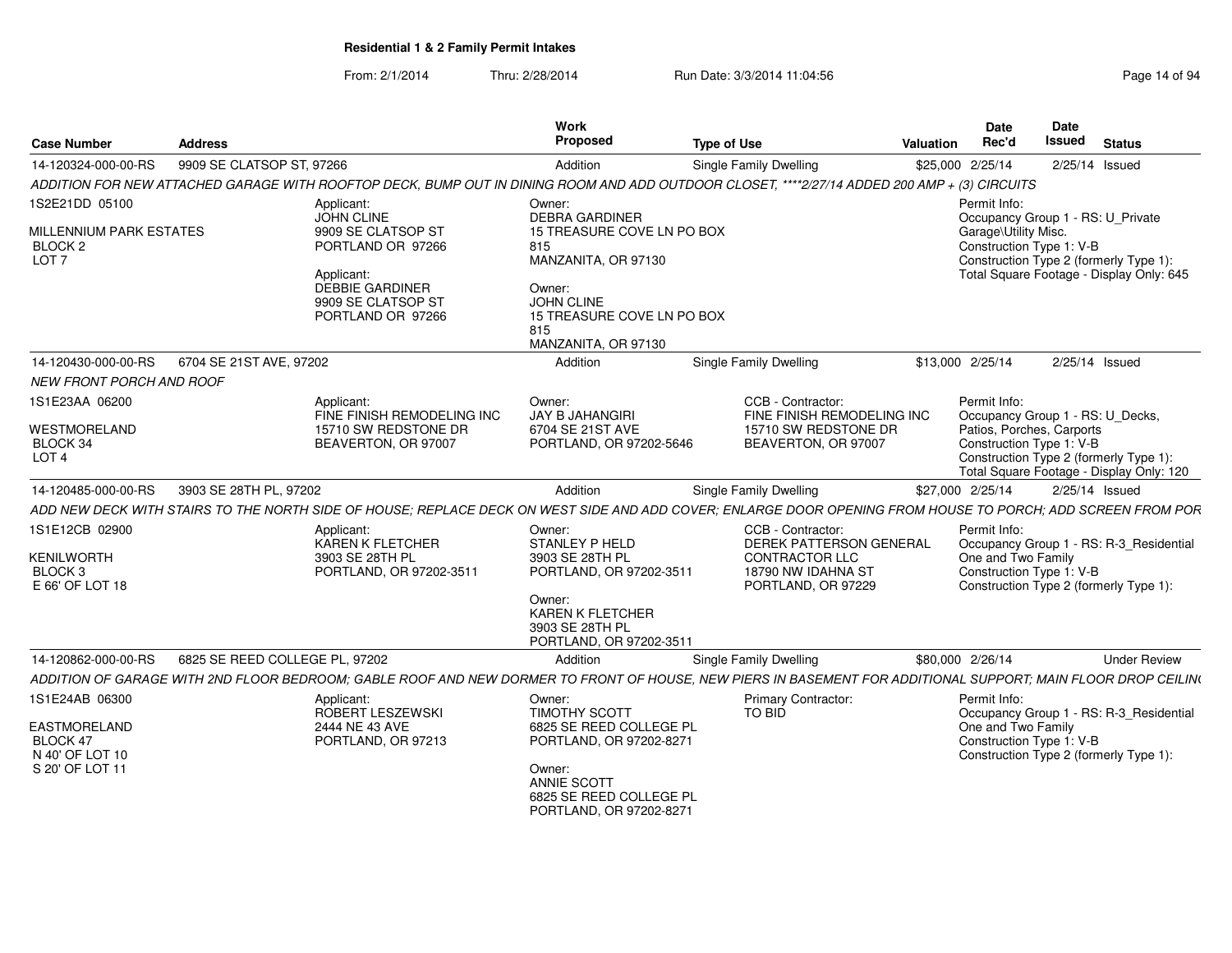| <b>Case Number</b><br><b>Address</b>                                                                                                                             |                                                                                                                         | Work<br>Proposed                                                                                                                      | <b>Type of Use</b>                                                                                                      | Date<br>Rec'd<br>Valuation                      | <b>Date</b><br><b>Issued</b> Status                                                                                                                            |
|------------------------------------------------------------------------------------------------------------------------------------------------------------------|-------------------------------------------------------------------------------------------------------------------------|---------------------------------------------------------------------------------------------------------------------------------------|-------------------------------------------------------------------------------------------------------------------------|-------------------------------------------------|----------------------------------------------------------------------------------------------------------------------------------------------------------------|
| 3422 NE FLANDERS ST, 97232<br>14-121375-000-00-RS                                                                                                                |                                                                                                                         | Addition                                                                                                                              | Single Family Dwelling                                                                                                  | \$25,000 2/28/14                                | 2/28/14 Issued                                                                                                                                                 |
| SECOND STORY ADDITION AT WEST ELEVATION, MAIN FLOOR TO REMAIN DEN AREA, 2ND FLOOR TO INCLUDE BATHROOM AND CLOSET SPACE (3 BATHROOMS TOTAL) ELECTRICAL * MECHAN   |                                                                                                                         |                                                                                                                                       |                                                                                                                         |                                                 |                                                                                                                                                                |
| 1N1E36DB 07700<br>LAURELHURST<br>BLOCK 77<br>LOT 1&2                                                                                                             | Applicant:<br>CHRISTOPHER P LOAR<br>16299 S EADEN RD<br>OREGON CITY, OR 97045                                           | Owner:<br><b>KARIN S WANDTKE</b><br>3422 NE FLANDERS ST<br>PORTLAND, OR 97232<br>Owner:                                               | CCB - Contractor:<br>CHRISTOPHER P LOAR<br>16299 S EADEN RD<br>OREGON CITY, OR 97045                                    | Permit Info:<br>One and Two Family              | Occupancy Group 1 - RS: R-3_Residential<br>Construction Type 1: V-B<br>Construction Type 2 (formerly Type 1):<br>Total Square Footage - Display Only: 115      |
|                                                                                                                                                                  |                                                                                                                         | <b>RICHARD C SMITH</b><br>3422 NE FLANDERS ST<br>PORTLAND, OR 97232                                                                   |                                                                                                                         |                                                 |                                                                                                                                                                |
| 14-121568-000-00-RS<br>2225 SE 85TH AVE. 97216                                                                                                                   |                                                                                                                         | Addition                                                                                                                              | <b>Single Family Dwelling</b>                                                                                           | \$28,269 2/27/14                                | 2/27/14 Issued                                                                                                                                                 |
| SINGLE STORY ADDITION OF 264 SF TO REAR OF HOUSE FOR MASTER BEDROOM, BATHROOM; RELOCATE METER BASE AND PANEL                                                     |                                                                                                                         |                                                                                                                                       |                                                                                                                         |                                                 |                                                                                                                                                                |
| 1S2E04CC 03500<br><b>LARSON PL</b><br>BLOCK <sub>1</sub><br>E 100' OF N 1/2 OF LOT 17 & E 100' OF LOT 18                                                         | Applicant:<br>KEN YU<br>2725 SE 85TH AVE<br>PORTLAND, OR 97266                                                          | Owner:<br>KELLY V KYLE<br>2225 SE 85TH AVE<br>PORTLAND, OR 97216<br>Owner:<br><b>KEN YU</b><br>2725 SE 85TH AVE<br>PORTLAND, OR 97266 |                                                                                                                         | Permit Info:<br>One and Two Family              | Occupancy Group 1 - RS: R-3_Residential<br>Construction Type 1: V-B<br>Construction Type 2 (formerly Type 1):<br>Total Square Footage - Display Only: 264      |
| 2503 NE KILLINGSWORTH ST, 97211<br>14-121832-000-00-RS                                                                                                           |                                                                                                                         | Addition                                                                                                                              | Single Family Dwelling                                                                                                  | \$96,848 2/28/14                                | <b>Under Review</b>                                                                                                                                            |
| REMODEL AND 2ND FLOOR ADDITION TO SINGLE FAMILY RESIDENCE; CONVERT BASEMENT TO LIVING SPACE TO INCLUDE BEDROOM WITH EGRESS WINDOW, BATHROOM AND REC AREA, NE     |                                                                                                                         |                                                                                                                                       |                                                                                                                         |                                                 |                                                                                                                                                                |
| 1N1E13CC 11500<br><b>IRVINGTON PK</b><br>BLOCK 22<br>W 50' OF LOT 39&41&43&45                                                                                    | Applicant:<br>JACOB CHAVEZ<br>J CHAVEZ DESIGN BUILD<br>1327 SE TACOMA ST<br>PORTLAND, OR 97702                          | Owner:<br><b>GEZA DEVELOPMENT LLC</b><br>5324 NE 28TH AVE<br>PORTLAND, OR 97211-6235                                                  | CCB - Contractor:<br>DOZER CONSTRUCTION LLC<br>5324 NE 28TH AVE<br>PORTLAND, OR 97211                                   | Permit Info:<br>One and Two Family              | Occupancy Group 1 - RS: R-3_Residential<br>Construction Type 1: V-B<br>Construction Type 2 (formerly Type 1): V-B<br>Total Square Footage - Display Only: 1999 |
| 14-121949-000-00-RS 3811 NW DEVOTO LN                                                                                                                            |                                                                                                                         | Addition                                                                                                                              | Single Family Dwelling                                                                                                  | \$79,000 2/28/14                                | 2/28/14 Issued                                                                                                                                                 |
| ENCLOSE TWO DECKS (main and lower) AT REAR ELEVATION, ADD ONE NEW DECK 3RD FLOOR; MAIN FLOOR DECK - INSULATED, NEW THROUGH FIREPLACE, LOWER ENCLOSED DECK NOT IN |                                                                                                                         |                                                                                                                                       |                                                                                                                         |                                                 |                                                                                                                                                                |
| 1N1W23DC 05000<br>FOREST HEIGHTS ESTATES NO 6<br>LOT 319                                                                                                         | Applicant:<br>MEYER CONSTRUCTION LLC<br>2241 B STREET<br>FOREST GROVE, OR 97116                                         | Owner:<br>JEANETTE E HEINZ<br>3811 NW DEVOTO LN<br>PORTLAND, OR 97229                                                                 | CCB - Contractor:<br>MEYER CONSTRUCTION LLC<br>2241 B STREET<br>FOREST GROVE, OR 97116                                  | Permit Info:                                    | Occupancy Group 1 - RS: R-3 Remodel<br>Construction Type 1: V-B<br>Construction Type 2 (formerly Type 1):<br>Total Square Footage - Display Only: 220          |
| Total # of RS Addition permit intakes: 65                                                                                                                        |                                                                                                                         |                                                                                                                                       |                                                                                                                         |                                                 | Total valuation of RS Addition permit intakes: \$3,377,508                                                                                                     |
| 14-116880-000-00-RS                                                                                                                                              | 3808 N COMMERCIAL AVE - Unit B, 97227                                                                                   | Alteration                                                                                                                            | <b>Accessory Dwelling Unit</b>                                                                                          | \$13,919 2/25/14                                | 2/25/14 Issued                                                                                                                                                 |
| CONVERT EXISTING DETACHED GARAGE TO ACCESSORY DWELLING UNIT, INFILL OVERHEAD DOOR AT BEDROOM AND LIVING ROOM, NEW WALLS TO SEPARATE LIVING ROOM AND BEDROOM      |                                                                                                                         |                                                                                                                                       |                                                                                                                         |                                                 |                                                                                                                                                                |
| 1N1E22DC 06900                                                                                                                                                   | Applicant:<br><b>Trevor Halgren</b><br>Trevor J Halgren Construction LLC<br>23629 SW LADD HILL RD<br>SHERWOOD, OR 97140 | Owner:<br>ANGELA I GARCIA<br>5537 NE GARFIELD AVE<br>PORTLAND, OR 97211-3221                                                          | CCB - Contractor:<br>Trevor Halgren<br>Trevor J Halgren Construction LLC<br>23629 SW LADD HILL RD<br>SHERWOOD, OR 97140 | Permit Info:<br>Number of New Dwelling Units: 1 | Occupancy Group 1 - RS: R-3 Remodel<br>Construction Type 1: V-B<br>Construction Type 2 (formerly Type 1):<br>Total Square Footage - Display Only: 390          |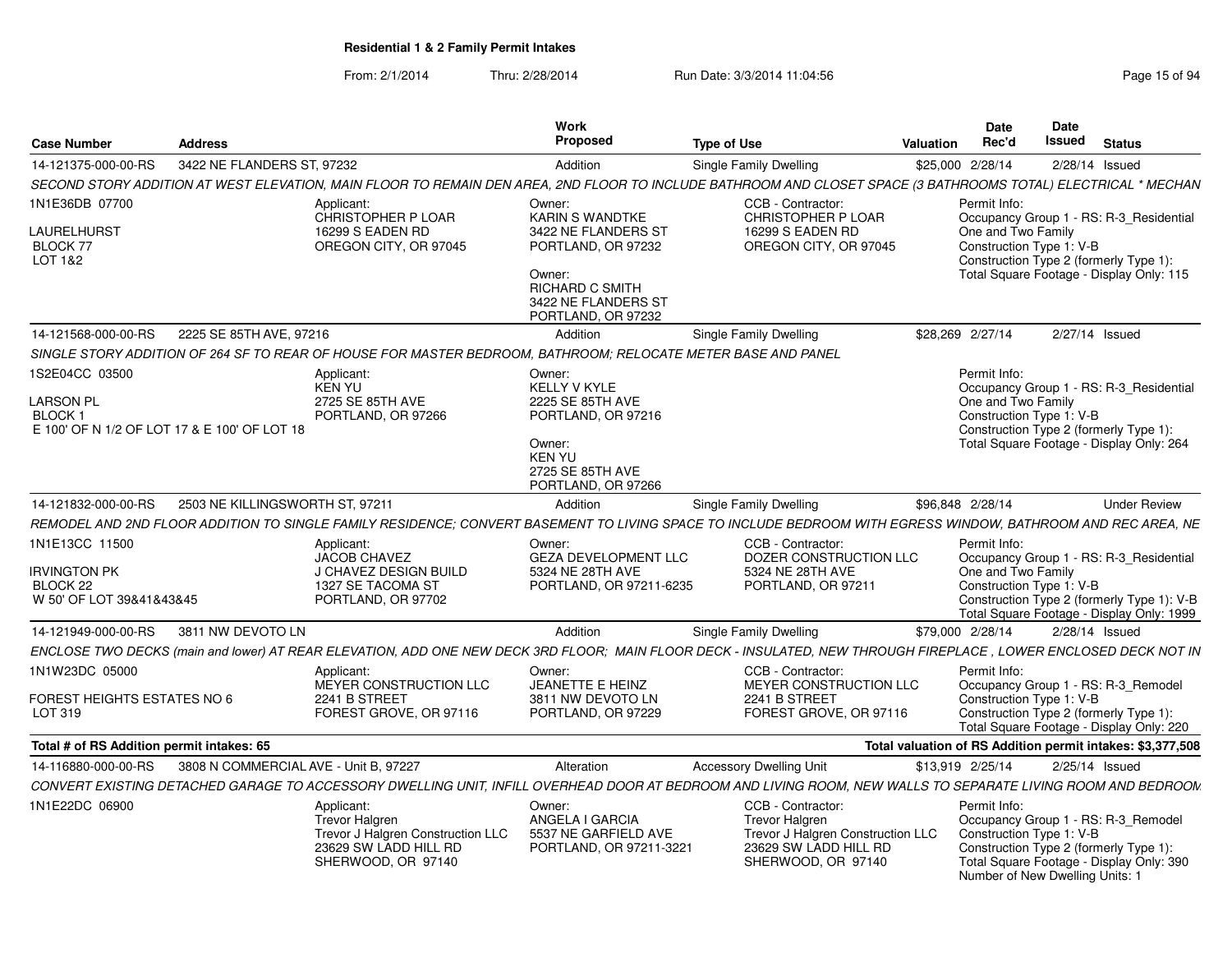|                                                                          |                                                       |                                                                                                                                                                    | Work                                                                                                                                                                         |                                                                                                                                                                                                        |                  | Date                                                                                                      | Date          |                                                                                                                           |
|--------------------------------------------------------------------------|-------------------------------------------------------|--------------------------------------------------------------------------------------------------------------------------------------------------------------------|------------------------------------------------------------------------------------------------------------------------------------------------------------------------------|--------------------------------------------------------------------------------------------------------------------------------------------------------------------------------------------------------|------------------|-----------------------------------------------------------------------------------------------------------|---------------|---------------------------------------------------------------------------------------------------------------------------|
| <b>Case Number</b>                                                       | <b>Address</b>                                        |                                                                                                                                                                    | Proposed                                                                                                                                                                     | <b>Type of Use</b>                                                                                                                                                                                     | <b>Valuation</b> | Rec'd                                                                                                     | <b>Issued</b> | <b>Status</b>                                                                                                             |
| 14-119539-000-00-RS                                                      | 945 SW MAPLECREST CT - Unit B, 97219                  |                                                                                                                                                                    | Alteration                                                                                                                                                                   | <b>Accessory Dwelling Unit</b>                                                                                                                                                                         |                  | \$17,000 2/21/14                                                                                          |               | <b>Under Review</b>                                                                                                       |
|                                                                          |                                                       | CONVERT EXISTING UNFINISHED BASEMENT AREA TO ADU, ENTRANCE ON NORTH NW ELEVATION, KITCHEN, BEDROOM, LIVING ROOM, BATHROOM                                          |                                                                                                                                                                              |                                                                                                                                                                                                        |                  |                                                                                                           |               |                                                                                                                           |
| 1S1E28DB 02600                                                           |                                                       | Applicant:<br><b>JOSHUA R SWEEDEN</b><br>945 SW MAPLECREST CT<br>PORTLAND, OR 97219-6411                                                                           | Owner:<br><b>JOSHUA R SWEEDEN</b><br>945 SW MAPLECREST CT<br>PORTLAND, OR 97219-6411<br>Owner:<br><b>NELL M B SWEEDEN</b><br>945 SW MAPLECREST CT<br>PORTLAND, OR 97219-6411 |                                                                                                                                                                                                        |                  | Permit Info:<br>Construction Type 1: V-B<br>Number of New Dwelling Units: 1                               |               | Occupancy Group 1 - RS: R-3_Remodel<br>Construction Type 2 (formerly Type 1):<br>Total Square Footage - Display Only: 798 |
| 14-114158-000-00-RS                                                      | 4105 SE 10TH AVE, 97202                               |                                                                                                                                                                    | Alteration                                                                                                                                                                   | <b>Accessory Structure</b>                                                                                                                                                                             |                  | \$33,000 2/5/14                                                                                           |               | $2/5/14$ Issued                                                                                                           |
|                                                                          |                                                       | LEGALIZE WORK DONE TO INSULATE AND ADD BATHROOM TO ACCESSORY STRUCTURE+++ET and PT trade permits already pulled separate+++MT permit included under this permit+++ |                                                                                                                                                                              |                                                                                                                                                                                                        |                  |                                                                                                           |               |                                                                                                                           |
| 1S1E11CD 08500<br><b>BENEDICTINE HTS</b><br>BLOCK 15<br>LOT <sub>4</sub> |                                                       | Applicant:<br>THOMAS L MELBY<br>DAKOTA REMODELING LLC<br>15000 SE CROSSCREEK CT<br>DAMASCUS OR 97089                                                               | Owner:<br>CHRISTINE N MANEKER<br>4105 SE 10TH AVE<br>PORTLAND, OR 97202-3721                                                                                                 |                                                                                                                                                                                                        |                  | Permit Info:<br>Occupancy Group 1 - RS: U_Private<br>Garage\Utility Misc.<br>Construction Type 1: V-B     |               | Construction Type 2 (formerly Type 1):                                                                                    |
| 14-120356-000-00-RS                                                      | 6126 SW NEVADA CT, 97219                              |                                                                                                                                                                    | Alteration                                                                                                                                                                   | Decks, Fences, Retaining Walls                                                                                                                                                                         |                  | \$10.500 2/27/14                                                                                          |               | 2/27/14 Issued                                                                                                            |
|                                                                          | REPLACE OLD DECK WITH LARGER NEW DECK, ADD NEW STAIRS |                                                                                                                                                                    |                                                                                                                                                                              |                                                                                                                                                                                                        |                  |                                                                                                           |               |                                                                                                                           |
| 1S1E19BC 00700<br><b>ROUNDTREE</b><br>LOT 6                              |                                                       | Applicant:<br><b>MITICA LEONTESCU</b><br><b>CREATIVE FENCES &amp; DECKS INC</b><br>14782 SW FERN ST<br><b>TIGARD, OR 97225</b>                                     | Owner:<br><b>BENNETT E GERTZ</b><br>6126 SW NEVADA CT<br>PORTLAND, OR 97219-1168<br>Owner:<br><b>KATHRYN L TONER</b><br>6126 SW NEVADA CT<br>PORTLAND, OR 97219-1168         | CCB - Contractor:<br><b>MITICA LEONTESCU</b><br>CREATIVE FENCES & DECKS INC<br><b>14782 SW FERN ST</b><br><b>TIGARD, OR 97225</b>                                                                      |                  | Permit Info:<br>Occupancy Group 1 - RS: U_Decks,<br>Patios, Porches, Carports<br>Construction Type 1: V-B |               | Construction Type 2 (formerly Type 1):                                                                                    |
| 13-190384-REV-02-RS                                                      | 4207 SE DIVISION ST, 97215                            |                                                                                                                                                                    | Alteration                                                                                                                                                                   | <b>Duplex</b>                                                                                                                                                                                          |                  | \$2/14/14                                                                                                 |               | $2/14/14$ Issued                                                                                                          |
| 1S2E06CC 18200                                                           |                                                       | REVISION TO SHOW STRUCTURAL STABILIZATION AT CORNER OF BASEMENT<br>Applicant:                                                                                      | Owner:                                                                                                                                                                       | CCB - Contractor:                                                                                                                                                                                      |                  | Permit Info:                                                                                              |               |                                                                                                                           |
| EDEN ADD<br>BLOCK 1<br>W 3.86' OF LOT 17<br>LOT <sub>18</sub>            |                                                       | MIKE MONTGOMERY<br>SIMPL HOME DESIGNS<br>5531 SW BUDDINGTON ST<br>PORTLAND OR 97219                                                                                | MICHAEL JONES<br>4717 SE 73RD AVE<br>PORTLAND, OR 97206<br>Owner:<br>RAJESH JHUNJHUNWALA<br>4717 SE 73RD AVE<br>PORTLAND, OR 97206                                           | MIKHAIL VELIKOKHATKO<br><b>MB PLUMBING</b><br>7112 NE 65TH PLACE<br>VANCOUVER WA 98661<br>CCB - Contractor:<br><b>WILLIAM DAVIS</b><br>TRUE BREAD PROPERTIES<br>13785 SE RUST WY<br>DAMASCUS, OR 97089 |                  | One and Two Family<br>Construction Type 1: V-B                                                            |               | Occupancy Group 1 - RS: R-3 Residential<br>Construction Type 2 (formerly Type 1):                                         |
| 13-201729-REV-01-RS                                                      | 4013 SE GLADSTONE ST, 97202                           |                                                                                                                                                                    | Alteration                                                                                                                                                                   | Duplex                                                                                                                                                                                                 |                  | \$1,000 2/28/14                                                                                           |               | 2/28/14 Issued                                                                                                            |
|                                                                          |                                                       | VALUE ADDED REVISION TO ADD DIRECT VENT GAS FIREPLACE TO LIVING AREA IN BASEMENT                                                                                   |                                                                                                                                                                              |                                                                                                                                                                                                        |                  |                                                                                                           |               |                                                                                                                           |
| 1S1E12DD 00300                                                           |                                                       | Applicant:<br>DAN PENCE LLC<br>7505 SE 36TH AVE<br>PORTLAND, OR 97202                                                                                              | Owner:<br>RASPBERRY QUARTER LLC<br>7505 SE 36TH AVE<br>PORTLAND, OR 97202-8335                                                                                               | CCB - Contractor:<br>DAN PENCE LLC<br>7505 SE 36TH AVE<br>PORTLAND, OR 97202                                                                                                                           |                  | Permit Info:<br>One and Two Family<br>Construction Type 1: V-B                                            |               | Occupancy Group 1 - RS: R-3_Residential<br>Construction Type 2 (formerly Type 1):                                         |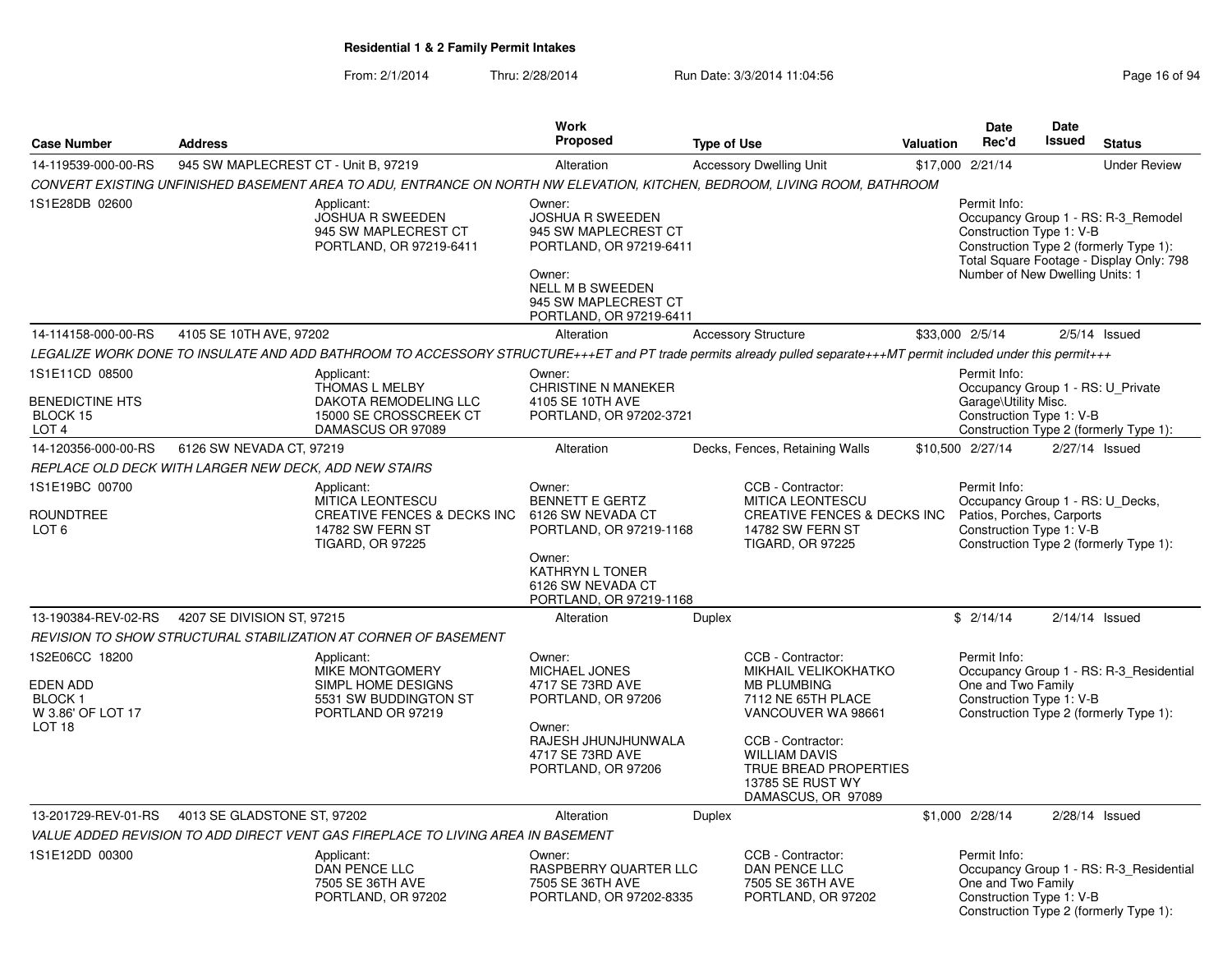From: 2/1/2014

Thru: 2/28/2014 Run Date: 3/3/2014 11:04:56 Research 2010 17 of 94

| <b>Case Number</b>                                                       | <b>Address</b>                               |                                                                                                                                                                   | Work<br>Proposed                                                                         | <b>Type of Use</b> |                                                                                                                                     | Valuation        | Date<br>Rec'd                                                  | <b>Date</b><br><b>Issued</b> | <b>Status</b>                                                                                                              |
|--------------------------------------------------------------------------|----------------------------------------------|-------------------------------------------------------------------------------------------------------------------------------------------------------------------|------------------------------------------------------------------------------------------|--------------------|-------------------------------------------------------------------------------------------------------------------------------------|------------------|----------------------------------------------------------------|------------------------------|----------------------------------------------------------------------------------------------------------------------------|
| 14-113733-000-00-RS                                                      | 5807 SE BELMONT ST, 97215                    |                                                                                                                                                                   | Alteration                                                                               | <b>Duplex</b>      |                                                                                                                                     |                  | \$6,500 2/4/14                                                 |                              | 2/4/14 Under Inspection                                                                                                    |
|                                                                          |                                              | REMOVE PORTION OF WALL OF CARPORT AND ADD RETAINING WALLS TO CREATE ACCESS TO BASEMENT AND NEW EXTERIOR DOOR.                                                     |                                                                                          |                    |                                                                                                                                     |                  |                                                                |                              |                                                                                                                            |
| 1S2E06AA 08500<br>MT TABOR CENTRAL PK<br><b>BLOCK 4</b>                  |                                              | Applicant:<br>AARON SCOTHORN<br>TRUE LINE REMODELING<br>18111 LOWER MIDHILL DRIVE                                                                                 | Owner:<br>R TOM GARRETT<br>PO BOX 56<br>GLADSTONE, OR 97027-0056                         |                    | CCB - Contractor:<br><b>AARON SCOTHERN</b><br>TRUE LINE REMODELING<br>7914 SE 103RD AVE                                             |                  | Permit Info:<br>One and Two Family<br>Construction Type 1: V-B |                              | Occupancy Group 1 - RS: R-3_Residential                                                                                    |
| W 50' OF S 1/2 OF LOT 1 EXC PT IN ST                                     |                                              | WEST LINN, OR 97068                                                                                                                                               |                                                                                          |                    | PORTLAND, OR 97266                                                                                                                  |                  |                                                                |                              | Construction Type 2 (formerly Type 1):                                                                                     |
| 14-115245-000-00-RS                                                      | 1906 NE STANTON ST, 97212                    |                                                                                                                                                                   | Alteration                                                                               | Duplex             |                                                                                                                                     |                  | \$7,000 2/12/14                                                |                              | 2/12/14 Under Inspection                                                                                                   |
|                                                                          |                                              | ENCLOSE EXISTING PORCH AT REAR OF DUPLEX TO CREATE TWO HALF BATHROOMS (ONE PER UNIT), INFILL DOORS AND ADD NEW WINDOWS (4 BATHROOMS TOTAL) TRADE PERMITS OBTAI    |                                                                                          |                    |                                                                                                                                     |                  |                                                                |                              |                                                                                                                            |
| 1N1E26AD 06500                                                           |                                              | Applicant:<br>NELSON BUILDING & DESIGN LLC MARILYN J SEWELL<br>9455 N ALLEGHENY<br>PORTLAND, OR 97203                                                             | Owner:<br>0841 SW GAINES ST #319<br>PORTLAND, OR 97239                                   |                    | CCB - Contractor:<br>NELSON BUILDING & DESIGN LLC Occupancy Group 1 - RS: R-3_Residential<br>9455 N ALLEGHENY<br>PORTLAND, OR 97203 |                  | Permit Info:<br>One and Two Family<br>Construction Type 1: V-B |                              | Construction Type 2 (formerly Type 1): V-B<br>Total Square Footage - Display Only: 88                                      |
| 14-117681-000-00-RS                                                      | 1929 NE 12TH AVE, 97212                      |                                                                                                                                                                   | Alteration                                                                               | Duplex             |                                                                                                                                     |                  | \$6,000 2/18/14                                                |                              | 2/18/14 Under Inspection                                                                                                   |
|                                                                          | ADD BATHROOM TO 2ND FLOOR - NO EXTERIOR WORK |                                                                                                                                                                   |                                                                                          |                    |                                                                                                                                     |                  |                                                                |                              |                                                                                                                            |
| 1N1E26CD 03000<br><b>HOLLADAYS ADD</b><br>BLOCK 267<br>LOT <sub>77</sub> |                                              | Applicant:<br>OCONNELL W DICKSON<br>28525 SE LUSTED RD<br>GRESHAM, OR 97080                                                                                       | Owner:<br>KATHLEEN E FRITTS<br>1921 NE 12TH AVE<br>PORTLAND, OR 97212                    |                    | CCB - Contractor:<br>OCONNELL W DICKSON<br>28525 SE LUSTED RD<br>GRESHAM, OR 97080                                                  |                  | Permit Info:<br>Construction Type 1: V-B                       |                              | Occupancy Group 1 - RS: R-3_Remodel<br>Construction Type 2 (formerly Type 1):                                              |
| <b>FRACTIONAL LOT 8</b>                                                  |                                              |                                                                                                                                                                   |                                                                                          |                    | CCB - Contractor:<br><b>RANDY ROGERS PLBG</b><br>44265 SE KLEINSMITH RD<br>P O BOX 358<br>SANDY OR 970558638                        |                  |                                                                |                              |                                                                                                                            |
| 14-120450-000-00-RS                                                      | 5729 NE KILLINGSWORTH ST, 97218              |                                                                                                                                                                   | Alteration                                                                               | Duplex             |                                                                                                                                     | \$39,973 2/27/14 |                                                                |                              | 2/27/14 Issued                                                                                                             |
|                                                                          |                                              | BASEMENT CONVERSION IN BOTH UNITS - 5725 - NEW BEDROOM, CLOSET, FAMILY / MEDIA ROOM; 5729 - CONVERSION WITH BEDROOM AND CLOSET FAMILY ROOM / PLUMBING AND ELECTRI |                                                                                          |                    |                                                                                                                                     |                  |                                                                |                              |                                                                                                                            |
| 1N2E18DD 11900                                                           |                                              | Applicant:<br>EDMOND L CASCIATO<br>751 SW 11TH ST<br>DUNDEE, OR 971159765                                                                                         | Owner:<br>NORMA-CI GRAY<br>5729 NE KILLINGSWORTH ST<br>PORTLAND, OR 97218-2419<br>Owner: |                    | CCB - Contractor:<br>EDMOND L CASCIATO<br>751 SW 11TH ST<br>DUNDEE, OR 971159765                                                    |                  | Permit Info:<br>Construction Type 1: V-B                       |                              | Occupancy Group 1 - RS: R-3_Remodel<br>Construction Type 2 (formerly Type 1):<br>Total Square Footage - Display Only: 1120 |
|                                                                          |                                              |                                                                                                                                                                   | <b>ROXANE RODELA</b><br>5729 NE KILLINGSWORTH ST<br>PORTLAND, OR 97218-2419              |                    |                                                                                                                                     |                  |                                                                |                              |                                                                                                                            |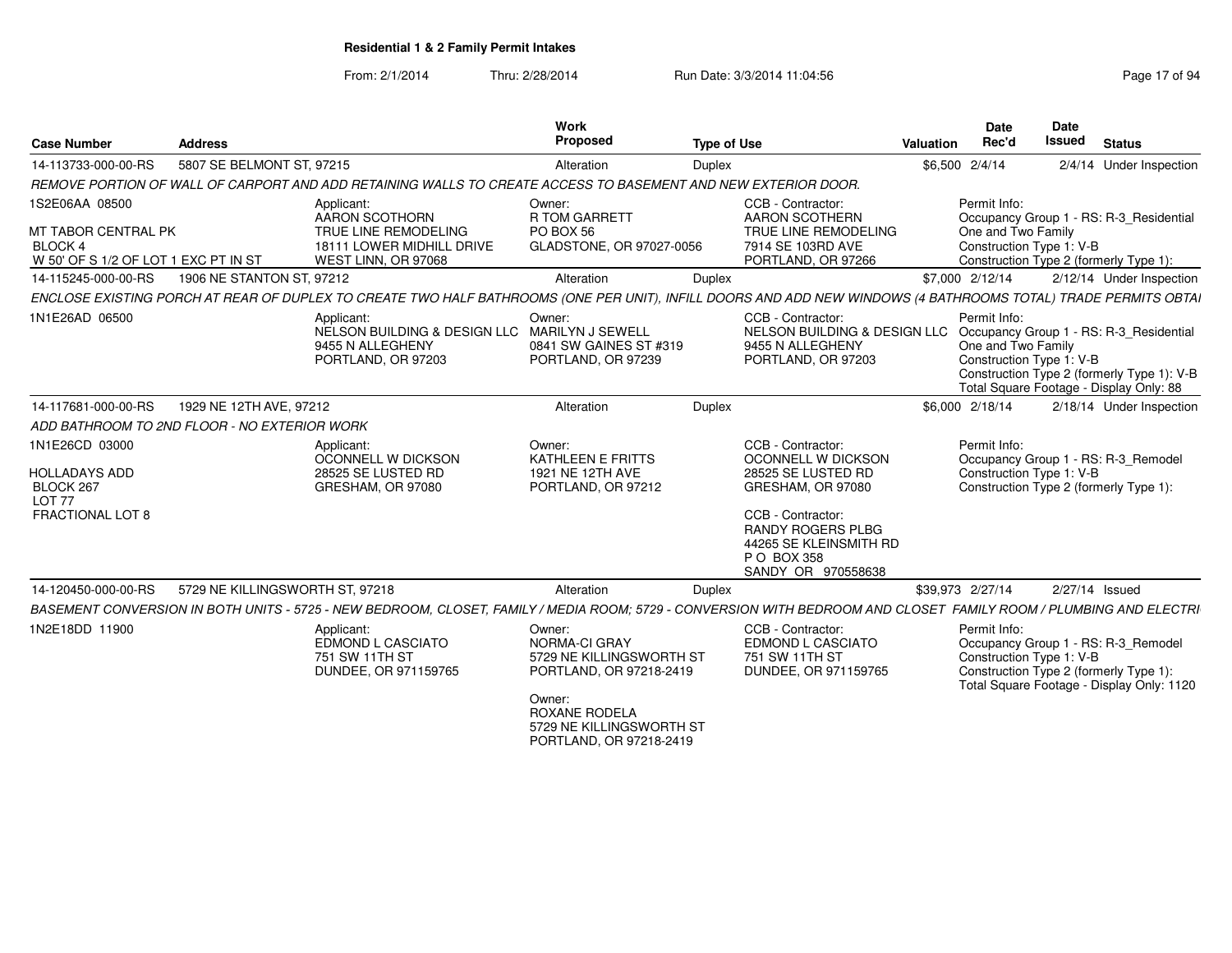| <b>Case Number</b>                                                  | <b>Address</b>                |                                                                                       | Work<br><b>Proposed</b>                                                                         | <b>Type of Use</b>                        | <b>Valuation</b> | <b>Date</b><br>Rec'd                           | Date<br>Issued | <b>Status</b>                                                                     |
|---------------------------------------------------------------------|-------------------------------|---------------------------------------------------------------------------------------|-------------------------------------------------------------------------------------------------|-------------------------------------------|------------------|------------------------------------------------|----------------|-----------------------------------------------------------------------------------|
| 14-115113-000-00-RS                                                 | 7720 SW MACADAM AVE - Unit 21 |                                                                                       | Alteration                                                                                      | <b>Floating Home</b>                      |                  | \$15,000 2/11/14                               |                | $2/11/14$ Issued                                                                  |
|                                                                     |                               | RECONFIGURE EXISTING BATHROOM, ADD NEW WINDOW AND RECONFIGURE EXISTING WINDOW LAYOUT  |                                                                                                 |                                           |                  |                                                |                |                                                                                   |
| 1S1E22DB 00100                                                      |                               | Applicant:<br><b>PAMELA E TURNER</b><br>7720 SW MACADAM AVE #21<br>PORTLAND, OR 97219 | Owner:<br><b>ROBERT</b><br>7720 SW MACADAM AVE #21<br>PORTLAND, OR 97219                        |                                           |                  | Permit Info:<br>Construction Type 1: V-B       |                | Occupancy Group 1 - RS: R-3_Remodel<br>Construction Type 2 (formerly Type 1):     |
|                                                                     |                               |                                                                                       | Owner:<br>PAMELA TURNER LIVING TRUST<br>7720 SW MACADAM AVE #21<br>PORTLAND, OR 97219           |                                           |                  |                                                |                |                                                                                   |
|                                                                     |                               |                                                                                       | Owner:<br>ROBERT S JR TURNER<br>7720 SW MACADAM AVE #21<br>PORTLAND, OR 97219                   |                                           |                  |                                                |                |                                                                                   |
|                                                                     |                               |                                                                                       | Owner:<br>PAMELA E TURNER<br>7720 SW MACADAM AVE #21<br>PORTLAND, OR 97219                      |                                           |                  |                                                |                |                                                                                   |
|                                                                     |                               |                                                                                       | Owner:<br><b>BANK OF THE WEST</b><br>PO BOX 5167<br>SAN RAMON, CA 94583                         |                                           |                  |                                                |                |                                                                                   |
| 14-120775-000-00-RS                                                 | 376 N TOMAHAWK ISLAND DR      |                                                                                       | Alteration                                                                                      | <b>Floating Home</b>                      |                  | \$33,000 2/26/14                               |                | $2/26/14$ Issued                                                                  |
| ADD 256 SF OF DECK/REPLACE LOGS AND STRINGERS                       |                               |                                                                                       |                                                                                                 |                                           |                  |                                                |                |                                                                                   |
| 1N1E03AB 00500                                                      |                               | Applicant:<br>Dan Riedl                                                               | Owner:<br>ELIZABETH ANNE BOWNE                                                                  | CCB - Contractor:<br><b>RIVERBANK LLC</b> |                  | Permit Info:                                   |                |                                                                                   |
| TOMAHAWK ISLAND FLOATING HOME<br>COMMUNITY, MB X # FH1950, FLOATING |                               | 4080 SW 203rd Ave<br>Aloha, OR 97007                                                  | <b>BACHMAN</b><br>376 N TOMAHAWK ISL DR<br>PORTLAND, OR 97217                                   | 4080 SW 203RD AVE<br>ALOHA, OR 97007-1182 |                  | One and Two Family<br>Construction Type 1: V-B |                | Occupancy Group 1 - RS: R-3_Residential<br>Construction Type 2 (formerly Type 1): |
|                                                                     |                               |                                                                                       | Owner:<br>ELIZABETH ANNE BOWNE<br><b>BACHMANN</b><br>376 N TOMAHAWK IS DR<br>PORTLAND, OR 97217 |                                           |                  |                                                |                |                                                                                   |
|                                                                     |                               |                                                                                       | Owner:<br>ELIZABETH A B BACHMANN<br>376 N TOMAHAWK IS DR<br>PORTLAND, OR 97217                  |                                           |                  |                                                |                |                                                                                   |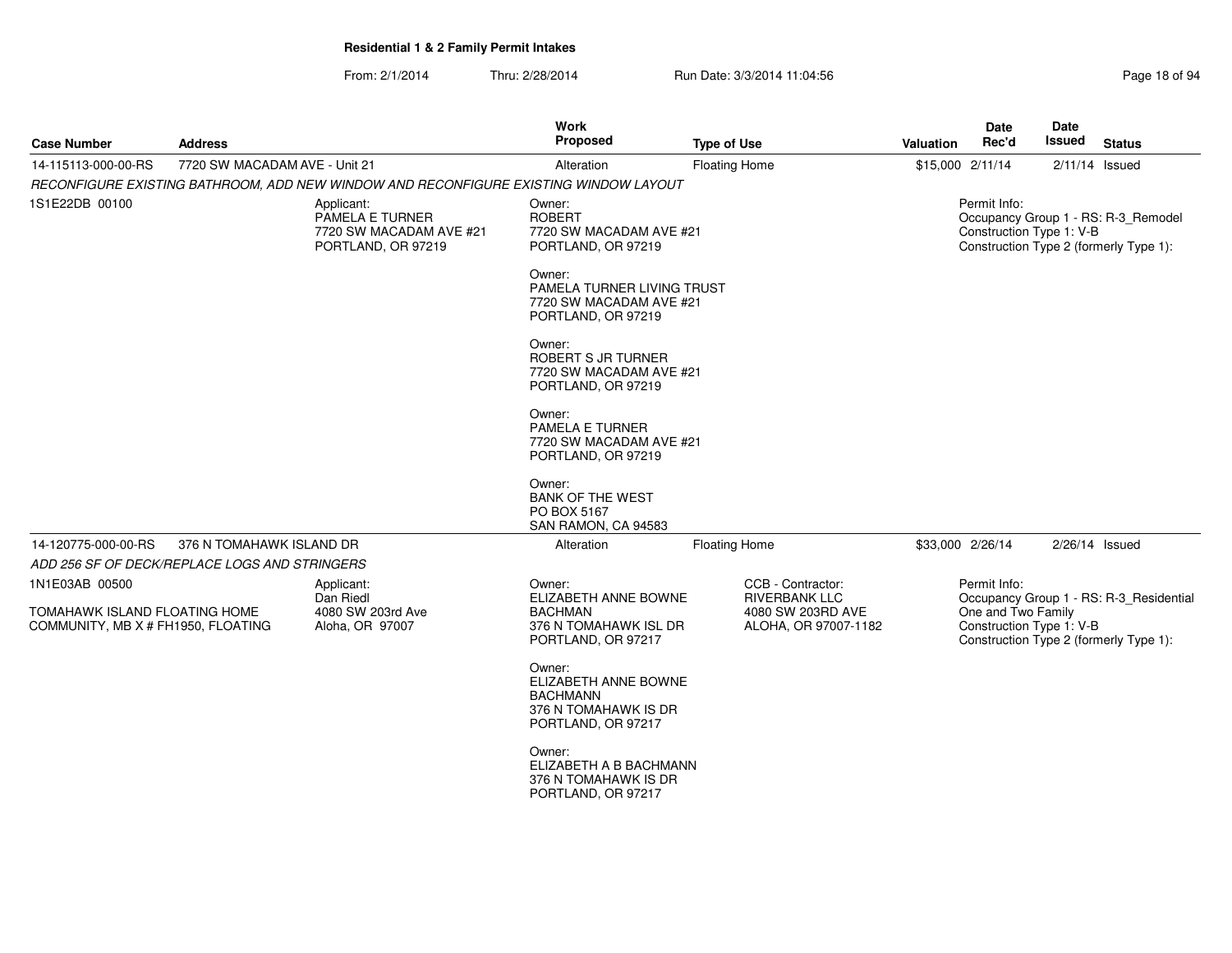|                                                                                 |                                           |                                                                                          | <b>Work</b>                                                                                                                                                         |                                                                                                                                                   |           | Date                                                                                                  | Date                                   |                                          |
|---------------------------------------------------------------------------------|-------------------------------------------|------------------------------------------------------------------------------------------|---------------------------------------------------------------------------------------------------------------------------------------------------------------------|---------------------------------------------------------------------------------------------------------------------------------------------------|-----------|-------------------------------------------------------------------------------------------------------|----------------------------------------|------------------------------------------|
| <b>Case Number</b>                                                              | <b>Address</b>                            |                                                                                          | Proposed                                                                                                                                                            | <b>Type of Use</b>                                                                                                                                | Valuation | Rec'd                                                                                                 | <b>Issued</b>                          | <b>Status</b>                            |
| 13-214005-000-00-RS                                                             | 1222 NE 58TH AVE, 97213                   |                                                                                          | Alteration                                                                                                                                                          | Garage/Carport                                                                                                                                    |           | \$6,750 2/5/14                                                                                        |                                        | $2/5/14$ Issued                          |
|                                                                                 | SOLAR INSTALLATION OF HOT WATER COLLECTOR |                                                                                          |                                                                                                                                                                     |                                                                                                                                                   |           |                                                                                                       |                                        |                                          |
| 1N2E31AA 15500<br><b>SPRAGUES ADD</b><br>BLOCK 5<br>LOT <sub>3</sub>            |                                           | Applicant:<br>ROSE WOOFENDEN<br><b>NEIL KELLY</b><br>804 N ALBERTA<br>PORTLAND, OR 97217 | Owner:<br><b>VIRGINIA M STEELE</b><br>3285 NW SUSBAUER RD<br>CORNELIUS, OR 97113<br>Owner:<br><b>JOSEPH FUSION</b><br>1222 NE 58TH AVE<br>PORTLAND, OR 97213        |                                                                                                                                                   |           | Permit Info:<br>Occupancy Group 1 - RS: U Private<br>Garage\Utility Misc.<br>Construction Type 1: V-B |                                        | Construction Type 2 (formerly Type 1):   |
| 14-101634-000-00-RS                                                             | 7218 N MACRUM AVE, 97203                  |                                                                                          | Alteration                                                                                                                                                          | Garage/Carport                                                                                                                                    |           | \$2,500 2/26/14                                                                                       |                                        | 2/26/14 Issued                           |
|                                                                                 |                                           | REDUCE SIZE OF EXISTING DETACHED GARAGE BY REMOVING PORTION OF THE SOUTH ELEVATION       |                                                                                                                                                                     |                                                                                                                                                   |           |                                                                                                       |                                        |                                          |
| 1N1E07CA 02600<br>NORTHERN HILL ADD<br>BLOCK 14<br>LOT 22&23<br>S 15' OF LOT 24 |                                           | Applicant:<br>MIKE MONTGOMERY<br>5531 SW BUDDINGTON ST<br>PORTLAND, OR 97219             | Owner:<br>KIMCO PROPERTIES LTD<br>PO BOX 1540<br>SANDY, OR 97055-1540                                                                                               | CCB - Contractor:<br>RODNEY VAUGHN YOUNG<br>16719 S ARCHER DR<br>OREGON CITY, OR 97075                                                            |           | Permit Info:<br>Occupancy Group 1 - RS: U Private<br>Garage\Utility Misc.<br>Construction Type 1: V-B |                                        | Construction Type 2 (formerly Type 1):   |
| 14-107428-000-00-RS                                                             | 7929 NW SKYLINE BLVD, 97229               |                                                                                          | Alteration                                                                                                                                                          | Garage/Carport                                                                                                                                    |           | \$20,000 2/6/14                                                                                       |                                        | 2/6/14 Under Inspection                  |
|                                                                                 |                                           |                                                                                          |                                                                                                                                                                     | ADD DRIVEWAY TO NORTHSIDE OF GARAGE ADD 2 GARAGE DOORS TO MATCH EXISTING SIDE EXTEND DRIVEWAY BACK TO SKYLINE RD***vp 2/25/14 add mechanical***   |           |                                                                                                       |                                        |                                          |
| 1N1W10C 05500<br><b>WILLALATIN PK</b><br>SE 1/2 OF BLOCK 3 EXC PT IN ST         |                                           | Applicant:<br><b>KRISTIN J BROWN</b><br>7929 NW SKYLINE BLVD<br>PORTLAND, OR 97229       | Owner:<br><b>KRISTIN J BROWN</b><br>7929 NW SKYLINE BLVD<br>PORTLAND, OR 97229<br>Owner:<br><b>FERGUS J MORRISSEY</b><br>7929 NW SKYLINE BLVD<br>PORTLAND, OR 97229 | CCB - Contractor:<br><b>RON HAYES</b><br>PRECISION HOMES AND<br>DEVELOPMENT LLC<br>9655 SW SUNSHINE CT #100<br>BEAVERTON, OR 97005                |           | Permit Info:<br>Occupancy Group 1 - RS: U_Private<br>Garage\Utility Misc.<br>Construction Type 1: V-B |                                        | Construction Type 2 (formerly Type 1):   |
| 14-110959-000-00-RS                                                             | 5534 NE MASON ST, 97213                   |                                                                                          | Alteration                                                                                                                                                          | Garage/Carport                                                                                                                                    |           | \$37,533 2/5/14                                                                                       |                                        | $2/5/14$ Issued                          |
|                                                                                 |                                           |                                                                                          |                                                                                                                                                                     | CONVERT EXISTING CARPORT TO GARAGE WITH OVERHEAD DOOR; LEGALIZE STORAGE SHOP AREA/, NOT TO BE USED AS LIVING SPACERESPONSE TO HS CASE 13-185286HS |           |                                                                                                       |                                        |                                          |
| 1N2E19DB 14100<br>SECTION 19 1 N 2 E<br>TL 14100 0.23 ACRES                     |                                           | Applicant:<br><b>1ST CALL CONSTRUCTION</b><br>7104 NE 70TH ST<br>VANCOUVER WA 98661      | Owner:<br><b>STEPHEN R OWEN</b><br>5524 NE MASON ST<br>PORTLAND, OR 97218-2175                                                                                      | CCB - Contractor:<br><b>1ST CALL CONSTRUCTION</b><br>7104 NE 70TH ST<br>VANCOUVER WA 98661                                                        |           | Permit Info:<br>Occupancy Group 1 - RS: U_Private<br>Garage\Utility Misc.<br>Construction Type 1: V-B | Construction Type 2 (formerly Type 1): |                                          |
|                                                                                 |                                           |                                                                                          | Owner:<br><b>HELEN M HIERSCHBIEL</b><br>5524 NE MASON ST<br>PORTLAND, OR 97218-2175                                                                                 | CCB - Contractor:<br>PARAMOUNT ELECTRIC CO<br>39085 PIONEER BL #203<br>SANDY, OR 97055                                                            |           |                                                                                                       |                                        | Total Square Footage - Display Only: 924 |
| 14-111464-000-00-RS                                                             | 2826 NE 32ND AVE, 97212                   |                                                                                          | Alteration                                                                                                                                                          | Garage/Carport                                                                                                                                    |           | \$6,750 2/18/14                                                                                       | $2/18/14$ Issued                       |                                          |
|                                                                                 |                                           | SOLAR INSTALLATION OF 2.55 KW SYSTEM ON ROOF TOP OF DETACHED GARAGE                      |                                                                                                                                                                     |                                                                                                                                                   |           |                                                                                                       |                                        |                                          |
| 1N1E25BD 13700<br>WAYNEWOOD                                                     |                                           | Applicant:<br>REC SOLAR INC<br>3380 SE 20TH AVE                                          | Owner:<br><b>MARY S HICKS</b><br>2826 NE 32ND AVE                                                                                                                   | CCB - Contractor:<br>REC SOLAR INC<br>3380 SE 20TH AVE                                                                                            |           | Permit Info:<br>Occupancy Group 1 - RS: U_Private<br>Garage\Utility Misc.                             |                                        |                                          |
| BLOCK <sub>7</sub><br>LOT <sub>4</sub>                                          |                                           | PORTLAND, OR 97202                                                                       | PORTLAND, OR 97212-3614                                                                                                                                             | PORTLAND, OR 97202                                                                                                                                |           | Construction Type 1: V-B                                                                              |                                        | Construction Type 2 (formerly Type 1):   |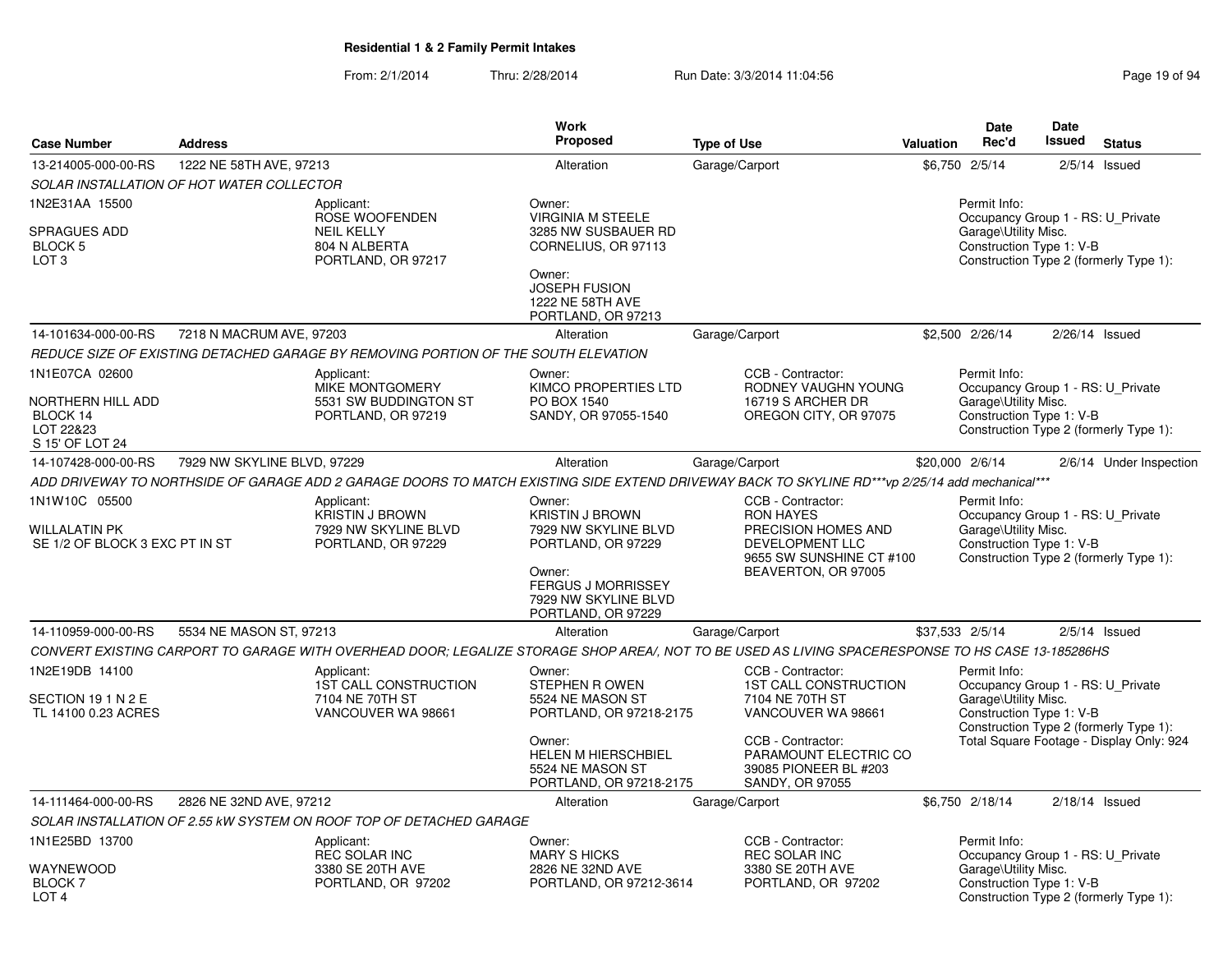| <b>Case Number</b>                                                              | <b>Address</b>               |                                                                                                                                              | <b>Work</b><br>Proposed                                                                   | <b>Type of Use</b> |                                                                                                                   | <b>Valuation</b> | Date<br>Rec'd                                                                                         | Date<br>Issued | <b>Status</b>                                                                     |
|---------------------------------------------------------------------------------|------------------------------|----------------------------------------------------------------------------------------------------------------------------------------------|-------------------------------------------------------------------------------------------|--------------------|-------------------------------------------------------------------------------------------------------------------|------------------|-------------------------------------------------------------------------------------------------------|----------------|-----------------------------------------------------------------------------------|
| 14-112647-000-00-RS                                                             | 3434 NE 22ND AVE, 97212      |                                                                                                                                              | Alteration                                                                                |                    | Garage/Carport                                                                                                    |                  | \$10,000 2/3/14                                                                                       |                | 2/6/14 Under Inspection                                                           |
|                                                                                 |                              | REPLACE CONCRETE FOUNDATION AND SLAB FLOOR BY LIFTING GARAGE. RESET STRUCTURE ON NEW FOUNDATION AND REPAIR DRYROT DAMAGED FRAMING AND SIDING |                                                                                           |                    |                                                                                                                   |                  |                                                                                                       |                |                                                                                   |
| 1N1E26AA 02600<br><b>IRVINGTON</b><br>BLOCK 14                                  |                              | Applicant:<br>INTERWORKS LLC<br>114 NE 7TH<br>PORTLAND, OR 97232                                                                             | Owner:<br><b>CLAIRE L LEVINE</b><br>3434 NE 22ND AVE<br>PORTLAND, OR 97212-2431           |                    | CCB - Contractor:<br><b>INTERWORKS LLC</b><br>114 NE 7TH<br>PORTLAND, OR 97232                                    |                  | Permit Info:<br>Occupancy Group 1 - RS: U_Private<br>Garage\Utility Misc.<br>Construction Type 1: V-B |                |                                                                                   |
| LOT <sub>19</sub>                                                               |                              |                                                                                                                                              |                                                                                           |                    |                                                                                                                   |                  |                                                                                                       |                | Construction Type 2 (formerly Type 1):                                            |
| 14-115176-000-00-RS                                                             | 2639 N WATTS ST, 97217       |                                                                                                                                              | Alteration                                                                                |                    | Garage/Carport                                                                                                    |                  | $$1,000$ $2/11/14$                                                                                    |                | 2/11/14 Under Inspection                                                          |
| <b>REMOVE PORTION OF EXISTING GARAGE</b>                                        |                              |                                                                                                                                              |                                                                                           |                    |                                                                                                                   |                  |                                                                                                       |                |                                                                                   |
| 1N1E09CA 16800<br>PENINSULAR ADD<br><b>BLOCK 4</b><br>LOT 3-5                   |                              | Applicant:<br><b>KEVIN PARTAIN</b><br><b>URBAN VISIONS</b><br>223 NE 56TH AVE<br>PORTLAND, OR 97213                                          | Owner:<br>ETRUSCAN VENTURES LLC<br>2639 N WATTS ST<br>PORTLAND, OR 97217-6369             |                    | CCB - Contractor:<br>ESTRUSCAN VENTURES LLC<br>4017 SW DOWNS VIEW CT<br>PORTLAND OR 97221                         |                  | Permit Info:<br>Construction Type 1: V-B                                                              |                | Occupancy Group 1 - RS: R-3_Remodel<br>Construction Type 2 (formerly Type 1):     |
| 14-115262-000-00-RS                                                             | 2315 SE 20TH AVE, 97214      |                                                                                                                                              | Alteration                                                                                |                    | Garage/Carport                                                                                                    |                  | \$1,890 2/11/14                                                                                       |                | $2/11/14$ Issued                                                                  |
|                                                                                 |                              | REMOVE GARAGE DOWN TO FOUNDATION: FOUNDATION TO REMAIN AS PARKING PAD                                                                        |                                                                                           |                    |                                                                                                                   |                  |                                                                                                       |                |                                                                                   |
| 1S1E02DD 19800<br><b>LADDS ADD</b><br>BLOCK 28<br>SELY 40' OF NWLY 80' OF LOT 6 |                              | Applicant:<br><b>DOUGLAS LICHTER</b><br>DECONSTRUCTION SERVICES<br>3625 N MISSISSIPPI AVE<br>PORTLAND, OR 97227                              | Owner:<br>DONALD J BOYNTON<br>17829 119TH PL NE<br>ARLINGTON, WA 98223                    |                    | CCB - Contractor:<br><b>OUR UNITED VILLAGES</b><br>3625 N MISSISSIPPI AVE<br>PORTLAND, OR 97202                   |                  | Permit Info:<br>Occupancy Group 1 - RS: U_Private<br>Garage\Utility Misc.<br>Construction Type 1: V-B |                | Construction Type 2 (formerly Type 1):                                            |
| 14-118206-000-00-RS                                                             | 4429 NE 80TH AVE, 97218      |                                                                                                                                              | Alteration                                                                                |                    | Garage/Carport                                                                                                    |                  | \$1,000 2/19/14                                                                                       | 2/19/14 Final  |                                                                                   |
|                                                                                 |                              | CONSTRUCT ONE HOUR FIREWALL ALONG SOUTH SIDE OF DETACHED GARAGE PER BUILDING CODE APPEAL 10466                                               |                                                                                           |                    |                                                                                                                   |                  |                                                                                                       |                |                                                                                   |
| 1N2E20DA 03900<br><b>MONTCLAIR</b><br><b>BLOCK7</b><br><b>LOT 5-7</b>           |                              | Applicant:<br>PHOENIX REDEVELOPMENT INC<br>516 SE MORRISON ST #700<br>PORTLAND, OR 97214-2347                                                | Owner:<br>PHOENIX REDEVELOPMENT INC<br>516 SE MORRISON ST #700<br>PORTLAND, OR 97214-2347 |                    | CCB - Contractor:<br><b>DOUG WILSON</b><br>DOUG WILSON CONSTRUCTION<br>3204 SE 8TH AVE<br>PORTLAND OR 97202       |                  | Permit Info:<br>Construction Type 1: V-B                                                              |                | Construction Type 2 (formerly Type 1):                                            |
| 12-217619-REV-01-RS                                                             | 4416 SW CHESAPEAK AVE, 97201 |                                                                                                                                              | Alteration                                                                                |                    | Single Family Dwelling                                                                                            |                  | \$2/13/14                                                                                             | 2/13/14 Final  |                                                                                   |
|                                                                                 |                              | REVISION - STRUCTURAL MODIFICATIONS TO POSTS ON THE DECK RAILING - NO EXTERIOR CHANGES                                                       |                                                                                           |                    |                                                                                                                   |                  |                                                                                                       |                |                                                                                   |
| 1S1E08DD 04400<br>COUNCIL CREST PK TR B<br>BLOCK <sub>2</sub><br>LOT 3&4        |                              | Applicant:<br>PAUL STEVENS<br>4416 SW CHESAPEAKE AVE<br>PORTLAND, OR 97239                                                                   | Owner:<br>PAUL C STEVENS<br>4416 SW CHESAPEAK AVE<br>PORTLAND, OR 97239-1349              |                    | CCB - Contractor:<br>CHEROKEE ELECTRIC INC<br>PO BOX 230230<br>TIGARD, OR 97281-0230                              |                  | Permit Info:<br>One and Two Family<br>Construction Type 1: V-B                                        |                | Occupancy Group 1 - RS: R-3_Residential<br>Construction Type 2 (formerly Type 1): |
|                                                                                 |                              |                                                                                                                                              | Owner:<br>SHELLY R STEVENS<br>4416 SW CHESAPEAK AVE<br>PORTLAND, OR 97239-1349            |                    | CCB - Contractor:<br>G & B PLUMBING & SONS INC<br>PO BOX 92<br>ST PAUL, OR 97137<br>Primary Contractor:<br>TO BID |                  |                                                                                                       |                |                                                                                   |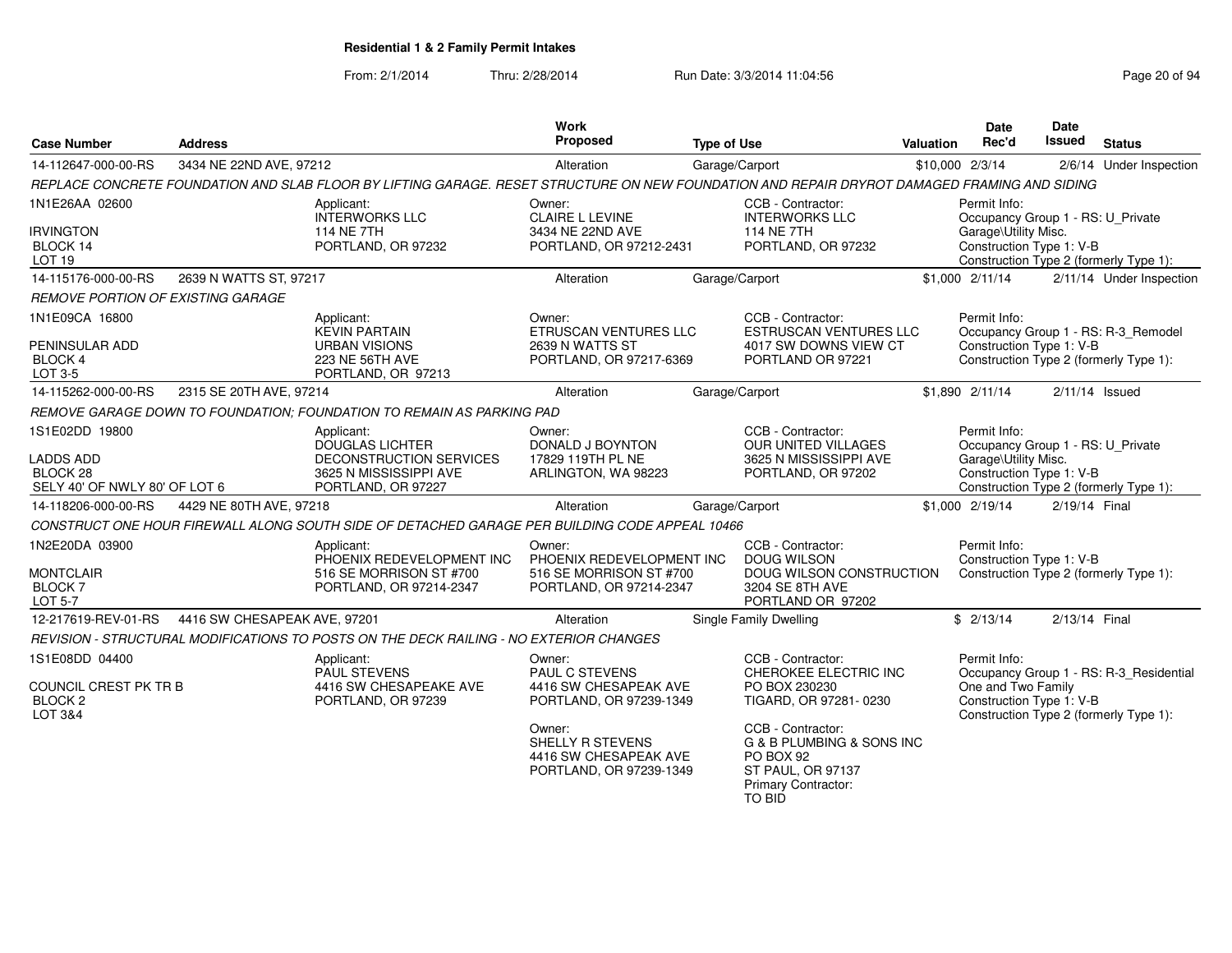#### From: 2/1/2014Thru: 2/28/2014 Run Date: 3/3/2014 11:04:56 Research 2010 12:04:56

| <b>Case Number</b>                                                        | <b>Address</b>                                     |                                                                                                | Work<br>Proposed                                                                          | <b>Type of Use</b>                                                                            | Valuation | <b>Date</b><br>Rec'd                                                                                  | <b>Date</b><br><b>Issued</b> | <b>Status</b>                                                                                                             |
|---------------------------------------------------------------------------|----------------------------------------------------|------------------------------------------------------------------------------------------------|-------------------------------------------------------------------------------------------|-----------------------------------------------------------------------------------------------|-----------|-------------------------------------------------------------------------------------------------------|------------------------------|---------------------------------------------------------------------------------------------------------------------------|
| 13-143057-REV-02-RS                                                       | 126 NW MAYWOOD DR, 97210                           |                                                                                                | Alteration                                                                                | Single Family Dwelling                                                                        |           | \$1,000 2/20/14                                                                                       |                              | 2/20/14 Issued                                                                                                            |
|                                                                           |                                                    | REVISION TO CHANGE PATIO TO A 96 SF PRESCRIPTIVE RAISED DECK <30" in height                    |                                                                                           |                                                                                               |           |                                                                                                       |                              |                                                                                                                           |
| 1N1E32DA 10600                                                            |                                                    | Applicant:<br><b>CHRISTOFF KNORR</b>                                                           | Owner:<br><b>BAU DESIGN LLC</b>                                                           |                                                                                               |           | Permit Info:<br>Occupancy Group 1 - RS: U_Decks,                                                      |                              |                                                                                                                           |
| ST FRANCES HILL<br>BLOCK <sub>3</sub><br>LOT 3&4 TL 10600                 |                                                    | 1812 SE 46TH AVE<br>PORTLAND, OR 97215                                                         | 1812 SE 46TH AVE<br>PORTLAND, OR 97215-3146                                               |                                                                                               |           | Patios, Porches, Carports<br>Construction Type 1: V-B                                                 |                              | Construction Type 2 (formerly Type 1):<br>Total Square Footage - Display Only: 96                                         |
| 13-175809-REV-01-RS                                                       | 7665 N KERBY AVE, 97217                            |                                                                                                | Alteration                                                                                | Single Family Dwelling                                                                        |           | \$2/14/14                                                                                             | 2/14/14 Final                |                                                                                                                           |
|                                                                           |                                                    | REVISION - RECONFIGURE/REMOVE WALLS TO OMIT BASEMENT BATHROOM                                  |                                                                                           |                                                                                               |           |                                                                                                       |                              |                                                                                                                           |
| 1N1E10CD 11600<br><b>SWINTON</b><br>BLOCK 36<br>LOT 5&6                   |                                                    | Applicant:<br>CLAIRE M MAULHARDT<br>7665 N KERBY AVE<br>PORTLAND, OR 97217                     | Owner:<br>PAMELA S CULLEN<br>7665 N KERBY AVE<br>PORTLAND, OR 97217                       |                                                                                               |           | Permit Info:<br>Construction Type 1: V-B                                                              |                              | Occupancy Group 1 - RS: R-3_Remodel<br>Construction Type 2 (formerly Type 1):<br>Total Square Footage - Display Only: 613 |
|                                                                           |                                                    |                                                                                                | Owner:<br><b>CLAIRE M MAULHARDT</b><br>7665 N KERBY AVE<br>PORTLAND, OR 97217             |                                                                                               |           |                                                                                                       |                              |                                                                                                                           |
| 13-179977-REV-01-RS                                                       | 2015 SE SALMON ST, 97214                           |                                                                                                | Alteration                                                                                | <b>Single Family Dwelling</b>                                                                 |           | \$2/18/14                                                                                             |                              | $2/18/14$ Issued                                                                                                          |
|                                                                           | REVISION TO REMOVE FLANGE ATTACHMENT ON FOUNDATION |                                                                                                |                                                                                           |                                                                                               |           |                                                                                                       |                              |                                                                                                                           |
| 1S1E02AD 06600<br>WOODWORTHS ADD<br>BLOCK <sub>2</sub><br>LOT 2&3 TL 6600 |                                                    | Applicant:<br><b>LINDA OSTER</b><br><b>QUATREFOIL INC</b><br>404 SE 80TH<br>PORTLAND, OR 97215 | Owner:<br>F STEVEN KNUDSEN<br>2015 SE SALMON ST<br>PORTLAND, OR 97214-3841                | CCB - Contractor:<br><b>MIRANDA INDUSTRIES INC</b><br>17223 SE ROYER RD<br>DAMASCUS, OR 97015 |           | Permit Info:<br>Occupancy Group 1 - RS: U_Private<br>Garage\Utility Misc.<br>Construction Type 1: V-B |                              | Construction Type 2 (formerly Type 1):                                                                                    |
|                                                                           |                                                    |                                                                                                | Owner:<br>LORONE G MC<br>CORMICK-GOODHART<br>2015 SE SALMON ST<br>PORTLAND, OR 97214-3841 |                                                                                               |           |                                                                                                       |                              |                                                                                                                           |
| 13-193552-000-00-RS                                                       | 5330 SW NEBRASKA ST, 97221                         |                                                                                                | Alteration                                                                                | <b>Single Family Dwelling</b>                                                                 |           | \$20,000 2/13/14                                                                                      |                              | $2/13/14$ Issued                                                                                                          |
|                                                                           |                                                    | CONVERT BASEMENT TO HABITABLE SPACE WITH BEDROOM, BATHROOM AND FAMILY ROOM                     |                                                                                           |                                                                                               |           |                                                                                                       |                              |                                                                                                                           |
| 1S1E18DC 07400                                                            |                                                    | Applicant:<br>JEFFERY HOWARD                                                                   | Owner:<br><b>JEFFERY HOWARD</b>                                                           |                                                                                               |           | Permit Info:                                                                                          |                              | Occupancy Group 1 - RS: R-3_Remodel                                                                                       |
| <b>VERMONT HILLS</b><br>BLOCK <sub>6</sub><br>LOT 33                      |                                                    | 5330 SW NEBRASKA ST<br>PORTLAND, OR 97221-1660                                                 | 5330 SW NEBRASKA ST<br>PORTLAND, OR 97221-1660                                            |                                                                                               |           | Construction Type 1: V-B                                                                              |                              | Construction Type 2 (formerly Type 1):<br>Total Square Footage - Display Only: 800                                        |
|                                                                           |                                                    |                                                                                                | Owner:<br>JILLIAN M HOWARD<br>5330 SW NEBRASKA ST<br>PORTLAND, OR 97221-1660              |                                                                                               |           |                                                                                                       |                              |                                                                                                                           |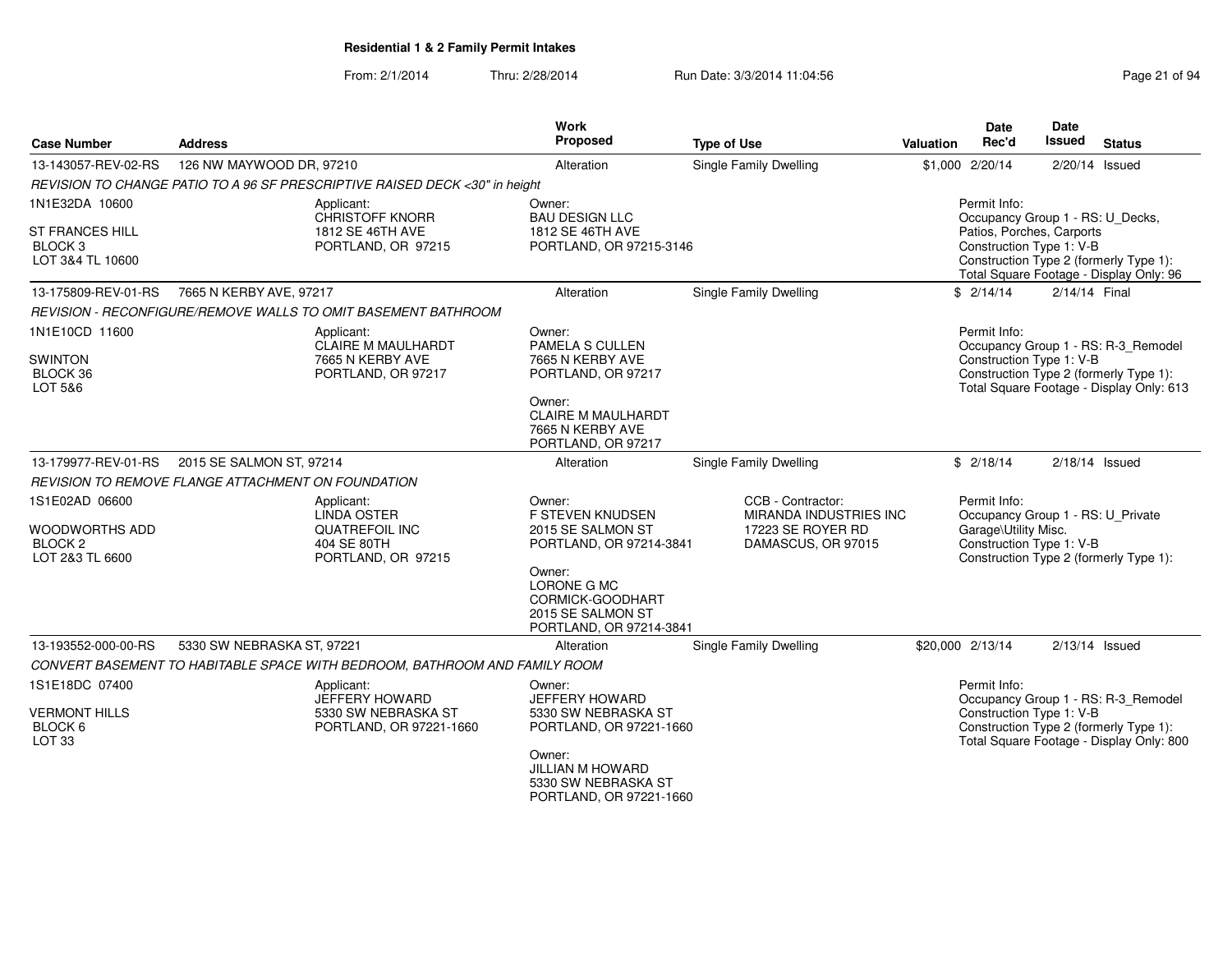| <b>Case Number</b>                                             | <b>Address</b>                       |                                                                                                                                                               | <b>Work</b><br>Proposed                                                                          | <b>Type of Use</b> |                                                                                                       | <b>Valuation</b> | Date<br>Rec'd                                                  | <b>Date</b><br><b>Issued</b> | <b>Status</b>                                                                      |
|----------------------------------------------------------------|--------------------------------------|---------------------------------------------------------------------------------------------------------------------------------------------------------------|--------------------------------------------------------------------------------------------------|--------------------|-------------------------------------------------------------------------------------------------------|------------------|----------------------------------------------------------------|------------------------------|------------------------------------------------------------------------------------|
| 13-214954-REV-01-RS                                            | 7620 NE SACRAMENTO ST, 97213         |                                                                                                                                                               | Alteration                                                                                       |                    | Single Family Dwelling                                                                                | \$2,500 2/4/14   |                                                                |                              | $2/4/14$ Issued                                                                    |
|                                                                |                                      | ADDED VALUE REVISION - NEW STEMWALL ATTACHED TO EXISTING FOOTING AT THE BACK REAR OF THE HOUSE                                                                |                                                                                                  |                    |                                                                                                       |                  |                                                                |                              |                                                                                    |
| 1N2E29AC 06300<br>MORGANS ADD<br>BLOCK 8                       |                                      | Applicant:<br><b>RICH BLOOM</b><br>4715N NE MALLORY AVE<br>PORTLAND, OR 97211                                                                                 | Owner:<br>RUNNING WATERS PROPERTIES<br>OF OREGON LLC<br>4300 NE ALAMEDA ST                       |                    |                                                                                                       |                  | Permit Info:<br>One and Two Family<br>Construction Type 1: V-B |                              | Occupancy Group 1 - RS: R-3 Residential                                            |
| INC PT VAC ST LOT 15<br>E 1/2 OF LOT 16                        |                                      |                                                                                                                                                               | PORTLAND, OR 97212                                                                               |                    |                                                                                                       |                  |                                                                |                              | Construction Type 2 (formerly Type 1):                                             |
| 13-227914-REV-01-RS                                            | 265 NW ROYAL BLVD, 97210             |                                                                                                                                                               | Alteration                                                                                       |                    | Single Family Dwelling                                                                                |                  | \$2/12/14                                                      | $2/12/14$ Issued             |                                                                                    |
|                                                                |                                      | REVISION TO REMOVE FOOTINGS FOR RIDGE BEAM POINT LOADS. NOT REQUIRED                                                                                          |                                                                                                  |                    |                                                                                                       |                  |                                                                |                              |                                                                                    |
| 1N1E31CC 01000<br>ROYAL<br><b>BLOCK1</b><br><b>LOT 3&amp;4</b> |                                      | Applicant:<br>MICHAEL ANTHONY CANCHOLA<br>PO BOX 217<br>BEAVERCREEK, OR 97004                                                                                 | Owner:<br><b>PAUL D HANSEN</b><br>265 NW ROYAL BLVD<br>PORTLAND, OR 97210-1047<br>Owner:         |                    | CCB - Contractor:<br>MICHAEL ANTHONY CANCHOLA<br>PO BOX 217<br>BEAVERCREEK, OR 97004                  |                  | Permit Info:<br>Construction Type 1: V-B                       |                              | Occupancy Group 1 - RS: R-3_Remodel<br>Construction Type 2 (formerly Type 1):      |
|                                                                |                                      |                                                                                                                                                               | <b>JULIANA E HANSEN</b><br>265 NW ROYAL BLVD<br>PORTLAND, OR 97210-1047                          |                    |                                                                                                       |                  |                                                                |                              |                                                                                    |
| 13-227996-REV-01-RS                                            | 4015 SE EVERGREEN ST - Unit B, 97202 |                                                                                                                                                               | Alteration                                                                                       |                    | Single Family Dwelling                                                                                |                  | \$2/4/14                                                       |                              | $2/4/14$ Issued                                                                    |
|                                                                |                                      | REVISION TO CREATE RAMP OFF EXISTING WALKWAY DOWN TO NEW PERVIOUS PATIO AT ADU ENTRANCE. REMOVE ADDITIONAL SEGMENTS OF EXISTING RETAINING WALL ALONG FRONT F/ |                                                                                                  |                    |                                                                                                       |                  |                                                                |                              |                                                                                    |
| 1S1E24AA 04500                                                 |                                      | Applicant:<br><b>CINDYLYNN SWATLAND</b><br>4015 SE EVERGREEN ST<br>PORTLAND, OR 97202-7759                                                                    | Owner:<br><b>WILLIAM B AUBRECHT</b><br>4015 SE EVERGREEN ST<br>PORTLAND, OR 97202-7759<br>Owner: |                    | CCB - Contractor:<br>ALL PRO ELECTRIC INC<br>6327 SW CAPITOL HWY SUITE C<br>#280<br>PORTLAND OR 97239 |                  | Permit Info:<br>One and Two Family<br>Construction Type 1: V-B |                              | Occupancy Group 1 - RS: R-3 Residential<br>Construction Type 2 (formerly Type 1):  |
|                                                                |                                      |                                                                                                                                                               | <b>CINDYLYNN SWATLAND</b><br>4015 SE EVERGREEN ST<br>PORTLAND, OR 97202-7759                     |                    |                                                                                                       |                  |                                                                |                              |                                                                                    |
| 13-236665-000-00-RS                                            | 19 NE MONROE ST, 97212               |                                                                                                                                                               | Alteration                                                                                       |                    | Single Family Dwelling                                                                                | \$13,800 2/4/14  |                                                                |                              | 2/4/14 Under Inspection                                                            |
|                                                                |                                      | INTERIOR ONLY-ADD FOOTING AND SHEARWALL IN BASEMENT TO ANCHOR HOUSE FOR EARTHQUAKE INS.                                                                       |                                                                                                  |                    |                                                                                                       |                  |                                                                |                              |                                                                                    |
| 1N1E27AA 16900                                                 |                                      | Applicant:<br>SUNDANCE OREGON INC                                                                                                                             | Owner:<br><b>CHRISTOPHER YEARGERS</b>                                                            |                    | CCB - Contractor:<br>SUNDANCE OREGON INC                                                              |                  | Permit Info:                                                   |                              | Occupancy Group 1 - RS: R-3_Residential                                            |
| WILLIAMS AVE ADD<br>BLOCK <sub>9</sub><br>LOT <sub>5</sub>     |                                      | 7705 SE FLAVEL<br>PORTLAND OR 97206                                                                                                                           | <b>19 NE MONROE ST</b><br>PORTLAND, OR 97212                                                     |                    | 7705 SE FLAVEL<br>PORTLAND OR 97206                                                                   |                  | One and Two Family<br>Construction Type 1: V-B                 |                              | Construction Type 2 (formerly Type 1):                                             |
|                                                                |                                      |                                                                                                                                                               | Owner:<br><b>MARIE-LOUISE D'HULST</b><br>19 NE MONROE ST<br>PORTLAND, OR 97212                   |                    |                                                                                                       |                  |                                                                |                              |                                                                                    |
| 13-240712-000-00-RS                                            | 706 SE 174TH AVE                     |                                                                                                                                                               | Alteration                                                                                       |                    | Single Family Dwelling                                                                                |                  | \$15,418 2/25/14                                               | 2/25/14 Issued               |                                                                                    |
|                                                                |                                      | BASEMENT CONVERSION WITH BEDROOM, WINDOW WELL AND NEW EGRESS WINDOW IN ENLARGED OPENING                                                                       |                                                                                                  |                    |                                                                                                       |                  |                                                                |                              |                                                                                    |
| 1S3E06AB 07401                                                 |                                      | Applicant:<br><b>DAN EMERY</b>                                                                                                                                | Owner:<br><b>DAN EMERY</b>                                                                       |                    |                                                                                                       |                  | Permit Info:                                                   |                              | Occupancy Group 1 - RS: R-3 Remodel                                                |
| PARTITION PLAT 2000-149<br>LOT 1 EXC PT IN STS                 |                                      | 1717 SE 44TH AVE<br>PORTLAND, OR 97215                                                                                                                        | <b>1717 SE 44TH AVE</b><br>PORTLAND, OR 97215                                                    |                    |                                                                                                       |                  | Construction Type 1: V-B                                       |                              | Construction Type 2 (formerly Type 1):<br>Total Square Footage - Display Only: 432 |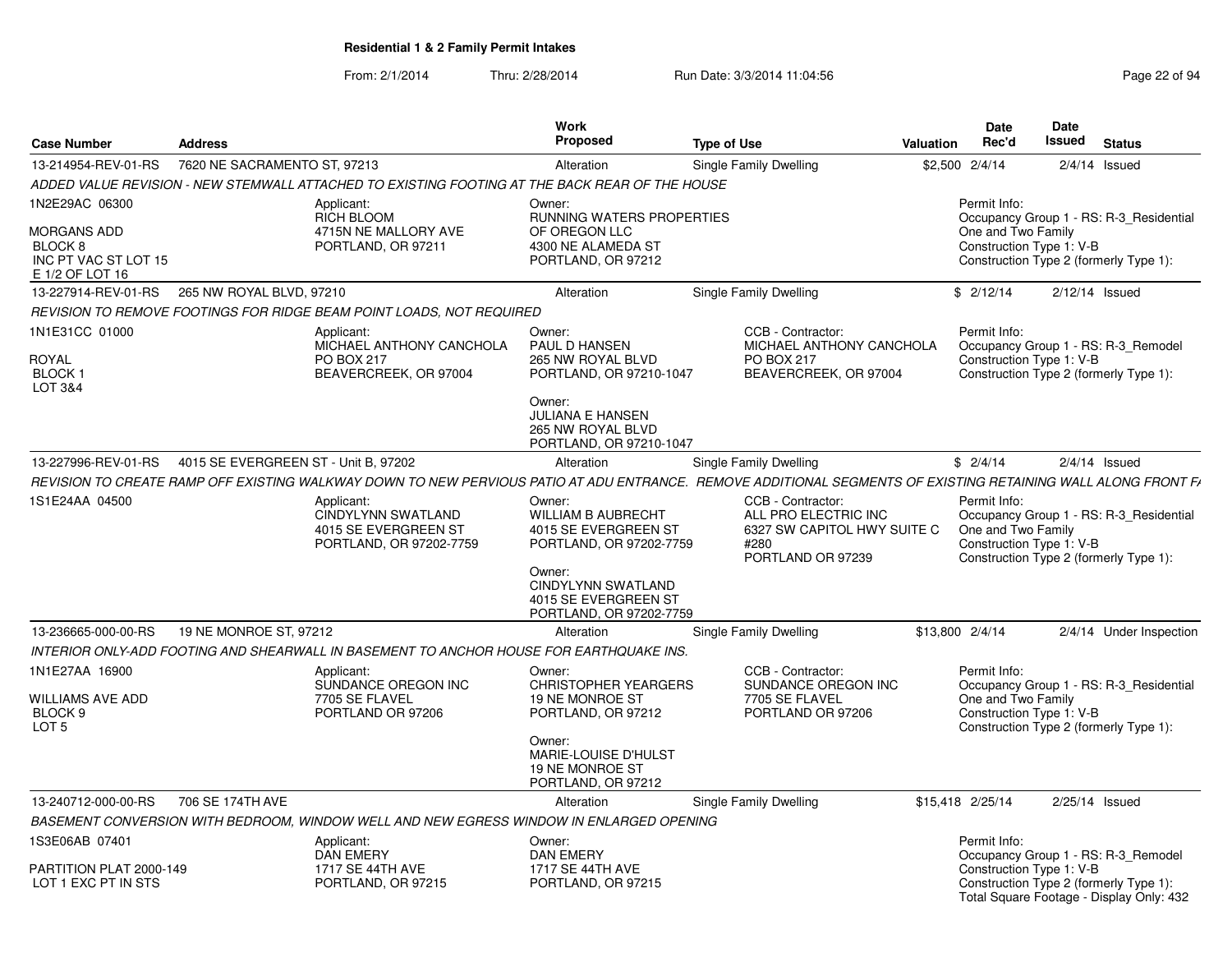| <b>Case Number</b>                                                             | <b>Address</b>                                                                                                     |                                                                                              | <b>Work</b><br><b>Proposed</b>                                                                                              | <b>Type of Use</b>                                                                                                                                           | Valuation | <b>Date</b><br>Rec'd                                           | <b>Date</b><br>Issued | <b>Status</b>                                                                                                             |
|--------------------------------------------------------------------------------|--------------------------------------------------------------------------------------------------------------------|----------------------------------------------------------------------------------------------|-----------------------------------------------------------------------------------------------------------------------------|--------------------------------------------------------------------------------------------------------------------------------------------------------------|-----------|----------------------------------------------------------------|-----------------------|---------------------------------------------------------------------------------------------------------------------------|
| 13-241696-000-00-RS                                                            | 3445 NE 19TH AVE, 97212                                                                                            |                                                                                              | Alteration                                                                                                                  | Single Family Dwelling                                                                                                                                       |           | \$30,000 2/14/14                                               | $2/14/14$ Issued      |                                                                                                                           |
|                                                                                |                                                                                                                    |                                                                                              |                                                                                                                             | CONVERT BASEMENT TO LIVING SPACE WITH NEW BEDROOM AND BATHROOM. NEW LIVING AREA. NEW OFFICE SPACE AND NEW UTILITY ROOM: NEW EGRESS WINDOW AT SOUTH SIDE: STU |           |                                                                |                       |                                                                                                                           |
| 1N1E26AB 00100                                                                 | Applicant:                                                                                                         | KATHRYN R SMITH                                                                              | Owner:<br>KATHRYN R SMITH                                                                                                   |                                                                                                                                                              |           | Permit Info:                                                   |                       | Occupancy Group 1 - RS: R-3 Residential                                                                                   |
| <b>IRVINGTON</b><br>BLOCK 42<br>LOT 1 EXC PT IN ST                             |                                                                                                                    | 3445 NE 19TH AVE<br>PORTLAND, OR 97212                                                       | 3445 NE 19TH AVE<br>PORTLAND, OR 97212                                                                                      |                                                                                                                                                              |           | One and Two Family<br>Construction Type 1: V-B                 |                       | Construction Type 2 (formerly Type 1):                                                                                    |
| 14-102289-000-00-RS                                                            | 1037 SE 80TH AVE, 97215                                                                                            |                                                                                              | Alteration                                                                                                                  | Single Family Dwelling                                                                                                                                       |           | \$6,750 2/11/14                                                | 2/11/14 Final         |                                                                                                                           |
| SOLAR - 3.250 KW ROOF MOUNT PV SYSTEM                                          |                                                                                                                    |                                                                                              |                                                                                                                             |                                                                                                                                                              |           |                                                                |                       |                                                                                                                           |
| 1S2E05AA 08900<br>Kinzel PK<br>BLOCK 14<br>N 50' OF LOT 15&16                  | Applicant:                                                                                                         | <b>JONATHAN COHEN</b><br><b>IMAGINE ENERGY LLC</b><br>2409 N KERBY AVE<br>PORTLAND, OR 97227 | Owner:<br>MICHAEL W SONNLEITNER<br>1037 SE 80TH AVE<br>PORTLAND, OR 97215<br>Owner:<br>KRISTINE A SONNLEITNER               | CCB - Contractor:<br><b>JONATHAN CONEN</b><br><b>IMAGINE ENERGY, LLC</b><br>439 N BROADWAY<br>PORTLAND, OR 97227                                             |           | Permit Info:<br>One and Two Family<br>Construction Type 1: V-B |                       | Occupancy Group 1 - RS: R-3_Residential<br>Construction Type 2 (formerly Type 1):                                         |
|                                                                                |                                                                                                                    |                                                                                              | 1037 SE 80TH AVE<br>PORTLAND, OR 97215                                                                                      |                                                                                                                                                              |           |                                                                |                       |                                                                                                                           |
| 14-102772-REV-01-RS                                                            | 1923 SE PINE ST, 97214                                                                                             |                                                                                              | Alteration                                                                                                                  | Single Family Dwelling                                                                                                                                       |           | \$2/12/14                                                      | $2/12/14$ Issued      |                                                                                                                           |
|                                                                                | REVISION TO SOLAR ROOF MOUNT SYSTEM. ADD MORE PANELS TO CREATE 4.5 KW PV SYSTEM                                    |                                                                                              |                                                                                                                             |                                                                                                                                                              |           |                                                                |                       |                                                                                                                           |
| 1N1E35DD 09500<br>ELIZA J MURPHYS ADD<br>BLOCK <sub>3</sub><br>LOT 3&4 TL 9500 | Applicant:                                                                                                         | MELISSA BENTLEY<br><b>SOLAR CITY CORPORATION</b><br>6132 NE 112TH AVE<br>PORTLAND, OR 97220  | Owner:<br>MELANIE M ST JOHN<br>1923 SE PINE ST<br>PORTLAND, OR 97214-1544                                                   | CCB - Contractor:<br>SOLARCITY CORPORATION<br>6132 NE 112th AVE<br>PORTLAND, OR 97220                                                                        |           | Permit Info:<br>One and Two Family<br>Construction Type 1: V-B |                       | Occupancy Group 1 - RS: R-3 Residential<br>Construction Type 2 (formerly Type 1):                                         |
| 14-103650-000-00-RS                                                            | 1002 SW TANGENT ST, 97201                                                                                          |                                                                                              | Alteration                                                                                                                  | Single Family Dwelling                                                                                                                                       |           | \$21.414 2/18/14                                               | $2/21/14$ Issued      |                                                                                                                           |
|                                                                                | ADD FAMILY ROOM WITH BAR SINK, BEDROOM AND BATHROOM TO 3RD FLOOR - INTERNAL ACCESS (LEGALIZES 3RD FLOOR AS LIVING) |                                                                                              |                                                                                                                             |                                                                                                                                                              |           |                                                                |                       |                                                                                                                           |
| 1S1E09AB 00700<br><b>SEVENTH ST TERR</b><br>BLOCK 12<br>LOT 5&6                | Applicant:                                                                                                         | <b>BRIAN BEDARD</b><br>1002 SW TANGENT ST<br>PORTLAND, OR 97201                              | Owner:<br><b>BRIAN BEDARD</b><br>1002 SW TANGENT ST<br>PORTLAND, OR 97201<br>Owner:<br>MICHELA BEDARD<br>1002 SW TANGENT ST |                                                                                                                                                              |           | Permit Info:<br>Construction Type 1: V-B                       |                       | Occupancy Group 1 - RS: R-3 Remodel<br>Construction Type 2 (formerly Type 1):<br>Total Square Footage - Display Only: 600 |
|                                                                                |                                                                                                                    |                                                                                              | PORTLAND, OR 97201                                                                                                          |                                                                                                                                                              |           |                                                                |                       |                                                                                                                           |
| 14-104819-000-00-RS                                                            | 1614 N CHURCH ST, 97217                                                                                            |                                                                                              | Alteration                                                                                                                  | Single Family Dwelling                                                                                                                                       |           | \$6,750 2/25/14                                                | $2/25/14$ Issued      |                                                                                                                           |
|                                                                                | SOLAR - 3.25 KW SOLAR PV ARRAY ROOF MOUNT SYSTEM                                                                   |                                                                                              |                                                                                                                             |                                                                                                                                                              |           |                                                                |                       |                                                                                                                           |
| 1N1E16DD 18200<br><b>HAVELOCK</b><br><b>BLOCK1</b><br>LOT 8                    | Applicant:                                                                                                         | <b>JONATHAN COHEN</b><br><b>IMAGINE ENERGY</b><br>2409 N KERBY AVENUE<br>PORTLAND, OR 97227  | Owner:<br><b>JERRY IRICK</b><br>1614 N CHURCH ST #1<br>PORTLAND, OR 97217-4578<br>Owner:                                    | CCB - Contractor:<br><b>JONATHAN CONEN</b><br>IMAGINE ENERGY, LLC<br>439 N BROADWAY<br>PORTLAND, OR 97227                                                    |           | Permit Info:<br>One and Two Family<br>Construction Type 1: V-B |                       | Occupancy Group 1 - RS: R-3 Residential<br>Construction Type 2 (formerly Type 1):                                         |
|                                                                                |                                                                                                                    |                                                                                              | <b>SANDRA L IRICK</b><br>1614 N CHURCH ST #1<br>PORTLAND, OR 97217-4578                                                     |                                                                                                                                                              |           |                                                                |                       |                                                                                                                           |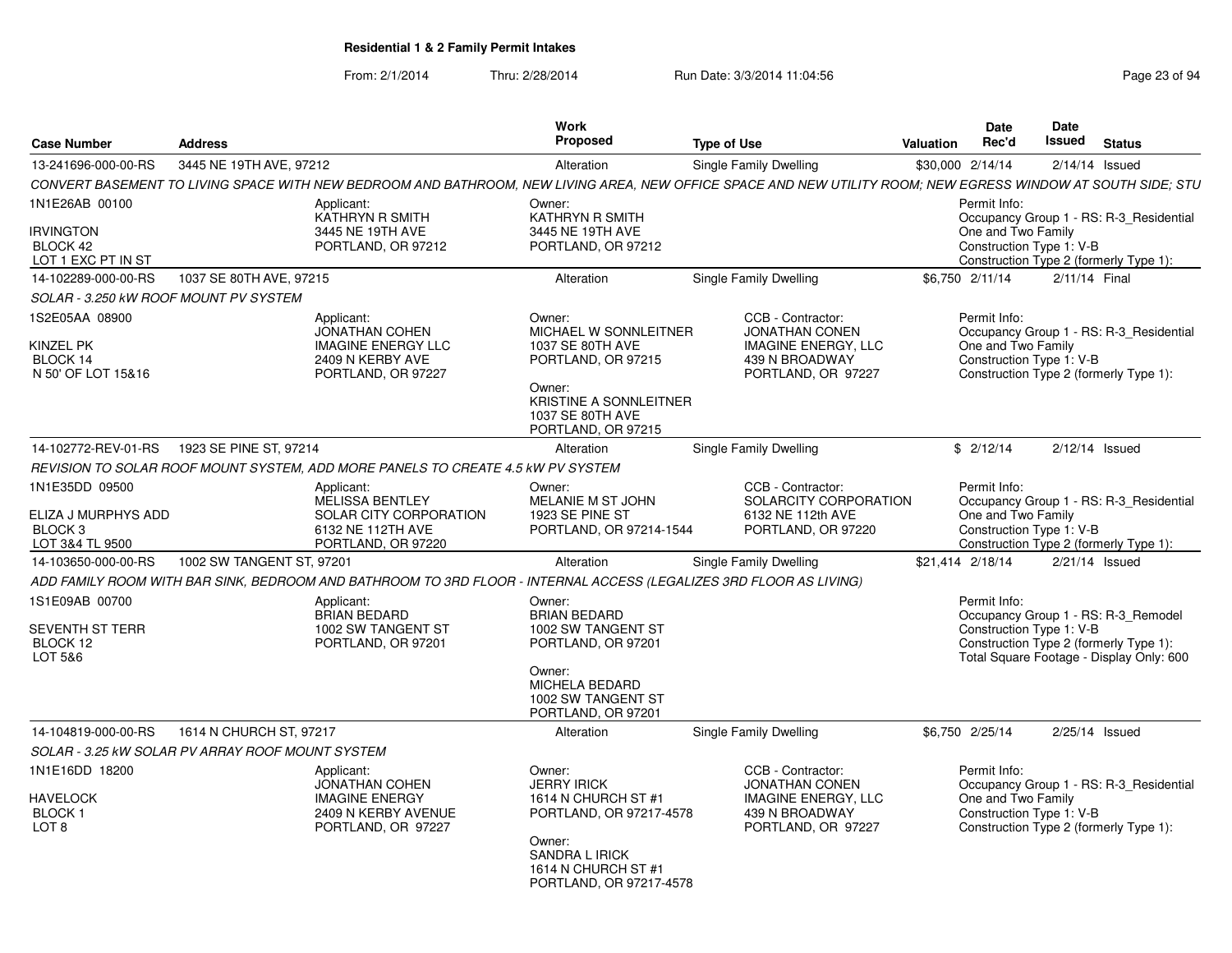| <b>Case Number</b>                                                | <b>Address</b>             |                                                                                     | Work<br>Proposed                                                                                                                                             | <b>Type of Use</b>                                                                                                                                                         | Valuation | <b>Date</b><br>Rec'd                                           | <b>Date</b><br><b>Issued</b><br><b>Status</b>                                                                             |  |
|-------------------------------------------------------------------|----------------------------|-------------------------------------------------------------------------------------|--------------------------------------------------------------------------------------------------------------------------------------------------------------|----------------------------------------------------------------------------------------------------------------------------------------------------------------------------|-----------|----------------------------------------------------------------|---------------------------------------------------------------------------------------------------------------------------|--|
| 14-107543-REV-01-RS                                               | 3705 N LONGVIEW AVE, 97227 |                                                                                     | Alteration                                                                                                                                                   | Single Family Dwelling                                                                                                                                                     |           | \$2/12/14                                                      | $2/12/14$ Issued                                                                                                          |  |
| <b>REVISION TO ELIMINATE WINDOW ON REAR OF HOUSE</b>              |                            |                                                                                     |                                                                                                                                                              |                                                                                                                                                                            |           |                                                                |                                                                                                                           |  |
| 1N1E21DD 10800<br><b>OVERLOOK</b><br>BLOCK 22<br>LOT <sub>8</sub> |                            | Applicant:<br>KATHLEEN KEPPINGER<br>1983 SW CARTER LN<br>PORTLAND, OR 97201         | Owner:<br><b>KATHLEEN KEPPINGER</b><br>1983 SW CARTER LN<br>PORTLAND, OR 97201                                                                               |                                                                                                                                                                            |           | Permit Info:<br>One and Two Family<br>Construction Type 1: V-B | Occupancy Group 1 - RS: R-3_Residential<br>Construction Type 2 (formerly Type 1):                                         |  |
| 14-108988-000-00-RS                                               | 4735 SW 26TH DR, 97201     |                                                                                     | Alteration                                                                                                                                                   | Single Family Dwelling                                                                                                                                                     |           | \$2,000 2/6/14                                                 | $2/6/14$ Issued                                                                                                           |  |
|                                                                   |                            |                                                                                     |                                                                                                                                                              |                                                                                                                                                                            |           |                                                                |                                                                                                                           |  |
|                                                                   |                            | VOULNTARY INSTALLATION OF BEAM AND NEW FOOTINGS AT CRAWLSPACE TO LEVEL FLOOR ABOVE. |                                                                                                                                                              |                                                                                                                                                                            |           |                                                                |                                                                                                                           |  |
| 1S1E17AA 10000<br><b>FERNCREST</b><br>BLOCK 5<br>LOT <sub>2</sub> |                            | Applicant:<br>ADAM TUCKER<br>PO BOX 4545<br>PORTLAND, OR 97208                      | Owner:<br><b>ADAM TUCKER</b><br>PO BOX 4545<br>PORTLAND, OR 97208                                                                                            |                                                                                                                                                                            |           | Permit Info:<br>One and Two Family<br>Construction Type 1: V-B | Occupancy Group 1 - RS: R-3_Residential<br>Construction Type 2 (formerly Type 1):                                         |  |
| 14-109543-000-00-RS                                               | 2531 NE 38TH AVE, 97212    |                                                                                     | Alteration                                                                                                                                                   | Single Family Dwelling                                                                                                                                                     |           | \$6,200 2/12/14                                                | 2/12/14 Under Inspection                                                                                                  |  |
|                                                                   |                            |                                                                                     |                                                                                                                                                              | CONVERT EXISTING BEDROOM TO OFFICE, SHIFT WINDOW ON SAME WALL AND ADD IN NEW SLIDER DOOR, 2 WOODEN STEPS OUTSIDE DOOR                                                      |           |                                                                |                                                                                                                           |  |
| 1N1E25DA 02500<br><b>ROSSMERE</b><br>BLOCK 8<br>N 1/2 OF LOT 8    |                            | Applicant:<br><b>CARL BERNTSEN</b><br>6115 SE STEPHENS ST<br>PORTLAND, OR 97215     | Owner:<br><b>MARIE RITTEN</b><br>2531 NE 38TH AVE<br>PORTLAND, OR 97212                                                                                      | CCB - Contractor:<br>RON BOYLES ELECTRIC<br>PO BOX 2272<br>GRESHAM, OR 970300635<br>CCB - Contractor:<br><b>CARL BERNTSEN</b><br>6115 SE STEPHENS ST<br>PORTLAND, OR 97215 |           | Permit Info:<br>One and Two Family<br>Construction Type 1: V-B | Occupancy Group 1 - RS: R-3_Residential<br>Construction Type 2 (formerly Type 1):                                         |  |
| 14-110718-REV-01-RS                                               | 14336 NE FREMONT CT, 97230 |                                                                                     | Alteration                                                                                                                                                   | Single Family Dwelling                                                                                                                                                     |           | \$2/12/14                                                      | 2/12/14 Issued                                                                                                            |  |
|                                                                   |                            | REVISION TO PROVIDE NEW CALCULATIONS FOR WINDOW MODIFICATION ON REAR OF HOUSE       |                                                                                                                                                              |                                                                                                                                                                            |           |                                                                |                                                                                                                           |  |
| 1N2E25BB 04800<br>LANCASHIRE<br>BLOCK 6<br>LOT <sub>3</sub>       |                            | Applicant:<br><b>HEATHER HECK</b><br>14336 NE FREMONT CT<br>PORTLAND, OR 97230      | Owner:<br><b>CHRISTOPHER HECK</b><br>14336 NE FREMONT CT<br>PORTLAND, OR 97230<br>Owner:<br><b>HEATHER HECK</b><br>14336 NE FREMONT CT<br>PORTLAND, OR 97230 | CCB - Contractor:<br><b>KEMPS WINDOWS INC</b><br>16107 SE MCLOUGHLIN BLVD<br>MILWAUKIE, OR 972674651                                                                       |           | Permit Info:<br>Construction Type 1: V-B                       | Occupancy Group 1 - RS: R-3_Remodel<br>Construction Type 2 (formerly Type 1):<br>Total Square Footage - Display Only: 190 |  |
| 14-110856-000-00-RS                                               | 3401 SW HAMILTON ST, 97201 |                                                                                     | Alteration                                                                                                                                                   | Single Family Dwelling                                                                                                                                                     |           | \$28,552 2/19/14                                               | 2/19/14 Under Inspection                                                                                                  |  |
|                                                                   |                            |                                                                                     |                                                                                                                                                              | RECONFIGURE WALLS TO CREATE NEW BEDROOM ON LOWER LEVEL, RECONFIGURE WALLS ON THE MAIN LEVEL TO REDUCE THE SIZE OF ONE BATHROOM AND CREATE AN ADDITIONAL BAT                |           |                                                                |                                                                                                                           |  |
| 1S1E08DC 04200                                                    |                            | Applicant:                                                                          | Owner:                                                                                                                                                       |                                                                                                                                                                            |           | Permit Info:                                                   |                                                                                                                           |  |
| SOUTHSLOPE<br>LOT <sub>1</sub>                                    |                            | JACOB M HIXSON<br>3401 SW HAMILTON ST<br>PORTLAND, OR 97239-1317                    | JACOB M HIXSON<br>3401 SW HAMILTON ST<br>PORTLAND, OR 97239-1317                                                                                             |                                                                                                                                                                            |           | Construction Type 1: V-B                                       | Occupancy Group 1 - RS: R-3_Remodel<br>Construction Type 2 (formerly Type 1):<br>Total Square Footage - Display Only: 800 |  |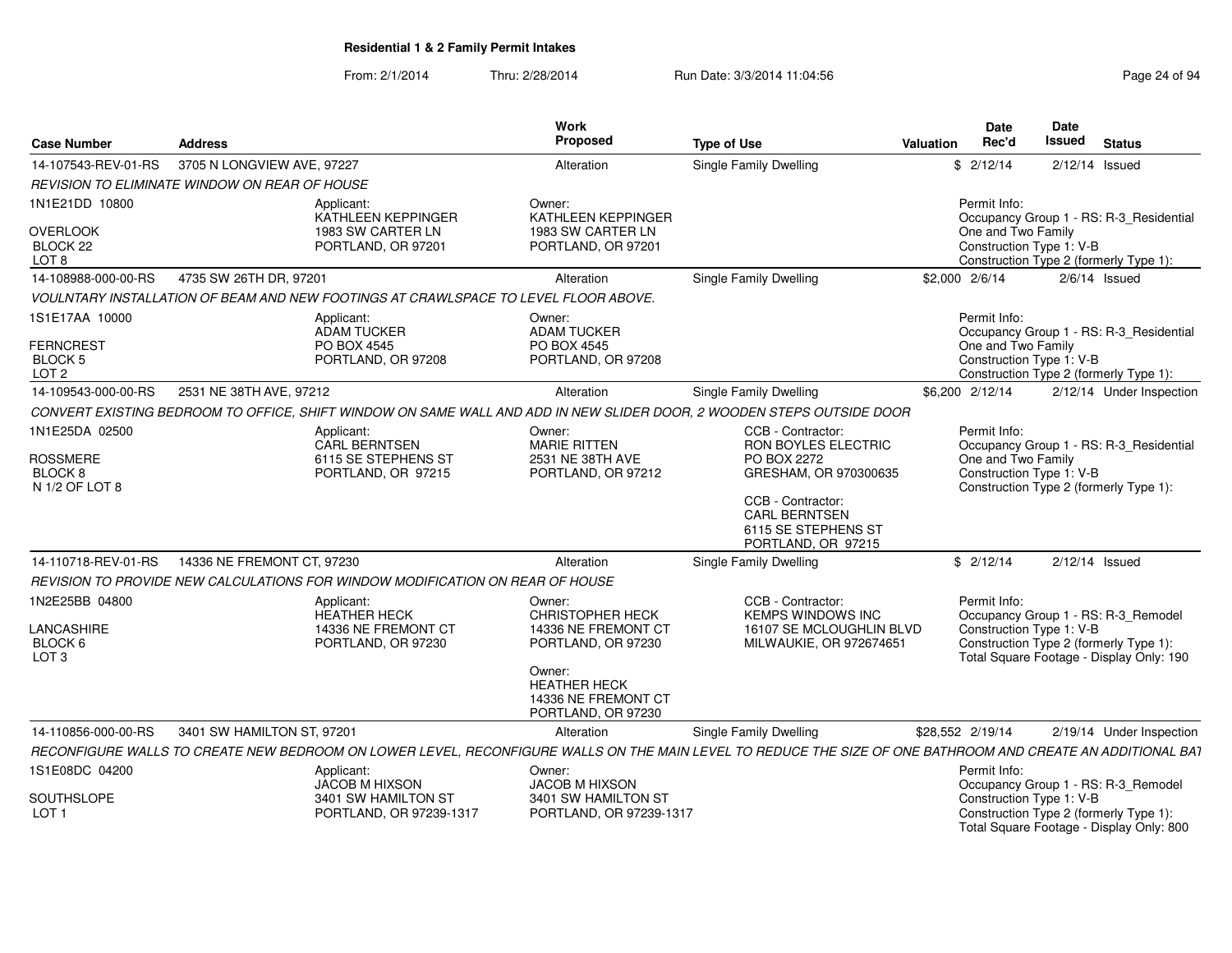| <b>Case Number</b>                                                           | <b>Address</b>                                   |                                                    | <b>Work</b><br>Proposed                                                                                                   | <b>Type of Use</b>                                                                                                                                            | <b>Valuation</b> | Date<br>Rec'd                                  | Date<br>Issued | <b>Status</b>                                                                      |
|------------------------------------------------------------------------------|--------------------------------------------------|----------------------------------------------------|---------------------------------------------------------------------------------------------------------------------------|---------------------------------------------------------------------------------------------------------------------------------------------------------------|------------------|------------------------------------------------|----------------|------------------------------------------------------------------------------------|
| 14-111459-000-00-RS                                                          | 2364 SE 46TH AVE, 97215                          |                                                    | Alteration                                                                                                                | Single Family Dwelling                                                                                                                                        |                  | \$6,750 2/18/14                                |                | $2/18/14$ Issued                                                                   |
|                                                                              | SOLAR INSTALLATION OF 3.25 kW SYSTEM ON ROOF TOP |                                                    |                                                                                                                           |                                                                                                                                                               |                  |                                                |                |                                                                                    |
| 1S2E06CD 11000                                                               |                                                  | Applicant:<br><b>REC SOLAR INC</b>                 | Owner:<br><b>KIRK D MCEWEN</b>                                                                                            | CCB - Contractor:<br><b>REC SOLAR INC</b>                                                                                                                     |                  | Permit Info:                                   |                | Occupancy Group 1 - RS: R-3 Remodel                                                |
| DIVISION ST ADD<br><b>BLOCK 4</b><br><b>LOT 16</b>                           |                                                  | 3380 SE 20TH AVE<br>PORTLAND, OR 97202             | 2364 SE 46TH AVE<br>PORTLAND, OR 97215-3738                                                                               | 3380 SE 20TH AVE<br>PORTLAND, OR 97202                                                                                                                        |                  | Construction Type 1: V-B                       |                | Construction Type 2 (formerly Type 1):                                             |
|                                                                              |                                                  |                                                    | Owner:<br><b>SARA WRIGHT</b><br>2364 SE 46TH AVE<br>PORTLAND, OR 97215-3738                                               |                                                                                                                                                               |                  |                                                |                |                                                                                    |
| 14-112243-000-00-RS                                                          | 77 NE HANCOCK ST, 97212                          |                                                    | Alteration                                                                                                                | Single Family Dwelling                                                                                                                                        |                  | \$24,000 2/27/14                               |                | 2/27/14 Issued                                                                     |
|                                                                              |                                                  |                                                    |                                                                                                                           | INTERIOR REMODEL TO THE SECOND FLOOR OF SINGLE FAMILY RESIDENCE RECONFIGURE WALLS TO CREATE NEW CLOSET, BATHROOM REMODEL, YOGA AREA AND MASTER SUITE, REMON   |                  |                                                |                |                                                                                    |
| 1N1E27DD 03200                                                               |                                                  | Applicant:<br>LEVEL CONSTRUCTION LLC               | Owner:<br>KATHERINE A BAGWELL                                                                                             | CCB - Contractor:<br>LEVEL CONSTRUCTION LLC                                                                                                                   |                  | Permit Info:                                   |                | Occupancy Group 1 - RS: R-3_Remodel                                                |
| ALBINA<br>BLOCK <sub>22</sub><br>W 50' OF LOT 11<br>S 1/2 OF W 50' OF LOT 12 |                                                  | 10511 SE STANLEY AVE<br>MILWAUKIE, OR 97222        | <b>77 NE HANCOCK ST</b><br>PORTLAND, OR 97212-3936                                                                        | 10511 SE STANLEY AVE<br>MILWAUKIE, OR 97222                                                                                                                   |                  | Construction Type 1: V-B                       |                | Construction Type 2 (formerly Type 1):                                             |
| 14-112318-000-00-RS                                                          | 4760 N GIRARD ST, 97203                          |                                                    | Alteration                                                                                                                | Single Family Dwelling                                                                                                                                        |                  | \$24,091 2/4/14                                |                | 2/4/14 Under Inspection                                                            |
|                                                                              |                                                  |                                                    |                                                                                                                           | CONVERT EXISTING UNFINISHED BASEMENT TO LIVING SPACE TO INCLUDE. BATHROOM. . BEDROOM. WINDOW TO BE ALTERED FOR EGRESS WINDOW: FAMILY ROOM: NEW WALL TO CREATE |                  |                                                |                |                                                                                    |
| 1N1E08CA 15800                                                               |                                                  | Applicant:<br><b>HEIDI J TIMM</b>                  | Owner:<br><b>HEIDI J TIMM</b>                                                                                             | CCB - Contractor:<br>AMERICAN PLUMBING SERVICES Occupancy Group 1 - RS: R-3_Remodel                                                                           |                  | Permit Info:                                   |                |                                                                                    |
| NORWOOD<br>BLOCK 108<br>SLY 1/2 OF LOT 8<br>LOT <sub>9</sub>                 |                                                  | 4760 N GIRARD ST<br>PORTLAND, OR 97203-4634        | 4760 N GIRARD ST<br>PORTLAND, OR 97203-4634<br>Owner:<br><b>SCOTT BELL</b><br>4760 N GIRARD ST<br>PORTLAND, OR 97203-4634 | I P<br>5905 N INTERSTATE AVE<br>PORTLAND OR 97217                                                                                                             |                  | Construction Type 1: V-B                       |                | Construction Type 2 (formerly Type 1):<br>Total Square Footage - Display Only: 675 |
| 14-112531-000-00-RS                                                          | 3606 NE 19TH AVE, 97212                          |                                                    | Alteration                                                                                                                | Single Family Dwelling                                                                                                                                        |                  | \$45,000 2/1/14                                |                | 2/21/14 Under Inspection                                                           |
|                                                                              |                                                  |                                                    |                                                                                                                           | CONVERT BASEMENT TO HABITABLE SPACE. CREATE NEW BASEMENT BATHROOM. CREATE NEW BASEMENT BEDROOM WITH EGRESS WINDOW.                                            |                  |                                                |                |                                                                                    |
| 1N1E23DD 07000                                                               |                                                  | Applicant:<br>NORTHWEST HERITAGE                   | Owner:<br>ANDREW J MILLER                                                                                                 | CCB - Contractor:<br><b>ERIC FOWLER</b>                                                                                                                       |                  | Permit Info:                                   |                | Occupancy Group 1 - RS: R-3 Residential                                            |
| <b>HOMEDALE</b><br><b>BLOCK 5</b>                                            |                                                  | <b>RENOVATIONS, LLC</b>                            | 3606 NE 19TH AVE<br>PORTLAND, OR 97212-1403                                                                               | NORTHWEST HERITAGE<br><b>RENOVATIONS LLC</b>                                                                                                                  |                  | One and Two Family<br>Construction Type 1: V-B |                |                                                                                    |
| LOT <sub>22</sub>                                                            |                                                  | 17404 Bergis Farm Drive<br>Lake Oswego, OR 97034   | Owner:<br><b>GRETEL E HONIS</b><br>3606 NE 19TH AVE<br>PORTLAND, OR 97212-1403                                            | 17404 BERGIS FARM DR<br>LAKE OSWEGO, OR 97034                                                                                                                 |                  |                                                |                | Construction Type 2 (formerly Type 1):                                             |
| 14-112536-000-00-RS                                                          | 3515 N BORTHWICK AVE, 97227                      |                                                    | Alteration                                                                                                                | Single Family Dwelling                                                                                                                                        |                  | \$45,000 2/1/14                                |                | $2/15/14$ Issued                                                                   |
|                                                                              |                                                  |                                                    |                                                                                                                           | CONVERT BASEMENT TO HABITABLE SPACE. NEW BEDROOM WITH EGRESS WINDOW. CREATE NEW BASEMENT BATHROOM. CHANGE ELECTRICAL SERVICE PANEL. NEW ELECTRIC WATER        |                  |                                                |                |                                                                                    |
| 1N1E22CD 15600                                                               |                                                  | Applicant:<br>NORTHWEST HERITAGE                   | Owner:<br><b>KRISTIN SHIROMA</b>                                                                                          | CCB - Contractor:<br><b>ERIC FOWLER</b>                                                                                                                       |                  | Permit Info:                                   |                | Occupancy Group 1 - RS: R-3 Residential                                            |
| CENTRAL ALBINA<br>BLOCK 31<br>S 15' OF LOT 7                                 |                                                  | <b>RENOVATIONS, LLC</b><br>17404 Bergis Farm Drive | 3515 N BORTHWICK AVE<br>PORTLAND, OR 97227                                                                                | NORTHWEST HERITAGE<br><b>RENOVATIONS LLC</b><br>17404 BERGIS FARM DR                                                                                          |                  | One and Two Family<br>Construction Type 1: V-B |                | Construction Type 2 (formerly Type 1):                                             |
| N 18 1/2' OF LOT 8                                                           |                                                  | Lake Oswego, OR 97034                              |                                                                                                                           | LAKE OSWEGO, OR 97034                                                                                                                                         |                  |                                                |                |                                                                                    |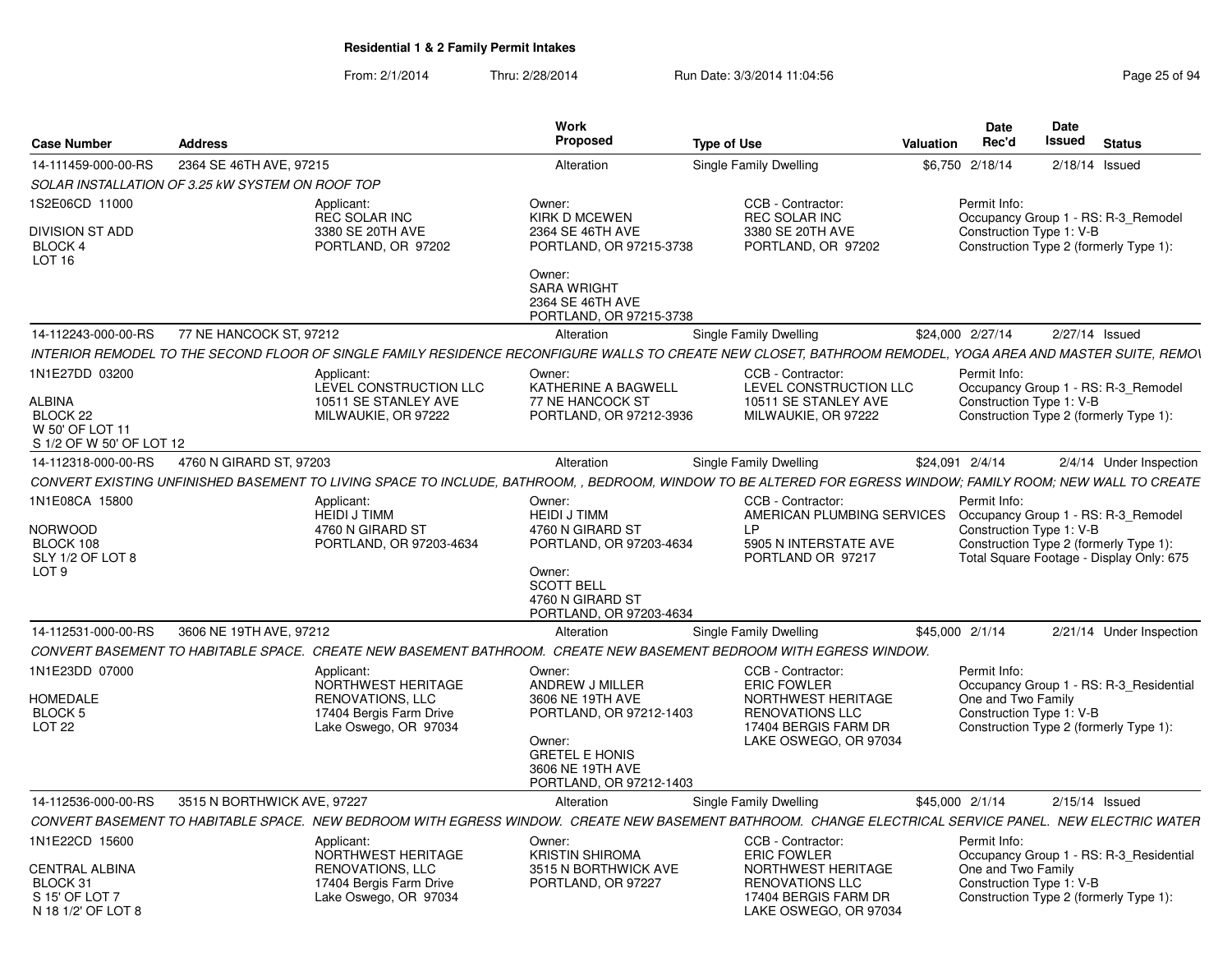| <b>Case Number</b>                                                                                           | <b>Address</b>            |                                                                                                                                  | <b>Work</b><br><b>Proposed</b>                                                                                                                            | <b>Type of Use</b>                                                                                                                                           | <b>Valuation</b> | Date<br>Rec'd                                                  | <b>Date</b><br>Issued | <b>Status</b>                                                                     |
|--------------------------------------------------------------------------------------------------------------|---------------------------|----------------------------------------------------------------------------------------------------------------------------------|-----------------------------------------------------------------------------------------------------------------------------------------------------------|--------------------------------------------------------------------------------------------------------------------------------------------------------------|------------------|----------------------------------------------------------------|-----------------------|-----------------------------------------------------------------------------------|
| 14-112551-000-00-RS                                                                                          | 5515 NE WYGANT ST, 97218  |                                                                                                                                  | Alteration                                                                                                                                                | Single Family Dwelling                                                                                                                                       |                  | \$25,000 2/1/14                                                |                       | Approved to Issue                                                                 |
|                                                                                                              |                           | CONVERT PORTION OF BASEMENT TO FAMILY ROOM INSTALL EXTERIOR EXIT TO GRADE AND INSTALL BATHROOM. TOTAL (2) TOILETS                |                                                                                                                                                           |                                                                                                                                                              |                  |                                                                |                       |                                                                                   |
| 1N2E19AC 01400<br><b>ELLIS AC</b><br><b>BLOCK1</b><br>E 52' OF S 140' OF LOT 7                               |                           | Applicant:<br><b>DAVID LIPKIND</b><br>SHELBYVILLE PROPERTIES LLC<br>1215 NE WEBSTER<br>PORTLAND OR 97211                         | Owner:<br>REBECCA N GILBERT<br>5515 NE WYGANT ST<br>PORTLAND, OR 97218-2573<br>Owner:                                                                     | CCB - Contractor:<br><b>DAVID LIPKIND</b><br>SHELBYVILLE PROPERTIES LLC<br>1215 NE WEBSTER<br>PORTLAND OR 97211                                              |                  | Permit Info:<br>One and Two Family<br>Construction Type 1: V-B |                       | Occupancy Group 1 - RS: R-3_Residential<br>Construction Type 2 (formerly Type 1): |
|                                                                                                              |                           |                                                                                                                                  | <b>BRIAN S BAGDONAS</b><br>5515 NE WYGANT ST<br>PORTLAND, OR 97218-2573                                                                                   |                                                                                                                                                              |                  |                                                                |                       |                                                                                   |
| 14-112555-000-00-RS                                                                                          | 2005 SW CLIFTON ST, 97201 |                                                                                                                                  | Alteration                                                                                                                                                | Single Family Dwelling                                                                                                                                       |                  | \$85,000 2/1/14                                                |                       | 2/12/14 Under Inspection                                                          |
|                                                                                                              |                           | REMODEL PORTION OF EXISTING FINISHED BASEMENT, ADD BATHROOM TOTAL (5) TOILETS                                                    |                                                                                                                                                           |                                                                                                                                                              |                  |                                                                |                       |                                                                                   |
| 1S1E04BC 02000<br><b>CARTERS ADD TO P</b><br>BLOCK 48<br>ELY 70.5' OF SLY 1/2 OF LOT 2<br>ELY 70.5' OF LOT 3 |                           | Applicant:<br>HAMMER AND HAND INC<br>1020 SE HARRISON<br>PORTLAND, OR 97214                                                      | Owner:<br><b>ERIC J PIESNER</b><br>2005 SW CLIFTON ST<br>PORTLAND, OR 97201<br>Owner:<br><b>RAE F PIESNER</b><br>2005 SW CLIFTON ST<br>PORTLAND, OR 97201 | CCB - Contractor:<br>HAMMER AND HAND INC<br>1020 SE HARRISON<br>PORTLAND, OR 97214                                                                           |                  | Permit Info:<br>One and Two Family<br>Construction Type 1: V-B |                       | Occupancy Group 1 - RS: R-3_Residential<br>Construction Type 2 (formerly Type 1): |
| 14-112643-000-00-RS                                                                                          | 1833 N WEBSTER ST, 97217  |                                                                                                                                  | Alteration                                                                                                                                                | <b>Single Family Dwelling</b>                                                                                                                                |                  | \$6,750 2/25/14                                                |                       | $2/25/14$ Issued                                                                  |
| SOLAR - 3.250 kW ROOF MOUNT PV SYSTEM                                                                        |                           |                                                                                                                                  |                                                                                                                                                           |                                                                                                                                                              |                  |                                                                |                       |                                                                                   |
| 1N1E21AA 15900<br><b>RIVERSIDE ADD</b><br>BLOCK 4<br>LOT <sub>20</sub>                                       |                           | Applicant:<br>JONATHAN COHEN<br><b>IMAGINE ENERGY</b><br>2409 N KERBY AVENUE<br>PORTLAND, OR 97227                               | Owner:<br>SUNNY N PETIT<br>1833 N WEBSTER ST<br>PORTLAND, OR 97217<br>Owner:<br>PETER A NOORDIJK<br>1833 N WEBSTER ST                                     | CCB - Contractor:<br><b>JONATHAN CONEN</b><br><b>IMAGINE ENERGY, LLC</b><br>439 N BROADWAY<br>PORTLAND, OR 97227<br>CCB - Contractor:<br>DUTTON ELECTRIC LLC |                  | Permit Info:<br>One and Two Family<br>Construction Type 1: V-B |                       | Occupancy Group 1 - RS: R-3_Residential<br>Construction Type 2 (formerly Type 1): |
|                                                                                                              |                           |                                                                                                                                  | PORTLAND, OR 97217                                                                                                                                        | <b>PO BOX 842</b><br>OREGON CITY, OR 97045                                                                                                                   |                  |                                                                |                       |                                                                                   |
| 14-112712-000-00-RS                                                                                          | 1934 NE HANCOCK ST, 97212 |                                                                                                                                  | Alteration                                                                                                                                                | Single Family Dwelling                                                                                                                                       |                  | \$3,500 2/3/14                                                 |                       | <b>Under Review</b>                                                               |
|                                                                                                              |                           | LEGALIZE FIREPLACE BUMPOUT ON SIDE OF HOUSE PER 14-101848 LU                                                                     |                                                                                                                                                           |                                                                                                                                                              |                  |                                                                |                       |                                                                                   |
| 1N1E26DD 11700<br>JOHN IRVINGS 1ST ADD<br>BLOCK 14<br><b>LOT 12</b><br>W 10' OF LOT 13                       |                           | Applicant:<br><b>GREG BANKS</b><br><b>BANKS CONSTRUCTION OF</b><br><b>OREGON INC</b><br>1744 SE LOCUST AVE<br>PORTLAND, OR 97214 | Owner:<br><b>INGRID E SLEZAK</b><br>1934 NE HANCOCK ST<br>PORTLAND, OR 97212<br>Owner:<br>PHILLIP H WALLIN<br>1934 NE HANCOCK ST<br>PORTLAND, OR 97212    | CCB - Contractor:<br><b>GREG BANKS</b><br><b>BANKS CONSTRUCTION OF</b><br><b>OREGON INC</b><br>1744 SE LOCUST AVE<br>PORTLAND, OR 97214                      |                  | Permit Info:<br>One and Two Family<br>Construction Type 1: V-B |                       | Occupancy Group 1 - RS: R-3_Residential<br>Construction Type 2 (formerly Type 1): |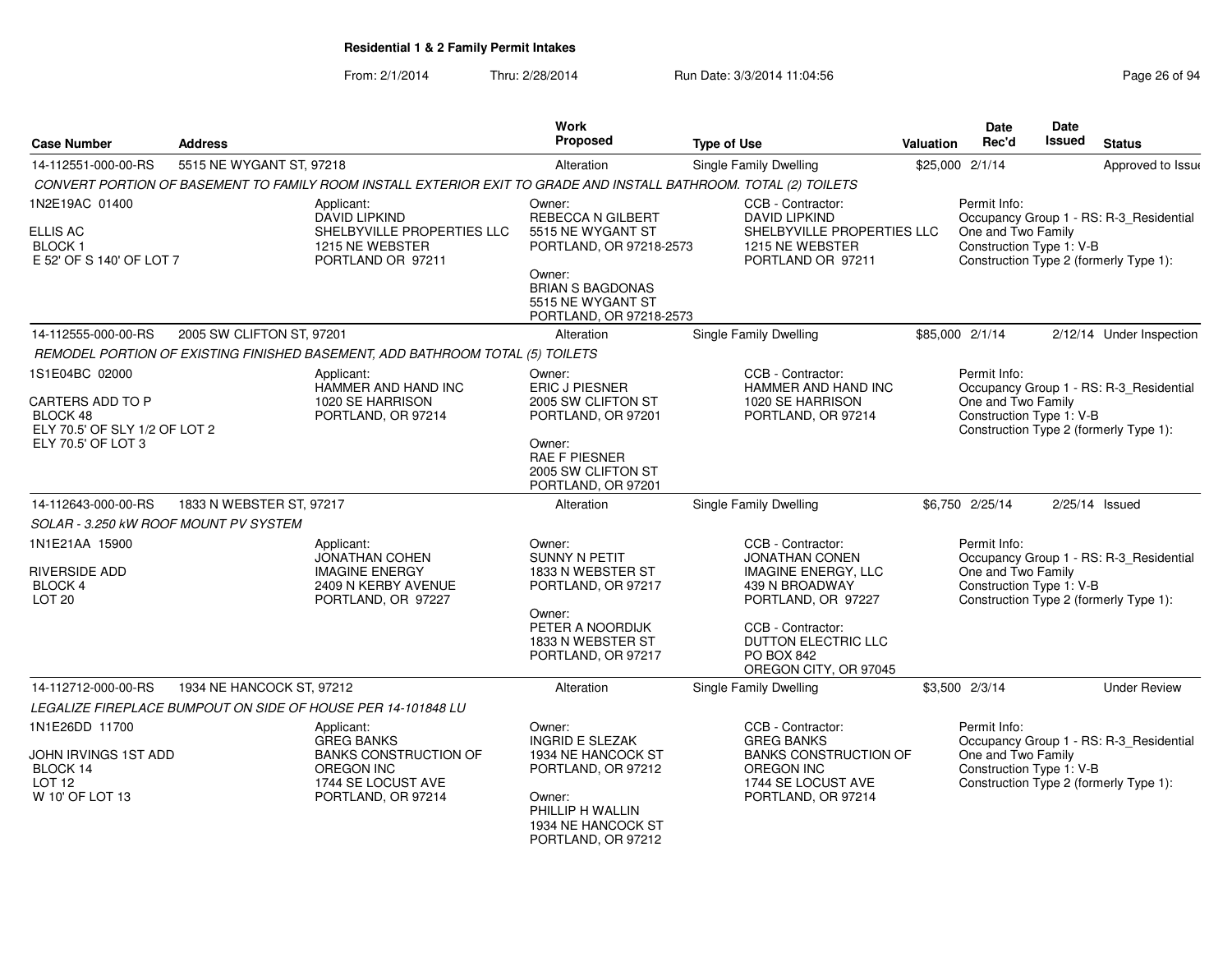| <b>Case Number</b>                                                      | <b>Address</b>             |                                                                                                                                                                  | Work<br>Proposed                                                                                                                                                      | <b>Type of Use</b> |                                                                                                                                                                                                                                                                                                                                                    | Valuation        | <b>Date</b><br>Rec'd                                           | <b>Date</b><br>Issued                                                         | <b>Status</b>                                                                     |
|-------------------------------------------------------------------------|----------------------------|------------------------------------------------------------------------------------------------------------------------------------------------------------------|-----------------------------------------------------------------------------------------------------------------------------------------------------------------------|--------------------|----------------------------------------------------------------------------------------------------------------------------------------------------------------------------------------------------------------------------------------------------------------------------------------------------------------------------------------------------|------------------|----------------------------------------------------------------|-------------------------------------------------------------------------------|-----------------------------------------------------------------------------------|
| 14-113146-000-00-RS                                                     | 442 SE 33RD AVE, 97214     |                                                                                                                                                                  | Alteration                                                                                                                                                            |                    | <b>Single Family Dwelling</b>                                                                                                                                                                                                                                                                                                                      |                  | \$3.000 2/4/14                                                 |                                                                               | 2/4/14 Under Inspection                                                           |
|                                                                         |                            | REMOVE EXISTING SECONDARY STAIRS TO BASEMNT AND UPPER FLOOR, INFILL FLOOR AREA ON MAIN LEVEL TO CREATE OFFICE/PANTRY; INFILL AT UPPER FLOOR AREA TO CREATE ATTIC |                                                                                                                                                                       |                    |                                                                                                                                                                                                                                                                                                                                                    |                  |                                                                |                                                                               |                                                                                   |
| 1N1E36DC 07700<br>LAURELHURST<br>BLOCK <sub>93</sub><br>N 1/2 OF LOT 12 |                            | Applicant:<br><b>PAT SAUER</b><br>THE DESIGN DEPARTEMENT<br>PO BOX 80065<br>PORTLAND OR 97280                                                                    | Owner:<br><b>JO ANN MARKS</b><br>442 SE 33RD AVE<br>PORTLAND, OR 97214-2041                                                                                           |                    | CCB - Contractor:<br>NEP CONSTRUCTION<br>DNS CONSULTING LLC<br>2007 NE 76th ave<br>PORTLAND, OR 97213                                                                                                                                                                                                                                              |                  | Permit Info:<br>One and Two Family<br>Construction Type 1: V-B |                                                                               | Occupancy Group 1 - RS: R-3_Residential<br>Construction Type 2 (formerly Type 1): |
| 14-113214-000-00-RS                                                     | 3908 SE WOODSTOCK BLVD     |                                                                                                                                                                  | Alteration                                                                                                                                                            |                    | <b>Single Family Dwelling</b>                                                                                                                                                                                                                                                                                                                      | \$120,000 2/4/14 |                                                                |                                                                               | $2/4/14$ Issued                                                                   |
|                                                                         |                            | REMODEL OF EXISTING HOUSE -INFILL EXTERIOR DOOR AND ADD NEW BATHROOM ON MAIN; 2ND FLOOR EXPAND EXISTING BATHROOM - TRADE PERMITS TO BE OBTAINED SEPARATELY       |                                                                                                                                                                       |                    |                                                                                                                                                                                                                                                                                                                                                    |                  |                                                                |                                                                               |                                                                                   |
| 1S1E13DD 00802                                                          |                            | Applicant:<br><b>RUSSEL RAY BARTELS</b><br>RMH BARTELS CONSTRUCTION<br><b>INC</b><br>41173 SE VISTA LOOP DR<br>SANDY, OREGON 97055                               | Owner:<br><b>STEVE M NIEMI</b><br>3908 SE WOODSTOCK BLVD<br>PORTLAND, OR 97202-7660<br>Owner:<br>AMY CHARBONNEAU<br>3908 SE WOODSTOCK BLVD<br>PORTLAND, OR 97202-7660 |                    | CCB - Contractor:<br><b>RUSSEL RAY BARTELS</b><br>RMH BARTELS CONSTRUCTION<br><b>INC</b><br>41173 SE VISTA LOOP DR<br>SANDY, OREGON 97055                                                                                                                                                                                                          |                  | Permit Info:<br>Construction Type 1: V-B                       |                                                                               | Occupancy Group 1 - RS: R-3_Remodel<br>Construction Type 2 (formerly Type 1):     |
| 14-113214-REV-01-RS                                                     | 3908 SE WOODSTOCK BLVD     |                                                                                                                                                                  | Alteration                                                                                                                                                            |                    | <b>Single Family Dwelling</b>                                                                                                                                                                                                                                                                                                                      |                  | \$2,000 2/6/14                                                 |                                                                               | $2/6/14$ Issued                                                                   |
|                                                                         |                            | ADDED VALUE REVISION TO ADD POWDER BATH ON SECOND FLOOR IN PLACE OF CLOSET                                                                                       |                                                                                                                                                                       |                    |                                                                                                                                                                                                                                                                                                                                                    |                  |                                                                |                                                                               |                                                                                   |
| 1S1E13DD 00802                                                          |                            | Applicant:<br><b>RUSSEL RAY BARTELS</b><br>RMH BARTELS CONSTRUCTION<br><b>INC</b><br>41173 SE VISTA LOOP DR<br>SANDY, OREGON 97055                               | Owner:<br><b>STEVE M NIEMI</b><br>3908 SE WOODSTOCK BLVD<br>PORTLAND, OR 97202-7660<br>Owner:<br>AMY CHARBONNEAU<br>3908 SE WOODSTOCK BLVD<br>PORTLAND, OR 97202-7660 |                    | CCB - Contractor:<br><b>RUSSEL RAY BARTELS</b><br>RMH BARTELS CONSTRUCTION<br><b>INC</b><br>41173 SE VISTA LOOP DR<br>SANDY, OREGON 97055                                                                                                                                                                                                          |                  | Permit Info:<br>Construction Type 1: V-B                       | Occupancy Group 1 - RS: R-3_Remodel<br>Construction Type 2 (formerly Type 1): |                                                                                   |
| 14-113219-000-00-RS                                                     | 3642 SE WOODWARD ST, 97202 |                                                                                                                                                                  | Alteration                                                                                                                                                            |                    | Single Family Dwelling                                                                                                                                                                                                                                                                                                                             |                  | \$50,000 2/4/14                                                |                                                                               | $2/14/14$ Issued                                                                  |
|                                                                         |                            | BASEMENT REMODEL FOR NEW BATHROOM AND FURNACE. NOT AN ADU. 3 TOILETS TOTAL.                                                                                      |                                                                                                                                                                       |                    |                                                                                                                                                                                                                                                                                                                                                    |                  |                                                                |                                                                               |                                                                                   |
| 1S1E12AA 10500<br>WAVERLEIGH HTS<br>BLOCK 47<br><b>LOT 21</b>           |                            | Applicant:<br><b>CUTTY HYDE</b><br>CUTTY HYDE CONSTRUCTION INC 3642 SE WOODWARD ST<br>2725 NE 17TH AVE<br>PORTLAND, OR 97212                                     | Owner:<br><b>TODD LEWIS</b><br>PORTLAND, OR 97202-1554<br>Owner:<br><b>JANE LEWIS</b><br>3642 SE WOODWARD ST<br>PORTLAND, OR 97202-1554                               |                    | CCB - Contractor:<br><b>CUTTY HYDE</b><br>CUTTY HYDE CONSTRUCTION INC One and Two Family<br>2725 NE 17TH AVE<br>PORTLAND, OR 97212<br>CCB - Contractor:<br>ABLE HEATING & COOLING LLC<br>PO BOX 230515<br>TIGARD, OR 97281-0515<br>CCB - Contractor:<br>Benjamin Neil Hayes<br><b>WEEKEND PLUMBER LLC</b><br>4811 NE 31st Ave<br>Portland OR 97211 |                  | Permit Info:<br>Construction Type 1: V-B                       |                                                                               | Occupancy Group 1 - RS: R-3 Residential<br>Construction Type 2 (formerly Type 1): |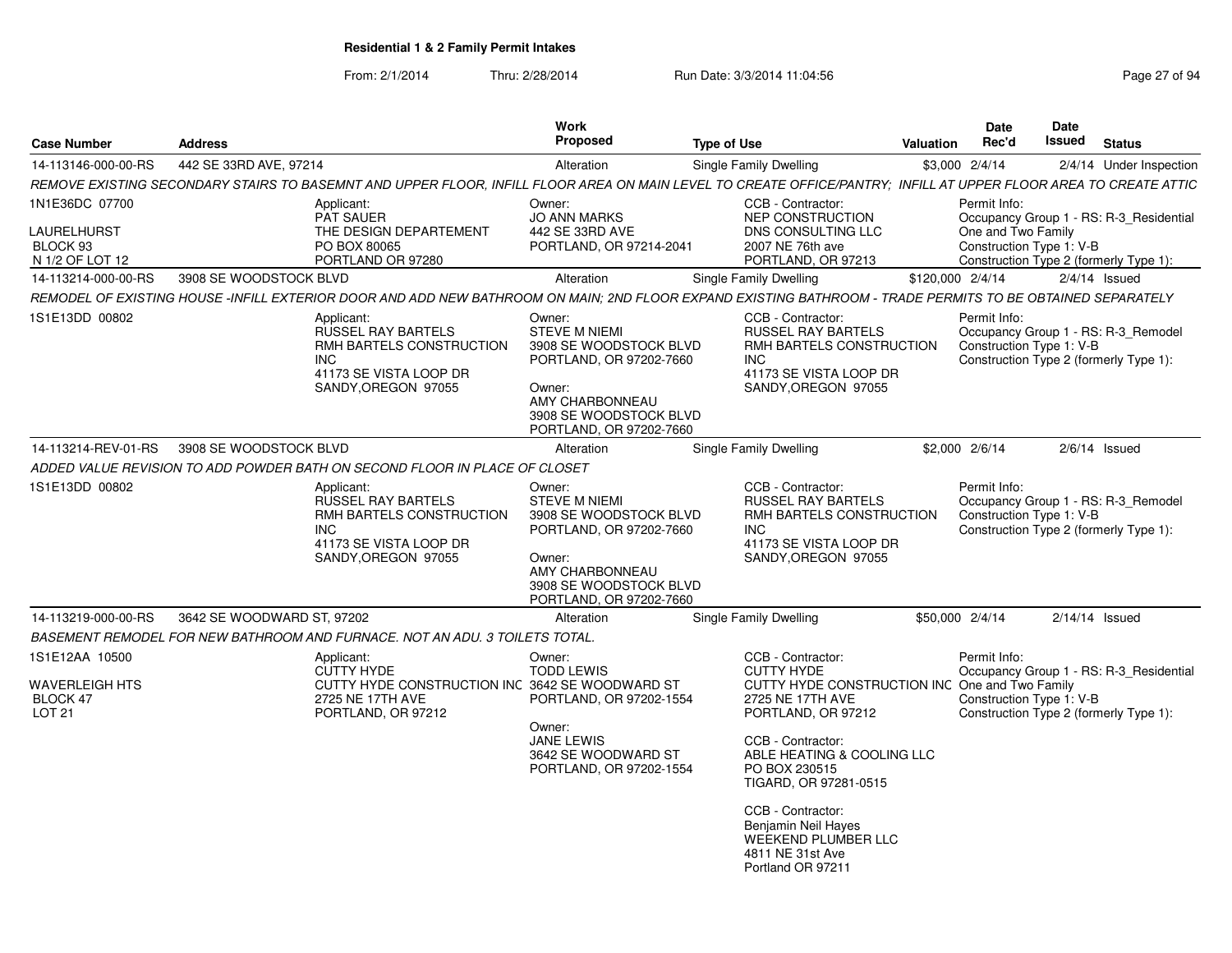| <b>Case Number</b>                                  | <b>Address</b>                                                                                                                                               | Work<br><b>Proposed</b>                                                 | <b>Type of Use</b>                                                                              | <b>Valuation</b> | <b>Date</b><br>Rec'd                                           | Date<br>Issued   | <b>Status</b>                           |
|-----------------------------------------------------|--------------------------------------------------------------------------------------------------------------------------------------------------------------|-------------------------------------------------------------------------|-------------------------------------------------------------------------------------------------|------------------|----------------------------------------------------------------|------------------|-----------------------------------------|
| 14-113315-000-00-RS                                 | 7430 N HAVEN AVE, 97203                                                                                                                                      | Alteration                                                              | Single Family Dwelling                                                                          |                  | \$35,000 2/4/14                                                |                  | $2/4/14$ Issued                         |
|                                                     | REMODE BASEMENT TO CREATE BEDROOM, ENLARGE FAMILY ROOM; REMODEL KITCHEN AND INSULATE SOUTH WALL. ADD INTERIOR WALL IN GARAGE TO ENCLOSE STAIRS AND CREATE H. |                                                                         |                                                                                                 |                  |                                                                |                  |                                         |
| 1N1E08CC 04600                                      | Applicant:<br>LAWRENCE J GREGG                                                                                                                               | Owner:<br>LAWRENCE J GREGG                                              | CCB - Contractor:<br>MADRONA HILL MODERN LLC                                                    |                  | Permit Info:                                                   |                  | Occupancy Group 1 - RS: R-3_Residential |
| UNIVERSITY PK<br>BLOCK 71<br>LOT <sub>23</sub>      | 5830 N ATLANTIC AVE<br>PORTLAND, OR 97217                                                                                                                    | 5830 N ATLANTIC AVE<br>PORTLAND, OR 97217                               | 5830 N ATLANTIC AVE<br>PORTLAND, OR 97217                                                       |                  | One and Two Family<br>Construction Type 1: V-B                 |                  | Construction Type 2 (formerly Type 1):  |
| S 1/2 OF LOT 24                                     |                                                                                                                                                              | Owner:<br>MELISSA E GEORGE<br>5830 N ATLANTIC AVE<br>PORTLAND, OR 97217 |                                                                                                 |                  |                                                                |                  |                                         |
| 14-113359-000-00-RS                                 | 6872 N HUDSON ST, 97203                                                                                                                                      | Alteration                                                              | <b>Single Family Dwelling</b>                                                                   |                  | \$50,000 2/4/14                                                |                  | 2/4/14 Under Inspection                 |
|                                                     | REPAIR FIRE DAMAGE AS STATED IN 14-111884-FD - TRUSSES TO BE DFS - no plans required except for trusses. Plumbing, elec, HVAC permits to be pulled seperate. |                                                                         |                                                                                                 |                  |                                                                |                  |                                         |
| 1N1E07BA 08700                                      | Applicant:<br><b>XIONG CHA</b>                                                                                                                               | Owner:<br><b>XIONG CHA</b>                                              | CCB - Contractor:<br>NORTHWEST FIRE REPAIR INC                                                  |                  | Permit Info:                                                   |                  | Occupancy Group 1 - RS: R-3_Residential |
| HIGH SCHOOL ADD<br>BLOCK 1<br>LOT <sub>8</sub>      | <b>20857 NE KYLE CT</b><br>FAIRVIEW, OR 97024                                                                                                                | <b>20857 NE KYLE CT</b><br>FAIRVIEW, OR 97024                           | 16816 NE 182ND AVE<br>BRUSH PRAIRIE, WA 98606                                                   |                  | One and Two Family<br>Construction Type 1: V-B                 |                  | Construction Type 2 (formerly Type 1):  |
|                                                     | Applicant:<br><b>JASON MINOR</b><br>16816 NE 182ND AVE<br>BRUSH PRAIRIE, WA 98606                                                                            |                                                                         |                                                                                                 |                  |                                                                |                  |                                         |
| 14-113359-DFS-01-RS                                 | 6872 N HUDSON ST, 97203                                                                                                                                      | Alteration                                                              | <b>Single Family Dwelling</b>                                                                   |                  | \$2,700 2/20/14                                                | $2/20/14$ Issued |                                         |
| <b>DFS FOR TRUSSES</b>                              |                                                                                                                                                              |                                                                         |                                                                                                 |                  |                                                                |                  |                                         |
| 1N1E07BA 08700<br><b>HIGH SCHOOL ADD</b><br>BLOCK 1 | Applicant:<br><b>XIONG CHA</b><br>20857 NE KYLE CT<br>FAIRVIEW, OR 97024                                                                                     | Owner:<br><b>XIONG CHA</b><br>20857 NE KYLE CT<br>FAIRVIEW, OR 97024    | CCB - Contractor:<br>NORTHWEST FIRE REPAIR INC<br>16816 NE 182ND AVE<br>BRUSH PRAIRIE, WA 98606 |                  | Permit Info:<br>One and Two Family<br>Construction Type 1: V-B |                  | Occupancy Group 1 - RS: R-3 Residential |
| LOT <sub>8</sub>                                    | Applicant:<br><b>JASON MINOR</b><br>16816 NE 182ND AVE<br><b>BRUSH PRAIRIE, WA 98606</b>                                                                     |                                                                         |                                                                                                 |                  |                                                                |                  | Construction Type 2 (formerly Type 1):  |
| 14-113384-000-00-RS                                 | 3935 NE 70TH AVE, 97213                                                                                                                                      | Alteration                                                              | <b>Single Family Dwelling</b>                                                                   |                  | \$10,000 2/4/14                                                |                  | $2/4/14$ Issued                         |
|                                                     | CONVERT BASEMENT TO LIVING SPACE: FURING OUT WALLS FOR NEW FAMILY ROOM: NEW EGRESS WINDOW ON WEST SIDE                                                       |                                                                         |                                                                                                 |                  |                                                                |                  |                                         |
| 1N2E20CD 02100                                      | Applicant:<br><b>DAVID POYNTER</b>                                                                                                                           | Owner:<br>NICHOLAS M BOSLAR                                             |                                                                                                 |                  | Permit Info:                                                   |                  | Occupancy Group 1 - RS: R-3 Residential |
| HYDE PK<br>BLOCK 20<br>LOT 3&4                      | 5005 NE FREMONT ST<br>PORTLAND, OR 972130000                                                                                                                 | 3935 NE 70TH AVE<br>PORTLAND, OR 97213                                  |                                                                                                 |                  | One and Two Family<br>Construction Type 1: V-B                 |                  | Construction Type 2 (formerly Type 1):  |
|                                                     |                                                                                                                                                              | Owner:<br><b>KATE BOSLAR</b><br>3935 NE 70TH AVE<br>PORTLAND, OR 97213  |                                                                                                 |                  |                                                                |                  |                                         |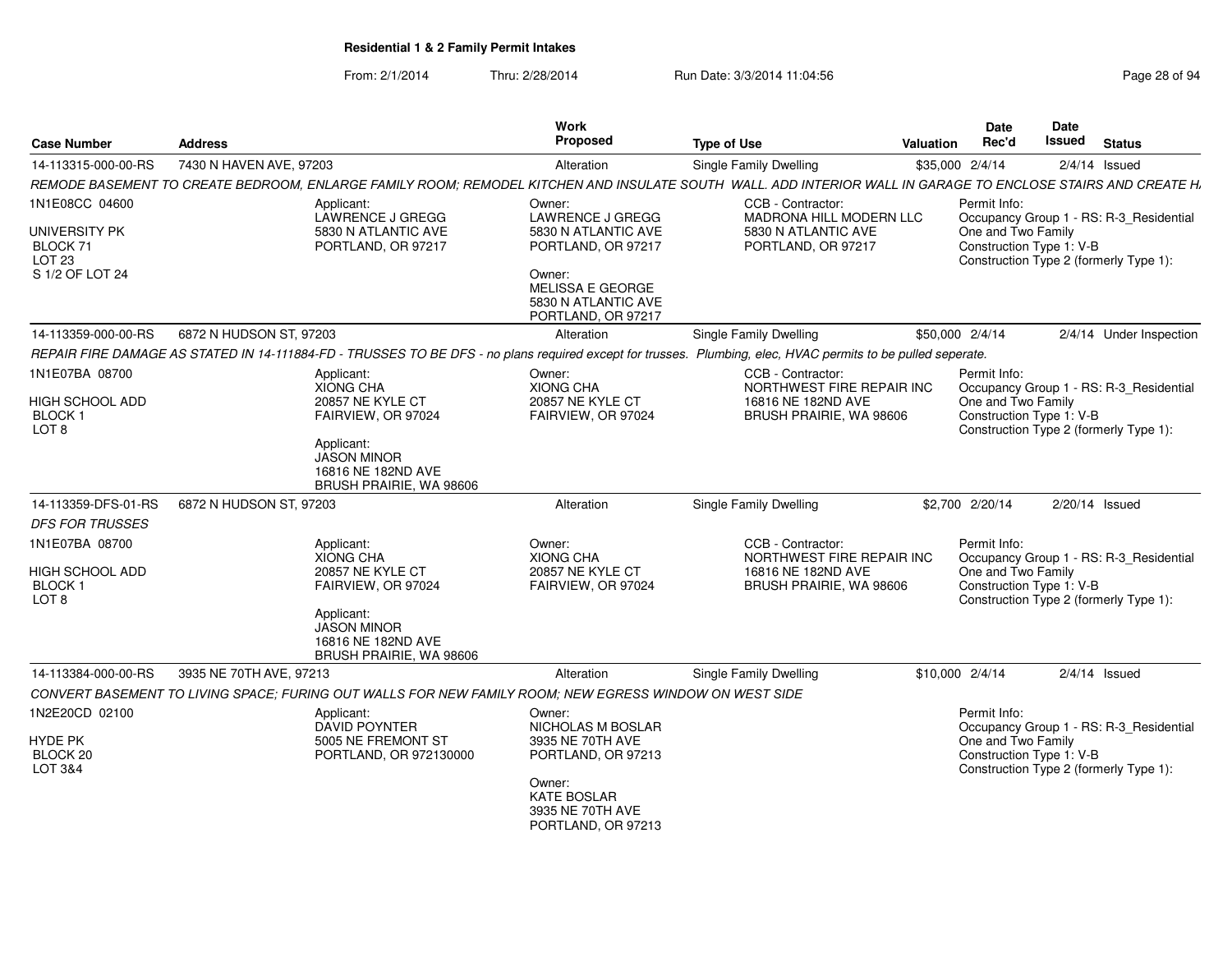| <b>Case Number</b>                                                 | <b>Address</b>                                                                                                                                                    | Work<br>Proposed                                                                                                                     | <b>Type of Use</b>                                                                                                              | Date<br>Rec'd<br>Valuation                     | Date<br><b>Issued</b><br><b>Status</b>                                            |
|--------------------------------------------------------------------|-------------------------------------------------------------------------------------------------------------------------------------------------------------------|--------------------------------------------------------------------------------------------------------------------------------------|---------------------------------------------------------------------------------------------------------------------------------|------------------------------------------------|-----------------------------------------------------------------------------------|
| 14-113443-000-00-RS                                                | 1523 SE ANKENY ST, 97214                                                                                                                                          | Alteration                                                                                                                           | Single Family Dwelling                                                                                                          | \$4,100 2/4/14                                 | 2/4/14 Final                                                                      |
| INSTALL PUSH PILES TO STABILIZE CHIMNEY                            |                                                                                                                                                                   |                                                                                                                                      |                                                                                                                                 |                                                |                                                                                   |
| 1N1E35DC 02600                                                     | Applicant:<br><b>RAMJACK OF OREGON</b>                                                                                                                            | Owner:<br>NICHOLAS B PEARSON-WOOD                                                                                                    | CCB - Contractor:<br><b>RAMJACK OF OREGON</b>                                                                                   | Permit Info:                                   | Occupancy Group 1 - RS: R-3_Residential                                           |
| <b>AIKENS</b><br>BLOCK 317<br>LOT 5&6 TL 2600                      | PO BOX 11701<br>EUGENE, OR 97440                                                                                                                                  | 2506 SW BOUNDARY ST<br>PORTLAND, OR 97239-2026<br>Owner:<br><b>JESSICA L AIONA</b><br>2506 SW BOUNDARY ST<br>PORTLAND, OR 97239-2026 | PO BOX 11701<br>EUGENE, OR 97440                                                                                                | One and Two Family<br>Construction Type 1: V-B | Construction Type 2 (formerly Type 1):                                            |
| 14-113456-000-00-RS                                                | 8026 N WOOLSEY AVE, 97203                                                                                                                                         | Alteration                                                                                                                           | <b>Single Family Dwelling</b>                                                                                                   | \$12,000 2/4/14                                | 2/4/14 Under Inspection                                                           |
|                                                                    | CONVERT EXISTING OFFICE IN FINISHED BASEMENT TO BATHROOM WITH CLOSET AREA (3 BATHROOMS TOTAL) BASEMENT CONVERSION COMPLETED AS PART OF PERMIT 07-124024-RS ++E    |                                                                                                                                      |                                                                                                                                 |                                                |                                                                                   |
| 1N1E08DB 11100                                                     | Applicant:<br><b>DAVID MCALLISTER</b>                                                                                                                             | Owner:<br>MARTHA WEST                                                                                                                | CCB - Contractor:<br><b>DAVID MCALLISTER</b>                                                                                    | Permit Info:                                   | Occupancy Group 1 - RS: R-3_Residential                                           |
| UNIVERSITY PK<br>BLOCK 126<br>LOT 34&35<br>S 20' OF LOT 36         | DAVID W MCALLISTER<br>CONSTRUCTION<br>8438 SW 7TH AVE<br>PORTLAND OR 97219                                                                                        | 8026 N WOOLSEY AVE<br>PORTLAND, OR 97203                                                                                             | DAVID W MCALLISTER<br><b>CONSTRUCTION</b><br>8438 SW 7TH AVE<br>PORTLAND OR 97219                                               | One and Two Family<br>Construction Type 1: V-B | Construction Type 2 (formerly Type 1):<br>Total Square Footage - Display Only: 99 |
|                                                                    |                                                                                                                                                                   |                                                                                                                                      | CCB - Contractor:<br>Benjamin Neil Hayes<br>WEEKEND PLUMBER LLC<br>4811 NE 31st Ave<br>Portland OR 97211                        |                                                |                                                                                   |
| 14-113466-000-00-RS                                                | 2752 NE THOMPSON ST, 97212                                                                                                                                        | Alteration                                                                                                                           | Single Family Dwelling                                                                                                          | \$40,000 2/4/14                                | <b>Under Review</b>                                                               |
| KITCHEN REMODEL.                                                   |                                                                                                                                                                   |                                                                                                                                      |                                                                                                                                 |                                                |                                                                                   |
| 1N1E25CB 13800<br>BOWMANS ADD                                      | Applicant:<br><b>JOE MOONEY</b><br>MOONEY CONSTRUCTION AND                                                                                                        | Owner:<br><b>REID MUELLER</b><br>2752 NE THOMPSON ST                                                                                 | CCB - Contractor:<br><b>COHO ELECTRIC</b><br>PO BOX 40                                                                          | Permit Info:<br>One and Two Family             | Occupancy Group 1 - RS: R-3_Residential                                           |
| $LOT 1-3$                                                          | <b>DEVELOPMENT LLC</b><br>3439 NE SANDY BLVD                                                                                                                      | PORTLAND, OR 97212-4901                                                                                                              | WILSONVILLE OR 97070                                                                                                            | Construction Type 1: V-B                       | Construction Type 2 (formerly Type 1):                                            |
|                                                                    | PORTLAND OR 97232                                                                                                                                                 | Owner:<br><b>LISA CRUPI</b><br>2752 NE THOMPSON ST<br>PORTLAND, OR 97212-4901                                                        | CCB - Contractor:<br><b>JOE MOONEY</b><br>MOONEY CONSTRUCTION AND<br>DEVELOPMENT LLC<br>3439 NE SANDY BLVD<br>PORTLAND OR 97232 |                                                |                                                                                   |
| 14-113472-000-00-RS                                                | 9317 N TRUMBULL AVE, 97203                                                                                                                                        | Alteration                                                                                                                           | Single Family Dwelling                                                                                                          | \$35,000 2/4/14                                | $2/4/14$ Issued                                                                   |
|                                                                    | CHANGE ROOF LINE TO E FRONT PORCH; REMOVE INTERIOR STAIRS; REMODEL MAIN FLOOR TO REMOVE LOAD BEARING WALL; NEW EXTERIOR WINDOWS/***ADD (1) 200 AMP SERVICE 2/26/1 |                                                                                                                                      |                                                                                                                                 |                                                |                                                                                   |
| 1N1W01DB 04800                                                     | Applicant:<br><b>JASON REILLY</b>                                                                                                                                 | Owner:<br><b>JASON REILLY</b>                                                                                                        |                                                                                                                                 | Permit Info:                                   | Occupancy Group 1 - RS: R-3_Residential                                           |
| OAK PARK ADD<br><b>BLOCK 5</b><br>SWLY 50' OF SELY 109.5' OF LOT 6 | 9317 N TRUMBULL AVE<br>PORTLAND, OR 97203-2183                                                                                                                    | 9317 N TRUMBULL AVE<br>PORTLAND, OR 97203-2183                                                                                       |                                                                                                                                 | One and Two Family<br>Construction Type 1: V-B | Construction Type 2 (formerly Type 1):                                            |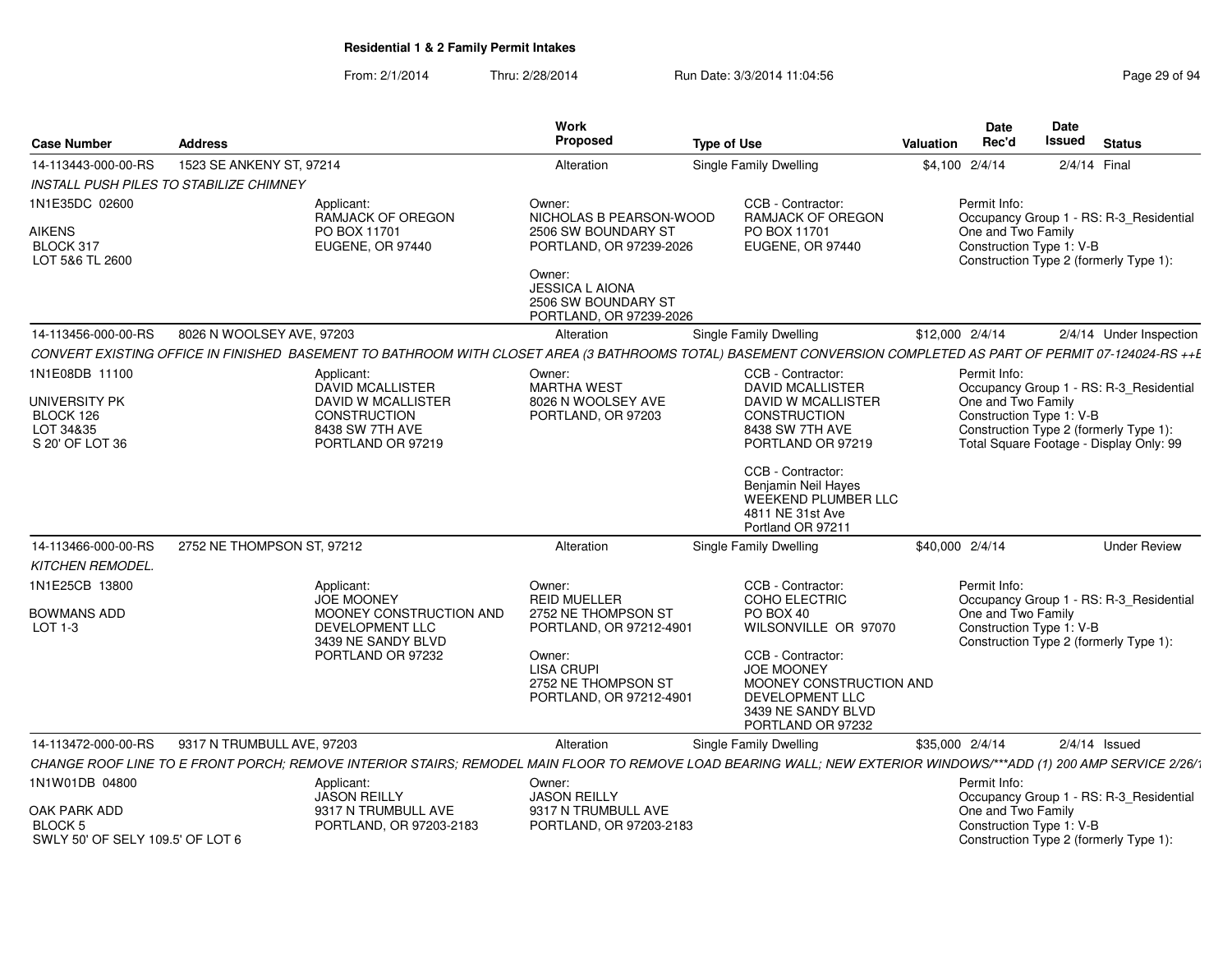From: 2/1/2014Thru: 2/28/2014 Run Date: 3/3/2014 11:04:56 Research 20 of 94

| <b>Case Number</b>                                                          | Address                                                      |                                                                                                       | Work<br>Proposed                                                                   | <b>Type of Use</b>                                                                                                                                              | Valuation        | Date<br>Rec'd  | Date<br><b>Issued</b>                                                                                                                                 | <b>Status</b>           |
|-----------------------------------------------------------------------------|--------------------------------------------------------------|-------------------------------------------------------------------------------------------------------|------------------------------------------------------------------------------------|-----------------------------------------------------------------------------------------------------------------------------------------------------------------|------------------|----------------|-------------------------------------------------------------------------------------------------------------------------------------------------------|-------------------------|
| 14-113472-REV-01-RS                                                         | 9317 N TRUMBULL AVE, 97203                                   |                                                                                                       | Alteration                                                                         | Single Family Dwelling                                                                                                                                          |                  | $$1 \t2/13/14$ |                                                                                                                                                       | <b>Under Review</b>     |
|                                                                             | <b>REVISION - ADD NEW WINDOW AND REBUILD INTERIOR STAIRS</b> |                                                                                                       |                                                                                    |                                                                                                                                                                 |                  |                |                                                                                                                                                       |                         |
| 1N1W01DB 04800                                                              |                                                              | Applicant:                                                                                            | Owner:                                                                             |                                                                                                                                                                 |                  | Permit Info:   |                                                                                                                                                       |                         |
| OAK PARK ADD<br><b>BLOCK 5</b><br>SWLY 50' OF SELY 109.5' OF LOT 6          |                                                              | <b>JASON REILLY</b><br>9317 N TRUMBULL AVE<br>PORTLAND, OR 97203-2183                                 | <b>JASON REILLY</b><br>9317 N TRUMBULL AVE<br>PORTLAND, OR 97203-2183              |                                                                                                                                                                 |                  |                | Occupancy Group 1 - RS: R-3 Residential<br>One and Two Family<br>Construction Type 1: V-B<br>Construction Type 2 (formerly Type 1):                   |                         |
| 14-113493-000-00-RS                                                         | 1005 SE 28TH AVE, 97214                                      |                                                                                                       | Alteration                                                                         | Single Family Dwelling                                                                                                                                          | \$2,500 2/4/14   |                |                                                                                                                                                       | 2/4/14 Under Inspection |
|                                                                             |                                                              |                                                                                                       |                                                                                    | KITCHEN REMODEL - REMOVE INTERIOR WALL, RELOCATE WALL TO REDUCE SIZE OF BATHROOM AND REPLACE SINGLE DOOR WITH PATIO DOORS - TRADES PERMITS TO BE OBTAINED SEPA  |                  |                |                                                                                                                                                       |                         |
| 1S1E01BC 06500                                                              |                                                              | Applicant:                                                                                            | Owner:                                                                             | CCB - Contractor:                                                                                                                                               |                  | Permit Info:   |                                                                                                                                                       |                         |
| HANSONS ADD & 2ND<br>BLOCK 12<br>LOT <sub>8</sub>                           |                                                              | PORTLANDS CHOICE<br><b>REMODELING INC</b><br>6540 SE FOSTER RD<br>PORTLAND, OR 97206                  | <b>JULIE A STRAWITZ</b><br>1005 SE 28TH AVE<br>PORTLAND, OR 97214-2914             | PORTLANDS CHOICE<br>REMODELING INC<br>6540 SE FOSTER RD<br>PORTLAND, OR 97206                                                                                   |                  |                | Occupancy Group 1 - RS: R-3 Residential<br>One and Two Family<br>Construction Type 1: V-B<br>Construction Type 2 (formerly Type 1):                   |                         |
| 14-113834-000-00-RS                                                         | 9238 SW 18TH PL, 97219                                       |                                                                                                       | Alteration                                                                         | <b>Single Family Dwelling</b>                                                                                                                                   | \$17,500 2/5/14  |                |                                                                                                                                                       | 2/5/14 Under Inspection |
|                                                                             |                                                              |                                                                                                       |                                                                                    | RECONFIGURE EXISTING MASTER BATHROOM TO ADD SOAKING TUBE - NO EXTERIOR WORK. PLUMBING PERMIT TO BE OBTAINED SEPARATELY.                                         |                  |                |                                                                                                                                                       |                         |
| 1S1E28BA 13600                                                              |                                                              | Applicant:                                                                                            | Owner:                                                                             | CCB - Contractor:                                                                                                                                               |                  | Permit Info:   |                                                                                                                                                       |                         |
| <b>MAPLECREST ANX</b><br>LOT 2 TL 13600                                     |                                                              | PAUL HEGARTY<br>4720 SE 33RD AVE<br>PORTLAND, OR 97202                                                | ROBERT E BROWN<br>9238 SW 18TH PL<br>PORTLAND, OR 97219                            | PAUL HEGARTY<br>4720 SE 33RD AVE<br>PORTLAND, OR 97202                                                                                                          |                  |                | Occupancy Group 1 - RS: R-3_Residential<br>One and Two Family<br>Construction Type 1: V-B<br>Construction Type 2 (formerly Type 1):                   |                         |
| 14-113863-000-00-RS                                                         | 4302 SW BERTHA AVE, 97201                                    |                                                                                                       | Alteration                                                                         | Single Family Dwelling                                                                                                                                          | \$22,000 2/5/14  |                | $2/5/14$ Issued                                                                                                                                       |                         |
|                                                                             |                                                              |                                                                                                       |                                                                                    | REPAIR WATER DAMAGE - REPLACE GLULAM, TRIM AND RAILINGS; REMOVE PORTION OF EXISTING DECK; NEW COLUMN, FOOTING; REPLACE SLIDER DOOR WITH WINDOW                  |                  |                |                                                                                                                                                       |                         |
| 1S1E09CC 04000                                                              |                                                              | Applicant                                                                                             | Owner:                                                                             | CCB - Contractor:                                                                                                                                               |                  | Permit Info:   |                                                                                                                                                       |                         |
| <b>HEALY HTS &amp; RPLT</b><br>BLOCK 4<br>LOT <sub>3</sub>                  |                                                              | <b>BOB EVENSON</b><br>ROBERT EVENSON ASSOCIATES.<br>AIA<br>6249 SW CANYON COURT<br>PORTLAND, OR 97221 | HANS J VATHEUER<br>26829 SE 170TH ST<br>ISSAQUAH, WA 98027                         | LAURUS CONTRACTING, INC<br>2110 NE 335TH AV<br>WASHOUGAL, WA 98671                                                                                              |                  |                | Occupancy Group 1 - RS: R-3_Residential<br>One and Two Family<br>Construction Type 1: V-B<br>Construction Type 2 (formerly Type 1):                   |                         |
| 14-114044-000-00-RS                                                         | 4515 SE 36TH PL, 97202                                       |                                                                                                       | Alteration                                                                         | Single Family Dwelling                                                                                                                                          | \$5.603 2/5/14   |                |                                                                                                                                                       | 2/5/14 Under Inspection |
|                                                                             |                                                              |                                                                                                       |                                                                                    | CONVERT BASEMENT TO LIVING SPACE TO INCLUDE BEDROOM. STORAGE AND POWDER BATH: ENLARGE WINDOW AND ADD WINDOW WELL: REMOVE CLOSET OFF KITCHEN AND ENLARGE M       |                  |                |                                                                                                                                                       |                         |
|                                                                             |                                                              |                                                                                                       |                                                                                    |                                                                                                                                                                 |                  | Permit Info:   |                                                                                                                                                       |                         |
| 1S1E13AB 00200<br><b>LEONE PK</b><br>BLOCK <sub>1</sub><br>S 1/2 OF LOT 1&2 |                                                              | Applicant:<br><b>WALTER POZARYCKI</b><br>419 NE HAZELFERN PL<br>PORTLAND, OR 97232-3327               | Owner:<br><b>WALTER POZARYCK</b><br>419 NE HAZELFERN PL<br>PORTLAND, OR 97232-3327 | CCB - Contractor:<br><b>ADF PLUMBING</b><br>21434 SE OAK<br>GRESHAM, OR 97030                                                                                   |                  |                | Occupancy Group 1 - RS: R-3_Remodel<br>Construction Type 1: V-B<br>Construction Type 2 (formerly Type 1):<br>Total Square Footage - Display Only: 157 |                         |
| 14-114061-000-00-RS                                                         | 3933 NE 26TH AVE, 97212                                      |                                                                                                       | Alteration                                                                         | Single Family Dwelling                                                                                                                                          | \$80,000 2/20/14 |                | 2/20/14 Issued                                                                                                                                        |                         |
|                                                                             |                                                              |                                                                                                       |                                                                                    | CONVERT BASEMENT TO LIVING SPACE TO INCLUDE FAMILY ROOM AND BATH; ADD NEW EXTERIOR DOOR AND STAIRS ON MAIN; REMODEL KITCHEN AND REBUILD INTERIOR STAIRS; CREATE |                  |                |                                                                                                                                                       |                         |
| 1N1E24CB 17600<br>ALAMEDA PARK                                              |                                                              | Applicant:<br>ELLIOTT MOORE<br><b>LAFERRIERE FAMILY REAL</b>                                          | Owner:<br><b>BRANDON JOHNSON</b><br>3933 NE 26TH AVE                               | CCB - Contractor:<br><b>LAFERRIERE FAMILY REAL</b><br><b>ESTATE LLC</b>                                                                                         |                  | Permit Info:   | Occupancy Group 1 - RS: R-3_Residential<br>One and Two Family                                                                                         |                         |
| BLOCK 15<br>LOT <sub>6</sub>                                                |                                                              | <b>ESTATE LLC</b><br>4515 NE ROYAL CT<br>PORTLAND OR 97213                                            | PORTLAND, OR 97212                                                                 | 4515 NE ROYAL CT<br>PORTLAND, OR 97213                                                                                                                          |                  |                | Construction Type 1: V-B<br>Construction Type 2 (formerly Type 1):                                                                                    |                         |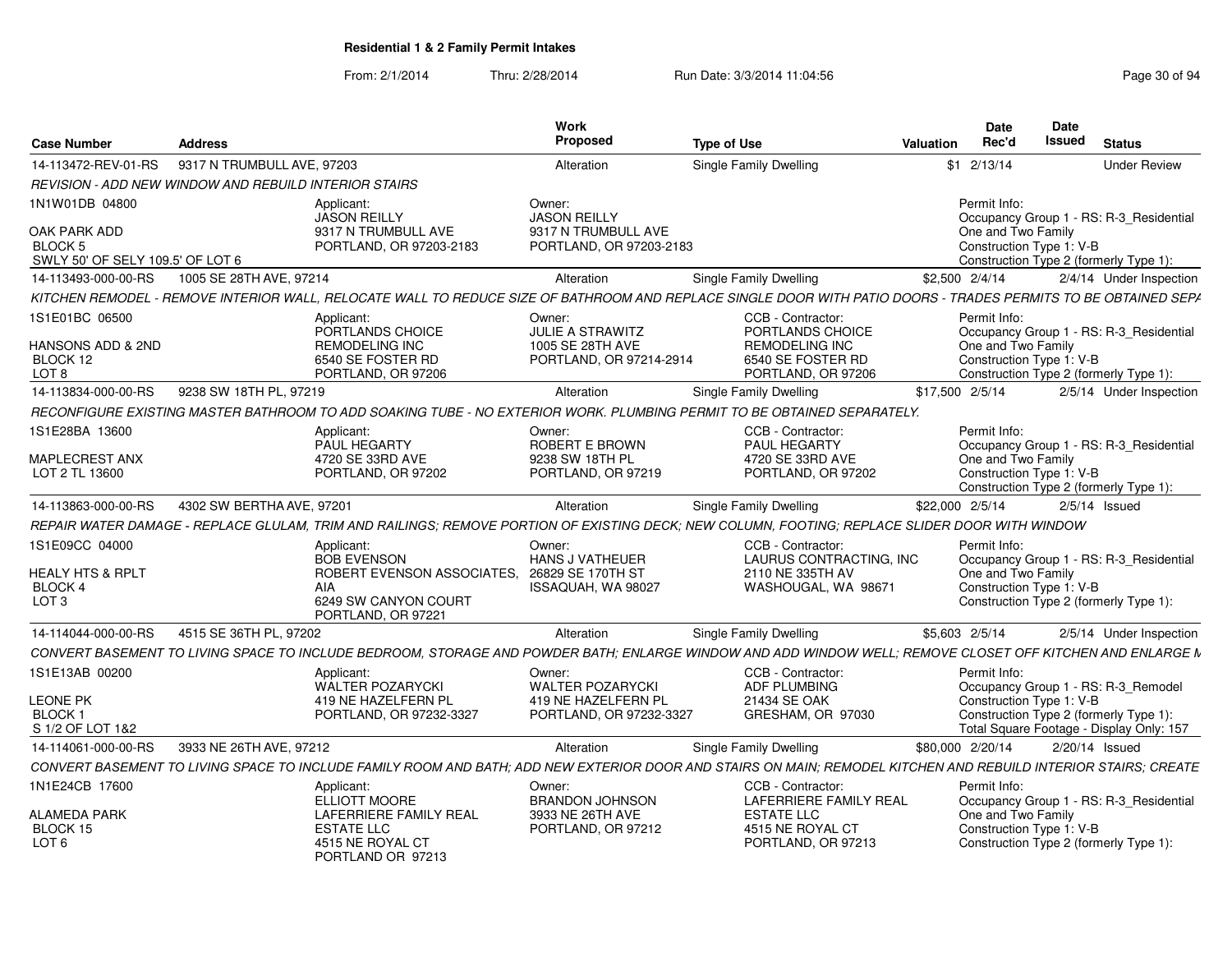| <b>Case Number</b>                                 | <b>Address</b>             |                                                                                                                                                                   | Work<br>Proposed                                                              | <b>Type of Use</b> |                                                                               | Valuation       | <b>Date</b><br>Rec'd                           | <b>Date</b><br>Issued | <b>Status</b>                                                                      |
|----------------------------------------------------|----------------------------|-------------------------------------------------------------------------------------------------------------------------------------------------------------------|-------------------------------------------------------------------------------|--------------------|-------------------------------------------------------------------------------|-----------------|------------------------------------------------|-----------------------|------------------------------------------------------------------------------------|
| 14-114067-000-00-RS                                | 25 NE 74TH AVE, 97213      |                                                                                                                                                                   | Alteration                                                                    |                    | Single Family Dwelling                                                        | \$30,000 2/5/14 |                                                |                       | $2/5/14$ Issued                                                                    |
|                                                    |                            | REMOVE TUB TO CONVERT MAIN FLOOR BATH TO HALF BATH; CONVERT 2ND FLOOR BEDROOM TO BATHROOM, PARTIAL REMODEL OF KITCHEN.***ADD (1) BRANCH CIRCUIT FOR (2) ADDITION  |                                                                               |                    |                                                                               |                 |                                                |                       |                                                                                    |
| 1N2E32DB 15100                                     |                            | Applicant:<br><b>CHRISTINE A MACKENZIE</b>                                                                                                                        | Owner:<br>CHRISTINE A MACKENZIE                                               |                    |                                                                               |                 | Permit Info:                                   |                       | Occupancy Group 1 - RS: R-3_Remodel                                                |
| MT TABOR VILLA                                     |                            | 25 NE 74TH AVE                                                                                                                                                    | 25 NE 74TH AVE                                                                |                    |                                                                               |                 | Construction Type 1: V-B                       |                       |                                                                                    |
| BLOCK 16<br>LOT 19&20 TL 15100                     |                            | PORTLAND, OR 97213-5647                                                                                                                                           | PORTLAND, OR 97213-5647                                                       |                    |                                                                               |                 |                                                |                       | Construction Type 2 (formerly Type 1):<br>Total Square Footage - Display Only: 150 |
| 14-114094-000-00-RS                                | 7306 N STANFORD AVE, 97203 |                                                                                                                                                                   | Alteration                                                                    |                    | <b>Single Family Dwelling</b>                                                 |                 | \$25,911 2/5/14                                |                       | $2/5/14$ Issued                                                                    |
|                                                    |                            | CONVERT BASEMENT TO HABITABLE SPACE WITH BEDROOMS, BATHROOM AND LIVING ROOM - ***VP 2/5/14 ADD ELECTRICAL***MT AND PT TO BE OBTAIN SEPARATELY                     |                                                                               |                    |                                                                               |                 |                                                |                       |                                                                                    |
| 1N1E07DD 00400                                     |                            | Applicant:<br><b>DARRIN AMICO</b>                                                                                                                                 | Owner:                                                                        |                    | CCB - Contractor:<br>THE MISSISSIPPI DEVELOPMENT GRAVITATE DESIGN + BUILD INC |                 | Permit Info:                                   |                       | Occupancy Group 1 - RS: R-3_Remodel                                                |
| UNIVERSITY PK<br><b>BLOCK 54</b><br>LOT 19&20      |                            | 3428 NE 21ST AVE<br>PORTLAND, OR 97212                                                                                                                            | & COMPANY LLC<br>6010 NE FLANDERS ST UNIT B-1<br>PORTLAND, OR 97213           |                    | 3330 SO STATE ST STE V-423<br>LAKE OSWEGO, OR 97034                           |                 | Construction Type 1: V-B                       |                       | Construction Type 2 (formerly Type 1):<br>Total Square Footage - Display Only: 726 |
| 14-114131-000-00-RS                                | 4550 NW BARNES RD          |                                                                                                                                                                   | Alteration                                                                    |                    | <b>Single Family Dwelling</b>                                                 |                 | \$5,582 2/5/14                                 |                       | $2/5/14$ Issued                                                                    |
| <b>ADD 3 NEW WINDOWS</b>                           |                            |                                                                                                                                                                   |                                                                               |                    |                                                                               |                 |                                                |                       |                                                                                    |
| 1N1E32CC 90017                                     |                            | Applicant:<br>ROSE WOOFENDEN                                                                                                                                      | Owner:<br><b>VIKI BIGLER</b>                                                  |                    | CCB - Contractor:<br>NEIL KELLY CO INC                                        |                 | Permit Info:                                   |                       | Occupancy Group 1 - RS: R-3_Residential                                            |
| DOWNTOWN VILLAGE CONDOMINIUM<br>LOT <sub>20</sub>  |                            | <b>NEIL KELLY</b><br>804 N ALBERTA<br>PORTLAND, OR 97217                                                                                                          | 4550 NW BARNES RD<br>PORTLAND, OR 97210-1008                                  |                    | 804 N ALBERTA ST<br>PORTLAND, OR 97217-2693                                   |                 | One and Two Family<br>Construction Type 1: V-B |                       | Construction Type 2 (formerly Type 1):                                             |
| 14-114160-000-00-RS                                | 4929 NE 6TH AVE, 97211     |                                                                                                                                                                   | Alteration                                                                    |                    | Single Family Dwelling                                                        |                 | \$44,000 2/26/14                               | $2/26/14$ Issued      |                                                                                    |
|                                                    |                            | CONVERT BASEMENT TO LIVING SPACE; INCLUDE 2 BEDROOMS, 1 BATHROOM (3 BATHS TOTAL), FAMILY ROOM, AND STORAGE/LAUNDRY ROOM; 2 NEW WINDOW WELLS                       |                                                                               |                    |                                                                               |                 |                                                |                       |                                                                                    |
| 1N1E23BC 04600                                     |                            | Applicant:<br><b>MICHELLE E KUNEC</b>                                                                                                                             | Owner:<br>MICHELLE E KUNEC                                                    |                    | CCB - Contractor:<br>HAYES BROTHERS LLC                                       |                 | Permit Info:                                   |                       | Occupancy Group 1 - RS: R-3_Remodel                                                |
| <b>LESHS ADD</b>                                   |                            | 4929 NE 6TH AVE                                                                                                                                                   | 4929 NE 6TH AVE                                                               |                    | 5423 NE 36TH AVE                                                              |                 | Construction Type 1: V-B                       |                       |                                                                                    |
| BLOCK <sub>2</sub><br>LOT <sub>9</sub>             |                            | PORTLAND, OR 97211-3911                                                                                                                                           | PORTLAND, OR 97211-3911                                                       |                    | PORTLAND OR 97211                                                             |                 |                                                |                       | Construction Type 2 (formerly Type 1):<br>Total Square Footage - Display Only: 870 |
| POTENTIAL ADDITIONAL TAX                           |                            |                                                                                                                                                                   | Owner:<br><b>LAUREL L NORTH</b><br>4929 NE 6TH AVE<br>PORTLAND, OR 97211-3911 |                    |                                                                               |                 |                                                |                       |                                                                                    |
| 14-114177-000-00-RS                                | 1749 NW 31ST AVE, 97210    |                                                                                                                                                                   | Alteration                                                                    |                    | Single Family Dwelling                                                        | \$22,448 2/5/14 |                                                |                       | 2/15/14 Under Inspection                                                           |
|                                                    |                            | REPLACE FINISHES IN EXISTING BATHROOM, REPAIR DAMAGED FLOOR JOIST, RELOCATE BURIED JUNCTION BOXES, BRING BATHROOM PLUMBING TO CODE <<<<< TWO (2) TOILET TOTAL >>> |                                                                               |                    |                                                                               |                 |                                                |                       |                                                                                    |
| 1N1E29CD 17400                                     |                            |                                                                                                                                                                   | Owner:<br>ULYSSES D SHERMAN                                                   |                    | CCB - Contractor:<br><b>JOE LYONS</b>                                         |                 | Permit Info:                                   |                       | Occupancy Group 1 - RS: R-3_Residential                                            |
| WILLAMETTE HTS ADD<br>BLOCK 20<br>LOT <sub>6</sub> |                            |                                                                                                                                                                   | 1749 NW 31ST AVE<br>PORTLAND, OR 97210                                        |                    | JDL DEVELOPMENT INC<br>2314 NW SAVIER ST                                      |                 | One and Two Family<br>Construction Type 1: V-B |                       |                                                                                    |
| N 20' OF LOT 9                                     |                            |                                                                                                                                                                   | Owner:<br>NARDA M SHERMAN<br>1749 NW 31ST AVE<br>PORTLAND, OR 97210           |                    | PORTLAND, OR 97210-2514                                                       |                 |                                                |                       | Construction Type 2 (formerly Type 1):                                             |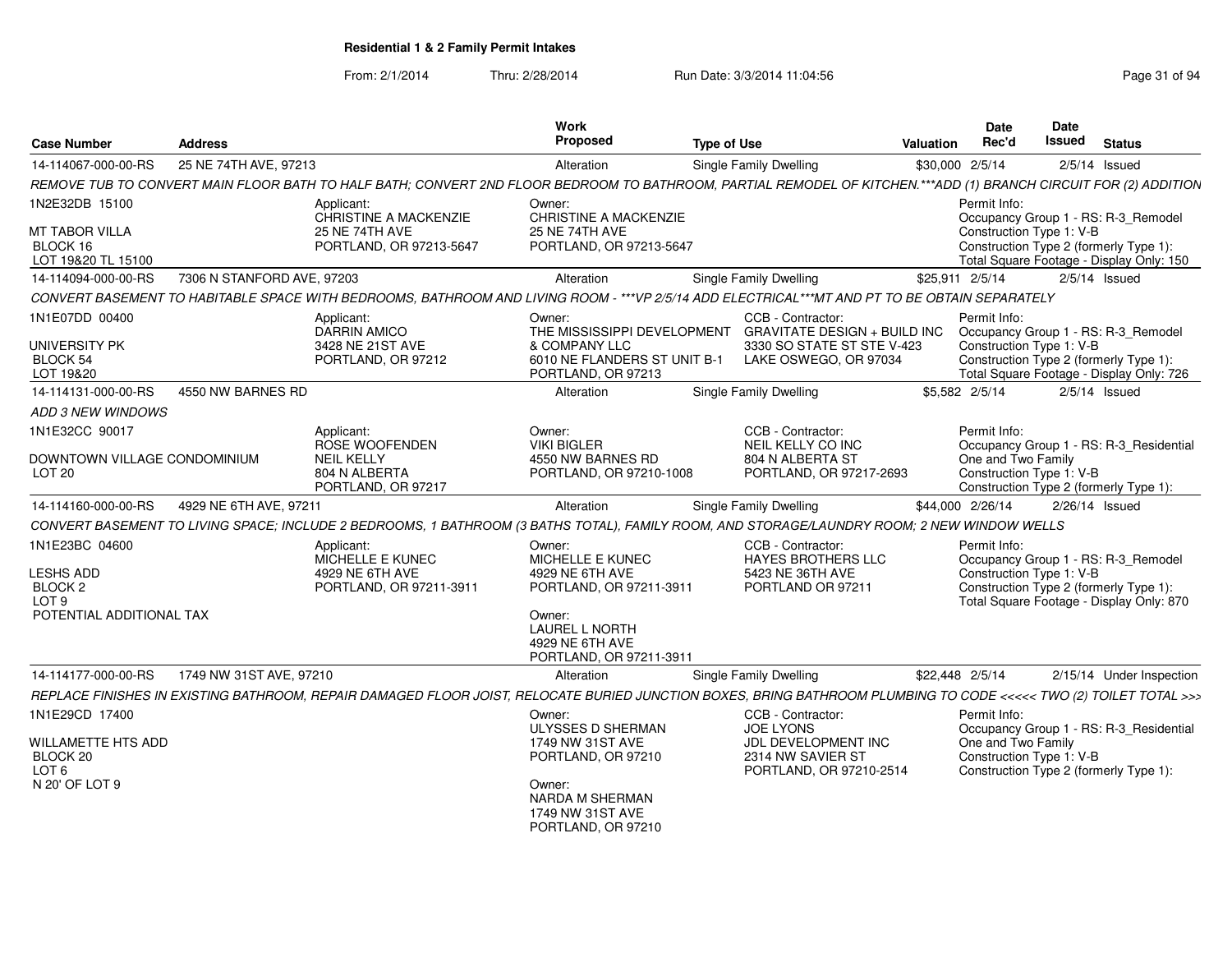| <b>Case Number</b>                      | <b>Address</b>              |                                                                                                                                                              | Work<br>Proposed                                                               | <b>Type of Use</b> |                                                                                       | Valuation       | Date<br>Rec'd            | Date<br>Issued   | <b>Status</b>                                                                      |
|-----------------------------------------|-----------------------------|--------------------------------------------------------------------------------------------------------------------------------------------------------------|--------------------------------------------------------------------------------|--------------------|---------------------------------------------------------------------------------------|-----------------|--------------------------|------------------|------------------------------------------------------------------------------------|
| 14-114206-000-00-RS                     | 9120 SW 43RD AVE, 97219     |                                                                                                                                                              | Alteration                                                                     |                    | Single Family Dwelling                                                                |                 | \$3,300 2/5/14           |                  | $2/5/14$ Issued                                                                    |
| <b>VOLUNTARY SEISMIC UPGRADE.</b>       |                             |                                                                                                                                                              |                                                                                |                    |                                                                                       |                 |                          |                  |                                                                                    |
| 1S1E29BB 10600                          |                             | Applicant:<br><b>STEVE GEMMELL</b>                                                                                                                           | Owner:<br><b>LAURA M PIGION</b>                                                |                    | CCB - Contractor:<br><b>STEVE GEMMELL</b>                                             |                 | Permit Info:             |                  | Occupancy Group 1 - RS: R-3 Residential                                            |
| <b>WESTWOOD</b>                         |                             | <b>GEMMELL CONSTRUCTION LLC</b>                                                                                                                              | 9120 SW 43RD AVE                                                               |                    | <b>GEMMELL CONSTRUCTION LLC</b>                                                       |                 | One and Two Family       |                  |                                                                                    |
| BLOCK 6<br>S 55' OF LOT 2               |                             | 3817 N WILLIAMS<br>PORTLAND OR 97227                                                                                                                         | PORTLAND, OR 97219-5208                                                        |                    | 3817 N WILLIAMS<br>PORTLAND OR 97227                                                  |                 | Construction Type 1: V-B |                  | Construction Type 2 (formerly Type 1):                                             |
| 14-114225-000-00-RS                     | 6617 SE 84TH AVE, 97266     |                                                                                                                                                              | Alteration                                                                     |                    | Single Family Dwelling                                                                |                 | \$5,500 2/14/14          | $2/14/14$ Issued |                                                                                    |
|                                         |                             | CONVERT EX. BASEMENT TO BEDROOM. No Mechanical, Electrical, or plumbing under this permit.                                                                   |                                                                                |                    |                                                                                       |                 |                          |                  |                                                                                    |
| 1S2E21BB 07100                          |                             | Applicant:<br>MATTI BUILDING CONCEPTS CORI MICHAEL J WALLEN                                                                                                  | Owner:                                                                         |                    | CCB - Contractor:<br>MATTI BUILDING CONCEPTS CORI Occupancy Group 1 - RS: R-3_Remodel |                 | Permit Info:             |                  |                                                                                    |
| <b>SHELTON</b>                          |                             | 8527 SE CLAYBOURNE ST                                                                                                                                        | 6617 SE 84TH AVE                                                               |                    | 8527 SE CLAYBOURNE ST                                                                 |                 | Construction Type 1: V-B |                  |                                                                                    |
| BLOCK <sub>2</sub><br>LOT <sub>16</sub> |                             | PORTLAND, OR 97266                                                                                                                                           | PORTLAND, OR 97266                                                             |                    | PORTLAND, OR 97266                                                                    |                 |                          |                  | Construction Type 2 (formerly Type 1):<br>Total Square Footage - Display Only: 290 |
| 14-114363-000-00-RS                     | 3034 SW IDAHO ST, 97201     |                                                                                                                                                              | Alteration                                                                     |                    | Single Family Dwelling                                                                |                 | \$5,139 2/12/14          |                  | 2/12/14 Under Inspection                                                           |
|                                         |                             | REMOVE EXISTING WALL BETWEEN KITCHEN AND GREAT ROOM, ADD EXPOSED BEAM ABOVE, NEW FOOTING AT CHIMNEY FOUNDATION.                                              |                                                                                |                    |                                                                                       |                 |                          |                  |                                                                                    |
| 1S1E17DC 05400                          |                             | Applicant:<br><b>MICHAEL BUCHALTER</b>                                                                                                                       | Owner:<br><b>MICHAEL BUCHALTER</b>                                             |                    |                                                                                       |                 | Permit Info:             |                  | Occupancy Group 1 - RS: R-3_Remodel                                                |
| <b>GLENELYN</b>                         |                             | 3034 SW IDAHO ST                                                                                                                                             | 3034 SW IDAHO ST                                                               |                    |                                                                                       |                 | Construction Type 1: V-B |                  |                                                                                    |
| BLOCK 9                                 |                             | PORTLAND, OR 97239-1043                                                                                                                                      | PORTLAND, OR 97239-1043                                                        |                    |                                                                                       |                 |                          |                  | Construction Type 2 (formerly Type 1):                                             |
| LOT <sub>4</sub>                        |                             |                                                                                                                                                              |                                                                                |                    |                                                                                       |                 |                          |                  | Total Square Footage - Display Only: 144                                           |
| 14-114442-000-00-RS                     | 2734 NE 60TH AVE, 97213     |                                                                                                                                                              | Alteration                                                                     |                    | Single Family Dwelling                                                                | \$29.623 2/6/14 |                          |                  | 2/6/14 Under Inspection                                                            |
|                                         |                             | CONVERT BASEMENT TO LIVING SPACE TO INCLUDE DEN AND BATH; ADD NEW FURNACE                                                                                    |                                                                                |                    |                                                                                       |                 |                          |                  |                                                                                    |
| 1N2E30AD 10800                          |                             | Applicant:<br>DAVID W OBERN                                                                                                                                  | Owner:<br>DAVID W OBERN                                                        |                    |                                                                                       |                 | Permit Info:             |                  | Occupancy Group 1 - RS: R-3_Remodel                                                |
| ROSE CITY PK                            |                             | 2734 NE 60TH AVE                                                                                                                                             | 2734 NE 60TH AVE                                                               |                    |                                                                                       |                 | Construction Type 1: V-B |                  |                                                                                    |
| BLOCK 85                                |                             | PORTLAND, OR 97213-3906                                                                                                                                      | PORTLAND, OR 97213-3906                                                        |                    |                                                                                       |                 |                          |                  | Construction Type 2 (formerly Type 1):                                             |
| LOT <sub>13</sub>                       |                             |                                                                                                                                                              |                                                                                |                    |                                                                                       |                 |                          |                  | Total Square Footage - Display Only: 830                                           |
|                                         |                             |                                                                                                                                                              | Owner:<br><b>BRENDA S OBERN</b><br>2734 NE 60TH AVE<br>PORTLAND, OR 97213-3906 |                    |                                                                                       |                 |                          |                  |                                                                                    |
| 14-114451-000-00-RS                     | 5245 N VANCOUVER AVE, 97217 |                                                                                                                                                              | Alteration                                                                     |                    | <b>Single Family Dwelling</b>                                                         | \$40,000 2/6/14 |                          |                  | 2/6/14 Under Inspection                                                            |
|                                         |                             |                                                                                                                                                              |                                                                                |                    |                                                                                       |                 |                          |                  |                                                                                    |
|                                         |                             | CONVERT EXISTING UNFINISHED BASEMENT TO LIVING SPACE TO INCLUDE NEW BATHROOM, BEDROOM WITH EGRESS WINDOW AND AND CLOSET, UTILITY ROOM AND FAMILY ROOM, RECON |                                                                                |                    |                                                                                       |                 |                          |                  |                                                                                    |
| 1N1E22AB 06600                          |                             | Applicant:<br><b>BILL STANLEY</b>                                                                                                                            | Owner:<br><b>MATTHEW P HYMANSMITH</b>                                          |                    | CCB - Contractor:<br><b>BILL STANLEY</b>                                              |                 | Permit Info:             |                  | Occupancy Group 1 - RS: R-3_Remodel                                                |
| <b>WALNUT PK</b>                        |                             | OLD SCHOOL RENOVATIONS, INC. 5245 N VANCOUVER AVE                                                                                                            |                                                                                |                    | OLD SCHOOL RENOVATIONS, INC. Construction Type 1: V-B                                 |                 |                          |                  |                                                                                    |
| BLOCK 17                                |                             | 4030 NE 63RD AVE                                                                                                                                             | PORTLAND, OR 97217                                                             |                    | 4030 NE 63RD AVE                                                                      |                 |                          |                  | Construction Type 2 (formerly Type 1):                                             |
| LOT <sub>7</sub>                        |                             | PORTLAND, OR 97213-4473                                                                                                                                      | Owner:                                                                         |                    | PORTLAND, OR 97213-4473                                                               |                 |                          |                  | Total Square Footage - Display Only: 551                                           |
|                                         |                             |                                                                                                                                                              | AMANDA J HYMANSMITH<br>5245 N VANCOUVER AVE<br>PORTLAND, OR 97217              |                    |                                                                                       |                 |                          |                  |                                                                                    |
|                                         |                             |                                                                                                                                                              |                                                                                |                    |                                                                                       |                 |                          |                  |                                                                                    |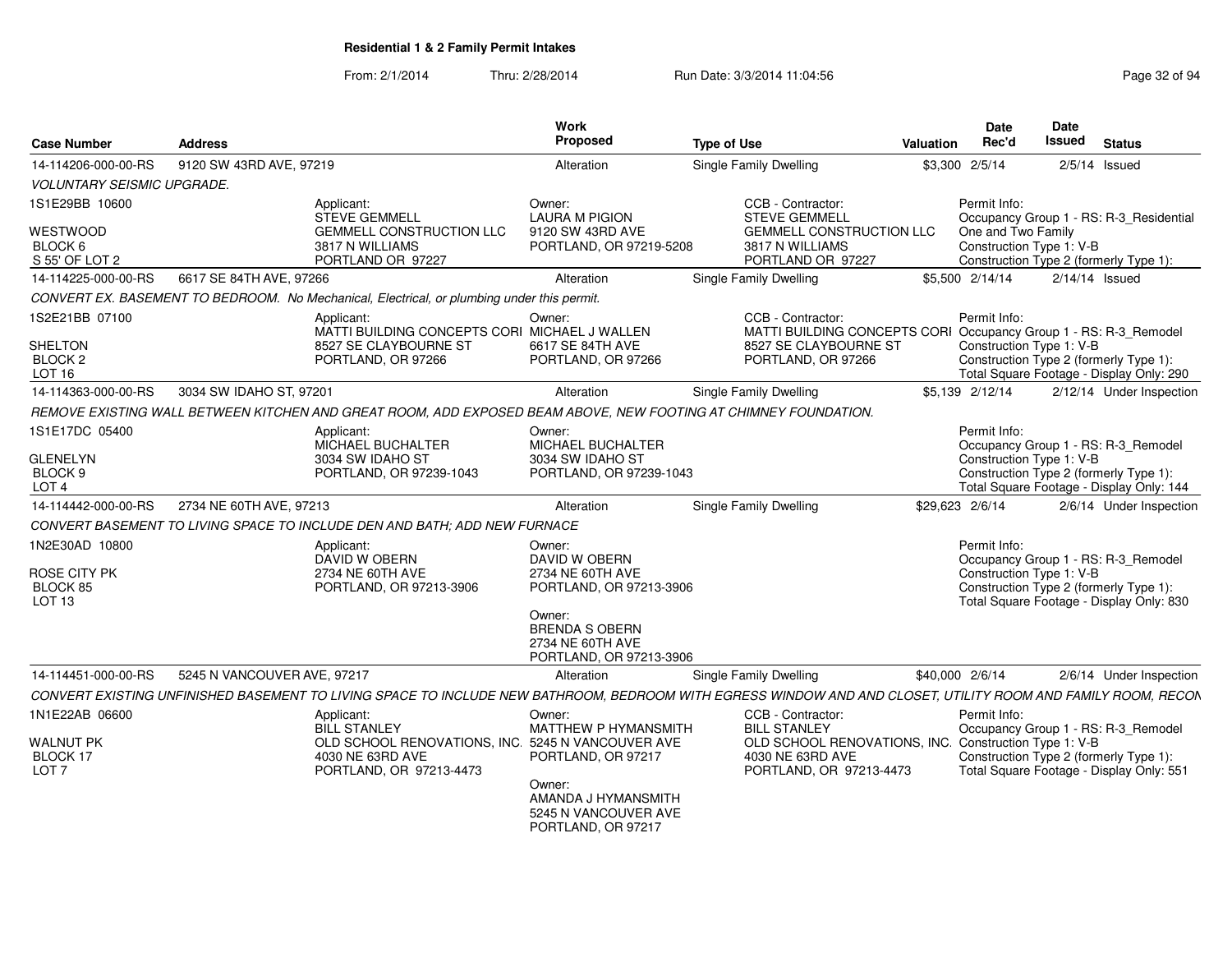| <b>Case Number</b>                                                          | <b>Address</b>               |                                                                                | Work<br><b>Proposed</b>                                                  | <b>Type of Use</b>                                                                                                                                                      | <b>Valuation</b> | Date<br>Rec'd                                  | <b>Date</b><br>Issued | <b>Status</b>                                                                      |
|-----------------------------------------------------------------------------|------------------------------|--------------------------------------------------------------------------------|--------------------------------------------------------------------------|-------------------------------------------------------------------------------------------------------------------------------------------------------------------------|------------------|------------------------------------------------|-----------------------|------------------------------------------------------------------------------------|
| 14-114485-000-00-RS                                                         | 1826 SE 22ND AVE, 97214      |                                                                                | Alteration                                                               | Single Family Dwelling                                                                                                                                                  |                  | \$29,266 2/6/14                                |                       | 2/6/14 Under Inspection                                                            |
|                                                                             |                              |                                                                                |                                                                          | CONVERT BASEMENT TO LIVING SPACE TO INCLUDE DEN, OFFICE, BEDROOM AND BATH; REMOVE STAIRS THAT LEAD TO BACK YARD. Plumbing, electrical, and mechanical permits included. |                  |                                                |                       |                                                                                    |
| 1S1E02DA 10200                                                              |                              | Applicant:<br>HAYES BROTHERS LLC                                               | Owner:<br>JAY E AUSTIN                                                   | CCB - Contractor:<br>SANDY ELECTRIC INC                                                                                                                                 |                  | Permit Info:                                   |                       | Occupancy Group 1 - RS: R-3_Remodel                                                |
| COLONIAL HTS<br>BLOCK 6<br>LOT <sub>7</sub>                                 |                              | 5423 NE 36TH AVE<br>PORTLAND OR 97211                                          | 1826 SE 22ND AVE<br>PORTLAND, OR 97214-4850                              | 12130 SE VIRGINIA CT<br>SANDY OR 97055                                                                                                                                  |                  | Construction Type 1: V-B                       |                       | Construction Type 2 (formerly Type 1):<br>Total Square Footage - Display Only: 820 |
|                                                                             |                              |                                                                                | Owner:<br>ANNE M DUJMOVIC<br>1826 SE 22ND AVE<br>PORTLAND, OR 97214-4850 | CCB - Contractor:<br><b>HAYES BROTHERS LLC</b><br>5423 NE 36TH AVE<br>PORTLAND OR 97211                                                                                 |                  |                                                |                       |                                                                                    |
|                                                                             |                              |                                                                                |                                                                          | CCB - Contractor:<br><b>ANTON BESLIC</b><br>1431 SE 143RD AVE<br>PORTLAND, OR 97233                                                                                     |                  |                                                |                       |                                                                                    |
| 14-114537-000-00-RS                                                         | 10262 SE INSLEY ST, 97266    |                                                                                | Alteration                                                               | <b>Single Family Dwelling</b>                                                                                                                                           |                  | \$300 2/6/14                                   |                       | 2/6/14 Final                                                                       |
| ADD WALL AND CLOSET FOR NEW BEDROOM                                         |                              |                                                                                |                                                                          |                                                                                                                                                                         |                  |                                                |                       |                                                                                    |
| 1S2E15BC 17000                                                              |                              | Applicant:<br>CHARLES B HODGE                                                  | Owner:<br><b>CHARLES B HODGE</b>                                         |                                                                                                                                                                         |                  | Permit Info:                                   |                       | Occupancy Group 1 - RS: R-3_Residential                                            |
| <b>DORRIS HTS</b><br>BLOCK <sub>3</sub><br>LOT <sub>1</sub>                 |                              | 10262 SE INSLEY ST<br>PORTLAND, OR 97266                                       | 10262 SE INSLEY ST<br>PORTLAND, OR 97266                                 |                                                                                                                                                                         |                  | One and Two Family<br>Construction Type 1: V-B |                       | Construction Type 2 (formerly Type 1):                                             |
|                                                                             |                              |                                                                                | Owner:<br>CORCORAN J HODGE<br>10262 SE INSLEY ST<br>PORTLAND, OR 97266   |                                                                                                                                                                         |                  |                                                |                       |                                                                                    |
| 14-114685-000-00-RS                                                         | 4505 N COMMERCIAL AVE, 97217 |                                                                                | Alteration                                                               | Single Family Dwelling                                                                                                                                                  |                  | \$24,912 2/6/14                                |                       | $2/6/14$ Issued                                                                    |
|                                                                             |                              | CONVERT PORTION OF BASEMENT TO BEDROOM AND NEW BATHROOM                        |                                                                          |                                                                                                                                                                         |                  |                                                |                       |                                                                                    |
| 1N1E22AC 09700                                                              |                              | Applicant:<br><b>WENDI R JOHNSON</b>                                           | Owner:<br><b>WENDI R JOHNSON</b>                                         |                                                                                                                                                                         |                  | Permit Info:                                   |                       | Occupancy Group 1 - RS: R-3 Remodel                                                |
| CENTRAL ALBINA ADD<br>BLOCK 15<br>E 1/2 OF S 40' OF LOT 5<br>S 40' OF LOT 6 |                              | 4505 N COMMERCIAL AVE<br>PORTLAND, OR 97217                                    | 4505 N COMMERCIAL AVE<br>PORTLAND, OR 97217                              |                                                                                                                                                                         |                  | Construction Type 1: V-B                       |                       | Construction Type 2 (formerly Type 1):<br>Total Square Footage - Display Only: 698 |
| 14-115104-000-00-RS                                                         | 530 SW HUME ST, 97219        |                                                                                | Alteration                                                               | Single Family Dwelling                                                                                                                                                  |                  | \$13,000 2/11/14                               |                       | 2/11/14 Under Inspection                                                           |
|                                                                             |                              | ADD BATHROOM IN THE BASEMENT (3BATHS TOTAL) - TRADES TO BE OBTAINED SEPARATELY |                                                                          |                                                                                                                                                                         |                  |                                                |                       |                                                                                    |
| 1S1E21DA 11200                                                              |                              | Applicant:<br><b>KELLY HARRISON INC</b>                                        | Owner:<br><b>WILLIAM A MANNING</b>                                       | CCB - Contractor:<br><b>KELLY HARRISON INC</b>                                                                                                                          |                  | Permit Info:                                   |                       | Occupancy Group 1 - RS: R-3_Residential                                            |
| CARSON HTS<br>BLOCK 29<br>LOT 15&16                                         |                              | 3201 NE Wynooski Rd, Suite A1<br>Newberg, OR 97132                             | 530 SW HUME ST<br>PORTLAND, OR 97219-4457                                | 3201 NE Wynooski Rd, Suite A1<br>Newberg, OR 97132                                                                                                                      |                  | One and Two Family<br>Construction Type 1: V-B |                       | Construction Type 2 (formerly Type 1):                                             |
|                                                                             |                              |                                                                                | Owner:<br>NORMA J MANNING<br>530 SW HUME ST<br>PORTLAND, OR 97219-4457   |                                                                                                                                                                         |                  |                                                |                       |                                                                                    |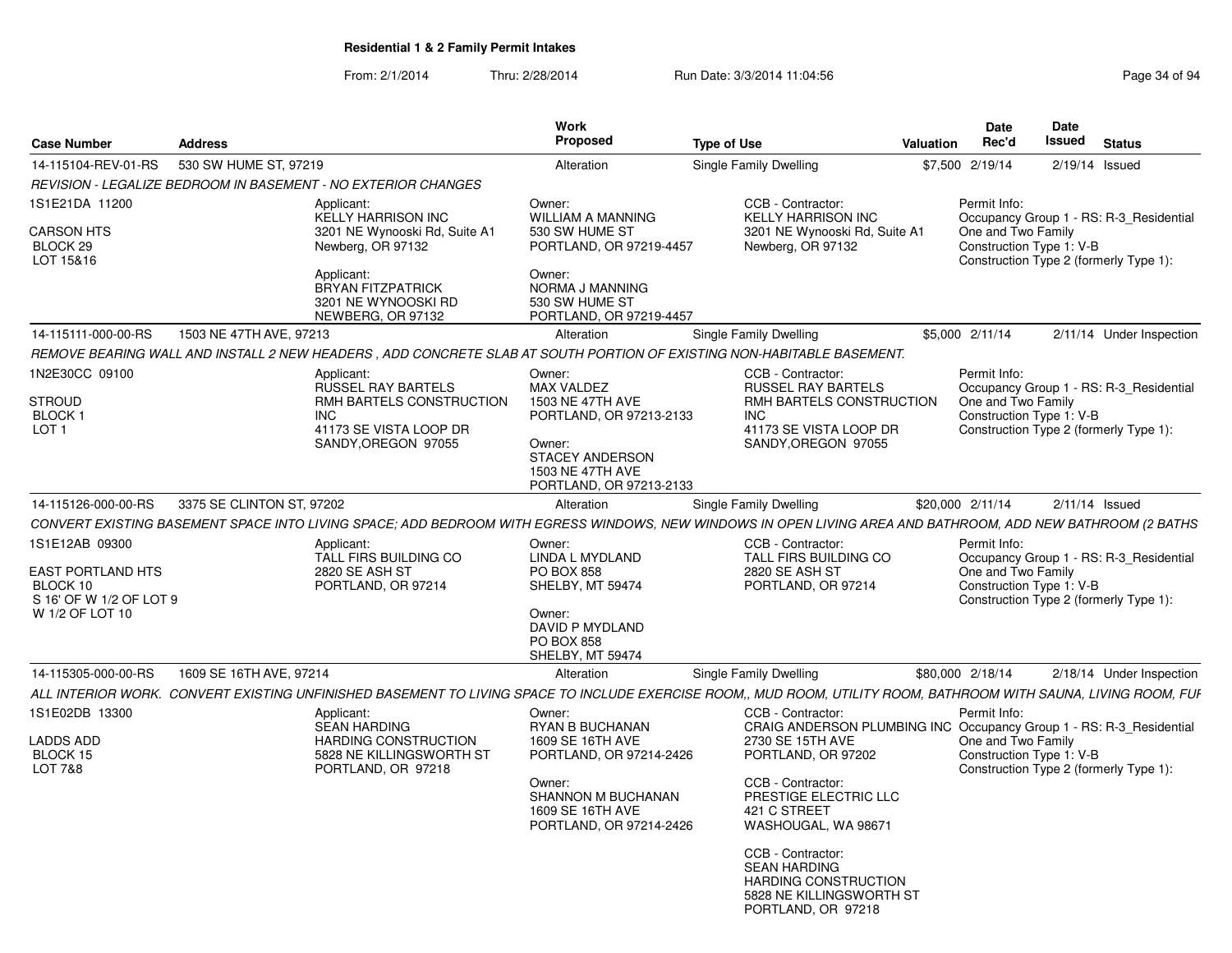| <b>Case Number</b>                                                       | <b>Address</b>                                                                                                | Work<br>Proposed                                                                                                                                           | <b>Type of Use</b>                                                                                                                                                                        | Valuation | Date<br>Rec'd                                                                                                                        | Date<br><b>Issued</b> | <b>Status</b>                                                                     |  |  |  |
|--------------------------------------------------------------------------|---------------------------------------------------------------------------------------------------------------|------------------------------------------------------------------------------------------------------------------------------------------------------------|-------------------------------------------------------------------------------------------------------------------------------------------------------------------------------------------|-----------|--------------------------------------------------------------------------------------------------------------------------------------|-----------------------|-----------------------------------------------------------------------------------|--|--|--|
| 14-115349-000-00-RS                                                      | 4117 NE COUCH ST, 97232                                                                                       | Alteration                                                                                                                                                 | Single Family Dwelling                                                                                                                                                                    |           |                                                                                                                                      |                       | 2/20/14 Under Inspection                                                          |  |  |  |
|                                                                          |                                                                                                               |                                                                                                                                                            | \$22,000 2/20/14<br>LAGALIZE BASEMENT CONVERSION TO HABITABLE LIVING SPACE. INCLUDED IN TIS SCOPE IS TO REPLACE BEAM IN BASEMENT WITH LARGER BEAM -SEE 13-220887-ET, 13-222258-PT AND 13- |           |                                                                                                                                      |                       |                                                                                   |  |  |  |
| 1N2E31CB 11200                                                           | Applicant:                                                                                                    | Owner:                                                                                                                                                     | CCB - Contractor:                                                                                                                                                                         |           | Permit Info:                                                                                                                         |                       |                                                                                   |  |  |  |
| LAURELHURST<br>BLOCK 110<br>LOT <sub>16</sub>                            | CHRIS MCDONALD<br>6307 NE 23RD<br>PORTLAND OR 97211                                                           | JOSHUA ZADOFF<br>4117 NE COUCH ST<br>PORTLAND, OR 97232-3431<br>Owner:<br><b>BRIDGET ZADOFF</b>                                                            | CHRIS MCDONALD<br>6307 NE 23RD<br>PORTLAND OR 97211                                                                                                                                       |           | One and Two Family<br>Construction Type 1: V-B<br>Construction Type 2 (formerly Type 1):<br>Total Square Footage - Display Only: 347 |                       | Occupancy Group 1 - RS: R-3_Residential                                           |  |  |  |
|                                                                          |                                                                                                               | 4117 NE COUCH ST<br>PORTLAND, OR 97232-3431                                                                                                                |                                                                                                                                                                                           |           |                                                                                                                                      |                       |                                                                                   |  |  |  |
| 14-115417-000-00-RS                                                      | 6642 NE 25TH AVE - Unit B, 97211                                                                              | Alteration                                                                                                                                                 | Single Family Dwelling                                                                                                                                                                    |           | \$25,000 2/18/14                                                                                                                     |                       | $2/18/14$ Issued                                                                  |  |  |  |
|                                                                          |                                                                                                               | CONVERT EXISTING BASMENT TO STUDIO ACCESSORY DWELLING UNIT TO INCLUDE KITCHEN, BATHROOM, LIVING AREA, ALTER 2 WINDOWS, FRAME IN WALL FOR ENTRY FROM STAIRS |                                                                                                                                                                                           |           |                                                                                                                                      |                       |                                                                                   |  |  |  |
| 1N1E13BC 11400                                                           | Applicant:<br><b>KENNETH J FINCH</b><br>6642 NE 25TH AVE<br>PORTLAND, OR 97211                                | Owner:<br><b>KENNETH J FINCH</b><br>6642 NE 25TH AVE<br>PORTLAND, OR 97211<br>Owner:<br><b>MELISSA MORAN</b><br>6642 NE 25TH AVE<br>PORTLAND, OR 97211     | CCB - Contractor:<br>JASON SMITH CONSTRUCTION,<br><b>INC</b><br>1080 N NOBLE CT<br>CANBY, OR 97013                                                                                        |           | Permit Info:<br>One and Two Family<br>Construction Type 1: V-B<br>Number of New Dwelling Units: 1                                    |                       | Occupancy Group 1 - RS: R-3_Residential<br>Construction Type 2 (formerly Type 1): |  |  |  |
| 14-115487-000-00-RS                                                      | 3215 NE 47TH AVE, 97213                                                                                       | Alteration                                                                                                                                                 | Single Family Dwelling                                                                                                                                                                    |           | \$4,000 2/11/14                                                                                                                      | 2/15/14 Final         |                                                                                   |  |  |  |
| <b>VOLUNTARY SEISMIC UPGRADE</b>                                         |                                                                                                               |                                                                                                                                                            |                                                                                                                                                                                           |           |                                                                                                                                      |                       |                                                                                   |  |  |  |
| 1N2E30BB 18700                                                           | Applicant:<br><b>STEVE GEMMELL</b>                                                                            | Owner:<br>DOUGLAS G BECKMAN                                                                                                                                | CCB - Contractor:<br><b>STEVE GEMMELL</b>                                                                                                                                                 |           | Permit Info:                                                                                                                         |                       | Occupancy Group 1 - RS: R-3_Residential                                           |  |  |  |
| ROSE CITY PK<br>BLOCK 146<br>LOT <sub>4</sub>                            | <b>GEMMELL CONSTRUCTION LLC</b><br>3817 N WILLIAMS<br>PORTLAND OR 97227                                       | 3215 NE 47TH AVE<br>PORTLAND, OR 97213-1824<br>Owner:<br><b>JOANNA CECILIANI</b><br>3215 NE 47TH AVE<br>PORTLAND, OR 97213-1824                            | <b>GEMMELL CONSTRUCTION LLC</b><br>3817 N WILLIAMS<br>PORTLAND OR 97227                                                                                                                   |           | One and Two Family<br>Construction Type 1: V-B                                                                                       |                       | Construction Type 2 (formerly Type 1):                                            |  |  |  |
| 14-115557-000-00-RS                                                      | 3434 SE BROOKLYN ST, 97202                                                                                    | Alteration                                                                                                                                                 | Single Family Dwelling                                                                                                                                                                    |           | \$137,000 2/12/14                                                                                                                    |                       | <b>Under Review</b>                                                               |  |  |  |
|                                                                          |                                                                                                               | SEISMIC RETROFIT OF FOUNDATION PER SR WALL ENGINEERING. LOWER BASEMENT FLOOR 20 INCHES                                                                     |                                                                                                                                                                                           |           |                                                                                                                                      |                       |                                                                                   |  |  |  |
| 1S1E12AC 11900<br><b>WAVERLEIGH HTS</b><br>BLOCK 34<br>LOT <sub>18</sub> | Applicant:<br><b>STEVE GEMMELL</b><br><b>GEMMELL CONSTRUCTION LLC</b><br>3817 N WILLIAMS<br>PORTLAND OR 97227 | Owner:<br>ROBERT E JR STACEY<br>3434 SE BROOKLYN ST<br>PORTLAND, OR 97202                                                                                  | CCB - Contractor:<br><b>STEVE GEMMELL</b><br>GEMMELL CONSTRUCTION LLC<br>3817 N WILLIAMS<br>PORTLAND OR 97227                                                                             |           | Permit Info:<br>One and Two Family<br>Construction Type 1: V-B                                                                       |                       | Occupancy Group 1 - RS: R-3 Residential<br>Construction Type 2 (formerly Type 1): |  |  |  |
|                                                                          |                                                                                                               | Owner:<br>ADRIENNE J STACEY<br>3434 SE BROOKLYN ST<br>PORTLAND, OR 97202                                                                                   |                                                                                                                                                                                           |           |                                                                                                                                      |                       |                                                                                   |  |  |  |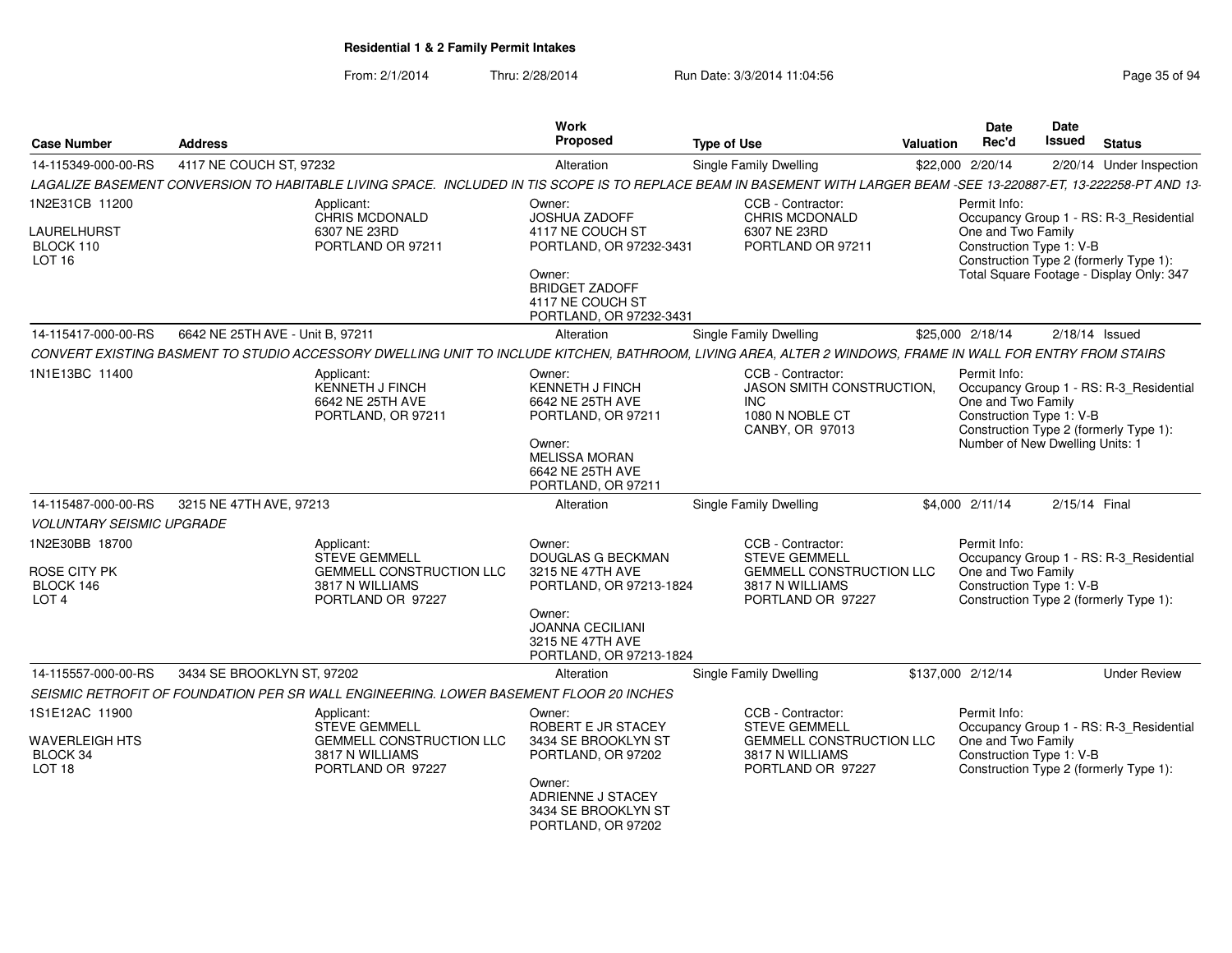| Page 36 of 94 |  |  |
|---------------|--|--|
|               |  |  |

| <b>Case Number</b>                                           | <b>Address</b>                  |                                                                                                                                                           | <b>Work</b><br>Proposed                                                               | <b>Type of Use</b>                                                                                                                                                       | <b>Valuation</b>                                                                                                                                                                                         | <b>Date</b><br>Rec'd                                           | <b>Date</b><br>Issued | <b>Status</b>                                                                      |
|--------------------------------------------------------------|---------------------------------|-----------------------------------------------------------------------------------------------------------------------------------------------------------|---------------------------------------------------------------------------------------|--------------------------------------------------------------------------------------------------------------------------------------------------------------------------|----------------------------------------------------------------------------------------------------------------------------------------------------------------------------------------------------------|----------------------------------------------------------------|-----------------------|------------------------------------------------------------------------------------|
| 14-115594-000-00-RS                                          | 226 NE 47TH AVE - Unit B, 97213 |                                                                                                                                                           | Alteration                                                                            | Single Family Dwelling                                                                                                                                                   |                                                                                                                                                                                                          | \$25,340 2/14/14                                               |                       | 2/14/14 Under Inspection                                                           |
|                                                              |                                 | ADD TWO WALLS AND KITCHEN TO CREATE ADU IN ONE STORY HOUSE                                                                                                |                                                                                       |                                                                                                                                                                          |                                                                                                                                                                                                          |                                                                |                       |                                                                                    |
| 1N2E31CA 13300                                               |                                 | Applicant:<br>RYAN ANDERSON<br><b>226 NE 47TH AVE</b><br>PORTLAND OR 97213                                                                                | Owner:<br><b>RYAN ANDERSON</b><br>226 NE 47TH AVE<br>PORTLAND, OR 97213               | CCB - Contractor:<br>MITCHELL RAYMOND KAHL<br>PO BOX 1053<br>GRESHAM, OR 97030<br>CCB - Contractor:<br><b>ALAMEDA ELECTRIC LLC</b><br>3415 NE 44TH<br>PORTLAND, OR 97213 | Permit Info:<br>Occupancy Group 1 - RS: R-3_Remodel<br>Construction Type 1: V-B<br>Construction Type 2 (formerly Type 1):<br>Total Square Footage - Display Only: 710<br>Number of New Dwelling Units: 1 |                                                                |                       |                                                                                    |
| 14-115631-000-00-RS                                          | 4408 SW HAMILTON TER, 97201     |                                                                                                                                                           | Alteration                                                                            | Single Family Dwelling                                                                                                                                                   |                                                                                                                                                                                                          | \$40,000 2/12/14                                               |                       | 2/27/14 Under Inspection                                                           |
|                                                              |                                 | FINISH BASEMENT - BEDROOM, PLAY ROOM, BATHROOM AND STORAGE, NEW EGRESS WINDOW, FURR OUT WALLS FOR INSULATION >>>>>>>>>>>> 3 TOILETS TOTAL <<<<<<<<<<<<<<  |                                                                                       |                                                                                                                                                                          |                                                                                                                                                                                                          |                                                                |                       |                                                                                    |
| 1S1E10CC 08200<br>PARTITION PLAT 1993-81<br>LOT <sub>1</sub> |                                 | Applicant:<br>AL STONE REMODELING &<br><b>DESIGN LLC</b><br>1793 MAPLELEAF RD                                                                             | Owner:<br><b>ERIC SCHNELL</b><br>4408 SW HAMILTON TER<br>PORTLAND, OR 97239           | CCB - Contractor:<br>AL STONE REMODELING &<br><b>DESIGN LLC</b><br>1793 MAPLELEAF RD                                                                                     |                                                                                                                                                                                                          | Permit Info:<br>One and Two Family<br>Construction Type 1: V-B |                       | Occupancy Group 1 - RS: R-3_Residential                                            |
|                                                              |                                 | LAKE OSWEGO, OR 97034                                                                                                                                     | Owner:<br><b>JENNY R STARR</b><br>4408 SW HAMILTON TER<br>PORTLAND, OR 97239          | LAKE OSWEGO, OR 97034                                                                                                                                                    |                                                                                                                                                                                                          |                                                                |                       | Construction Type 2 (formerly Type 1):                                             |
| 14-115652-000-00-RS                                          | 10244 NE BRAZEE ST, 97220       |                                                                                                                                                           | Alteration                                                                            | Single Family Dwelling                                                                                                                                                   |                                                                                                                                                                                                          | \$8,566 2/13/14                                                |                       | 2/13/14 Under Inspection                                                           |
|                                                              |                                 | CONVERT ATTACHED GARAGE TO BEDROOM***2/28/14 ADD (1) BRANCH CIRCUIT***                                                                                    |                                                                                       |                                                                                                                                                                          |                                                                                                                                                                                                          |                                                                |                       |                                                                                    |
| 1N2E27CB 02500<br>SECTION 27 1N 2E<br>TL 2500 0.19 ACRES     |                                 | Applicant:<br>MIKE MONTGOMERY<br>SIMPL HOME DESIGNS<br>5531 SW BUDDINGTON ST<br>PORTLAND OR 97219                                                         | Owner:<br>SOLOMON D BEYENE<br>10244 NE BRAZEE ST<br>PORTLAND, OR 97220-3721           | CCB - Contractor:<br>SOLEDAD ELECTRIC INC/AMPERE Occupancy Group 1 - RS: R-3_Remodel<br>ELECTRIC.<br>1518 ne buffalo<br>PORTLAND, OR 97211                               |                                                                                                                                                                                                          | Permit Info:<br>Construction Type 1: V-B                       |                       | Construction Type 2 (formerly Type 1):<br>Total Square Footage - Display Only: 240 |
|                                                              |                                 |                                                                                                                                                           | Owner:<br><b>EYERUSALEM N GEDAMU</b><br>10244 NE BRAZEE ST<br>PORTLAND, OR 97220-3721 | CCB - Contractor:<br>ALTAMIRANO CONSTRUCTION LL(<br>75 NE TELIMA LN<br><b>BEND, OR 97701</b>                                                                             |                                                                                                                                                                                                          |                                                                |                       |                                                                                    |
| 14-115667-000-00-RS                                          | 724 NE 28TH AVE, 97232          |                                                                                                                                                           | Alteration                                                                            | Single Family Dwelling                                                                                                                                                   |                                                                                                                                                                                                          | \$24,000 2/12/14                                               |                       | 2/12/14 Under Inspection                                                           |
|                                                              |                                 | CONVERT EXISTING UNFINISHED BASEMENT TO LIVING SPACE, TO INCLUDE OFFICE/LAUNDRY, BATHROOM, BEDROOM WITH NEW EGRESS WINDOW AND STORAGE (2 BATHROOMS TOTAL) |                                                                                       |                                                                                                                                                                          |                                                                                                                                                                                                          |                                                                |                       |                                                                                    |
| 1N1E36BC 02800<br><b>YORK</b><br>BLOCK <sub>8</sub><br>LOT 6 |                                 | Applicant:<br>COHABIT CONSTRUCTION<br>7821 N MISSISSIPPI<br>PORTLAND, OR 97217                                                                            | Owner:<br><b>BRIAN RICE</b><br>724 NE 28TH AVE<br>PORTLAND, OR 97232                  | CCB - Contractor:<br><b>EDWARD REILLY</b><br>CRYSTAL CLEAR PLUMBING LLC<br>17014 SE NAEGELI #3<br>PORTLAND OR 97236                                                      |                                                                                                                                                                                                          | Permit Info:<br>One and Two Family<br>Construction Type 1: V-B |                       | Occupancy Group 1 - RS: R-3 Residential<br>Construction Type 2 (formerly Type 1):  |
|                                                              |                                 |                                                                                                                                                           | Owner:<br><b>KAREN RICE</b><br>724 NE 28TH AVE<br>PORTLAND, OR 97232                  | CCB - Contractor:<br>COHABIT CONSTRUCTION<br>7821 N MISSISSIPPI<br>PORTLAND, OR 97217                                                                                    |                                                                                                                                                                                                          |                                                                |                       |                                                                                    |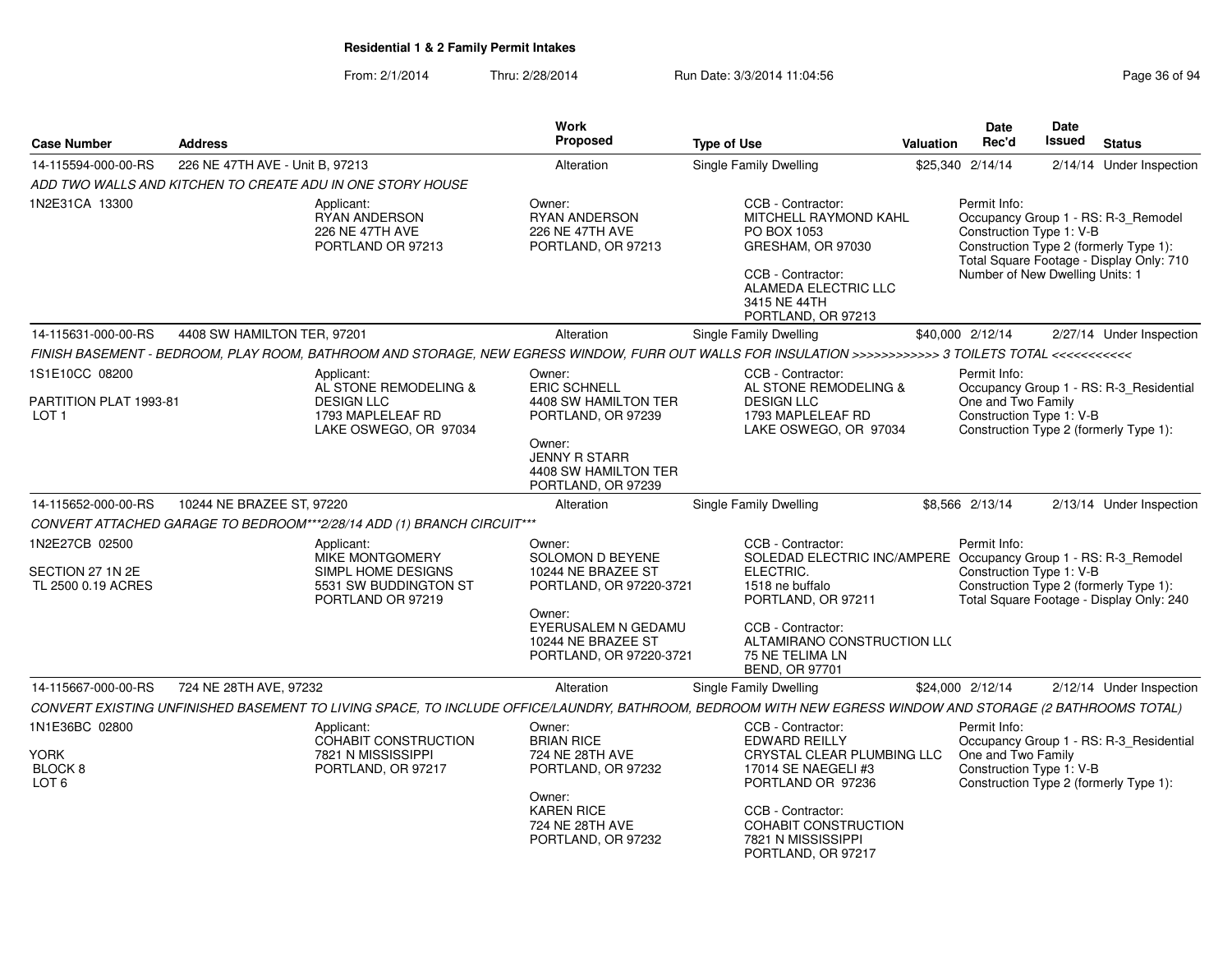|                                                                                |                                                     |                                                                                                                             | Work                                                                                                                                                          |                                                                                                                                                              |                  | <b>Date</b>                                                    | Date   |                                                                                   |
|--------------------------------------------------------------------------------|-----------------------------------------------------|-----------------------------------------------------------------------------------------------------------------------------|---------------------------------------------------------------------------------------------------------------------------------------------------------------|--------------------------------------------------------------------------------------------------------------------------------------------------------------|------------------|----------------------------------------------------------------|--------|-----------------------------------------------------------------------------------|
| <b>Case Number</b>                                                             | <b>Address</b>                                      |                                                                                                                             | Proposed                                                                                                                                                      | <b>Type of Use</b>                                                                                                                                           | <b>Valuation</b> | Rec'd                                                          | Issued | <b>Status</b>                                                                     |
| 14-115672-000-00-RS                                                            | 8529 SE TOLMAN ST, 97266                            |                                                                                                                             | Alteration                                                                                                                                                    | Single Family Dwelling                                                                                                                                       |                  | \$6,750 2/28/14                                                |        | 2/28/14 Issued                                                                    |
|                                                                                | SOLAR INSTALLATION OF 4kW PV SYSTEM ON ROOF TOP     |                                                                                                                             |                                                                                                                                                               |                                                                                                                                                              |                  |                                                                |        |                                                                                   |
| 1S2E16CC 03900<br>ARLETA PK 2<br>BLOCK <sub>8</sub><br>LOT <sub>1</sub>        |                                                     | Applicant:<br><b>MELISSA BENTLEY</b><br>SOLAR CITY CORPORATION<br>6132 NE 112TH AVE<br>PORTLAND, OR 97220                   | Owner:<br>LUKE K BONHAM<br>8529 SE TOLMAN ST<br>PORTLAND, OR 97266                                                                                            | CCB - Contractor:<br>SOLARCITY CORPORATION<br>6132 NE 112th AVE<br>PORTLAND, OR 97220                                                                        |                  | Permit Info:<br>Construction Type 1: V-B                       |        | Occupancy Group 1 - RS: R-3 Remodel<br>Construction Type 2 (formerly Type 1):     |
|                                                                                |                                                     |                                                                                                                             | Owner:<br>KATHRYN M BONHAM<br>8529 SE TOLMAN ST<br>PORTLAND, OR 97266                                                                                         |                                                                                                                                                              |                  |                                                                |        |                                                                                   |
| 14-115674-000-00-RS                                                            | 11001 SE MAIN ST, 97216                             |                                                                                                                             | Alteration                                                                                                                                                    | Single Family Dwelling                                                                                                                                       |                  | \$6,750 2/12/14                                                |        | $2/12/14$ Issued                                                                  |
|                                                                                | SOLAR INSTALLATION OF 2.75 kW PV SYSTEM ON ROOF TOP |                                                                                                                             |                                                                                                                                                               |                                                                                                                                                              |                  |                                                                |        |                                                                                   |
| 1S2E03BD 10100<br>HOMESTAKE GARDENS<br>LOT 70&71 TL 10100                      |                                                     | Applicant:<br>MELISSA BENTLEY<br>SOLAR CITY CORPORATION<br>6132 NE 112TH AVE<br>PORTLAND, OR 97220                          | Owner:<br>NEIL J JENSEN<br>11001 SE MAIN ST<br>PORTLAND, OR 97216-3547<br>Owner:<br>DEENA E JENSEN<br>11001 SE MAIN ST<br>PORTLAND, OR 97216-3547             | CCB - Contractor:<br>SOLARCITY CORPORATION<br>6132 NE 112th AVE<br>PORTLAND, OR 97220                                                                        |                  | Permit Info:<br>One and Two Family<br>Construction Type 1: V-B |        | Occupancy Group 1 - RS: R-3 Residential<br>Construction Type 2 (formerly Type 1): |
| 14-115689-000-00-RS                                                            | 2021 SE 161ST CT, 97233                             |                                                                                                                             | Alteration                                                                                                                                                    | Single Family Dwelling                                                                                                                                       |                  | \$25,000 2/12/14                                               |        | $2/12/14$ Issued                                                                  |
|                                                                                |                                                     |                                                                                                                             |                                                                                                                                                               | REPLACE 3 GARAGE EXTERIOR WALLS DAMAGED BY FIRE; REPLACE 36' OF ROOF TRUSSES AT WEST SIDE OF HOUSE, RE-SHEATH ENTIRE ROOF. REPLACE SMOKE DAMAGE GYPSUM BOARL |                  |                                                                |        |                                                                                   |
| 1S2E01DD 00500<br>VON VIRDIE ESTATES<br>BLOCK <sub>2</sub><br>LOT <sub>9</sub> |                                                     | Applicant:<br>ROBERT HAYDEN<br><b>DELTA STUDIOS ARCH &amp;</b><br><b>PLANNING</b><br>3344 NE 25TH AVE<br>PORTLAND, OR 97212 | Owner:<br><b>GLENN R HOWE</b><br>5137 SE OAKLAND AVE<br>MILWAUKIE, OR 97267<br>Owner:<br><b>FLORENCE M HOWE</b><br>5137 SE OAKLAND AVE<br>MILWAUKIE, OR 97267 | CCB - Contractor:<br>RAPID INTERVENTION TEAM INC<br>PO BOX 51<br>GLADSTONE, OR 97027                                                                         |                  | Permit Info:<br>One and Two Family<br>Construction Type 1: V-B |        | Occupancy Group 1 - RS: R-3 Residential<br>Construction Type 2 (formerly Type 1): |
| 14-115729-000-00-RS                                                            | 3610 SE 49TH AVE, 97206                             |                                                                                                                             | Alteration                                                                                                                                                    | Single Family Dwelling                                                                                                                                       |                  | \$1,000 2/28/14                                                |        | $2/28/14$ Issued                                                                  |
| REMOVE 3 FEET OF SOUTH BEDROOM                                                 |                                                     |                                                                                                                             |                                                                                                                                                               |                                                                                                                                                              |                  |                                                                |        |                                                                                   |
| 1S2E07CA 14400<br>NORTH IVANHOE<br>BLOCK <sub>1</sub><br><b>LOT 7&amp;8</b>    |                                                     | Applicant:<br><b>MIKE MONTGOMERY</b><br>5531 SW BUDDINGTON ST<br>PORTLAND, OR 97219                                         | Owner:<br>KIMCO PROPERTIES LTD<br>PO BOX 1540<br>SANDY, OR 97055-1540                                                                                         | CCB - Contractor:<br>KIMCO PROPERTIES LTD<br>22060 SE 442ND<br><b>SANDY OR 97055</b>                                                                         |                  | Permit Info:<br>One and Two Family<br>Construction Type 1: V-B |        | Occupancy Group 1 - RS: R-3 Residential<br>Construction Type 2 (formerly Type 1): |
| 14-115756-000-00-RS                                                            | 3562 SE LONG ST, 97202                              |                                                                                                                             | Alteration                                                                                                                                                    | Single Family Dwelling                                                                                                                                       |                  | \$2,400 2/12/14                                                |        | $2/12/14$ Issued                                                                  |
|                                                                                | <b>NEW EGRESS WINDOW ON EAST SIDE: SEE COMMENTS</b> |                                                                                                                             |                                                                                                                                                               |                                                                                                                                                              |                  |                                                                |        |                                                                                   |
| 1S1E13AB 09800<br>EASTREED CREST<br><b>BLOCK 4</b><br>LOT <sub>1</sub>         |                                                     | Applicant:<br>ALL PHASE RESIDENTIAL<br><b>CONSTRUCTION LLC</b><br>2020 SE CENTURION WAY<br>GRESHAM, OR 97080                | Owner:<br><b>DEBORAH E KATZ</b><br>3562 SE LONG ST<br>PORTLAND, OR 97202-3355                                                                                 | CCB - Contractor:<br>ALL PHASE RESIDENTIAL<br><b>CONSTRUCTION LLC</b><br>2020 SE CENTURION WAY<br>GRESHAM, OR 97080                                          |                  | Permit Info:<br>One and Two Family<br>Construction Type 1: V-B |        | Occupancy Group 1 - RS: R-3 Residential<br>Construction Type 2 (formerly Type 1): |
| E 7.25' OF LOT 2<br>F 57.25' OF N 20.22' OF LOT 3                              |                                                     |                                                                                                                             |                                                                                                                                                               |                                                                                                                                                              |                  |                                                                |        |                                                                                   |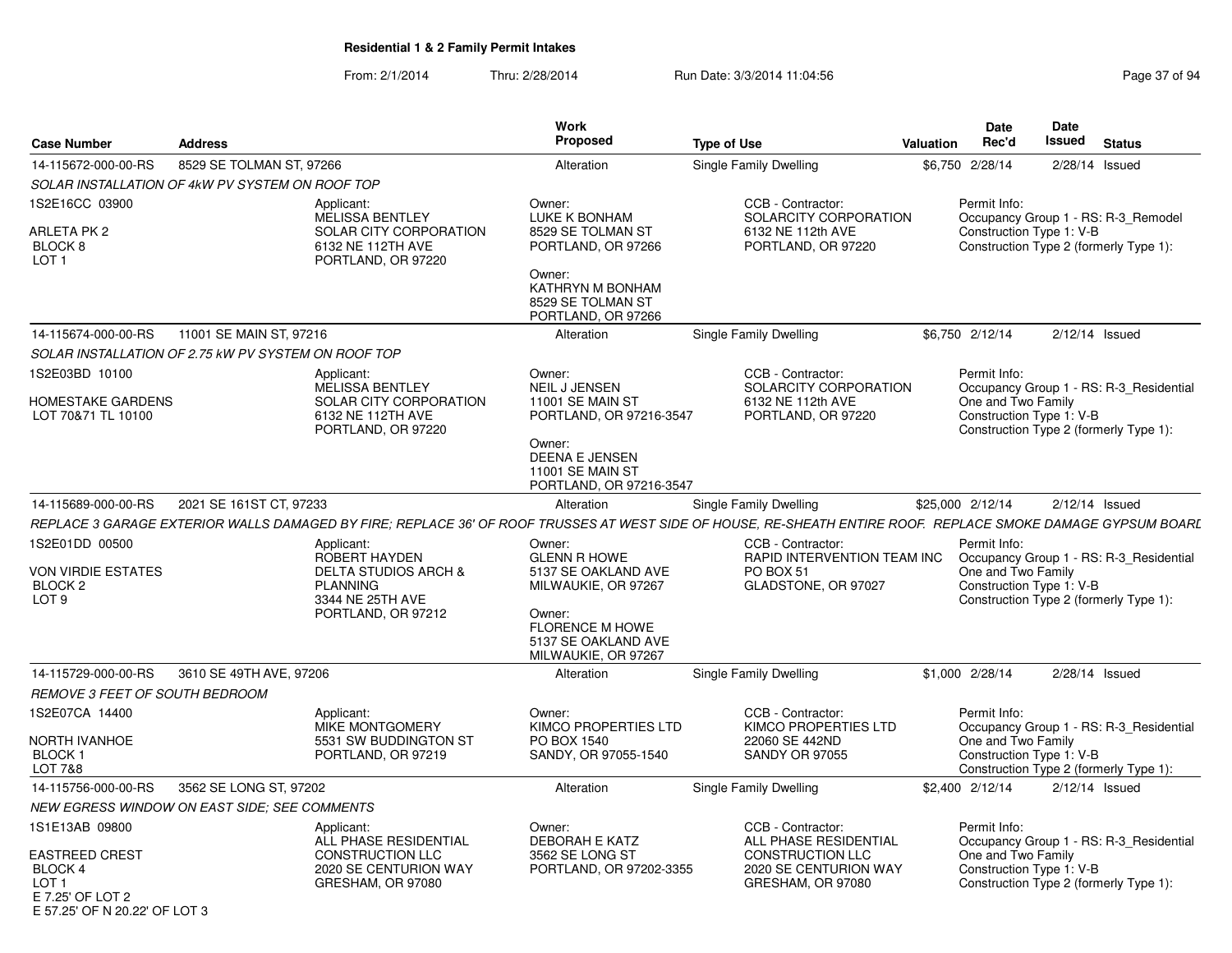| <b>Case Number</b>                                               | <b>Address</b>            |                                                                                                                                                                | <b>Work</b><br><b>Proposed</b>                                                    | <b>Type of Use</b> |                                                                                                                   | Valuation | Date<br>Rec'd                                  | Date<br><b>Issued</b> | <b>Status</b>                                                                       |
|------------------------------------------------------------------|---------------------------|----------------------------------------------------------------------------------------------------------------------------------------------------------------|-----------------------------------------------------------------------------------|--------------------|-------------------------------------------------------------------------------------------------------------------|-----------|------------------------------------------------|-----------------------|-------------------------------------------------------------------------------------|
| 14-115844-000-00-RS                                              | 2842 SW PATTON RD, 97201  |                                                                                                                                                                | Alteration                                                                        |                    | <b>Single Family Dwelling</b>                                                                                     |           | \$80,000 2/12/14                               |                       | $2/12/14$ Issued                                                                    |
|                                                                  |                           | CONVERT EXISTING BASEMENT TO LIVING SPACE; ADD NEW BATHROOM (3 BATHS TOTAL), BEDROOM, FAMILY ROOM WITH BAR SINK, AND LAUNDRY, NEW EGRESS WINDOWS               |                                                                                   |                    |                                                                                                                   |           |                                                |                       |                                                                                     |
| 1S1E08AA 12400<br><b>GREENWAY</b><br><b>BLOCK O</b>              |                           | Applicant:<br><b>KELLY J MANTIONE</b><br>2842 SW PATTON RD<br>PORTLAND, OR 97201-1653                                                                          | Owner:<br><b>ANTHONY MANTIONE</b><br>2842 SW PATTON RD<br>PORTLAND, OR 97201-1653 |                    | CCB - Contractor:<br><b>VERNON V STROH</b><br>1727 N WINCHELL ST<br>PORTLAND, OR 972176558                        |           | Permit Info:<br>Construction Type 1: V-B       |                       | Occupancy Group 1 - RS: R-3 Remodel<br>Construction Type 2 (formerly Type 1):       |
| LOT 7&8 TL 12400                                                 |                           |                                                                                                                                                                | Owner:<br><b>KELLY J MANTIONE</b><br>2842 SW PATTON RD<br>PORTLAND, OR 97201-1653 |                    |                                                                                                                   |           |                                                |                       | Total Square Footage - Display Only: 850                                            |
| 14-115862-000-00-RS                                              | 6005 NE 27TH AVE, 97211   |                                                                                                                                                                | Alteration                                                                        |                    | <b>Single Family Dwelling</b>                                                                                     |           | \$54,213 2/13/14                               |                       | $2/13/14$ Issued                                                                    |
|                                                                  |                           | LEGALIZE BASEMENT CONVERSION WITH NEW BEDROOMS, BATHROOM AND LIVING AREA; REBUILD STAIRS; MAIN FLOOR - RECONFIGURE BEDROOM TO CREATE MASTER BEDROOM WITH B     |                                                                                   |                    |                                                                                                                   |           |                                                |                       |                                                                                     |
| 1N1E13CB 11300                                                   |                           | Applicant:<br><b>KARL BROWN</b>                                                                                                                                | Owner:<br>EWCP LTH FUND LLC                                                       |                    | <b>Primary Contractor:</b><br><b>TO BID</b>                                                                       |           | Permit Info:                                   |                       | Occupancy Group 1 - RS: R-3_Remodel                                                 |
| <b>IRVINGTON PK</b><br>BLOCK <sub>25</sub><br><b>LOT 7&amp;8</b> |                           | 15278 SE VIEW MEADOWS LN<br>PORTLAND, OR 97267                                                                                                                 | 3416 VIA OPORTO #301<br>NEWPORT BEACH, CA 92663-3945                              |                    |                                                                                                                   |           | Construction Type 1: V-B                       |                       | Construction Type 2 (formerly Type 1):<br>Total Square Footage - Display Only: 1519 |
| 14-116302-000-00-RS                                              | 537 SE SPOKANE ST, 97202  |                                                                                                                                                                | Alteration                                                                        |                    | Single Family Dwelling                                                                                            |           | \$75,000 2/13/14                               |                       | <b>Under Review</b>                                                                 |
|                                                                  |                           | REMOVE PORTION OF HOUSE: BUILD NEW INTERIOR STAIR CASE FROM BASEMENT TO 2ND FLOOR: MAIN FLOOR - RECONFIGURE EXISTING SPACE AND ADD NEW BATHROOM: 2ND FLOOR - A |                                                                                   |                    |                                                                                                                   |           |                                                |                       |                                                                                     |
| 1S1E23CB 14700<br>SELLWOOD                                       |                           | Applicant:<br><b>JESSEY CEREGHINO</b><br>CEREGHINO CONSTRUCTION, LLC INC                                                                                       | Owner:<br>JB CEREGHINO CONSTRUCTION, EURO PLUMBING INC                            |                    | CCB - Contractor:<br>10659 SE 172ND AVE                                                                           |           | Permit Info:<br>One and Two Family             |                       | Occupancy Group 1 - RS: R-3 Residential                                             |
| BLOCK <sub>2</sub><br>E 1/2 OF LOT 3&4                           |                           | 13931 SE MATILDA DR<br>MILWAUKIE, OR 97267                                                                                                                     | 13931 SE MATILDA DRIVE<br>MILWAUKIE, OR 97267                                     |                    | HAPPY VALLEY OR 97086<br>CCB - Contractor:<br>action heating & a/c<br>6419 se 84<br>portland or 97266             |           | Construction Type 1: V-B                       |                       | Construction Type 2 (formerly Type 1):                                              |
|                                                                  |                           |                                                                                                                                                                |                                                                                   |                    | CCB - Contractor:<br><b>JB CEREGHINO CONSTRUCTION</b><br><b>INC</b><br>13931 SE MATILDA DR<br>MILWAUKIE, OR 97267 |           |                                                |                       |                                                                                     |
| 14-116866-000-00-RS                                              | 2911 NW CORNELL RD, 97210 |                                                                                                                                                                | Alteration                                                                        |                    | Single Family Dwelling                                                                                            |           | \$10,000 2/14/14                               | 2/15/14 Final         |                                                                                     |
| <b>VOLUNTARY SEISMIC UPGRADE.</b>                                |                           |                                                                                                                                                                |                                                                                   |                    |                                                                                                                   |           |                                                |                       |                                                                                     |
| 1N1E32AB 05600                                                   |                           | Applicant:<br><b>STEVE GEMMELL</b>                                                                                                                             | Owner:<br>JONATHAN D RUSSELL                                                      |                    | CCB - Contractor:<br><b>STEVE GEMMELL</b>                                                                         |           | Permit Info:                                   |                       | Occupancy Group 1 - RS: R-3 Residential                                             |
| <b>WESTOVER TERR</b><br><b>BLOCK 1 TL 5600</b>                   |                           | <b>GEMMELL CONSTRUCTION LLC</b><br>3817 N WILLIAMS<br>PORTLAND OR 97227                                                                                        | 2911 NW CORNELL RD<br>PORTLAND, OR 97210-2742                                     |                    | <b>GEMMELL CONSTRUCTION LLC</b><br>3817 N WILLIAMS<br>PORTLAND OR 97227                                           |           | One and Two Family<br>Construction Type 1: V-B |                       | Construction Type 2 (formerly Type 1):                                              |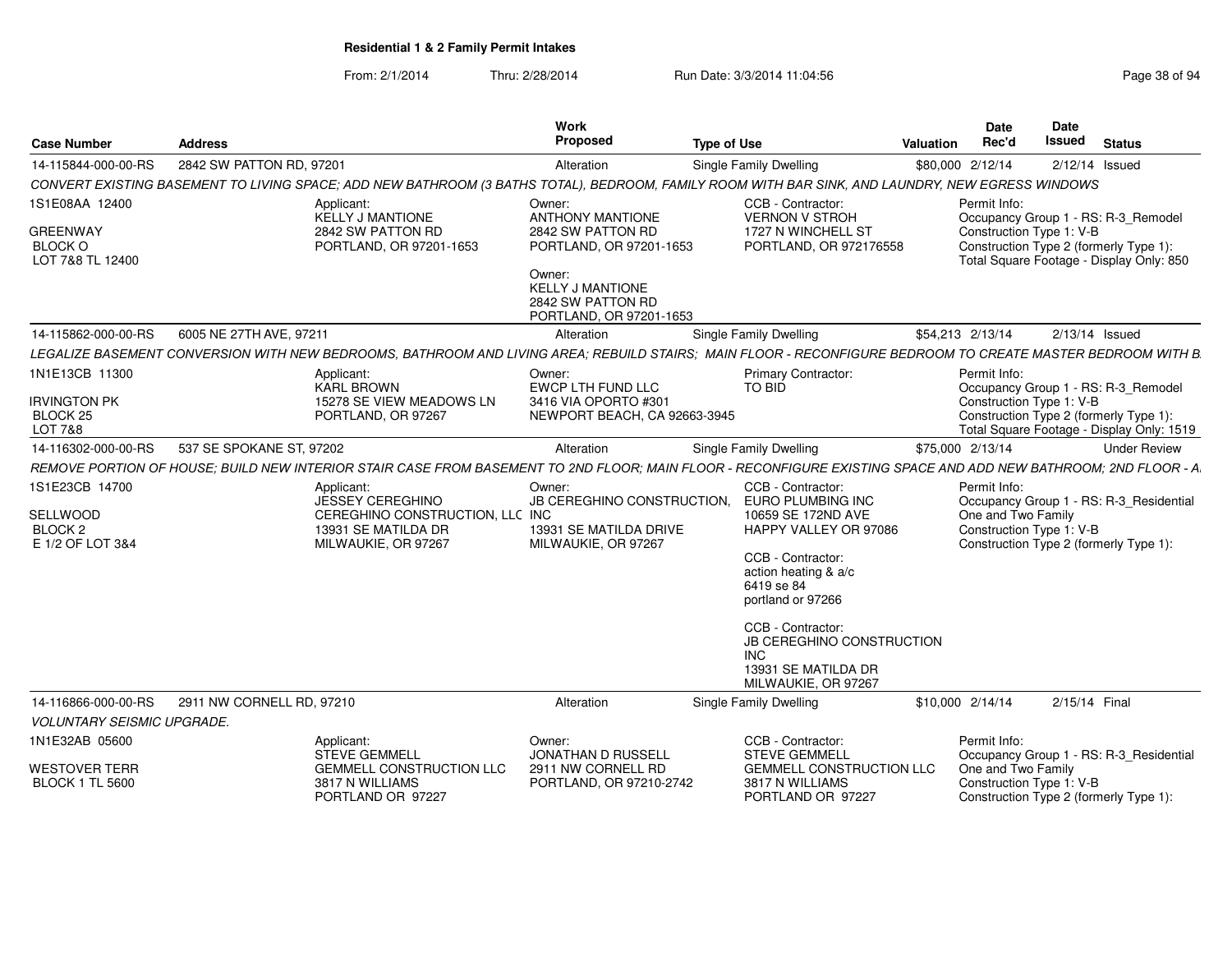| <b>Case Number</b>                                                         | <b>Address</b>                                        |                                                                                                                                                                  | Work<br><b>Proposed</b>                                                                                                                                                                     | <b>Type of Use</b> |                                                                                                                                                                                                                                                      | Valuation | <b>Date</b><br>Rec'd                           | Date<br>Issued | <b>Status</b>                                                                      |
|----------------------------------------------------------------------------|-------------------------------------------------------|------------------------------------------------------------------------------------------------------------------------------------------------------------------|---------------------------------------------------------------------------------------------------------------------------------------------------------------------------------------------|--------------------|------------------------------------------------------------------------------------------------------------------------------------------------------------------------------------------------------------------------------------------------------|-----------|------------------------------------------------|----------------|------------------------------------------------------------------------------------|
| 14-116912-000-00-RS                                                        | 1906 NE LIBERTY ST. 97211                             |                                                                                                                                                                  | Alteration                                                                                                                                                                                  |                    | Single Family Dwelling                                                                                                                                                                                                                               |           | \$60,000 2/19/14                               |                | $2/19/14$ Issued                                                                   |
|                                                                            |                                                       | CONVERT EXISTING BASEMENT AND GARAGE TO FINISHED LIVING SPACE; TO INCLUDE BATHROOM, LIVING ROOM, KITCHENETTE WITH SECOND SINK UTILITY ROOM, FINISHED STORAGE ROO |                                                                                                                                                                                             |                    |                                                                                                                                                                                                                                                      |           |                                                |                |                                                                                    |
| 1N1E14AD 04700                                                             |                                                       | Applicant:<br>CATALYST CONSTRUCTION &                                                                                                                            |                                                                                                                                                                                             |                    | CCB - Contractor:<br>CATALYST CONSTRUCTION &                                                                                                                                                                                                         |           | Permit Info:                                   |                | Occupancy Group 1 - RS: R-3_Residential                                            |
| <b>COLUMBIA HTS</b><br>BLOCK 5<br><b>LOT 10</b>                            |                                                       | <b>REMODELING LLC</b><br>1031 NE 76TH AVE<br>PORTLAND, OR 97213                                                                                                  |                                                                                                                                                                                             |                    | <b>REMODELING LLC</b><br>1031 NE 76TH AVE<br>PORTLAND, OR 97213                                                                                                                                                                                      |           | One and Two Family<br>Construction Type 1: V-B |                | Construction Type 2 (formerly Type 1):<br>Total Square Footage - Display Only: 988 |
| 14-116932-000-00-RS                                                        | 1807 NE 50TH AVE, 97213                               |                                                                                                                                                                  | Alteration                                                                                                                                                                                  |                    | Single Family Dwelling                                                                                                                                                                                                                               |           | \$2,000 2/18/14                                |                | 2/18/14 Under Inspection                                                           |
|                                                                            |                                                       | REMOVE EXTERIOR WINDOW AND DOOR AND REPLACE WITH NEW WINDOWS; KITCHEN REMODEL TO RELOCATE SINK                                                                   |                                                                                                                                                                                             |                    |                                                                                                                                                                                                                                                      |           |                                                |                |                                                                                    |
| 1N2E30CD 11000<br>WIBERG HTS<br>BLOCK 1<br>LOT <sub>4</sub>                |                                                       | Applicant:<br><b>KELLY FLANIGAN</b><br>1807 NE 50TH AVE<br>PORTLAND, OR 97213-2035                                                                               | Owner:<br><b>JOHN A NUTTBROCK</b><br>1807 NE 50TH AVE<br>PORTLAND, OR 97213-2035<br>Owner:<br><b>KELLY FLANIGAN</b><br>1807 NE 50TH AVE<br>PORTLAND, OR 97213-2035                          |                    | CCB - Contractor:<br>ACKERMAN PLUMBING SERVICES Occupancy Group 1 - RS: R-3_Remodel<br><b>INC</b><br>7493 SE OVERLAND ST STE A<br>PORTLAND, OR 97222<br>CCB - Contractor:<br>COHO ELECTRIC<br>PO BOX 40<br>WILSONVILLE OR 97070<br>CCB - Contractor: |           | Permit Info:<br>Construction Type 1: V-B       |                | Construction Type 2 (formerly Type 1):<br>Total Square Footage - Display Only: 60  |
|                                                                            |                                                       |                                                                                                                                                                  |                                                                                                                                                                                             |                    | QUALITY CRAFT CONSTRUCTION<br>LLC<br>4238 SE HONSER TERRACE<br>GRESHAM, OR 97080                                                                                                                                                                     |           |                                                |                |                                                                                    |
| 14-116963-000-00-RS                                                        | 3621 SE MORRISON ST, 97214                            |                                                                                                                                                                  | Alteration                                                                                                                                                                                  |                    | Single Family Dwelling                                                                                                                                                                                                                               |           | \$750 2/14/14                                  |                | 2/14/14 Under Inspection                                                           |
|                                                                            |                                                       | REMOVE INTERIOR WALL IN THE KITCHEN; ADD NEW BEAM AND COLUMNS, NEW FOOTING IN THE BASEMENT                                                                       |                                                                                                                                                                                             |                    |                                                                                                                                                                                                                                                      |           |                                                |                |                                                                                    |
| 1S1E01AB 04200<br>SUNNYSIDE & PLAT 2 & 3<br>BLOCK 65<br>W 50.17' OF LOT 13 |                                                       | Applicant:<br>WILLAMETTE VALLEY<br><b>REDEVELOPMENT</b><br>6040 SE BREWSTER PL<br>MILWAULIE, OR 97267                                                            | Owner:<br>WILLAMETTE VALLEY PROPERTY WILLAMETTE VALLEY<br>15559 VILLAGE DR<br>LAKE OSWEGO, OR 97034-3759<br>Owner:<br><b>HOLDINGS LLC</b><br>15559 VILLAGE DR<br>LAKE OSWEGO, OR 97034-3759 |                    | CCB - Contractor:<br><b>REDEVELOPMENT</b><br>6040 SE BREWSTER PL<br>MILWAULIE, OR 97267                                                                                                                                                              |           | Permit Info:<br>Construction Type 1: V-B       |                | Occupancy Group 1 - RS: R-3_Remodel<br>Construction Type 2 (formerly Type 1):      |
| 14-116976-000-00-RS                                                        | 6205 NE 11TH AVE, 97211                               |                                                                                                                                                                  | Alteration                                                                                                                                                                                  |                    | Single Family Dwelling                                                                                                                                                                                                                               |           | \$5.639 2/14/14                                |                | $2/14/14$ Issued                                                                   |
|                                                                            | KITCHEN REMODEL: CHANGE SIZE OF THE WINDOWS, NEW BEAM |                                                                                                                                                                  |                                                                                                                                                                                             |                    |                                                                                                                                                                                                                                                      |           |                                                |                |                                                                                    |
| 1N1E14CA 14400                                                             |                                                       | Applicant:<br><b>DAVID BRECHA</b>                                                                                                                                | Owner:<br><b>DAVID BRECHA</b>                                                                                                                                                               |                    |                                                                                                                                                                                                                                                      |           | Permit Info:                                   |                | Occupancy Group 1 - RS: R-3_Remodel                                                |
| <b>HIGHLAND PK</b><br>BLOCK 2<br>LOT 10                                    |                                                       | 6205 NE 11TH AVE<br>PORTLAND, OR 97211-4213                                                                                                                      | 6205 NE 11TH AVE<br>PORTLAND, OR 97211-4213                                                                                                                                                 |                    |                                                                                                                                                                                                                                                      |           | Construction Type 1: V-B                       |                | Construction Type 2 (formerly Type 1):<br>Total Square Footage - Display Only: 158 |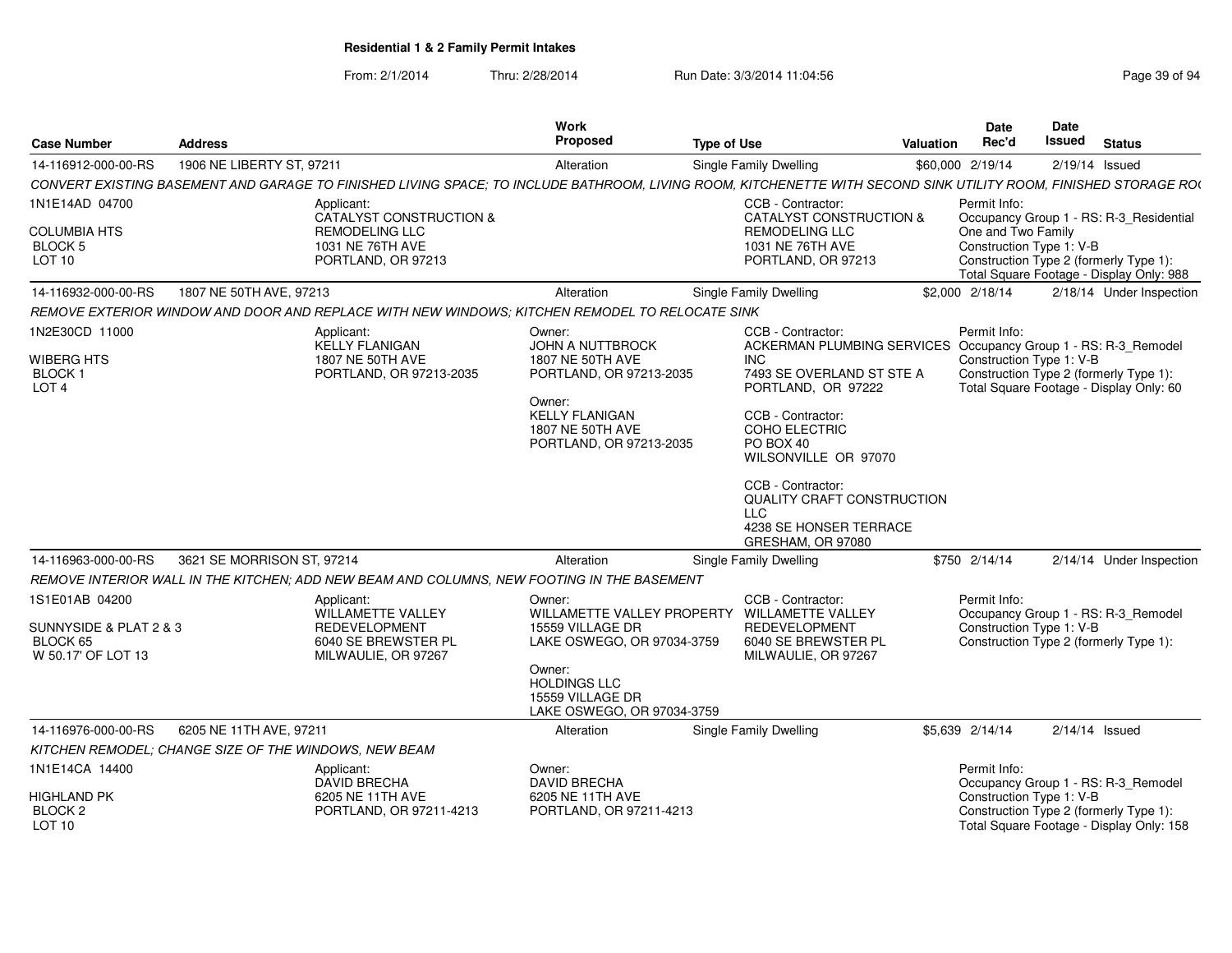| <b>Case Number</b>                                                             | <b>Address</b>                        |                                                                                                                                              | <b>Work</b><br>Proposed                                                                                                                                         | <b>Type of Use</b>                                                                                                                              | Valuation | <b>Date</b><br>Rec'd                                           | <b>Date</b><br>Issued | <b>Status</b>                                                                      |
|--------------------------------------------------------------------------------|---------------------------------------|----------------------------------------------------------------------------------------------------------------------------------------------|-----------------------------------------------------------------------------------------------------------------------------------------------------------------|-------------------------------------------------------------------------------------------------------------------------------------------------|-----------|----------------------------------------------------------------|-----------------------|------------------------------------------------------------------------------------|
| 14-116997-000-00-RS                                                            | 4114 NE 19TH AVE, 97211               |                                                                                                                                              | Alteration                                                                                                                                                      | Single Family Dwelling                                                                                                                          |           | \$50,000 2/14/14                                               |                       | 2/14/14 Under Inspection                                                           |
|                                                                                |                                       | REMODEL SECOND FLOOR TO ADD A NEW BATHROOM (4 TOTAL) AND REMODEL MASTER BEDROOM; REMOVE WINDOW AND REPLACE WITH FRENCH DOORS                 |                                                                                                                                                                 |                                                                                                                                                 |           |                                                                |                       |                                                                                    |
| 1N1E23DA 19900                                                                 |                                       |                                                                                                                                              | Owner:<br><b>LAURA L WENTE</b>                                                                                                                                  | CCB - Contractor:<br>FERMAN HOME REMODELING LLC Occupancy Group 1 - RS: R-3_Remodel                                                             |           | Permit Info:                                                   |                       |                                                                                    |
| <b>HILLSIDE</b><br><b>BLOCK1</b><br>LOT 1-4<br>S 11.43' OF LOT 5               |                                       |                                                                                                                                              | 4114 NE 19TH AVE<br>PORTLAND, OR 97211-5163<br>Owner:<br><b>JEFFREY S RICHTER</b><br>4114 NE 19TH AVE<br>PORTLAND, OR 97211-5163                                | 21360 SW 92ND AVE<br>TUALATIN OR 97062<br><b>Primary Contractor:</b><br>TO BID                                                                  |           | Construction Type 1: V-B                                       |                       | Construction Type 2 (formerly Type 1):<br>Total Square Footage - Display Only: 264 |
| 14-117255-000-00-RS                                                            | 1617 NW 24TH AVE, 97210               |                                                                                                                                              | Alteration                                                                                                                                                      | Single Family Dwelling                                                                                                                          |           | \$50,000 2/14/14                                               |                       | <b>Under Review</b>                                                                |
|                                                                                |                                       | NEW DORMER AT REAR OF EXISTING DWELLING. CREATE NEW MASTER BEDROOM AND BATHROOM ON SECOND FLOOR. NEW SECOND FLOOR LAUNDRY.                   |                                                                                                                                                                 |                                                                                                                                                 |           |                                                                |                       |                                                                                    |
| 1N1E28CC 13200<br>GOLDSMITHS ADD<br>BLOCK 8<br>$E$ 69' OF LOT 2                |                                       | Applicant:<br>HAMMER AND HAND INC<br>1020 SE HARRISON<br>PORTLAND, OR 97214                                                                  | Owner:<br><b>ERIC S HACKBORN</b><br>1617 NW 24TH AVE<br>PORTLAND, OR 97210<br>Owner:                                                                            | CCB - Contractor:<br>HAMMER AND HAND INC<br>1020 SE HARRISON<br>PORTLAND, OR 97214                                                              |           | Permit Info:<br>One and Two Family<br>Construction Type 1: V-B |                       | Occupancy Group 1 - RS: R-3_Residential<br>Construction Type 2 (formerly Type 1):  |
|                                                                                |                                       |                                                                                                                                              | <b>KERRIL THORP</b><br>1617 NW 24TH AVE<br>PORTLAND, OR 97210                                                                                                   |                                                                                                                                                 |           |                                                                |                       |                                                                                    |
| 14-117291-000-00-RS                                                            | 2302 SW CHELMSFORD AVE, 97201         |                                                                                                                                              | Alteration                                                                                                                                                      | Single Family Dwelling                                                                                                                          |           | \$30,000 2/15/14                                               |                       | 2/15/14 Under Inspection                                                           |
|                                                                                | REPLACE DRYROTTED DECK POST AND BEAMS |                                                                                                                                              |                                                                                                                                                                 |                                                                                                                                                 |           |                                                                |                       |                                                                                    |
| 1S1E04DC 04800<br>CARDINELL HTS<br>LOT 9 TL 4800                               |                                       | Applicant:<br><b>JEFF JONES</b><br>OLSON & JONES CONSTRUCTION 2302 SW CHELMSFORD AVE<br><b>INC</b><br>PO BOX 19563<br>PORTLAND OR 97280-0563 | Owner:<br>RONALD A VAREKAMP<br>PORTLAND, OR 97201-2265<br>Owner:<br>KATHLEEN D VAREKAMP<br>2302 SW CHELMSFORD AVE<br>PORTLAND, OR 97201-2265                    | CCB - Contractor:<br><b>JEFF JONES</b><br>OLSON & JONES CONSTRUCTION One and Two Family<br><b>INC</b><br>PO BOX 19563<br>PORTLAND OR 97280-0563 |           | Permit Info:<br>Construction Type 1: V-B                       |                       | Occupancy Group 1 - RS: R-3 Residential<br>Construction Type 2 (formerly Type 1):  |
| 14-117309-000-00-RS                                                            | 8307 SW 64TH AVE, 97219               |                                                                                                                                              | Alteration                                                                                                                                                      | Single Family Dwelling                                                                                                                          |           | \$35,000 2/15/14                                               | $2/15/14$ Issued      |                                                                                    |
|                                                                                |                                       | EXISTING KITCHEN AND MASTER BATH REMODELTRADE WORK ONLYNO PLANS REQUIRED                                                                     |                                                                                                                                                                 |                                                                                                                                                 |           |                                                                |                       |                                                                                    |
| 1S1E19CC 05100<br>ASH CREEK MEADOWS<br>BLOCK <sub>2</sub><br>LOT <sub>16</sub> |                                       | Applicant:<br>DOUGLASS CARPENTRY AND<br>CONSTRUCTION LLC<br>10311 SE 14TH CIRCLE<br>VANCOUVER, WA 98664                                      | Owner:<br><b>JOSHUA D WNUK</b><br>8307 SW 64TH AVE<br>PORTLAND, OR 97219-3179<br>Owner:<br>DANICA P HORRELL WNUK<br>8307 SW 64TH AVE<br>PORTLAND, OR 97219-3179 | CCB - Contractor:<br>DOUGLASS CARPENTRY AND<br><b>CONSTRUCTION LLC</b><br>10311 SE 14TH CIRCLE<br>VANCOUVER, WA 98664                           |           | Permit Info:<br>One and Two Family<br>Construction Type 1: V-B |                       | Occupancy Group 1 - RS: R-3 Residential<br>Construction Type 2 (formerly Type 1):  |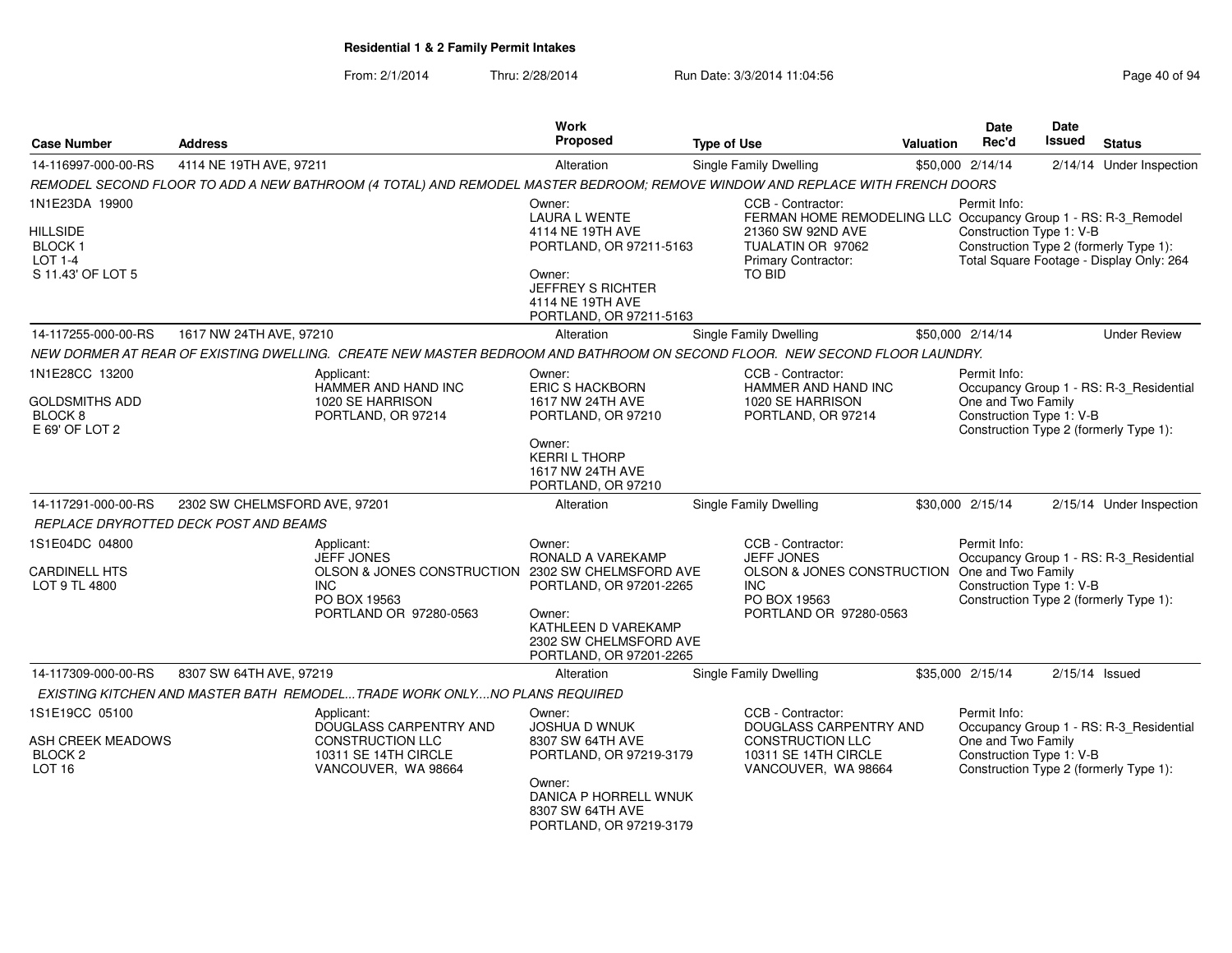| <b>Case Number</b>                                                                         | <b>Address</b>             |                                                                                                                                                                                                                  | <b>Work</b><br><b>Proposed</b>                                                                                                                                            | <b>Type of Use</b>                                                                                                                                                                                                                                                                                                                                                                                                                  | <b>Valuation</b> | Date<br>Rec'd                                                                      | <b>Date</b><br><b>Issued</b> | <b>Status</b>                                                                     |
|--------------------------------------------------------------------------------------------|----------------------------|------------------------------------------------------------------------------------------------------------------------------------------------------------------------------------------------------------------|---------------------------------------------------------------------------------------------------------------------------------------------------------------------------|-------------------------------------------------------------------------------------------------------------------------------------------------------------------------------------------------------------------------------------------------------------------------------------------------------------------------------------------------------------------------------------------------------------------------------------|------------------|------------------------------------------------------------------------------------|------------------------------|-----------------------------------------------------------------------------------|
| 14-117310-000-00-RS                                                                        | 2493 SW ARDEN RD, 97201    |                                                                                                                                                                                                                  | Alteration                                                                                                                                                                | <b>Single Family Dwelling</b>                                                                                                                                                                                                                                                                                                                                                                                                       |                  | \$22,000 2/15/14                                                                   |                              | 2/22/14 Under Inspection                                                          |
|                                                                                            |                            | RECONFIGURE REAR OF KITCHEN TO CREATE MUD ROOM . RECONFIGURE BEDROOM TO CREATE MEDIA ROOM                                                                                                                        |                                                                                                                                                                           |                                                                                                                                                                                                                                                                                                                                                                                                                                     |                  |                                                                                    |                              |                                                                                   |
| 1S1E09BB 09000<br><b>GREENWAY</b><br><b>BLOCK F</b><br>INC 1/2 VAC ALLEY N OF & ADJ LOT 7  |                            | Applicant:<br><b>DAVID LIPKIND</b><br>SHELBYVILLE PROPERTIES LLC<br>1215 NE WEBSTER<br>PORTLAND OR 97211                                                                                                         | Owner:<br><b>STUART A YOUNG</b><br>PO BOX 4017<br>BEAVERTON, OR 97076<br>Owner:<br>RACHEL YOUNG<br>PO BOX 4017<br>BEAVERTON, OR 97076                                     | CCB - Contractor:<br><b>DAVID LIPKIND</b><br>SHELBYVILLE PROPERTIES LLC<br>1215 NE WEBSTER<br>PORTLAND OR 97211                                                                                                                                                                                                                                                                                                                     |                  | Permit Info:<br>One and Two Family<br>Construction Type 1: V-B                     |                              | Occupancy Group 1 - RS: R-3 Residential<br>Construction Type 2 (formerly Type 1): |
| 14-117311-000-00-RS                                                                        | 2628 NE DUNCKLEY ST, 97212 |                                                                                                                                                                                                                  | Alteration                                                                                                                                                                | Single Family Dwelling                                                                                                                                                                                                                                                                                                                                                                                                              |                  | \$24,000 2/15/14                                                                   | $2/21/14$ Issued             |                                                                                   |
| 1N1E24CB 18900<br><b>ALAMEDA PARK</b><br>BLOCK 16<br><b>LOT 18&amp;D</b>                   |                            | SEPERATE GARAGE FROM REMAINDER OF BASEMENT. CREATE LAUNDRY ROOM AND FURNACE ROOM. ADD EGRESS WINDOW AND WINDOW WELL.<br>Applicant:<br>ADAM<br><b>ARCIFORM LLC</b><br>4231 N INTERSTATE AVE<br>PORTLAND, OR 97217 | Owner:<br><b>DIANA L LIVINGSTON</b><br>2628 NE DUNCKLEY ST<br>PORTLAND, OR 97212<br>Owner:<br><b>ALYSON M BRANT</b><br>2628 NE DUNCKLEY ST<br>PORTLAND, OR 97212          | CCB - Contractor:<br>POWER PLUMBING CO<br>PO BOX 19418<br><b>TIGARD, OR 97280</b><br>Web Page<br>Address:www.powerplumbingco.com<br>CCB - Contractor:<br>ADVANCED HEATING & AIR<br><b>CONDITIONING</b><br>5825 SE FOSTER ROAD<br>PORTLAND, OR 97206<br>CCB - Contractor:<br>MASTER TECH ELECTRIC INC<br><b>PO BX 99</b><br>EAGLE CREEK OR 97022<br>CCB - Contractor:<br><b>ADAM</b><br><b>ARCIFORM LLC</b><br>4231 N INTERSTATE AVE |                  | Permit Info:<br>One and Two Family<br>Construction Type 1: V-B                     |                              | Occupancy Group 1 - RS: R-3_Residential<br>Construction Type 2 (formerly Type 1): |
|                                                                                            |                            |                                                                                                                                                                                                                  |                                                                                                                                                                           | PORTLAND, OR 97217                                                                                                                                                                                                                                                                                                                                                                                                                  |                  |                                                                                    |                              |                                                                                   |
| 14-117312-000-00-RS<br>1S1E01BC 00800<br>HANSONS ADD & 2ND<br>BLOCK 24<br>E 1/2 OF LOT 5&6 | 2831 SE TAYLOR ST, 97214   | REMODEL EXISTING SECOND FLOOR HALL BATHROOM. CONVERT ADJACENT CLOSET TO SECOND FLOOR LAUNDRY ROOM.<br>Applicant:<br>NWC NICK WEITZER COMPANY<br><b>LLC</b><br>111 SE 71ST AVE<br>PORTLAND, OR 97215              | Alteration<br>Owner:<br>WILL T III NEILL<br>2831 SE TAYLOR ST<br>PORTLAND, OR 97214-4030<br>Owner:<br><b>SARA M NEILL</b><br>2831 SE TAYLOR ST<br>PORTLAND, OR 97214-4030 | Single Family Dwelling<br>CCB - Contractor:<br>NWC NICK WEITZER COMPANY<br><b>LLC</b><br>111 SE 71ST AVE<br>PORTLAND, OR 97215                                                                                                                                                                                                                                                                                                      |                  | \$25,000 2/15/14<br>Permit Info:<br>One and Two Family<br>Construction Type 1: V-B | $2/19/14$ Issued             | Occupancy Group 1 - RS: R-3 Residential<br>Construction Type 2 (formerly Type 1): |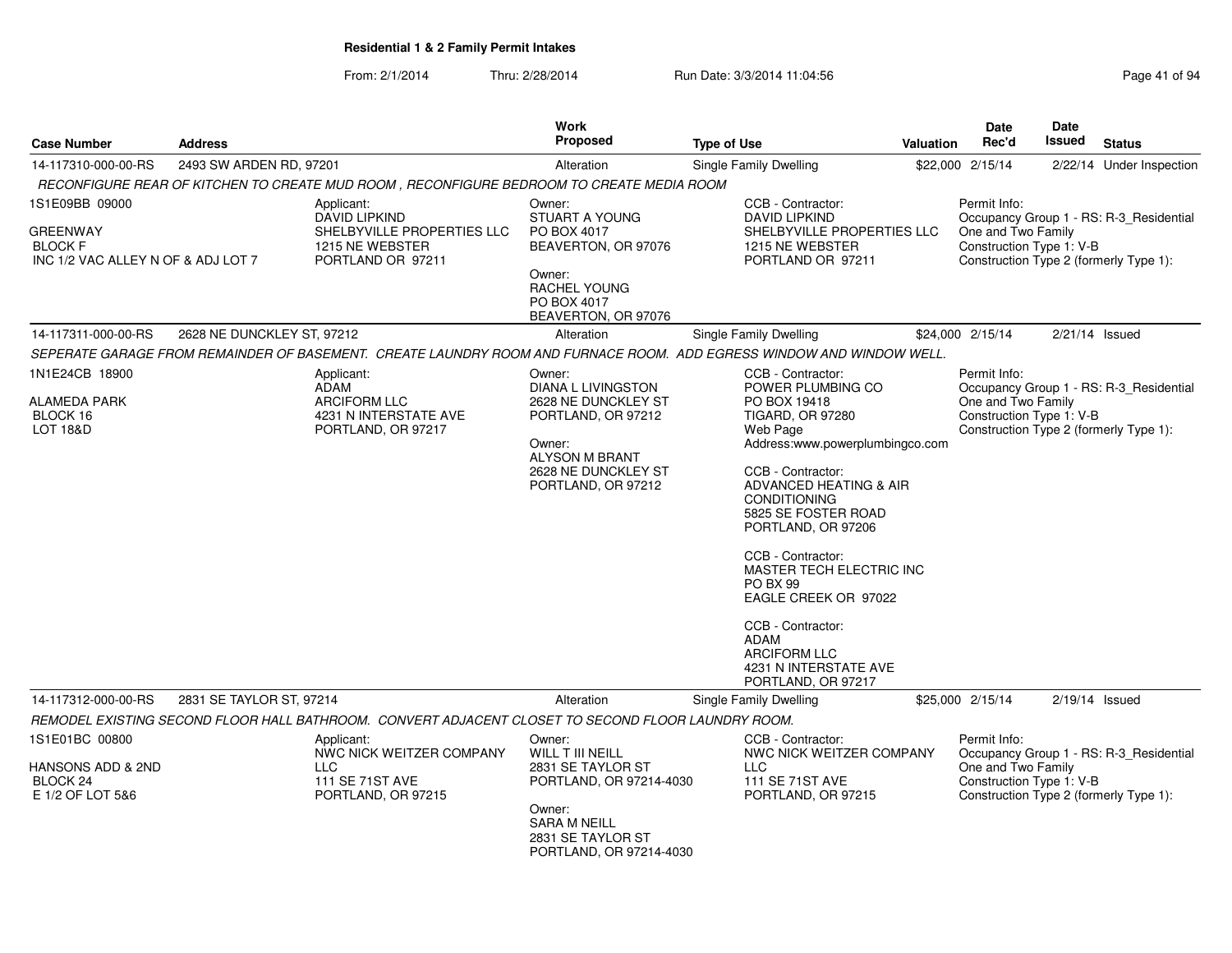| <b>Case Number</b>                               | <b>Address</b>             |                                                                                            | <b>Work</b><br>Proposed                                                       | <b>Type of Use</b>                                                                                           | <b>Valuation</b> | <b>Date</b><br>Rec'd                           | <b>Date</b><br>Issued | <b>Status</b>                                                                      |
|--------------------------------------------------|----------------------------|--------------------------------------------------------------------------------------------|-------------------------------------------------------------------------------|--------------------------------------------------------------------------------------------------------------|------------------|------------------------------------------------|-----------------------|------------------------------------------------------------------------------------|
| 14-117501-000-00-RS                              | 5722 SE 46TH AVE           |                                                                                            | Alteration                                                                    | Single Family Dwelling                                                                                       |                  | \$750 2/18/14                                  | $2/18/14$ Issued      |                                                                                    |
| ADDING NEW WINDOW IN LIVING ROOM ON SOUTH WALL   |                            |                                                                                            |                                                                               |                                                                                                              |                  |                                                |                       |                                                                                    |
| 1S2E18CB 12602                                   |                            | Applicant:<br>MIKE MONTGOMERY                                                              | Owner:<br><b>BRENNA SILKEY</b>                                                | CCB - Contractor:<br><b>WESTERN AMERICAN GLASS</b>                                                           |                  | Permit Info:                                   |                       | Occupancy Group 1 - RS: R-3 Remodel                                                |
| PARTITION PLAT 2002-26<br>LOT <sub>2</sub>       |                            | SIMPL HOME DESIGNS<br>5531 SW BUDDINGTON ST<br>PORTLAND OR 97219                           | 5722 SE 46TH AVE<br>PORTLAND, OR 97206                                        | <b>ENTERPRISES INC</b><br>14710 SE LEE AVE<br>PORTLAND, OR 97267                                             |                  | Construction Type 1: V-B                       |                       | Construction Type 2 (formerly Type 1):                                             |
|                                                  |                            |                                                                                            | Owner:<br><b>AMI SILKEY</b><br>5722 SE 46TH AVE<br>PORTLAND, OR 97206         |                                                                                                              |                  |                                                |                       |                                                                                    |
| 14-117596-000-00-RS                              | 3405 NE 21ST AVE, 97212    |                                                                                            | Alteration                                                                    | <b>Single Family Dwelling</b>                                                                                |                  | \$45,000 2/18/14                               | $2/18/14$ Issued      |                                                                                    |
|                                                  |                            | KITCHEN REMODEL TO REPLACE A BEAM AND RECONFIGURE SECOND FLOOR; ADD NEW BATHROOM (3 TOTAL) |                                                                               |                                                                                                              |                  |                                                |                       |                                                                                    |
| 1N1E26AA 05100                                   |                            | Applicant:<br>LYNN M THOMPSON                                                              | Owner:<br><b>GREGORY L MARTIN</b>                                             | CCB - Contractor:<br>MITCHELL ELECTRIC INC                                                                   |                  | Permit Info:                                   |                       | Occupancy Group 1 - RS: R-3_Remodel                                                |
| <b>IRVINGTON</b><br>BLOCK 28<br>LOT <sub>5</sub> |                            | 5924 NE MALLORY AVE<br>PORTLAND, OR 97211                                                  | 5924 NE MALLORY AVE<br>PORTLAND, OR 97211                                     | 1775 NW 3RD<br>GRESHAM OR 97030                                                                              |                  | Construction Type 1: V-B                       |                       | Construction Type 2 (formerly Type 1):                                             |
|                                                  |                            |                                                                                            | Owner:<br><b>LYNN M THOMPSON</b><br>5924 NE MALLORY AVE<br>PORTLAND, OR 97211 | CCB - Contractor:<br><b>DARREN BARLOW</b><br><b>RAVEN BUILDERS</b><br>4120 NE 54TH AVE<br>PORTLAND, OR 97218 |                  |                                                |                       |                                                                                    |
| 14-117750-000-00-RS                              | 9507 NW ROSEWAY AVE, 97231 |                                                                                            | Alteration                                                                    | Single Family Dwelling                                                                                       |                  | \$25,000 2/18/14                               | 2/18/14 Issued        |                                                                                    |
| REPAIR PORTION OF FOUNDATION                     |                            |                                                                                            |                                                                               |                                                                                                              |                  |                                                |                       |                                                                                    |
| 1N1W11BA 04300                                   |                            | Applicant:<br><b>KEN MARQUARDT</b>                                                         | Owner:<br><b>ERICA LURIE</b>                                                  | CCB - Contractor:<br><b>RAMJACK OF OREGON</b>                                                                |                  | Permit Info:                                   |                       | Occupancy Group 1 - RS: R-3_Residential                                            |
| <b>GLEN HARBOR</b><br><b>BLOCK 5</b><br>LOT 4-6  |                            | PO BOX 11701<br>EUGENE OR 97440                                                            | 9507 NW ROSEWAY AVE<br>PORTLAND, OR 97231                                     | PO BOX 11701<br>EUGENE, OR 97440                                                                             |                  | One and Two Family<br>Construction Type 1: V-B |                       | Construction Type 2 (formerly Type 1):                                             |
|                                                  |                            |                                                                                            | Owner:<br>MICHAEL LURIE<br>9507 NW ROSEWAY AVE<br>PORTLAND, OR 97231          |                                                                                                              |                  |                                                |                       |                                                                                    |
| 14-117891-000-00-RS                              | 4827 SE KELLY ST, 97206    |                                                                                            | Alteration                                                                    | <b>Single Family Dwelling</b>                                                                                |                  | \$30,000 2/20/14                               | 2/20/14 Issued        |                                                                                    |
|                                                  |                            | CONVERT BASEMENT TO HABITABLE SPACE FOR LIVING ROOM, BEDROOM AND BATHROOM                  |                                                                               |                                                                                                              |                  |                                                |                       |                                                                                    |
| 1S2E07BD 15900                                   |                            | Applicant:<br><b>NOE</b>                                                                   | Owner:<br><b>SUZANN CHAN</b>                                                  | CCB - Contractor:<br><b>NOE</b>                                                                              |                  | Permit Info:                                   |                       | Occupancy Group 1 - RS: R-3_Remodel                                                |
| <b>CRESTON</b>                                   |                            | ALL WEST COAST CONTRACTOR                                                                  | 7327 SW BARNES RD PMB 801                                                     | ALL WEST COAST CONTRACTOR                                                                                    |                  | Construction Type 1: V-B                       |                       |                                                                                    |
| BLOCK 14<br>LOT <sub>7</sub>                     |                            | <b>LLC</b><br>PO BOX 5248<br>BEAVERTON, OR 97006                                           | PORTLAND, OR 97225-6119                                                       | <b>LLC</b><br>PO BOX 5248<br>BEAVERTON, OR 97006                                                             |                  |                                                |                       | Construction Type 2 (formerly Type 1):<br>Total Square Footage - Display Only: 650 |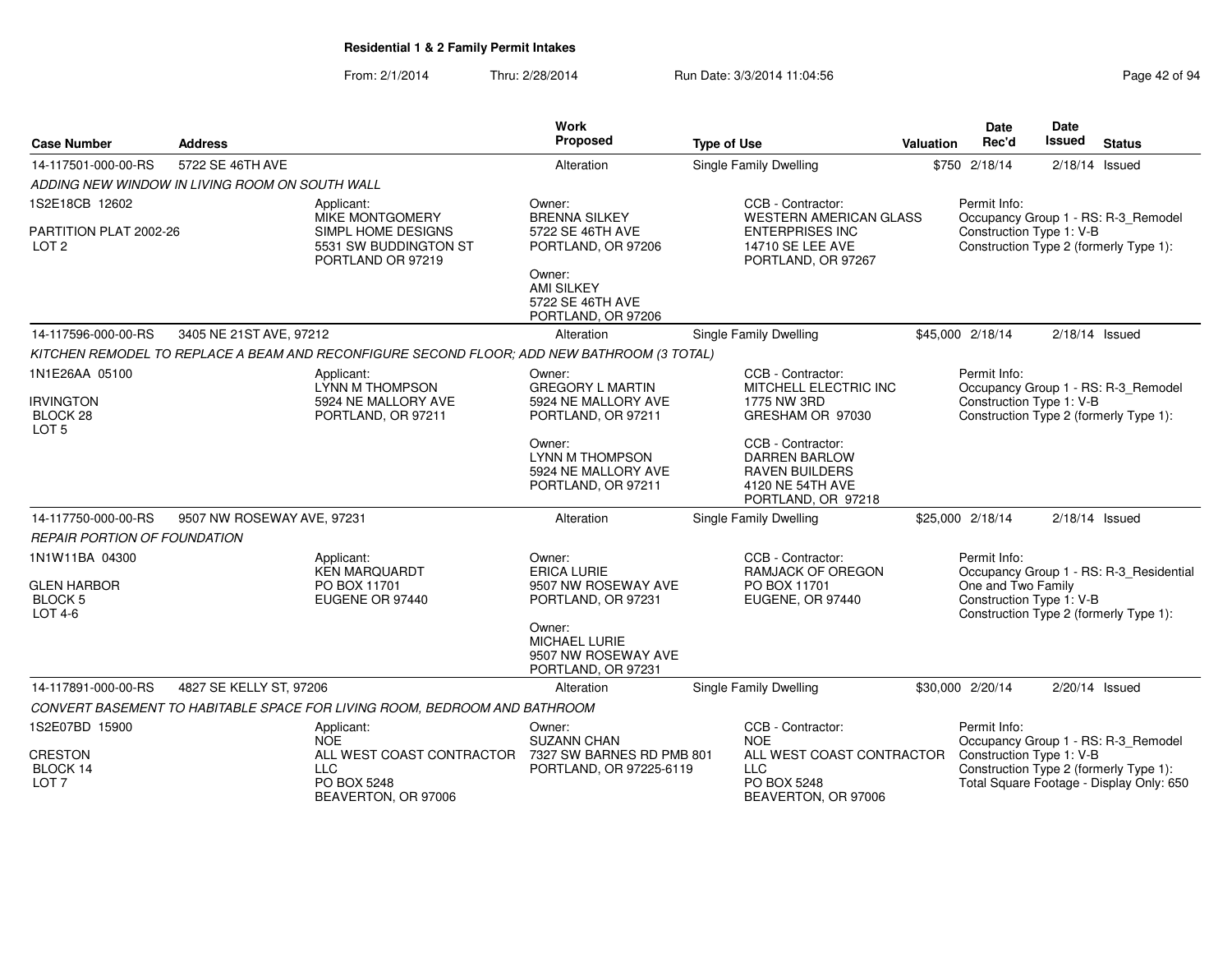|                |                                                                                                                            | Work                                                                                                      |                                                                                                                                                                             |                                                                                                                                                                                                                                                                                                                                                                                   | <b>Date</b>                                                                                                                                                                                                                                                 | Date                                                                                              |                                                                                                                                                                                                                                                                                                                                                                                                                                                                                                                                                                                      |
|----------------|----------------------------------------------------------------------------------------------------------------------------|-----------------------------------------------------------------------------------------------------------|-----------------------------------------------------------------------------------------------------------------------------------------------------------------------------|-----------------------------------------------------------------------------------------------------------------------------------------------------------------------------------------------------------------------------------------------------------------------------------------------------------------------------------------------------------------------------------|-------------------------------------------------------------------------------------------------------------------------------------------------------------------------------------------------------------------------------------------------------------|---------------------------------------------------------------------------------------------------|--------------------------------------------------------------------------------------------------------------------------------------------------------------------------------------------------------------------------------------------------------------------------------------------------------------------------------------------------------------------------------------------------------------------------------------------------------------------------------------------------------------------------------------------------------------------------------------|
| <b>Address</b> |                                                                                                                            |                                                                                                           |                                                                                                                                                                             |                                                                                                                                                                                                                                                                                                                                                                                   |                                                                                                                                                                                                                                                             |                                                                                                   | <b>Status</b>                                                                                                                                                                                                                                                                                                                                                                                                                                                                                                                                                                        |
|                |                                                                                                                            | Alteration                                                                                                | Single Family Dwelling                                                                                                                                                      |                                                                                                                                                                                                                                                                                                                                                                                   |                                                                                                                                                                                                                                                             |                                                                                                   | $2/18/14$ Issued                                                                                                                                                                                                                                                                                                                                                                                                                                                                                                                                                                     |
|                |                                                                                                                            |                                                                                                           |                                                                                                                                                                             |                                                                                                                                                                                                                                                                                                                                                                                   |                                                                                                                                                                                                                                                             |                                                                                                   |                                                                                                                                                                                                                                                                                                                                                                                                                                                                                                                                                                                      |
|                | Applicant:<br><b>DAVID BONN</b><br><b>HABITAT FOR HUMANITY</b><br>PORTLAND METRO EAST<br>PO BOX 11527<br>PORTLAND OR 97211 | Owner:<br>HABITAT FOR HUMANITY<br>8234 N FOWLER AVE<br>Owner:<br>PORTLAND/EAST METRO<br>8234 N FOWLER AVE | CCB - Contractor:<br>PO BOX 11527<br>PORTLAND OR 97211                                                                                                                      |                                                                                                                                                                                                                                                                                                                                                                                   | Permit Info:                                                                                                                                                                                                                                                |                                                                                                   |                                                                                                                                                                                                                                                                                                                                                                                                                                                                                                                                                                                      |
|                |                                                                                                                            | Alteration                                                                                                | Single Family Dwelling                                                                                                                                                      |                                                                                                                                                                                                                                                                                                                                                                                   |                                                                                                                                                                                                                                                             |                                                                                                   | <b>Under Review</b>                                                                                                                                                                                                                                                                                                                                                                                                                                                                                                                                                                  |
|                |                                                                                                                            |                                                                                                           |                                                                                                                                                                             |                                                                                                                                                                                                                                                                                                                                                                                   |                                                                                                                                                                                                                                                             |                                                                                                   |                                                                                                                                                                                                                                                                                                                                                                                                                                                                                                                                                                                      |
|                | Applicant:<br><b>DAVID LIPKIND</b><br>SHELBYVILLE PROPERTIES LLC<br>1215 NE WEBSTER<br>PORTLAND OR 97211                   | Owner:<br>DANIEL UTHMAN<br>4301 NE COUCH ST<br>Owner:<br><b>MARY REMUZZI</b><br>4301 NE COUCH ST          | CCB - Contractor:<br><b>DAVID LIPKIND</b><br>1215 NE WEBSTER<br>PORTLAND OR 97211                                                                                           |                                                                                                                                                                                                                                                                                                                                                                                   | Permit Info:                                                                                                                                                                                                                                                |                                                                                                   |                                                                                                                                                                                                                                                                                                                                                                                                                                                                                                                                                                                      |
|                |                                                                                                                            |                                                                                                           |                                                                                                                                                                             |                                                                                                                                                                                                                                                                                                                                                                                   |                                                                                                                                                                                                                                                             |                                                                                                   | 2/19/14 Under Inspection                                                                                                                                                                                                                                                                                                                                                                                                                                                                                                                                                             |
|                |                                                                                                                            |                                                                                                           |                                                                                                                                                                             |                                                                                                                                                                                                                                                                                                                                                                                   |                                                                                                                                                                                                                                                             |                                                                                                   |                                                                                                                                                                                                                                                                                                                                                                                                                                                                                                                                                                                      |
|                | Applicant:<br>DAVID MCGEE CONTRACT<br><b>SERVICES LLC</b><br>6624 N CAMPBELL AVE<br>PORTLAND OR 97217                      | Owner:<br>ANN B HILL<br>1335 SE YUKON ST                                                                  | CCB - Contractor:<br><b>SERVICES LLC</b><br>6624 N CAMPBELL AVE<br>PORTLAND OR 97217<br>CCB - Contractor:<br>8100 SW ELMWOOD ST                                             |                                                                                                                                                                                                                                                                                                                                                                                   | Permit Info:                                                                                                                                                                                                                                                |                                                                                                   |                                                                                                                                                                                                                                                                                                                                                                                                                                                                                                                                                                                      |
|                |                                                                                                                            |                                                                                                           | CCB - Contractor:<br><b>FALCON ELECTRIC INC</b><br>PORTLAND, OR 97225                                                                                                       |                                                                                                                                                                                                                                                                                                                                                                                   |                                                                                                                                                                                                                                                             |                                                                                                   |                                                                                                                                                                                                                                                                                                                                                                                                                                                                                                                                                                                      |
|                |                                                                                                                            | Alteration                                                                                                | Single Family Dwelling                                                                                                                                                      |                                                                                                                                                                                                                                                                                                                                                                                   |                                                                                                                                                                                                                                                             |                                                                                                   | $2/19/14$ Issued                                                                                                                                                                                                                                                                                                                                                                                                                                                                                                                                                                     |
|                |                                                                                                                            |                                                                                                           |                                                                                                                                                                             |                                                                                                                                                                                                                                                                                                                                                                                   |                                                                                                                                                                                                                                                             |                                                                                                   |                                                                                                                                                                                                                                                                                                                                                                                                                                                                                                                                                                                      |
|                | Applicant:<br><b>T RIVERS GENERAL</b><br><b>CONTRACTOR LLC</b><br>33090 SE BLUFF RD<br><b>BORING, OR 97009</b>             | Owner:<br>JAMES L CHANDLER<br>3042 RIVERSIDE DR<br>Owner:<br>ETHEL C CHANDLER<br>3042 RIVERSIDE DR        | CCB - Contractor:<br><b>T RIVERS GENERAL</b><br><b>CONTRACTOR LLC</b><br>33090 SE BLUFF RD<br><b>BORING, OR 97009</b>                                                       |                                                                                                                                                                                                                                                                                                                                                                                   | Permit Info:                                                                                                                                                                                                                                                |                                                                                                   |                                                                                                                                                                                                                                                                                                                                                                                                                                                                                                                                                                                      |
|                |                                                                                                                            | 8234 N FOWLER AVE, 97217<br>4301 NE COUCH ST, 97213<br>1335 SE YUKON ST, 97202<br>14045 SE BUSH ST, 97236 | <b>Proposed</b><br>CONVERT NON-PERMITTED HABITABLE SPACE IN GARAGE BACK TO GARAGE USE<br>FINISH BASEMENT - NEW LAUNDRY, TV ROOM AND EGRESS WINDOW. NOT AN ADU<br>Alteration | <b>Type of Use</b><br><b>HABITAT FOR HUMANITY</b><br>PORTLAND, OR 97217-7230<br>PORTLAND, OR 97217-7230<br>PORTLAND, OR 97213-1671<br>PORTLAND, OR 97213-1671<br><b>Single Family Dwelling</b><br>REMOVE INTERIOR WALLs AT MUD ROOM  FOR COMPLETE KITCHEN REMODEL; REDUCE SIZE OF 2 EXISTING WINDOWS<br>PORTLAND, OR 97202-5313<br>PORTLAND, OR 97223<br>CLARKSTON, WA 99403-9714 | SHELBYVILLE PROPERTIES LLC<br>DAVID MCGEE CONTRACT<br>LOTUS PLUMBING COMPANY<br>2375 SW CEDAR HILLS BLVD<br>DRYROT REPAIR ON NORTH SIDE OF HOUSE; REMOVE NON-BEARING CLOSET WALLS AND ADD NEW HEADER BETWEEN LIVING AND KITCHEN<br>CLARKSTON, WA 99403-9714 | Rec'd<br>Valuation<br>\$8,000 2/18/14<br>\$55,000 2/19/14<br>\$17,000 2/19/14<br>\$30,000 2/19/14 | Issued<br>Occupancy Group 1 - RS: R-3 Remodel<br>Construction Type 1: V-B<br>Construction Type 2 (formerly Type 1):<br>Total Square Footage - Display Only: 251<br>Occupancy Group 1 - RS: R-3 Residential<br>One and Two Family<br>Construction Type 1: V-B<br>Construction Type 2 (formerly Type 1):<br>Occupancy Group 1 - RS: R-3 Residential<br>One and Two Family<br>Construction Type 1: V-B<br>Construction Type 2 (formerly Type 1):<br>Occupancy Group 1 - RS: R-3_Residential<br>One and Two Family<br>Construction Type 1: V-B<br>Construction Type 2 (formerly Type 1): |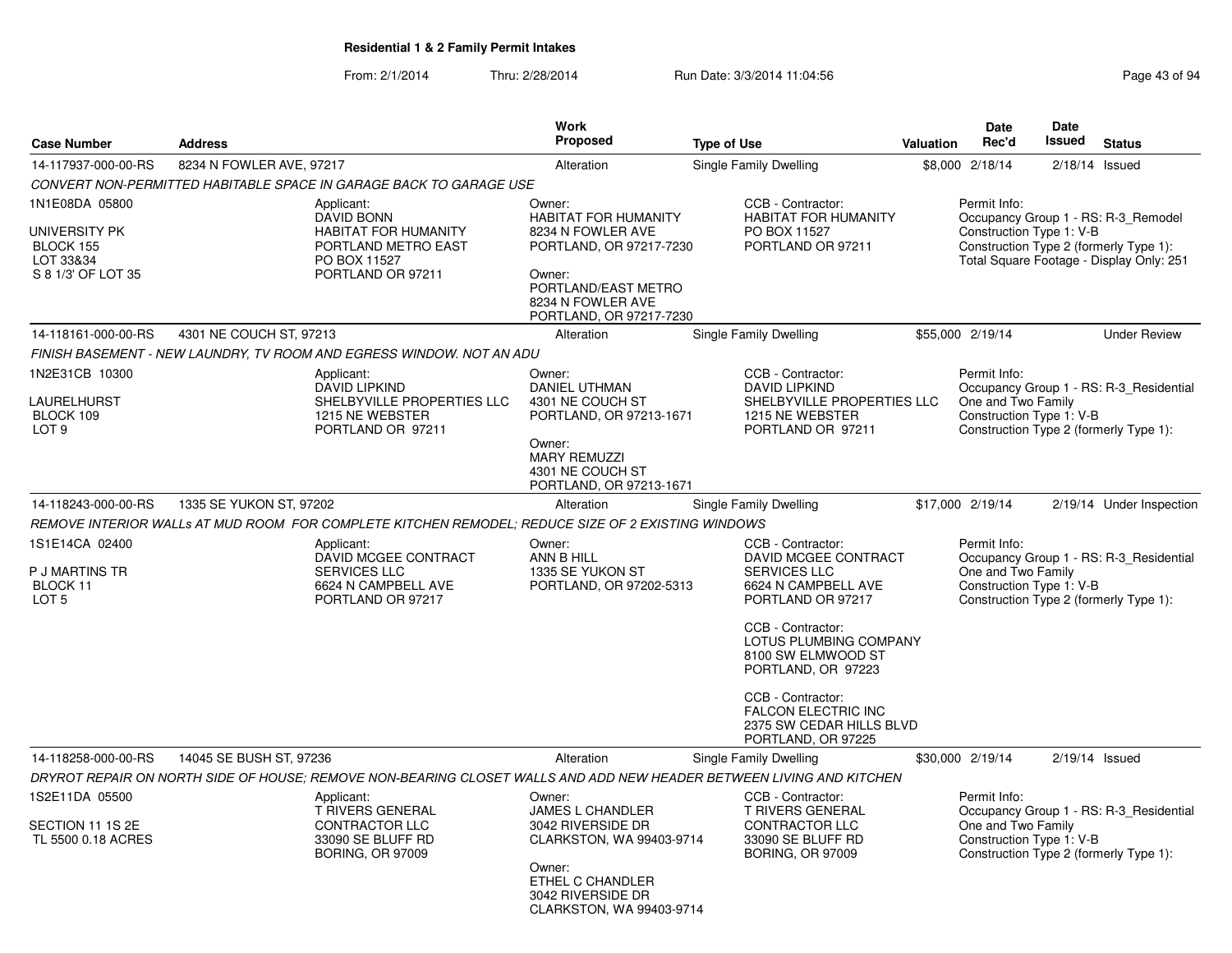|                                                                                    |                                                        |                                                                                                      | Work                                                                                                                              |                    |                                                                                                             |           | Date                                                                                              | Date             |                                                                                   |
|------------------------------------------------------------------------------------|--------------------------------------------------------|------------------------------------------------------------------------------------------------------|-----------------------------------------------------------------------------------------------------------------------------------|--------------------|-------------------------------------------------------------------------------------------------------------|-----------|---------------------------------------------------------------------------------------------------|------------------|-----------------------------------------------------------------------------------|
| <b>Case Number</b>                                                                 | <b>Address</b>                                         |                                                                                                      | <b>Proposed</b>                                                                                                                   | <b>Type of Use</b> |                                                                                                             | Valuation | Rec'd                                                                                             | Issued           | <b>Status</b>                                                                     |
| 14-118321-000-00-RS                                                                | 10736 SE STEPHENS ST, 97216                            |                                                                                                      | Alteration                                                                                                                        |                    | Single Family Dwelling                                                                                      |           | \$6,750 2/19/14                                                                                   | $2/19/14$ Issued |                                                                                   |
|                                                                                    | SOLAR INSTALLATION OF 3 KW ROOF MOUNTED ELECTRIC ARRAY |                                                                                                      |                                                                                                                                   |                    |                                                                                                             |           |                                                                                                   |                  |                                                                                   |
| 1S2E03CA 10700<br><b>VERMADA PK</b><br>BLOCK <sub>3</sub><br>LOT <sub>12</sub>     |                                                        | Applicant:<br><b>KATIE MARTIN</b><br>NEIL KELLY COMPANY<br>804 N ALBERTA ST<br>PORTLAND, OR 97217    | Owner:<br>THE SUE T YOUNT REVOCABLE<br>10736 SE STEPHENS ST<br>PORTLAND, OR 97216-3240<br>Owner:<br>LIVING TRUST U D T            |                    | CCB - Contractor:<br>NEIL KELLY CO INC<br>804 N ALBERTA ST<br>PORTLAND, OR 97217-2693                       |           | Permit Info:<br>One and Two Family<br>Construction Type 1: V-B                                    |                  | Occupancy Group 1 - RS: R-3 Residential<br>Construction Type 2 (formerly Type 1): |
|                                                                                    |                                                        |                                                                                                      | 10736 SE STEPHENS ST<br>PORTLAND, OR 97216-3240                                                                                   |                    |                                                                                                             |           |                                                                                                   |                  |                                                                                   |
| 14-118371-000-00-RS                                                                | 2983 SE 134TH AVE, 97236                               |                                                                                                      | Alteration                                                                                                                        |                    | <b>Single Family Dwelling</b>                                                                               |           | \$20,000 2/19/14                                                                                  | $2/19/14$ Issued |                                                                                   |
|                                                                                    |                                                        | CONVERT GARAGE TO HABITABLE SPACE WITH 2 BEDROOMS AND BATHROOM                                       |                                                                                                                                   |                    |                                                                                                             |           |                                                                                                   |                  |                                                                                   |
| 1S2E11AB 03000<br>SECTION 11 1S 2E<br>TL 3000 0.16 ACRES                           |                                                        | Applicant:<br><b>TADELE A GELAGAY</b><br>3008 SE 134TH AVE<br>PORTLAND, OR 97236                     | Owner:<br>TADELE A GELAGAY<br>3008 SE 134TH AVE<br>PORTLAND, OR 97236                                                             |                    |                                                                                                             |           | Permit Info:<br>One and Two Family<br>Construction Type 1: V-B                                    |                  | Occupancy Group 1 - RS: R-3 Residential                                           |
|                                                                                    |                                                        |                                                                                                      |                                                                                                                                   |                    |                                                                                                             |           |                                                                                                   |                  | Construction Type 2 (formerly Type 1):                                            |
| 14-118464-000-00-RS                                                                | 7326 SE 17TH AVE, 97202                                |                                                                                                      | Alteration                                                                                                                        |                    | <b>Single Family Dwelling</b>                                                                               |           | \$3.000 2/19/14                                                                                   | 2/19/14 Final    |                                                                                   |
|                                                                                    |                                                        | VOLUNTARY FOUNDATION ANCHORING; POURING SECOND STEMWALL ON OUTSIDE OF EXISTING STEMWALL AT SW CORNER |                                                                                                                                   |                    |                                                                                                             |           |                                                                                                   |                  |                                                                                   |
| 1S1E23AC 02700<br>WESTMORELAND<br>BLOCK <sub>8</sub><br>LOT <sub>3</sub>           |                                                        | Applicant:<br>MICHAEL WIEBER<br>ELYSIUM CONSTRUCTION LLC<br>PO BOX 12010<br>PORTLAND OR 97212        | Owner:<br><b>JOHN G FRANKO</b><br>7326 SE 17TH AVE<br>PORTLAND, OR 97202                                                          |                    | CCB - Contractor:<br><b>MICHAEL WIEBER</b><br>ELYSIUM CONSTRUCTION LLC<br>PO BOX 12010<br>PORTLAND OR 97212 |           | Permit Info:<br>One and Two Family<br>Construction Type 1: V-B                                    |                  | Occupancy Group 1 - RS: R-3_Residential<br>Construction Type 2 (formerly Type 1): |
|                                                                                    |                                                        |                                                                                                      | Owner:<br>PATRICIA L FRANKO<br>7326 SE 17TH AVE<br>PORTLAND, OR 97202                                                             |                    |                                                                                                             |           |                                                                                                   |                  |                                                                                   |
| 14-118468-000-00-RS                                                                | 8828 NE SCHUYLER ST, 97220                             |                                                                                                      | Alteration                                                                                                                        |                    | Single Family Dwelling                                                                                      |           | \$2,000 2/19/14                                                                                   | 2/19/14 Final    |                                                                                   |
| <b>VOLUNTARY SEISMIC RETROFIT</b>                                                  |                                                        |                                                                                                      |                                                                                                                                   |                    |                                                                                                             |           |                                                                                                   |                  |                                                                                   |
| 1N2E28CD 07800<br><b>EASTGATE VILLAGE</b><br>BLOCK <sub>7</sub><br>LOT 6&7 TL 7800 |                                                        | Applicant:<br>MICHAEL WIEBER<br><b>ELYSIUM CONSTRUCTION LLC</b><br>PO BOX 12010<br>PORTLAND OR 97212 | Owner:<br><b>RICK SHORY</b><br>8828 NE SCHUYLER ST<br>PORTLAND, OR 97220-5549                                                     |                    | CCB - Contractor:<br>MICHAEL WIEBER<br>ELYSIUM CONSTRUCTION LLC<br>PO BOX 12010<br>PORTLAND OR 97212        |           | Permit Info:<br>One and Two Family<br>Construction Type 1: V-B                                    |                  | Occupancy Group 1 - RS: R-3 Residential<br>Construction Type 2 (formerly Type 1): |
| 14-118610-000-00-RS                                                                | 3514 N FARRAGUT ST - Unit B, 97217                     |                                                                                                      | Alteration                                                                                                                        |                    | <b>Single Family Dwelling</b>                                                                               |           | \$30,000 2/25/14                                                                                  |                  | 2/25/14 Under Inspection                                                          |
|                                                                                    |                                                        | CONVERT BASEMENT TO ACCESSORY DWELLING UNIT/***ADD PLUMBING FIXTURES 2/25/14***                      |                                                                                                                                   |                    |                                                                                                             |           |                                                                                                   |                  |                                                                                   |
| 1N1E08DD 04900                                                                     |                                                        | Applicant:<br><b>TODD MICHAEL SANDERS</b><br>3439 NE SANDY BLVD SUITE 421<br>PORTLAND, OR 97232      | Owner:<br><b>SCOTT P MONTEGNA</b><br>3514 N FARRAGUT ST<br>PORTLAND, OR 97217<br>Owner:<br><b>JESSICA S</b><br>RODRIGUEZ-MONTEGNA |                    | CCB - Contractor:<br>TODD MICHAEL SANDERS<br>3439 NE SANDY BLVD SUITE 421<br>PORTLAND, OR 97232             |           | Permit Info:<br>One and Two Family<br>Construction Type 1: V-B<br>Number of New Dwelling Units: 1 |                  | Occupancy Group 1 - RS: R-3_Residential<br>Construction Type 2 (formerly Type 1): |
|                                                                                    |                                                        |                                                                                                      | 3514 N FARRAGUT ST<br>PORTLAND, OR 97217                                                                                          |                    |                                                                                                             |           |                                                                                                   |                  |                                                                                   |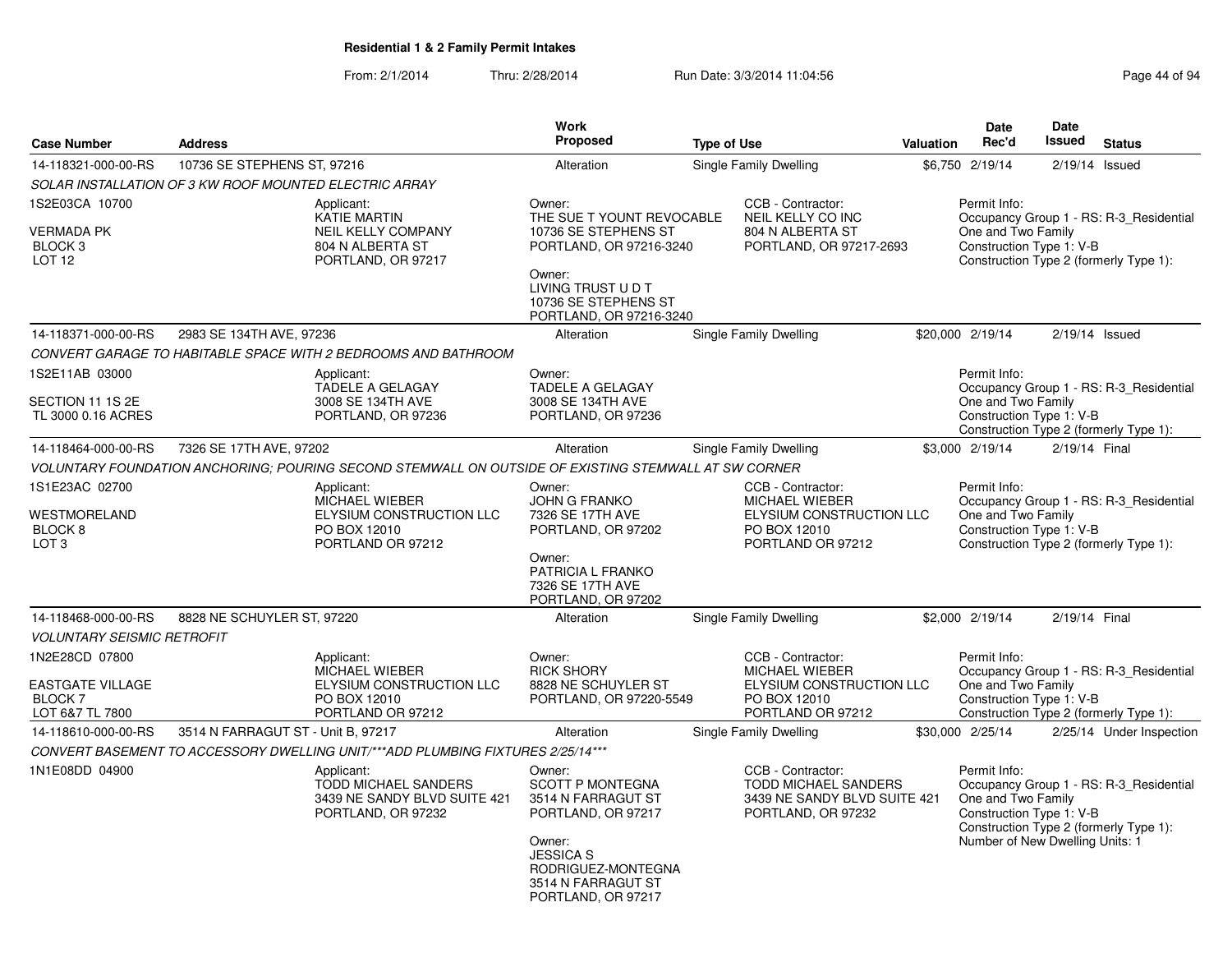| <b>Case Number</b>                                                       | <b>Address</b>                     |                                                                                                                                               | <b>Work</b><br>Proposed                                                                                                                                                                                                           | <b>Type of Use</b>                                                                                                                                                                                                                                                                                                  | Valuation | <b>Date</b><br>Rec'd                                                                                  | <b>Date</b><br><b>Issued</b> | <b>Status</b>                                                                     |
|--------------------------------------------------------------------------|------------------------------------|-----------------------------------------------------------------------------------------------------------------------------------------------|-----------------------------------------------------------------------------------------------------------------------------------------------------------------------------------------------------------------------------------|---------------------------------------------------------------------------------------------------------------------------------------------------------------------------------------------------------------------------------------------------------------------------------------------------------------------|-----------|-------------------------------------------------------------------------------------------------------|------------------------------|-----------------------------------------------------------------------------------|
| 14-118610-REV-01-RS                                                      | 3514 N FARRAGUT ST - Unit B. 97217 |                                                                                                                                               | Alteration                                                                                                                                                                                                                        | Single Family Dwelling                                                                                                                                                                                                                                                                                              |           | \$2/28/14                                                                                             |                              | 2/28/14 Issued                                                                    |
|                                                                          |                                    | REVISION TO POUR FOOTING IN BASEMENT, WIDEN CLOSET TO FIT WATER HEATER, NEW BEAM DUE TO TERMITE DAMAGE                                        |                                                                                                                                                                                                                                   |                                                                                                                                                                                                                                                                                                                     |           |                                                                                                       |                              |                                                                                   |
| 1N1E08DD 04900                                                           |                                    | Applicant:<br>TODD MICHAEL SANDERS<br>3439 NE SANDY BLVD SUITE 421<br>PORTLAND, OR 97232                                                      | Owner:<br><b>SCOTT P MONTEGNA</b><br>3514 N FARRAGUT ST<br>PORTLAND, OR 97217<br>Owner:<br><b>JESSICA S</b><br>RODRIGUEZ-MONTEGNA<br>3514 N FARRAGUT ST                                                                           | CCB - Contractor:<br><b>TODD MICHAEL SANDERS</b><br>3439 NE SANDY BLVD SUITE 421<br>PORTLAND, OR 97232                                                                                                                                                                                                              |           | Permit Info:<br>One and Two Family<br>Construction Type 1: V-B                                        |                              | Occupancy Group 1 - RS: R-3_Residential<br>Construction Type 2 (formerly Type 1): |
|                                                                          |                                    |                                                                                                                                               | PORTLAND, OR 97217                                                                                                                                                                                                                |                                                                                                                                                                                                                                                                                                                     |           |                                                                                                       |                              |                                                                                   |
| 14-118697-000-00-RS                                                      | 4137 NE 49TH AVE, 97218            |                                                                                                                                               | Alteration                                                                                                                                                                                                                        | Single Family Dwelling                                                                                                                                                                                                                                                                                              |           | \$6,750 2/20/14                                                                                       |                              | 2/20/14 Issued                                                                    |
| <b>ROOF MOUNT SOLAR ARRAY 4.2kW</b>                                      |                                    |                                                                                                                                               |                                                                                                                                                                                                                                   |                                                                                                                                                                                                                                                                                                                     |           |                                                                                                       |                              |                                                                                   |
| 1N2E19CA 13300<br><b>IRVINGTON ACREAGE TR</b><br><b>BLOCK 2 TL 13300</b> |                                    | Applicant:<br>JORDAN WEISMAN<br><b>FUTURE CITY SOLAR LLC</b><br>1631 NE BROADWAY ST, #320<br>PORTLAND, OR 97232                               | Owner:<br>PETER EDLING<br>4137 NE 49TH AVE<br>PORTLAND, OR 97218-1713<br>Owner:<br><b>LAURA MATTISON</b><br>4137 NE 49TH AVE                                                                                                      | CCB - Contractor:<br><b>JORDAN WEISMAN</b><br><b>FUTURE CITY SOLAR LLC</b><br>1631 NE BROADWAY ST, #320<br>PORTLAND, OR 97232                                                                                                                                                                                       |           | Permit Info:<br>Occupancy Group 1 - RS: U_Private<br>Garage\Utility Misc.<br>Construction Type 1: V-B |                              | Construction Type 2 (formerly Type 1):                                            |
| 14-118801-000-00-RS                                                      | 0525 SW VERMONT ST, 97201          |                                                                                                                                               | PORTLAND, OR 97218-1713<br>Alteration                                                                                                                                                                                             | Single Family Dwelling                                                                                                                                                                                                                                                                                              |           | \$15,000 2/20/14                                                                                      |                              | $2/21/14$ Issued                                                                  |
|                                                                          |                                    | RELOCATE LAUNDRY IN BASEMENT. CHANGE BASEMENT BATH SHOWER TO TUB. NO EXTERIOR ALTERATIONS, NO STRUCTURAL WORK. TRADE WORK. NO PLANS REQUIRED. |                                                                                                                                                                                                                                   |                                                                                                                                                                                                                                                                                                                     |           |                                                                                                       |                              |                                                                                   |
| 1S1E15CD 14400<br>SOUTHERN PORTLAND<br>BLOCK 12<br>LOT <sub>6</sub>      |                                    | Applicant:<br><b>BRYAN SCHMITZ</b><br><b>BSC GENERAL CONTRACTORS IN 0525 SW VERMONT ST</b><br>3836 NE SKIDMORE ST<br>PORTLAND, OR 972118252   | Owner:<br><b>LORRI E BARONE</b><br>PORTLAND, OR 97219-2351<br>Owner:<br><b>CARMEN BARONE</b><br>0525 SW VERMONT ST<br>PORTLAND, OR 97219-2351<br>Owner:<br><b>WENDY E BENSON</b><br>0525 SW VERMONT ST<br>PORTLAND, OR 97219-2351 | CCB - Contractor:<br>RHINO PLUMBING INC<br>18761 SE EL CAMINO TER<br>DAMASCUS OR 97089<br>CCB - Contractor:<br>SAM HARDING INC<br>23833 NE GLISAN<br>WOOD VILLAGE, OR 97060-2942<br>CCB - Contractor:<br><b>BRIAN SCHMITZ</b><br><b>BSC GENERAL CONTRACTORS IN</b><br>3836 NE SKIDMORE ST<br>PORTLAND, OR 972118252 |           | Permit Info:<br>One and Two Family<br>Construction Type 1: V-B                                        |                              | Occupancy Group 1 - RS: R-3_Residential<br>Construction Type 2 (formerly Type 1): |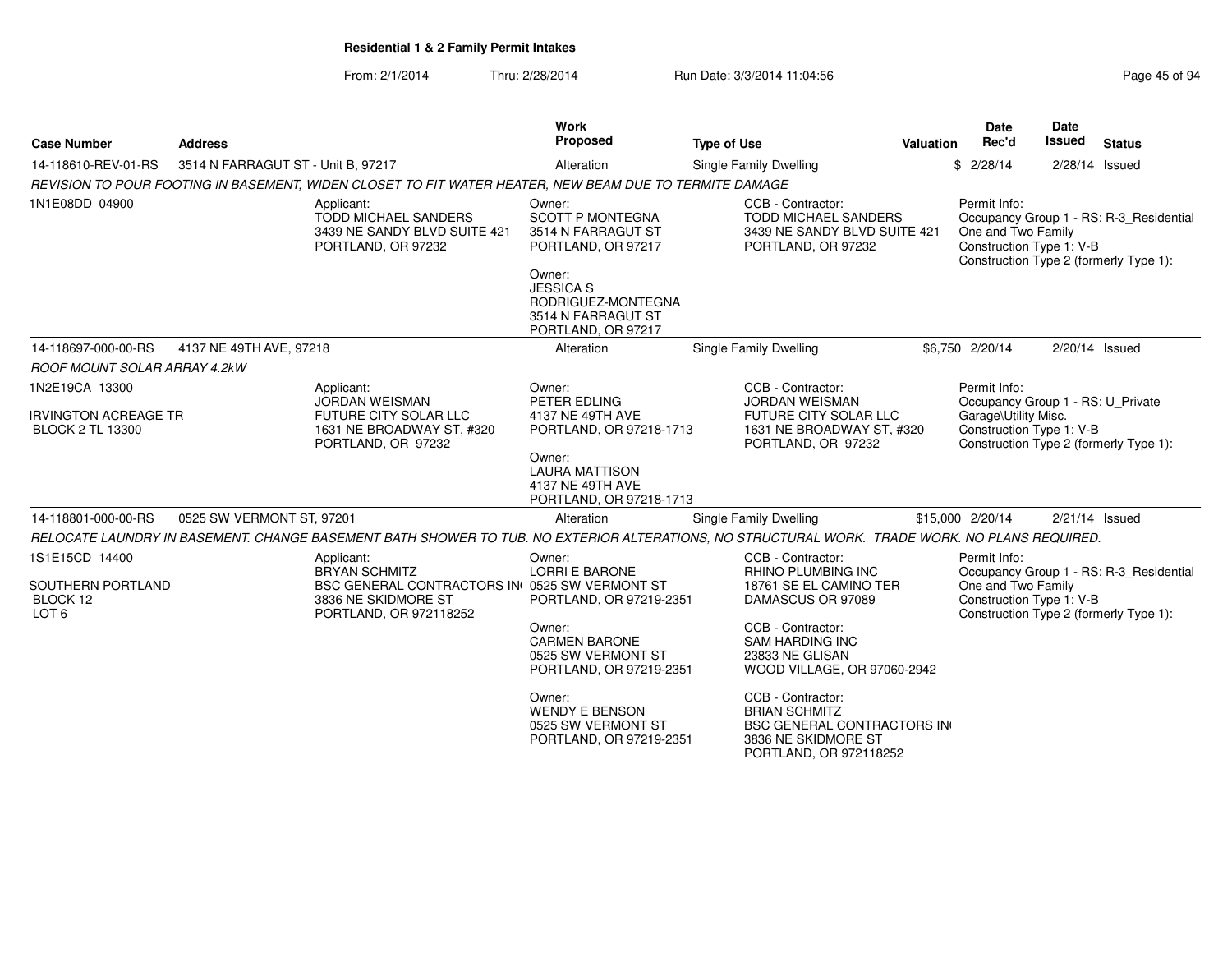| <b>Case Number</b>                                              | <b>Address</b>                                                                                                | <b>Work</b><br>Proposed                                                         | <b>Type of Use</b>                                                                                                   | <b>Valuation</b> | <b>Date</b><br>Rec'd                                           | <b>Date</b><br><b>Issued</b> | <b>Status</b>                                                                     |
|-----------------------------------------------------------------|---------------------------------------------------------------------------------------------------------------|---------------------------------------------------------------------------------|----------------------------------------------------------------------------------------------------------------------|------------------|----------------------------------------------------------------|------------------------------|-----------------------------------------------------------------------------------|
| 14-118819-000-00-RS                                             | 343 SE 32ND AVE, 97214                                                                                        | Alteration                                                                      | Single Family Dwelling                                                                                               |                  | \$2,000 2/20/14                                                | 2/20/14 Final                |                                                                                   |
|                                                                 | STRUCTURAL UPGRADE; SEISMIC RETROFIT                                                                          |                                                                                 |                                                                                                                      |                  |                                                                |                              |                                                                                   |
| 1N1E36CD 04300                                                  | Applicant:<br><b>MICHAEL WIEBER</b>                                                                           | Owner:<br><b>LANCE M POEHLER</b>                                                | CCB - Contractor:<br><b>MICHAEL WIEBER</b>                                                                           |                  | Permit Info:                                                   |                              | Occupancy Group 1 - RS: R-3_Remodel                                               |
| <b>SCHMEERS ADD</b><br><b>BLOCK 5</b><br>LOT <sub>14</sub>      | ELYSIUM CONSTRUCTION LLC<br>PO BOX 12010<br>PORTLAND OR 97212                                                 | 343 SE 32ND AVE<br>PORTLAND, OR 97214-1935                                      | ELYSIUM CONSTRUCTION LLC<br>PO BOX 12010<br>PORTLAND OR 97212                                                        |                  | Construction Type 1: V-B                                       |                              | Construction Type 2 (formerly Type 1):                                            |
|                                                                 |                                                                                                               | Owner:<br>REBECCA L POEHLER<br>343 SE 32ND AVE<br>PORTLAND, OR 97214-1935       |                                                                                                                      |                  |                                                                |                              |                                                                                   |
| 14-118824-000-00-RS                                             | 2945 NE 17TH AVE, 97212                                                                                       | Alteration                                                                      | Single Family Dwelling                                                                                               |                  | \$2,000 2/20/14                                                |                              | 2/20/14 Issued                                                                    |
|                                                                 | VOLUNTARY STRUCTURAL UPGRADE, SEISMIC RETROFIT                                                                |                                                                                 |                                                                                                                      |                  |                                                                |                              |                                                                                   |
| 1N1E26AC 02700                                                  | Applicant:<br><b>MICHAEL WIEBER</b>                                                                           | Owner:<br><b>LINDA C ERNST</b>                                                  | CCB - Contractor:<br><b>MICHAEL WIEBER</b>                                                                           |                  | Permit Info:                                                   |                              | Occupancy Group 1 - RS: R-3_Remodel                                               |
| <b>IRVINGTON</b><br>BLOCK 54<br>S 1/2 OF LOT 5                  | ELYSIUM CONSTRUCTION LLC<br>PO BOX 12010<br>PORTLAND OR 97212                                                 | 2945 NE 17TH AVE<br>PORTLAND, OR 97212-3351                                     | ELYSIUM CONSTRUCTION LLC<br>PO BOX 12010<br>PORTLAND OR 97212                                                        |                  | Construction Type 1: V-B                                       |                              | Construction Type 2 (formerly Type 1):                                            |
| LOT <sub>6</sub>                                                |                                                                                                               | Owner:<br><b>GREG E DERMER</b><br>2945 NE 17TH AVE<br>PORTLAND, OR 97212-3351   |                                                                                                                      |                  |                                                                |                              |                                                                                   |
| 14-118920-000-00-RS                                             | 1807 NE 52ND AVE, 97213                                                                                       | Alteration                                                                      | Single Family Dwelling                                                                                               |                  | \$12,850 2/20/14                                               |                              | 2/20/14 Under Inspection                                                          |
|                                                                 | REPLACE EXISTING PORCH WITH NEW 120SF PORCH 41" ABOVE GRADE                                                   |                                                                                 |                                                                                                                      |                  |                                                                |                              |                                                                                   |
| 1N2E30CD 14300                                                  | Applicant:<br>TIM AUSTIN LLC                                                                                  | Owner:<br>JONATHAN S LINDGREN                                                   | CCB - Contractor:<br>TIM AUSTIN LLC                                                                                  |                  | Permit Info:                                                   |                              | Occupancy Group 1 - RS: R-3_Residential                                           |
| <b>ELMHURST</b><br>BLOCK 18<br>LOT <sub>4</sub>                 | 637 SE PAROPA PL<br>GRESHAM OR 97080                                                                          | 1807 NE 52ND AVE<br>PORTLAND, OR 97213-2729                                     | 637 SE PAROPA PL<br>GRESHAM OR 97080                                                                                 |                  | One and Two Family<br>Construction Type 1: V-B                 |                              | Construction Type 2 (formerly Type 1):                                            |
|                                                                 |                                                                                                               | Owner:<br><b>MARGARET E RUBY</b><br>1807 NE 52ND AVE<br>PORTLAND, OR 97213-2729 |                                                                                                                      |                  |                                                                |                              | Total Square Footage - Display Only: 120                                          |
| 14-119188-000-00-RS                                             | 509 NE FARGO ST, 97212                                                                                        | Alteration                                                                      | Single Family Dwelling                                                                                               |                  | \$6,234 2/20/14                                                | 2/22/14 Final                |                                                                                   |
| <b>VOLUNTARY SEISMIC UPGRADE</b>                                |                                                                                                               |                                                                                 |                                                                                                                      |                  |                                                                |                              |                                                                                   |
| 1N1E26BB 06200<br><b>ALBINA</b><br>BLOCK 12<br>LOT <sub>8</sub> | Applicant:<br><b>STEVE GEMMELL</b><br><b>GEMMELL CONSTRUCTION LLC</b><br>3817 N WILLIAMS<br>PORTLAND OR 97227 | Owner:<br>DANIEL P LEFCO<br>509 NE FARGO ST<br>PORTLAND, OR 97212-2144          | CCB - Contractor:<br><b>STEVE GEMMELL</b><br><b>GEMMELL CONSTRUCTION LLC</b><br>3817 N WILLIAMS<br>PORTLAND OR 97227 |                  | Permit Info:<br>One and Two Family<br>Construction Type 1: V-B |                              | Occupancy Group 1 - RS: R-3_Residential<br>Construction Type 2 (formerly Type 1): |
|                                                                 |                                                                                                               | Owner:<br>KATHERINE E KOEHLER<br>509 NE FARGO ST<br>PORTLAND, OR 97212-2144     |                                                                                                                      |                  |                                                                |                              |                                                                                   |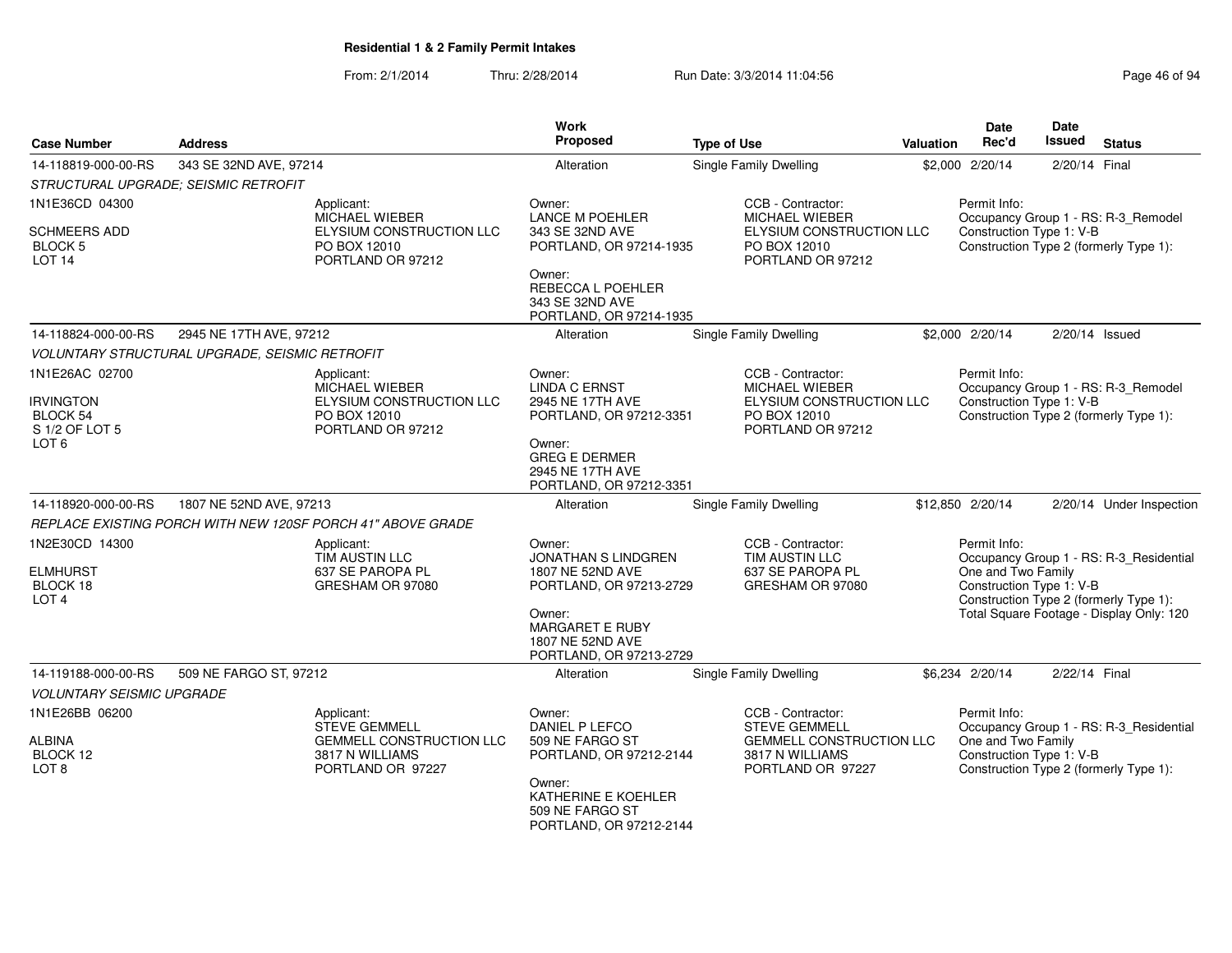| <b>Case Number</b>                                                                     | <b>Address</b>                     |                                                                                                                                                                          | Work<br><b>Proposed</b>                                                                                                                                       | <b>Type of Use</b> |                                                                                                                                        | <b>Valuation</b> | <b>Date</b><br>Rec'd                                           | Date<br>Issued | <b>Status</b>                                                                     |
|----------------------------------------------------------------------------------------|------------------------------------|--------------------------------------------------------------------------------------------------------------------------------------------------------------------------|---------------------------------------------------------------------------------------------------------------------------------------------------------------|--------------------|----------------------------------------------------------------------------------------------------------------------------------------|------------------|----------------------------------------------------------------|----------------|-----------------------------------------------------------------------------------|
| 14-119253-000-00-RS                                                                    |                                    |                                                                                                                                                                          |                                                                                                                                                               |                    |                                                                                                                                        |                  |                                                                |                |                                                                                   |
|                                                                                        | 2931 NE CESAR E CHAVEZ BLVD, 97212 |                                                                                                                                                                          | Alteration                                                                                                                                                    |                    | Single Family Dwelling                                                                                                                 |                  | \$14,500 2/21/14                                               | 2/21/14        | Issued                                                                            |
| 1N1E25AD 04300<br><b>BEAUMONT</b><br>BLOCK <sub>24</sub><br>LOT 1&4 TL 4300            |                                    | ADD SHOWER TO BATHROOM IN BASMENT AND CONVERT DARKROOM TO BEDROOM<br>Applicant:<br><b>MARY HOGUE</b><br><b>MKM ARCHITECTURE</b><br>3304 SE 52ND AVE<br>PORTLAND OR 97206 | Owner:<br>DAVID J WILLIAMS<br>2931 NE CESAR E CHAVEZ BLVD<br>PORTLAND, OR 97212-2932                                                                          |                    |                                                                                                                                        |                  | Permit Info:<br>One and Two Family<br>Construction Type 1: V-B |                | Occupancy Group 1 - RS: R-3 Residential<br>Construction Type 2 (formerly Type 1): |
| 14-119260-000-00-RS                                                                    | 8105 SE TOLMAN ST, 97206           |                                                                                                                                                                          | Alteration                                                                                                                                                    |                    | Single Family Dwelling                                                                                                                 |                  | \$5,989 2/25/14                                                |                | <b>Under Review</b>                                                               |
| <b>INSTALL 13D FIRE SPRINKLER SYSTEM</b>                                               |                                    |                                                                                                                                                                          |                                                                                                                                                               |                    |                                                                                                                                        |                  |                                                                |                |                                                                                   |
| 1S2E17DD 04400<br>WOODMERE PK<br>BLOCK <sub>2</sub><br>LOT 5&6<br>S 17.5' OF LOT 25&26 |                                    | Applicant:<br><b>DARRELL FLUIT</b><br><b>WESTERN STATES FIRE</b><br>PROTECTION CO<br>13896 FIR ST SU B<br>OREGON CITY, OR 97045                                          | Owner:<br>ALTERNATIVE SERVICES-OR INC<br>8103-8105 SE TOLMAN ST<br>PORTLAND, OR 97206                                                                         |                    | CCB - Contractor:<br><b>DARRELL FLUIT</b><br><b>WESTERN STATES FIRE</b><br>PROTECTION CO<br>13896 FIR ST SU B<br>OREGON CITY, OR 97045 |                  | Permit Info:<br>One and Two Family<br>Construction Type 1: V-B |                | Occupancy Group 1 - RS: R-3 Residential<br>Construction Type 2 (formerly Type 1): |
| 14-119261-000-00-RS                                                                    | 3920 NE HOYT ST, 97232             |                                                                                                                                                                          | Alteration                                                                                                                                                    |                    | Single Family Dwelling                                                                                                                 |                  | \$4.741 2/21/14                                                |                | <b>Under Review</b>                                                               |
| <b>VOLUNTARY SEISMIC RETROFIT PER ATTACHED ENGINEERING</b>                             |                                    |                                                                                                                                                                          |                                                                                                                                                               |                    |                                                                                                                                        |                  |                                                                |                |                                                                                   |
| 1N1E36AD 09400<br>LAURELHURST<br>BLOCK 67<br>LOT 1&16-18 TL 9400                       |                                    | Applicant:<br><b>STEVE GEMMELL</b><br><b>GEMMELL CONSTRUCTION LLC</b><br>3817 N WILLIAMS<br>PORTLAND OR 97227                                                            | Owner:<br>SHANE A KENNEDY<br>3920 NE HOYT ST<br>PORTLAND, OR 97232-3330<br>Owner:<br><b>LISA K KENNEDY</b><br>3920 NE HOYT ST<br>PORTLAND, OR 97232-3330      |                    | CCB - Contractor:<br><b>STEVE GEMMELL</b><br><b>GEMMELL CONSTRUCTION LLC</b><br>3817 N WILLIAMS<br>PORTLAND OR 97227                   |                  | Permit Info:<br>One and Two Family<br>Construction Type 1: V-B |                | Occupancy Group 1 - RS: R-3 Residential<br>Construction Type 2 (formerly Type 1): |
| 14-119479-000-00-RS                                                                    | 450 SW 48TH DR, 97221              |                                                                                                                                                                          | Alteration                                                                                                                                                    |                    | Single Family Dwelling                                                                                                                 |                  | \$10,000 2/21/14                                               |                | 2/21/14 Under Inspection                                                          |
|                                                                                        |                                    | REPLACE HEADER OVER EXTERIOR WINDOW TO REPAIR WATER DAMAGE                                                                                                               |                                                                                                                                                               |                    |                                                                                                                                        |                  |                                                                |                |                                                                                   |
| 1S1E06AA 01300<br>WOODSIDE TERR & PLAT 2<br>LOT 16&17 TL 1300                          |                                    | Applicant:<br>MM DISIGN BUILD LLC<br>6431 NE 37TH AVE<br>PORTLAND, OR 97211                                                                                              | Owner:<br><b>JACK GOUGOUTAS</b><br>450 SW 48TH DR<br>PORTLAND, OR 97221-2742<br>Owner:<br><b>LINDA GOUGOUTAS</b><br>450 SW 48TH DR<br>PORTLAND, OR 97221-2742 |                    | CCB - Contractor:<br>MM DISIGN BUILD LLC<br>6431 NE 37TH AVE<br>PORTLAND, OR 97211                                                     |                  | Permit Info:<br>One and Two Family<br>Construction Type 1: V-B |                | Occupancy Group 1 - RS: R-3_Residential<br>Construction Type 2 (formerly Type 1): |
| 14-119815-000-00-RS                                                                    | 4020 NE 38TH AVE, 97212            |                                                                                                                                                                          | Alteration                                                                                                                                                    |                    | Single Family Dwelling                                                                                                                 |                  | \$120,000 2/22/14                                              |                | <b>Under Review</b>                                                               |
|                                                                                        |                                    | ADD BATHROOM TO EXISTING SECOND FLOOR CREATE APPROX 10 FOOT WIDE DORMER FOR ADDITIONAL HEAD ROOM (2 TOILETS TOTAL)                                                       |                                                                                                                                                               |                    |                                                                                                                                        |                  |                                                                |                |                                                                                   |
| 1N1E24DA 14700<br>WILSHIRE<br>BLOCK <sub>22</sub><br>S 48' OF N 80' OF LOT 5           |                                    | Applicant:<br><b>ADAM</b><br><b>ARCIFORM LLC</b><br>4231 N INTERSTATE AVE<br>PORTLAND, OR 97217                                                                          | Owner:<br>PATRICK A SLABE<br>4020 NE 38TH AVE<br>PORTLAND, OR 97212-1847<br>Owner:<br><b>LAYNE M SLABE</b><br>4020 NE 38TH AVE<br>PORTLAND, OR 97212-1847     |                    | CCB - Contractor:<br><b>ADAM</b><br><b>ARCIFORM LLC</b><br>4231 N INTERSTATE AVE<br>PORTLAND, OR 97217                                 |                  | Permit Info:<br>One and Two Family<br>Construction Type 1: V-B |                | Occupancy Group 1 - RS: R-3_Residential<br>Construction Type 2 (formerly Type 1): |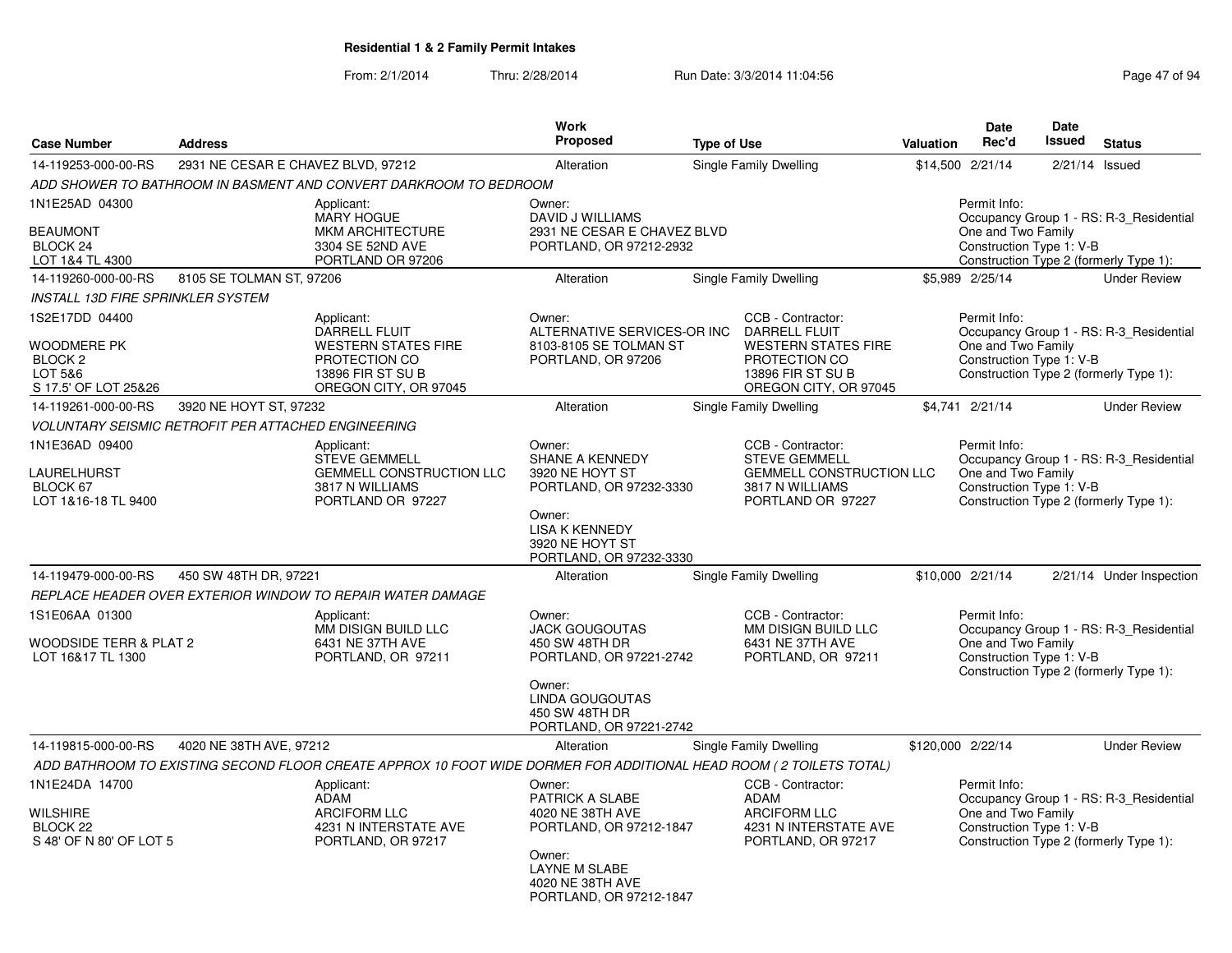| <b>Case Number</b>                                                              | <b>Address</b>            |                                                                                                                                                              | <b>Work</b><br>Proposed                                                                                                                                                | <b>Type of Use</b>                                                                                                | Valuation | Date<br>Rec'd                                                                                            | <b>Date</b><br><b>Issued</b> | <b>Status</b>                                                                    |
|---------------------------------------------------------------------------------|---------------------------|--------------------------------------------------------------------------------------------------------------------------------------------------------------|------------------------------------------------------------------------------------------------------------------------------------------------------------------------|-------------------------------------------------------------------------------------------------------------------|-----------|----------------------------------------------------------------------------------------------------------|------------------------------|----------------------------------------------------------------------------------|
| 14-120251-000-00-RS                                                             | 50 NE IVY ST, 97212       |                                                                                                                                                              | Alteration                                                                                                                                                             | <b>Single Family Dwelling</b>                                                                                     |           | \$50,000 2/26/14                                                                                         | $2/26/14$ Issued             |                                                                                  |
|                                                                                 |                           | CONVERT BASEMENT TO HABITABLE SPACE FOR FAMILY ROOM. BATHROOM. BEDROOM. WINDOW WELL. EXISTING LAUNDRY AND MECHANICAL ROOM. NEW BEAM. POSTS AND FOOTINGS: MA  |                                                                                                                                                                        |                                                                                                                   |           |                                                                                                          |                              |                                                                                  |
| 1N1E27AA 06300<br>WILLIAMS AVE ADD<br>BLOCK <sub>7</sub><br>E 33 1/3' OF LOT 23 |                           | Applicant:<br><b>BOB STEELE</b><br>DESIGN INTELLIGENCE LLC<br>3013 SE WASHOUGAL RIVER RD<br>WASHOUGAL, WA 98671                                              | Owner:<br>MARGO WOODS<br>219 NE SHAVER ST #1<br>PORTLAND, OR 97212-1066                                                                                                | CCB - Contractor:<br>WILDE PROPERTIES INC<br>3735 SE CLAY STE 204<br>PORTLAND, OR 97214                           |           | Permit Info:<br>Construction Type 1: V-B<br>Construction Type 2 (formerly Type 1):                       |                              | Occupancy Group 1 - RS: R-3_Remodel<br>Total Square Footage - Display Only: 1152 |
| 14-120254-000-00-RS                                                             | 2521 NE 19TH AVE, 97212   |                                                                                                                                                              | Alteration                                                                                                                                                             | Single Family Dwelling                                                                                            |           | \$76,000 2/25/14                                                                                         | 2/25/14 Issued               |                                                                                  |
|                                                                                 |                           | REPLACE WALLS IN BATHROOM ON MAIN FLOOR: ADD OFFICE TO BASEMENT - TRADE PERMITS OBTAINED SEPARATELY                                                          |                                                                                                                                                                        |                                                                                                                   |           |                                                                                                          |                              |                                                                                  |
| 1N1E26DB 00100<br><b>IRVINGTON</b><br>BLOCK 38<br>LOT 8<br>N 1/2 OF LOT 9       |                           | Applicant:<br><b>TIM KASAL</b><br>TIM KASAL CONSTRUCTION LLC<br>PO BOX 19975<br>PORTLAND, OR 97280-0975                                                      | Owner:<br>KATHLEEN MACNAUGHTON<br>2521 NE 19TH AVE<br>PORTLAND, OR 97212<br>Owner:<br><b>MARTHA L MCCLURE</b><br>2521 NE 19TH AVE<br>PORTLAND, OR 97212                | CCB - Contractor:<br><b>TIM KASAL</b><br>TIM KASAL CONSTRUCTION LLC<br>PO BOX 19975<br>PORTLAND, OR 97280-0975    |           | Permit Info:<br>One and Two Family<br>Construction Type 1: V-B<br>Construction Type 2 (formerly Type 1): |                              | Occupancy Group 1 - RS: R-3 Residential                                          |
| 14-120258-000-00-RS                                                             | 7225 SW 13TH AVE, 97219   |                                                                                                                                                              | Alteration                                                                                                                                                             | Single Family Dwelling                                                                                            |           | \$100,000 2/25/14                                                                                        | $2/25/14$ Issued             |                                                                                  |
|                                                                                 |                           | EXPAND HABITABLE SPACE IN BASEMENT AND ADD BEDROOM AND BATHROOM, REPLACE ALL FURRED OUT WALLS; MAIN FLOOR - REMOVE INTERIOR WALLS FOR KITCHEN REMODEL, REPLA |                                                                                                                                                                        |                                                                                                                   |           |                                                                                                          |                              |                                                                                  |
| 1S1E21BD 00500<br><b>BARBUR HTS</b><br><b>BLOCK1</b><br>LOT 6&7 TL 500          |                           | Applicant:<br><b>GREGORY MONAHAN</b><br>2425 GLEN HAVE RD<br>LAKE OSWEGON, OR 97034                                                                          | Owner:<br><b>TODD S GUREN</b><br>2425 GLEN HAVEN RD<br>LAKE OSWEGO, OR 97034-5714<br>Owner:<br><b>CORA B GUREN</b><br>2425 GLEN HAVEN RD<br>LAKE OSWEGO, OR 97034-5714 | CCB - Contractor:<br>DAVID MIKKELSON<br><b>WATSON PLUMBING CO</b><br>7935 E BURNSIDE ST<br>PORTLAND, OR 972160000 |           | Permit Info:<br>Construction Type 1: V-B<br>Construction Type 2 (formerly Type 1):                       |                              | Occupancy Group 1 - RS: R-3_Remodel                                              |
| 14-120270-000-00-RS                                                             | 3116 NE PACIFIC ST, 97232 |                                                                                                                                                              | Alteration                                                                                                                                                             | Single Family Dwelling                                                                                            |           | \$2,500 2/25/14                                                                                          | 2/25/14 Issued               |                                                                                  |
|                                                                                 |                           | CONVERT BASEMENT TO LIVING SPACE TO INCLUDE TWO NEW BEDROOMS, ONE BATHROOM (2) BATHROOMS TOTAL, LAUNDRY ROOM, MECH ROOM                                      |                                                                                                                                                                        |                                                                                                                   |           |                                                                                                          |                              |                                                                                  |
| 1N1E36BD 00800<br>GOODSELLS ADD<br>BLOCK <sub>1</sub><br>N 67' OF LOT 2         |                           | Applicant:<br><b>RAND RAYNOR</b><br>3116 NE PACIFIC ST<br>PORTLAND, OR 97232-2512                                                                            | Owner:<br><b>RAND RAYNOR</b><br>3116 NE PACIFIC ST<br>PORTLAND, OR 97232-2512<br>Owner:<br><b>BEVERLY SCHWARTZ</b><br>3116 NE PACIFIC ST<br>PORTLAND, OR 97232-2512    |                                                                                                                   |           | Permit Info:<br>One and Two Family<br>Construction Type 1: V-B<br>Construction Type 2 (formerly Type 1): |                              | Occupancy Group 1 - RS: R-3 Residential                                          |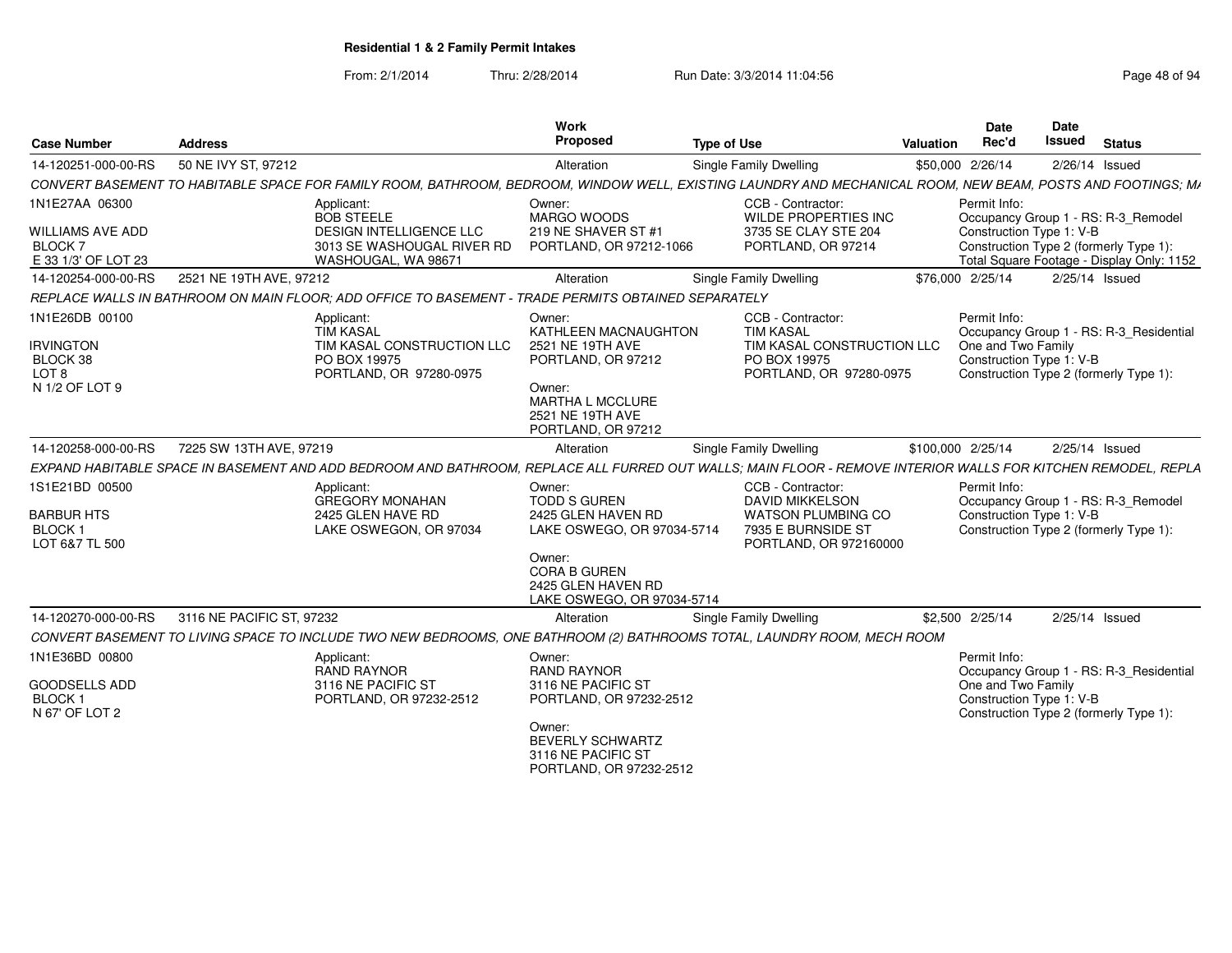| <b>Case Number</b>                                                          | <b>Address</b>                                   |                                                                                                        | Work<br>Proposed                                                                                                                                    | <b>Type of Use</b>                                                                                                                                         | Valuation         | <b>Date</b><br>Rec'd               | Date<br><b>Issued</b>    | <b>Status</b>                                                                     |
|-----------------------------------------------------------------------------|--------------------------------------------------|--------------------------------------------------------------------------------------------------------|-----------------------------------------------------------------------------------------------------------------------------------------------------|------------------------------------------------------------------------------------------------------------------------------------------------------------|-------------------|------------------------------------|--------------------------|-----------------------------------------------------------------------------------|
| 14-120279-000-00-RS                                                         | 1808 SW LAUREL ST, 97201                         |                                                                                                        | Alteration                                                                                                                                          | Single Family Dwelling                                                                                                                                     | \$25,000 2/25/14  |                                    |                          | <b>Under Review</b>                                                               |
|                                                                             | REMODEL 2 BATHROOMS, ADD LAUNDRY UPSTAIRS        |                                                                                                        |                                                                                                                                                     |                                                                                                                                                            |                   |                                    |                          |                                                                                   |
| 1S1E04CA 10300<br>CARTERS ADD TO P<br>BLOCK 85<br>LOT 1&2                   |                                                  | Applicant:<br>GREGORY TUDOR<br><b>TUDOR DESIGN LLC</b><br>9509 SW 4TH AVENUE<br>PORTLAND, OR 97219     | Owner:<br>WILLIAM J WORTHINGTON<br>1808 SW LAUREL ST<br>PORTLAND, OR 97201<br>Owner:                                                                | CCB - Contractor:<br><b>GREGORY TUDOR</b><br><b>TUDOR DESIGN LLC</b><br>9509 SW 4TH AVENUE<br>PORTLAND, OR 97219                                           |                   | Permit Info:<br>One and Two Family | Construction Type 1: V-B | Occupancy Group 1 - RS: R-3_Residential<br>Construction Type 2 (formerly Type 1): |
|                                                                             |                                                  |                                                                                                        | DENEICE W WORTHINGTON<br>1808 SW LAUREL ST<br>PORTLAND, OR 97201                                                                                    |                                                                                                                                                            |                   |                                    |                          |                                                                                   |
| 14-120326-000-00-RS                                                         | 1525 NE AINSWORTH ST. 97211                      |                                                                                                        | Alteration                                                                                                                                          | Single Family Dwelling                                                                                                                                     | \$100.000 2/25/14 |                                    |                          | 2/25/14 Issued                                                                    |
|                                                                             |                                                  |                                                                                                        |                                                                                                                                                     | REMODEL, MAIN FLOOR, ELIMINATE BEDROOM TO CREATE ONE LARGER MASTER SUITE, ADD MUD ROOM WITH NEW EXTERIOR DOOR, REMODEL KITCHEN AND POWDER BATH, REMOVE SHC |                   |                                    |                          |                                                                                   |
| 1N1E14DB 17800<br>HIGHLAND PK<br>BLOCK <sub>7</sub><br><b>LOT 25</b>        |                                                  | Applicant:<br>ATTERBURY BROTHERS<br>CONSTRUCTION, LLC<br>9317 N MACRUM AVE<br>PORTLAND, OR 97203       | Owner:<br><b>PAULINE P MINARY</b><br>8305 SE MONTEREY AVE #100<br>HAPPY VALLEY, OR 97086-7728<br>Owner:                                             | CCB - Contractor:<br><b>ATTERBURY BROTHERS</b><br><b>CONSTRUCTION, LLC</b><br>9317 N MACRUM AVE<br>PORTLAND, OR 97203                                      |                   | Permit Info:<br>One and Two Family | Construction Type 1: V-B | Occupancy Group 1 - RS: R-3_Residential<br>Construction Type 2 (formerly Type 1): |
|                                                                             |                                                  |                                                                                                        | <b>RICHARD GEIS</b><br>8305 SE MONTEREY AVE #100<br>HAPPY VALLEY, OR 97086-7728                                                                     |                                                                                                                                                            |                   |                                    |                          |                                                                                   |
| 14-120375-000-00-RS                                                         | 3930 SW GREENLEAF DR. 97221                      |                                                                                                        | Alteration                                                                                                                                          | Single Family Dwelling                                                                                                                                     | \$20.920 2/25/14  |                                    |                          | 2/25/14 Issued                                                                    |
|                                                                             |                                                  | CONVERT SPACE ABOVE THE GARAGE INTO BONUS ROOM***TRADE PERMITS TO BE OBTAINED SEPARATELY***            |                                                                                                                                                     |                                                                                                                                                            |                   |                                    |                          |                                                                                   |
| 1S1E08BD 07600<br><b>GREEN HILLS</b><br>BLOCK 4<br>LOT 9-11 TL 7600         |                                                  | Applicant:<br>JEFF HEINZE CONSTRUCTION LLC ERIC JETTON<br>13724 SW JENNA CT<br><b>TIGARD, OR 97223</b> | Owner:<br>3930 SW GREENLEAF DR<br>PORTLAND, OR 97221-3221<br>Owner:<br>ADRIANE JETTON<br>3930 SW GREENLEAF DR<br>PORTLAND, OR 97221-3221            | CCB - Contractor:<br>JEFF HEINZE CONSTRUCTION LLC Occupancy Group 1 - RS: R-3_Residential<br>13724 SW JENNA CT<br><b>TIGARD, OR 97223</b>                  |                   | Permit Info:<br>One and Two Family | Construction Type 1: V-B | Construction Type 2 (formerly Type 1):                                            |
| 14-120433-000-00-RS                                                         | 3004 NE DAVIS ST. 97232                          |                                                                                                        | Alteration                                                                                                                                          | Single Family Dwelling                                                                                                                                     | \$1,250 2/25/14   |                                    |                          | 2/25/14 Under Inspection                                                          |
|                                                                             | LEGALIZE OPENING BETWEEN KITCHEN AND LIVING ROOM |                                                                                                        |                                                                                                                                                     |                                                                                                                                                            |                   |                                    |                          |                                                                                   |
| 1N1E36CA 15400<br><b>HAWTHORNES 1ST ADD</b><br>BLOCK 19<br>LOT <sub>1</sub> |                                                  | Applicant:<br>MICHAEL DUSTIN SHIVELY<br>9136 N HODGE AVE<br>PORTLAND, OR 97203                         | Owner:<br><b>JOEL E BRADACH</b><br>3004 NE DAVIS ST<br>PORTLAND, OR 97232<br>Owner:<br>KATHLEEN M BRADACH<br>3004 NE DAVIS ST<br>PORTLAND, OR 97232 | CCB - Contractor:<br>MICHAEL DUSTIN SHIVELY<br>9136 N HODGE AVE<br>PORTLAND, OR 97203                                                                      |                   | Permit Info:<br>One and Two Family | Construction Type 1: V-B | Occupancy Group 1 - RS: R-3_Residential<br>Construction Type 2 (formerly Type 1): |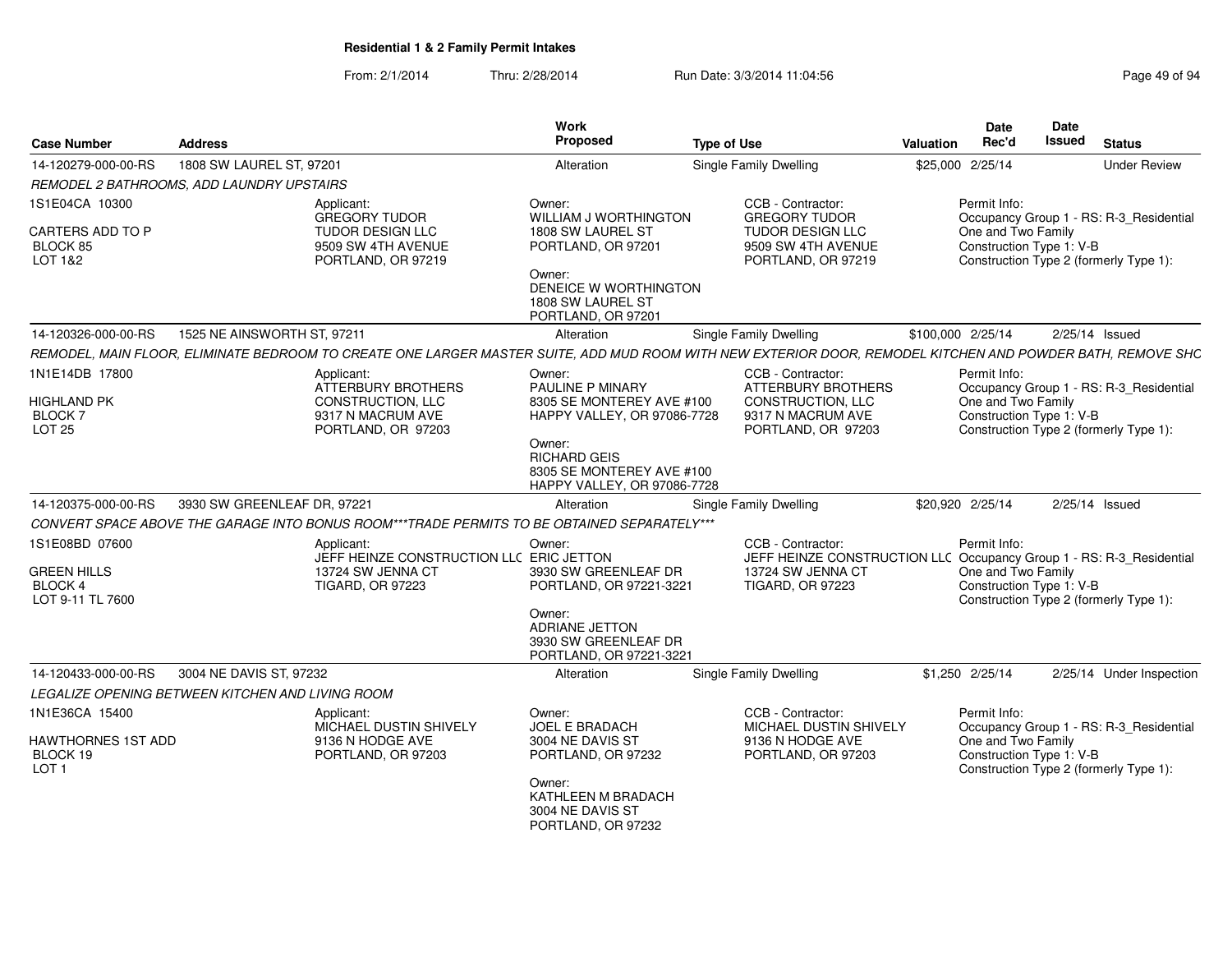| <b>Case Number</b>                                             | Address                                           |                                                                                                                                                              | <b>Work</b><br>Proposed                                                    | <b>Type of Use</b> |                                                                                      | Valuation | <b>Date</b><br>Rec'd                           | Date<br><b>Issued</b> | <b>Status</b>                                                                     |
|----------------------------------------------------------------|---------------------------------------------------|--------------------------------------------------------------------------------------------------------------------------------------------------------------|----------------------------------------------------------------------------|--------------------|--------------------------------------------------------------------------------------|-----------|------------------------------------------------|-----------------------|-----------------------------------------------------------------------------------|
| 14-120460-000-00-RS                                            | 8620 N PORTSMOUTH AVE, 97203                      |                                                                                                                                                              | Alteration                                                                 |                    | Single Family Dwelling                                                               |           | \$3,000 2/25/14                                |                       | 2/25/14 Issued                                                                    |
|                                                                | ADD EGRESS WINDOW TO BASEMENT TO CREATE A BEDROOM |                                                                                                                                                              |                                                                            |                    |                                                                                      |           |                                                |                       |                                                                                   |
| 1N1E08BC 10200                                                 |                                                   |                                                                                                                                                              | Owner:                                                                     |                    |                                                                                      |           | Permit Info:                                   |                       |                                                                                   |
| PORTSMOUTH VILLA EXTD<br><b>BLOCK N</b><br>LOT <sub>10</sub>   |                                                   |                                                                                                                                                              | TIMOTHY F CHAPMAN<br>8620 N PORTSMOUTH AVE<br>PORTLAND, OR 97203<br>Owner: |                    |                                                                                      |           | One and Two Family<br>Construction Type 1: V-B |                       | Occupancy Group 1 - RS: R-3_Residential<br>Construction Type 2 (formerly Type 1): |
|                                                                |                                                   |                                                                                                                                                              | RAYMOND L WILSON<br>8620 N PORTSMOUTH AVE<br>PORTLAND, OR 97203            |                    |                                                                                      |           |                                                |                       |                                                                                   |
| 14-120464-000-00-RS                                            | 2244 NE 8TH AVE, 97212                            |                                                                                                                                                              | Alteration                                                                 |                    | Single Family Dwelling                                                               |           | \$25,000 2/26/14                               |                       | 2/26/14 Issued                                                                    |
|                                                                |                                                   | CONVERT BASEMENT TO LIVING SPACE; ADD BATHROOM (3RD IN HOUSE).                                                                                               |                                                                            |                    |                                                                                      |           |                                                |                       |                                                                                   |
| 1N1E26CB 14900                                                 |                                                   | Applicant:<br><b>Mildred White</b>                                                                                                                           | Owner:<br><b>RONALD K PERNICK</b>                                          |                    | CCB - Contractor:<br><b>JAY ORESTE CONTEMPORARY</b>                                  |           | Permit Info:                                   |                       | Occupancy Group 1 - RS: R-3_Residential                                           |
| <b>WEST IRVINGTON</b><br>BLOCK 106<br>N 33 1/3' OF LOT 20      |                                                   | <b>BAMA Design</b><br>1631 NE BROADWAY #754<br>PORTLAND OR 97232                                                                                             | <b>2244 NE 8TH AVE</b><br>PORTLAND, OR 97212                               |                    | <b>HOMES INC</b><br>13599 SE 139TH AVE<br>CLACKAMAS OR 97015                         |           | One and Two Family<br>Construction Type 1: V-B |                       | Construction Type 2 (formerly Type 1):                                            |
|                                                                |                                                   |                                                                                                                                                              | Owner:<br><b>DENA L SHEHAB</b><br>2244 NE 8TH AVE<br>PORTLAND, OR 97212    |                    |                                                                                      |           |                                                |                       |                                                                                   |
| 14-120519-000-00-RS                                            | 1426 NE 58TH AVE, 97213                           |                                                                                                                                                              | Alteration                                                                 |                    | <b>Single Family Dwelling</b>                                                        |           | \$16,000 2/28/14                               |                       | 2/28/14 Issued                                                                    |
| ADD BATHROOM TO BASEMENT                                       |                                                   |                                                                                                                                                              |                                                                            |                    |                                                                                      |           |                                                |                       |                                                                                   |
| 1N2E31AA 21600                                                 |                                                   | Applicant:<br>STEVEN EDGREN CARPENTRY LLI STEPHEN D EFFROS                                                                                                   | Owner:                                                                     |                    | CCB - Contractor:<br>STEVEN EDGREN CARPENTRY LLI Occupancy Group 1 - RS: R-3_Remodel |           | Permit Info:                                   |                       |                                                                                   |
| <b>SPRAGUES ADD</b><br>BLOCK <sub>2</sub><br>LOT <sub>18</sub> |                                                   | 407 NE 52ND AVE<br>PORTLAND, OR 97213                                                                                                                        | 1426 NE 58TH AVE<br>PORTLAND, OR 97213-3630<br>Owner:                      |                    | 407 NE 52ND AVE<br>PORTLAND, OR 97213                                                |           | Construction Type 1: V-B                       |                       | Construction Type 2 (formerly Type 1):<br>Total Square Footage - Display Only: 98 |
|                                                                |                                                   |                                                                                                                                                              | <b>SUZANNE P EFFROS</b><br>1426 NE 58TH AVE<br>PORTLAND, OR 97213-3630     |                    |                                                                                      |           |                                                |                       |                                                                                   |
| 14-120727-000-00-RS                                            | 4800 SE 60TH AVE, 97206                           |                                                                                                                                                              | Alteration                                                                 |                    | Single Family Dwelling                                                               |           | \$2,855 2/26/14                                |                       | $2/26/14$ Issued                                                                  |
|                                                                |                                                   | CONVERT EXISTING BEDROOM TO CLOSET FOR MASTER BEDROOM, ADD NEW BATHROOM ON MAIN FLOOR, (2) NEW MAIN FLOOR BEAMS, NEW STAIRS DOWN TO EXISTING FINISHED BASEMI |                                                                            |                    |                                                                                      |           |                                                |                       |                                                                                   |
| 1S2E18AA 07100                                                 |                                                   | Applicant:<br><b>DAVE AUSTIN</b>                                                                                                                             | Owner:<br><b>DAVE AUSTIN</b>                                               |                    |                                                                                      |           | Permit Info:                                   |                       | Occupancy Group 1 - RS: R-3_Remodel                                               |
| SECTION 18 1S 2E<br>TL 7100 0.17 ACRES                         |                                                   | 6050 SW TAYLORS FERRY RD<br>PORTLAND, OR 97219-5628                                                                                                          | 6050 SW TAYLORS FERRY RD<br>PORTLAND, OR 97219-5628                        |                    |                                                                                      |           | Construction Type 1: V-B                       |                       | Construction Type 2 (formerly Type 1):<br>Total Square Footage - Display Only: 80 |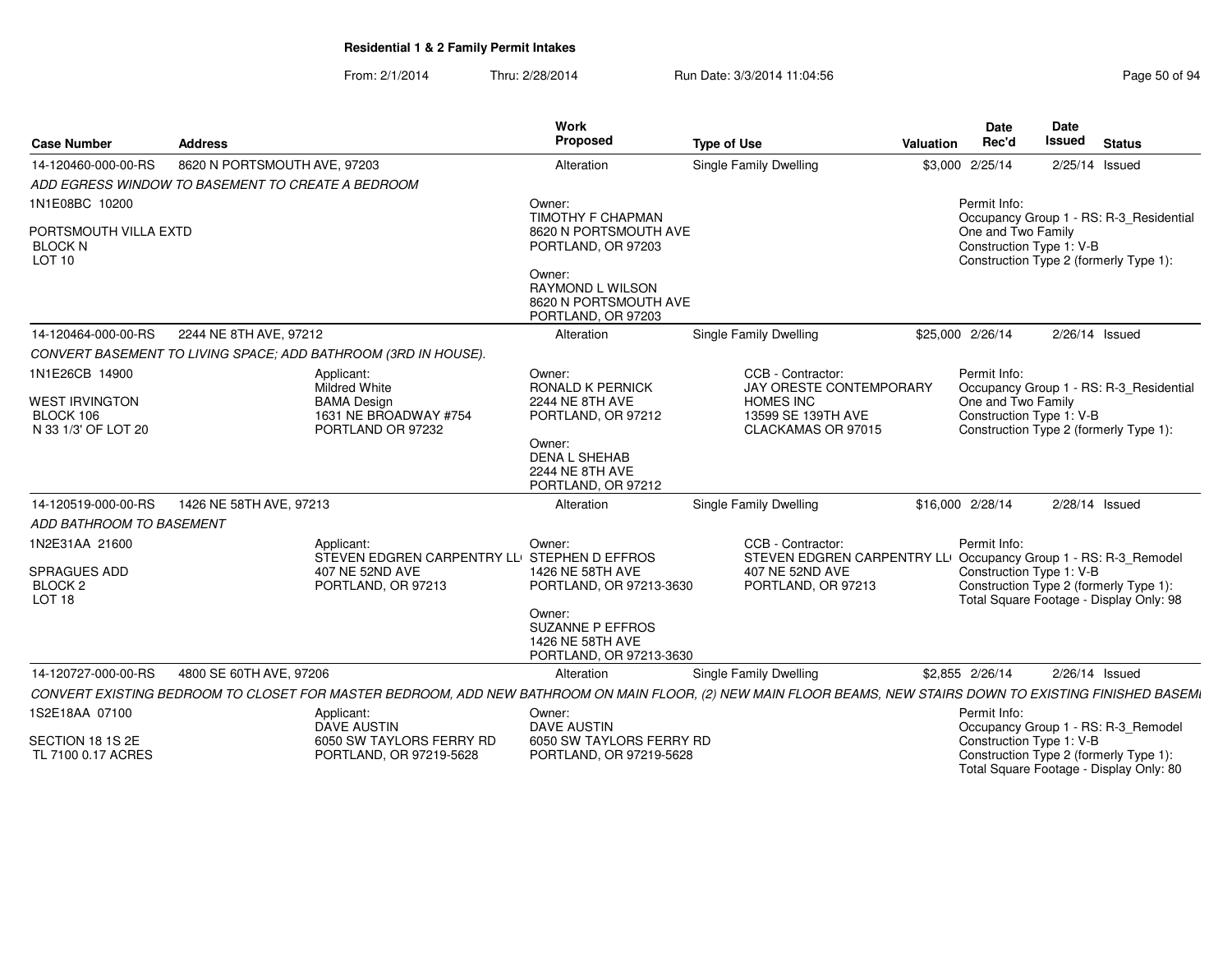|                                                   |                            |                                                                                             | <b>Work</b>                                                                      |                                                                                                                                                              |                  | <b>Date</b>                                                                                                                         | <b>Date</b> |                  |                     |
|---------------------------------------------------|----------------------------|---------------------------------------------------------------------------------------------|----------------------------------------------------------------------------------|--------------------------------------------------------------------------------------------------------------------------------------------------------------|------------------|-------------------------------------------------------------------------------------------------------------------------------------|-------------|------------------|---------------------|
| <b>Case Number</b>                                | <b>Address</b>             |                                                                                             | <b>Proposed</b>                                                                  | <b>Type of Use</b>                                                                                                                                           | <b>Valuation</b> | Rec'd                                                                                                                               | Issued      | <b>Status</b>    |                     |
| 14-120781-000-00-RS                               | 6343 SE 87TH AVE           |                                                                                             | Alteration                                                                       | Single Family Dwelling                                                                                                                                       |                  | \$6,750 2/28/14                                                                                                                     |             | $2/28/14$ Issued |                     |
| <b>SOLAR - 3 KW ROOF MOUNT PV SYSTEM</b>          |                            |                                                                                             |                                                                                  |                                                                                                                                                              |                  |                                                                                                                                     |             |                  |                     |
| 1S2E16CC 23601                                    |                            | Applicant:                                                                                  | Owner:                                                                           | CCB - Contractor:                                                                                                                                            |                  | Permit Info:                                                                                                                        |             |                  |                     |
| ARLETA PK 2<br><b>BLOCK 4</b><br>LOT <sub>9</sub> |                            | <b>MELISSA BENTLEY</b><br>SOLAR CITY CORPORATION<br>6132 NE 112TH AVE<br>PORTLAND, OR 97220 | PAUL D HERRERA<br>6343 SE 87TH AVE<br>PORTLAND, OR 97266-5329                    | SOLARCITY CORPORATION<br>6132 NE 112th AVE<br>PORTLAND, OR 97220                                                                                             |                  | Occupancy Group 1 - RS: R-3_Residential<br>One and Two Family<br>Construction Type 1: V-B<br>Construction Type 2 (formerly Type 1): |             |                  |                     |
|                                                   |                            |                                                                                             | Owner:<br><b>LAURA E HERRERA</b><br>6343 SE 87TH AVE<br>PORTLAND, OR 97266-5329  |                                                                                                                                                              |                  |                                                                                                                                     |             |                  |                     |
| 14-120843-000-00-RS                               | 5631 NE 23RD AVE, 97211    |                                                                                             | Alteration                                                                       | Single Family Dwelling                                                                                                                                       |                  | \$20,522 2/26/14                                                                                                                    |             | $2/26/14$ Issued |                     |
|                                                   |                            |                                                                                             |                                                                                  | DEMO WALLS ON MAIN FLOOR TO CREATE LARGER LIVING AREA AND KITCHEN: LEGALIZE BASEMENT AS LIVING SPACE TO INCLUDE BATHROOM, BEDROOM AND DEN WITH NEW WINDOW WE |                  |                                                                                                                                     |             |                  |                     |
| 1N1E14DD 07300                                    |                            | Applicant:<br>CHIC DESIGN INVESTMENTS LLC                                                   | Owner:<br><b>DEREK E BURTON</b>                                                  | CCB - Contractor:<br>CHIC DESIGN INVESTMENTS LLC                                                                                                             |                  | Permit Info:<br>Occupancy Group 1 - RS: R-3_Remodel                                                                                 |             |                  |                     |
| Irvington PK<br><b>BLOCK7</b>                     |                            | 618 NE LAURELHURST PL<br>PORTLAND, OR 97232                                                 | 4606 N HAIGHT AVE<br>PORTLAND, OR 97217-2930                                     | 618 NE LAURELHURST PL<br>PORTLAND, OR 97232                                                                                                                  |                  | Construction Type 1: V-B<br>Construction Type 2 (formerly Type 1):                                                                  |             |                  |                     |
| LOT 18&20                                         |                            |                                                                                             |                                                                                  |                                                                                                                                                              |                  | Total Square Footage - Display Only: 575                                                                                            |             |                  |                     |
| 14-120926-000-00-RS                               | 3137 NE DAVIS ST, 97232    |                                                                                             | Alteration                                                                       | Single Family Dwelling                                                                                                                                       |                  | \$15,000 2/26/14                                                                                                                    |             | $2/26/14$ Issued |                     |
|                                                   |                            |                                                                                             |                                                                                  | REMOVE INTERIOR WALLS FOR KITCHEN REMODEL: REPLACE AND ENLARGE KITCHEN WINDOW AND INCREASE SIZE OF BATHROOM ON FIRST FLOOR. NO BASEMENT WORK EXCEPT TWO NE   |                  |                                                                                                                                     |             |                  |                     |
| IN1E36CA 13100<br>HAWTHORNES 1ST ADD              |                            | Applicant:<br><b>DONNA WAX</b><br>3045 NE 9TH AVE                                           | Owner:<br>ROBERT G FOJTASEK<br>3137 NE DAVIS ST                                  | CCB - Contractor:<br>JAMES DAVID LOVESTRAND<br>3015 NE 20TH AVE                                                                                              |                  | Permit Info:<br>Occupancy Group 1 - RS: R-3 Residential<br>One and Two Family                                                       |             |                  |                     |
| BLOCK 13<br>LOT <sub>9</sub>                      |                            | PORLTAND, OR 97212                                                                          | PORTLAND, OR 97232                                                               | PORTLAND, OR 97212                                                                                                                                           |                  | Construction Type 1: V-B<br>Construction Type 2 (formerly Type 1):                                                                  |             |                  |                     |
|                                                   |                            |                                                                                             | Owner:<br><b>HEATHER N BROWN</b><br>3137 NE DAVIS ST<br>PORTLAND, OR 97232       |                                                                                                                                                              |                  |                                                                                                                                     |             |                  |                     |
| 14-121001-000-00-RS                               | 1020 SW BROADWAY DR. 97201 |                                                                                             | Alteration                                                                       | Single Family Dwelling                                                                                                                                       |                  | \$30,000 2/26/14                                                                                                                    |             |                  | <b>Under Review</b> |
|                                                   |                            |                                                                                             |                                                                                  | NEW BASEMENT SLAB AND FOOTING WITH EARTH ANCHORS.  NEW FLOOR JOISTS AT MAIN LEVEL.  NEW STAIRWAY.  REMODEL KITCHEN AND MASTER BATHROOM.                      |                  |                                                                                                                                     |             |                  |                     |
| IS1E09AB 03800                                    |                            | Applicant:<br>ROBERT J PLATT                                                                | Owner:<br>ROBERT J PLATT                                                         |                                                                                                                                                              |                  | Permit Info:<br>Occupancy Group 1 - RS: R-3 Residential                                                                             |             |                  |                     |
| SECTION 09 1S 1E<br>TL 3800 0.34 ACRES            |                            | 10728 SW 11TH DR<br>PORTLAND, OR 97219-6452                                                 | 10728 SW 11TH DR<br>PORTLAND, OR 97219-6452                                      |                                                                                                                                                              |                  | One and Two Family<br>Construction Type 1: V-B<br>Construction Type 2 (formerly Type 1):                                            |             |                  |                     |
| 14-121035-000-00-RS                               | 1741 NE 38TH AVE, 97212    |                                                                                             | Alteration                                                                       | Single Family Dwelling                                                                                                                                       |                  | \$6,750 2/28/14                                                                                                                     |             | $2/28/14$ Issued |                     |
| SOLAR INSTALLATION, 2.5kW PV SYSTEM ON ROOF TOP   |                            |                                                                                             |                                                                                  |                                                                                                                                                              |                  |                                                                                                                                     |             |                  |                     |
| IN1E25DD 06900                                    |                            | Applicant:<br><b>MELISSA BENTLEY</b>                                                        | Owner:<br><b>F LESLIE LASHER</b>                                                 | CCB - Contractor:<br>SOLARCITY CORPORATION                                                                                                                   |                  | Permit Info:<br>Occupancy Group 1 - RS: R-3 Remodel                                                                                 |             |                  |                     |
| ROSSMERE<br>BLOCK 41<br>LOT <sub>5</sub>          |                            | SOLAR CITY CORPORATION<br>6132 NE 112TH AVE                                                 | 1741 NE 38TH AVE<br>PORTLAND, OR 97212-5217                                      | 6132 NE 112th AVE<br>PORTLAND, OR 97220                                                                                                                      |                  | Construction Type 1: V-B<br>Construction Type 2 (formerly Type 1):                                                                  |             |                  |                     |
|                                                   |                            | PORTLAND, OR 97220                                                                          | Owner:<br><b>KRISTIN H LASHER</b><br>1741 NE 38TH AVE<br>PORTLAND, OR 97212-5217 |                                                                                                                                                              |                  |                                                                                                                                     |             |                  |                     |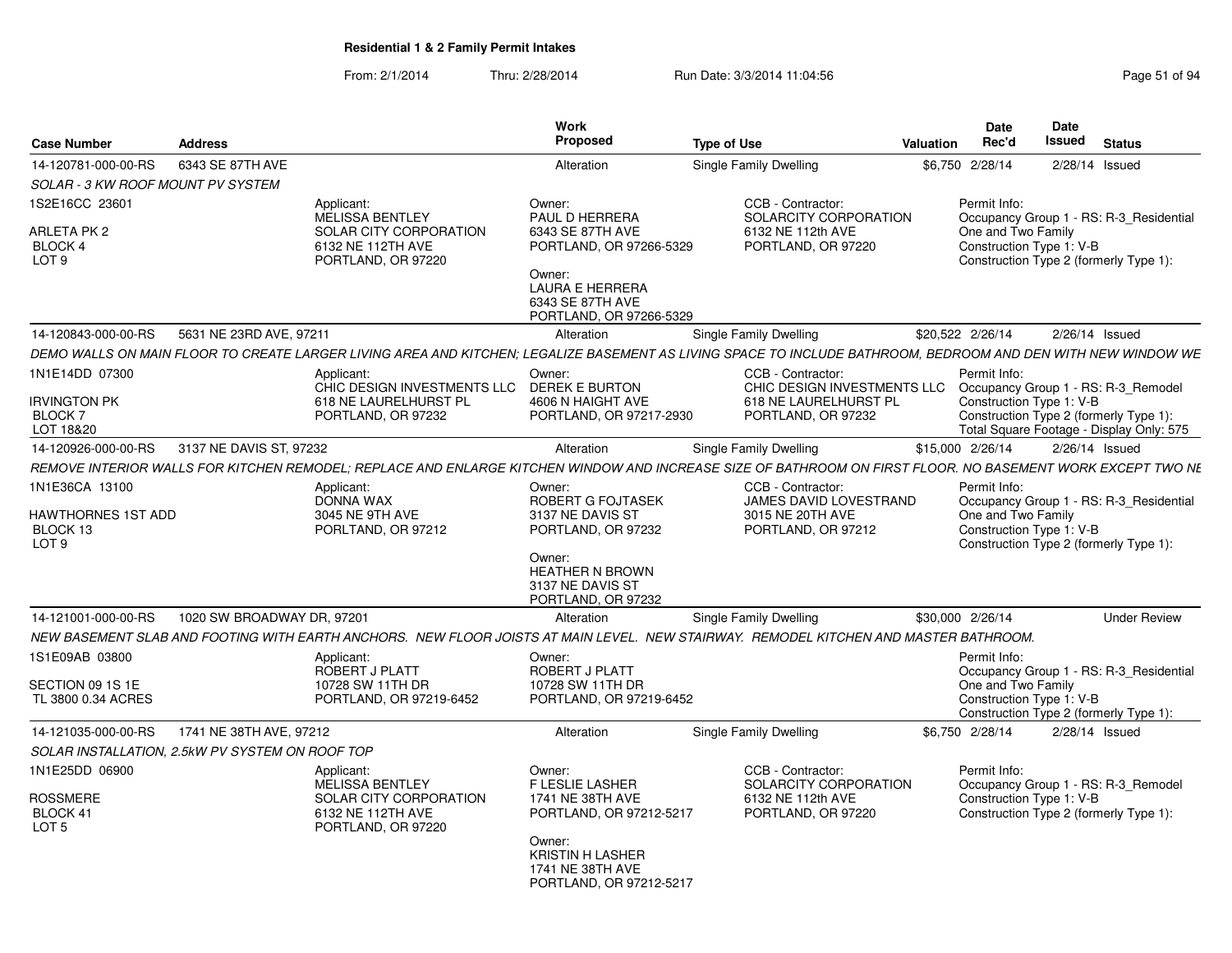| <b>Case Number</b>                                                           | <b>Address</b>            |                                                                                                                      | Work<br>Proposed                                                                                                                                        | <b>Type of Use</b>                                                                    | Valuation | <b>Date</b><br>Rec'd                                           | <b>Date</b><br>Issued | <b>Status</b>                                                                     |
|------------------------------------------------------------------------------|---------------------------|----------------------------------------------------------------------------------------------------------------------|---------------------------------------------------------------------------------------------------------------------------------------------------------|---------------------------------------------------------------------------------------|-----------|----------------------------------------------------------------|-----------------------|-----------------------------------------------------------------------------------|
| 14-121063-000-00-RS                                                          | 3414 SE LINCOLN ST, 97214 |                                                                                                                      | Alteration                                                                                                                                              | <b>Single Family Dwelling</b>                                                         |           | \$1,500 2/26/14                                                | 2/26/14 Final         |                                                                                   |
| <b>VOLUNTARY SEISMIC STRENGTHENING</b>                                       |                           |                                                                                                                      |                                                                                                                                                         |                                                                                       |           |                                                                |                       |                                                                                   |
| 1S1E01DC 18800                                                               |                           | Applicant:<br>MIKE ROSE CONTRACTING LLC                                                                              | Owner:<br><b>MARK OSHIN</b>                                                                                                                             | CCB - Contractor:<br>MIKE ROSE CONTRACTING LLC                                        |           | Permit Info:                                                   |                       | Occupancy Group 1 - RS: R-3_Residential                                           |
| <b>PARK VIEW RPLT &amp; EXTD</b><br>BLOCK 10<br>E 1/2 OF LOT 13              |                           | 3543 SE FRANKLIN ST<br>PORTLAND, OR 97202                                                                            | 3837 SE SALMON ST<br>PORTLAND, OR 97214                                                                                                                 | 3543 SE FRANKLIN ST<br>PORTLAND, OR 97202                                             |           | One and Two Family<br>Construction Type 1: V-B                 |                       | Construction Type 2 (formerly Type 1):                                            |
| 14-121137-000-00-RS                                                          | 16010 SE MILL ST, 97233   |                                                                                                                      | Alteration                                                                                                                                              | Single Family Dwelling                                                                |           | \$6,750 2/28/14                                                | $2/28/14$ Issued      |                                                                                   |
|                                                                              |                           | Solar/PV panel SOLAR - 6.25 kW SOLAR PV ARRAY ROOF MOUNT SYSTEM                                                      |                                                                                                                                                         |                                                                                       |           |                                                                |                       |                                                                                   |
| 1S2E01DA 10300<br><b>QUINTO PK</b><br>BLOCK <sub>2</sub><br>LOT <sub>1</sub> |                           | Applicant:<br><b>MELISSA BENTLEY</b><br>SOLAR CITY CORPORATION<br>6132 NE 112TH AVE<br>PORTLAND, OR 97220            | Owner:<br><b>NGAIH LAM</b><br><b>16010 SE MILL ST</b><br>PORTLAND, OR 97233                                                                             | CCB - Contractor:<br>SOLARCITY CORPORATION<br>6132 NE 112th AVE<br>PORTLAND, OR 97220 |           | Permit Info:<br>One and Two Family<br>Construction Type 1: V-B |                       | Occupancy Group 1 - RS: R-3_Residential<br>Construction Type 2 (formerly Type 1): |
| 14-121162-000-00-RS                                                          | 1006 NE EMERSON ST, 97211 |                                                                                                                      | Alteration                                                                                                                                              | <b>Single Family Dwelling</b>                                                         |           | \$6,750 2/28/14                                                | 2/28/14 Issued        |                                                                                   |
|                                                                              |                           | Solar/PV panel SOLAR - 5kW PV ROOF MOUNTED SOLAR PANEL ARRAY                                                         |                                                                                                                                                         |                                                                                       |           |                                                                |                       |                                                                                   |
| 1N1E23BA 05700<br>ROSELAWN ANX<br><b>BLOCK1</b><br>LOT 12&13                 |                           | Applicant:<br><b>MELISSA BENTLEY</b><br>SOLAR CITY CORPORATION<br>6132 NE 112TH AVE<br>PORTLAND, OR 97220            | Owner:<br><b>DIANE M FREANEY</b><br>949 NW OVERTON ST #609<br>PORTLAND, OR 97209                                                                        | CCB - Contractor:<br>SOLARCITY CORPORATION<br>6132 NE 112th AVE<br>PORTLAND, OR 97220 |           | Permit Info:<br>One and Two Family<br>Construction Type 1: V-B |                       | Occupancy Group 1 - RS: R-3_Residential<br>Construction Type 2 (formerly Type 1): |
| 14-121189-000-00-RS                                                          | 3035 SW VESTA ST, 97219   |                                                                                                                      | Alteration                                                                                                                                              | Single Family Dwelling                                                                |           | \$6,750 2/28/14                                                |                       | 2/28/14 Issued                                                                    |
|                                                                              |                           | Solar/PV panel SOLAR - 4kW SOLAR ARRAY ROOF MOUNT PV SYSTEM                                                          |                                                                                                                                                         |                                                                                       |           |                                                                |                       |                                                                                   |
| 1S1E32AC 08700<br>OAK CREEK P U D<br><b>BLOCK 2 TL 8700</b>                  |                           | Applicant:<br>MELISSA BENTLEY<br>SOLAR CITY CORPORATION<br>6132 NE 112TH AVE<br>PORTLAND, OR 97220                   | Owner:<br><b>SCOTT E FULLER</b><br>3035 SW VESTA ST<br>PORTLAND, OR 97219<br>Owner:<br><b>MARCIA R FULLER</b><br>3035 SW VESTA ST<br>PORTLAND, OR 97219 | CCB - Contractor:<br>SOLARCITY CORPORATION<br>6132 NE 112th AVE<br>PORTLAND, OR 97220 |           | Permit Info:<br>One and Two Family<br>Construction Type 1: V-B |                       | Occupancy Group 1 - RS: R-3_Residential<br>Construction Type 2 (formerly Type 1): |
| 14-121211-000-00-RS                                                          | 6221 NE FREMONT ST, 97213 |                                                                                                                      | Alteration                                                                                                                                              | Single Family Dwelling                                                                |           | \$20,000 2/26/14                                               |                       | $3/3/14$ Issued                                                                   |
|                                                                              |                           | BATHROOM REMODEL, NEW ELECTRIC SERVICE (SEPARATE PERMIT), KITCHEN REMODEL,. REMOVE GARAGE ATTACHED. 2 TOILETS TOTAL. |                                                                                                                                                         |                                                                                       |           |                                                                |                       |                                                                                   |
| 1N2E20CC 22600                                                               |                           | Applicant:<br>PDX RENOVATIONS, LLC                                                                                   | Owner:<br><b>BELLAJOUR LLC</b>                                                                                                                          | CCB - Contractor:<br>PDX RENOVATIONS LLC                                              |           | Permit Info:                                                   |                       | Occupancy Group 1 - RS: R-3_Residential                                           |
| <b>HYDE PK</b><br>BLOCK 17<br>LOT 9-11                                       |                           | P.O. Box 66406<br>Portland, OR 97290                                                                                 | 6221 NE FREMONT ST<br>PORTLAND, OR 97213                                                                                                                | PO BOX 66836<br>PORTLAND, OR 97290                                                    |           | One and Two Family<br>Construction Type 1: V-B                 |                       | Construction Type 2 (formerly Type 1):                                            |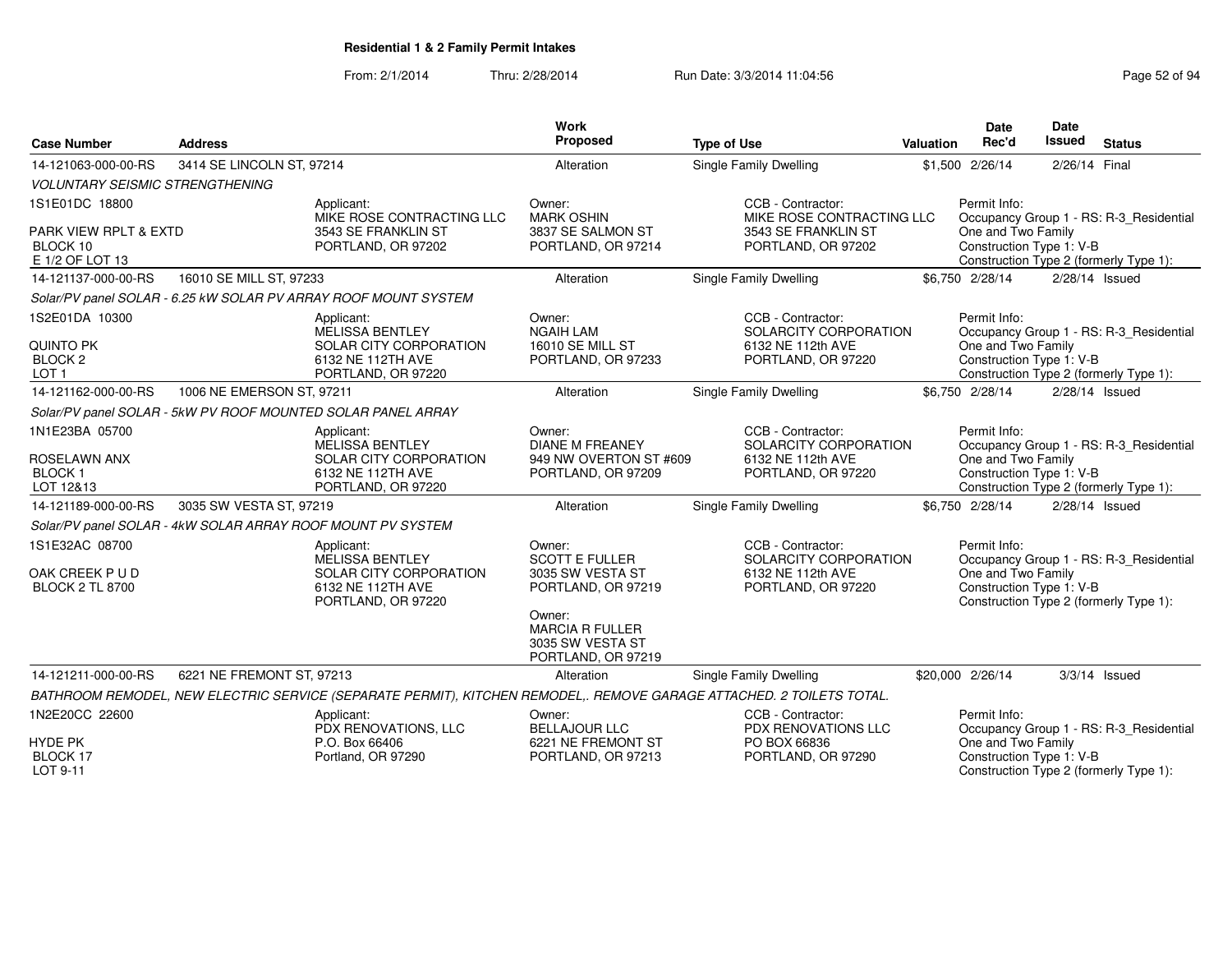From: 2/1/2014Thru: 2/28/2014 Run Date: 3/3/2014 11:04:56 Research 2010 12:04:56

| <b>Case Number</b>                                                    | <b>Address</b>                                         |                                                                                                           | Work<br>Proposed                                                                                                                                               | <b>Type of Use</b>                                                                                                                                                                                      | <b>Valuation</b> | Date<br>Rec'd                                                  | Date<br>Issued   | <b>Status</b>                                                                     |
|-----------------------------------------------------------------------|--------------------------------------------------------|-----------------------------------------------------------------------------------------------------------|----------------------------------------------------------------------------------------------------------------------------------------------------------------|---------------------------------------------------------------------------------------------------------------------------------------------------------------------------------------------------------|------------------|----------------------------------------------------------------|------------------|-----------------------------------------------------------------------------------|
| 14-121222-000-00-RS                                                   | 15849 SE OGDEN DR, 97236                               |                                                                                                           | Alteration                                                                                                                                                     | Single Family Dwelling                                                                                                                                                                                  |                  | \$6,750 2/28/14                                                | $2/28/14$ Issued |                                                                                   |
|                                                                       | Solar/PV panel SOLAR - 2kW ROOF MOUNTED SOLAR PV ARRAY |                                                                                                           |                                                                                                                                                                |                                                                                                                                                                                                         |                  |                                                                |                  |                                                                                   |
| 1S2E24AD 04700<br><b>HAWTHORNE RIDGE</b><br><b>LOT 54</b>             |                                                        | Applicant:<br><b>MELISSA BENTLEY</b><br>SOLAR CITY CORPORATION<br>6132 NE 112TH AVE<br>PORTLAND, OR 97220 | Owner:<br><b>MATTHEW JOHNSON</b><br>15849 SE OGDEN DR<br>PORTLAND, OR 97236-7807<br>Owner:<br>AMELIA JOHNSON<br>15849 SE OGDEN DR                              | CCB - Contractor:<br>SOLARCITY CORPORATION<br>6132 NE 112th AVE<br>PORTLAND, OR 97220                                                                                                                   |                  | Permit Info:<br>One and Two Family<br>Construction Type 1: V-B |                  | Occupancy Group 1 - RS: R-3 Residential<br>Construction Type 2 (formerly Type 1): |
| 14-121237-000-00-RS                                                   | 5452 NE 64TH AVE                                       |                                                                                                           | PORTLAND, OR 97236-7807<br>Alteration                                                                                                                          | Single Family Dwelling                                                                                                                                                                                  |                  | \$6,750 2/28/14                                                | 2/28/14 Issued   |                                                                                   |
|                                                                       |                                                        |                                                                                                           |                                                                                                                                                                |                                                                                                                                                                                                         |                  |                                                                |                  |                                                                                   |
| 1N2E20BB 01029                                                        | Solar/PV panel SOLAR - 3kW SOLAR ROOF MOUNT PV ARRAY   | Applicant:                                                                                                | Owner:                                                                                                                                                         | CCB - Contractor:                                                                                                                                                                                       |                  | Permit Info:                                                   |                  |                                                                                   |
| <b>HELENSVIEW HEIGHTS</b><br><b>LOT 29</b>                            |                                                        | <b>MELISSA BENTLEY</b><br>SOLAR CITY CORPORATION<br>6132 NE 112TH AVE<br>PORTLAND, OR 97220               | PRISCILLA MADORE<br>5452 NE 64TH AVE<br>PORTLAND, OR 97218-3242<br>Owner:<br><b>STEPHEN MADORE</b><br>5452 NE 64TH AVE                                         | SOLARCITY CORPORATION<br>6132 NE 112th AVE<br>PORTLAND, OR 97220                                                                                                                                        |                  | One and Two Family<br>Construction Type 1: V-B                 |                  | Occupancy Group 1 - RS: R-3 Residential<br>Construction Type 2 (formerly Type 1): |
|                                                                       |                                                        |                                                                                                           | PORTLAND, OR 97218-3242                                                                                                                                        |                                                                                                                                                                                                         |                  |                                                                |                  |                                                                                   |
| 14-121600-000-00-RS<br><b>SOLAR - 2.7KW ROOF MOUNT PV SYSTEM</b>      | 1636 SE TENINO ST, 97202                               |                                                                                                           | Alteration                                                                                                                                                     | <b>Single Family Dwelling</b>                                                                                                                                                                           |                  | \$6,750 2/28/14                                                | $2/28/14$ Issued |                                                                                   |
| 1S1E23DC 08300<br><b>SELLWOOD</b><br><b>BLOCK 77</b><br><b>LOT 15</b> |                                                        | Applicant:<br><b>WILLAMETTE CREST</b><br>PROPERTIES LLC<br>3981 CALAROGA DR<br>WEST LINN, OR 97068        | Owner:<br><b>JONATHAN B PLENN</b><br>1636 SE TENINO ST<br>PORTLAND, OR 97202-6713<br>Owner:<br>MICHELLE A COOK<br>1636 SE TENINO ST<br>PORTLAND, OR 97202-6713 | CCB - Contractor:<br><b>EAGLE ELECTRIC LLC</b><br>PO BOX 931<br>ST HELENS, OR 97051<br>CCB - Contractor:<br><b>WILLAMETTE CREST</b><br><b>PROPERTIES LLC</b><br>3981 CALAROGA DR<br>WEST LINN, OR 97068 |                  | Permit Info:<br>One and Two Family<br>Construction Type 1: V-B |                  | Occupancy Group 1 - RS: R-3_Residential<br>Construction Type 2 (formerly Type 1): |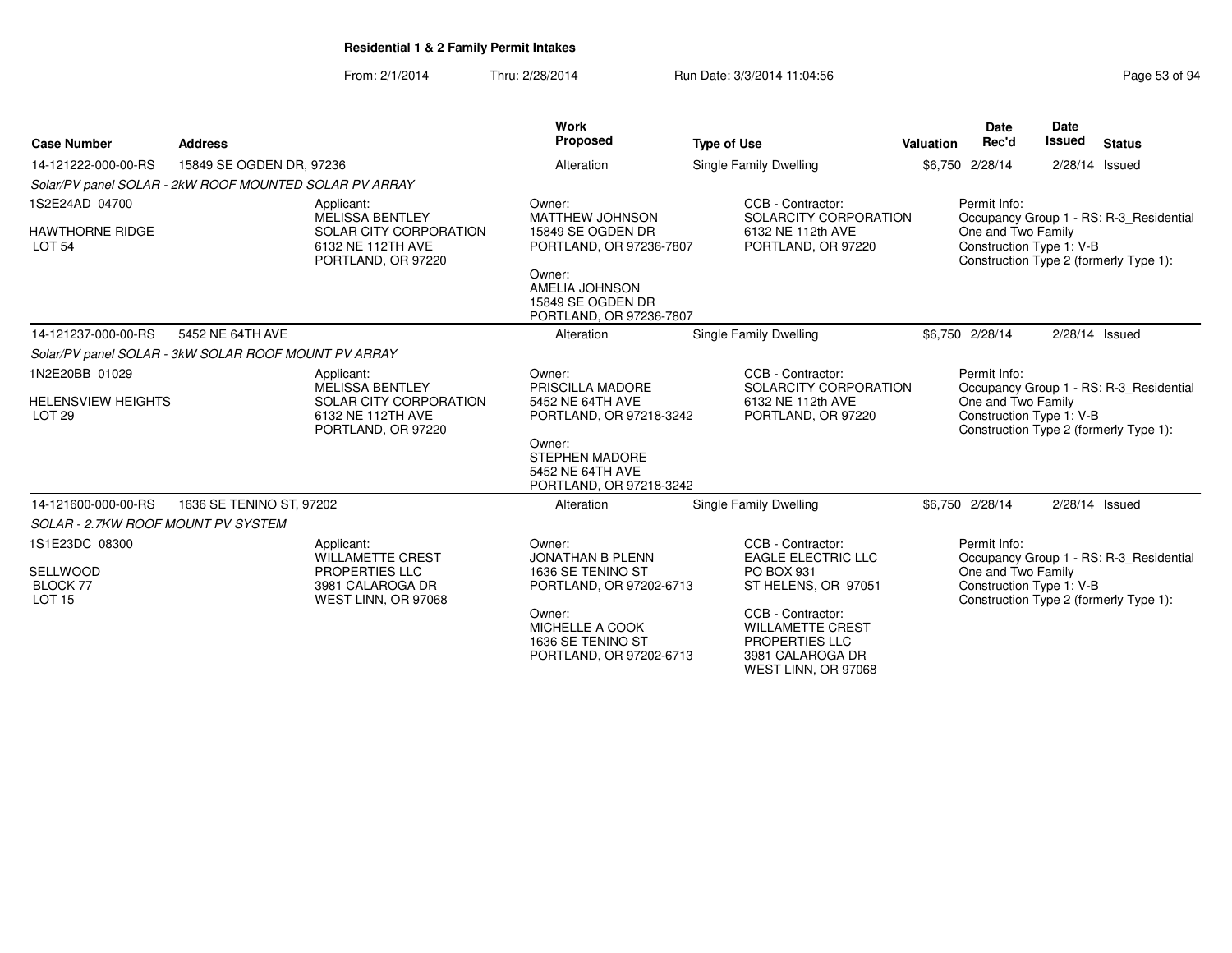|                                                                   |                           |                                                                                                                        | <b>Work</b><br>Proposed                                                                                               |                                                                                                                            |                  | <b>Date</b><br>Rec'd                           | <b>Date</b><br><b>Issued</b> |                                                                                                                           |
|-------------------------------------------------------------------|---------------------------|------------------------------------------------------------------------------------------------------------------------|-----------------------------------------------------------------------------------------------------------------------|----------------------------------------------------------------------------------------------------------------------------|------------------|------------------------------------------------|------------------------------|---------------------------------------------------------------------------------------------------------------------------|
| <b>Case Number</b>                                                | <b>Address</b>            |                                                                                                                        |                                                                                                                       | <b>Type of Use</b>                                                                                                         | <b>Valuation</b> |                                                |                              | <b>Status</b>                                                                                                             |
| 14-121682-000-00-RS                                               | 11703 SW 33RD PL, 97219   |                                                                                                                        | Alteration                                                                                                            | Single Family Dwelling                                                                                                     |                  | \$30,000 2/27/14                               |                              | <b>Under Review</b>                                                                                                       |
| <i>BATHROOM REMODEL</i>                                           |                           |                                                                                                                        |                                                                                                                       |                                                                                                                            |                  |                                                |                              |                                                                                                                           |
| 1S1E32AC 04500                                                    |                           | Applicant:<br>LANE COOPER                                                                                              | Owner:<br>DAVID K BERKELEY                                                                                            | CCB - Contractor:<br><b>LANE COOPER</b>                                                                                    |                  | Permit Info:                                   |                              | Occupancy Group 1 - RS: R-3_Residential                                                                                   |
| <b>SYLVANIA CREEK</b><br><b>BLOCK1</b><br>LOT 5 TL 4500           |                           | COOPER DESIGN BUILDERS, INC.<br>4076 N MISSISSIPPI AVE<br>PORTLAND, OR 97227                                           | 11703 SW 33RD PL<br>PORTLAND, OR 97219-9217                                                                           | COOPER DESIGN BUILDERS, INC.<br>4076 N MISSISSIPPI AVE<br>PORTLAND, OR 97227                                               |                  | One and Two Family<br>Construction Type 1: V-B |                              | Construction Type 2 (formerly Type 1):                                                                                    |
|                                                                   |                           |                                                                                                                        | Owner:<br>PATRICIA F BERKELEY<br>11703 SW 33RD PL<br>PORTLAND, OR 97219-9217                                          | CCB - Contractor:<br>COHO ELECTRIC<br>PO BOX 40<br>WILSONVILLE OR 97070                                                    |                  |                                                |                              |                                                                                                                           |
|                                                                   |                           |                                                                                                                        |                                                                                                                       | CCB - Contractor:<br>PORTLAND REMODELING<br>SOLUTIONS LLC<br><b>FOREST GROVE</b><br>2606 A STREET<br>FOREST GROVE OR 97116 |                  |                                                |                              |                                                                                                                           |
| 14-121813-000-00-RS                                               | 5500 SW MARTHA TER, 97201 |                                                                                                                        | Alteration                                                                                                            | Single Family Dwelling                                                                                                     |                  | \$20,000 2/28/14                               |                              | $3/1/14$ Issued                                                                                                           |
| KITCHEN REMODEL. REWIRE KITCHEN. RELOCATE GAS LINE.               |                           |                                                                                                                        |                                                                                                                       |                                                                                                                            |                  |                                                |                              |                                                                                                                           |
| 1S1E17DB 01000                                                    |                           | Applicant:                                                                                                             | Owner:                                                                                                                | CCB - Contractor:                                                                                                          |                  | Permit Info:                                   |                              |                                                                                                                           |
| <b>DOSCHDALE</b><br>LOT 25-27 TL 1000                             |                           | <b>Arent Wortel</b><br><b>RIGHT ARM CONSTRUCTION</b><br>1045 SE Rim Rock Lane<br>Milwaukie, OR 97267                   | MICHAEL A MITCHELL<br>5500 SW MARTHA TER<br>PORTLAND, OR 97239-1174<br>Owner:<br>EILEEN M SMITH<br>5500 SW MARTHA TER | <b>ARENT WORTEL</b><br>RIGHT ARM CONSTRUCTION<br>1912 SE RISLEY AVE<br>MILWAUKIE OR 97267                                  |                  | One and Two Family<br>Construction Type 1: V-B |                              | Occupancy Group 1 - RS: R-3_Residential<br>Construction Type 2 (formerly Type 1):                                         |
|                                                                   |                           |                                                                                                                        | PORTLAND, OR 97239-1174                                                                                               |                                                                                                                            |                  |                                                |                              |                                                                                                                           |
| 14-121854-000-00-RS                                               | 2276 SE SPRUCE AVE, 97214 |                                                                                                                        | Alteration                                                                                                            | Single Family Dwelling                                                                                                     |                  | \$7.852 2/28/14                                |                              | $2/28/14$ Issued                                                                                                          |
|                                                                   |                           | KITCHEN RENOVATION, RECONFIGURE KITCHEN AREA, RELOCATE BATHROOM ON MAIN FLOOR, NEW WINDOWS OFF KITCHEN AT SW ELEVATION |                                                                                                                       |                                                                                                                            |                  |                                                |                              |                                                                                                                           |
| 1S1E02CD 03900<br>LADDS ADD<br><b>BLOCK 5</b><br>LOT 11           |                           | Applicant:<br><b>BRIAN SYMES</b><br>4905 NE 38TH<br>PORTLAND, OR 97211                                                 | Owner:<br>SIMON J HARDING<br>2276 SE SPRUCE AVE<br>PORTLAND, OR 97214                                                 |                                                                                                                            |                  | Permit Info:<br>Construction Type 1: V-B       |                              | Occupancy Group 1 - RS: R-3_Remodel<br>Construction Type 2 (formerly Type 1):<br>Total Square Footage - Display Only: 220 |
| 14-121859-000-00-RS                                               | 6817 N AMHERST ST, 97203  |                                                                                                                        | Alteration                                                                                                            | Single Family Dwelling                                                                                                     |                  | \$10,000 2/28/14                               |                              | <b>Under Review</b>                                                                                                       |
|                                                                   |                           | REMODEL EXISTING BATHROOM. NEW FIXTURES, REWIRE, NEW BATH FAN VENTED TO EXTERIOR                                       |                                                                                                                       |                                                                                                                            |                  |                                                |                              |                                                                                                                           |
| 1N1E07CB 05700                                                    |                           | Applicant:<br>RMJ CONSTRUCTION AND                                                                                     | Owner:<br><b>NIK H POWELL</b>                                                                                         | CCB - Contractor:<br>RMJ CONSTRUCTION AND                                                                                  |                  | Permit Info:                                   |                              | Occupancy Group 1 - RS: R-3_Residential                                                                                   |
| WILLAMETTE BLVD AC<br>BLOCK <sub>2</sub><br>WLY 41 2/3' OF LOT 15 |                           | DEVELOPMENT INC<br>9619 SW 3RD AVE<br>PORTLAND, OR 97219                                                               | 6817 N AMHERST ST<br>PORTLAND, OR 97203-4007                                                                          | <b>DEVELOPMENT INC</b><br>9619 SW 3RD AVE<br>PORTLAND, OR 97219                                                            |                  | One and Two Family<br>Construction Type 1: V-B |                              | Construction Type 2 (formerly Type 1):                                                                                    |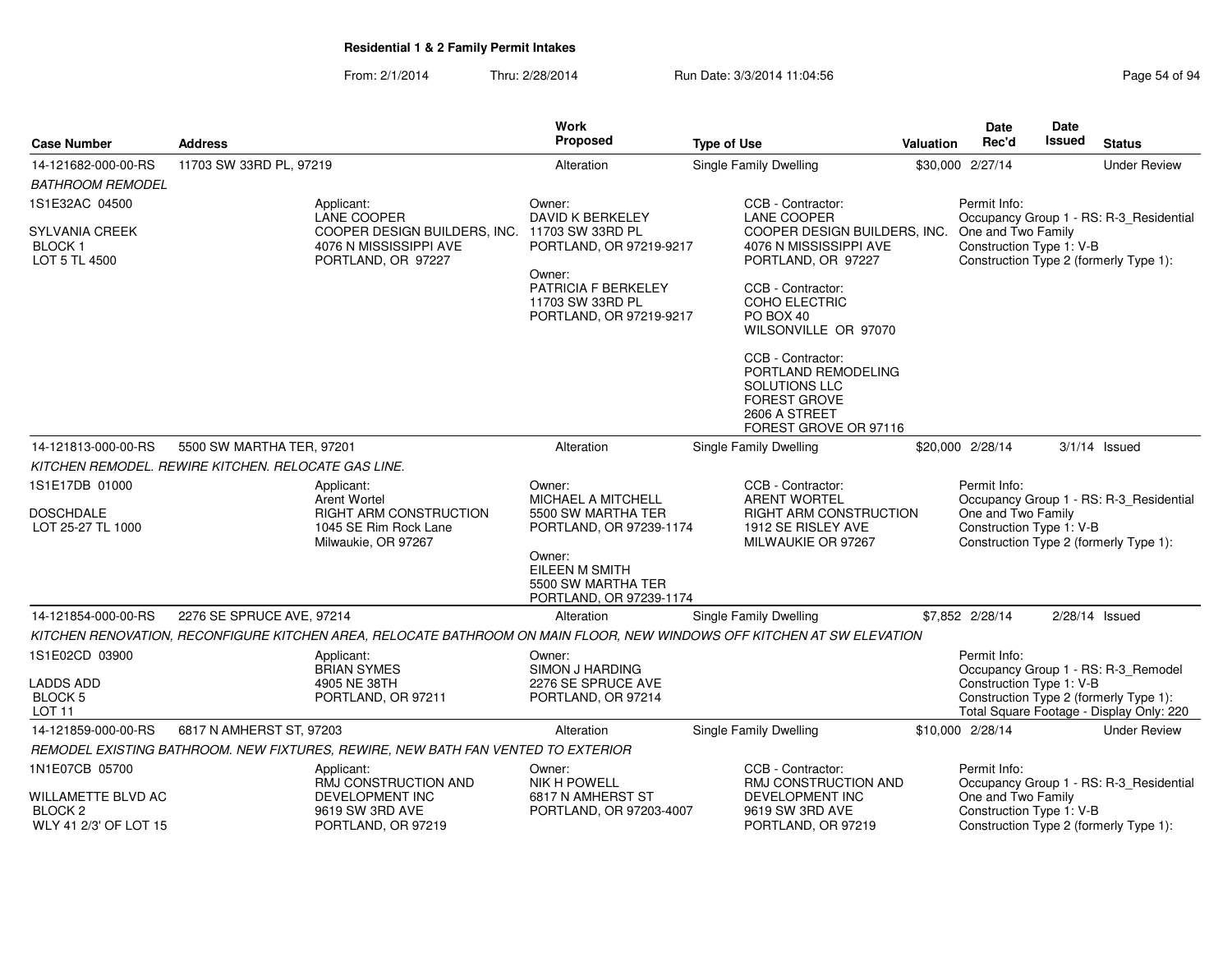From: 2/1/2014Thru: 2/28/2014 Run Date: 3/3/2014 11:04:56 Research 2010 Page 55 of 94

| <b>Case Number</b>                                                          | <b>Address</b>                                                                                            | <b>Work</b><br><b>Proposed</b>                                                     | <b>Type of Use</b>                                                                                          | <b>Valuation</b> | <b>Date</b><br>Rec'd                                                                                     | <b>Date</b><br>Issued | <b>Status</b>                           |
|-----------------------------------------------------------------------------|-----------------------------------------------------------------------------------------------------------|------------------------------------------------------------------------------------|-------------------------------------------------------------------------------------------------------------|------------------|----------------------------------------------------------------------------------------------------------|-----------------------|-----------------------------------------|
| 14-121923-000-00-RS                                                         | 6105 N ATLANTIC AVE, 97217                                                                                | Alteration                                                                         | Single Family Dwelling                                                                                      |                  | \$6.750 2/28/14                                                                                          | $2/28/14$ Issued      |                                         |
|                                                                             | SOLAR INSTALLATION, 2.5kW PV SYSTEM ON ROOFTOP                                                            |                                                                                    |                                                                                                             |                  |                                                                                                          |                       |                                         |
| 1N1E16CA 11900<br>WILLAMETTE<br>BLOCK 18<br>LOT 8                           | Applicant:<br><b>MELISSA BENTLEY</b><br>SOLAR CITY CORPORATION<br>6132 NE 112TH AVE<br>PORTLAND, OR 97220 | Owner:<br><b>TAYLOR R HALVIK</b><br>6105 N ATLANTIC AVE<br>PORTLAND, OR 97217-4021 | CCB - Contractor:<br>SOLARCITY CORPORATION<br>6132 NE 112th AVE<br>PORTLAND, OR 97220                       |                  | Permit Info:<br>Construction Type 1: V-B<br>Construction Type 2 (formerly Type 1):                       |                       | Occupancy Group 1 - RS: R-3_Remodel     |
|                                                                             |                                                                                                           | Owner:<br><b>SARA E HALVIK</b><br>6105 N ATLANTIC AVE<br>PORTLAND, OR 97217-4021   |                                                                                                             |                  |                                                                                                          |                       |                                         |
| 14-121926-000-00-RS                                                         | 2620 NW 83RD PL, 97229                                                                                    | Alteration                                                                         | Single Family Dwelling                                                                                      |                  | \$5,000 2/28/14                                                                                          | 2/28/14 Issued        |                                         |
|                                                                             | <b>VOLUNTARY SEISMIC UPGRADE (engineering provided)</b>                                                   |                                                                                    |                                                                                                             |                  |                                                                                                          |                       |                                         |
| 1N1W25BC 05000<br>WEST VISTA CIRCLE<br>BLOCK 1<br>LOT 1                     | Applicant:<br>MICHAEL WIEBER<br>ELYSIUM CONSTRUCTION LLC<br>PO BOX 12010<br>PORTLAND OR 97212             | Owner:<br>ATULYA A DEODHAR<br>2620 NW 83RD PL<br>PORTLAND, OR 97229-4151           | CCB - Contractor:<br><b>MICHAEL WIEBER</b><br>ELYSIUM CONSTRUCTION LLC<br>PO BOX 12010<br>PORTLAND OR 97212 |                  | Permit Info:<br>One and Two Family<br>Construction Type 1: V-B<br>Construction Type 2 (formerly Type 1): |                       | Occupancy Group 1 - RS: R-3_Residential |
|                                                                             |                                                                                                           | Owner:<br><b>HEM A DEODHAR</b><br>2620 NW 83RD PL<br>PORTLAND, OR 97229-4151       |                                                                                                             |                  |                                                                                                          |                       |                                         |
| 14-121956-000-00-RS                                                         | 3915 NE 17TH AVE, 97212                                                                                   | Alteration                                                                         | Single Family Dwelling                                                                                      |                  | \$1,500 2/28/14                                                                                          | $2/28/14$ Issued      |                                         |
|                                                                             | VOLUNTARY SEISMIC UPGRADE/STRENGHTENING AT INTERIOR PERMETER OF FOUNDATION                                |                                                                                    |                                                                                                             |                  |                                                                                                          |                       |                                         |
| 1N1E23DC 02100<br><b>DIXON PL</b><br>BLOCK <sub>3</sub><br>LOT <sub>6</sub> | Applicant:<br>MIKE ROSE CONTRACTING LLC<br>3543 SE FRANKLIN ST<br>PORTLAND, OR 97202                      | Owner:<br>DAVID M VAUGHAN<br>3915 NE 17TH AVE<br>PORTLAND, OR 97212-1337           | CCB - Contractor:<br>MIKE ROSE CONTRACTING LLC<br>3543 SE FRANKLIN ST<br>PORTLAND, OR 97202                 |                  | Permit Info:<br>One and Two Family<br>Construction Type 1: V-B<br>Construction Type 2 (formerly Type 1): |                       | Occupancy Group 1 - RS: R-3_Residential |
|                                                                             |                                                                                                           | Owner:<br>ALLISON R ALDOUS<br>3915 NE 17TH AVE<br>PORTLAND, OR 97212-1337          |                                                                                                             |                  |                                                                                                          |                       |                                         |
| 14-122013-000-00-RS                                                         | 1920 SW HIGHLAND RD, 97221                                                                                | Alteration                                                                         | <b>Single Family Dwelling</b>                                                                               |                  | \$290,000 2/11/14                                                                                        |                       | $3/1/14$ Issued                         |
|                                                                             | REMOVE EXISTING GUEST BEDROOM, BATH AND KITCHEN AND RELOCATE KITCHEN TO LARGER AREA                       |                                                                                    |                                                                                                             |                  |                                                                                                          |                       |                                         |
| 1S1E05CB 03700                                                              | Applicant:<br>WA HUGHES CONSTRUCTION INC CRAIG C SWEITZER                                                 | Owner:                                                                             | CCB - Contractor:<br>WA HUGHES CONSTRUCTION INC Occupancy Group 1 - RS: R-3_Residential                     |                  | Permit Info:                                                                                             |                       |                                         |
| THE HIGHLANDS PLAT 1 & 2<br><b>BLOCK 3 TL 3700</b>                          | 10805 NW SKYLINE BLVD<br>PORTLAND, OR 97231-2629                                                          | 1920 SW HIGHLAND RD<br>PORTLAND, OR 97221                                          | 10805 NW SKYLINE BLVD<br>PORTLAND, OR 97231-2629                                                            |                  | One and Two Family<br>Construction Type 1: V-B<br>Construction Type 2 (formerly Type 1):                 |                       |                                         |
|                                                                             |                                                                                                           | Owner:<br>LINDA M ELORRIAGA-SWEITZER<br>1920 SW HIGHLAND RD<br>PORTLAND, OR 97221  |                                                                                                             |                  |                                                                                                          |                       |                                         |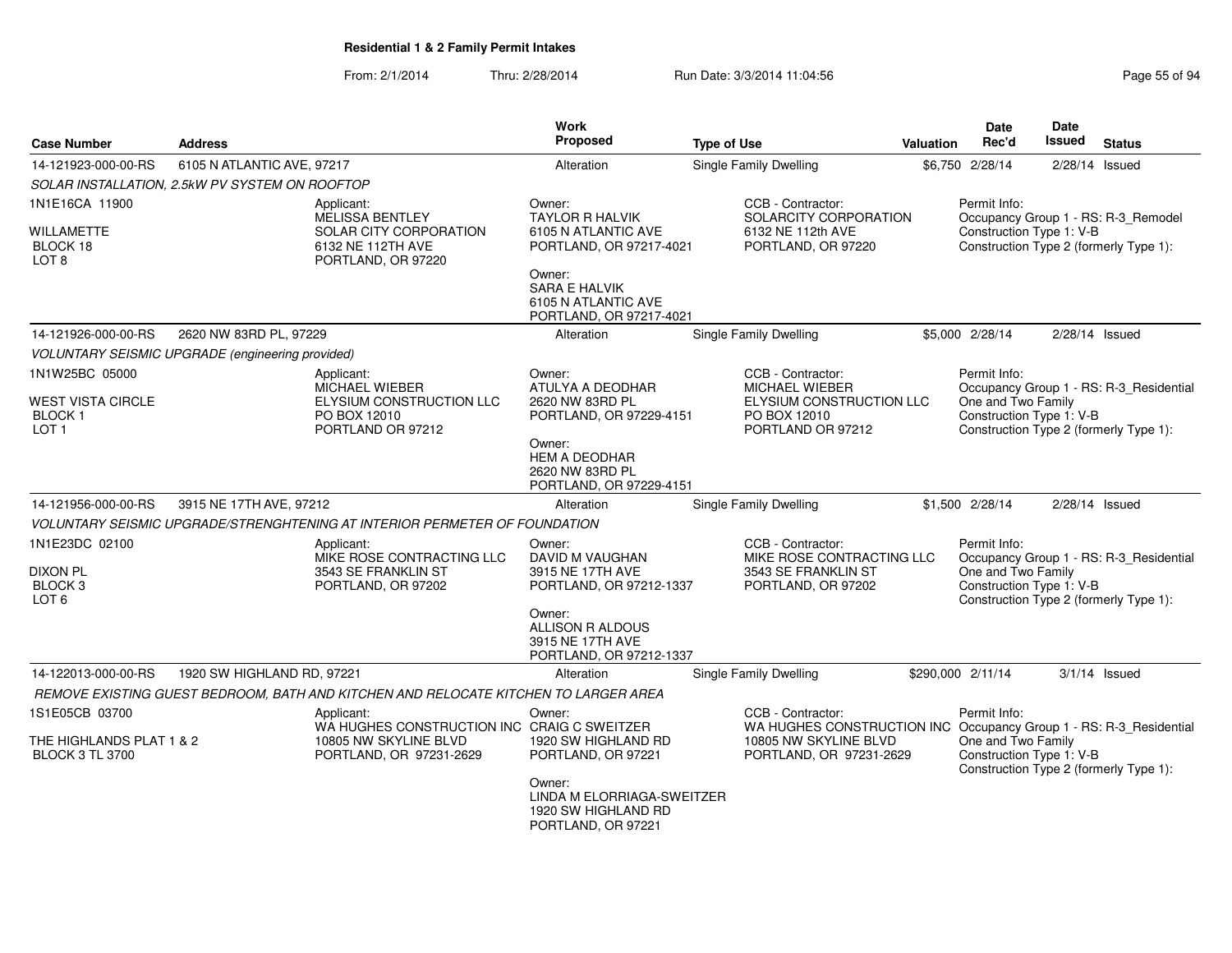From: 2/1/2014Thru: 2/28/2014 Run Date: 3/3/2014 11:04:56 Research 2010 Page 56 of 94

| <b>Case Number</b>                                       | <b>Address</b>                 |                                                                                                                                                                                  | Work<br><b>Proposed</b>                                                                                                                       | <b>Type of Use</b> |                                                                                                  | <b>Valuation</b> | Date<br>Rec'd                                                                         | Date<br>Issued | <b>Status</b>                                                                     |
|----------------------------------------------------------|--------------------------------|----------------------------------------------------------------------------------------------------------------------------------------------------------------------------------|-----------------------------------------------------------------------------------------------------------------------------------------------|--------------------|--------------------------------------------------------------------------------------------------|------------------|---------------------------------------------------------------------------------------|----------------|-----------------------------------------------------------------------------------|
| 14-120403-000-00-RS                                      | 10216 NW ALDER GROVE LN, 97229 |                                                                                                                                                                                  | Alteration                                                                                                                                    |                    | Townhouse (3 or more units)                                                                      |                  | \$3,000 2/25/14                                                                       | 2/25/14        | Issued                                                                            |
|                                                          |                                | ADD INTERIOR WALLS TO ADD OFFICE SPACE TO GARAGE IN TOWHOUSE ON INDIVIDUAL LOT (Trade permits at a later date)                                                                   |                                                                                                                                               |                    |                                                                                                  |                  |                                                                                       |                |                                                                                   |
| 1N1W26CB 05800                                           |                                | Applicant:<br><b>JESSE OSBORNE</b>                                                                                                                                               | Owner:<br>DOUGLAS L POWELL                                                                                                                    |                    | CCB - Contractor:<br>LIFE & LIMB BUILT LLC                                                       |                  | Permit Info:                                                                          |                | Occupancy Group 1 - RS: R-3 Residential                                           |
| VILLAGE AT FOREST HTS NO 3<br>LOT <sub>57</sub>          |                                | LIFE AND LIMB BUILT<br>PO BOX 86093<br>PORTLAND, OR 97286                                                                                                                        | 10216 NW ALDER GROVE LN<br>PORTLAND, OR 97229-7584<br>Owner:<br><b>NICOLE M RHOADES</b><br>10216 NW ALDER GROVE LN<br>PORTLAND, OR 97229-7584 |                    | PO BOX 86093<br>PORTLAND, OR 97286                                                               |                  | One and Two Family<br>Construction Type 1: V-B                                        |                | Construction Type 2 (formerly Type 1):                                            |
| Total # of RS Alteration permit intakes: 173             |                                |                                                                                                                                                                                  |                                                                                                                                               |                    |                                                                                                  |                  |                                                                                       |                | Total valuation of RS Alteration permit intakes: \$3,834,296                      |
| 14-112250-REV-01-RS                                      | 6331 SE 15TH AVE, 97202        |                                                                                                                                                                                  | Demolition                                                                                                                                    |                    | <b>Accessory Structure</b>                                                                       |                  | \$2/25/14                                                                             |                | 2/25/14 Issued                                                                    |
|                                                          |                                | REVISION TO REMOVE REQUIREMENT TO FILL POOL; TO BE USED FOR BASEMENT OF FUTURE NSFR; FILL AND COMPACTION FORM ATTACHED ("Includes Future Compaction Agreement. Site to ht        |                                                                                                                                               |                    |                                                                                                  |                  |                                                                                       |                |                                                                                   |
| 1S1E14DC 19800<br>TOLMAN TR                              |                                | Applicant:<br><b>ROB HUMPHREY</b><br><b>FASTER PERMITS</b>                                                                                                                       | Owner:<br><b>BYRON M TWYMAN</b><br>6331 SE 15TH AVE                                                                                           |                    | CCB - Contractor:<br><b>VIC REMMERS</b><br>EVERETT CUSTOM HOMES INC                              |                  | Permit Info:<br>Occupancy Group 1 - RS: U_Private<br>Garage\Utility Misc.             |                |                                                                                   |
| LOT 5&8 BLOCK 20                                         |                                | 14334 NW EAGLERIDGE LANE<br>PORTLAND, OR 97229                                                                                                                                   | PORTLAND, OR 97202<br>Owner:<br><b>KERI K TWYMAN</b><br>6331 SE 15TH AVE<br>PORTLAND, OR 97202                                                |                    | 735 SW 158TH AVE STE 180<br>BEAVERTON OR 97008                                                   |                  | Construction Type 1: V-B                                                              |                | Construction Type 2 (formerly Type 1):                                            |
| 14-113930-000-00-RS                                      | 7539 SW 35TH AVE, 97219        |                                                                                                                                                                                  | Demolition                                                                                                                                    |                    | <b>Accessory Structure</b>                                                                       |                  | \$500 2/6/14                                                                          | 2/6/14 Final   |                                                                                   |
|                                                          |                                | DEMO 400 SQ FT PLAYHOUSE LOCATED ON VACANT LOT TO NORTH OF 7539 SW 35TH                                                                                                          |                                                                                                                                               |                    |                                                                                                  |                  |                                                                                       |                |                                                                                   |
| 1S1E20BD 10600                                           |                                | Applicant:<br><b>DAN WILLIAMS</b>                                                                                                                                                |                                                                                                                                               |                    | CCB - Contractor:<br><b>WEST COAST DEVELOPMENT</b>                                               |                  | Permit Info:<br>Occupancy Group 1 - RS: U_Private                                     |                |                                                                                   |
| QUEENSLAND<br>BLOCK 4<br>LOT 11&12 EXC NLY 1/2           |                                | <b>FASTER PERMITS</b><br>14334 NW EAGLERIDGE LANE<br>PORTLAND, OR 97229                                                                                                          |                                                                                                                                               |                    | <b>GROUP INC</b><br>1697 19TH ST<br>WEST LINN, OR 97068                                          |                  | Garage\Utility Misc.<br>Construction Type 1: V-B                                      |                | Construction Type 2 (formerly Type 1):                                            |
| 14-117930-000-00-RS                                      | 4535 SW 60TH PL, 97221         |                                                                                                                                                                                  | Demolition                                                                                                                                    |                    | <b>Accessory Structure</b>                                                                       |                  | \$500 2/18/14                                                                         |                | $2/18/14$ Issued                                                                  |
|                                                          |                                | DEMOLITION OF ACCESSORY STRUCTUREReplacement house under permit 14-117748-RS. Remove all foundations and debris. Cap utilities. Scope of work does not include removal of trees. |                                                                                                                                               |                    |                                                                                                  |                  |                                                                                       |                |                                                                                   |
| 1S1E18BB 01400                                           |                                | Applicant:                                                                                                                                                                       | Owner:                                                                                                                                        |                    | CCB - Contractor:                                                                                |                  | Permit Info:                                                                          |                |                                                                                   |
| RALEIGH HILLS<br>BLOCK <sub>1</sub><br>LOT <sub>19</sub> |                                | MIKE COYLE<br><b>FASTER PERMITS</b><br>14334 NW EAGLERIDGE LANE<br>PORTLAND, OR 97229                                                                                            | EVERETT CUSTOM HOMES INC<br>735 SW 158TH AVE #180<br>BEAVERTON, OR 97006-4952                                                                 |                    | <b>VIC REMMERS</b><br>EVERETT CUSTOM HOMES INC<br>735 SW 158TH AVE STE 180<br>BEAVERTON OR 97008 |                  | Occupancy Group 1 - RS: U_Private<br>Garage\Utility Misc.<br>Construction Type 1: V-B |                | Construction Type 2 (formerly Type 1):                                            |
| 14-117792-000-00-RS                                      | 306 NE MONROE ST, 97212        |                                                                                                                                                                                  | Demolition                                                                                                                                    | Duplex             |                                                                                                  |                  | \$12,000 2/20/14                                                                      |                | <b>Under Review</b>                                                               |
|                                                          |                                | DEMO DUPLEX WITH BASEMENT. Cap utilities, Remove all foundations and debris Includes Future Compaction Agreement.                                                                |                                                                                                                                               |                    | Site to have 8' perimeter fence while excavation is open. Scope of work does not in              |                  |                                                                                       |                |                                                                                   |
| 1N1E27AA 19100                                           |                                | Applicant:<br><b>PAUL NIEDERGANG</b><br>PN RS HOLDINGS LLC                                                                                                                       | Owner:<br>PN RE HOLDINGS LLC<br>PO BOX 14953<br>PORTLAND, OR 97293<br>Owner:                                                                  |                    | <b>Primary Contractor:</b><br>TO BID                                                             |                  | Permit Info:<br>One and Two Family<br>Construction Type 1: V-B                        |                | Occupancy Group 1 - RS: R-3 Residential<br>Construction Type 2 (formerly Type 1): |
|                                                          |                                |                                                                                                                                                                                  | MP REAL ESTATE LLC<br>PO BOX 14953<br>PORTLAND, OR 97293                                                                                      |                    |                                                                                                  |                  |                                                                                       |                |                                                                                   |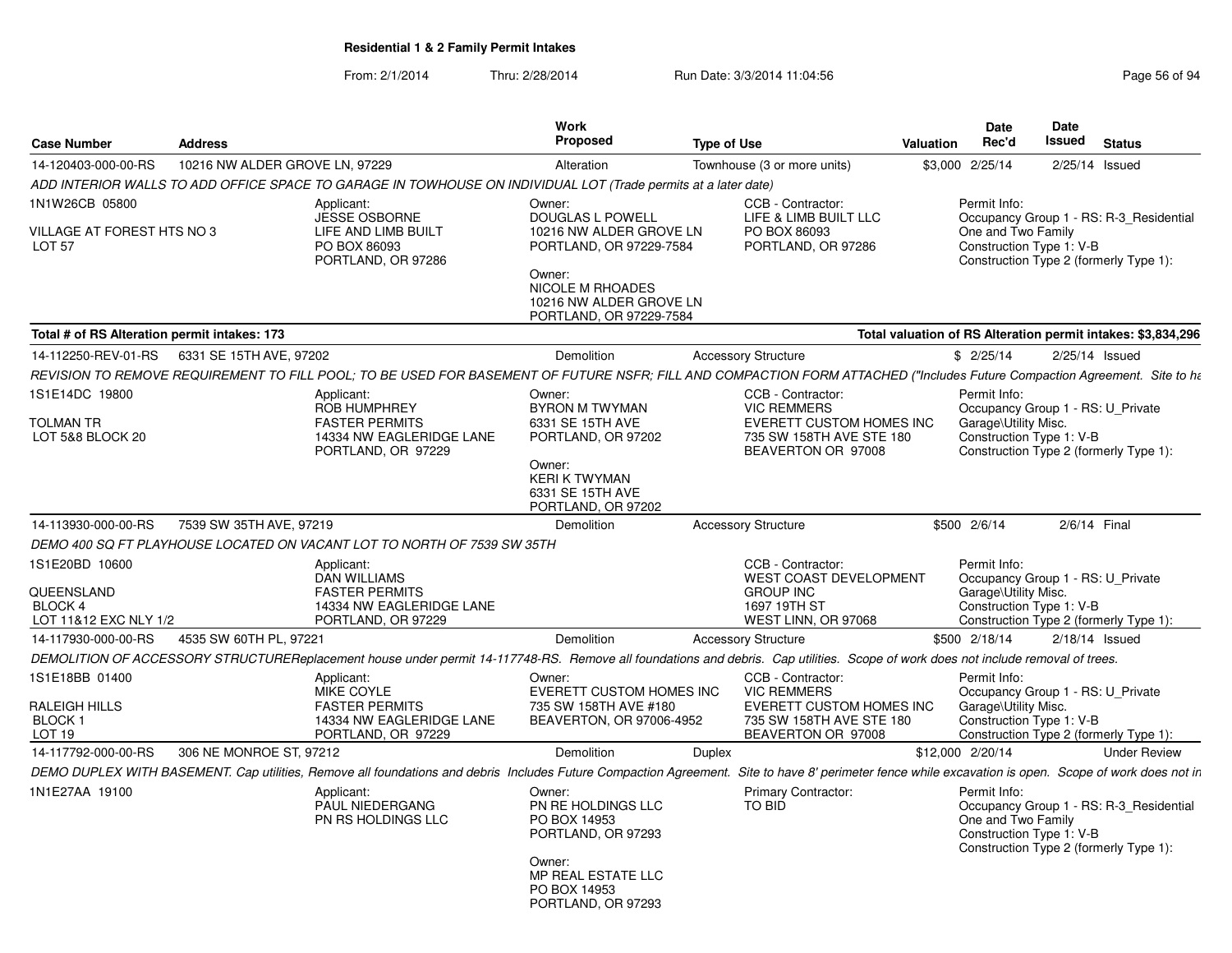| <b>Case Number</b>                                                        | <b>Address</b>                              |                                                                                                                                                                                         | Work<br>Proposed                                                                                                   | <b>Type of Use</b> |                                                                                                                            | Valuation | Date<br>Rec'd                                                                                         | <b>Date</b><br><b>Issued</b> | <b>Status</b>                          |
|---------------------------------------------------------------------------|---------------------------------------------|-----------------------------------------------------------------------------------------------------------------------------------------------------------------------------------------|--------------------------------------------------------------------------------------------------------------------|--------------------|----------------------------------------------------------------------------------------------------------------------------|-----------|-------------------------------------------------------------------------------------------------------|------------------------------|----------------------------------------|
| 13-235417-000-00-RS                                                       | 1302 SE MARION ST                           |                                                                                                                                                                                         | Demolition                                                                                                         | Garage/Carport     |                                                                                                                            | \$500     | 2/20/14                                                                                               |                              | $2/20/14$ Issued                       |
| <b>DEMO DETACHED GARAGE</b>                                               |                                             |                                                                                                                                                                                         |                                                                                                                    |                    |                                                                                                                            |           |                                                                                                       |                              |                                        |
| 1S1E26BA 04700                                                            |                                             | Applicant:<br>ROB HUMPHREY                                                                                                                                                              | Owner:<br>PETER LANDRY                                                                                             |                    | <b>Primary Contractor:</b><br><b>TO BID</b>                                                                                |           | Permit Info:<br>Occupancy Group 1 - RS: U_Private                                                     |                              |                                        |
| <b>SELLWOOD</b><br>BLOCK 62<br>LOT <sub>13</sub>                          |                                             | <b>FASTER PERMITS</b><br>14334 NW EAGLERIDGE LANE<br>PORTLAND, OR 97229                                                                                                                 | 8885 SW HILLVIEW TER<br>PORTLAND, OR 97225-1345                                                                    |                    |                                                                                                                            |           | Garage\Utility Misc.<br>Construction Type 1: V-B                                                      |                              | Construction Type 2 (formerly Type 1): |
| 14-113681-000-00-RS                                                       | 2904 SE HOLGATE BLVD, 97202                 |                                                                                                                                                                                         | Demolition                                                                                                         | Garage/Carport     |                                                                                                                            |           | \$500 2/6/14                                                                                          |                              | 2/6/14 Final                           |
|                                                                           |                                             | DEMO EXISTING GARAGE++No fill greater than 24". Remove all foundations and debris. Cap utilities. Decommissioning Inspection Required. Scope of work does not include removal of trees. |                                                                                                                    |                    |                                                                                                                            |           |                                                                                                       |                              |                                        |
| 1S1E13BA 02500<br>EXCELSIOR<br>BLOCK <sub>2</sub><br>W 51' OF LOT 17&18   |                                             | Applicant:<br>EDUARD SHTOGRIN<br>13543 SE WILLINGHAM CT<br>CLACKAMAS, OR 97015                                                                                                          | Owner:<br><b>JACK B MAJORS</b><br>11409 SE NORWOOD LOOP<br>HAPPY VALLEY, OR 97086-8040                             |                    | CCB - Contractor:<br><b>EDUARD SHTOGRIN</b><br>ROYAL CUSTOM HOMES INC.<br>13543 SE WILLINGHAM COURT<br>CLACKAMAS, OR 97015 |           | Permit Info:<br>Occupancy Group 1 - RS: U_Private<br>Garage\Utility Misc.<br>Construction Type 1: V-B |                              | Construction Type 2 (formerly Type 1): |
| 14-113715-000-00-RS                                                       | 3245 NE 56TH AVE, 97213                     |                                                                                                                                                                                         | Demolition                                                                                                         | Garage/Carport     |                                                                                                                            |           | \$500 2/13/14                                                                                         |                              | $2/13/14$ Issued                       |
| <b>DEMO DETACHED GARAGE</b>                                               |                                             |                                                                                                                                                                                         |                                                                                                                    |                    |                                                                                                                            |           |                                                                                                       |                              |                                        |
| 1N2E30AB 15800                                                            |                                             | Applicant:<br>ROB HUMPHREY                                                                                                                                                              | Owner:<br><b>DILUSSO HOMES LLC</b>                                                                                 |                    | CCB - Contractor:<br><b>DILUSSO RENOVATIONS LLC</b>                                                                        |           | Permit Info:<br>Occupancy Group 1 - RS: U_Private                                                     |                              |                                        |
| ROSE CITY PK<br>BLOCK 114<br>LOT 1                                        |                                             | <b>FASTER PERMITS</b><br>14334 NW EAGLERIDGE LANE<br>PORTLAND, OR 97229                                                                                                                 | PO BOX 1251<br>CLACKAMAS, OR 97015-1251                                                                            |                    | 4415 NE SANDY BLVD #201<br>PORTLAND, OR 97213                                                                              |           | Garage\Utility Misc.<br>Construction Type 1: V-B                                                      |                              | Construction Type 2 (formerly Type 1): |
| 14-113840-000-00-RS                                                       | 8502 SE 16TH AVE                            |                                                                                                                                                                                         | <b>Demolition</b>                                                                                                  | Garage/Carport     |                                                                                                                            |           | $$1 \t2/5/14$                                                                                         |                              | <b>Under Review</b>                    |
|                                                                           |                                             | DEMOLISH DETACHED GARAGE. SEE SEPARATE PERMIT (14-111442RS) FOR REPLACEMENT                                                                                                             |                                                                                                                    |                    |                                                                                                                            |           |                                                                                                       |                              |                                        |
| 1S1E26AB 09600<br>SELLWOOD<br>BLOCK 80<br>LOT <sub>13</sub>               |                                             | Applicant:<br>RMJ CONSTRUCTION AND<br>DEVELOPMENT INC<br>9619 SW 3RD AVE<br>PORTLAND, OR 97219                                                                                          | Owner:<br><b>JENNIFER J BENNETT</b><br>8502 SE 16TH AVE<br>PORTLAND, OR 97202                                      |                    | CCB - Contractor:<br><b>RMJ CONSTRUCTION AND</b><br>DEVELOPMENT INC<br>9619 SW 3RD AVE<br>PORTLAND, OR 97219               |           | Permit Info:<br>Construction Type 1: V-B                                                              |                              | Construction Type 2 (formerly Type 1): |
| 14-114490-000-00-RS                                                       | 1516 SE GLENWOOD ST, 97202                  |                                                                                                                                                                                         | Demolition                                                                                                         | Garage/Carport     |                                                                                                                            |           | \$2,000 2/6/14                                                                                        |                              | $2/6/14$ Issued                        |
| DEMOLISH 1-STORY 240 SF GARAGE                                            |                                             |                                                                                                                                                                                         |                                                                                                                    |                    |                                                                                                                            |           |                                                                                                       |                              |                                        |
| 1S1E23AB 19500<br>CITY VIEW PK ADD & NO 2<br>BLOCK <sub>5</sub><br>LOT 16 |                                             | Applicant:<br><b>MATT ROZZELL</b><br>14025 SE OVERLOOK LN<br>PORTLAND, OR 97267                                                                                                         | Owner:<br><b>MATTHEW ROZZELL</b><br>14025 SE OVERLOOK LN<br>MILWAUKIE, OR 97267                                    |                    |                                                                                                                            |           | Permit Info:<br>Occupancy Group 1 - RS: U_Private<br>Garage\Utility Misc.<br>Construction Type 1: V-B |                              | Construction Type 2 (formerly Type 1): |
| 14-114500-000-00-RS                                                       | 4205 SE 16TH AVE, 97202                     |                                                                                                                                                                                         | Demolition                                                                                                         | Garage/Carport     |                                                                                                                            |           | \$500 2/6/14                                                                                          |                              | $2/6/14$ Issued                        |
|                                                                           | DEMOLISH DETACHED GARAGE, REMOVE ALL DEBRIS |                                                                                                                                                                                         |                                                                                                                    |                    |                                                                                                                            |           |                                                                                                       |                              |                                        |
| 1S1E11DC 06800<br><b>BOISES ADD</b><br>BLOCK <sub>9</sub><br>LOT 35&36    |                                             | Applicant:<br>MIKE COYLE<br><b>FASTER PERMITS</b><br>14334 NW EAGLERIDGE LANE<br>PORTLAND, OR 97229                                                                                     | Owner:<br><b>CURTIS R BOGLE</b><br>4205 SE 16TH AVE<br>PORTLAND, OR 97202-3935<br>Owner:<br><b>GERALDINE BOGLE</b> |                    | CCB - Contractor:<br>WILDE PROPERTIES INC<br>3735 SE CLAY STE 204<br>PORTLAND, OR 97214                                    |           | Permit Info:<br>Occupancy Group 1 - RS: U_Private<br>Garage\Utility Misc.<br>Construction Type 1: V-B |                              | Construction Type 2 (formerly Type 1): |
|                                                                           |                                             |                                                                                                                                                                                         | 4205 SE 16TH AVE<br>PORTLAND, OR 97202-3935                                                                        |                    |                                                                                                                            |           |                                                                                                       |                              |                                        |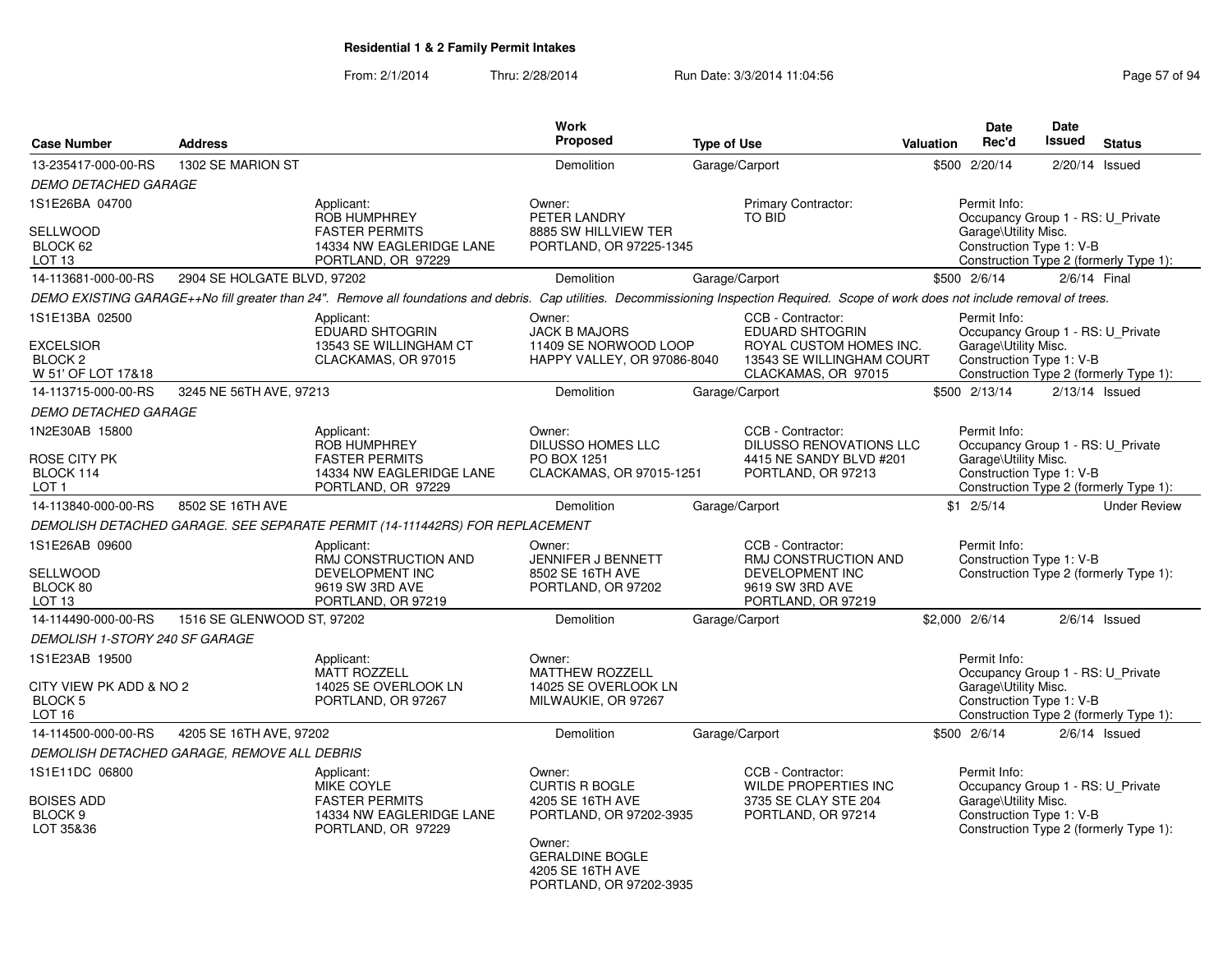LOT 11 EXC NLY 23'

### From: 2/1/2014Thru: 2/28/2014 Run Date: 3/3/2014 11:04:56 Research 2010 12:04:56

| <b>Case Number</b>                                             | <b>Address</b>                                  |                                                                                                                                                                                                      | <b>Work</b><br><b>Proposed</b>                                                                                                                       | <b>Type of Use</b>                                                                            | Valuation | Date<br>Rec'd                                                                                         | Date<br>Issued   | <b>Status</b>                          |
|----------------------------------------------------------------|-------------------------------------------------|------------------------------------------------------------------------------------------------------------------------------------------------------------------------------------------------------|------------------------------------------------------------------------------------------------------------------------------------------------------|-----------------------------------------------------------------------------------------------|-----------|-------------------------------------------------------------------------------------------------------|------------------|----------------------------------------|
| 14-115153-000-00-RS                                            | 1115 NW 24TH AVE, 97210                         |                                                                                                                                                                                                      | Demolition                                                                                                                                           | Garage/Carport                                                                                |           | \$1,000 2/18/14                                                                                       |                  | 2/18/14 Under Inspection               |
| DEMO DETACHED GARAGE.                                          |                                                 |                                                                                                                                                                                                      |                                                                                                                                                      |                                                                                               |           |                                                                                                       |                  |                                        |
| 1N1E33BB 15000                                                 |                                                 | Applicant:<br>DAN WILLIAMS                                                                                                                                                                           | Owner:<br><b>MARK KOVALEV</b>                                                                                                                        | CCB - Contractor:<br>MARK V. KOVALEV                                                          |           | Permit Info:<br>Occupancy Group 1 - RS: U Private                                                     |                  |                                        |
| GOLDSMITHS ADD<br>BLOCK 13<br>LOT <sub>2</sub>                 |                                                 | <b>FASTER PERMITS</b><br>14334 NW EAGLERIDGE LANE<br>PORTLAND, OR 97229                                                                                                                              | 4111 SW 52ND AVE<br>PORTLAND, OR 97221                                                                                                               | <b>GLOBAL HOUSING INC</b><br>6663 SW BEAVERTON HILLSDALE<br>HWY PMB 193<br>BEAVERTON OR 97225 |           | Garage\Utility Misc.<br>Construction Type 1: V-B                                                      |                  | Construction Type 2 (formerly Type 1): |
| 14-115882-000-00-RS                                            | 2707 NE FLANDERS ST, 97232                      |                                                                                                                                                                                                      | Demolition                                                                                                                                           | Garage/Carport                                                                                |           | \$500 2/12/14                                                                                         | $2/12/14$ Issued |                                        |
|                                                                |                                                 | DEMO DETACHED GARAGE, No fill greater than 24", Remove all foundations and debris                                                                                                                    |                                                                                                                                                      |                                                                                               |           |                                                                                                       |                  |                                        |
| 1N1E36CB 12700                                                 |                                                 | Applicant:                                                                                                                                                                                           | Owner:                                                                                                                                               |                                                                                               |           | Permit Info:                                                                                          |                  |                                        |
| <b>WYNKOOP VILLA</b><br><b>BLOCK1</b><br>LOT <sub>10</sub>     |                                                 | <b>JINGZI ZHAO</b><br>2707 NE FLANDERS<br>PORTLAND, OR 97232                                                                                                                                         | <b>CHRISTOPHER PERKINS</b><br>2707 NE FLANDERS ST<br>PORTLAND, OR 97232<br>Owner:<br><b>JINGZI ZHAO</b><br>2707 NE FLANDERS ST<br>PORTLAND, OR 97232 |                                                                                               |           | Occupancy Group 1 - RS: U_Private<br>Garage\Utility Misc.<br>Construction Type 1: V-B                 |                  | Construction Type 2 (formerly Type 1): |
| 14-116905-000-00-RS                                            | 7701 SE MADISON ST, 97215                       |                                                                                                                                                                                                      | Demolition                                                                                                                                           | Garage/Carport                                                                                |           | \$1,000 2/14/14                                                                                       | $2/14/14$ Issued |                                        |
|                                                                | DEMOLISH GARAGE AND DRIVEWAY, REMOVE ALL DEBRIS |                                                                                                                                                                                                      |                                                                                                                                                      |                                                                                               |           |                                                                                                       |                  |                                        |
| 1S2E05AC 02200<br>KINZEL PK<br>BLOCK <sub>8</sub><br>LOT 14&15 |                                                 | Applicant:<br><b>BOB STEELE</b><br><b>DESIGN INTELLIGENCE</b><br>3013 SE WASHOUGAL RIVER RD<br>WASHOUGAL, WA 98671                                                                                   | Owner:<br>JEFFREY ARMSTRONG<br>7701 SE MADISON ST<br>PORTLAND, OR 97215<br>Owner:                                                                    | CCB - Contractor:<br>WILDE PROPERTIES INC<br>3735 SE CLAY STE 204<br>PORTLAND, OR 97214       |           | Permit Info:<br>Occupancy Group 1 - RS: U Private<br>Garage\Utility Misc.<br>Construction Type 1: V-B |                  | Construction Type 2 (formerly Type 1): |
|                                                                |                                                 |                                                                                                                                                                                                      | DAWN M MOWER<br>7701 SE MADISON ST<br>PORTLAND, OR 97215                                                                                             |                                                                                               |           |                                                                                                       |                  |                                        |
| 14-117603-000-00-RS                                            | 10830 SW 61ST AVE, 97219                        |                                                                                                                                                                                                      | Demolition                                                                                                                                           | Garage/Carport                                                                                |           | \$500 2/18/14                                                                                         | $2/18/14$ Issued |                                        |
| <b>DEMO DETACHED GARAGE</b>                                    |                                                 |                                                                                                                                                                                                      |                                                                                                                                                      |                                                                                               |           |                                                                                                       |                  |                                        |
| 1S1E31BB 02500<br><b>PASADENA</b>                              |                                                 | Applicant:<br><b>ROB HUMPHREY</b><br><b>FASTER PERMITS</b>                                                                                                                                           | Owner:<br>STEPHEN R PLUMMER<br>10830 SW 61ST AVE                                                                                                     | CCB - Contractor:<br><b>BRIAN MCMILLEN LLC</b><br>15151 SE FRYE                               |           | Permit Info:<br>Occupancy Group 1 - RS: U Private<br>Garage\Utility Misc.                             |                  |                                        |
| BLOCK 1<br>LOT 3&4 EXC E 90'<br>LOT 33&34                      |                                                 | 14334 NW EAGLERIDGE LANE<br>PORTLAND, OR 97229                                                                                                                                                       | PORTLAND, OR 97219<br>Owner:<br><b>TERESA I PLUMMER</b><br>10830 SW 61ST AVE<br>PORTLAND, OR 97219                                                   | HAPPY VALLEY, OR 97086                                                                        |           | Construction Type 1: V-B                                                                              |                  | Construction Type 2 (formerly Type 1): |
| 14-117902-000-00-RS                                            | 6228 SW KELLY AVE, 97201                        |                                                                                                                                                                                                      | Demolition                                                                                                                                           | Garage/Carport                                                                                |           | \$2,000 2/19/14                                                                                       | $2/19/14$ Issued |                                        |
|                                                                |                                                 | DEMO DETACHED GARAGENo fill greater than 24" (where there is no basement or compaction required). Remove all foundations and debris. Cap utilities. Scope of work does not include removal of trees. |                                                                                                                                                      |                                                                                               |           |                                                                                                       |                  |                                        |
| 1S1E15CD 04800                                                 |                                                 | Applicant:<br><b>STEVE EDELMAN</b>                                                                                                                                                                   | Owner:<br>DARRELL T RASCHIO                                                                                                                          | CCB - Contractor:<br><b>CRN EXCAVATION INC</b>                                                |           | Permit Info:<br>Occupancy Group 1 - RS: U_Private                                                     |                  |                                        |
| <b>SOUTHPORT</b><br>BLOCK <sub>9</sub><br>LOT <sub>10</sub>    |                                                 | 4224 NE HALSEY ST SUITE 310<br>PORTLAND, OR 97213                                                                                                                                                    | 6228 SW KELLY AVE<br>PORTLAND, OR 97239-3614                                                                                                         | PO BOX 301517<br>PORTLAND, OR 97294                                                           |           | Garage\Utility Misc.<br>Construction Type 1: V-B                                                      |                  | Construction Type 2 (formerly Type 1): |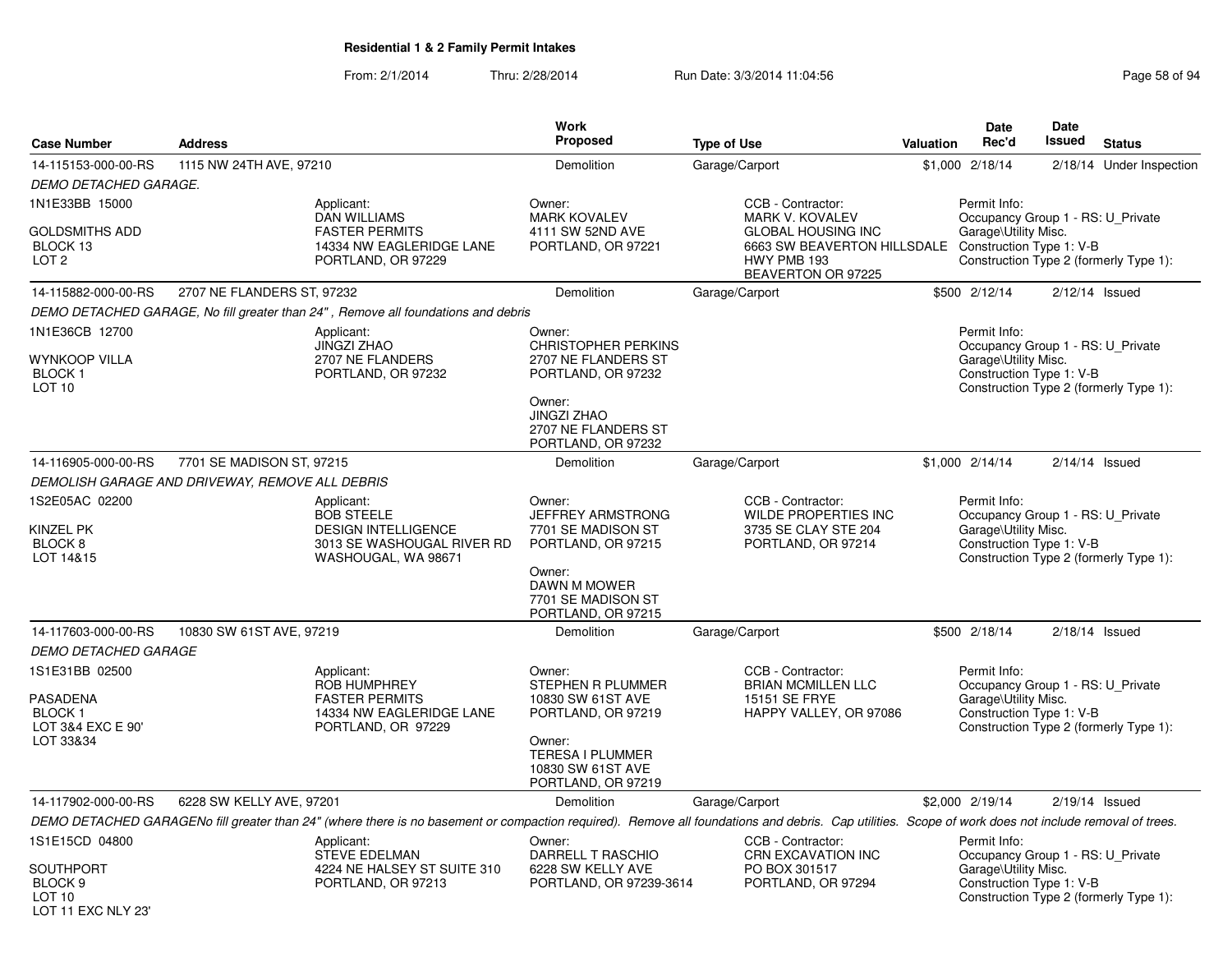|                                                                                        |                                  |                                                                                                                                                                                | Work                                                                                                                                                   |                    |                                                                                                                           |           | <b>Date</b>                                                                                           | Date   |                                                                                   |
|----------------------------------------------------------------------------------------|----------------------------------|--------------------------------------------------------------------------------------------------------------------------------------------------------------------------------|--------------------------------------------------------------------------------------------------------------------------------------------------------|--------------------|---------------------------------------------------------------------------------------------------------------------------|-----------|-------------------------------------------------------------------------------------------------------|--------|-----------------------------------------------------------------------------------|
| <b>Case Number</b>                                                                     | <b>Address</b>                   |                                                                                                                                                                                | <b>Proposed</b>                                                                                                                                        | <b>Type of Use</b> |                                                                                                                           | Valuation | Rec'd                                                                                                 | Issued | <b>Status</b>                                                                     |
| 14-118394-000-00-RS                                                                    | 7409 N OLIN AVE, 97203           |                                                                                                                                                                                | Demolition                                                                                                                                             | Garage/Carport     |                                                                                                                           |           | \$500 2/19/14                                                                                         |        | $2/19/14$ Issued                                                                  |
|                                                                                        |                                  | DEMO DETACHED GARAGE / REMOVE ALL DEBRIS / CAP UTILITIES / DOES NOT INCLUDE TREE REMOVAL                                                                                       |                                                                                                                                                        |                    |                                                                                                                           |           |                                                                                                       |        |                                                                                   |
| 1N1E08CD 08100<br>SMITHSON LAND COS ADD<br>BLOCK 3                                     |                                  | Applicant:<br><b>DAN WILLIAMS</b><br><b>FASTER PERMITS</b><br>14334 NW EAGLERIDGE LANE                                                                                         | Owner:<br>RED GAP HOLDINGS LLC<br>1111 MAIN ST #107<br>VANCOUVER, WA 98660-2958                                                                        |                    | CCB - Contractor:<br>K & C CUSTOM HOMES LLC<br>3720 SW BOND AVE #308<br>PORTLAND, OR 97239                                |           | Permit Info:<br>Occupancy Group 1 - RS: U Private<br>Garage\Utility Misc.<br>Construction Type 1: V-B |        |                                                                                   |
| NE 52 1/2' OF LOT 45-48                                                                |                                  | PORTLAND, OR 97229                                                                                                                                                             |                                                                                                                                                        |                    |                                                                                                                           |           |                                                                                                       |        | Construction Type 2 (formerly Type 1):                                            |
| 14-118745-000-00-RS                                                                    | 6150 SE DUKE ST, 97206           |                                                                                                                                                                                | Demolition                                                                                                                                             | Garage/Carport     |                                                                                                                           |           | \$2,000 2/25/14                                                                                       |        | $2/25/14$ Issued                                                                  |
|                                                                                        |                                  | DEMO DETACHED GARAGE, No fill greater than 24", Remove all foundations and debris.                                                                                             |                                                                                                                                                        |                    |                                                                                                                           |           |                                                                                                       |        |                                                                                   |
| 1S2E19AA 00100<br>SECTION 19 1S 2E<br>TL 100 0.19 ACRES                                |                                  | Applicant:<br><b>KYM NGUYEN</b><br>CONCEPT DESIGN & ASSOCIATES 1724 SE 40TH AVE<br>PO BOX 8464<br>PORTLAND OR 97207                                                            | Owner:<br>DANNY J JONES<br>PORTLAND, OR 97214-5224                                                                                                     |                    |                                                                                                                           |           | Permit Info:<br>Occupancy Group 1 - RS: U_Private<br>Garage\Utility Misc.<br>Construction Type 1: V-B |        | Construction Type 2 (formerly Type 1):                                            |
| 14-120292-000-00-RS                                                                    | 3314 NE OREGON ST, 97232         |                                                                                                                                                                                | Demolition                                                                                                                                             | Garage/Carport     |                                                                                                                           |           | \$300 2/25/14                                                                                         |        | $2/25/14$ Issued                                                                  |
| DEMO 12 X 18 DETACHED CARPORT                                                          |                                  |                                                                                                                                                                                |                                                                                                                                                        |                    |                                                                                                                           |           |                                                                                                       |        |                                                                                   |
| 1N1E36AC 18200<br>LAURELHURST<br>BLOCK 19<br>LOT <sub>2</sub>                          |                                  | Applicant:<br>DAVID HEREFORD<br>HEREFORD CONSTRUCTION CO<br><b>INC</b><br>12605 NW CRESTON RD<br>PORTLAND OR 97231                                                             | Owner:<br>TONY H LE<br>3314 NE OREGON ST<br>PORTLAND, OR 97232                                                                                         |                    | CCB - Contractor:<br>DAVID HEREFORD<br>HEREFORD CONSTRUCTION CO<br><b>INC</b><br>12605 NW CRESTON RD<br>PORTLAND OR 97231 |           | Permit Info:<br>Occupancy Group 1 - RS: U Private<br>Garage\Utility Misc.<br>Construction Type 1: V-B |        | Construction Type 2 (formerly Type 1):                                            |
| 14-120490-000-00-RS                                                                    | 7945 SE RHINE ST, 97206          |                                                                                                                                                                                | Demolition                                                                                                                                             | Garage/Carport     |                                                                                                                           |           | \$500 2/25/14                                                                                         |        | $2/25/14$ Issued                                                                  |
| <b>DEMO GARAGE</b>                                                                     |                                  |                                                                                                                                                                                |                                                                                                                                                        |                    |                                                                                                                           |           |                                                                                                       |        |                                                                                   |
| 1S2E08DA 01500<br><b>WAPELLO PK</b><br>BLOCK <sub>3</sub><br>LOT 15<br>W 1/2 OF LOT 16 |                                  | Applicant:<br><b>NIZAR SLIM</b><br>PO BOX 6602<br>PORTLAND, OR 97228                                                                                                           | Owner:<br>DK HOMES LLC<br>PO BOX 90277<br>PORTLAND, OR 97290-0277                                                                                      |                    | CCB - Contractor:<br><b>DAMIR KARIN</b><br>DK HOMES LLC<br>PO BOX 90277<br>PORTLAND, OR 97290                             |           | Permit Info:<br>One and Two Family<br>Construction Type 1: V-B                                        |        | Occupancy Group 1 - RS: R-3_Residential<br>Construction Type 2 (formerly Type 1): |
| 14-121045-000-00-RS                                                                    | 7028 N MOBILE AVE, 97217         |                                                                                                                                                                                | Demolition                                                                                                                                             | Garage/Carport     |                                                                                                                           |           | \$1,000 2/26/14                                                                                       |        | $2/26/14$ Issued                                                                  |
| <b>DEMOLISH 1-STORY GARAGE</b>                                                         |                                  |                                                                                                                                                                                |                                                                                                                                                        |                    |                                                                                                                           |           |                                                                                                       |        |                                                                                   |
| 1N1E16AB 18300<br>FIRST ELECTRIC ADD<br><b>BLOCK 4</b><br>LOT 5-7                      |                                  | Applicant:<br><b>KEVIN PARTAIN</b><br><b>URBAN VISIONS</b><br>223 NE 56TH AVE<br>PORTLAND OR 97213                                                                             | Owner:<br><b>NICK E NICHOLS</b><br>7028 N MOBILE AVE<br>PORTLAND, OR 97217<br>Owner:<br><b>LISA NICHOLS</b><br>7028 N MOBILE AVE<br>PORTLAND, OR 97217 |                    | CCB - Contractor:<br><b>VIC REMMERS</b><br>EVERETT CUSTOM HOMES INC<br>735 SW 158TH AVE STE 180<br>BEAVERTON OR 97008     |           | Permit Info:<br>Occupancy Group 1 - RS: U_Private<br>Garage\Utility Misc.<br>Construction Type 1: V-B |        | Construction Type 2 (formerly Type 1):                                            |
| 14-121550-000-00-RS                                                                    | 3234 SE 87TH AVE - Unit A, 97266 |                                                                                                                                                                                | Demolition                                                                                                                                             | Garage/Carport     |                                                                                                                           |           | \$1,000 2/27/14                                                                                       |        | 2/27/14 Issued                                                                    |
|                                                                                        |                                  | DEMOLISH DETACHED GARAGE AT NORTH SIDE OF PROPERTYNo fill greater than 24". Remove all foundations and debris. Cap utilities. Scope of work does not include removal of trees. |                                                                                                                                                        |                    |                                                                                                                           |           |                                                                                                       |        |                                                                                   |
| 1S2E09BD 07800<br>JOHNSTON AC                                                          |                                  | Applicant:<br><b>KEVIN PARTAIN</b><br><b>URBAN VISIONS</b>                                                                                                                     | Owner:<br><b>KN ONE LLC</b><br>8651 SW CANYON DR                                                                                                       |                    | CCB - Contractor:<br><b>CHALET HOMES LLC</b><br>8733 SE DIVISION ST #201                                                  |           | Permit Info:<br>Occupancy Group 1 - RS: U_Private<br>Garage\Utility Misc.                             |        |                                                                                   |
| BLOCK 6<br>LOT 20&21 TL 7800                                                           |                                  | 223 NE 56TH AVE<br>PORTLAND, OR 97213                                                                                                                                          | PORTLAND, OR 97225-3436                                                                                                                                |                    | PORTLAND, OR 97266                                                                                                        |           | Construction Type 1: V-B                                                                              |        | Construction Type 2 (formerly Type 1):                                            |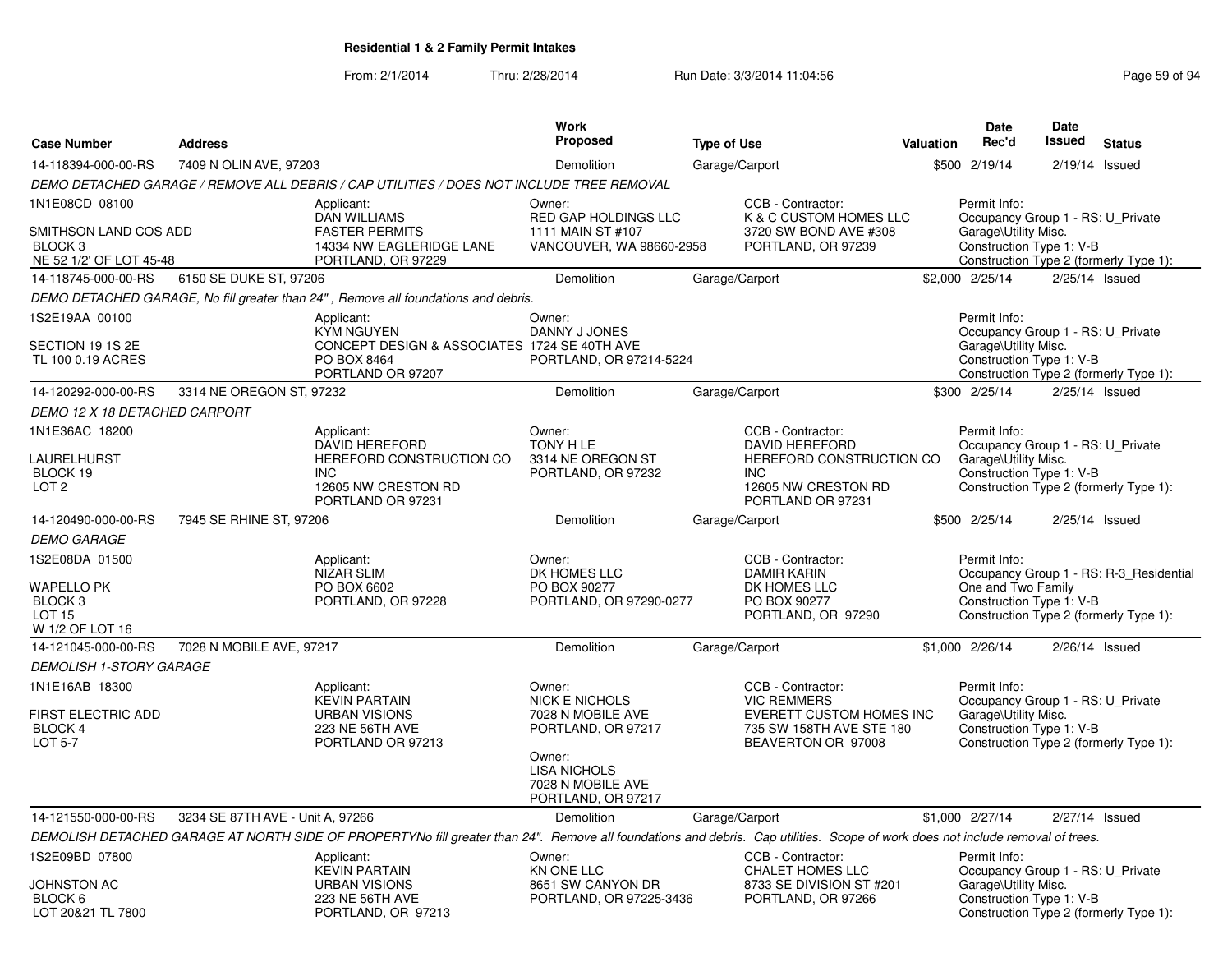| <b>Case Number</b>                                                         | <b>Address</b>             |                                                                                                                                                                                   | <b>Work</b><br>Proposed                                                                                                                      | <b>Type of Use</b>                                                                       | Valuation | Date<br>Rec'd                                                                            | Date<br>Issued   | <b>Status</b>                                                                     |
|----------------------------------------------------------------------------|----------------------------|-----------------------------------------------------------------------------------------------------------------------------------------------------------------------------------|----------------------------------------------------------------------------------------------------------------------------------------------|------------------------------------------------------------------------------------------|-----------|------------------------------------------------------------------------------------------|------------------|-----------------------------------------------------------------------------------|
| 13-187589-000-00-RS                                                        | 18100 NW GILLIHAN RD       |                                                                                                                                                                                   | Demolition                                                                                                                                   | Single Family Dwelling                                                                   |           | \$2,500 2/5/14                                                                           |                  | $2/5/14$ Issued                                                                   |
| <b>DEMO SFR - NO BASMENT</b>                                               |                            |                                                                                                                                                                                   |                                                                                                                                              |                                                                                          |           |                                                                                          |                  |                                                                                   |
| 2N1W14D 00400                                                              |                            | Applicant:<br><b>LARRY SHIRTS</b>                                                                                                                                                 | Owner:<br><b>T &amp; S FARM EQUIPMENT</b>                                                                                                    | CCB - Contractor:<br>DON YOUNG & ASSOCIATES INC                                          |           | Permit Info:                                                                             |                  | Occupancy Group 1 - RS: R-3_Residential                                           |
| SECTION 14 2N 1W<br>TL 400 7.41 ACRES<br>DEFERRAL-POTENTIAL ADDITIONAL TAX |                            | <b>SYMONS ENGINEERING</b><br><b>CONSULTANTS</b><br>12805 SE FOSTER RD<br>PORTLAND, OR 97206                                                                                       | 17820 NW GILLIHAN RD<br>PORTLAND, OR 97231<br>Owner:<br><b>LEASING LLC</b><br>17820 NW GILLIHAN RD<br>PORTLAND, OR 97231                     | PO BOX 10857<br>PORTLAND, OR 97296-0857                                                  |           | One and Two Family<br>Construction Type 1: V-B<br>Construction Type 2 (formerly Type 1): |                  |                                                                                   |
| 14-108439-REV-01-RS                                                        | 7539 SW 35TH AVE, 97219    |                                                                                                                                                                                   | <b>Demolition</b>                                                                                                                            | Single Family Dwelling                                                                   |           | \$2/6/14                                                                                 | 2/6/14 Final     |                                                                                   |
|                                                                            |                            | REVISION TO REMOVE BASEMENT FILL AND COMPACTION - BASEMENT EXCAVATION TO BE RE-USED FOR NEW HOUSE TO BE BUILT ON LOT; SEE DANGEROUS BUILDING FOLDER FOR MONIT(                    |                                                                                                                                              |                                                                                          |           |                                                                                          |                  |                                                                                   |
| 1S1E20BD 10600                                                             |                            | Applicant:                                                                                                                                                                        | Owner:                                                                                                                                       | CCB - Contractor:                                                                        |           | Permit Info:                                                                             |                  |                                                                                   |
| QUEENSLAND<br>BLOCK 4<br>LOT 11&12 EXC NLY 1/2                             |                            | MIKE COYLE<br><b>FASTER PERMITS</b><br>14334 NW EAGLERIDGE LANE<br>PORTLAND, OR 97229                                                                                             | WEST COAST DEVELOPMENT<br>1697 19TH ST<br>WEST LINN, OR 97068-4453<br>Owner:<br><b>GROUP INC</b><br>1697 19TH ST<br>WEST LINN, OR 97068-4453 | <b>WEST COAST DEVELOPMENT</b><br><b>GROUP INC</b><br>1697 19TH ST<br>WEST LINN, OR 97068 |           | One and Two Family<br>Construction Type 1: V-B<br>Construction Type 2 (formerly Type 1): |                  | Occupancy Group 1 - RS: R-3_Residential                                           |
| 14-110729-000-00-RS                                                        | 3552 NE 45TH AVE, 97213    |                                                                                                                                                                                   | Demolition                                                                                                                                   | Single Family Dwelling                                                                   |           | \$1,000 2/25/14                                                                          | $2/25/14$ Issued |                                                                                   |
|                                                                            |                            | DEMOLISH SINGLE FAMILY RESIDENCE. CAP SEWER. REMOVE ALL DEBRIS                                                                                                                    |                                                                                                                                              |                                                                                          |           |                                                                                          |                  |                                                                                   |
| 1N2E19CC 14400<br>SECTION 19 1N 2E                                         |                            | Applicant:<br><b>MIKE COYLE</b><br><b>FASTER PERMITS</b>                                                                                                                          | Owner:<br>VILLA HOME DESIGN LLC<br>8934 N PORTSMOUTH AVE                                                                                     | CCB - Contractor:<br><b>CHARLES VILLARREAL</b><br>VILLA HOME DESIGN LLC                  |           | Permit Info:<br>One and Two Family                                                       |                  | Occupancy Group 1 - RS: R-3 Residential                                           |
| TL 14400 0.11 ACRES                                                        |                            | 14334 NW EAGLERIDGE LANE<br>PORTLAND, OR 97229                                                                                                                                    | PORTLAND, OR 97203-5976                                                                                                                      | 3124 NE 67TH AVE<br>PORTLAND OR 97213                                                    |           | Construction Type 1: V-B                                                                 |                  | Construction Type 2 (formerly Type 1):                                            |
| 14-113337-000-00-RS                                                        | 7966 SE 7TH AVE, 97202     |                                                                                                                                                                                   | Demolition                                                                                                                                   | Single Family Dwelling                                                                   |           | \$5,000 2/19/14                                                                          | 2/19/14 Issued   |                                                                                   |
|                                                                            |                            | DEMOLISH MOST OF SFR. ALL BASEMENT WALLS, PORTION OF FLOOR FRAMING AND TWO FIRST-STORY WALLS TO REMAIN. ALL OTHER DEBRIS TO BE REMOVED, CAP SEWER. Agreement to                   |                                                                                                                                              |                                                                                          |           |                                                                                          |                  |                                                                                   |
| 1S1E23CB 08700<br><b>CITY VIEW PK</b><br>BLOCK 17                          |                            | Applicant:<br><b>TODD MOON</b><br><b>WALTER T MOON, ARCHITECT</b><br>24 JUAREZ ST                                                                                                 | Owner:<br><b>RONALD P SHAW</b><br>705 SE NEHALEM ST<br>PORTLAND, OR 97202-6512                                                               |                                                                                          |           | Permit Info:<br>One and Two Family<br>Construction Type 1: V-B                           |                  | Occupancy Group 1 - RS: R-3_Residential                                           |
| LOT <sub>9</sub>                                                           |                            | LAKE OSWEGO, OR 97035                                                                                                                                                             | Owner:<br><b>FRANCES M SHAW</b><br>705 SE NEHALEM ST<br>PORTLAND, OR 97202-6512                                                              |                                                                                          |           |                                                                                          |                  | Construction Type 2 (formerly Type 1):                                            |
| 14-113590-000-00-RS                                                        | 3620 SW HILLSIDE DR, 97221 |                                                                                                                                                                                   | Demolition                                                                                                                                   | Single Family Dwelling                                                                   |           | \$1,000 2/14/14                                                                          |                  | 2/14/14 Under Inspection                                                          |
|                                                                            |                            | DEMOLISH ONE SINGLE FAMILY RESIDENCE WITH NO BASEMENT - CAP SEWER - REMOVE ALL DEBRIS. Replacement house under permit 14-110828-RS and 14-110877-RS. No fill greater than 24". Re |                                                                                                                                              |                                                                                          |           |                                                                                          |                  |                                                                                   |
| 1S1E08BD 01900                                                             |                            | Applicant:                                                                                                                                                                        | Owner:                                                                                                                                       | CCB - Contractor:                                                                        |           | Permit Info:                                                                             |                  |                                                                                   |
| TUALATIN VIEW PK<br>BLOCK <sub>5</sub><br>LOT 25&26                        |                            | MIKE COYLE<br><b>FASTER PERMITS</b><br>14334 NW EAGLERIDGE LANE<br>PORTLAND, OR 97229                                                                                             | TREECE & LAMBERT LLC<br>2905 SW 1ST AVE<br>PORTLAND, OR 97201                                                                                | <b>MORRISON BUILT LLC</b><br>4614 SW Kelly Avenue, Ste 17<br>Portland, OR 97239          |           | One and Two Family<br>Construction Type 1: V-B                                           |                  | Occupancy Group 1 - RS: R-3 Residential<br>Construction Type 2 (formerly Type 1): |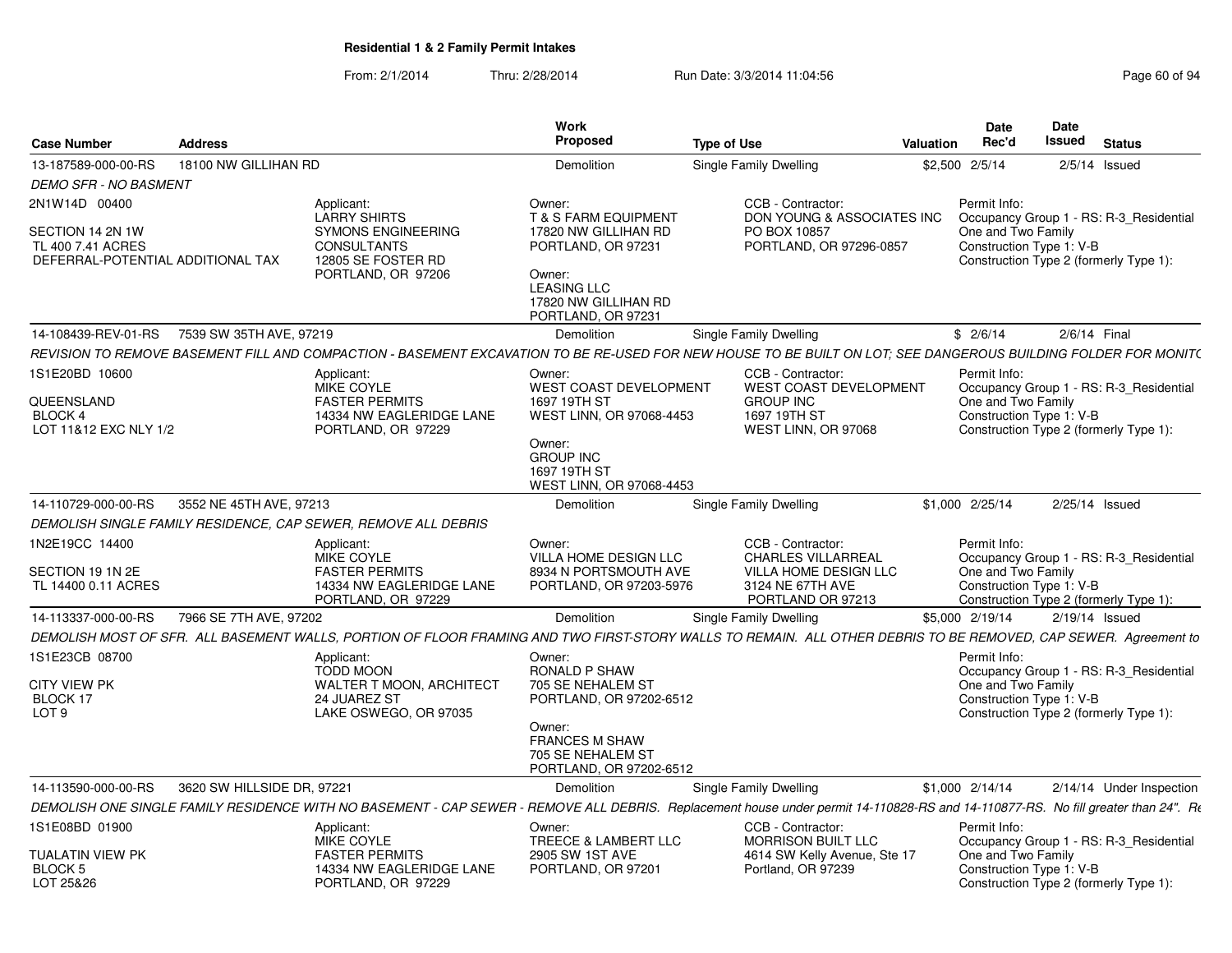From: 2/1/2014Thru: 2/28/2014 Run Date: 3/3/2014 11:04:56 Research 2010 12:56 Page 61 of 94

|                                                                                                                               |                                              |                                                                                                                                                                                                            | <b>Work</b>                                                                                                                                                        |                                                                                               |                                                           | <b>Date</b>     | Date                                                                                                                                |                     |  |
|-------------------------------------------------------------------------------------------------------------------------------|----------------------------------------------|------------------------------------------------------------------------------------------------------------------------------------------------------------------------------------------------------------|--------------------------------------------------------------------------------------------------------------------------------------------------------------------|-----------------------------------------------------------------------------------------------|-----------------------------------------------------------|-----------------|-------------------------------------------------------------------------------------------------------------------------------------|---------------------|--|
| Case Number                                                                                                                   | Address                                      |                                                                                                                                                                                                            | <b>Proposed</b>                                                                                                                                                    | <b>Type of Use</b>                                                                            | <b>Valuation</b>                                          | Rec'd           | Issued                                                                                                                              | <b>Status</b>       |  |
| 14-113605-000-00-RS                                                                                                           | 6904 N GREENWICH AVE, 97217                  |                                                                                                                                                                                                            | Demolition                                                                                                                                                         | <b>Single Family Dwelling</b>                                                                 |                                                           | $$1,000$ 2/4/14 |                                                                                                                                     | <b>Under Review</b> |  |
|                                                                                                                               |                                              | DEMOLISH ONE SINGLE FAMILY RESIDENCE WITH BASEMENT - CAP SEWER - REMOVE ALL DEBRIS ***WITH DEMO 14-113605-RS*** Demo Delay as per Title 24. Do not issue this permit prior to 3/11/1                       |                                                                                                                                                                    |                                                                                               |                                                           |                 |                                                                                                                                     |                     |  |
| 1N1E16AD 01400<br>ELDEAN<br>BLOCK <sub>1</sub><br>N 48' OF LOT 15<br>S 2' OF LOT 16                                           |                                              | Applicant:<br>MIKE COYLE<br><b>FASTER PERMITS</b><br>14334 NW EAGLERIDGE LANE<br>PORTLAND, OR 97229                                                                                                        | Owner:<br>NORTH GREENWICH<br><b>APARTMENTS LLC</b><br>PO BOX 1567<br>LAKE OSWEGO, OR 97035                                                                         | CCB - Contractor:<br><b>GROVE HUNT</b><br><b>RD</b><br><b>SUITE 505</b><br>PORTLAND, OR 97223 | <b>GROVE DEVELOPMENT INC</b><br>9020 SW WASHINGTON SQUARE | Permit Info:    | Occupancy Group 1 - RS: R-3_Residential<br>One and Two Family<br>Construction Type 1: V-B<br>Construction Type 2 (formerly Type 1): |                     |  |
| 14-113616-000-00-RS                                                                                                           | 6904 N GREENWICH AVE, 97217                  |                                                                                                                                                                                                            | Demolition                                                                                                                                                         | Single Family Dwelling                                                                        |                                                           | \$1,000 2/4/14  |                                                                                                                                     | <b>Under Review</b> |  |
|                                                                                                                               |                                              | DEMOLISH ONE SINGLE FAMILY RESIDENCE WITH BASEMENT - CAP SEWER - REMOVE ALL DEBRIS ***WITH DEMO 14-113605-RS***Demo Delay as per Title 24. Do not issue this permit prior to 3/11/14                       |                                                                                                                                                                    |                                                                                               |                                                           |                 |                                                                                                                                     |                     |  |
| 1N1E16AD 01400<br>ELDEAN<br>BLOCK <sub>1</sub><br>N 48' OF LOT 15<br>S 2' OF LOT 16                                           |                                              | Applicant:<br>MIKE COYLE<br><b>FASTER PERMITS</b><br>14334 NW EAGLERIDGE LANE<br>PORTLAND, OR 97229                                                                                                        | Owner:<br>NORTH GREENWICH<br><b>APARTMENTS LLC</b><br>PO BOX 1567<br>LAKE OSWEGO, OR 97035                                                                         | CCB - Contractor:<br><b>GROVE HUNT</b><br><b>RD</b><br><b>SUITE 505</b><br>PORTLAND, OR 97223 | <b>GROVE DEVELOPMENT INC</b><br>9020 SW WASHINGTON SQUARE | Permit Info:    | Occupancy Group 1 - RS: R-3 Residential<br>One and Two Family<br>Construction Type 1: V-B<br>Construction Type 2 (formerly Type 1): |                     |  |
| 14-113722-000-00-RS                                                                                                           | 3419 NE 35TH PL, 97212                       |                                                                                                                                                                                                            | Demolition                                                                                                                                                         | Single Family Dwelling                                                                        |                                                           | \$8,000 2/5/14  |                                                                                                                                     | $2/5/14$ Issued     |  |
|                                                                                                                               |                                              | DEMOLISH ONE SINGLE FAMILY RESIDENCE WITH ATTACHED GARAGE - CAP SEWER - REMOVE ALL DEBRIS***ASSOCIATED WITH NSFR 14-113652-RS***                                                                           |                                                                                                                                                                    |                                                                                               |                                                           |                 |                                                                                                                                     |                     |  |
| 1N1E25AB 02300<br><b>IRENE HTS</b><br>BLOCK <sub>1</sub><br>S 40' OF E 97' OF LOT 7<br>E 97' OF LOT 8                         |                                              | Applicant:<br><b>RICK BLUHM</b><br>COMPLETE CONSTRUCTION<br>7078 NE 8TH AVE<br>PORTLAND, OR 97211                                                                                                          | Owner:<br><b>BURNETT WOODS LLC</b><br>1631 NE BROADWAY PMB 322<br>PORTLAND, OR 97232-1425                                                                          | CCB - Contractor:<br><b>RICK BLUHM</b><br>7078 NE 8TH AVE<br>PORTLAND, OR 97211               | COMPLETE CONSTRUCTION LLC                                 | Permit Info:    | Occupancy Group 1 - RS: R-3_Residential<br>One and Two Family<br>Construction Type 1: V-B<br>Construction Type 2 (formerly Type 1): |                     |  |
| 14-113979-000-00-RS                                                                                                           | 7100 SE CORA ST, 97206                       |                                                                                                                                                                                                            | Demolition                                                                                                                                                         | Single Family Dwelling                                                                        |                                                           | \$3,000 2/5/14  |                                                                                                                                     | 2/5/14 Final        |  |
|                                                                                                                               |                                              | DEMOLISH ONE SINGLE FAMILY RESIDENCE - CAP SEWER - REMOVE ALL DEBRIS***ASSOCIATED WITH NSFR 14-113933-RS***                                                                                                |                                                                                                                                                                    |                                                                                               |                                                           |                 |                                                                                                                                     |                     |  |
| 1S2E08CD 06700<br>KERN PK<br>BLOCK <sub>2</sub><br>LOT 17&18                                                                  |                                              | Applicant:<br><b>KEVIN PARTAIN</b><br><b>URBAN VISIONS</b><br>223 NE 56TH AVENUE<br>PORTLAND, OR 97213                                                                                                     | Owner:<br>MARLA T OLDHAM<br>7646 SE 119TH DR<br>PORTLAND, OR 97266-5900<br>Owner:<br>TANNA K LAHUE<br>7646 SE 119TH DR<br>PORTLAND, OR 97266-5900                  | CCB - Contractor:<br>HIJ<br>16933 SE FOSTER RD<br>GRESHAM, OR 97080                           | <b>IONEL HIJ &amp; AUREL HIJ &amp; DANIEL</b>             | Permit Info:    | Occupancy Group 1 - RS: R-3 Residential<br>One and Two Family<br>Construction Type 1: V-B<br>Construction Type 2 (formerly Type 1): |                     |  |
| 14-113993-000-00-RS                                                                                                           | 1515 SW CARDINELL DR. 97201                  |                                                                                                                                                                                                            | Demolition                                                                                                                                                         | Single Family Dwelling                                                                        |                                                           | \$1,500 2/5/14  |                                                                                                                                     | <b>Under Review</b> |  |
|                                                                                                                               |                                              | DEMO HOUSE WITH BASEMENTDemo Delay as per Title 24. Do not issue this permit prior to 3/12/14. Compacted fill per Title 24 standards, Soils special inspection required. Remove all foundations and debris |                                                                                                                                                                    |                                                                                               |                                                           |                 |                                                                                                                                     |                     |  |
| 1S1E04CA 00400<br><b>PORTLAND</b><br>BLOCK 301<br>W 10' OF S 20' OF LOT 3<br>INC STRIP S & ADJ-W 10' OF LOT 4<br>20' OF LOT 6 | INC STRIP S & ADJ-E 50' OF LOT 5: E 50' OF S | Applicant:<br><b>RICHARD A ROMAN</b><br>1984 SW 16TH AVE<br>PORTLAND, OR 97201-2520                                                                                                                        | Owner:<br><b>RICHARD A ROMAN</b><br>1984 SW 16TH AVE<br>PORTLAND, OR 97201-2520<br>Owner:<br><b>CARRIE L TAYLOR</b><br>1984 SW 16TH AVE<br>PORTLAND, OR 97201-2520 | CCB - Contractor:<br><b>MARK KLOBAS</b><br>2655 NE DIVISION ST                                | GRESHAM, OR 970306023                                     | Permit Info:    | Occupancy Group 1 - RS: R-3 Residential<br>One and Two Family<br>Construction Type 1: V-B<br>Construction Type 2 (formerly Type 1): |                     |  |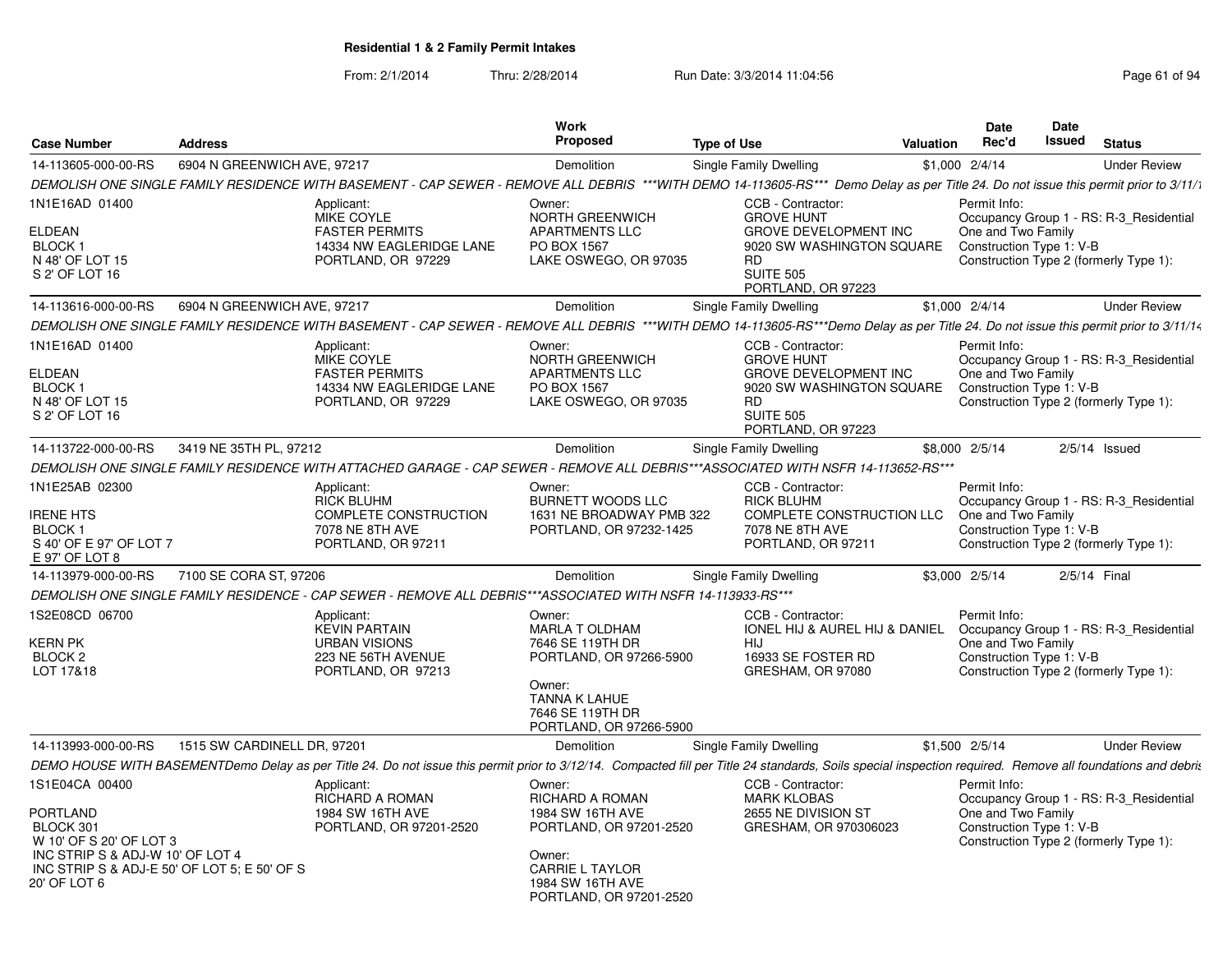| <b>Case Number</b>                                                      | <b>Address</b>           |                                                                                                                                                                                            | <b>Work</b><br>Proposed                                                                                                                                           | <b>Type of Use</b> |                                                                                                                                             | Valuation       | <b>Date</b><br>Rec'd                                           | Date<br>Issued   | <b>Status</b>                                                                     |
|-------------------------------------------------------------------------|--------------------------|--------------------------------------------------------------------------------------------------------------------------------------------------------------------------------------------|-------------------------------------------------------------------------------------------------------------------------------------------------------------------|--------------------|---------------------------------------------------------------------------------------------------------------------------------------------|-----------------|----------------------------------------------------------------|------------------|-----------------------------------------------------------------------------------|
| 14-114024-000-00-RS                                                     | 6129 SW 46TH AVE, 97221  |                                                                                                                                                                                            | Demolition                                                                                                                                                        |                    | Single Family Dwelling                                                                                                                      |                 | \$1,500 2/14/14                                                | $2/14/14$ Issued |                                                                                   |
|                                                                         |                          | DEMO SFR - NO BASEMENT / CAP SEWER AND REMOVE ALL DEBRIS                                                                                                                                   |                                                                                                                                                                   |                    |                                                                                                                                             |                 |                                                                |                  |                                                                                   |
| 1S1E18DD 01400<br><b>VERMONT HILLS</b><br>BLOCK 14<br>LOT <sub>10</sub> |                          | Applicant:<br>MIKE COYLE<br><b>FASTER PERMITS</b><br>14334 NW EAGLERIDGE LANE<br>PORTLAND, OR 97229                                                                                        | Owner:<br>PERFORMANCE HOMES LLC<br>10400 SW COTTONWOOD ST<br>TUALATIN, OR 97062-8393                                                                              |                    | CCB - Contractor:<br><b>DAVE CADY</b><br>PERFORMANCE HOMES LLC<br>10400 SW COTTONWOOD STREET Construction Type 1: V-B<br>TUALATIN, OR 97062 |                 | Permit Info:<br>One and Two Family                             |                  | Occupancy Group 1 - RS: R-3_Residential<br>Construction Type 2 (formerly Type 1): |
| 14-114170-000-00-RS                                                     | 5625 N DEPAUW ST, 97203  |                                                                                                                                                                                            | Demolition                                                                                                                                                        |                    | Single Family Dwelling                                                                                                                      |                 | \$5,000 2/6/14                                                 |                  | $2/6/14$ Issued                                                                   |
|                                                                         |                          | DEMOLISH SINGLE FAMILY RESIDENCE, CAP SEWER, REMOVE ALL DEBRIS. Replacement house under permit 14-114103-RS, No fill greater than 24" Septic Decommissioning Required. Call for Inspection |                                                                                                                                                                   |                    |                                                                                                                                             |                 |                                                                |                  |                                                                                   |
| 1N1E07DA 15900<br><b>PORTSMOUTH</b><br>BLOCK 8<br>LOT 19&20             |                          | Applicant:<br><b>COREY LARNER</b><br><b>CG LARNER GENERAL</b><br><b>CONTRACTING INC</b><br>1527 SW 57TH AVE<br>PORTLAND OR 97221                                                           | Owner:<br>CG LARNER GENERAL<br><b>CONTRACTING</b><br>2625 SW PATTON RD<br>PORTLAND, OR 97201                                                                      |                    | CCB - Contractor:<br>JEFF JORGENSON<br>C G LARNER GENERAL<br><b>CONTRACTING INC</b><br>1527 SW 57TH AVE<br>PORTLAND, OR 97221               |                 | Permit Info:<br>One and Two Family<br>Construction Type 1: V-B |                  | Occupancy Group 1 - RS: R-3 Residential<br>Construction Type 2 (formerly Type 1): |
| 14-114365-000-00-RS                                                     | 6618 SE HAROLD ST, 97206 |                                                                                                                                                                                            | Demolition                                                                                                                                                        |                    | <b>Single Family Dwelling</b>                                                                                                               | \$15,000 2/6/14 |                                                                |                  | <b>Under Review</b>                                                               |
|                                                                         |                          | DEMO EXISTING HOUSE, CARPORT AND GARAGE. REBUILD 5' FENCE ON PROPERTY LINE AFTER GARAGE HAS BEEN DEMOLISHED35-DAY DEMO DELAY until 3/13/14                                                 |                                                                                                                                                                   |                    |                                                                                                                                             |                 |                                                                |                  |                                                                                   |
| 1S2E17CB 01600<br><b>TREMONT PL</b><br>BLOCK 36<br>E 64 1/3' OF LOT 1&2 |                          | Applicant:<br>CARTER CONSTRUCTION INC<br>510 15TH AVE<br>SEASIDE, OR 97138                                                                                                                 | Owner:<br><b>HSBC BANK USA NATIONAL &amp;</b><br>ASSOCIATION & MAC#X7801-0<br>3476 STATEVIEW BLVD<br>FORT MILL, SC 29715-7203                                     |                    | CCB - Contractor:<br>CARTER CONSTRUCTION INC<br>510 15TH AVE<br>SEASIDE, OR 97138                                                           |                 | Permit Info:<br>One and Two Family<br>Construction Type 1: V-B |                  | Occupancy Group 1 - RS: R-3 Residential<br>Construction Type 2 (formerly Type 1): |
| 14-114498-000-00-RS                                                     | 4205 SE 16TH AVE, 97202  |                                                                                                                                                                                            | Demolition                                                                                                                                                        |                    | Single Family Dwelling                                                                                                                      |                 | \$1,000 2/6/14                                                 |                  | $2/6/14$ Issued                                                                   |
|                                                                         |                          | DEMOLISH SINGLE FAMILY RESIDENCE WITH BASEMENT, CAP SEWER, REMOVE ALL DEBRIS                                                                                                               |                                                                                                                                                                   |                    |                                                                                                                                             |                 |                                                                |                  |                                                                                   |
| 1S1E11DC 06800<br><b>BOISES ADD</b><br>BLOCK <sub>9</sub><br>LOT 35&36  |                          | Applicant:<br><b>MIKE COYLE</b><br><b>FASTER PERMITS</b><br>14334 NW EAGLERIDGE LANE<br>PORTLAND, OR 97229                                                                                 | Owner:<br><b>CURTIS R BOGLE</b><br>4205 SE 16TH AVE<br>PORTLAND, OR 97202-3935<br>Owner:<br><b>GERALDINE BOGLE</b><br>4205 SE 16TH AVE<br>PORTLAND, OR 97202-3935 |                    | CCB - Contractor:<br>WILDE PROPERTIES INC<br>3735 SE CLAY STE 204<br>PORTLAND, OR 97214                                                     |                 | Permit Info:<br>One and Two Family<br>Construction Type 1: V-B |                  | Occupancy Group 1 - RS: R-3 Residential<br>Construction Type 2 (formerly Type 1): |
| 14-114665-000-00-RS                                                     | 9041 N OSWEGO AVE, 97203 |                                                                                                                                                                                            | Demolition                                                                                                                                                        |                    | Single Family Dwelling                                                                                                                      | \$10,000 2/6/14 |                                                                |                  | $2/6/14$ Issued                                                                   |
|                                                                         |                          | DEMOLISH SINGLE FAMILY 1-STORY RESIDENCE/NO BASEMENT, CAP SEWER, REMOVE ALL DEBRIS / DOES NOT INCLUDE TREE REMOVAL / DEMO DELAY DOES NOT APPLY                                             |                                                                                                                                                                   |                    |                                                                                                                                             |                 |                                                                |                  |                                                                                   |
| 1N1W01DD 17300                                                          |                          | Applicant:<br><b>JEFF OVINGTON</b>                                                                                                                                                         | Owner:                                                                                                                                                            |                    | CCB - Contractor:<br>METRO HOMES NORTHWEST LLC AFFORDABLE NEW HOMES LLC                                                                     |                 | Permit Info:                                                   |                  | Occupancy Group 1 - RS: R-3_Residential                                           |
| POINT VIEW<br>BLOCK 6<br>LOT 26-28                                      |                          | METRO HOMES NW, LLC<br>211 NE WEIDLER ST<br>PORTLAND, OR 97232                                                                                                                             | 211 NE WEIDLER ST<br>PORTLAND, OR 97232-1155                                                                                                                      |                    | 211 NE WEIDER<br>PORTLAND, OR 97232                                                                                                         |                 | One and Two Family<br>Construction Type 1: V-B                 |                  | Construction Type 2 (formerly Type 1):                                            |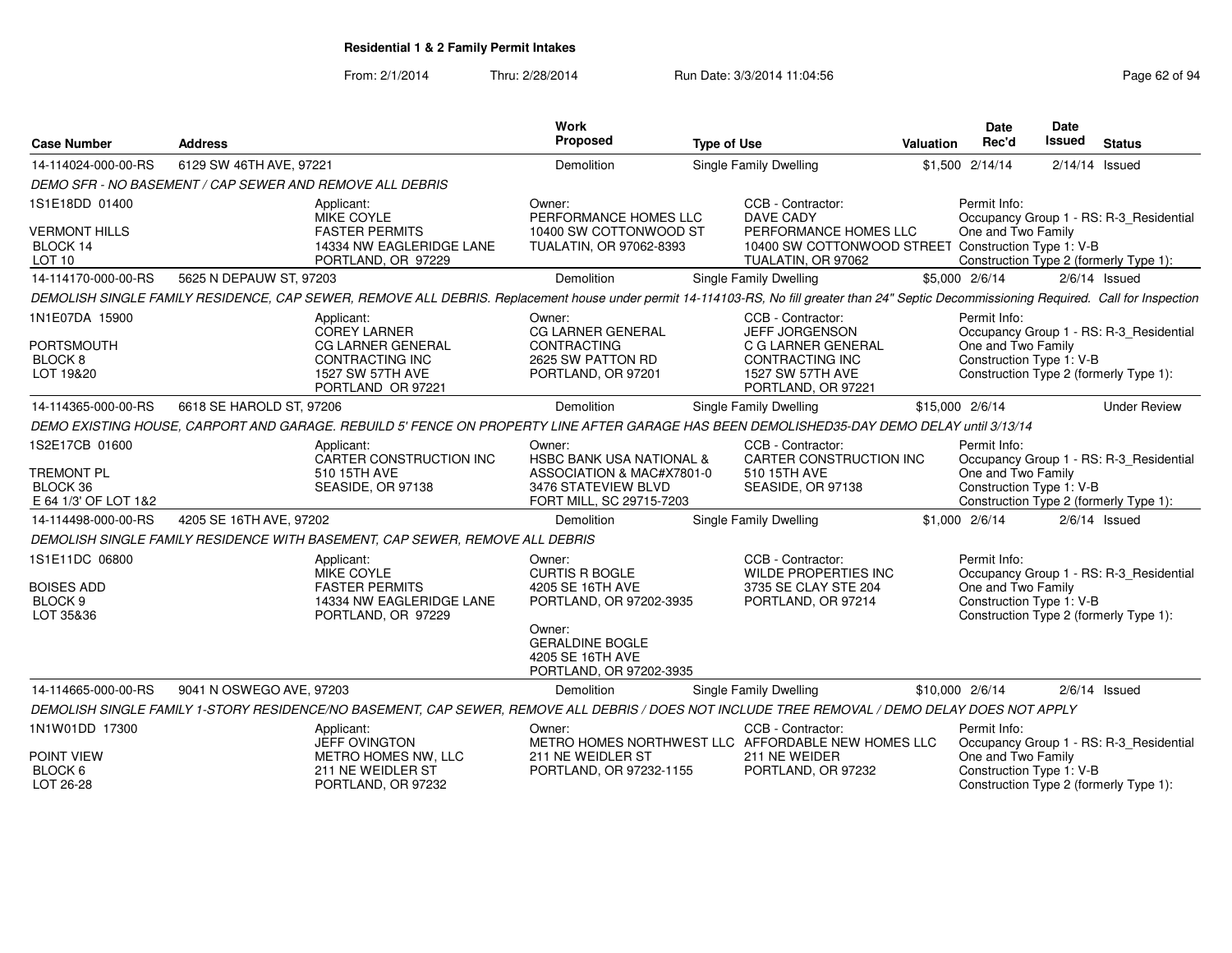From: 2/1/2014Thru: 2/28/2014 Run Date: 3/3/2014 11:04:56 Research 2010 12:04:56

| 3824 NE 8TH AVE, 97212<br>\$5,000 2/11/14<br><b>Under Review</b><br>Demolition<br><b>Single Family Dwelling</b><br>DEMOLISH SINGLE FAMILY RESIDENCE WITH BASEMENTDemo Delay as per Title 24. Do not issue this permit prior to 3/18/14. Compacted fill per Title 24 standards, Soils special inspection required. Remov<br>CCB - Contractor:<br>Permit Info:<br>Applicant:<br>Owner:<br><b>JOHN REILLY</b><br><b>JOHN K REILLY</b><br><b>JOHN REILLY</b><br>Occupancy Group 1 - RS: R-3_Residential<br><b>LINCOLN PK</b><br><b>REILLY SIGNATURE HOMES LLC</b><br>3231 NE US GRANT PL<br><b>REILLY SIGNATURE HOMES LLC</b><br>One and Two Family<br>3231 NE US GRANT PL<br>Construction Type 1: V-B<br>PORTLAND, OR 97212-5144<br>3231 NE US GRANT PL<br>PORTLAND OR 97212<br>PORTLAND OR 97212<br>Construction Type 2 (formerly Type 1):<br>Owner:<br>JENNIFER DOHERTY-REILLY<br>3231 NE US GRANT PL<br>PORTLAND, OR 97212-5144<br>7124 N RICHMOND AVE, 97203<br>Demolition<br>Single Family Dwelling<br>\$5,000 2/14/14<br>$2/14/14$ Issued<br>DEMO SINGLE FAMILY RESIDENCEWAIVE 35 DAY DEMO DELAY NEW PERMIT FOR 6 PLEX #14-117007-CO<br>CCB - Contractor:<br>Permit Info:<br>Applicant:<br>Owner:<br><b>ADRIAN VASILE</b><br><b>ADRIAN VASILE</b><br><b>ADRIAN VASILE</b><br>Occupancy Group 1 - RS: R-3_Residential<br>AV PACIFIC, LLC<br>14475 SE MICAH ST<br>14475 SE MICAH ST<br>One and Two Family<br>HAPPY VALLEY, OR 97086-6585<br>14475 SE MICAH ST<br>HAPPY VALLEY, OR 97086-6585<br>Construction Type 1: V-B<br>HAPPY VALLEY, OR 97086<br>Construction Type 2 (formerly Type 1):<br>10830 SW 61ST AVE, 97219<br>Single Family Dwelling<br>Demolition<br>\$1,000 2/18/14<br>$2/18/14$ Issued<br>DEMO SFR WITHOUT BASEMENT. SEPTIC DECOMMISSIONING REQUIRED.<br>CCB - Contractor:<br>Permit Info:<br>Applicant:<br>Owner:<br><b>STEPHEN R PLUMMER</b><br><b>ROB HUMPHREY</b><br><b>BRIAN MCMILLEN LLC</b><br>Occupancy Group 1 - RS: R-3 Residential<br>One and Two Family<br><b>FASTER PERMITS</b><br>10830 SW 61ST AVE<br>15151 SE FRYE<br>Construction Type 1: V-B<br>14334 NW EAGLERIDGE LANE<br>PORTLAND, OR 97219<br>HAPPY VALLEY, OR 97086<br>LOT 3&4 EXC E 90'<br>Construction Type 2 (formerly Type 1):<br>PORTLAND, OR 97229<br>Owner:<br><b>TERESA I PLUMMER</b><br>10830 SW 61ST AVE<br>PORTLAND, OR 97219<br>4535 SW 60TH PL, 97221<br><b>Single Family Dwelling</b><br>\$1,000 2/18/14<br>$2/18/14$ Issued<br>Demolition<br>DEMO SINGLE FAMILY WITH BASEMENT. SEPTIC DECOMMISSIONING REQUIRED.Replacement house under permit 14-117748-RS. Compacted fill per Title 24 standards, Soils special inspection required.<br>CCB - Contractor:<br>Permit Info:<br>Applicant:<br>Owner:<br><b>VIC REMMERS</b><br><b>MIKE COYLE</b><br>EVERETT CUSTOM HOMES INC<br>Occupancy Group 1 - RS: R-3_Residential<br>One and Two Family<br><b>FASTER PERMITS</b><br>735 SW 158TH AVE #180<br><b>EVERETT CUSTOM HOMES INC</b><br>14334 NW EAGLERIDGE LANE<br>BEAVERTON, OR 97006-4952<br>Construction Type 1: V-B<br>735 SW 158TH AVE STE 180<br>PORTLAND, OR 97229<br>BEAVERTON OR 97008<br>Construction Type 2 (formerly Type 1):<br>7409 N OLIN AVE, 97203<br>14-118391-000-00-RS<br>\$1,500 2/19/14<br>$2/19/14$ Issued<br>Demolition<br>Single Family Dwelling<br>DEMO SFR WITH BASEMENT / DEMO DELAY NOT REQUIRED / SPECIAL INSPECTION FOR BSMT. FILL REQUIRED / REMOVE ALL DEBRIS / CAP UTILITIES / DOES NOT INCLUDE TREE REMOVAL / **<br>1N1E08CD 08100<br>Applicant:<br>CCB - Contractor:<br>Permit Info:<br>Owner:<br>K & C CUSTOM HOMES LLC<br>DAN WILLIAMS<br>RED GAP HOLDINGS LLC<br>Occupancy Group 1 - RS: R-3_Residential<br>SMITHSON LAND COS ADD<br><b>FASTER PERMITS</b><br>1111 MAIN ST #107<br>3720 SW BOND AVE #308<br>One and Two Family<br>VANCOUVER, WA 98660-2958<br>Construction Type 1: V-B<br>14334 NW EAGLERIDGE LANE<br>PORTLAND, OR 97239<br>PORTLAND, OR 97229<br>Construction Type 2 (formerly Type 1): | <b>Case Number</b>                              | <b>Address</b> | Work<br>Proposed | <b>Type of Use</b> | <b>Valuation</b> | <b>Date</b><br>Rec'd | Date<br>Issued | <b>Status</b> |  |
|-----------------------------------------------------------------------------------------------------------------------------------------------------------------------------------------------------------------------------------------------------------------------------------------------------------------------------------------------------------------------------------------------------------------------------------------------------------------------------------------------------------------------------------------------------------------------------------------------------------------------------------------------------------------------------------------------------------------------------------------------------------------------------------------------------------------------------------------------------------------------------------------------------------------------------------------------------------------------------------------------------------------------------------------------------------------------------------------------------------------------------------------------------------------------------------------------------------------------------------------------------------------------------------------------------------------------------------------------------------------------------------------------------------------------------------------------------------------------------------------------------------------------------------------------------------------------------------------------------------------------------------------------------------------------------------------------------------------------------------------------------------------------------------------------------------------------------------------------------------------------------------------------------------------------------------------------------------------------------------------------------------------------------------------------------------------------------------------------------------------------------------------------------------------------------------------------------------------------------------------------------------------------------------------------------------------------------------------------------------------------------------------------------------------------------------------------------------------------------------------------------------------------------------------------------------------------------------------------------------------------------------------------------------------------------------------------------------------------------------------------------------------------------------------------------------------------------------------------------------------------------------------------------------------------------------------------------------------------------------------------------------------------------------------------------------------------------------------------------------------------------------------------------------------------------------------------------------------------------------------------------------------------------------------------------------------------------------------------------------------------------------------------------------------------------------------------------------------------------------------------------------------------------------------------------------------------------------------------------------------------------------------------------------------------------------------------------------------------------------------------------------------------------------------------------------------------------------------------------------------------------------------------------------------------------------------------------|-------------------------------------------------|----------------|------------------|--------------------|------------------|----------------------|----------------|---------------|--|
|                                                                                                                                                                                                                                                                                                                                                                                                                                                                                                                                                                                                                                                                                                                                                                                                                                                                                                                                                                                                                                                                                                                                                                                                                                                                                                                                                                                                                                                                                                                                                                                                                                                                                                                                                                                                                                                                                                                                                                                                                                                                                                                                                                                                                                                                                                                                                                                                                                                                                                                                                                                                                                                                                                                                                                                                                                                                                                                                                                                                                                                                                                                                                                                                                                                                                                                                                                                                                                                                                                                                                                                                                                                                                                                                                                                                                                                                                                                                                     | 14-115454-000-00-RS                             |                |                  |                    |                  |                      |                |               |  |
|                                                                                                                                                                                                                                                                                                                                                                                                                                                                                                                                                                                                                                                                                                                                                                                                                                                                                                                                                                                                                                                                                                                                                                                                                                                                                                                                                                                                                                                                                                                                                                                                                                                                                                                                                                                                                                                                                                                                                                                                                                                                                                                                                                                                                                                                                                                                                                                                                                                                                                                                                                                                                                                                                                                                                                                                                                                                                                                                                                                                                                                                                                                                                                                                                                                                                                                                                                                                                                                                                                                                                                                                                                                                                                                                                                                                                                                                                                                                                     |                                                 |                |                  |                    |                  |                      |                |               |  |
|                                                                                                                                                                                                                                                                                                                                                                                                                                                                                                                                                                                                                                                                                                                                                                                                                                                                                                                                                                                                                                                                                                                                                                                                                                                                                                                                                                                                                                                                                                                                                                                                                                                                                                                                                                                                                                                                                                                                                                                                                                                                                                                                                                                                                                                                                                                                                                                                                                                                                                                                                                                                                                                                                                                                                                                                                                                                                                                                                                                                                                                                                                                                                                                                                                                                                                                                                                                                                                                                                                                                                                                                                                                                                                                                                                                                                                                                                                                                                     | 1N1E23CC 16700                                  |                |                  |                    |                  |                      |                |               |  |
|                                                                                                                                                                                                                                                                                                                                                                                                                                                                                                                                                                                                                                                                                                                                                                                                                                                                                                                                                                                                                                                                                                                                                                                                                                                                                                                                                                                                                                                                                                                                                                                                                                                                                                                                                                                                                                                                                                                                                                                                                                                                                                                                                                                                                                                                                                                                                                                                                                                                                                                                                                                                                                                                                                                                                                                                                                                                                                                                                                                                                                                                                                                                                                                                                                                                                                                                                                                                                                                                                                                                                                                                                                                                                                                                                                                                                                                                                                                                                     | BLOCK 5<br>LOT <sub>1</sub>                     |                |                  |                    |                  |                      |                |               |  |
|                                                                                                                                                                                                                                                                                                                                                                                                                                                                                                                                                                                                                                                                                                                                                                                                                                                                                                                                                                                                                                                                                                                                                                                                                                                                                                                                                                                                                                                                                                                                                                                                                                                                                                                                                                                                                                                                                                                                                                                                                                                                                                                                                                                                                                                                                                                                                                                                                                                                                                                                                                                                                                                                                                                                                                                                                                                                                                                                                                                                                                                                                                                                                                                                                                                                                                                                                                                                                                                                                                                                                                                                                                                                                                                                                                                                                                                                                                                                                     |                                                 |                |                  |                    |                  |                      |                |               |  |
|                                                                                                                                                                                                                                                                                                                                                                                                                                                                                                                                                                                                                                                                                                                                                                                                                                                                                                                                                                                                                                                                                                                                                                                                                                                                                                                                                                                                                                                                                                                                                                                                                                                                                                                                                                                                                                                                                                                                                                                                                                                                                                                                                                                                                                                                                                                                                                                                                                                                                                                                                                                                                                                                                                                                                                                                                                                                                                                                                                                                                                                                                                                                                                                                                                                                                                                                                                                                                                                                                                                                                                                                                                                                                                                                                                                                                                                                                                                                                     | 14-117017-000-00-RS                             |                |                  |                    |                  |                      |                |               |  |
|                                                                                                                                                                                                                                                                                                                                                                                                                                                                                                                                                                                                                                                                                                                                                                                                                                                                                                                                                                                                                                                                                                                                                                                                                                                                                                                                                                                                                                                                                                                                                                                                                                                                                                                                                                                                                                                                                                                                                                                                                                                                                                                                                                                                                                                                                                                                                                                                                                                                                                                                                                                                                                                                                                                                                                                                                                                                                                                                                                                                                                                                                                                                                                                                                                                                                                                                                                                                                                                                                                                                                                                                                                                                                                                                                                                                                                                                                                                                                     |                                                 |                |                  |                    |                  |                      |                |               |  |
|                                                                                                                                                                                                                                                                                                                                                                                                                                                                                                                                                                                                                                                                                                                                                                                                                                                                                                                                                                                                                                                                                                                                                                                                                                                                                                                                                                                                                                                                                                                                                                                                                                                                                                                                                                                                                                                                                                                                                                                                                                                                                                                                                                                                                                                                                                                                                                                                                                                                                                                                                                                                                                                                                                                                                                                                                                                                                                                                                                                                                                                                                                                                                                                                                                                                                                                                                                                                                                                                                                                                                                                                                                                                                                                                                                                                                                                                                                                                                     | 1N1W12AC 01400                                  |                |                  |                    |                  |                      |                |               |  |
|                                                                                                                                                                                                                                                                                                                                                                                                                                                                                                                                                                                                                                                                                                                                                                                                                                                                                                                                                                                                                                                                                                                                                                                                                                                                                                                                                                                                                                                                                                                                                                                                                                                                                                                                                                                                                                                                                                                                                                                                                                                                                                                                                                                                                                                                                                                                                                                                                                                                                                                                                                                                                                                                                                                                                                                                                                                                                                                                                                                                                                                                                                                                                                                                                                                                                                                                                                                                                                                                                                                                                                                                                                                                                                                                                                                                                                                                                                                                                     | SEVERANCE ADD<br>BLOCK 6<br>LOT <sub>9</sub>    |                |                  |                    |                  |                      |                |               |  |
|                                                                                                                                                                                                                                                                                                                                                                                                                                                                                                                                                                                                                                                                                                                                                                                                                                                                                                                                                                                                                                                                                                                                                                                                                                                                                                                                                                                                                                                                                                                                                                                                                                                                                                                                                                                                                                                                                                                                                                                                                                                                                                                                                                                                                                                                                                                                                                                                                                                                                                                                                                                                                                                                                                                                                                                                                                                                                                                                                                                                                                                                                                                                                                                                                                                                                                                                                                                                                                                                                                                                                                                                                                                                                                                                                                                                                                                                                                                                                     | 14-117601-000-00-RS                             |                |                  |                    |                  |                      |                |               |  |
|                                                                                                                                                                                                                                                                                                                                                                                                                                                                                                                                                                                                                                                                                                                                                                                                                                                                                                                                                                                                                                                                                                                                                                                                                                                                                                                                                                                                                                                                                                                                                                                                                                                                                                                                                                                                                                                                                                                                                                                                                                                                                                                                                                                                                                                                                                                                                                                                                                                                                                                                                                                                                                                                                                                                                                                                                                                                                                                                                                                                                                                                                                                                                                                                                                                                                                                                                                                                                                                                                                                                                                                                                                                                                                                                                                                                                                                                                                                                                     |                                                 |                |                  |                    |                  |                      |                |               |  |
|                                                                                                                                                                                                                                                                                                                                                                                                                                                                                                                                                                                                                                                                                                                                                                                                                                                                                                                                                                                                                                                                                                                                                                                                                                                                                                                                                                                                                                                                                                                                                                                                                                                                                                                                                                                                                                                                                                                                                                                                                                                                                                                                                                                                                                                                                                                                                                                                                                                                                                                                                                                                                                                                                                                                                                                                                                                                                                                                                                                                                                                                                                                                                                                                                                                                                                                                                                                                                                                                                                                                                                                                                                                                                                                                                                                                                                                                                                                                                     | 1S1E31BB 02500                                  |                |                  |                    |                  |                      |                |               |  |
|                                                                                                                                                                                                                                                                                                                                                                                                                                                                                                                                                                                                                                                                                                                                                                                                                                                                                                                                                                                                                                                                                                                                                                                                                                                                                                                                                                                                                                                                                                                                                                                                                                                                                                                                                                                                                                                                                                                                                                                                                                                                                                                                                                                                                                                                                                                                                                                                                                                                                                                                                                                                                                                                                                                                                                                                                                                                                                                                                                                                                                                                                                                                                                                                                                                                                                                                                                                                                                                                                                                                                                                                                                                                                                                                                                                                                                                                                                                                                     | PASADENA<br>BLOCK 1                             |                |                  |                    |                  |                      |                |               |  |
|                                                                                                                                                                                                                                                                                                                                                                                                                                                                                                                                                                                                                                                                                                                                                                                                                                                                                                                                                                                                                                                                                                                                                                                                                                                                                                                                                                                                                                                                                                                                                                                                                                                                                                                                                                                                                                                                                                                                                                                                                                                                                                                                                                                                                                                                                                                                                                                                                                                                                                                                                                                                                                                                                                                                                                                                                                                                                                                                                                                                                                                                                                                                                                                                                                                                                                                                                                                                                                                                                                                                                                                                                                                                                                                                                                                                                                                                                                                                                     | LOT 33&34                                       |                |                  |                    |                  |                      |                |               |  |
|                                                                                                                                                                                                                                                                                                                                                                                                                                                                                                                                                                                                                                                                                                                                                                                                                                                                                                                                                                                                                                                                                                                                                                                                                                                                                                                                                                                                                                                                                                                                                                                                                                                                                                                                                                                                                                                                                                                                                                                                                                                                                                                                                                                                                                                                                                                                                                                                                                                                                                                                                                                                                                                                                                                                                                                                                                                                                                                                                                                                                                                                                                                                                                                                                                                                                                                                                                                                                                                                                                                                                                                                                                                                                                                                                                                                                                                                                                                                                     | 14-117916-000-00-RS                             |                |                  |                    |                  |                      |                |               |  |
|                                                                                                                                                                                                                                                                                                                                                                                                                                                                                                                                                                                                                                                                                                                                                                                                                                                                                                                                                                                                                                                                                                                                                                                                                                                                                                                                                                                                                                                                                                                                                                                                                                                                                                                                                                                                                                                                                                                                                                                                                                                                                                                                                                                                                                                                                                                                                                                                                                                                                                                                                                                                                                                                                                                                                                                                                                                                                                                                                                                                                                                                                                                                                                                                                                                                                                                                                                                                                                                                                                                                                                                                                                                                                                                                                                                                                                                                                                                                                     |                                                 |                |                  |                    |                  |                      |                |               |  |
|                                                                                                                                                                                                                                                                                                                                                                                                                                                                                                                                                                                                                                                                                                                                                                                                                                                                                                                                                                                                                                                                                                                                                                                                                                                                                                                                                                                                                                                                                                                                                                                                                                                                                                                                                                                                                                                                                                                                                                                                                                                                                                                                                                                                                                                                                                                                                                                                                                                                                                                                                                                                                                                                                                                                                                                                                                                                                                                                                                                                                                                                                                                                                                                                                                                                                                                                                                                                                                                                                                                                                                                                                                                                                                                                                                                                                                                                                                                                                     | 1S1E18BB 01400                                  |                |                  |                    |                  |                      |                |               |  |
|                                                                                                                                                                                                                                                                                                                                                                                                                                                                                                                                                                                                                                                                                                                                                                                                                                                                                                                                                                                                                                                                                                                                                                                                                                                                                                                                                                                                                                                                                                                                                                                                                                                                                                                                                                                                                                                                                                                                                                                                                                                                                                                                                                                                                                                                                                                                                                                                                                                                                                                                                                                                                                                                                                                                                                                                                                                                                                                                                                                                                                                                                                                                                                                                                                                                                                                                                                                                                                                                                                                                                                                                                                                                                                                                                                                                                                                                                                                                                     | RALEIGH HILLS<br><b>BLOCK1</b><br><b>LOT 19</b> |                |                  |                    |                  |                      |                |               |  |
|                                                                                                                                                                                                                                                                                                                                                                                                                                                                                                                                                                                                                                                                                                                                                                                                                                                                                                                                                                                                                                                                                                                                                                                                                                                                                                                                                                                                                                                                                                                                                                                                                                                                                                                                                                                                                                                                                                                                                                                                                                                                                                                                                                                                                                                                                                                                                                                                                                                                                                                                                                                                                                                                                                                                                                                                                                                                                                                                                                                                                                                                                                                                                                                                                                                                                                                                                                                                                                                                                                                                                                                                                                                                                                                                                                                                                                                                                                                                                     |                                                 |                |                  |                    |                  |                      |                |               |  |
|                                                                                                                                                                                                                                                                                                                                                                                                                                                                                                                                                                                                                                                                                                                                                                                                                                                                                                                                                                                                                                                                                                                                                                                                                                                                                                                                                                                                                                                                                                                                                                                                                                                                                                                                                                                                                                                                                                                                                                                                                                                                                                                                                                                                                                                                                                                                                                                                                                                                                                                                                                                                                                                                                                                                                                                                                                                                                                                                                                                                                                                                                                                                                                                                                                                                                                                                                                                                                                                                                                                                                                                                                                                                                                                                                                                                                                                                                                                                                     |                                                 |                |                  |                    |                  |                      |                |               |  |
|                                                                                                                                                                                                                                                                                                                                                                                                                                                                                                                                                                                                                                                                                                                                                                                                                                                                                                                                                                                                                                                                                                                                                                                                                                                                                                                                                                                                                                                                                                                                                                                                                                                                                                                                                                                                                                                                                                                                                                                                                                                                                                                                                                                                                                                                                                                                                                                                                                                                                                                                                                                                                                                                                                                                                                                                                                                                                                                                                                                                                                                                                                                                                                                                                                                                                                                                                                                                                                                                                                                                                                                                                                                                                                                                                                                                                                                                                                                                                     |                                                 |                |                  |                    |                  |                      |                |               |  |
|                                                                                                                                                                                                                                                                                                                                                                                                                                                                                                                                                                                                                                                                                                                                                                                                                                                                                                                                                                                                                                                                                                                                                                                                                                                                                                                                                                                                                                                                                                                                                                                                                                                                                                                                                                                                                                                                                                                                                                                                                                                                                                                                                                                                                                                                                                                                                                                                                                                                                                                                                                                                                                                                                                                                                                                                                                                                                                                                                                                                                                                                                                                                                                                                                                                                                                                                                                                                                                                                                                                                                                                                                                                                                                                                                                                                                                                                                                                                                     |                                                 |                |                  |                    |                  |                      |                |               |  |
|                                                                                                                                                                                                                                                                                                                                                                                                                                                                                                                                                                                                                                                                                                                                                                                                                                                                                                                                                                                                                                                                                                                                                                                                                                                                                                                                                                                                                                                                                                                                                                                                                                                                                                                                                                                                                                                                                                                                                                                                                                                                                                                                                                                                                                                                                                                                                                                                                                                                                                                                                                                                                                                                                                                                                                                                                                                                                                                                                                                                                                                                                                                                                                                                                                                                                                                                                                                                                                                                                                                                                                                                                                                                                                                                                                                                                                                                                                                                                     | BLOCK 3<br>NE 52 1/2' OF LOT 45-48              |                |                  |                    |                  |                      |                |               |  |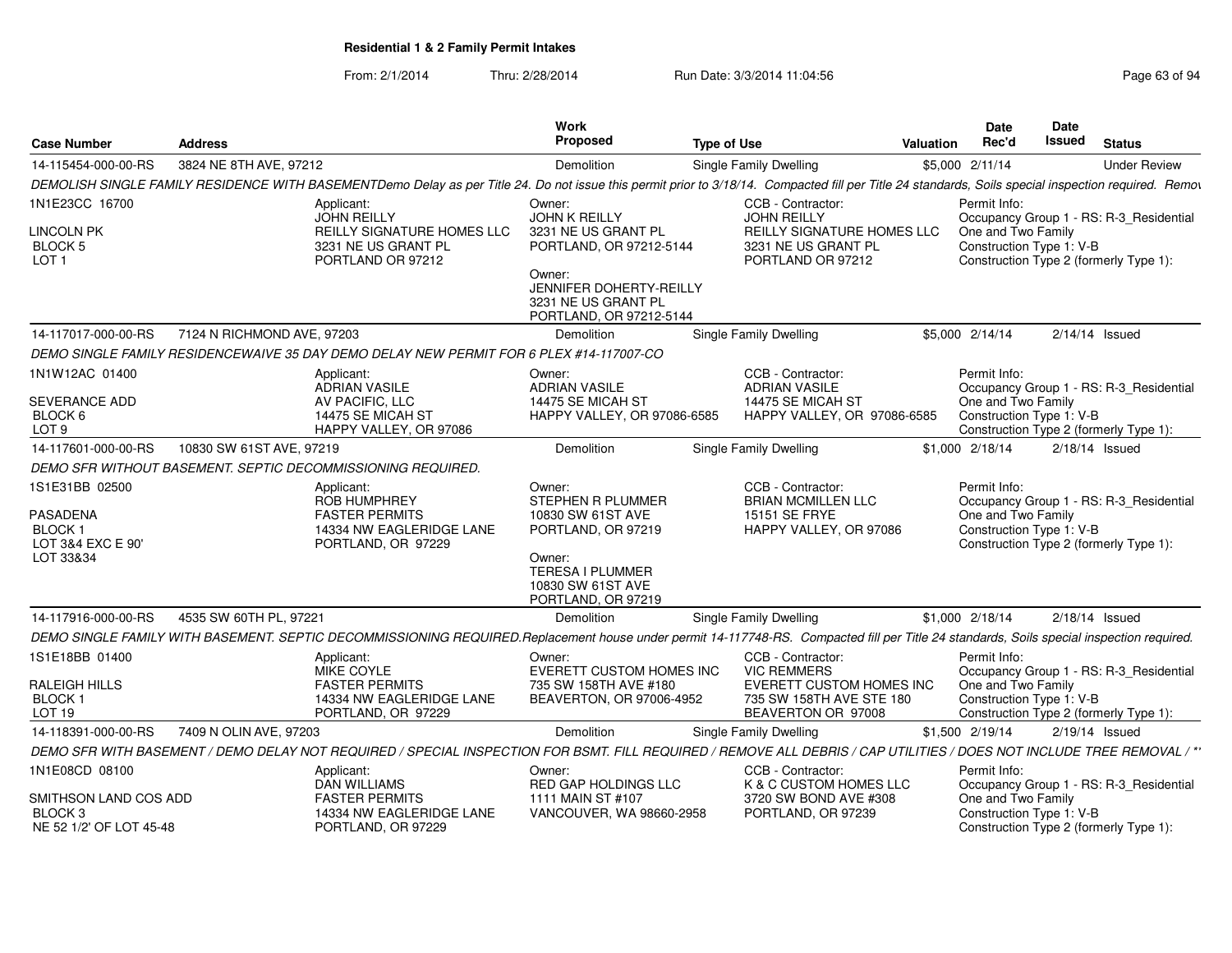From: 2/1/2014Thru: 2/28/2014 Run Date: 3/3/2014 11:04:56 Research 2010 Rage 64 of 94

| <b>Case Number</b>                                                                     | <b>Address</b>           |                                                                                     | <b>Work</b><br>Proposed                                           | <b>Type of Use</b>                                                                                                                                                                                       | Valuation | Date<br>Rec'd                                                  | Date<br><b>Issued</b> | <b>Status</b>                                                                     |
|----------------------------------------------------------------------------------------|--------------------------|-------------------------------------------------------------------------------------|-------------------------------------------------------------------|----------------------------------------------------------------------------------------------------------------------------------------------------------------------------------------------------------|-----------|----------------------------------------------------------------|-----------------------|-----------------------------------------------------------------------------------|
| 14-119144-000-00-RS                                                                    | 715 N BLANDENA ST, 97217 |                                                                                     | Demolition                                                        | Single Family Dwelling                                                                                                                                                                                   |           | \$1,000 2/20/14                                                |                       | $2/20/14$ Issued                                                                  |
|                                                                                        |                          |                                                                                     |                                                                   | DEMOLISH MANUFACTURED HOME NO BASEMENTReplacement house under permit 14-108358-RS. No fill greater than 24" (where there is no basement or compaction required). Remove all foundations and              |           |                                                                |                       |                                                                                   |
| 1N1E22BD 08100                                                                         |                          | Applicant:<br>MIKE COYLE                                                            | Owner:<br>DEZ DEVELOPMENT LLC                                     | CCB - Contractor:<br>UKA CONSTRUCTION LLC                                                                                                                                                                |           | Permit Info:                                                   |                       | Occupancy Group 1 - RS: R-3_Residential                                           |
| <b>CLIFFORD ADD</b><br>BLOCK 11<br>W 1/2 OF LOT 7&8                                    |                          | <b>FASTER PERMITS</b><br>14334 NW EAGLERIDGE LANE<br>PORTLAND, OR 97229             | 10117 SE SUNNYSIDE RD #F1123<br>CLACKAMAS, OR 97015               | 11016 SE HAPPY VALLEY DR<br>PORTLAND, OR 97086                                                                                                                                                           |           | One and Two Family<br>Construction Type 1: V-B                 |                       | Construction Type 2 (formerly Type 1):                                            |
| 14-120444-000-00-RS                                                                    | 4119 SE 92ND AVE, 97266  |                                                                                     | Demolition                                                        | <b>Single Family Dwelling</b>                                                                                                                                                                            |           | \$3,000 2/25/14                                                |                       | <b>Under Review</b>                                                               |
|                                                                                        |                          |                                                                                     |                                                                   | DEMOLITION OF SINGLE FAMILY RESIDENCE. Demo Delay as per Title 24. Do not issue this permit prior to 4/1/14. No fill greater than 24", remove all foundations and debris. SEPTIC DECOMMISSIONING RI      |           |                                                                |                       |                                                                                   |
| 1S2E09CD 01200<br>SECTION 09 1S 2E<br>TL 1200 0.23 ACRES                               |                          | Applicant:<br><b>KEVIN PARTAIN</b><br>223 NE 56TH AVE<br>PORTLAND, OR 97213-3705    | Owner:<br>AAV ONE LLC<br>4119 SE 92ND AVE<br>PORTLAND, OR 97266   | CCB - Contractor:<br>CHALET HOMES LLC<br>8733 SE DIVISION ST #201<br>PORTLAND, OR 97266                                                                                                                  |           | Permit Info:<br>One and Two Family<br>Construction Type 1: V-B |                       | Occupancy Group 1 - RS: R-3_Residential<br>Construction Type 2 (formerly Type 1): |
| 14-120482-000-00-RS                                                                    | 7945 SE RHINE ST, 97206  |                                                                                     | Demolition                                                        | Single Family Dwelling                                                                                                                                                                                   |           | \$3,000 2/25/14                                                |                       | <b>Under Review</b>                                                               |
|                                                                                        |                          |                                                                                     |                                                                   | DEMOLITION OF SINGLE FAMILY RESIDENCE. Demo Delay as per Title 24. Do not issue this permit prior to 4/1/14. No fill greater than 24", remove all foundations and debris. Scope of work does not include |           |                                                                |                       |                                                                                   |
| 1S2E08DA 01500<br><b>WAPELLO PK</b><br>BLOCK 3<br>LOT <sub>15</sub><br>W 1/2 OF LOT 16 |                          | Applicant:<br>NIZAR SLIM<br>PO BOX 6602<br>PORTLAND, OR 97228                       | Owner:<br>DK HOMES LLC<br>PO BOX 90277<br>PORTLAND, OR 97290-0277 | CCB - Contractor:<br><b>DAMIR KARIN</b><br>DK HOMES LLC<br>PO BOX 90277<br>PORTLAND, OR 97290                                                                                                            |           | Permit Info:<br>One and Two Family<br>Construction Type 1: V-B |                       | Occupancy Group 1 - RS: R-3_Residential<br>Construction Type 2 (formerly Type 1): |
| 14-120603-000-00-RS                                                                    | 8101 SE LUTHER RD, 97206 |                                                                                     | Demolition                                                        | Single Family Dwelling                                                                                                                                                                                   |           | \$7,500 2/25/14                                                |                       | 2/25/14 Issued                                                                    |
|                                                                                        |                          | DEMOLISH SINGLE FAMILY RESIDENCE AND ATTACHED GARAGE, CAP SEWER, REMOVE ALL DEBRIS  |                                                                   |                                                                                                                                                                                                          |           |                                                                |                       |                                                                                   |
| 1S2E20DD 05500                                                                         |                          | Applicant:<br><b>STEVE DUKART</b>                                                   | Owner:<br><b>ROY JR LEIGH</b>                                     | CCB - Contractor:<br><b>STEVE DUKART</b>                                                                                                                                                                 |           | Permit Info:                                                   |                       | Occupancy Group 1 - RS: R-3_Residential                                           |
| SECTION 20 1S 2E<br>TL 5500 6.82 ACRES                                                 |                          | DUKE CONSTRUCTION &<br><b>EXCAVATION</b><br>17860 SE FOSTER RD<br>DAMASCUS OR 97089 | PO BOX 1158<br>CLACKAMAS, OR 97015                                | DUKE CONSTRUCTION &<br><b>EXCAVATION</b><br>17860 SE FOSTER RD<br>DAMASCUS OR 97089                                                                                                                      |           | One and Two Family<br>Construction Type 1: V-B                 |                       | Construction Type 2 (formerly Type 1):                                            |
| 14-120897-000-00-RS                                                                    | 4748 NE 23RD AVE, 97211  |                                                                                     | Demolition                                                        | Single Family Dwelling                                                                                                                                                                                   |           | \$4,000 2/26/14                                                |                       | <b>Under Review</b>                                                               |
|                                                                                        |                          |                                                                                     |                                                                   | DEMOLISH SINGLE FAMLIY RESIDENCE WITH BASEMENT, CAP SEWER, REMOVE ALL DEBRIS demolition delay period of 35 days is required and the date after which the demolition permit may be issued r               |           |                                                                |                       |                                                                                   |
| 1N1E23AD 16500                                                                         |                          | Applicant:<br><b>CHRIS DAWKINS</b>                                                  | Owner:<br><b>CHRIS DAWKINS</b>                                    | Primary Contractor:<br><b>TO BID</b>                                                                                                                                                                     |           | Permit Info:                                                   |                       | Occupancy Group 1 - RS: R-3 Residential                                           |
| <b>VERNON</b><br><b>BLOCK 55</b><br>W 1/2 OF LOT 1&2                                   |                          | 3305 NE GLISAN ST<br>PORTLAND, OR 97232                                             | 3305 NE GLISAN ST<br>PORTLAND, OR 97232                           |                                                                                                                                                                                                          |           | One and Two Family<br>Construction Type 1: V-B                 |                       | Construction Type 2 (formerly Type 1):                                            |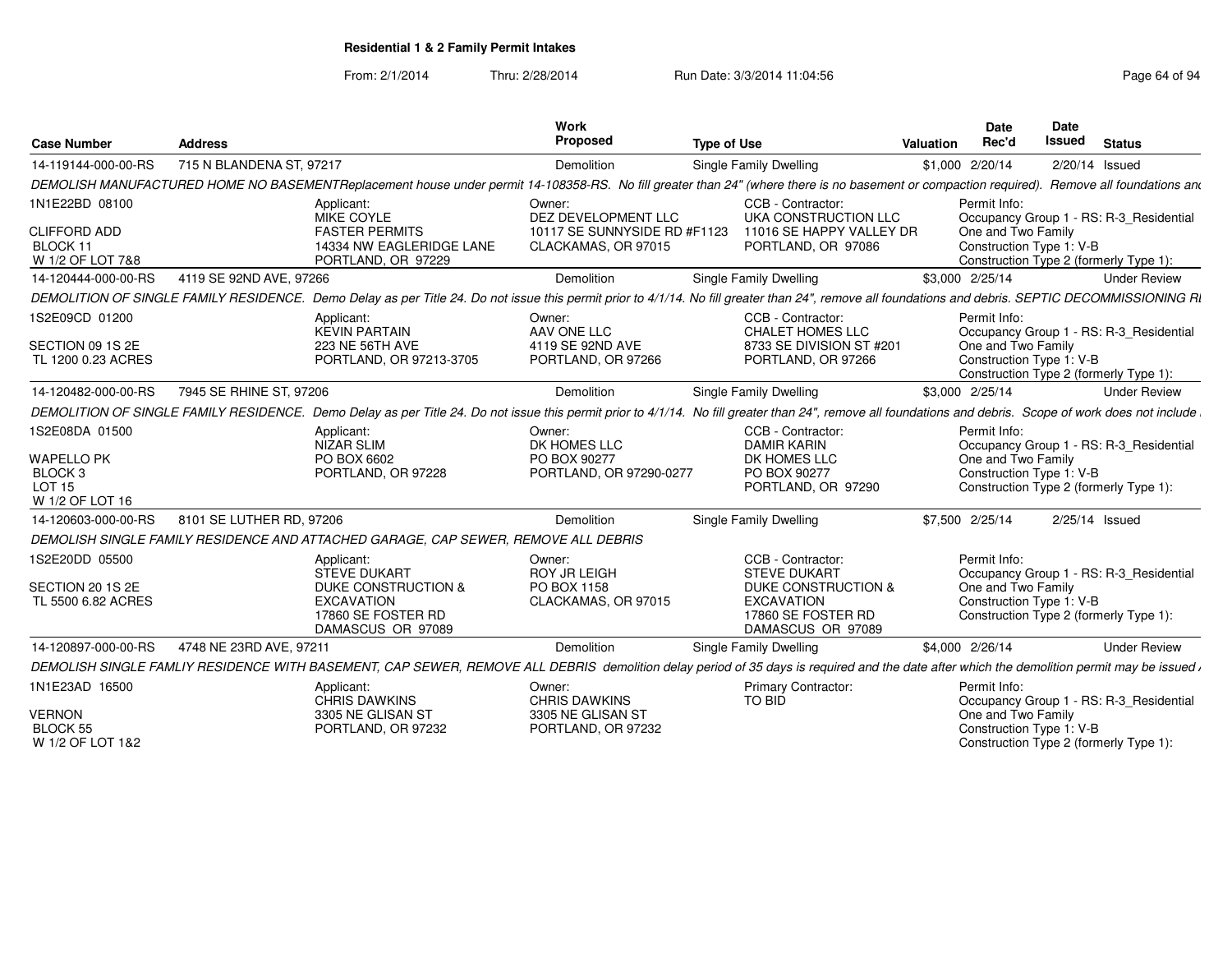From: 2/1/2014Thru: 2/28/2014 Run Date: 3/3/2014 11:04:56 Research 2010 Page 65 of 94

| <b>Case Number</b>                                                      | <b>Address</b>                    |                                                                                                     | Work<br>Proposed                                                                                                                                                     | <b>Type of Use</b>                                                                                                                                                                                           | Valuation       | <b>Date</b><br>Rec'd                                           | <b>Date</b><br>Issued | <b>Status</b>                                                                     |
|-------------------------------------------------------------------------|-----------------------------------|-----------------------------------------------------------------------------------------------------|----------------------------------------------------------------------------------------------------------------------------------------------------------------------|--------------------------------------------------------------------------------------------------------------------------------------------------------------------------------------------------------------|-----------------|----------------------------------------------------------------|-----------------------|-----------------------------------------------------------------------------------|
| 14-121039-000-00-RS                                                     | 7028 N MOBILE AVE, 97217          |                                                                                                     | Demolition                                                                                                                                                           | <b>Single Family Dwelling</b>                                                                                                                                                                                |                 | \$3,000 2/26/14                                                | $2/26/14$ Issued      |                                                                                   |
|                                                                         |                                   |                                                                                                     |                                                                                                                                                                      | DEMOLISH SINGLE FAMILY RESIDENCE/1-STORY WITH BASEMENT/CAP SEWER REMOVE ALL DEBRIS, Replacement house under permit 14-121002-RS, Compacted fill per Title 24 standards, Soils speci.                         |                 |                                                                |                       |                                                                                   |
| 1N1E16AB 18300<br>FIRST ELECTRIC ADD<br><b>BLOCK 4</b><br>LOT 5-7       |                                   | Applicant:<br><b>KEVIN PARTAIN</b><br><b>URBAN VISIONS</b><br>223 NE 56TH AVE<br>PORTLAND OR 97213  | Owner:<br><b>NICK E NICHOLS</b><br>7028 N MOBILE AVE<br>PORTLAND, OR 97217<br>Owner:<br><b>LISA NICHOLS</b><br>7028 N MOBILE AVE<br>PORTLAND, OR 97217               | CCB - Contractor:<br><b>VIC REMMERS</b><br>EVERETT CUSTOM HOMES INC<br>735 SW 158TH AVE STE 180<br>BEAVERTON OR 97008                                                                                        |                 | Permit Info:<br>One and Two Family<br>Construction Type 1: V-B |                       | Occupancy Group 1 - RS: R-3 Residential<br>Construction Type 2 (formerly Type 1): |
| Total # of RS Demolition permit intakes: 47                             |                                   |                                                                                                     |                                                                                                                                                                      |                                                                                                                                                                                                              |                 |                                                                |                       | Total valuation of RS Demolition permit intakes: \$118,801                        |
| 14-112550-000-00-RS                                                     | 1124 SE HARNEY ST - Unit A, 97202 |                                                                                                     | <b>Interior Alteration Only</b>                                                                                                                                      | Single Family Dwelling                                                                                                                                                                                       | \$25,000 2/1/14 |                                                                |                       | 2/1/14 Under Inspection                                                           |
|                                                                         |                                   | REMODEL EXISTING POWDER ROOM. REMODEL EXISTING HABITABLE SPACE IN BASEMENT.                         |                                                                                                                                                                      |                                                                                                                                                                                                              |                 |                                                                |                       |                                                                                   |
| 1S1E23CD 08500<br>SELLWOOD<br>BLOCK 46<br>LOT <sub>14</sub>             |                                   | Applicant:<br><b>BRAD LACKEY</b><br><b>LACKEY CONSTRUCTION</b><br>PO BOX 2404<br>PORTLAND OR, 97208 | Owner:<br><b>JUDD EUSTICE</b><br>1124 SE HARNEY ST<br>PORTLAND, OR 97202<br>Owner:<br><b>MONICA LITT</b><br>1124 SE HARNEY ST<br>PORTLAND, OR 97202                  | CCB - Contractor:<br>ABC ELECTRIC dba DUNIGANS<br><b>ELECTRIC LLC</b><br>135 NE 9TH AVE<br>PORTLAND, OREGON 97232<br>CCB - Contractor:<br>JOCELYN CONSTRUCTION INC<br>PO BOX 2404<br>PORTLAND OR 98208       |                 | Permit Info:<br>One and Two Family<br>Construction Type 1: V-B |                       | Occupancy Group 1 - RS: R-3 Residential<br>Construction Type 2 (formerly Type 1): |
| 14-113564-000-00-RS                                                     | 2515 SE DIVISION ST, 97214        |                                                                                                     | <b>Interior Alteration Only</b>                                                                                                                                      | Single Family Dwelling                                                                                                                                                                                       |                 | \$3,000 2/20/14                                                | 2/20/14 Issued        |                                                                                   |
|                                                                         |                                   | REPAIR FIRE DAMAGE AND ADD HALF BATHROOM TO MAIN FLOOR - SEE 99-124972                              |                                                                                                                                                                      |                                                                                                                                                                                                              |                 |                                                                |                       |                                                                                   |
| 1S1E01CC 18700<br>MURRAYMEAD<br>BLOCK <sub>9</sub><br>LOT <sub>14</sub> |                                   | Applicant:<br>LAURA BILYEU<br>8133 SE 15TH AVE<br>PORTLAND OR 97202                                 | Owner:<br><b>BLEECKER &amp; PERRY LLC</b><br>8133 SE 15TH AVE<br>PORTLAND, OR 97202-6613                                                                             | CCB - Contractor:<br>DOT ELECTRIC INC<br>1437 SE HENKLEND<br>CORBETT OR 97019                                                                                                                                |                 | Permit Info:<br>One and Two Family<br>Construction Type 1: V-B |                       | Occupancy Group 1 - RS: R-3 Residential<br>Construction Type 2 (formerly Type 1): |
| 14-113778-000-00-RS                                                     | 1653 SE HARNEY ST. 97202          |                                                                                                     | Interior Alteration Only Single Family Dwelling                                                                                                                      |                                                                                                                                                                                                              | \$25,000 2/4/14 |                                                                |                       | 2/4/14 Under Inspection                                                           |
| <b>REMODEL KITCHEN.</b>                                                 |                                   |                                                                                                     |                                                                                                                                                                      |                                                                                                                                                                                                              |                 |                                                                |                       |                                                                                   |
| 1S1E23DC 05900<br>SELLWOOD<br>BLOCK 78<br>LOT <sub>6</sub>              |                                   | Applicant:<br><b>BRAD BOWSHER</b><br>SITKA PROJECTS<br>11820 SW Tiedeman Ave<br>TIGARD OR 97223     | Owner:<br><b>BRUCE BURKHARTSMEIER</b><br>1653 SE HARNEY ST<br>PORTLAND, OR 97202-7205<br>Owner:<br><b>SUSAN MACH</b><br>1653 SE HARNEY ST<br>PORTLAND, OR 97202-7205 | CCB - Contractor:<br>A B ELECTRIC INC<br><b>PO BOX 805</b><br><b>BANKS, OR 97106</b><br>CCB - Contractor:<br><b>BRAD BOWSHER</b><br><b>SITKA PROJECTS</b><br>11820 SW Tiedeman Ave<br><b>TIGARD OR 97223</b> |                 | Permit Info:<br>One and Two Family<br>Construction Type 1: V-B |                       | Occupancy Group 1 - RS: R-3 Residential<br>Construction Type 2 (formerly Type 1): |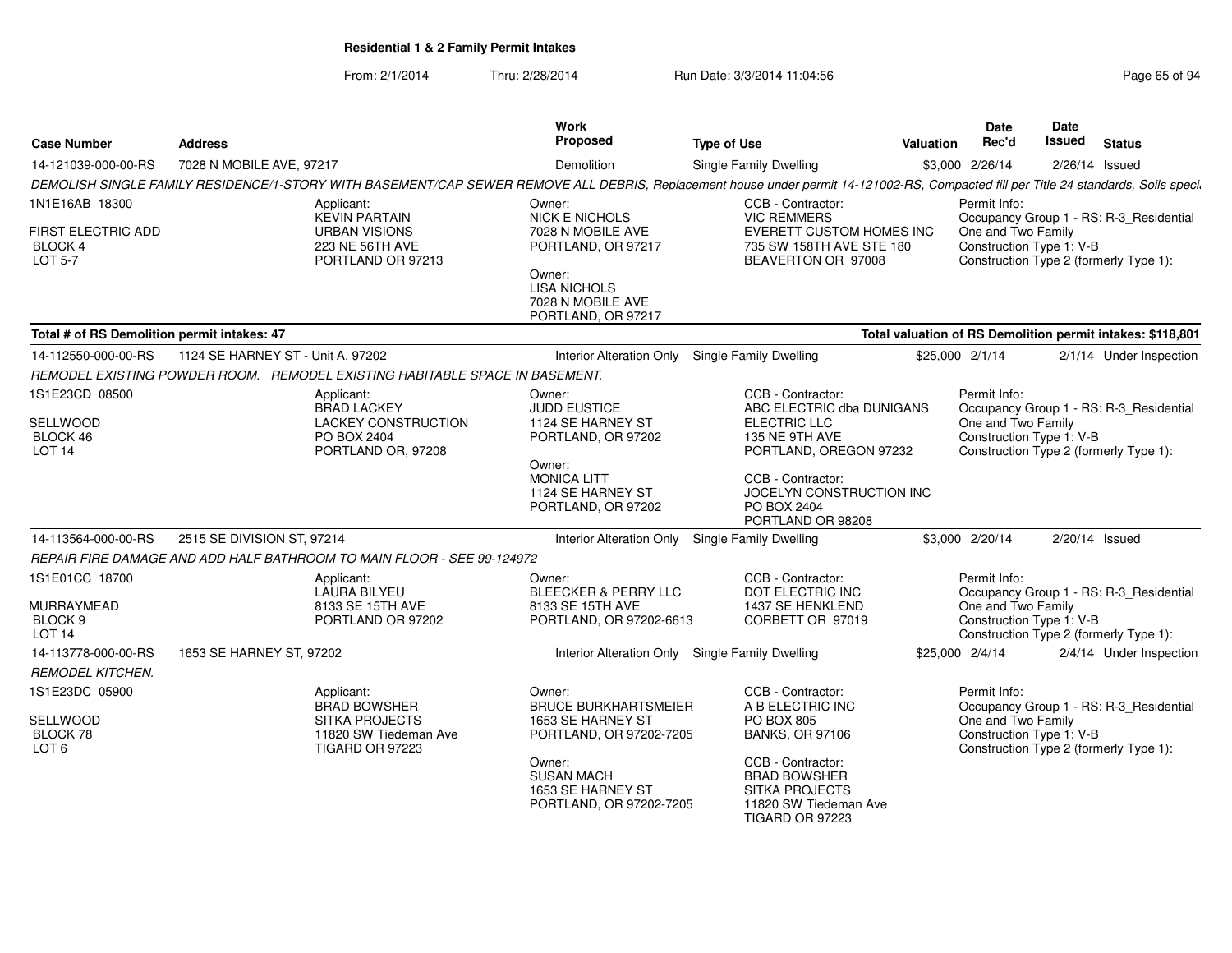|                                                                                                                              | <b>Work</b>                                                                                                                                                         |                                                                                                                                                                                                     |                                                                                                                                                                                                                                                                                                                                                                                                                                                     | <b>Date</b>                                                                                                                              | <b>Date</b>                                                                                    | <b>Status</b>                                                                                                                                                                                                                                                                                                                                                                                                                                                                                                                                                                                                                                                                                                                             |
|------------------------------------------------------------------------------------------------------------------------------|---------------------------------------------------------------------------------------------------------------------------------------------------------------------|-----------------------------------------------------------------------------------------------------------------------------------------------------------------------------------------------------|-----------------------------------------------------------------------------------------------------------------------------------------------------------------------------------------------------------------------------------------------------------------------------------------------------------------------------------------------------------------------------------------------------------------------------------------------------|------------------------------------------------------------------------------------------------------------------------------------------|------------------------------------------------------------------------------------------------|-------------------------------------------------------------------------------------------------------------------------------------------------------------------------------------------------------------------------------------------------------------------------------------------------------------------------------------------------------------------------------------------------------------------------------------------------------------------------------------------------------------------------------------------------------------------------------------------------------------------------------------------------------------------------------------------------------------------------------------------|
|                                                                                                                              |                                                                                                                                                                     |                                                                                                                                                                                                     |                                                                                                                                                                                                                                                                                                                                                                                                                                                     |                                                                                                                                          |                                                                                                |                                                                                                                                                                                                                                                                                                                                                                                                                                                                                                                                                                                                                                                                                                                                           |
|                                                                                                                              |                                                                                                                                                                     |                                                                                                                                                                                                     |                                                                                                                                                                                                                                                                                                                                                                                                                                                     |                                                                                                                                          |                                                                                                | 2/6/14 Under Inspection                                                                                                                                                                                                                                                                                                                                                                                                                                                                                                                                                                                                                                                                                                                   |
| Applicant:<br><b>ROD LOEWER</b><br>NORTHLAND CONSTRUCTION &<br><b>DESIGN INC</b><br>20000 SW CAPPOEN RD<br>SHERWOOD OR 97140 | Owner:<br>AMIR TADJEDIN<br>2866 NE ALAMEDA ST<br>PORTLAND, OR 97212<br>Owner:                                                                                       | CCB - Contractor:<br><b>CARTON ELECTRIC</b><br>PO BOX 860<br>AMITY OR 97101<br>CCB - Contractor:                                                                                                    |                                                                                                                                                                                                                                                                                                                                                                                                                                                     | Permit Info:                                                                                                                             |                                                                                                |                                                                                                                                                                                                                                                                                                                                                                                                                                                                                                                                                                                                                                                                                                                                           |
|                                                                                                                              | 2866 NE ALAMEDA ST<br>PORTLAND, OR 97212                                                                                                                            | <b>DESIGN INC</b><br>20000 SW CAPPOEN RD<br>SHERWOOD OR 97140                                                                                                                                       |                                                                                                                                                                                                                                                                                                                                                                                                                                                     |                                                                                                                                          |                                                                                                |                                                                                                                                                                                                                                                                                                                                                                                                                                                                                                                                                                                                                                                                                                                                           |
|                                                                                                                              |                                                                                                                                                                     |                                                                                                                                                                                                     |                                                                                                                                                                                                                                                                                                                                                                                                                                                     |                                                                                                                                          |                                                                                                | $2/11/14$ Issued                                                                                                                                                                                                                                                                                                                                                                                                                                                                                                                                                                                                                                                                                                                          |
|                                                                                                                              |                                                                                                                                                                     |                                                                                                                                                                                                     |                                                                                                                                                                                                                                                                                                                                                                                                                                                     |                                                                                                                                          |                                                                                                |                                                                                                                                                                                                                                                                                                                                                                                                                                                                                                                                                                                                                                                                                                                                           |
| Applicant:<br>NATHALIE PILLSBURY<br>ROLOFF CONSTRUCTION INC<br>PORTLAND, OR 97212                                            | Owner:<br>DARLENE Q HALPERIN<br>6701 NW CORNELL RD                                                                                                                  | CCB - Contractor:<br><b>RICK L CHARRIERE</b><br>MP PLUMBING CO<br><b>PO BOX 393</b><br>CLACKAMAS, OR 97015                                                                                          |                                                                                                                                                                                                                                                                                                                                                                                                                                                     | Permit Info:                                                                                                                             |                                                                                                |                                                                                                                                                                                                                                                                                                                                                                                                                                                                                                                                                                                                                                                                                                                                           |
|                                                                                                                              |                                                                                                                                                                     | CCB - Contractor:<br>NATHALIE PILLSBURY<br>PO BOX 12142<br>PORTLAND, OR 97212                                                                                                                       |                                                                                                                                                                                                                                                                                                                                                                                                                                                     |                                                                                                                                          |                                                                                                |                                                                                                                                                                                                                                                                                                                                                                                                                                                                                                                                                                                                                                                                                                                                           |
|                                                                                                                              |                                                                                                                                                                     |                                                                                                                                                                                                     |                                                                                                                                                                                                                                                                                                                                                                                                                                                     |                                                                                                                                          |                                                                                                |                                                                                                                                                                                                                                                                                                                                                                                                                                                                                                                                                                                                                                                                                                                                           |
|                                                                                                                              |                                                                                                                                                                     |                                                                                                                                                                                                     |                                                                                                                                                                                                                                                                                                                                                                                                                                                     |                                                                                                                                          |                                                                                                |                                                                                                                                                                                                                                                                                                                                                                                                                                                                                                                                                                                                                                                                                                                                           |
| Applicant:<br>ANDREW OSBORN<br><b>NW SEISMIC</b><br>2649 SE STEPHENS<br>PORTLAND OR 97214                                    | Owner:<br><b>ENDRE C VEKA</b><br>3739 NE 16TH AVE<br>PORTLAND, OR 97212<br>Owner:<br><b>CLAY H VEKA</b><br>3739 NE 16TH AVE<br>PORTLAND, OR 97212                   | CCB - Contractor:<br>MICHAEL WIEBER<br>PO BOX 12010<br>PORTLAND OR 97212                                                                                                                            |                                                                                                                                                                                                                                                                                                                                                                                                                                                     | Permit Info:                                                                                                                             |                                                                                                |                                                                                                                                                                                                                                                                                                                                                                                                                                                                                                                                                                                                                                                                                                                                           |
|                                                                                                                              |                                                                                                                                                                     |                                                                                                                                                                                                     |                                                                                                                                                                                                                                                                                                                                                                                                                                                     |                                                                                                                                          |                                                                                                |                                                                                                                                                                                                                                                                                                                                                                                                                                                                                                                                                                                                                                                                                                                                           |
|                                                                                                                              |                                                                                                                                                                     |                                                                                                                                                                                                     |                                                                                                                                                                                                                                                                                                                                                                                                                                                     |                                                                                                                                          |                                                                                                |                                                                                                                                                                                                                                                                                                                                                                                                                                                                                                                                                                                                                                                                                                                                           |
| Applicant:<br>ANDREW OSBORN<br><b>NW SEISMIC</b><br>2649 SE STEPHENS<br>PORTLAND OR 97214                                    | Owner:<br><b>RICHARD L SINEX</b><br>3214 NE 76TH AVE<br>Owner:<br>NANCY L SINEX<br>3214 NE 76TH AVE                                                                 | CCB - Contractor:<br><b>MICHAEL WIEBER</b><br>PO BOX 12010<br>PORTLAND OR 97212                                                                                                                     |                                                                                                                                                                                                                                                                                                                                                                                                                                                     | Permit Info:                                                                                                                             |                                                                                                |                                                                                                                                                                                                                                                                                                                                                                                                                                                                                                                                                                                                                                                                                                                                           |
| <b>Address</b>                                                                                                               | 2866 NE ALAMEDA ST, 97212<br>6701 NW CORNELL RD, 97229<br>TL 1000 15.34 ACRES DEFERRAL-POTENTIAL PO BOX 12142<br>3739 NE 16TH AVE, 97212<br>3214 NE 76TH AVE, 97213 | <b>Proposed</b><br><b>JENNIFER TADJEDIN</b><br>VOLUNTARY ADDITION OF CONNECTORS TO ATTACH EXTERIOR WALLS TO FOUNDATION.<br>VOLUNTARY ADDITION OF CONNECTORS TO ATTACH EXTERIOR WALLS TO FOUNDATION. | <b>Type of Use</b><br>Interior Alteration Only Single Family Dwelling<br><b>ROD LOEWER</b><br>Interior Alteration Only Single Family Dwelling<br>MASTER BATHROOM REMODEL. NEW TUB, SINK AND TOILET LOCATIONS. NEW LIGHTING AND CABINETS IN MUD/ STORAGE ROOM<br>PORTLAND, OR 97229-6918<br>Interior Alteration Only Single Family Dwelling<br>Interior Alteration Only Single Family Dwelling<br>PORTLAND, OR 97213-6504<br>PORTLAND, OR 97213-6504 | NORTHLAND CONSTRUCTION &<br>MILWAUKIE PLUMBING CO dba<br>ROLOFF CONSTRUCTION INC<br>ELYSIUM CONSTRUCTION LLC<br>ELYSIUM CONSTRUCTION LLC | Rec'd<br>Valuation<br>\$7,000 2/6/14<br>\$35,000 2/11/14<br>\$2,000 2/11/14<br>\$2,000 2/11/14 | Issued<br>INTERIOR ALTERATION ONLY - REMOVE POST UNDER BEAM BETWEEN KITCHEN AND FAMILY ROOM; REPLACE WITH NEW BEAM WITH NO CENTER POST***2/26/14 VP ADD 5 CIRCUITS***<br>Occupancy Group 1 - RS: R-3_Remodel<br>Construction Type 1: V-B<br>Construction Type 2 (formerly Type 1):<br>Occupancy Group 1 - RS: R-3_Residential<br>One and Two Family<br>Construction Type 1: V-B<br>Construction Type 2 (formerly Type 1):<br>2/11/14 Final<br>Occupancy Group 1 - RS: R-3 Residential<br>One and Two Family<br>Construction Type 1: V-B<br>Construction Type 2 (formerly Type 1):<br>2/11/14 Final<br>Occupancy Group 1 - RS: R-3 Residential<br>One and Two Family<br>Construction Type 1: V-B<br>Construction Type 2 (formerly Type 1): |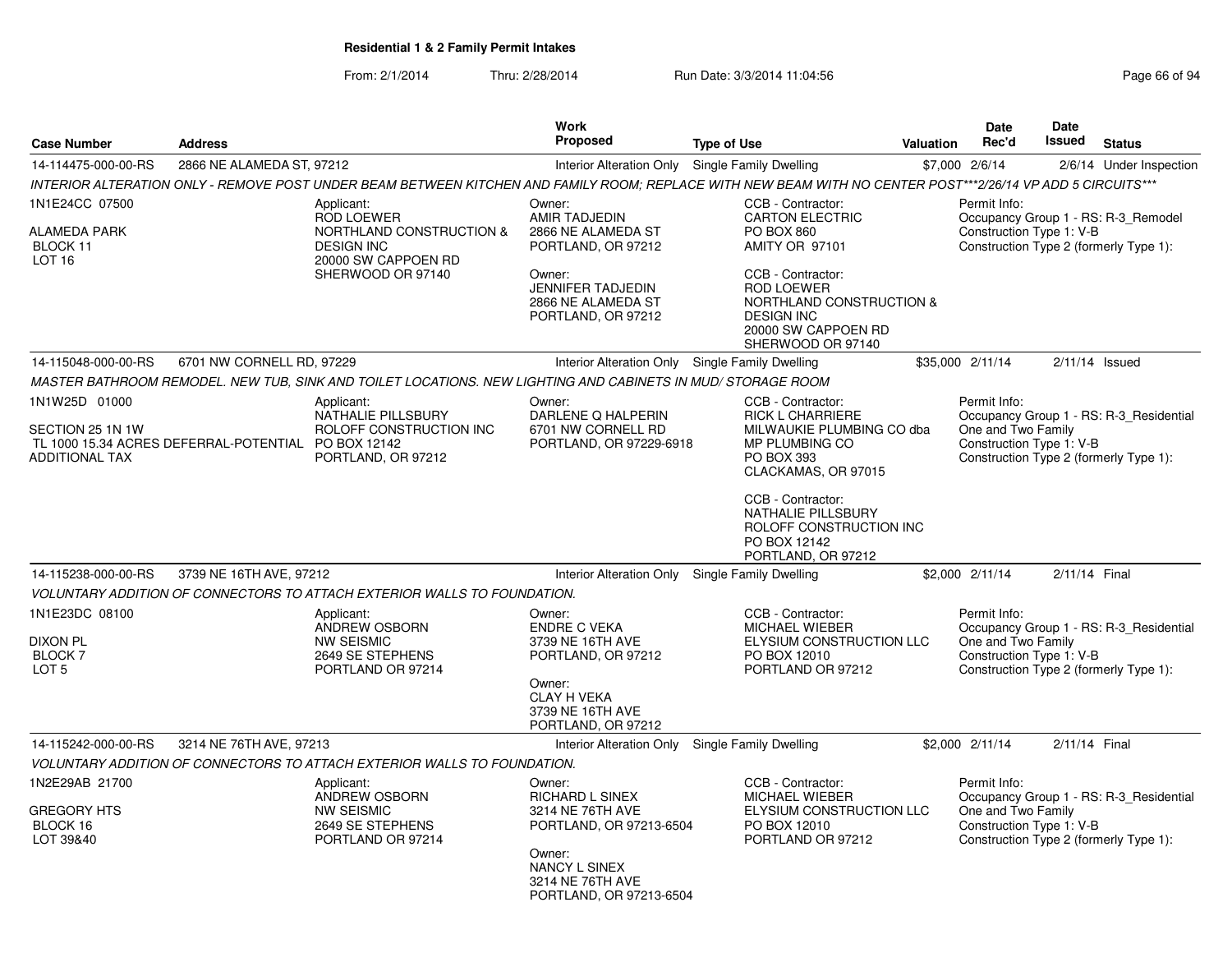| <b>Case Number</b>                                                         | <b>Address</b>                                                                                                                                             | Work<br>Proposed                                                                                                                                                        | <b>Type of Use</b>                                                                                          | Valuation | Date<br>Rec'd                                                  | Date<br><b>Issued</b> | <b>Status</b>                                                                     |
|----------------------------------------------------------------------------|------------------------------------------------------------------------------------------------------------------------------------------------------------|-------------------------------------------------------------------------------------------------------------------------------------------------------------------------|-------------------------------------------------------------------------------------------------------------|-----------|----------------------------------------------------------------|-----------------------|-----------------------------------------------------------------------------------|
| 14-116966-000-00-RS                                                        | 2317 SE 43RD AVE, 97215                                                                                                                                    | <b>Interior Alteration Only</b>                                                                                                                                         | <b>Single Family Dwelling</b>                                                                               |           | \$12,000 2/14/14                                               |                       | $2/15/14$ Issued                                                                  |
|                                                                            | CREATE NEW BASEMENT BATHROOM. BUILD NON=STRCTURAL WALL TO ENCLOSE LAUNDRY AND FURNACE ROOM. ALTER HVAC AND BATH EXHAUST FAN. TWO TOILETS AFTER REMODEL. NC |                                                                                                                                                                         |                                                                                                             |           |                                                                |                       |                                                                                   |
| 1S2E06CC 17300<br><b>EDEN ADD</b><br><b>BLOCK1</b>                         | Applicant:<br>NWC NICK WEITZER COMPANY<br><b>LLC</b><br><b>111 SE 71ST AVE</b>                                                                             | Owner:<br>ELIZABETH T SLOVIC<br>2317 SE 43RD AVE<br>PORTLAND, OR 97215                                                                                                  | CCB - Contractor:<br>NWC NICK WEITZER COMPANY<br><b>LLC</b><br>111 SE 71ST AVE                              |           | Permit Info:<br>One and Two Family<br>Construction Type 1: V-B |                       | Occupancy Group 1 - RS: R-3_Residential                                           |
| LOT <sub>8</sub>                                                           | PORTLAND, OR 97215                                                                                                                                         |                                                                                                                                                                         | PORTLAND, OR 97215                                                                                          |           |                                                                |                       | Construction Type 2 (formerly Type 1):                                            |
| 14-117259-000-00-RS                                                        | 3675 SE CLAYBOURNE ST, 97202                                                                                                                               | <b>Interior Alteration Only</b>                                                                                                                                         | Single Family Dwelling                                                                                      |           | \$60,000 2/14/14                                               |                       | $2/14/14$ Issued                                                                  |
|                                                                            | REMODEL KITCHEN. REMOVE LOAD BEARING WALL.                                                                                                                 |                                                                                                                                                                         |                                                                                                             |           |                                                                |                       |                                                                                   |
| 1S1E24AA 11200<br><b>FEDOR ADD</b><br>LOT 9 TL 11200                       | Applicant:<br><b>JOHN MACNEELA</b><br>CORRIB CONSTRUCTION, LLC<br>5211 SE 33rd Ave<br>Portland, OR 97202                                                   | Owner:<br><b>MATT A COLE</b><br>3675 SE CLAYBOURNE ST<br>PORTLAND, OR 97202-8248<br>Owner:<br><b>KRISTIN M COLE</b><br>3675 SE CLAYBOURNE ST<br>PORTLAND, OR 97202-8248 | CCB - Contractor:<br>JOHN MICHAEL MACNEELA<br>CORRIB CONSTRUCTION<br>5211 SE 33RD AVE<br>PORTLAND, OR 97202 |           | Permit Info:<br>One and Two Family<br>Construction Type 1: V-B |                       | Occupancy Group 1 - RS: R-3_Residential<br>Construction Type 2 (formerly Type 1): |
| 14-117672-000-00-RS                                                        | 6505 NE 24TH AVE, 97211                                                                                                                                    | Interior Alteration Only Single Family Dwelling                                                                                                                         |                                                                                                             |           | \$3,200 2/18/14                                                |                       | $2/18/14$ Issued                                                                  |
|                                                                            | REMOVE 2 INTERIOR WALLS FOR KITCHEN REMODEL - NO EXTERIOR WORK - TRADE PERMITS TO BE OBTAINED SEPARATELY                                                   |                                                                                                                                                                         |                                                                                                             |           |                                                                |                       |                                                                                   |
| 1N1E14AD 02100<br><b>IRVINGTON PK</b><br>BLOCK 65<br><b>LOT 15</b>         | Applicant:<br><b>B &amp; H HOME REPAIR LLC</b><br>10614 SE CENTER<br>PORTLAND, OR 97266                                                                    | Owner:<br><b>JAMES E THOMAS</b><br>6505 NE 24TH AVE<br>PORTLAND, OR 97211<br>Owner:<br><b>JACQUELINE THOMAS</b>                                                         | CCB - Contractor:<br><b>B &amp; H HOME REPAIR LLC</b><br>10614 SE CENTER<br>PORTLAND, OR 97266              |           | Permit Info:<br>Construction Type 1: V-B                       |                       | Occupancy Group 1 - RS: R-3_Remodel<br>Construction Type 2 (formerly Type 1):     |
|                                                                            |                                                                                                                                                            | 6505 NE 24TH AVE                                                                                                                                                        |                                                                                                             |           |                                                                |                       |                                                                                   |
|                                                                            |                                                                                                                                                            | PORTLAND, OR 97211                                                                                                                                                      |                                                                                                             |           |                                                                |                       |                                                                                   |
| 14-117686-000-00-RS                                                        | 1534 SE 59TH AVE, 97215                                                                                                                                    | Interior Alteration Only Single Family Dwelling                                                                                                                         |                                                                                                             |           | \$6,000 2/18/14                                                |                       | $2/18/14$ Issued                                                                  |
|                                                                            | EXPAND EXISITING SECOND FLOOR BATHROOM TO INCLUDE NEW SHOWER; CONVERT BEDROOM ON SECOND LEVEL TO STUDY                                                     |                                                                                                                                                                         |                                                                                                             |           |                                                                |                       |                                                                                   |
| 1S2E06DA 09400<br><b>JACKSON PL</b><br>BLOCK <sub>1</sub><br><b>LOT 51</b> | Applicant:<br><b>DARREN SCHROEDER</b><br>DARREN SCHROEDER DESIGN<br>AND CONSULTING<br>716 SE 45TH AVE<br>PORTLAND OR 97215                                 | Owner:<br><b>SHANNON COFFEY</b><br>1534 SE 59TH AVE<br>PORTLAND, OR 97215-3425<br>Owner:<br><b>ELLEN COFFEY</b><br>1534 SE 59TH AVE                                     |                                                                                                             |           | Permit Info:<br>One and Two Family<br>Construction Type 1: V-B |                       | Occupancy Group 1 - RS: R-3 Residential<br>Construction Type 2 (formerly Type 1): |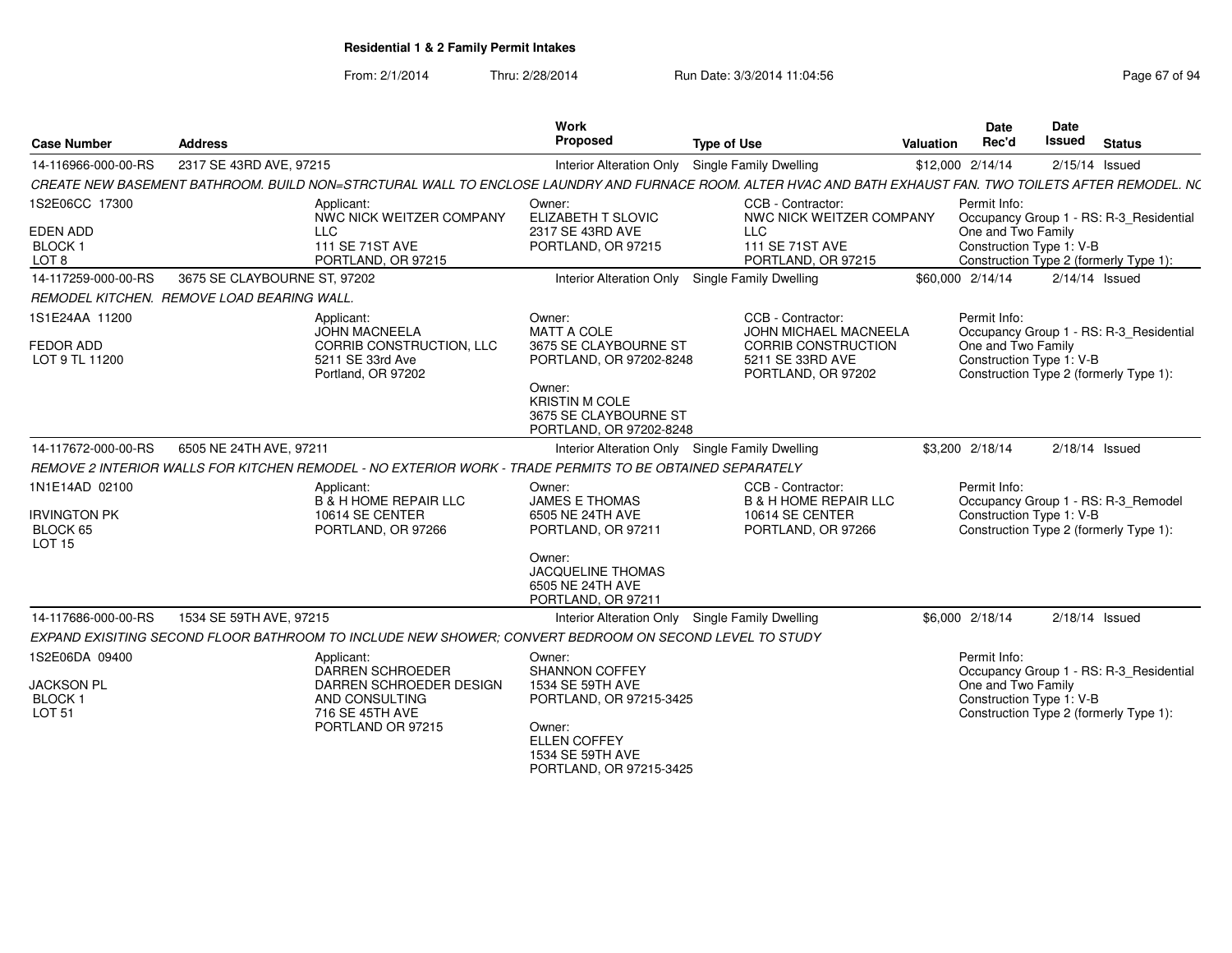| <b>Case Number</b>                                    | <b>Address</b>                                                                   |                                                                                                       | <b>Work</b><br>Proposed                                                                                                                                         | <b>Type of Use</b>                                                                                                                                                                    | Valuation | <b>Date</b><br>Rec'd                                                                              | <b>Date</b><br><b>Issued</b> | <b>Status</b>                                                                                                                  |
|-------------------------------------------------------|----------------------------------------------------------------------------------|-------------------------------------------------------------------------------------------------------|-----------------------------------------------------------------------------------------------------------------------------------------------------------------|---------------------------------------------------------------------------------------------------------------------------------------------------------------------------------------|-----------|---------------------------------------------------------------------------------------------------|------------------------------|--------------------------------------------------------------------------------------------------------------------------------|
| 14-121811-000-00-RS                                   | 2440 NE 25TH AVE, 97212                                                          |                                                                                                       | <b>Interior Alteration Only</b>                                                                                                                                 | <b>Single Family Dwelling</b>                                                                                                                                                         |           | \$1,500 2/28/14                                                                                   | 2/6/14 Final                 |                                                                                                                                |
|                                                       | REPLACE UPPER FLOOR BATHTUB TRADE WORK ONLY NO PLANS                             |                                                                                                       |                                                                                                                                                                 |                                                                                                                                                                                       |           |                                                                                                   |                              |                                                                                                                                |
| 1N1E25CB 06000                                        |                                                                                  | Applicant:                                                                                            | Owner:                                                                                                                                                          | CCB - Contractor:                                                                                                                                                                     |           | Permit Info:                                                                                      |                              |                                                                                                                                |
| <b>BRAZEE ST ADD</b><br>BLOCK <sub>3</sub><br>LOT 1-3 |                                                                                  | <b>GREGOR MITCHELL</b><br>MITCHELL INC<br>PO BOX 1121<br>PORTLAND OR 97207                            | CHERYL STRAYED<br>2440 NE 25TH AVE<br>PORTLAND, OR 97212-4836<br>Owner:<br><b>BRIAN LINDSTROM</b><br>2440 NE 25TH AVE<br>PORTLAND, OR 97212-4836                | <b>GREGOR MITCHELL</b><br><b>MITCHELL INC</b><br>PO BOX 1121<br>PORTLAND OR 97207<br>Primary Contractor:<br>THE WORKS CONSTRUCTION                                                    |           | One and Two Family<br>Construction Type 1: V-B                                                    |                              | Occupancy Group 1 - RS: R-3_Residential<br>Construction Type 2 (formerly Type 1):                                              |
| 14-121827-000-00-RS                                   | 5906 N MOORE AVE, 97217                                                          |                                                                                                       |                                                                                                                                                                 | Interior Alteration Only Single Family Dwelling                                                                                                                                       |           | \$35,000 2/28/14                                                                                  |                              | Approved to Issue                                                                                                              |
|                                                       |                                                                                  |                                                                                                       |                                                                                                                                                                 | CONVERT PORTION OF UPPER FLOOR TO ACCESSORY GUEST SUITE W/KITCHENSEE RECORDED SECOND KITCHEN AGREEMENT. NOT AN ADU                                                                    |           |                                                                                                   |                              |                                                                                                                                |
| 1N1E15DC 01200                                        |                                                                                  | Applicant:<br>MODERN ORGANIC                                                                          | Owner:<br>SANDRA GILLIGAN                                                                                                                                       | CCB - Contractor:<br>MODERN ORGANIC                                                                                                                                                   |           | Permit Info:                                                                                      |                              | Occupancy Group 1 - RS: R-3_Residential                                                                                        |
| <b>PIEDMONT</b><br>BLOCK 26<br>LOT <sub>12</sub>      |                                                                                  | <b>CONSTRUCTION</b><br>4212 NE SUMNER ST<br>PORTLAND, OR 97218-1542                                   | 5906 N MOORE AVE<br>PORTLAND, OR 97217-2146                                                                                                                     | <b>CONSTRUCTION</b><br>4212 NE SUMNER ST<br>PORTLAND, OR 97218-1542                                                                                                                   |           | One and Two Family<br>Construction Type 1: V-B                                                    |                              | Construction Type 2 (formerly Type 1):                                                                                         |
|                                                       |                                                                                  |                                                                                                       |                                                                                                                                                                 | CCB - Contractor:<br>ALL PRO ELECTRIC INC<br>6327 SW CAPITOL HWY SUITE C<br>#280<br>PORTLAND OR 97239                                                                                 |           |                                                                                                   |                              |                                                                                                                                |
|                                                       | Total # of RS Interior Alteration Only permit intakes: 13                        |                                                                                                       |                                                                                                                                                                 | Total valuation of RS Interior Alteration Only permit intakes: \$216,700                                                                                                              |           |                                                                                                   |                              |                                                                                                                                |
| 13-218112-REV-01-RS                                   | 1524 SE SALMON ST - Unit B, 97214<br>REVISION NEW ENGINEER FOR TRUSS INFORMATION |                                                                                                       | New Construction                                                                                                                                                | <b>Accessory Dwelling Unit</b>                                                                                                                                                        |           | \$2/21/14                                                                                         |                              | $2/21/14$ Issued                                                                                                               |
| 1S1E02AC 10200                                        |                                                                                  | Applicant:<br>ROB HUMPHREY<br><b>FASTER PERMITS</b><br>14334 NW EAGLERIDGE LANE<br>PORTLAND, OR 97229 | Owner:<br><b>STEVEN K THOMPSON</b><br>1320 SW ORINDA WAY<br>PORTLAND, OR 97225<br>Owner:<br><b>LORI G HANKENSON</b><br>1320 SW ORINDA WAY<br>PORTLAND, OR 97225 | CCB - Contractor:<br><b>H &amp; H MECHANICAL LLC</b><br>5757 SE WILLOW LN<br>MILWAUKIE OR 97267<br>CCB - Contractor:<br>THE POWELL GROUP LLC<br>2442 SW 5TH AVE<br>PORTLAND, OR 97201 |           | Permit Info:<br>One and Two Family<br>Construction Type 1: V-B                                    |                              | Occupancy Group 1 - RS: R-3_Residential<br>Construction Type 2 (formerly Type 1):<br>Total Square Footage - Display Only: 1070 |
| 14-114461-000-00-RS                                   | 1516 SE GLENWOOD ST - Unit B, 97202                                              |                                                                                                       | New Construction                                                                                                                                                | <b>Accessory Dwelling Unit</b>                                                                                                                                                        |           | \$82,237 2/6/14                                                                                   |                              | <b>Under Review</b>                                                                                                            |
|                                                       | NEW ACCESSORY DWELLING UNIT/2-STORY/FLAT LOT/COMPLEX                             |                                                                                                       |                                                                                                                                                                 |                                                                                                                                                                                       |           |                                                                                                   |                              |                                                                                                                                |
| 1S1E23AB 19500                                        |                                                                                  | Applicant:<br>MATT ROZZELL<br>14025 SE OVERLOOK LN<br>PORTLAND, OR 97267                              | Owner:<br><b>MATTHEW ROZZELL</b><br>14025 SE OVERLOOK LN<br>MILWAUKIE, OR 97267                                                                                 |                                                                                                                                                                                       |           | Permit Info:<br>One and Two Family<br>Construction Type 1: V-B<br>Number of New Dwelling Units: 1 |                              | Occupancy Group 1 - RS: R-3_Residential<br>Construction Type 2 (formerly Type 1):<br>Total Square Footage - Display Only: 768  |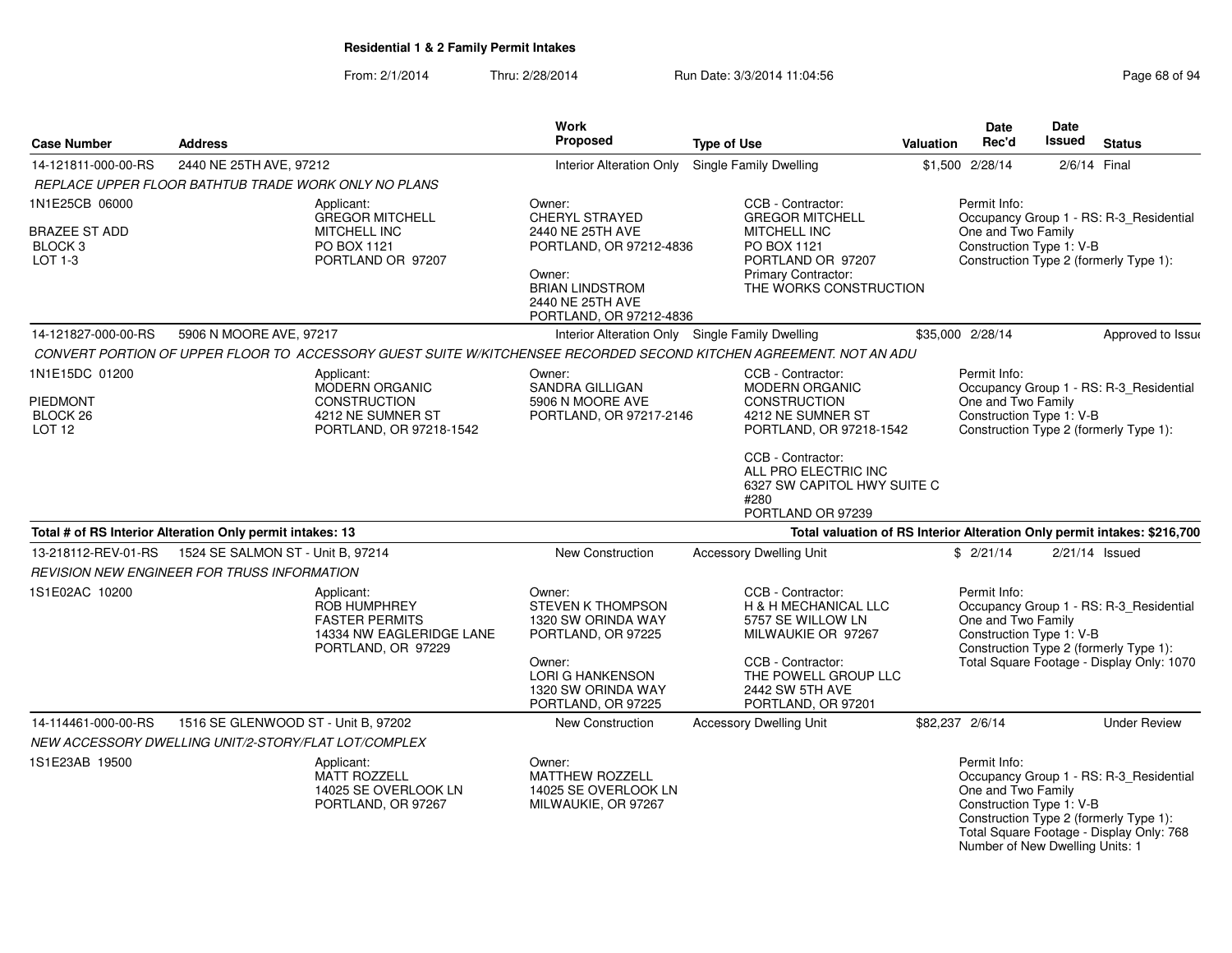From: 2/1/2014Thru: 2/28/2014 Run Date: 3/3/2014 11:04:56 Research 2010 12:04:56

| <b>Case Number</b>                                             | <b>Address</b>                                                                              | Work<br>Proposed                                                                                                                                   | <b>Type of Use</b>                                                                                                                          | Valuation | <b>Date</b><br>Rec'd                                                                              | Date<br><b>Issued</b> | <b>Status</b>                                                                                                                 |
|----------------------------------------------------------------|---------------------------------------------------------------------------------------------|----------------------------------------------------------------------------------------------------------------------------------------------------|---------------------------------------------------------------------------------------------------------------------------------------------|-----------|---------------------------------------------------------------------------------------------------|-----------------------|-------------------------------------------------------------------------------------------------------------------------------|
| 14-115853-000-00-RS                                            | 126 NE MONROE ST - Unit B, 97212                                                            | New Construction                                                                                                                                   | <b>Accessory Dwelling Unit</b>                                                                                                              |           | \$41,119 2/12/14                                                                                  |                       | <b>Under Review</b>                                                                                                           |
|                                                                | NEW ACCESSORY DWELLING UNIT/ 1 STORY/ FLAT LOT/ COMPLEX                                     |                                                                                                                                                    |                                                                                                                                             |           |                                                                                                   |                       |                                                                                                                               |
| 1N1E27AA 19700                                                 | Applicant:<br>Dave Spitzer<br>DMS Architects Inc.<br>2325 NE 19TH AVE<br>PORTLAND, OR 97212 | Owner:<br><b>CRAIG D SWITALLA</b><br>126 NE MONROE ST<br>PORTLAND, OR 97212<br>Owner:<br>LISA J SWITALLA<br>126 NE MONROE ST<br>PORTLAND, OR 97212 | CCB - Contractor:<br>KD TILE & CARPENTRY LLC<br>210 NE MORRIS ST<br>PORTLAND, OR 97212                                                      |           | Permit Info:<br>One and Two Family<br>Construction Type 1: V-B<br>Number of New Dwelling Units: 1 |                       | Occupancy Group 1 - RS: R-3_Residential<br>Construction Type 2 (formerly Type 1):<br>Total Square Footage - Display Only: 384 |
| 14-116016-000-00-RS                                            | 2026 SE TENINO ST, 97202                                                                    | New Construction                                                                                                                                   | <b>Accessory Dwelling Unit</b>                                                                                                              |           | \$70,537 2/14/14                                                                                  |                       | <b>Under Review</b>                                                                                                           |
|                                                                | NEW ACCESSORY DWELLING UNIT WITH SINGLE CAR GARAGE***DETACHED                               |                                                                                                                                                    |                                                                                                                                             |           |                                                                                                   |                       |                                                                                                                               |
| 1S1E23DD 11300                                                 | Applicant:<br>MIKE COYLE                                                                    | Owner:<br><b>MORRISON BUILT LLC</b>                                                                                                                | CCB - Contractor:<br><b>MORRISON BUILT LLC</b>                                                                                              |           | Permit Info:                                                                                      |                       | Occupancy Group 1 - RS: R-3_Residential                                                                                       |
| SELLWOOD<br>BLOCK 97<br>W 1/2 OF LOT 1&2                       | <b>FASTER PERMITS</b><br>14334 NW EAGLERIDGE LANE<br>PORTLAND, OR 97229                     | 4614 SW KELLY AVE #100<br>PORTLAND, OR 97239-4277<br>Owner:<br>MIKE CARPENTER<br>4614 SW KELLY AVE #100<br>PORTLAND, OR 97239-4277                 | 4614 SW Kelly Avenue, Ste 17<br>Portland, OR 97239                                                                                          |           | One and Two Family<br>Construction Type 1: V-B<br>Number of New Dwelling Units: 1                 |                       | Construction Type 2 (formerly Type 1): V-B<br>Total Square Footage - Display Only: 799                                        |
| 14-117632-000-00-RS                                            | 6303 SE CLINTON ST, 97206                                                                   | New Construction                                                                                                                                   | <b>Accessory Dwelling Unit</b>                                                                                                              |           | \$65,319 2/18/14                                                                                  |                       | <b>Under Review</b>                                                                                                           |
|                                                                | NEW DETACHED TWO STORY ADU/FLAT LOT/COMPLEX                                                 |                                                                                                                                                    |                                                                                                                                             |           |                                                                                                   |                       |                                                                                                                               |
| 1S2E08BB 07500<br>WITTEN<br><b>BLOCK 4</b><br>LOT <sub>1</sub> | Applicant:<br><b>MATTHEW T SEARS</b><br>6303 SE CLINTON ST<br>PORTLAND, OR 97206            | Owner:<br><b>MATTHEW T SEARS</b><br>6303 SE CLINTON ST<br>PORTLAND, OR 97206<br>Owner:<br>JODY L KATOPOTHIS                                        | CCB - Contractor:<br><b>MATTHEW SEARS</b><br>6303 SE CLINTON<br>PORTLAND, OR 97206                                                          |           | Permit Info:<br>One and Two Family<br>Construction Type 1: V-B<br>Number of New Dwelling Units: 1 |                       | Occupancy Group 1 - RS: R-3_Residential<br>Construction Type 2 (formerly Type 1):<br>Total Square Footage - Display Only: 610 |
|                                                                |                                                                                             | 6303 SE CLINTON ST<br>PORTLAND, OR 97206                                                                                                           |                                                                                                                                             |           |                                                                                                   |                       |                                                                                                                               |
| 14-118275-000-00-RS                                            | 40 SE 106TH AVE - Unit B. 97216                                                             | New Construction                                                                                                                                   | <b>Accessory Dwelling Unit</b>                                                                                                              |           | \$61,999 2/19/14                                                                                  |                       | <b>Under Review</b>                                                                                                           |
|                                                                | NEW ACCESORY DWELLING UNIT/1-STORY/FLAT LOT/SIMPLE+++LIMITED ENGINEERING REVIEW+++          |                                                                                                                                                    |                                                                                                                                             |           |                                                                                                   |                       |                                                                                                                               |
| 1N2E34CC 05300                                                 | Applicant:<br><b>BILLY R LENZ</b><br>2401 NE M L KING BLVD<br>PORTLAND, OR 97212            | Owner:<br>LENZ & DYER PROPERTIES LLC<br>5556 SW HEWETT BLVD<br>PORTLAND, OR 97221-2239                                                             | CCB - Contractor:<br><b>DERRICK ARAGON</b><br>R & R ENERGY RESOURCES INC<br>2401 NE MARTIN LUTHER KING<br><b>BLVD</b><br>PORTLAND, OR 97212 |           | Permit Info:<br>One and Two Family<br>Construction Type 1: V-B<br>Number of New Dwelling Units: 1 |                       | Occupancy Group 1 - RS: R-3_Residential<br>Construction Type 2 (formerly Type 1):<br>Total Square Footage - Display Only: 579 |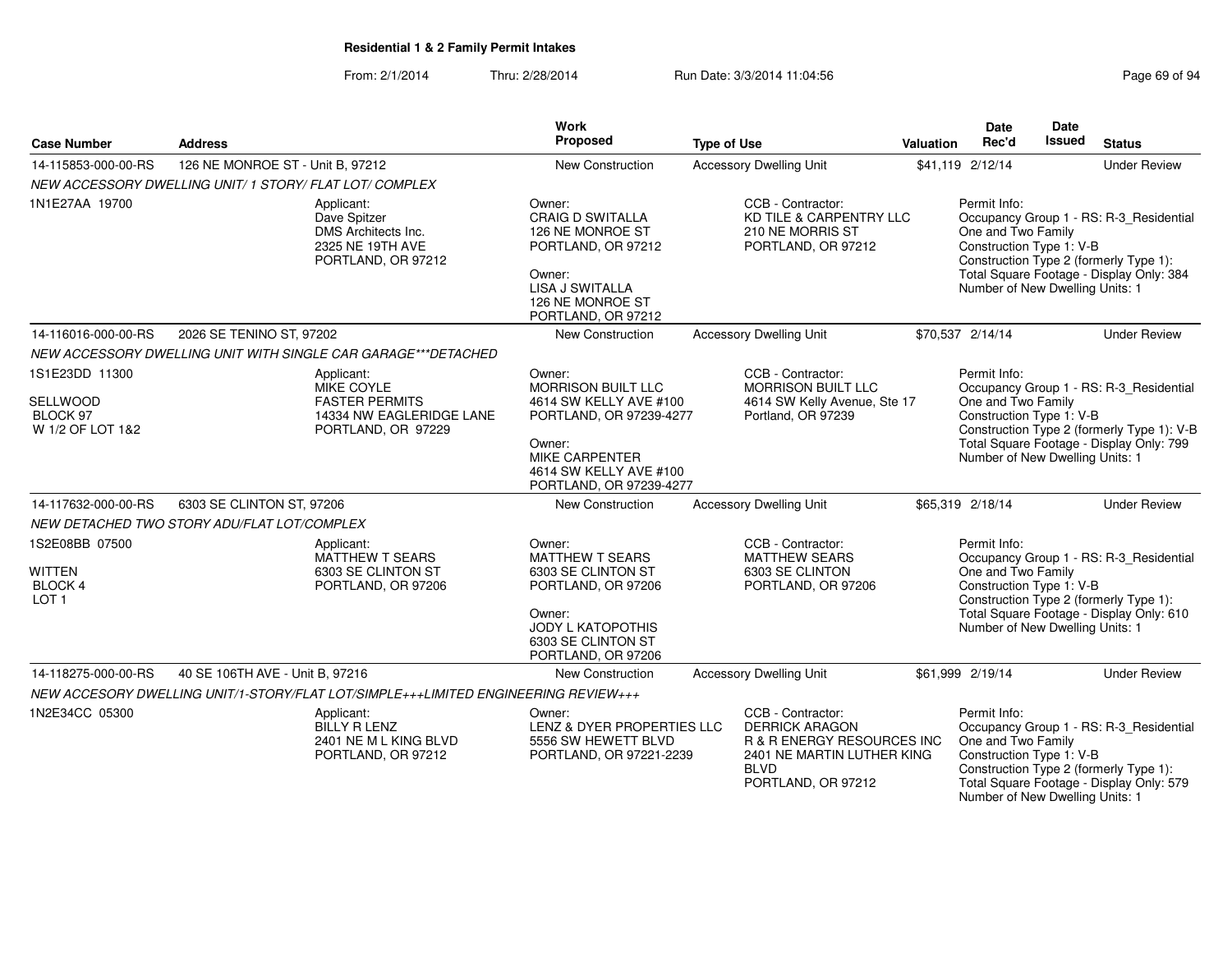### From: 2/1/2014Thru: 2/28/2014 Run Date: 3/3/2014 11:04:56 Research 2010 12:04:56

| <b>Case Number</b>                                                                                                                                                     | <b>Address</b>                   |                                                                                                    | <b>Work</b><br>Proposed                                                                                                                                                          | <b>Type of Use</b>                                                                              | <b>Valuation</b> | Date<br>Rec'd                                                                                     | Date<br>Issued | <b>Status</b>                                                                                                                     |
|------------------------------------------------------------------------------------------------------------------------------------------------------------------------|----------------------------------|----------------------------------------------------------------------------------------------------|----------------------------------------------------------------------------------------------------------------------------------------------------------------------------------|-------------------------------------------------------------------------------------------------|------------------|---------------------------------------------------------------------------------------------------|----------------|-----------------------------------------------------------------------------------------------------------------------------------|
| 14-119489-000-00-RS                                                                                                                                                    | 3763 SE GRANT ST - Unit B, 97214 |                                                                                                    | New Construction                                                                                                                                                                 | <b>Accessory Dwelling Unit</b>                                                                  |                  | \$77,954 2/21/14                                                                                  |                | <b>Under Review</b>                                                                                                               |
| NEW ACCESSORY DWELLING UNIT/2-STORY/FLAT LOT/SIMPLE                                                                                                                    |                                  |                                                                                                    |                                                                                                                                                                                  |                                                                                                 |                  |                                                                                                   |                |                                                                                                                                   |
| 1S1E01DD 23300                                                                                                                                                         |                                  | Applicant:<br>NORM YONEMURA<br>13655 SW NORTHVIEW DR<br><b>TIGARD, OR 97223</b>                    | Owner:<br>PATRICIA S DES CHENE<br>191 HAWK'S VIEW RD<br>WOODLAND, WA 98674                                                                                                       | CCB - Contractor:<br><b>ECOPOWER NW LLC</b><br>13655 SW NORTHVIEW DR<br><b>TIGARD, OR 97223</b> |                  | Permit Info:<br>One and Two Family<br>Construction Type 1: V-B<br>Number of New Dwelling Units: 1 |                | Occupancy Group 1 - RS: R-3_Residential<br>Construction Type 2 (formerly Type 1):<br>Total Square Footage - Display Only: 728     |
| 14-121099-000-00-RS                                                                                                                                                    | 328 N ALBERTA ST, 97217          |                                                                                                    | <b>New Construction</b>                                                                                                                                                          | <b>Accessory Dwelling Unit</b>                                                                  |                  | \$84,486 2/26/14                                                                                  |                | <b>Under Review</b>                                                                                                               |
|                                                                                                                                                                        |                                  | NEW DETACHED ACCESSORY DWELLING UNIT / 2 STORY / FLAT LOT / COMPLEX                                |                                                                                                                                                                                  |                                                                                                 |                  |                                                                                                   |                |                                                                                                                                   |
| 1N1E22AC 16100<br>CENTRAL ALBINA ADD<br>BLOCK <sub>2</sub><br>E 1/2 OF LOT 9&10 EXC PT VAC ALLEY                                                                       |                                  | Applicant:<br><b>DEREK BURNS</b><br>328 N ALBERTA ST<br>PORTLAND, OR 97217                         | Owner:<br><b>DEREK BURNS</b><br>328 N ALBERTA ST<br>PORTLAND, OR 97217<br>Owner:<br><b>CHRISTINA DOERR</b><br>328 N ALBERTA ST<br>PORTLAND, OR 97217                             | Primary Contractor:<br>TO BID                                                                   |                  | Permit Info:<br>One and Two Family<br>Construction Type 1: V-B<br>Number of New Dwelling Units: 1 |                | Occupancy Group 1 - RS: R-3_Residential<br>Construction Type 2 (formerly Type 1):<br>Total Square Footage - Display Only: 789     |
| 14-121509-000-00-RS                                                                                                                                                    | 204 SE 16TH AVE, 97214           |                                                                                                    | <b>New Construction</b>                                                                                                                                                          | <b>Accessory Dwelling Unit</b>                                                                  |                  | \$55,240 2/27/14                                                                                  |                | <b>Under Review</b>                                                                                                               |
|                                                                                                                                                                        |                                  | NEW DETACHED TWO STORY ADU/TUCK UNDER GARAGE/SLIGHTLY SLOPED LOT/COMPLEX                           |                                                                                                                                                                                  |                                                                                                 |                  |                                                                                                   |                |                                                                                                                                   |
| 1N1E35DC 08700<br>SECTION 35 1N 1E<br>TL 8700 0.11 ACRES                                                                                                               |                                  | Applicant:<br><b>DAVE SPITZER</b><br>DMS ARCHITECTS, INC<br>2325 NE 19th Ave<br>PORTLAND, OR 97212 | Owner:<br><b>JAMES K FORRISTAL</b><br>204 SE 16TH AVE<br>PORTLAND, OR 97214-1444<br>Owner:<br><b>ADA B KARDOS</b><br>204 SE 16TH AVE<br>PORTLAND, OR 97214-1444                  | Primary Contractor:<br>TO BID                                                                   |                  | Permit Info:<br>One and Two Family<br>Construction Type 1: V-B<br>Number of New Dwelling Units: 1 |                | Occupancy Group 1 - RS: R-3_Residential<br>Construction Type 2 (formerly Type 1): V-B<br>Total Square Footage - Display Only: 748 |
| 13-118958-REV-01-RS                                                                                                                                                    | 14765 NW GILLIHAN RD             |                                                                                                    | <b>New Construction</b>                                                                                                                                                          | <b>Accessory Structure</b>                                                                      |                  | \$10,815 2/21/14                                                                                  |                | $2/21/14$ Issued                                                                                                                  |
|                                                                                                                                                                        |                                  | VALUE ADDED-REVISION TO INCREASE THE SIZE OF ACCESSORY STRUCTURE                                   |                                                                                                                                                                                  |                                                                                                 |                  |                                                                                                   |                |                                                                                                                                   |
| 2N1W28 00300<br>SECTION 28 2N 1W<br>TL 300 5.04 ACRES<br><b>FARM DISQUAL</b><br>2009-2013<br>0.91 ACRES; \$612.43 ADDITIONAL TAX;<br>DEFERRAL-POTENTIAL ADDITIONAL TAX |                                  | Applicant:<br><b>VAIL FLETCHER</b><br>2046 SE 12TH AVE<br>PORTLAND, OR 97214                       | Owner:<br><b>COURTNEY V FLETCHER</b><br>2046 SE 12TH AVE #2046<br>PORTLAND, OR 97214-5318<br>Owner:<br><b>GREGORY STAMP</b><br>2046 SE 12TH AVE #2046<br>PORTLAND, OR 97214-5318 | CCB - Contractor:<br><b>MICRO STRUCTURES LLC</b><br>2953 SE 64TH AV<br>PORTLAND, OR 97206       |                  | Permit Info:<br>One and Two Family<br>Construction Type 1: V-B                                    |                | Occupancy Group 1 - RS: R-3 Residential<br>Construction Type 2 (formerly Type 1):<br>Total Square Footage - Display Only: 101     |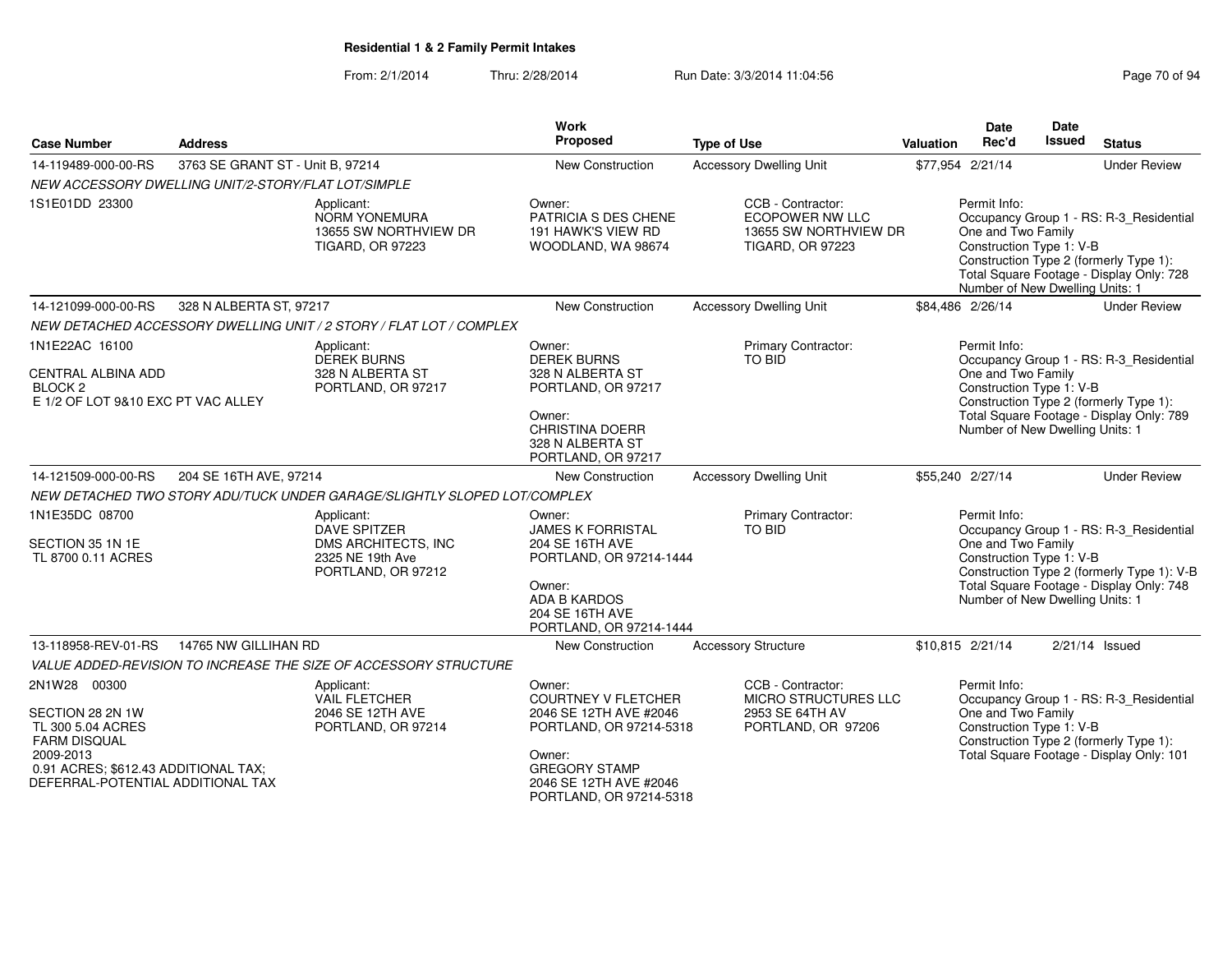| 10301 NE 6TH DR<br>New Construction<br><b>Accessory Structure</b><br>\$36,558 2/6/14<br><b>Under Review</b><br>NEW STORAGE BUILDING AT REAR OF PROPERTY<br>Permit Info:<br>Owner:<br>Applicant:<br>RALPH W IV COOK<br>RALPH W IV COOK<br>Occupancy Group 1 - RS: U_Decks,<br>10301 NE 6TH DR<br>Patios, Porches, Carports<br>PARTITION PLAT 2007-117<br>10301 NE 6TH DR<br>Construction Type 1: V-B<br>LOT <sub>1</sub><br>PORTLAND, OR 97211<br>PORTLAND, OR 97211<br>Construction Type 2 (formerly Type 1):<br>Total Square Footage - Display Only: 1800<br>\$46,794 2/27/14<br>1524 SE 38TH AVE, 97214<br>New Construction<br>2/27/14 Issued<br><b>Accessory Structure</b><br>NEW 950 SF ACCESSORY STORAGE STRUCTURE AT REAR OF PROPERTY, 2 STORY WITH NEW CONCRETE DRIVEWAY AREA<br>Permit Info:<br>Owner:<br><b>SASSON OSHER</b><br>Occupancy Group 1 - RS: U_Private<br><b>OBERST</b><br>8725 SE 29TH AVE<br>Garage\Utility Misc.<br>Construction Type 1: V-B<br>BLOCK <sub>2</sub><br>PORTLAND, OR 97222<br>Construction Type 2 (formerly Type 1):<br>Total Square Footage - Display Only: 1152<br>1524 SE 38TH AVE, 97214<br>New Construction<br><b>Accessory Structure</b><br>\$1,200 2/27/14<br>2/27/14 Issued<br>DFS FOR WOOD JOISTS AND TRUSSES<br>Permit Info:<br>Applicant:<br>Owner:<br>PREM NATH<br><b>SASSON OSHER</b><br>Occupancy Group 1 - RS: U_Private<br><b>OBERST</b><br>PREMIER CONSTRUCTION &<br>8725 SE 29TH AVE<br>Garage\Utility Misc.<br>BLOCK <sub>2</sub><br><b>RENOVATIONS LLC</b><br>PORTLAND, OR 97222<br>Construction Type 1: V-B<br>Construction Type 2 (formerly Type 1):<br><b>LOT 17</b><br>8240 N MONTANA<br>PORTLAND OR 97217<br>Total Square Footage - Display Only: 1152<br>7315 SW 27TH AVE - Unit A, 97219<br>New Construction<br>\$30,000 2/14/14<br><b>Accessory Structure</b><br>2/14/14 Under Inspection<br>NEW INGROUND SWIMMING POOL W/LIFE SAFETY COVER<br>CCB - Contractor:<br>Permit Info:<br>Applicant:<br>Owner:<br>BLUE MOUNTAIN POOLS INC<br><b>SUSAN R PETRUSHKIN</b><br>Occupancy Group 1 - RS: U Private<br>BLUE MOUNTAIN POOLS INC<br><b>TOWNSENDS ADD</b><br>13121 S WARNOCK RD<br>7315 SW 27TH AVE<br>13121 S WARNOCK RD<br>Garage\Utility Misc.<br>Construction Type 1: V-B<br>BLOCK <sub>3</sub><br>OREGON CITY, OR 97045<br>PORTLAND, OR 97219<br>OREGON CITY, OR 97045<br><b>LOT 5-7</b><br>Construction Type 2 (formerly Type 1):<br>2817 NE HAMBLET ST<br>New Construction<br>\$7,000 2/27/14<br>2/27/14 Issued<br>14-121336-000-00-RS<br><b>Accessory Structure</b><br>INSTALL NEW INGROUND HOT TUB WITH SAFETY COVER, PLACEMENT OF EQUPMENT NEXT TO HOUSEELECTRICAL, MECHANICAL, & PLUMBING PERMITS TO BE TAKEN OUT SEPARATELY.<br>1N1E24CC 02801<br>CCB - Contractor:<br>Permit Info:<br>Applicant:<br>Owner:<br><b>RUSS SLOTHOWER</b><br><b>CRAIG H ERICSON</b><br>Occupancy Group 1 - RS: U_Decks,<br>BLUE MOUNTAIN POOLS INC<br>Patios, Porches, Carports<br>13121S WARNOCK RD<br>3515 NE ALAMEDA ST<br>13121 S WARNOCK RD<br>Construction Type 1: V-B<br>OREGON CITY, OR 97045<br>PORTLAND, OR 97212-1807<br>OREGON CITY, OR 97045<br>Construction Type 2 (formerly Type 1):<br>LOT 2 TL 2801<br>Total Square Footage - Display Only: 110 |                     |                | Work     |                    |                  | <b>Date</b> | <b>Date</b> |               |
|-------------------------------------------------------------------------------------------------------------------------------------------------------------------------------------------------------------------------------------------------------------------------------------------------------------------------------------------------------------------------------------------------------------------------------------------------------------------------------------------------------------------------------------------------------------------------------------------------------------------------------------------------------------------------------------------------------------------------------------------------------------------------------------------------------------------------------------------------------------------------------------------------------------------------------------------------------------------------------------------------------------------------------------------------------------------------------------------------------------------------------------------------------------------------------------------------------------------------------------------------------------------------------------------------------------------------------------------------------------------------------------------------------------------------------------------------------------------------------------------------------------------------------------------------------------------------------------------------------------------------------------------------------------------------------------------------------------------------------------------------------------------------------------------------------------------------------------------------------------------------------------------------------------------------------------------------------------------------------------------------------------------------------------------------------------------------------------------------------------------------------------------------------------------------------------------------------------------------------------------------------------------------------------------------------------------------------------------------------------------------------------------------------------------------------------------------------------------------------------------------------------------------------------------------------------------------------------------------------------------------------------------------------------------------------------------------------------------------------------------------------------------------------------------------------------------------------------------------------------------------------------------------------------------------------------------------------------------------------------------------------------------------------------------------------------------------------------------------------------------------------------------------------------------------------------------------------------------------|---------------------|----------------|----------|--------------------|------------------|-------------|-------------|---------------|
|                                                                                                                                                                                                                                                                                                                                                                                                                                                                                                                                                                                                                                                                                                                                                                                                                                                                                                                                                                                                                                                                                                                                                                                                                                                                                                                                                                                                                                                                                                                                                                                                                                                                                                                                                                                                                                                                                                                                                                                                                                                                                                                                                                                                                                                                                                                                                                                                                                                                                                                                                                                                                                                                                                                                                                                                                                                                                                                                                                                                                                                                                                                                                                                                                         | <b>Case Number</b>  | <b>Address</b> | Proposed | <b>Type of Use</b> | <b>Valuation</b> | Rec'd       | Issued      | <b>Status</b> |
|                                                                                                                                                                                                                                                                                                                                                                                                                                                                                                                                                                                                                                                                                                                                                                                                                                                                                                                                                                                                                                                                                                                                                                                                                                                                                                                                                                                                                                                                                                                                                                                                                                                                                                                                                                                                                                                                                                                                                                                                                                                                                                                                                                                                                                                                                                                                                                                                                                                                                                                                                                                                                                                                                                                                                                                                                                                                                                                                                                                                                                                                                                                                                                                                                         | 13-227634-000-00-RS |                |          |                    |                  |             |             |               |
|                                                                                                                                                                                                                                                                                                                                                                                                                                                                                                                                                                                                                                                                                                                                                                                                                                                                                                                                                                                                                                                                                                                                                                                                                                                                                                                                                                                                                                                                                                                                                                                                                                                                                                                                                                                                                                                                                                                                                                                                                                                                                                                                                                                                                                                                                                                                                                                                                                                                                                                                                                                                                                                                                                                                                                                                                                                                                                                                                                                                                                                                                                                                                                                                                         |                     |                |          |                    |                  |             |             |               |
|                                                                                                                                                                                                                                                                                                                                                                                                                                                                                                                                                                                                                                                                                                                                                                                                                                                                                                                                                                                                                                                                                                                                                                                                                                                                                                                                                                                                                                                                                                                                                                                                                                                                                                                                                                                                                                                                                                                                                                                                                                                                                                                                                                                                                                                                                                                                                                                                                                                                                                                                                                                                                                                                                                                                                                                                                                                                                                                                                                                                                                                                                                                                                                                                                         | 1N1E03DA 01301      |                |          |                    |                  |             |             |               |
|                                                                                                                                                                                                                                                                                                                                                                                                                                                                                                                                                                                                                                                                                                                                                                                                                                                                                                                                                                                                                                                                                                                                                                                                                                                                                                                                                                                                                                                                                                                                                                                                                                                                                                                                                                                                                                                                                                                                                                                                                                                                                                                                                                                                                                                                                                                                                                                                                                                                                                                                                                                                                                                                                                                                                                                                                                                                                                                                                                                                                                                                                                                                                                                                                         |                     |                |          |                    |                  |             |             |               |
|                                                                                                                                                                                                                                                                                                                                                                                                                                                                                                                                                                                                                                                                                                                                                                                                                                                                                                                                                                                                                                                                                                                                                                                                                                                                                                                                                                                                                                                                                                                                                                                                                                                                                                                                                                                                                                                                                                                                                                                                                                                                                                                                                                                                                                                                                                                                                                                                                                                                                                                                                                                                                                                                                                                                                                                                                                                                                                                                                                                                                                                                                                                                                                                                                         |                     |                |          |                    |                  |             |             |               |
|                                                                                                                                                                                                                                                                                                                                                                                                                                                                                                                                                                                                                                                                                                                                                                                                                                                                                                                                                                                                                                                                                                                                                                                                                                                                                                                                                                                                                                                                                                                                                                                                                                                                                                                                                                                                                                                                                                                                                                                                                                                                                                                                                                                                                                                                                                                                                                                                                                                                                                                                                                                                                                                                                                                                                                                                                                                                                                                                                                                                                                                                                                                                                                                                                         |                     |                |          |                    |                  |             |             |               |
|                                                                                                                                                                                                                                                                                                                                                                                                                                                                                                                                                                                                                                                                                                                                                                                                                                                                                                                                                                                                                                                                                                                                                                                                                                                                                                                                                                                                                                                                                                                                                                                                                                                                                                                                                                                                                                                                                                                                                                                                                                                                                                                                                                                                                                                                                                                                                                                                                                                                                                                                                                                                                                                                                                                                                                                                                                                                                                                                                                                                                                                                                                                                                                                                                         |                     |                |          |                    |                  |             |             |               |
|                                                                                                                                                                                                                                                                                                                                                                                                                                                                                                                                                                                                                                                                                                                                                                                                                                                                                                                                                                                                                                                                                                                                                                                                                                                                                                                                                                                                                                                                                                                                                                                                                                                                                                                                                                                                                                                                                                                                                                                                                                                                                                                                                                                                                                                                                                                                                                                                                                                                                                                                                                                                                                                                                                                                                                                                                                                                                                                                                                                                                                                                                                                                                                                                                         | 14-103549-000-00-RS |                |          |                    |                  |             |             |               |
|                                                                                                                                                                                                                                                                                                                                                                                                                                                                                                                                                                                                                                                                                                                                                                                                                                                                                                                                                                                                                                                                                                                                                                                                                                                                                                                                                                                                                                                                                                                                                                                                                                                                                                                                                                                                                                                                                                                                                                                                                                                                                                                                                                                                                                                                                                                                                                                                                                                                                                                                                                                                                                                                                                                                                                                                                                                                                                                                                                                                                                                                                                                                                                                                                         |                     |                |          |                    |                  |             |             |               |
|                                                                                                                                                                                                                                                                                                                                                                                                                                                                                                                                                                                                                                                                                                                                                                                                                                                                                                                                                                                                                                                                                                                                                                                                                                                                                                                                                                                                                                                                                                                                                                                                                                                                                                                                                                                                                                                                                                                                                                                                                                                                                                                                                                                                                                                                                                                                                                                                                                                                                                                                                                                                                                                                                                                                                                                                                                                                                                                                                                                                                                                                                                                                                                                                                         | 1S1E01DA 11700      |                |          |                    |                  |             |             |               |
|                                                                                                                                                                                                                                                                                                                                                                                                                                                                                                                                                                                                                                                                                                                                                                                                                                                                                                                                                                                                                                                                                                                                                                                                                                                                                                                                                                                                                                                                                                                                                                                                                                                                                                                                                                                                                                                                                                                                                                                                                                                                                                                                                                                                                                                                                                                                                                                                                                                                                                                                                                                                                                                                                                                                                                                                                                                                                                                                                                                                                                                                                                                                                                                                                         |                     |                |          |                    |                  |             |             |               |
|                                                                                                                                                                                                                                                                                                                                                                                                                                                                                                                                                                                                                                                                                                                                                                                                                                                                                                                                                                                                                                                                                                                                                                                                                                                                                                                                                                                                                                                                                                                                                                                                                                                                                                                                                                                                                                                                                                                                                                                                                                                                                                                                                                                                                                                                                                                                                                                                                                                                                                                                                                                                                                                                                                                                                                                                                                                                                                                                                                                                                                                                                                                                                                                                                         |                     |                |          |                    |                  |             |             |               |
|                                                                                                                                                                                                                                                                                                                                                                                                                                                                                                                                                                                                                                                                                                                                                                                                                                                                                                                                                                                                                                                                                                                                                                                                                                                                                                                                                                                                                                                                                                                                                                                                                                                                                                                                                                                                                                                                                                                                                                                                                                                                                                                                                                                                                                                                                                                                                                                                                                                                                                                                                                                                                                                                                                                                                                                                                                                                                                                                                                                                                                                                                                                                                                                                                         | <b>LOT 17</b>       |                |          |                    |                  |             |             |               |
|                                                                                                                                                                                                                                                                                                                                                                                                                                                                                                                                                                                                                                                                                                                                                                                                                                                                                                                                                                                                                                                                                                                                                                                                                                                                                                                                                                                                                                                                                                                                                                                                                                                                                                                                                                                                                                                                                                                                                                                                                                                                                                                                                                                                                                                                                                                                                                                                                                                                                                                                                                                                                                                                                                                                                                                                                                                                                                                                                                                                                                                                                                                                                                                                                         |                     |                |          |                    |                  |             |             |               |
|                                                                                                                                                                                                                                                                                                                                                                                                                                                                                                                                                                                                                                                                                                                                                                                                                                                                                                                                                                                                                                                                                                                                                                                                                                                                                                                                                                                                                                                                                                                                                                                                                                                                                                                                                                                                                                                                                                                                                                                                                                                                                                                                                                                                                                                                                                                                                                                                                                                                                                                                                                                                                                                                                                                                                                                                                                                                                                                                                                                                                                                                                                                                                                                                                         | 14-103549-DFS-01-RS |                |          |                    |                  |             |             |               |
|                                                                                                                                                                                                                                                                                                                                                                                                                                                                                                                                                                                                                                                                                                                                                                                                                                                                                                                                                                                                                                                                                                                                                                                                                                                                                                                                                                                                                                                                                                                                                                                                                                                                                                                                                                                                                                                                                                                                                                                                                                                                                                                                                                                                                                                                                                                                                                                                                                                                                                                                                                                                                                                                                                                                                                                                                                                                                                                                                                                                                                                                                                                                                                                                                         |                     |                |          |                    |                  |             |             |               |
|                                                                                                                                                                                                                                                                                                                                                                                                                                                                                                                                                                                                                                                                                                                                                                                                                                                                                                                                                                                                                                                                                                                                                                                                                                                                                                                                                                                                                                                                                                                                                                                                                                                                                                                                                                                                                                                                                                                                                                                                                                                                                                                                                                                                                                                                                                                                                                                                                                                                                                                                                                                                                                                                                                                                                                                                                                                                                                                                                                                                                                                                                                                                                                                                                         | 1S1E01DA 11700      |                |          |                    |                  |             |             |               |
|                                                                                                                                                                                                                                                                                                                                                                                                                                                                                                                                                                                                                                                                                                                                                                                                                                                                                                                                                                                                                                                                                                                                                                                                                                                                                                                                                                                                                                                                                                                                                                                                                                                                                                                                                                                                                                                                                                                                                                                                                                                                                                                                                                                                                                                                                                                                                                                                                                                                                                                                                                                                                                                                                                                                                                                                                                                                                                                                                                                                                                                                                                                                                                                                                         |                     |                |          |                    |                  |             |             |               |
|                                                                                                                                                                                                                                                                                                                                                                                                                                                                                                                                                                                                                                                                                                                                                                                                                                                                                                                                                                                                                                                                                                                                                                                                                                                                                                                                                                                                                                                                                                                                                                                                                                                                                                                                                                                                                                                                                                                                                                                                                                                                                                                                                                                                                                                                                                                                                                                                                                                                                                                                                                                                                                                                                                                                                                                                                                                                                                                                                                                                                                                                                                                                                                                                                         |                     |                |          |                    |                  |             |             |               |
|                                                                                                                                                                                                                                                                                                                                                                                                                                                                                                                                                                                                                                                                                                                                                                                                                                                                                                                                                                                                                                                                                                                                                                                                                                                                                                                                                                                                                                                                                                                                                                                                                                                                                                                                                                                                                                                                                                                                                                                                                                                                                                                                                                                                                                                                                                                                                                                                                                                                                                                                                                                                                                                                                                                                                                                                                                                                                                                                                                                                                                                                                                                                                                                                                         |                     |                |          |                    |                  |             |             |               |
|                                                                                                                                                                                                                                                                                                                                                                                                                                                                                                                                                                                                                                                                                                                                                                                                                                                                                                                                                                                                                                                                                                                                                                                                                                                                                                                                                                                                                                                                                                                                                                                                                                                                                                                                                                                                                                                                                                                                                                                                                                                                                                                                                                                                                                                                                                                                                                                                                                                                                                                                                                                                                                                                                                                                                                                                                                                                                                                                                                                                                                                                                                                                                                                                                         |                     |                |          |                    |                  |             |             |               |
|                                                                                                                                                                                                                                                                                                                                                                                                                                                                                                                                                                                                                                                                                                                                                                                                                                                                                                                                                                                                                                                                                                                                                                                                                                                                                                                                                                                                                                                                                                                                                                                                                                                                                                                                                                                                                                                                                                                                                                                                                                                                                                                                                                                                                                                                                                                                                                                                                                                                                                                                                                                                                                                                                                                                                                                                                                                                                                                                                                                                                                                                                                                                                                                                                         | 14-116907-000-00-RS |                |          |                    |                  |             |             |               |
|                                                                                                                                                                                                                                                                                                                                                                                                                                                                                                                                                                                                                                                                                                                                                                                                                                                                                                                                                                                                                                                                                                                                                                                                                                                                                                                                                                                                                                                                                                                                                                                                                                                                                                                                                                                                                                                                                                                                                                                                                                                                                                                                                                                                                                                                                                                                                                                                                                                                                                                                                                                                                                                                                                                                                                                                                                                                                                                                                                                                                                                                                                                                                                                                                         |                     |                |          |                    |                  |             |             |               |
|                                                                                                                                                                                                                                                                                                                                                                                                                                                                                                                                                                                                                                                                                                                                                                                                                                                                                                                                                                                                                                                                                                                                                                                                                                                                                                                                                                                                                                                                                                                                                                                                                                                                                                                                                                                                                                                                                                                                                                                                                                                                                                                                                                                                                                                                                                                                                                                                                                                                                                                                                                                                                                                                                                                                                                                                                                                                                                                                                                                                                                                                                                                                                                                                                         | 1S1E20AD 03900      |                |          |                    |                  |             |             |               |
|                                                                                                                                                                                                                                                                                                                                                                                                                                                                                                                                                                                                                                                                                                                                                                                                                                                                                                                                                                                                                                                                                                                                                                                                                                                                                                                                                                                                                                                                                                                                                                                                                                                                                                                                                                                                                                                                                                                                                                                                                                                                                                                                                                                                                                                                                                                                                                                                                                                                                                                                                                                                                                                                                                                                                                                                                                                                                                                                                                                                                                                                                                                                                                                                                         |                     |                |          |                    |                  |             |             |               |
|                                                                                                                                                                                                                                                                                                                                                                                                                                                                                                                                                                                                                                                                                                                                                                                                                                                                                                                                                                                                                                                                                                                                                                                                                                                                                                                                                                                                                                                                                                                                                                                                                                                                                                                                                                                                                                                                                                                                                                                                                                                                                                                                                                                                                                                                                                                                                                                                                                                                                                                                                                                                                                                                                                                                                                                                                                                                                                                                                                                                                                                                                                                                                                                                                         |                     |                |          |                    |                  |             |             |               |
|                                                                                                                                                                                                                                                                                                                                                                                                                                                                                                                                                                                                                                                                                                                                                                                                                                                                                                                                                                                                                                                                                                                                                                                                                                                                                                                                                                                                                                                                                                                                                                                                                                                                                                                                                                                                                                                                                                                                                                                                                                                                                                                                                                                                                                                                                                                                                                                                                                                                                                                                                                                                                                                                                                                                                                                                                                                                                                                                                                                                                                                                                                                                                                                                                         |                     |                |          |                    |                  |             |             |               |
|                                                                                                                                                                                                                                                                                                                                                                                                                                                                                                                                                                                                                                                                                                                                                                                                                                                                                                                                                                                                                                                                                                                                                                                                                                                                                                                                                                                                                                                                                                                                                                                                                                                                                                                                                                                                                                                                                                                                                                                                                                                                                                                                                                                                                                                                                                                                                                                                                                                                                                                                                                                                                                                                                                                                                                                                                                                                                                                                                                                                                                                                                                                                                                                                                         |                     |                |          |                    |                  |             |             |               |
|                                                                                                                                                                                                                                                                                                                                                                                                                                                                                                                                                                                                                                                                                                                                                                                                                                                                                                                                                                                                                                                                                                                                                                                                                                                                                                                                                                                                                                                                                                                                                                                                                                                                                                                                                                                                                                                                                                                                                                                                                                                                                                                                                                                                                                                                                                                                                                                                                                                                                                                                                                                                                                                                                                                                                                                                                                                                                                                                                                                                                                                                                                                                                                                                                         |                     |                |          |                    |                  |             |             |               |
|                                                                                                                                                                                                                                                                                                                                                                                                                                                                                                                                                                                                                                                                                                                                                                                                                                                                                                                                                                                                                                                                                                                                                                                                                                                                                                                                                                                                                                                                                                                                                                                                                                                                                                                                                                                                                                                                                                                                                                                                                                                                                                                                                                                                                                                                                                                                                                                                                                                                                                                                                                                                                                                                                                                                                                                                                                                                                                                                                                                                                                                                                                                                                                                                                         |                     |                |          |                    |                  |             |             |               |
|                                                                                                                                                                                                                                                                                                                                                                                                                                                                                                                                                                                                                                                                                                                                                                                                                                                                                                                                                                                                                                                                                                                                                                                                                                                                                                                                                                                                                                                                                                                                                                                                                                                                                                                                                                                                                                                                                                                                                                                                                                                                                                                                                                                                                                                                                                                                                                                                                                                                                                                                                                                                                                                                                                                                                                                                                                                                                                                                                                                                                                                                                                                                                                                                                         |                     |                |          |                    |                  |             |             |               |
|                                                                                                                                                                                                                                                                                                                                                                                                                                                                                                                                                                                                                                                                                                                                                                                                                                                                                                                                                                                                                                                                                                                                                                                                                                                                                                                                                                                                                                                                                                                                                                                                                                                                                                                                                                                                                                                                                                                                                                                                                                                                                                                                                                                                                                                                                                                                                                                                                                                                                                                                                                                                                                                                                                                                                                                                                                                                                                                                                                                                                                                                                                                                                                                                                         | <b>ALAMEDA PARK</b> |                |          |                    |                  |             |             |               |
|                                                                                                                                                                                                                                                                                                                                                                                                                                                                                                                                                                                                                                                                                                                                                                                                                                                                                                                                                                                                                                                                                                                                                                                                                                                                                                                                                                                                                                                                                                                                                                                                                                                                                                                                                                                                                                                                                                                                                                                                                                                                                                                                                                                                                                                                                                                                                                                                                                                                                                                                                                                                                                                                                                                                                                                                                                                                                                                                                                                                                                                                                                                                                                                                                         | BLOCK 17            |                |          |                    |                  |             |             |               |
|                                                                                                                                                                                                                                                                                                                                                                                                                                                                                                                                                                                                                                                                                                                                                                                                                                                                                                                                                                                                                                                                                                                                                                                                                                                                                                                                                                                                                                                                                                                                                                                                                                                                                                                                                                                                                                                                                                                                                                                                                                                                                                                                                                                                                                                                                                                                                                                                                                                                                                                                                                                                                                                                                                                                                                                                                                                                                                                                                                                                                                                                                                                                                                                                                         |                     |                |          |                    |                  |             |             |               |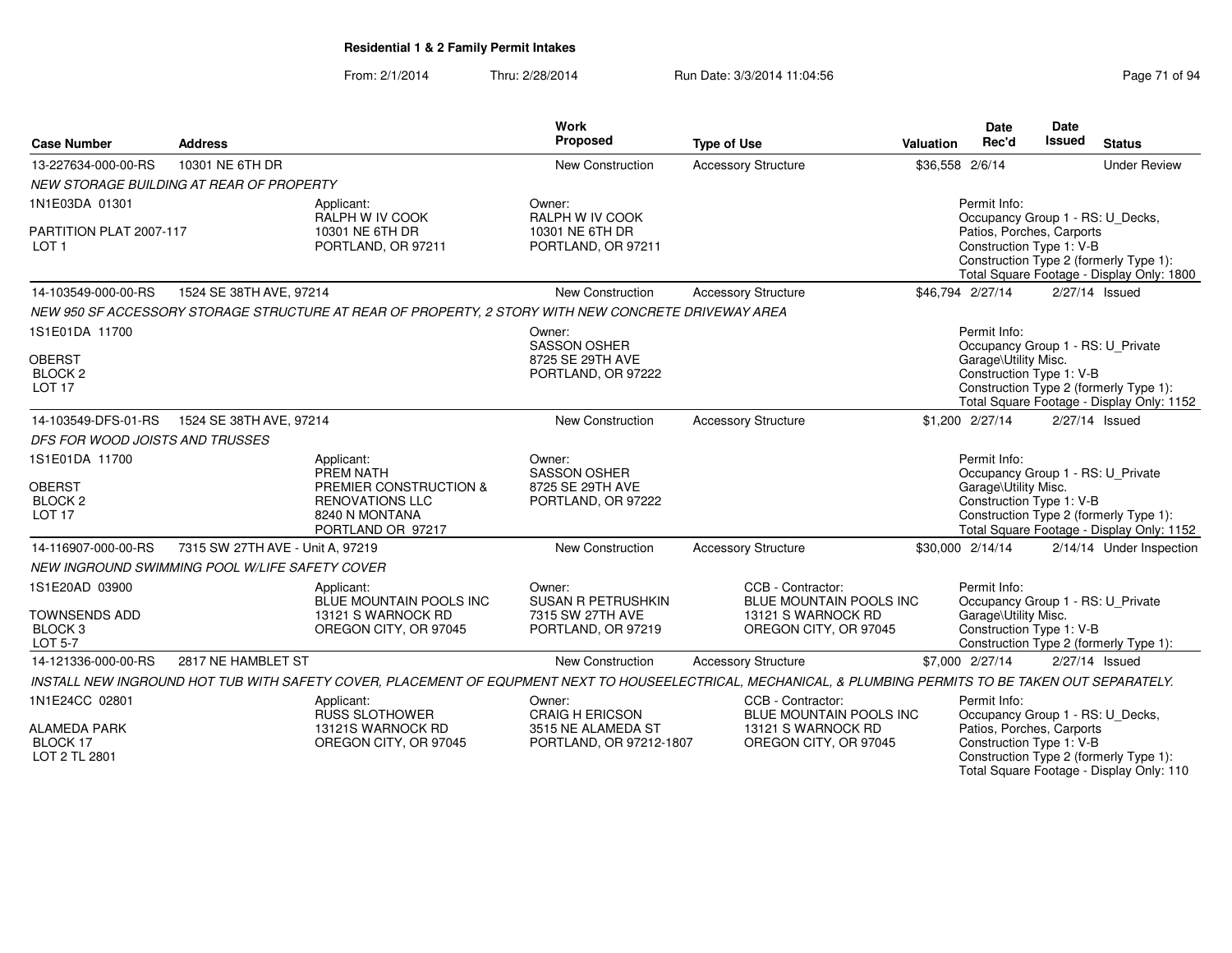From: 2/1/2014Thru: 2/28/2014 Run Date: 3/3/2014 11:04:56 Run Date: 3/3/2014 11:04:56

| <b>Case Number</b>                                                             | <b>Address</b>                                |                                                                                                            | Work<br>Proposed                                                                                                  | <b>Type of Use</b>                                                                                                | Valuation | <b>Date</b><br>Rec'd                                                                                                                                                         | <b>Date</b><br><b>Issued</b><br><b>Status</b>                                                                                |
|--------------------------------------------------------------------------------|-----------------------------------------------|------------------------------------------------------------------------------------------------------------|-------------------------------------------------------------------------------------------------------------------|-------------------------------------------------------------------------------------------------------------------|-----------|------------------------------------------------------------------------------------------------------------------------------------------------------------------------------|------------------------------------------------------------------------------------------------------------------------------|
| 13-219402-REV-01-RS                                                            | 646 NW CULPEPPER TER, 97210                   |                                                                                                            | New Construction                                                                                                  | Decks, Fences, Retaining Walls                                                                                    |           | \$2/4/14                                                                                                                                                                     | 2/19/14 Issued                                                                                                               |
|                                                                                |                                               | REVISION TO SUBMIT UPDATED CALCULATIONS AND NEW GEOTECH REPORT                                             |                                                                                                                   |                                                                                                                   |           |                                                                                                                                                                              |                                                                                                                              |
| 1N1E32AC 01300<br><b>WESTOVER TERR</b><br>BLOCK <sub>8</sub><br><b>LOT 24</b>  |                                               | Applicant:<br>ELIZABETH J S BUTTON<br>646 NW CULPEPPER TER<br>PORTLAND, OR 97210-3121                      | Owner:<br><b>MORRIS BUTTON</b><br>646 NW CULPEPPER TER<br>PORTLAND, OR 97210-3121                                 | CCB - Contractor:<br><b>LEWI ACQUISTION CORP</b><br>8850 SE 76TH DR.<br>PORTLAND, OR 97206                        |           | Permit Info:<br>Garage\Utility Misc.<br>Construction Type 1: V-B                                                                                                             | Occupancy Group 1 - RS: U_Private<br>Construction Type 2 (formerly Type 1):                                                  |
| NWLY 1/2 OF LOT 25                                                             |                                               |                                                                                                            | Owner:<br>ELIZABETH J S BUTTON<br>646 NW CULPEPPER TER<br>PORTLAND, OR 97210-3121                                 |                                                                                                                   |           |                                                                                                                                                                              |                                                                                                                              |
| 14-122046-000-00-RS                                                            |                                               |                                                                                                            | New Construction                                                                                                  | Duplex                                                                                                            |           | \$249,496 2/28/14                                                                                                                                                            | <b>Under Review</b>                                                                                                          |
|                                                                                | NEW DUPLEX/2-STORY/NO GARAGE/FLAT LOT/COMPLEX |                                                                                                            |                                                                                                                   |                                                                                                                   |           |                                                                                                                                                                              |                                                                                                                              |
| 1S2E19AA 00301<br><b>NORAK PLACE</b>                                           |                                               | Applicant:<br>Mike Covle<br><b>Faster Permits</b>                                                          | Owner:<br><b>RUTH B BENNETT</b><br>3315 SE RIVERWOOD LN                                                           | CCB - Contractor:<br>THE CONIFER GROUP INC<br>3140 SE HAWTHORNE BLVD                                              |           | Permit Info:                                                                                                                                                                 | Occupancy Group 1 - RS: R-3 Residential                                                                                      |
| LOT <sub>1</sub><br>INC UND INT TRACT A                                        |                                               | 14334 NW EAGLERIDGE LANE<br>PORTLAND, OR 97229                                                             | VANCOUVER, WA 98683-5404<br>Owner:<br><b>SAMUEL W BENNETT</b><br>3315 SE RIVERWOOD LN<br>VANCOUVER, WA 98683-5404 | PORTLAND, OR 972144195                                                                                            |           | One and Two Family<br>Construction Type 1: V-B<br>Construction Type 2 (formerly Type 1): V-B<br>Total Square Footage - Display Only: 2330<br>Number of New Dwelling Units: 2 |                                                                                                                              |
| 12-143802-DFS-01-RS                                                            | 3141 N WILLAMETTE BLVD, 97217                 |                                                                                                            | New Construction                                                                                                  | Garage/Carport                                                                                                    |           | \$1,000 2/14/14                                                                                                                                                              | $2/14/14$ Issued                                                                                                             |
| <b>DFS - TRUSSES</b>                                                           |                                               |                                                                                                            |                                                                                                                   |                                                                                                                   |           |                                                                                                                                                                              |                                                                                                                              |
| 1N1E16CB 05100<br><b>WILLAMETTE</b><br>BLOCK <sub>25</sub><br>LOT <sub>5</sub> |                                               | Applicant:<br><b>CASEY FAGAN</b><br><b>FAGAN CONSTRUCTION INC</b><br>1924 NW 28TH PL<br>PORTLAND, OR 97210 | Owner:<br><b>CASEY FAGAN</b><br>PO BOX 96004<br>PORTLAND, OR 97210                                                | CCB - Contractor:<br><b>CASEY FAGAN</b><br><b>FAGAN CONSTRUCTION INC</b><br>1924 NW 28TH PL<br>PORTLAND, OR 97210 |           | Permit Info:<br>Garage\Utility Misc.<br>Construction Type 1: V-B                                                                                                             | Occupancy Group 1 - RS: U_Private<br>Construction Type 2 (formerly Type 1): V-B<br>Total Square Footage - Display Only: 1239 |
| 13-145185-REV-02-RS                                                            | 2758 SW SUMMIT DR, 97201                      |                                                                                                            | <b>New Construction</b>                                                                                           | Garage/Carport                                                                                                    |           | \$2/13/14                                                                                                                                                                    | $2/13/14$ Issued                                                                                                             |
| <b>REVISION - MODIFICATION TO ROOF LINE</b>                                    |                                               |                                                                                                            |                                                                                                                   |                                                                                                                   |           |                                                                                                                                                                              |                                                                                                                              |
| 1S1E08AA 04100<br><b>GREENWAY</b>                                              |                                               | Applicant:<br><b>JEFF WHITLEY</b><br>WHITLEY BUILDING GROUP                                                | Owner:<br><b>DONALD B LIVINGSTONE</b><br>2697 SW VISTA AVE                                                        | CCB - Contractor:<br><b>JEFF WHITLEY</b><br>WHITLEY BUILDING GROUP                                                |           | Permit Info:<br>Garage\Utility Misc.                                                                                                                                         | Occupancy Group 1 - RS: U_Private                                                                                            |
| <b>BLOCK G</b><br>S 1/2 OF LOT 2                                               |                                               | 9633 SE TENINO CT<br>HAPPY VALLEY OR 97086                                                                 | PORTLAND, OR 97201-1794<br>Owner:<br><b>KAREN S LIVINGSTONE</b><br>2697 SW VISTA AVE                              | 9633 SE TENINO CT<br>HAPPY VALLEY OR 97086                                                                        |           | Construction Type 1: V-B                                                                                                                                                     | Construction Type 2 (formerly Type 1):<br>Total Square Footage - Display Only: 693                                           |

PORTLAND, OR 97201-1794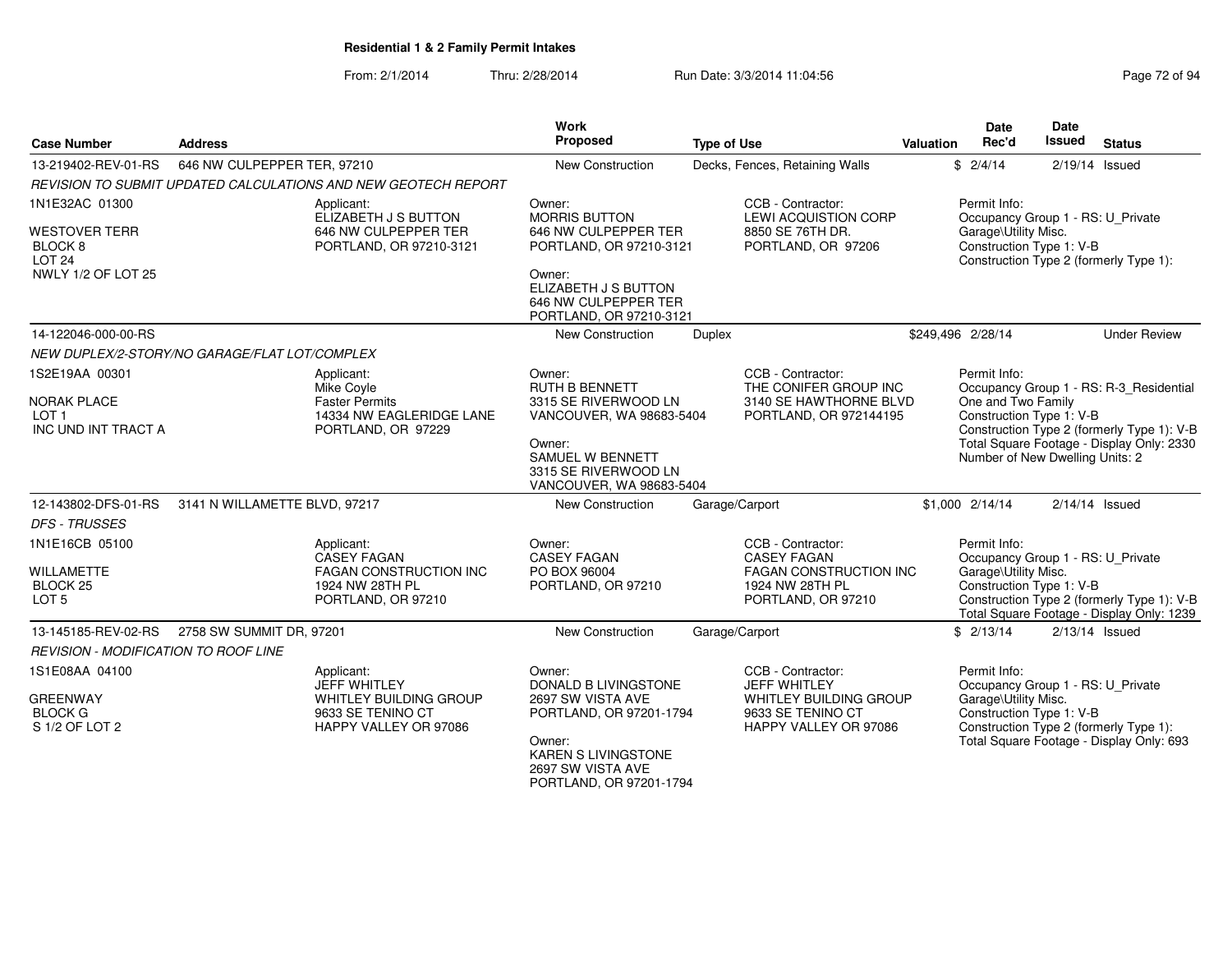From: 2/1/2014Thru: 2/28/2014 Run Date: 3/3/2014 11:04:56 Research 2010 12:04:56

|                                                                                 |                               |                                                                                            | Work                                                                                |                    |                                                                                                |                  | <b>Date</b>                                                                                           | Date             |                                                                                    |
|---------------------------------------------------------------------------------|-------------------------------|--------------------------------------------------------------------------------------------|-------------------------------------------------------------------------------------|--------------------|------------------------------------------------------------------------------------------------|------------------|-------------------------------------------------------------------------------------------------------|------------------|------------------------------------------------------------------------------------|
| <b>Case Number</b>                                                              | <b>Address</b>                |                                                                                            | Proposed                                                                            | <b>Type of Use</b> |                                                                                                | <b>Valuation</b> | Rec'd                                                                                                 | Issued           | <b>Status</b>                                                                      |
| 13-222750-REV-01-RS                                                             | 12900 NW GERMANTOWN RD, 97231 |                                                                                            | New Construction                                                                    | Garage/Carport     |                                                                                                |                  | \$2/6/14                                                                                              |                  | $2/6/14$ Issued                                                                    |
| REVISION TO CLARIFY STRUCTURAL DETAILS AT GARAGE DOOR                           |                               |                                                                                            |                                                                                     |                    |                                                                                                |                  |                                                                                                       |                  |                                                                                    |
| 1N1W09D 00900                                                                   |                               | Applicant:<br>ASHER TRADITIONAL HOMES INC                                                  | Owner:<br><b>DEVIN M GATTEY</b>                                                     |                    | CCB - Contractor:<br>ASHER TRADITIONAL HOMES INC                                               |                  | Permit Info:<br>Occupancy Group 1 - RS: U Private                                                     |                  |                                                                                    |
| SECTION 09 1N 1W<br>TL 900 5.98 ACRES                                           |                               | 15795 SW SERENA COURT<br><b>TIGARD, OR 97224</b>                                           | 12900 NW GERMANTOWN RD<br>PORTLAND, OR 97231-2710<br>Owner:                         |                    | 15795 SW SERENA COURT<br><b>TIGARD, OR 97224</b>                                               |                  | Garage\Utility Misc.<br>Construction Type 1: V-B                                                      |                  | Construction Type 2 (formerly Type 1):<br>Total Square Footage - Display Only: 660 |
|                                                                                 |                               |                                                                                            | REBECCA B GATTEY<br>12900 NW GERMANTOWN RD<br>PORTLAND, OR 97231-2710               |                    |                                                                                                |                  |                                                                                                       |                  |                                                                                    |
| 13-224386-REV-01-RS                                                             | 1656 NE BELL DR, 97220        |                                                                                            | New Construction                                                                    | Garage/Carport     |                                                                                                |                  | \$2/4/14                                                                                              | 2/5/14 Final     |                                                                                    |
|                                                                                 |                               | REVISION TO CHANGE GARAGE FOUNDATION FROM MONOLITHIC POUR TO PERIMETER FOUNDATION AND SLAB |                                                                                     |                    |                                                                                                |                  |                                                                                                       |                  |                                                                                    |
| 1N2E28DD 03100<br><b>WOODLAND PK</b><br>BLOCK <sub>2</sub><br>LOT <sub>29</sub> |                               | Applicant:<br>KRISTIN IRENE PULLEY<br>1656 NE BELL DR<br>PORTLAND, OR 97220-3852           | Owner:<br><b>KRISTIN IRENE PULLEY</b><br>1656 NE BELL DR<br>PORTLAND, OR 97220-3852 |                    |                                                                                                |                  | Permit Info:<br>Occupancy Group 1 - RS: U_Private<br>Garage\Utility Misc.<br>Construction Type 1: V-B |                  | Construction Type 2 (formerly Type 1):<br>Total Square Footage - Display Only: 300 |
| 14-105233-REV-01-RS                                                             | 2235 NE 32ND AVE, 97212       |                                                                                            | New Construction                                                                    | Garage/Carport     |                                                                                                |                  | \$2/18/14                                                                                             | $2/18/14$ Issued |                                                                                    |
|                                                                                 |                               | REVISION TO CHANGE ROOF DRAIN OUTFALL FROM SPLASH PADS TO DRYWELL                          |                                                                                     |                    |                                                                                                |                  |                                                                                                       |                  |                                                                                    |
| 1N1E25CA 19200                                                                  |                               | Applicant:<br><b>JIM BAUMAN</b>                                                            | Owner:<br>KIMBERLY A SCHRAGE                                                        |                    |                                                                                                |                  | Permit Info:<br>Occupancy Group 1 - RS: U_Private                                                     |                  |                                                                                    |
| <b>DOLPH PK</b><br>BLOCK 9<br>S 2' OF LOT 6<br>LOT <sub>7</sub>                 |                               | 2235 NE 32ND AVE<br>PORTLAND OR 97212                                                      | 2235 NE 32ND AVE<br>PORTLAND, OR 97212-5109                                         |                    |                                                                                                |                  | Garage\Utility Misc.<br>Construction Type 1: V-B                                                      |                  | Construction Type 2 (formerly Type 1):<br>Total Square Footage - Display Only: 576 |
| 14-113440-000-00-RS                                                             | 4205 SE 16TH AVE, 97202       |                                                                                            | New Construction                                                                    | Garage/Carport     |                                                                                                |                  | \$18,685 2/4/14                                                                                       |                  | <b>Under Review</b>                                                                |
|                                                                                 |                               | NEW ONE STORY ONE CAR DETACHED GARAGE***WITH NSFR 14-113409-RS****                         |                                                                                     |                    |                                                                                                |                  |                                                                                                       |                  |                                                                                    |
| 1S1E11DC 06800<br><b>BOISES ADD</b><br>BLOCK <sub>9</sub><br>LOT 35&36          |                               | Applicant:<br>WILDE PROPERTIES INC<br>3735 SE CLAY STE 204<br>PORTLAND, OR 97214           |                                                                                     |                    | CCB - Contractor:<br><b>WILDE PROPERTIES INC</b><br>3735 SE CLAY STE 204<br>PORTLAND, OR 97214 |                  | Permit Info:<br>Occupancy Group 1 - RS: U Private<br>Garage\Utility Misc.<br>Construction Type 1: V-B |                  | Construction Type 2 (formerly Type 1):<br>Total Square Footage - Display Only: 460 |
| 14-113718-000-00-RS                                                             | 3245 NE 56TH AVE, 97213       |                                                                                            | New Construction                                                                    | Garage/Carport     |                                                                                                |                  | \$18,685 2/13/14                                                                                      | $2/13/14$ Issued |                                                                                    |
| <b>NEW DETACHED GARAGE</b>                                                      |                               |                                                                                            |                                                                                     |                    |                                                                                                |                  |                                                                                                       |                  |                                                                                    |
| 1N2E30AB 15800                                                                  |                               | Applicant:<br>ROB HUMPHREY                                                                 | Owner:<br>DILUSSO HOMES LLC                                                         |                    | CCB - Contractor:<br>DILUSSO RENOVATIONS LLC                                                   |                  | Permit Info:<br>Occupancy Group 1 - RS: U_Private                                                     |                  |                                                                                    |
| <b>ROSE CITY PK</b><br>BLOCK 114<br>LOT <sub>1</sub>                            |                               | <b>FASTER PERMITS</b><br>14334 NW EAGLERIDGE LANE<br>PORTLAND, OR 97229                    | PO BOX 1251<br>CLACKAMAS, OR 97015-1251                                             |                    | 4415 NE SANDY BLVD #201<br>PORTLAND, OR 97213                                                  |                  | Garage\Utility Misc.<br>Construction Type 1: V-B                                                      |                  | Construction Type 2 (formerly Type 1):<br>Total Square Footage - Display Only: 460 |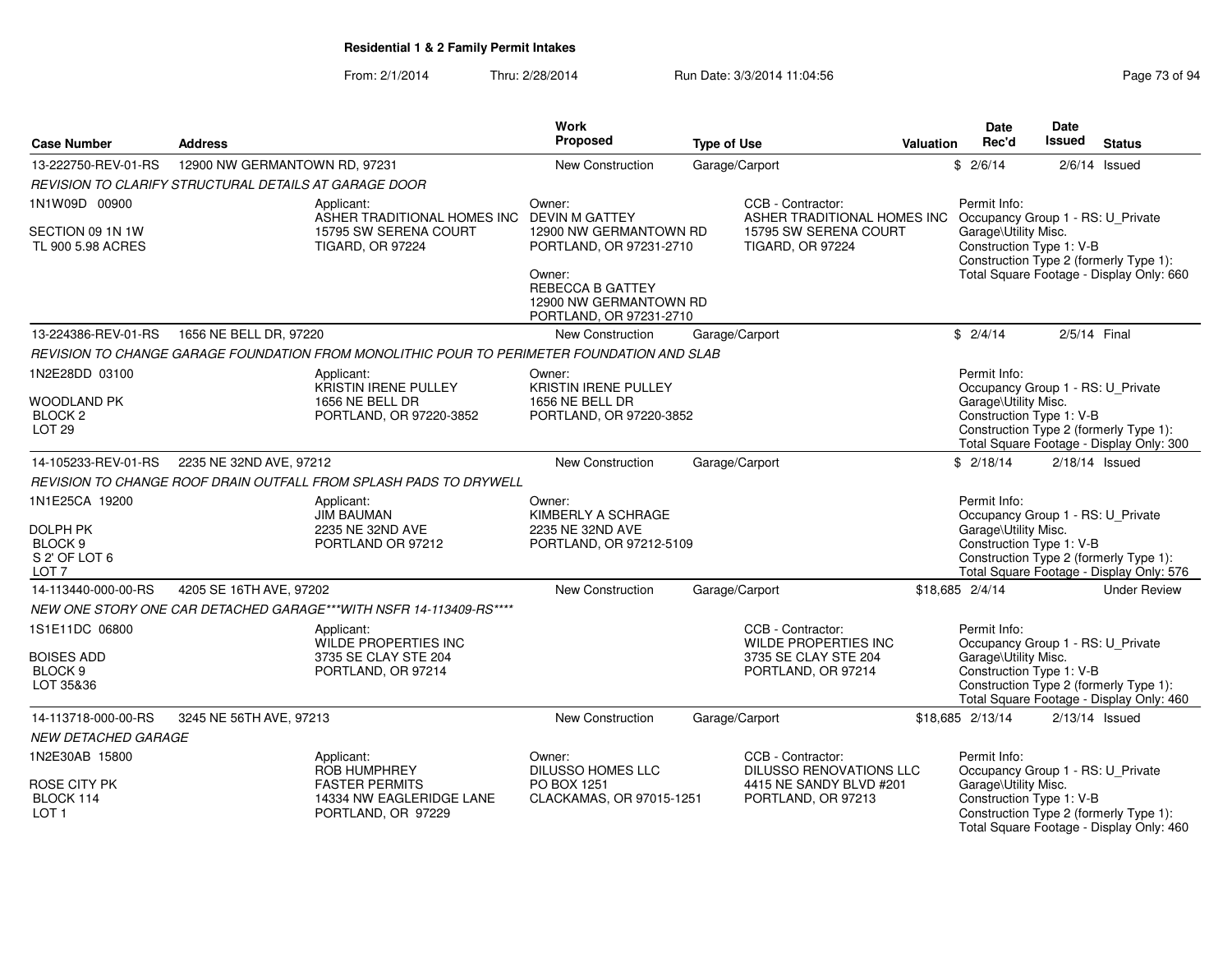### From: 2/1/2014Thru: 2/28/2014 **Run Date: 3/3/2014 11:04:56** Page 74 of 94 of 94 of 94 of 94 of 94 of 94 of 94 of 94 of 94 of 94 of 94 of 94 of 94 of 94 of 94 of 94 of 94 of 94 of 94 of 94 of 94 of 94 of 94 of 94 of 94 of 94 of 94 of 94

| Page 74 of 94 |  |
|---------------|--|
|---------------|--|

|                                                               |                                                                                                                           | Work                                                                                                |                                                                                                                                         |                  | <b>Date</b>                                                                                           | Date          |                                                                                    |
|---------------------------------------------------------------|---------------------------------------------------------------------------------------------------------------------------|-----------------------------------------------------------------------------------------------------|-----------------------------------------------------------------------------------------------------------------------------------------|------------------|-------------------------------------------------------------------------------------------------------|---------------|------------------------------------------------------------------------------------|
| <b>Case Number</b>                                            | <b>Address</b>                                                                                                            | <b>Proposed</b>                                                                                     | <b>Type of Use</b>                                                                                                                      | <b>Valuation</b> | Rec'd                                                                                                 | <b>Issued</b> | <b>Status</b>                                                                      |
| 14-113873-000-00-RS                                           | 5414 SW ORCHID ST, 97219                                                                                                  | <b>New Construction</b>                                                                             | Garage/Carport                                                                                                                          |                  | \$10,724 2/5/14                                                                                       |               | <b>Under Review</b>                                                                |
|                                                               | NEW 1-CAR GARAGE/FLAT LOT/COMPLEX***NSFR 14-113861-RS***                                                                  |                                                                                                     |                                                                                                                                         |                  |                                                                                                       |               |                                                                                    |
| 1S1E30AB 12300<br><b>WEST PORTLAND</b><br>BLOCK 19<br>LOT 3&4 | Applicant:<br><b>KEVIN PARTAIN</b><br>223 NE 56TH AVE<br>PORTLAND, OR 97213-3705                                          | Owner:<br>EDEN ENTERPRISES LLC<br>5505 SW DELKER RD<br>TUALATIN, OR 97062-9710                      | CCB - Contractor:<br><b>VIC REMMERS</b><br>EVERETT CUSTOM HOMES INC<br>735 SW 158TH AVE STE 180<br>BEAVERTON OR 97008                   |                  | Permit Info:<br>Occupancy Group 1 - RS: U_Private<br>Garage\Utility Misc.<br>Construction Type 1: V-B |               | Construction Type 2 (formerly Type 1):<br>Total Square Footage - Display Only: 264 |
| 14-113946-000-00-RS                                           | 7030 SE CORA ST, 97206                                                                                                    | <b>New Construction</b>                                                                             | Garage/Carport                                                                                                                          |                  | \$9,749 2/5/14                                                                                        |               | <b>Under Review</b>                                                                |
|                                                               | NEW SINGLE STORY DETACHED ONE CAR GARAGE****WITH NSFR 14-113933-RS***                                                     |                                                                                                     |                                                                                                                                         |                  |                                                                                                       |               |                                                                                    |
| 1S2E08CD 06700                                                | Applicant:<br><b>KEVIN PARTAIN</b><br><b>URBAN VISIONS</b><br>223 NE 56TH AVENUE<br>PORTLAND, OR 97213                    |                                                                                                     | CCB - Contractor:<br>IONEL HIJ & AUREL HIJ & DANIEL Occupancy Group 1 - RS: U_Private<br>HIJ<br>16933 SE FOSTER RD<br>GRESHAM, OR 97080 |                  | Permit Info:<br>Garage\Utility Misc.<br>Construction Type 1: V-B                                      |               | Construction Type 2 (formerly Type 1):<br>Total Square Footage - Display Only: 240 |
| 14-114004-000-00-RS                                           | 7102 SE CORA ST, 97206                                                                                                    | New Construction                                                                                    | Garage/Carport                                                                                                                          |                  | \$9,749 2/5/14                                                                                        |               | <b>Under Review</b>                                                                |
|                                                               | NEW ONE STORY ONE CAR DETACHED GARAGE***WITH NSFR 113999-RS***                                                            |                                                                                                     |                                                                                                                                         |                  |                                                                                                       |               |                                                                                    |
| 1S2E08CD 06700                                                | Applicant:<br><b>KEVIN PARTAIN</b><br><b>URBAN VISIONS</b><br>223 NE 56TH AVENUE<br>PORTLAND, OR 97213                    |                                                                                                     | CCB - Contractor:<br>IONEL HIJ & AUREL HIJ & DANIEL Occupancy Group 1 - RS: U_Private<br>HIJ<br>16933 SE FOSTER RD<br>GRESHAM, OR 97080 |                  | Permit Info:<br>Garage\Utility Misc.<br>Construction Type 1: V-B                                      |               | Construction Type 2 (formerly Type 1):<br>Total Square Footage - Display Only: 240 |
| 14-114133-000-00-RS                                           | 5635 N DEPAUW ST, 97203                                                                                                   | New Construction                                                                                    | Garage/Carport                                                                                                                          |                  | \$9,749 2/6/14                                                                                        |               | <b>Under Review</b>                                                                |
|                                                               | NEW 1-CAR DETACHED GARAGE/1-STORY/FLAT LOT/COMPLEX***NSFR 14-114103-RS***                                                 |                                                                                                     |                                                                                                                                         |                  |                                                                                                       |               |                                                                                    |
| 1N1E07DA 15900                                                | Applicant:<br><b>COREY LARNER</b><br><b>CG LARNER GENERAL</b><br>CONTRACTING INC<br>1527 SW 57TH AVE<br>PORTLAND OR 97221 | Owner:<br><b>CG LARNER GENERAL</b><br><b>CONTRACTING</b><br>2625 SW PATTON RD<br>PORTLAND, OR 97201 | CCB - Contractor:<br><b>JEFF JORGENSON</b><br>C G LARNER GENERAL<br>CONTRACTING INC<br>1527 SW 57TH AVE<br>PORTLAND, OR 97221           |                  | Permit Info:<br>Occupancy Group 1 - RS: U_Private<br>Garage\Utility Misc.<br>Construction Type 1: V-B |               | Construction Type 2 (formerly Type 1):<br>Total Square Footage - Display Only: 240 |
| 14-114576-000-00-RS                                           | 5137 NE JARRETT ST, 97218                                                                                                 | <b>New Construction</b>                                                                             | Garage/Carport                                                                                                                          |                  | \$10,561 2/6/14                                                                                       |               | <b>Under Review</b>                                                                |
|                                                               | NEW ONE STORY ONE CAR DETACHED GARAGE***WITH NSFR 14-114560-RS***                                                         |                                                                                                     |                                                                                                                                         |                  |                                                                                                       |               |                                                                                    |
| 1N2E18CD 02400                                                | Applicant:<br><b>MIKE COYLE</b><br><b>FASTER PERMITS</b><br>14334 NW EAGLERIDGE LANE<br>PORTLAND, OR 97229                | Owner:<br>PJB INVESTMENTS LLC<br>4329 NE SIMPSON CT<br>PORTLAND, OR 97218-1451                      | CCB - Contractor:<br><b>BRIAN MCMILLEN LLC</b><br><b>15151 SE FRYE</b><br>HAPPY VALLEY, OR 97086                                        |                  | Permit Info:<br>Occupancy Group 1 - RS: U Private<br>Garage\Utility Misc.<br>Construction Type 1: V-B |               | Construction Type 2 (formerly Type 1):<br>Total Square Footage - Display Only: 260 |
| 14-114588-000-00-RS                                           | 9101 N OSWEGO AVE, 97203                                                                                                  | New Construction                                                                                    | Garage/Carport                                                                                                                          |                  | \$8,124 2/6/14                                                                                        |               | <b>Under Review</b>                                                                |
|                                                               | NEW DETACHED 1-CAR GARAGE/FLAT LOT/COMPLEX***WITH NSFR 14-114554-RS***                                                    |                                                                                                     |                                                                                                                                         |                  |                                                                                                       |               |                                                                                    |
| 1N1W01DD 17300                                                | Applicant:<br>JEFF OVINGTON<br>METRO HOMES NW, LLC<br>211 NE WEIDLER ST<br>PORTLAND, OR 97232                             | Owner:<br>211 NE WEIDLER ST<br>PORTLAND, OR 97232-1155                                              | CCB - Contractor:<br>METRO HOMES NORTHWEST LLC AFFORDABLE NEW HOMES LLC<br>211 NE WEIDER<br>PORTLAND, OR 97232                          |                  | Permit Info:<br>Occupancy Group 1 - RS: U_Private<br>Garage\Utility Misc.<br>Construction Type 1: V-B |               | Construction Type 2 (formerly Type 1):<br>Total Square Footage - Display Only: 200 |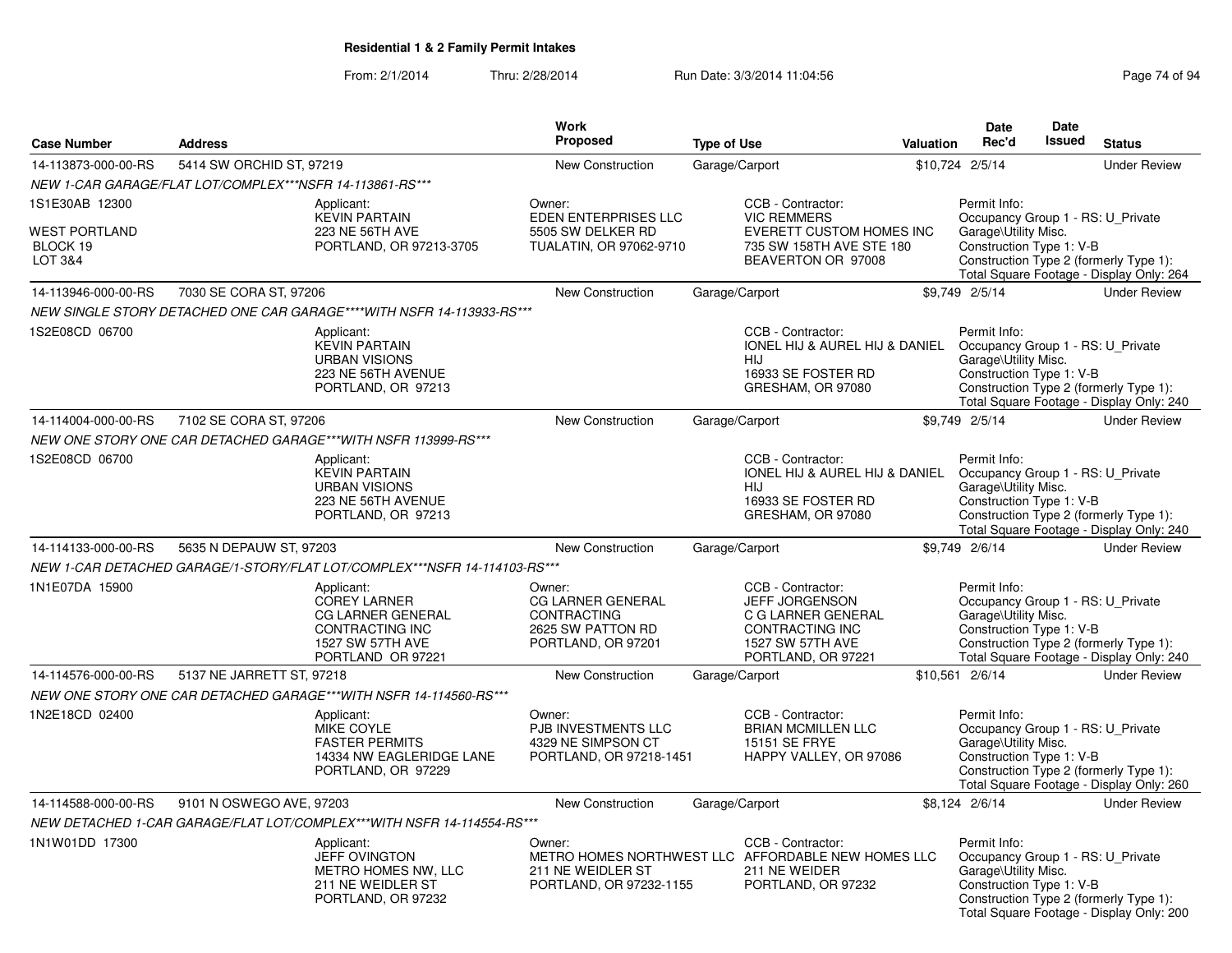From: 2/1/2014Thru: 2/28/2014 **Run Date: 3/3/2014 11:04:56** Page 75 of 949

|                                                                         |                                                                                                                                                                            | <b>Work</b>                                                                                                                                                       |                                                                                                                                                                       |                  | Date                                                                                                  | Date   |                                                                                    |
|-------------------------------------------------------------------------|----------------------------------------------------------------------------------------------------------------------------------------------------------------------------|-------------------------------------------------------------------------------------------------------------------------------------------------------------------|-----------------------------------------------------------------------------------------------------------------------------------------------------------------------|------------------|-------------------------------------------------------------------------------------------------------|--------|------------------------------------------------------------------------------------|
| <b>Case Number</b>                                                      | <b>Address</b>                                                                                                                                                             | Proposed                                                                                                                                                          | <b>Type of Use</b>                                                                                                                                                    | <b>Valuation</b> | Rec'd                                                                                                 | Issued | <b>Status</b>                                                                      |
| 14-114654-000-00-RS                                                     | 5147 NE JARRETT ST, 97218                                                                                                                                                  | <b>New Construction</b>                                                                                                                                           | Garage/Carport                                                                                                                                                        |                  | \$10,561 2/6/14                                                                                       |        | <b>Under Review</b>                                                                |
|                                                                         | NEW ONE STORY DETACHED ONE CAR GARAGE****WITH NSFR 14-114640-RS****                                                                                                        |                                                                                                                                                                   |                                                                                                                                                                       |                  |                                                                                                       |        |                                                                                    |
| 1N2E18CD 02300                                                          | Applicant:<br><b>MIKE COYLE</b><br><b>FASTER PERMITS</b><br>14334 NW EAGLERIDGE LANE<br>PORTLAND, OR 97229<br>Applicant:<br>ED CHRISTENSEN<br><b>WELKIN ENGINEERING PC</b> | Owner:<br><b>BILL REINWAND</b><br>4329 NE SIMPSON CT<br>PORTLAND, OR 97218-1451<br>Owner:<br><b>TRISH BRAZIL</b><br>4329 NE SIMPSON CT<br>PORTLAND, OR 97218-1451 | CCB - Contractor:<br><b>BRIAN MCMILLEN LLC</b><br>15151 SE FRYE<br>HAPPY VALLEY, OR 97086                                                                             |                  | Permit Info:<br>Occupancy Group 1 - RS: U_Private<br>Garage\Utility Misc.<br>Construction Type 1: V-B |        | Construction Type 2 (formerly Type 1):<br>Total Square Footage - Display Only: 260 |
|                                                                         | 25260 SW PARKWAY AVE SUITE G<br>WILSONVILLE OR 97070                                                                                                                       |                                                                                                                                                                   |                                                                                                                                                                       |                  |                                                                                                       |        |                                                                                    |
| 14-114657-000-00-RS                                                     | 9043 N OSWEGO AVE, 97203                                                                                                                                                   | <b>New Construction</b>                                                                                                                                           | Garage/Carport                                                                                                                                                        |                  | \$8,124 2/6/14                                                                                        |        | <b>Under Review</b>                                                                |
|                                                                         | NEW 1-CAR GARAGE/FLAT LOT/COMPLEX***WITH NSFR 14-114648-RS***                                                                                                              |                                                                                                                                                                   |                                                                                                                                                                       |                  |                                                                                                       |        |                                                                                    |
| 1N1W01DD 17300                                                          | Applicant:<br><b>JEFF OVINGTON</b><br>METRO HOMES NW, LLC<br>211 NE WEIDLER ST<br>PORTLAND, OR 97232                                                                       | Owner:<br>211 NE WEIDLER ST<br>PORTLAND, OR 97232-1155                                                                                                            | CCB - Contractor:<br>METRO HOMES NORTHWEST LLC AFFORDABLE NEW HOMES LLC<br>211 NE WEIDER<br>PORTLAND, OR 97232                                                        |                  | Permit Info:<br>Occupancy Group 1 - RS: U_Private<br>Garage\Utility Misc.<br>Construction Type 1: V-B |        | Construction Type 2 (formerly Type 1):<br>Total Square Footage - Display Only: 200 |
| 14-115341-000-00-RS                                                     | 5623 N DEPAUW ST, 97203                                                                                                                                                    | <b>New Construction</b>                                                                                                                                           | Garage/Carport                                                                                                                                                        |                  | \$9,749 2/11/14                                                                                       |        | <b>Under Review</b>                                                                |
|                                                                         | NEW ONE STORY ONE CAR DETACHED GARAGE****WITH NSFR 14-115334-RS***                                                                                                         |                                                                                                                                                                   |                                                                                                                                                                       |                  |                                                                                                       |        |                                                                                    |
| 1N1E07DA 15900                                                          | Applicant:<br><b>COREY LARNER</b><br><b>CG LARNER GENERAL</b><br>CONTRACTING INC<br><b>1527 SW 57TH AVE</b><br>PORTLAND OR 97221                                           | Owner:<br><b>CG LARNER GENERAL</b><br><b>CONTRACTING</b><br>2625 SW PATTON RD<br>PORTLAND, OR 97201                                                               | CCB - Contractor:<br><b>JEFF JORGENSON</b><br>C G LARNER GENERAL<br>CONTRACTING INC<br>1527 SW 57TH AVE<br>PORTLAND, OR 97221                                         |                  | Permit Info:<br>Occupancy Group 1 - RS: U_Private<br>Garage\Utility Misc.<br>Construction Type 1: V-B |        | Construction Type 2 (formerly Type 1):<br>Total Square Footage - Display Only: 240 |
| 14-115384-000-00-RS                                                     | 1115 NW 24TH AVE, 97210                                                                                                                                                    | <b>New Construction</b>                                                                                                                                           | Garage/Carport                                                                                                                                                        |                  | \$10,805 2/18/14                                                                                      |        | 2/18/14 Under Inspection                                                           |
|                                                                         | NEW 266 SF DETACHED GARAGE, SINGLE STORY, FLAT LOT, COMPLEX                                                                                                                |                                                                                                                                                                   |                                                                                                                                                                       |                  |                                                                                                       |        |                                                                                    |
| 1N1E33BB 15000<br><b>GOLDSMITHS ADD</b><br>BLOCK 13<br>LOT <sub>2</sub> | Applicant:<br><b>DAN WILLIAMS</b><br><b>FASTER PERMITS</b><br>14334 NW EAGLERIDGE LANE<br>PORTLAND, OR 97229                                                               | Owner:<br><b>MARK KOVALEV</b><br>4111 SW 52ND AVE<br>PORTLAND, OR 97221                                                                                           | CCB - Contractor:<br><b>MARK V. KOVALEV</b><br><b>GLOBAL HOUSING INC</b><br>6663 SW BEAVERTON HILLSDALE Construction Type 1: V-B<br>HWY PMB 193<br>BEAVERTON OR 97225 |                  | Permit Info:<br>Occupancy Group 1 - RS: U_Private<br>Garage\Utility Misc.                             |        | Construction Type 2 (formerly Type 1):<br>Total Square Footage - Display Only: 266 |
| 14-115897-000-00-RS                                                     | 4625 N HUNT ST, 97203                                                                                                                                                      | New Construction                                                                                                                                                  | Garage/Carport                                                                                                                                                        |                  | \$9,749 2/13/14                                                                                       |        | <b>Under Review</b>                                                                |
|                                                                         | NEW 1-CAR GARAGE/1-STORY/FLAT LOT/COMPLEX***WITH NSFR 14-115873-RS***                                                                                                      |                                                                                                                                                                   |                                                                                                                                                                       |                  |                                                                                                       |        |                                                                                    |
| 1N1E08BD 02900                                                          | Applicant:<br><b>KEVIN PARTAIN</b><br><b>URBAN VISIONS</b><br>223 NE 56TH AVE<br>PORTLAND, OR 97213                                                                        | Owner:<br>FISH CONSTRUCTION NW INC<br>1834 SW 58TH AVE<br>PORTLAND, OR 97221                                                                                      | CCB - Contractor:<br>FISH CONSTRUCTION NW INC<br>1834 SW 58TH AVE STE #102<br>PORTLAND OR 97221                                                                       |                  | Permit Info:<br>Occupancy Group 1 - RS: U_Private<br>Garage\Utility Misc.<br>Construction Type 1: V-B |        | Construction Type 2 (formerly Type 1):<br>Total Square Footage - Display Only: 240 |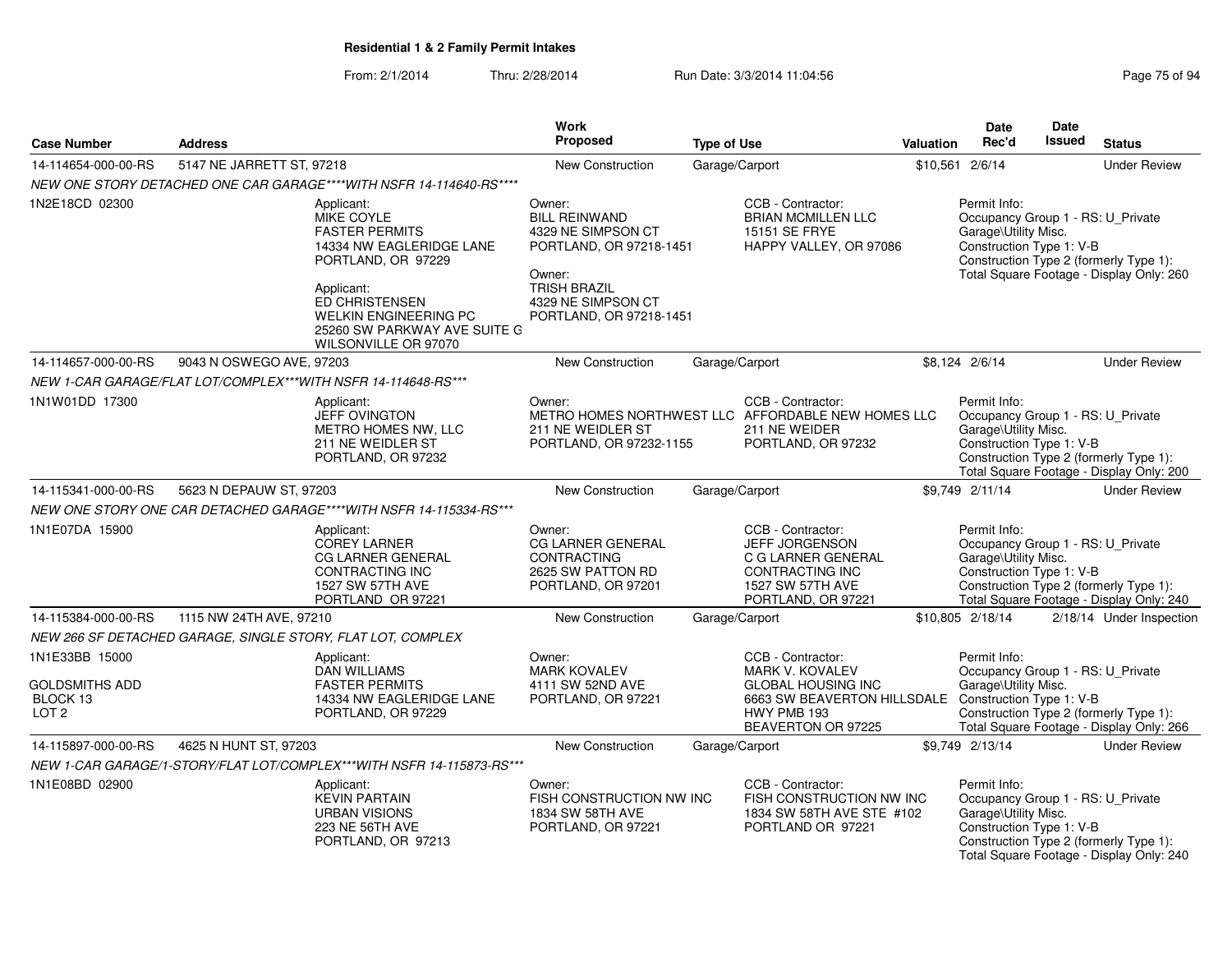|                                                                              |                                                                                                                                   |                                                                                                           | <b>Work</b>                                                                                                                                             |                                                                                                                         |                                                                                                                                                                                             | <b>Date</b>                                                                                           | <b>Date</b>                            |                                                                                    |
|------------------------------------------------------------------------------|-----------------------------------------------------------------------------------------------------------------------------------|-----------------------------------------------------------------------------------------------------------|---------------------------------------------------------------------------------------------------------------------------------------------------------|-------------------------------------------------------------------------------------------------------------------------|---------------------------------------------------------------------------------------------------------------------------------------------------------------------------------------------|-------------------------------------------------------------------------------------------------------|----------------------------------------|------------------------------------------------------------------------------------|
| <b>Case Number</b>                                                           | <b>Address</b>                                                                                                                    |                                                                                                           | Proposed                                                                                                                                                | <b>Type of Use</b>                                                                                                      | Valuation                                                                                                                                                                                   | Rec'd                                                                                                 | <b>Issued</b>                          | <b>Status</b>                                                                      |
| 14-116878-000-00-RS                                                          | 7701 SE MADISON ST, 97215                                                                                                         |                                                                                                           | New Construction                                                                                                                                        | Garage/Carport                                                                                                          |                                                                                                                                                                                             | \$9,749 2/14/14                                                                                       |                                        | $2/14/14$ Issued                                                                   |
|                                                                              |                                                                                                                                   | NEW 240 SF DETACHED GARAGE WITH NEW DRIVEWAY AND CURB CUT - GARAGE / SHED OPTION                          |                                                                                                                                                         |                                                                                                                         |                                                                                                                                                                                             |                                                                                                       |                                        |                                                                                    |
| 1S2E05AC 02200<br><b>KINZEL PK</b>                                           |                                                                                                                                   | Applicant:<br><b>BOB STEELE</b><br><b>DESIGN INTELLIGENCE</b>                                             | Owner:<br><b>JEFFREY ARMSTRONG</b><br>7701 SE MADISON ST                                                                                                | CCB - Contractor:<br>WILDE PROPERTIES INC<br>3735 SE CLAY STE 204                                                       |                                                                                                                                                                                             | Permit Info:<br>Occupancy Group 1 - RS: U_Private<br>Garage\Utility Misc.                             |                                        |                                                                                    |
| BLOCK 8<br>LOT 14&15                                                         |                                                                                                                                   | 3013 SE WASHOUGAL RIVER RD<br>WASHOUGAL, WA 98671                                                         | PORTLAND, OR 97215                                                                                                                                      | PORTLAND, OR 97214                                                                                                      |                                                                                                                                                                                             | Construction Type 1: V-B                                                                              | Construction Type 2 (formerly Type 1): |                                                                                    |
|                                                                              |                                                                                                                                   |                                                                                                           | Owner:<br><b>DAWN M MOWER</b><br>7701 SE MADISON ST<br>PORTLAND, OR 97215                                                                               |                                                                                                                         |                                                                                                                                                                                             |                                                                                                       |                                        | Total Square Footage - Display Only: 240                                           |
| 14-117739-000-00-RS                                                          | 4017 NE 8TH AVE, 97212                                                                                                            |                                                                                                           | New Construction                                                                                                                                        | Garage/Carport                                                                                                          |                                                                                                                                                                                             | \$10,724 2/18/14                                                                                      |                                        | $2/18/14$ Issued                                                                   |
|                                                                              |                                                                                                                                   | NEW DETACHED GARAGE WITH NEW DRIVEWAY+++trade permits to be purchased separate+++                         |                                                                                                                                                         |                                                                                                                         |                                                                                                                                                                                             |                                                                                                       |                                        |                                                                                    |
| 1N1E23CB 16700<br>LINCOLN PK ANX<br>BLOCK 18<br>LOT <sub>10</sub>            |                                                                                                                                   | Applicant:<br><b>GEOFFREY WRIGHT</b><br>UTF CONSULTING<br>17740 SW FLORENCE STREET<br>BEAVERTON, OR 97007 | Owner:<br>LIBERTY HOMES NW LLC<br>16542 SE ORCHARD VIEW LN<br>DAMASCUS, OR 97089-5810                                                                   | CCB - Contractor:<br><b>ALICIA LIBERTY</b><br><b>LIBERTY NW HOMES</b><br>16542 SE ORCHARD VIEW LN<br>DAMASCUS, OR 97089 |                                                                                                                                                                                             | Permit Info:<br>Occupancy Group 1 - RS: U_Private<br>Garage\Utility Misc.<br>Construction Type 1: V-B |                                        | Construction Type 2 (formerly Type 1):<br>Total Square Footage - Display Only: 264 |
| 14-118605-000-00-RS                                                          | 1724 SE 51ST AVE, 97215                                                                                                           |                                                                                                           | <b>New Construction</b>                                                                                                                                 | Garage/Carport                                                                                                          |                                                                                                                                                                                             | \$9,749 2/20/14                                                                                       |                                        | $3/3/14$ Issued                                                                    |
| <i>NEW 12 X 20 DETACHED GARAGE</i>                                           |                                                                                                                                   |                                                                                                           |                                                                                                                                                         |                                                                                                                         |                                                                                                                                                                                             |                                                                                                       |                                        |                                                                                    |
| 1S2E06DB 22600<br><b>SECOND ELECTRIC ADD</b><br>BLOCK 1<br>LOT <sub>12</sub> | Applicant:<br><b>MIKE HUBBELL</b><br>PORTLAND DEVELOPMENT<br><b>GROUP LLC</b><br>4224 NE HALSEY ST SUITE 300<br>PORTLAND OR 97213 |                                                                                                           | Owner:<br><b>GERALD C DOBLIE</b><br>1015 SW YAMHILL ST<br>PORTLAND, OR 97205<br>Owner:<br>PATRICIA K DOBLIE<br>1015 SW YAMHILL ST<br>PORTLAND, OR 97205 | CCB - Contractor:<br>PORTLAND DEVELOPMENT<br>11124 NE HALSEY ST. PMB 643<br>PORTLAND, OR 97220                          | Permit Info:<br>Occupancy Group 1 - RS: U_Private<br>Garage\Utility Misc.<br>Construction Type 1: V-B<br>Construction Type 2 (formerly Type 1):<br>Total Square Footage - Display Only: 240 |                                                                                                       |                                        |                                                                                    |
| 14-119328-000-00-RS                                                          | 2715 NE 35TH AVE, 97212                                                                                                           |                                                                                                           | New Construction                                                                                                                                        | Garage/Carport                                                                                                          |                                                                                                                                                                                             | \$11,699 2/21/14                                                                                      |                                        | <b>Under Review</b>                                                                |
| <i>NEW DETACHED 12 X 24 CARPORT</i>                                          |                                                                                                                                   |                                                                                                           |                                                                                                                                                         |                                                                                                                         |                                                                                                                                                                                             |                                                                                                       |                                        |                                                                                    |
| 1N1E25AC 09800<br><b>HOLLYROOD</b><br><b>BLOCK7</b>                          |                                                                                                                                   | Applicant:<br>Gerald W. Edwards<br>SHEILA REILLY DESIGN<br>P.O. Box 14601                                 | Owner:<br>LA JOLLA MJ MANAGEMENT II<br>7979 IVANHOE AVE #520<br>LA JOLLA, CA 92037                                                                      | CCB - Contractor:<br>SHEILA REILLY DESIGN<br>PORTLAND, O 97214                                                          | 1204 SE WATER AVE. SUITE #23                                                                                                                                                                | Permit Info:<br>Occupancy Group 1 - RS: U_Private<br>Garage\Utility Misc.<br>Construction Type 1: V-B |                                        |                                                                                    |
| LOT <sub>9</sub>                                                             |                                                                                                                                   | PORTLAND, OR 97293                                                                                        |                                                                                                                                                         |                                                                                                                         |                                                                                                                                                                                             |                                                                                                       |                                        | Construction Type 2 (formerly Type 1):<br>Total Square Footage - Display Only: 288 |
| 14-120298-000-00-RS                                                          | 3314 NE OREGON ST, 97232                                                                                                          |                                                                                                           | <b>New Construction</b>                                                                                                                                 | Garage/Carport                                                                                                          |                                                                                                                                                                                             | \$11,699 2/25/14                                                                                      |                                        | $2/25/14$ Issued                                                                   |
|                                                                              |                                                                                                                                   | NEW CONSTRUCTION OF DETACHED 24 X 12 SINGLE CAR GARAGENO WORK IN THE RIGHT OF WAY                         |                                                                                                                                                         |                                                                                                                         |                                                                                                                                                                                             |                                                                                                       |                                        |                                                                                    |
| 1N1E36AC 18200<br>LAURELHURST<br>BLOCK 19                                    |                                                                                                                                   | Applicant:<br><b>DAVID HEREFORD</b><br>HEREFORD CONSTRUCTION CO<br><b>INC</b>                             | Owner:<br>TONY H LE<br>3314 NE OREGON ST<br>PORTLAND, OR 97232                                                                                          | CCB - Contractor:<br><b>DAVID HEREFORD</b><br><b>INC</b>                                                                | HEREFORD CONSTRUCTION CO                                                                                                                                                                    | Permit Info:<br>Occupancy Group 1 - RS: U_Private<br>Garage\Utility Misc.<br>Construction Type 1: V-B |                                        |                                                                                    |
| LOT <sub>2</sub>                                                             |                                                                                                                                   | 12605 NW CRESTON RD<br>PORTLAND OR 97231                                                                  |                                                                                                                                                         | 12605 NW CRESTON RD<br>PORTLAND OR 97231                                                                                |                                                                                                                                                                                             |                                                                                                       |                                        | Construction Type 2 (formerly Type 1):<br>Total Square Footage - Display Only: 288 |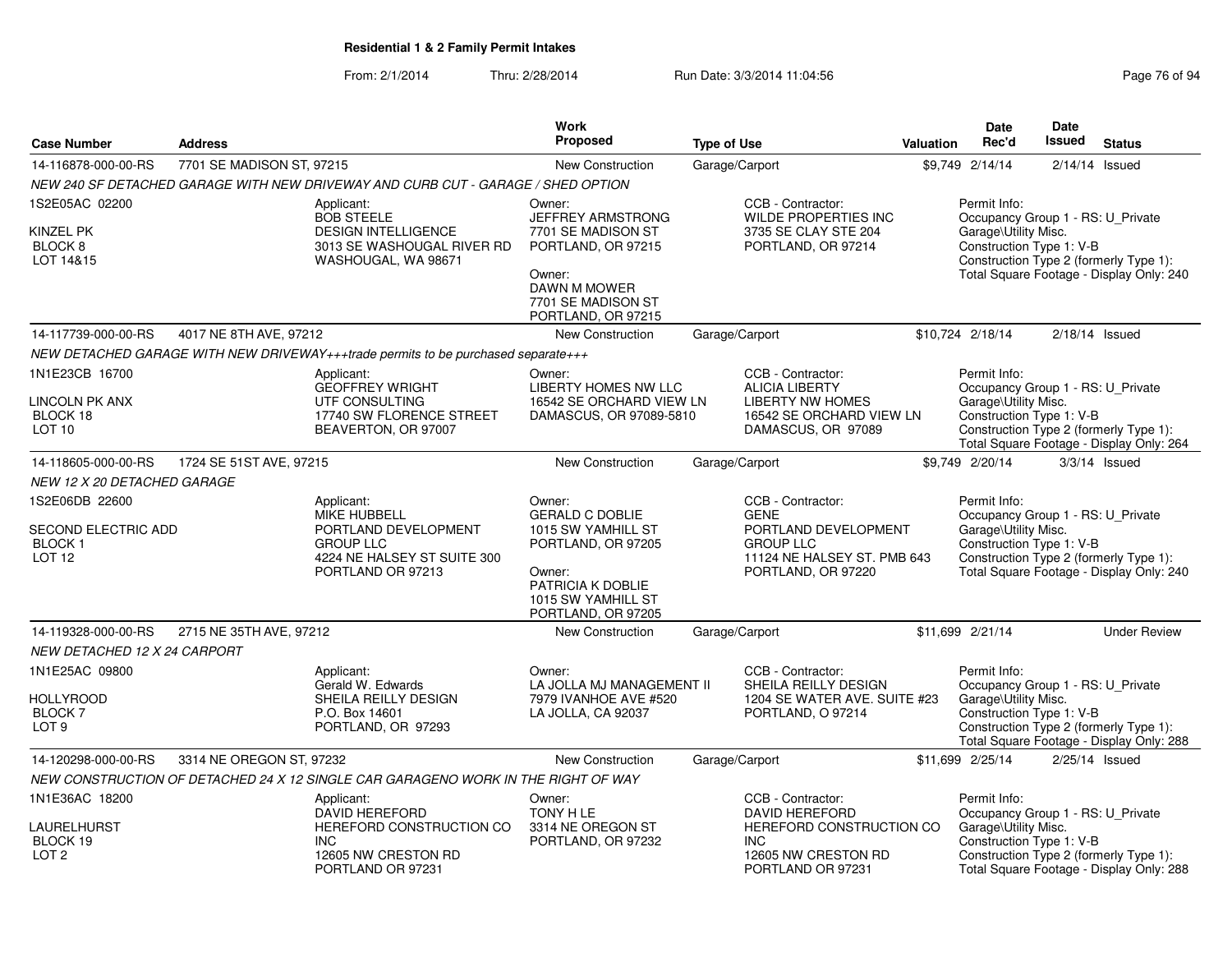From: 2/1/2014Thru: 2/28/2014 Run Date: 3/3/2014 11:04:56 Research 2010 Page 77 of 94

| <b>Case Number</b>                                                                                        | <b>Address</b>                      |                                                                                                                                                                        | <b>Work</b><br><b>Proposed</b>                                                                                                                                        | <b>Type of Use</b> |                                                                                                                         | Valuation | <b>Date</b><br>Rec'd                                                                              | <b>Date</b><br>Issued | <b>Status</b>                                                                                                                      |
|-----------------------------------------------------------------------------------------------------------|-------------------------------------|------------------------------------------------------------------------------------------------------------------------------------------------------------------------|-----------------------------------------------------------------------------------------------------------------------------------------------------------------------|--------------------|-------------------------------------------------------------------------------------------------------------------------|-----------|---------------------------------------------------------------------------------------------------|-----------------------|------------------------------------------------------------------------------------------------------------------------------------|
| 11-190019-REV-03-RS                                                                                       | 0426 SW NEVADA ST, 97219            |                                                                                                                                                                        | New Construction                                                                                                                                                      |                    | Single Family Dwelling                                                                                                  |           | \$2/14/14                                                                                         | $2/14/14$ Issued      |                                                                                                                                    |
|                                                                                                           |                                     | 2.14.14, STEIN: I WENT BACK TO THE ORIGINAL PERMIT AND ADDED FIXTURES (ONE FIREPLACE TO THE ORIGINAL PERMIT AND GAVE THE APPLICANT THE BLUE SLIP FOR THESE FEES PER II |                                                                                                                                                                       |                    |                                                                                                                         |           |                                                                                                   |                       |                                                                                                                                    |
| 1S1E22BA 10200<br>SECTION 22 1S 1E<br>TL 10200 0.10 ACRES                                                 |                                     | Applicant:<br>MIKE COYLE<br><b>FASTER PERMITS</b><br>14334 NW EAGLERIDGE LANE<br>PORTLAND, OR 97229                                                                    | Owner:<br><b>GRETCHEN S BARNES</b><br>123 NW 12TH AVE #1437<br>PORTLAND, OR 97209-4152                                                                                |                    | CCB - Contractor:<br>Jeremy Osterholm<br>OSTERCRAFT HOMES INC<br>PO BOX 66259<br>PORTLAND, OR 97290                     |           | Permit Info:<br>One and Two Family<br>Construction Type 1: V-B                                    |                       | Occupancy Group 1 - RS: R-3_Residential<br>Construction Type 2 (formerly Type 1): V-B<br>Total Square Footage - Display Only: 3513 |
| 12-145008-REV-02-RS                                                                                       | 4140 SW TUALATIN AVE, 97201         |                                                                                                                                                                        | <b>New Construction</b>                                                                                                                                               |                    | Single Family Dwelling                                                                                                  |           | \$10,000 2/25/14                                                                                  | $2/25/14$ Issued      |                                                                                                                                    |
|                                                                                                           |                                     | REVISION - MODIFICATION TO STORMWATER FACILITY AND ADD RETAINING WALLS                                                                                                 |                                                                                                                                                                       |                    |                                                                                                                         |           |                                                                                                   |                       |                                                                                                                                    |
| 1S1E09CC 02700<br>COUNCIL CREST PK<br>BLOCK 18<br>S 14' OF LOT 12<br>LOT 13&14                            |                                     | Applicant:<br><b>PAUL MCKEAN</b><br>PAUL MCKEAN ARCHITECTURE<br><b>LLC</b><br>2505 SE 11TH AVE STE 328<br>PORTLAND OR 97202                                            | Owner:<br>JEFFREY S DEY<br>4140 SW TUALATIN AVE<br>PORTLAND, OR 97239-1576<br>Owner:<br><b>HEATHER E AMUNY-DEY</b><br>4140 SW TUALATIN AVE<br>PORTLAND, OR 97239-1576 |                    | CCB - Contractor:<br>PRUTTING & CO LLC<br>2358 SE 58TH AVE<br>PORTLAND, OR 97215                                        |           | Permit Info:<br>One and Two Family<br>Construction Type 1: V-B                                    |                       | Occupancy Group 1 - RS: R-3_Residential<br>Construction Type 2 (formerly Type 1): V-B<br>Total Square Footage - Display Only: 7351 |
| 12-190400-REV-02-RS                                                                                       | 7408 SW 37TH AVE, 97219             |                                                                                                                                                                        | New Construction                                                                                                                                                      |                    | Single Family Dwelling                                                                                                  |           | \$5,000 2/19/14                                                                                   | 2/19/14 Final         |                                                                                                                                    |
|                                                                                                           |                                     | REVISION - ENLARGE DECK ON MAIN FLOOR AND CHANGE DRIVEWAY FROM PERMEABLE PAVERS TO GRAVEL                                                                              |                                                                                                                                                                       |                    |                                                                                                                         |           |                                                                                                   |                       |                                                                                                                                    |
| 1S1E20BD 05400<br><b>LEINBACH ADD</b><br>S 20.60' OF LOT 19<br>LOT 20 EXC S 20.60'                        |                                     | Applicant:<br><b>BRANDY R BOSNJAK</b><br>7408 SW 37TH AVE<br>PORTLAND, OR 97219                                                                                        | Owner:<br><b>BRANDY R BOSNJAK</b><br>7408 SW 37TH AVE<br>PORTLAND, OR 97219                                                                                           |                    | CCB - Contractor:<br>COLUMBIA CONSTRUCTION AND<br><b>REMODELING</b><br>1826 NE 169TH AVE<br>PORTLAND OR 97230           |           | Permit Info:<br>One and Two Family<br>Construction Type 1: V-B                                    |                       | Occupancy Group 1 - RS: R-3_Residential<br>Construction Type 2 (formerly Type 1): V-B<br>Total Square Footage - Display Only: 3900 |
| 13-159149-DFS-01-RS                                                                                       | 264 NW SKYLINE LN                   |                                                                                                                                                                        | New Construction                                                                                                                                                      |                    | Single Family Dwelling                                                                                                  |           | \$1,500 2/4/14                                                                                    | $2/24/14$ Issued      |                                                                                                                                    |
| <b>DFS - FIRE SPRINKLERS</b>                                                                              |                                     |                                                                                                                                                                        |                                                                                                                                                                       |                    |                                                                                                                         |           |                                                                                                   |                       |                                                                                                                                    |
| 1N1W36DD 00206<br><b>MERIDIAN RIDGE</b><br>LOT 2 TL 206<br>SPLIT MAP & SPLIT LEVY R588056<br>(R561600260) |                                     | Applicant:<br><b>CRISTAIN GOMEZ</b><br>VANPORT FIRE SPRINKLERS, INC<br>6101 NE 127TH AVE SUITE 200<br>VANCOUVER, WA 98682                                              | Owner:<br><b>JON GREENEY</b><br>14441 NW EVERGREEN ST<br>PORTLAND, OR 97229-8218<br>Owner:<br>YOKO GREENEY<br>14441 NW EVERGREEN ST<br>PORTLAND, OR 97229-8218        |                    | CCB - Contractor:<br>VANPORT FIRE SPRINKLERS INC<br>6101 NE 127TH AVE<br>VANCOUVER, WA 98682                            |           | Permit Info:<br>One and Two Family<br>Construction Type 1: V-B                                    |                       | Occupancy Group 1 - RS: R-3_Residential<br>Construction Type 2 (formerly Type 1): V-B<br>Total Square Footage - Display Only: 6173 |
| 13-170949-REV-02-RS                                                                                       | 5716 SW HAMILTON ST - Unit B, 97221 |                                                                                                                                                                        | New Construction                                                                                                                                                      |                    | <b>Single Family Dwelling</b>                                                                                           |           | \$7,850 2/18/14                                                                                   | $2/18/14$ Issued      |                                                                                                                                    |
|                                                                                                           |                                     | VALUE ADDED REVISION TO CONVERT EXISTING UNFINISHED BASEMENT TO ACCESSORY DWELLING UNIT, TO INCLUDE LIVING AREA, KITCHEN, BATHROOM AND BEDROOM (5 BATHROOMS T(         |                                                                                                                                                                       |                    |                                                                                                                         |           |                                                                                                   |                       |                                                                                                                                    |
| 1S1E18BA 03200                                                                                            |                                     | Applicant:<br><b>TIMUR TURSUNBAEV</b><br>TIMURLAND CONSTRUCTION LLC 5152 SW 49TH DR<br>17646 SE TIBBETTS ST<br>PORTLAND OR 97236                                       | Owner:<br><b>TIMUR TURSUNBAEV</b><br>PORTLAND, OR 97221-1802<br>Owner:<br><b>FARIDA TURSUNBAEVA</b><br>5152 SW 49TH DR<br>PORTLAND, OR 97221-1802                     |                    | CCB - Contractor:<br><b>TIMUR TURSUNBAEV</b><br>TIMURLAND CONSTRUCTION LLC<br>17646 SE TIBBETTS ST<br>PORTLAND OR 97236 |           | Permit Info:<br>One and Two Family<br>Construction Type 1: V-B<br>Number of New Dwelling Units: 1 |                       | Occupancy Group 1 - RS: R-3_Residential<br>Construction Type 2 (formerly Type 1): V-B<br>Total Square Footage - Display Only: 5129 |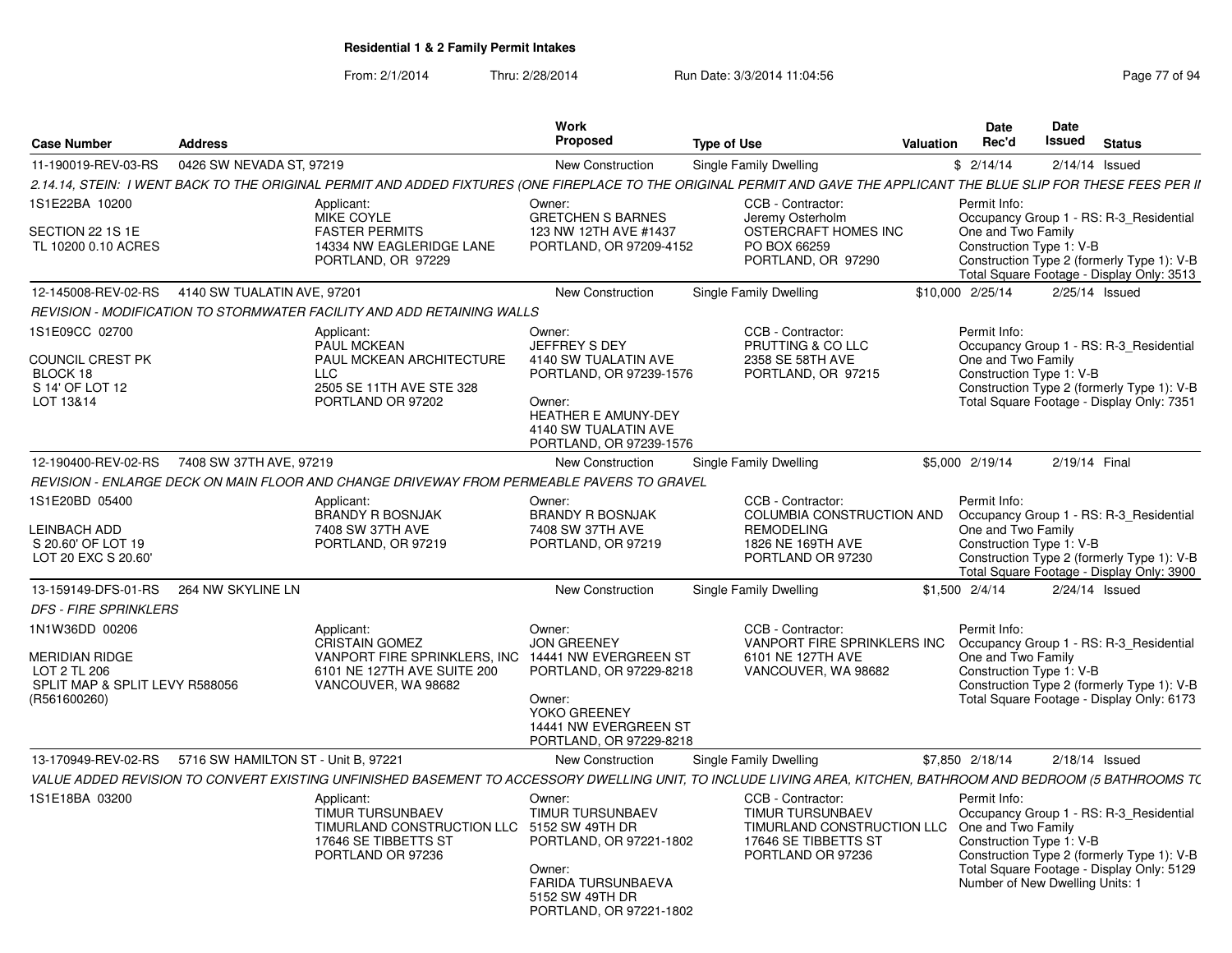#### From: 2/1/2014Thru: 2/28/2014 Run Date: 3/3/2014 11:04:56 Research 2010 Rage 78 of 94

| <b>Case Number</b>                                                                          | <b>Address</b>                                   |                                                                                                                            | <b>Work</b><br>Proposed                                                                                                                                               | <b>Type of Use</b>                                                                                              | Valuation | Date<br>Rec'd                                                                                | <b>Date</b><br><b>Issued</b> | <b>Status</b>                                                                                                                      |
|---------------------------------------------------------------------------------------------|--------------------------------------------------|----------------------------------------------------------------------------------------------------------------------------|-----------------------------------------------------------------------------------------------------------------------------------------------------------------------|-----------------------------------------------------------------------------------------------------------------|-----------|----------------------------------------------------------------------------------------------|------------------------------|------------------------------------------------------------------------------------------------------------------------------------|
| 13-173605-REV-01-RS                                                                         | 1655 SE LAMBERT ST                               |                                                                                                                            | <b>New Construction</b>                                                                                                                                               | Single Family Dwelling                                                                                          |           | \$2/19/14                                                                                    |                              | $2/19/14$ Issued                                                                                                                   |
|                                                                                             |                                                  | REVISION - STRUCTURAL MODIFICATIONS - INSTALLED 2 GLU LAMS IN PLACE PARALAM AND MODIFY STAIR FRAMING - NO EXTERIOR CHANGES |                                                                                                                                                                       |                                                                                                                 |           |                                                                                              |                              |                                                                                                                                    |
| 1S1E23DB 00702                                                                              |                                                  | Applicant:<br><b>MIKE COYLE</b>                                                                                            | Owner:<br>ADMIRAL PROPERTIES LLC                                                                                                                                      | CCB - Contractor:<br>SQUIRES ELECTRIC INC                                                                       |           | Permit Info:                                                                                 |                              | Occupancy Group 1 - RS: R-3 Residential                                                                                            |
| EIGHT X 17<br>LOT <sub>2</sub>                                                              |                                                  | <b>FASTER PERMITS</b><br>14334 NW EAGLERIDGE LANE<br>PORTLAND, OR 97229                                                    | 1001 SE DIVISION ST #3<br>PORTLAND, OR 97202-1076                                                                                                                     | 1001 SE DIVISION ST; SUITE 1<br>PORTLAND, OR 97202                                                              |           | One and Two Family<br>Construction Type 1: V-B<br>Construction Type 2 (formerly Type 1): V-B |                              |                                                                                                                                    |
|                                                                                             |                                                  |                                                                                                                            |                                                                                                                                                                       | CCB - Contractor:<br><b>OASIS PLUMBING</b><br>OREGON CITY OR<br>11177 S ALLEN CT<br>OREGON CITY OR 97045        |           | Total Square Footage - Display Only: 2499                                                    |                              |                                                                                                                                    |
|                                                                                             |                                                  |                                                                                                                            |                                                                                                                                                                       | CCB - Contractor:<br><b>ADMIRAL PROPERTIES</b><br>1001 SE DIVISION ST.; SUITE 1<br>PORTLAND OR 97202            |           |                                                                                              |                              |                                                                                                                                    |
| 13-187569-REV-01-RS                                                                         | 18100 NW GILLIHAN RD                             |                                                                                                                            | New Construction                                                                                                                                                      | Single Family Dwelling                                                                                          |           | \$2/27/14                                                                                    |                              | 2/27/14 Issued                                                                                                                     |
| <b>REVISION FOR FOOTING SUPPORT</b>                                                         |                                                  |                                                                                                                            |                                                                                                                                                                       |                                                                                                                 |           |                                                                                              |                              |                                                                                                                                    |
| 2N1W14D 00400<br>SECTION 14 2N 1W<br>TL 400 7.41 ACRES<br>DEFERRAL-POTENTIAL ADDITIONAL TAX |                                                  | Applicant:<br><b>LARRY SHIRTS</b><br>SYMONS ENGINEERING<br><b>CONSULTANTS</b><br>12805 SE FOSTER RD<br>PORTLAND, OR 97206  | Owner:<br><b>T &amp; S FARM EQUIPMENT</b><br>17820 NW GILLIHAN RD<br>PORTLAND, OR 97231<br>Owner:<br><b>LEASING LLC</b><br>17820 NW GILLIHAN RD<br>PORTLAND, OR 97231 | Primary Contractor:<br><b>TO BID</b>                                                                            |           | Permit Info:<br>One and Two Family<br>Construction Type 1: V-B                               |                              | Occupancy Group 1 - RS: R-3 Residential<br>Construction Type 2 (formerly Type 1): V-B<br>Total Square Footage - Display Only: 3357 |
| 13-189284-DFS-01-RS                                                                         | 5321 SW CUSTER ST, 97219                         |                                                                                                                            | <b>New Construction</b>                                                                                                                                               | <b>Single Family Dwelling</b>                                                                                   |           | \$3,000 2/12/14                                                                              |                              | <b>Under Review</b>                                                                                                                |
|                                                                                             | DFS FOR TRUSSES +++LIMITED STRUCTRUAL REVIEW +++ |                                                                                                                            |                                                                                                                                                                       |                                                                                                                 |           |                                                                                              |                              |                                                                                                                                    |
| 1S1E19AC 06600                                                                              |                                                  | Applicant:<br><b>DAVID DALBEY</b>                                                                                          | Owner:<br>DAVID J DALBEY                                                                                                                                              | CCB - Contractor:<br><b>S&amp;B PLUMBING AND DRAIN</b>                                                          |           | Permit Info:                                                                                 |                              | Occupancy Group 1 - RS: R-3_Residential                                                                                            |
| <b>KIRCANNO</b><br>BLOCK <sub>2</sub><br><b>LOT 21</b>                                      |                                                  | MISSION HOMES NORTHWEST LL( PO BOX 80491<br>PO BOX 1689<br>LAKE OSWEGO, OR 97035                                           | PORTLAND, OR 97280<br>Owner:                                                                                                                                          | <b>CLEANING</b><br>10601 SE EVERGREEN HWY<br>VANCOUVER, WA 98664                                                |           | One and Two Family<br>Construction Type 1: V-B                                               |                              | Construction Type 2 (formerly Type 1): V-B<br>Total Square Footage - Display Only: 2948                                            |
|                                                                                             |                                                  |                                                                                                                            | <b>KAREN L DALBEY</b><br>PO BOX 80491<br>PORTLAND, OR 97280                                                                                                           | CCB - Contractor:<br><b>DAVID DALBEY</b><br>MISSION HOMES NORTHWEST LLO<br>PO BOX 1689<br>LAKE OSWEGO, OR 97035 |           |                                                                                              |                              |                                                                                                                                    |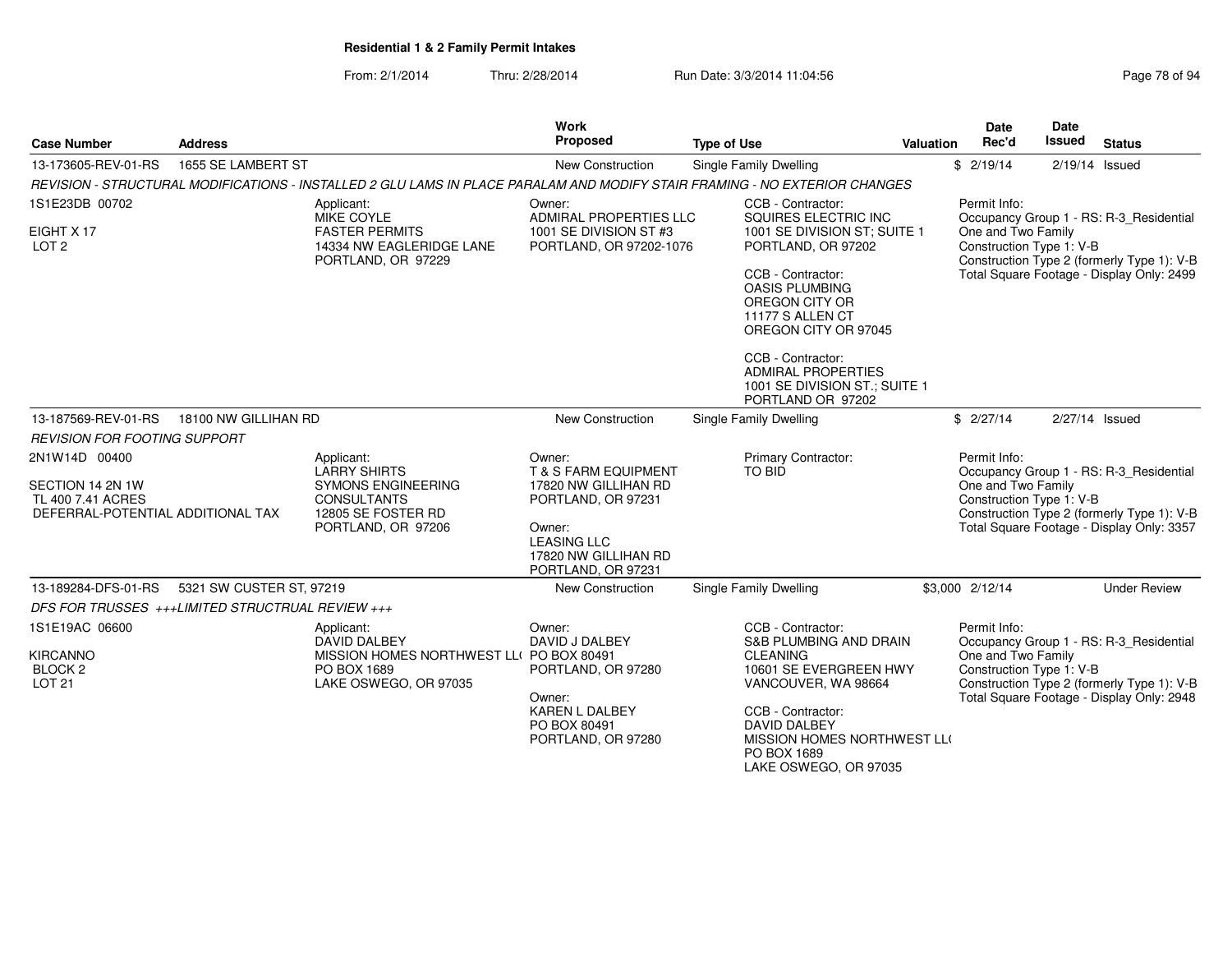From: 2/1/2014Thru: 2/28/2014 Run Date: 3/3/2014 11:04:56 Research 2010 12:04:56

|                                                                   |                                              |                                                                                                                                                                   | <b>Work</b>                                                                                                             |                                                                                                                                                                                                                                                                                   |           | <b>Date</b>                        | Date                     |                                                                                                                                    |
|-------------------------------------------------------------------|----------------------------------------------|-------------------------------------------------------------------------------------------------------------------------------------------------------------------|-------------------------------------------------------------------------------------------------------------------------|-----------------------------------------------------------------------------------------------------------------------------------------------------------------------------------------------------------------------------------------------------------------------------------|-----------|------------------------------------|--------------------------|------------------------------------------------------------------------------------------------------------------------------------|
| <b>Case Number</b>                                                | <b>Address</b>                               |                                                                                                                                                                   | Proposed                                                                                                                | <b>Type of Use</b>                                                                                                                                                                                                                                                                | Valuation | Rec'd                              | Issued                   | <b>Status</b>                                                                                                                      |
| 13-189284-REV-01-RS                                               | 5321 SW CUSTER ST, 97219                     |                                                                                                                                                                   | <b>New Construction</b>                                                                                                 | Single Family Dwelling                                                                                                                                                                                                                                                            |           | \$2/12/14                          |                          | <b>Under Review</b>                                                                                                                |
|                                                                   |                                              | REVISION - REMOVE PERIMETER WALL AT REAR OF HOUSE AND USE FOOTING INSTEAD, REVISED BIRD BLOCK DETAIL, REVISED FRONT PORCH DETAIL, HOLD DOWN DETAIL, COMPACTION R. |                                                                                                                         |                                                                                                                                                                                                                                                                                   |           |                                    |                          |                                                                                                                                    |
| 1S1E19AC 06600<br>KIRCANNO<br>BLOCK <sub>2</sub><br><b>LOT 21</b> |                                              | Applicant:<br><b>DAVID DALBEY</b><br>MISSION HOMES NORTHWEST LL( PO BOX 80491<br>PO BOX 1689<br>LAKE OSWEGO, OR 97035                                             | Owner:<br>DAVID J DALBEY<br>PORTLAND, OR 97280<br>Owner:<br><b>KAREN L DALBEY</b><br>PO BOX 80491<br>PORTLAND, OR 97280 | CCB - Contractor:<br><b>S&amp;B PLUMBING AND DRAIN</b><br><b>CLEANING</b><br>10601 SE EVERGREEN HWY<br>VANCOUVER, WA 98664<br>CCB - Contractor:<br><b>DAVID DALBEY</b><br>MISSION HOMES NORTHWEST LLO<br>PO BOX 1689<br>LAKE OSWEGO, OR 97035                                     |           | Permit Info:<br>One and Two Family | Construction Type 1: V-B | Occupancy Group 1 - RS: R-3 Residential<br>Construction Type 2 (formerly Type 1): V-B<br>Total Square Footage - Display Only: 2948 |
| 13-190791-REV-01-RS                                               | 10004 SE HAROLD ST, 97266                    |                                                                                                                                                                   | <b>New Construction</b>                                                                                                 | Single Family Dwelling                                                                                                                                                                                                                                                            |           | \$2/6/14                           |                          | $2/6/14$ Issued                                                                                                                    |
|                                                                   |                                              | <b>REVISION TO CHANGE ENERGY EFFICIENCY MEASURES FROM #2 TO #5</b>                                                                                                |                                                                                                                         |                                                                                                                                                                                                                                                                                   |           |                                    |                          |                                                                                                                                    |
| 1S2E16DA 12300<br>MENTONE<br><b>BLOCK7</b><br>LOT <sub>5</sub>    |                                              | Applicant:<br><b>MIKE COYLE</b><br><b>FASTER PERMITS</b><br>14334 NW EAGLERIDGE LANE<br>PORTLAND, OR 97229                                                        | Owner:<br><b>BRIAN MCMILLEN LLC</b><br><b>15151 SE FRYE ST</b><br>HAPPY VALLEY, OR 97086-2841                           | CCB - Contractor:<br>ADVANCED ELECTRIC INC<br>21811 NE 58TH ST<br>VANCOUVER, WA 98682<br>CCB - Contractor:<br>PETER<br>MHC HEATING & COOLING<br>4 NE 202ND AVE<br>PORTLAND, OR 97230<br>CCB - Contractor:<br><b>BRIAN MCMILLEN LLC</b><br>15151 SE FRYE<br>HAPPY VALLEY, OR 97086 |           | Permit Info:<br>One and Two Family | Construction Type 1: V-B | Occupancy Group 1 - RS: R-3 Residential<br>Construction Type 2 (formerly Type 1): V-B<br>Total Square Footage - Display Only: 1837 |
| 13-197917-REV-01-RS                                               | 2305 N BRYANT ST, 97217                      |                                                                                                                                                                   | <b>New Construction</b>                                                                                                 | Single Family Dwelling                                                                                                                                                                                                                                                            |           | \$4,000 2/18/14                    |                          | $2/18/14$ Issued                                                                                                                   |
|                                                                   |                                              | REVISION TO CHANGE FROM SLAB ON GRADE TO POST AND BEAM FOUNDATION                                                                                                 |                                                                                                                         |                                                                                                                                                                                                                                                                                   |           |                                    |                          |                                                                                                                                    |
| 1N1E16AB 14100                                                    |                                              | Applicant:<br><b>KEVIN PARTAIN</b><br>223 NE 56TH AVE<br>PORTLAND, OR 97213-3705                                                                                  | Owner:<br>NSI INVESTMENTS LLC<br>210 NW 17TH AVE #200<br>PORTLAND, OR 97209-2151                                        | CCB - Contractor:<br><b>RICHARD WHITEMAN</b><br>NSI INVESTMENTS LLC<br>PO BOX 68179<br>MILWAUKIE, OR 97268                                                                                                                                                                        |           | Permit Info:<br>One and Two Family | Construction Type 1: V-B | Occupancy Group 1 - RS: R-3_Residential<br>Construction Type 2 (formerly Type 1):<br>Total Square Footage - Display Only: 2150     |
|                                                                   | 13-198570-REV-01-RS   4927 SW CANTERBURY LN  |                                                                                                                                                                   | <b>New Construction</b>                                                                                                 | <b>Single Family Dwelling</b>                                                                                                                                                                                                                                                     |           | \$2/27/14                          |                          | 2/27/14 Issued                                                                                                                     |
|                                                                   | REVISION TO SUPPLY CALCS FOR FOUNDATION WALL |                                                                                                                                                                   |                                                                                                                         |                                                                                                                                                                                                                                                                                   |           |                                    |                          |                                                                                                                                    |
| 1S1E19DA 07302                                                    |                                              | Applicant:<br>MIKE COYLE                                                                                                                                          | Owner:<br>DEL BOCA VISTA LLC                                                                                            | CCB - Contractor:<br>DEL BOCA VISTA LLC                                                                                                                                                                                                                                           |           | Permit Info:                       |                          | Occupancy Group 1 - RS: R-3 Residential                                                                                            |
| PARTITION PLAT 2007-102<br>LOT <sub>2</sub>                       |                                              | <b>FASTER PERMITS</b><br>14334 NW EAGLERIDGE LANE<br>PORTLAND, OR 97229                                                                                           | 700 N DEBORAH RD<br>NEWBERG, OR 97132-2198                                                                              | PO BOX 486<br>NEWBERG, OR 97132                                                                                                                                                                                                                                                   |           | One and Two Family                 | Construction Type 1: V-B | Construction Type 2 (formerly Type 1): V-B<br>Total Square Footage - Display Only: 2502                                            |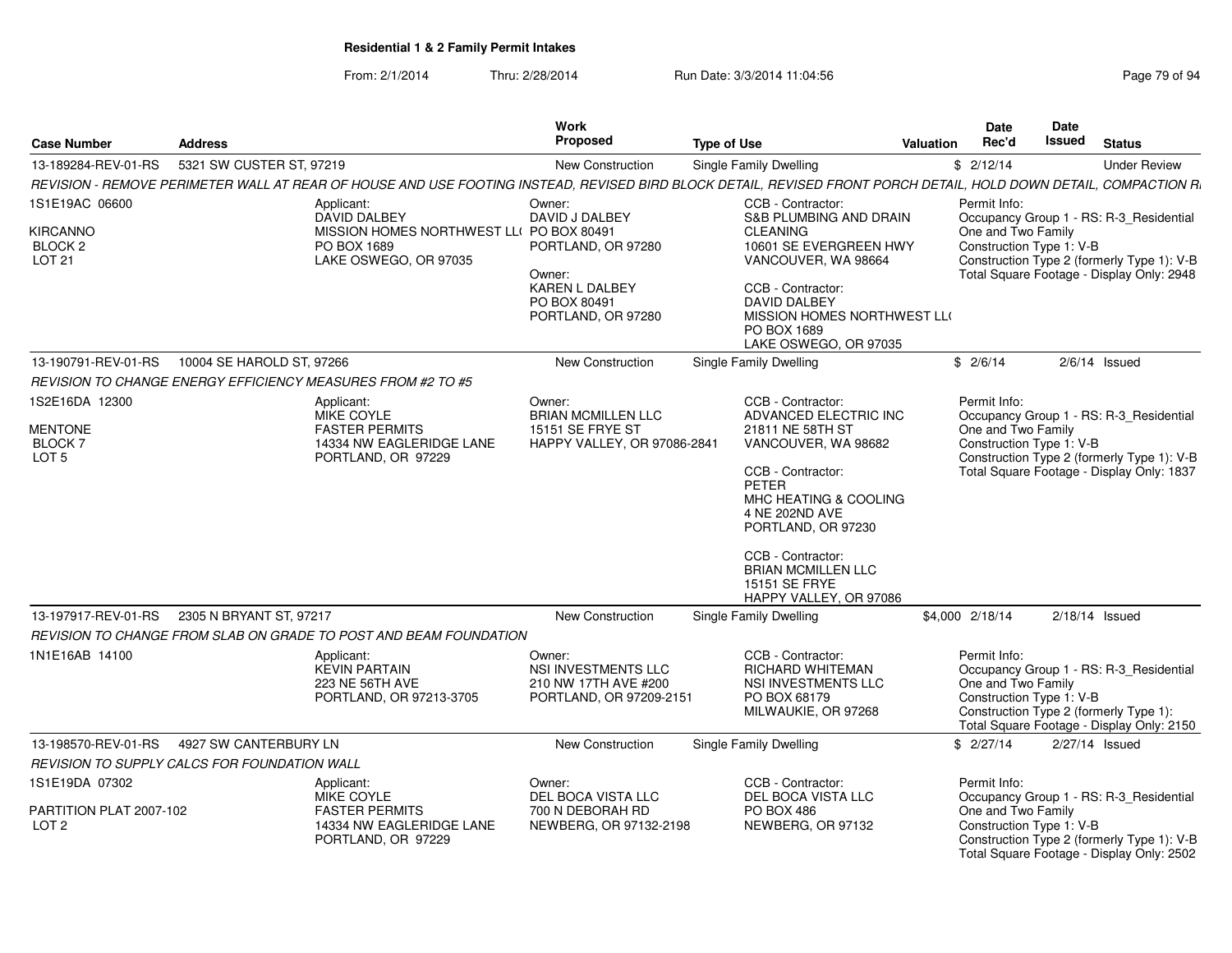From: 2/1/2014Thru: 2/28/2014 Run Date: 3/3/2014 11:04:56 Research 2010 12:56 Page 80 of 94

|                                                                 |                              |                                                                                            | <b>Work</b>                                     |                    |                                                                                                   |                  | Date                                           | <b>Date</b> |                                                                                         |
|-----------------------------------------------------------------|------------------------------|--------------------------------------------------------------------------------------------|-------------------------------------------------|--------------------|---------------------------------------------------------------------------------------------------|------------------|------------------------------------------------|-------------|-----------------------------------------------------------------------------------------|
| <b>Case Number</b>                                              | <b>Address</b>               |                                                                                            | <b>Proposed</b>                                 | <b>Type of Use</b> |                                                                                                   | <b>Valuation</b> | Rec'd                                          | Issued      | <b>Status</b>                                                                           |
| 13-199623-DFS-01-RS                                             | 5432 SE 142ND PL             |                                                                                            | New Construction                                |                    | Single Family Dwelling                                                                            |                  | \$2,200 2/19/14                                |             | <b>Under Review</b>                                                                     |
| <b>DFS - TRUSSES</b>                                            |                              |                                                                                            |                                                 |                    |                                                                                                   |                  |                                                |             |                                                                                         |
| 1S2E13BC 01611                                                  |                              | Applicant:<br><b>MIKE COYLE</b>                                                            | Owner:<br><b>GRAYHAWK DEVELOPMENT LLC</b>       |                    | CCB - Contractor:<br><b>GRAYHAWK DEVELOPMENT LLC</b>                                              |                  | Permit Info:                                   |             | Occupancy Group 1 - RS: R-3 Residential                                                 |
| <b>SCOTT'S VIEW</b><br>LOT <sub>10</sub><br>INC UND INT TRACT A |                              | <b>FASTER PERMITS</b><br>14334 NW EAGLERIDGE LANE<br>PORTLAND, OR 97229                    | 14523 WESTLAKE DR<br>LAKE OSWEGO, OR 97035-7700 |                    | 14523 WESTLAKE DR<br>LAKE OSWEGO, OR 97035                                                        |                  | One and Two Family<br>Construction Type 1: V-B |             | Construction Type 2 (formerly Type 1): V-B<br>Total Square Footage - Display Only: 2660 |
| 13-200603-DFS-01-RS                                             | 14120 SE STEELE ST           |                                                                                            | <b>New Construction</b>                         |                    | Single Family Dwelling                                                                            |                  | \$2,500 2/26/14                                |             | <b>Under Review</b>                                                                     |
| <b>DFS FOR TRUSSES</b>                                          |                              |                                                                                            |                                                 |                    |                                                                                                   |                  |                                                |             |                                                                                         |
| 1S2E14AD 03614                                                  |                              | Applicant:<br><b>MIKE COYLE</b>                                                            | Owner:<br><b>ZB PROPERTIES LLC</b>              |                    | CCB - Contractor:<br><b>GRAYHAWK DEVELOPMENT LLC</b>                                              |                  | Permit Info:                                   |             | Occupancy Group 1 - RS: R-3_Residential                                                 |
| <b>SCOTT'S BLUFF</b><br>LOT <sub>13</sub>                       |                              | <b>FASTER PERMITS</b><br>14334 NW EAGLERIDGE LANE<br>PORTLAND, OR 97229                    | 12000 SW GARDEN PL<br>PORTLAND, OR 97223        |                    | 14523 WESTLAKE DR<br>LAKE OSWEGO, OR 97035                                                        |                  | One and Two Family<br>Construction Type 1: V-B |             | Construction Type 2 (formerly Type 1): V-B<br>Total Square Footage - Display Only: 2745 |
| 13-206510-DFS-02-RS                                             | 2869 SW FAIRVIEW BLVD, 97201 |                                                                                            | <b>New Construction</b>                         |                    | Single Family Dwelling                                                                            |                  | $$1 \t2/13/14$                                 |             | Approved to Issue                                                                       |
| <b>DFS FOR FIRE SPRINKLERS</b>                                  |                              |                                                                                            |                                                 |                    |                                                                                                   |                  |                                                |             |                                                                                         |
| 1N1E32DC 04700                                                  |                              | Applicant:<br><b>ERIC RYSTADT</b>                                                          | Owner:<br>MAIN STREET DEVELOPMENT INC DALE BELL |                    | CCB - Contractor:                                                                                 |                  | Permit Info:                                   |             | Occupancy Group 1 - RS: R-3 Residential                                                 |
| ARLINGTON HTS & RPLT<br>BLOCK 10<br>NELY 20' OF LOT 9<br>LOT 10 |                              | MAIN STREET DEVELOPMENT INC 5331 SW MACADAM AVE #258<br>PO BOX 91096<br>PORTLAND, OR 97291 | PORTLAND, OR 97239-3871                         |                    | <b>SKY HEATING &amp; AIR</b><br>CONDITIONING INC<br>1635 SE NEHALEM ST<br>PORTLAND, OR 97202-6707 |                  | One and Two Family<br>Construction Type 1: V-B |             | Construction Type 2 (formerly Type 1): V-B<br>Total Square Footage - Display Only: 4963 |
|                                                                 |                              |                                                                                            |                                                 |                    | CCB - Contractor:<br><b>ERIC RYSTADT</b><br>MAIN STREET DEVELOPMENT INC                           |                  |                                                |             |                                                                                         |

PO BOX 91096 PORTLAND, OR 97291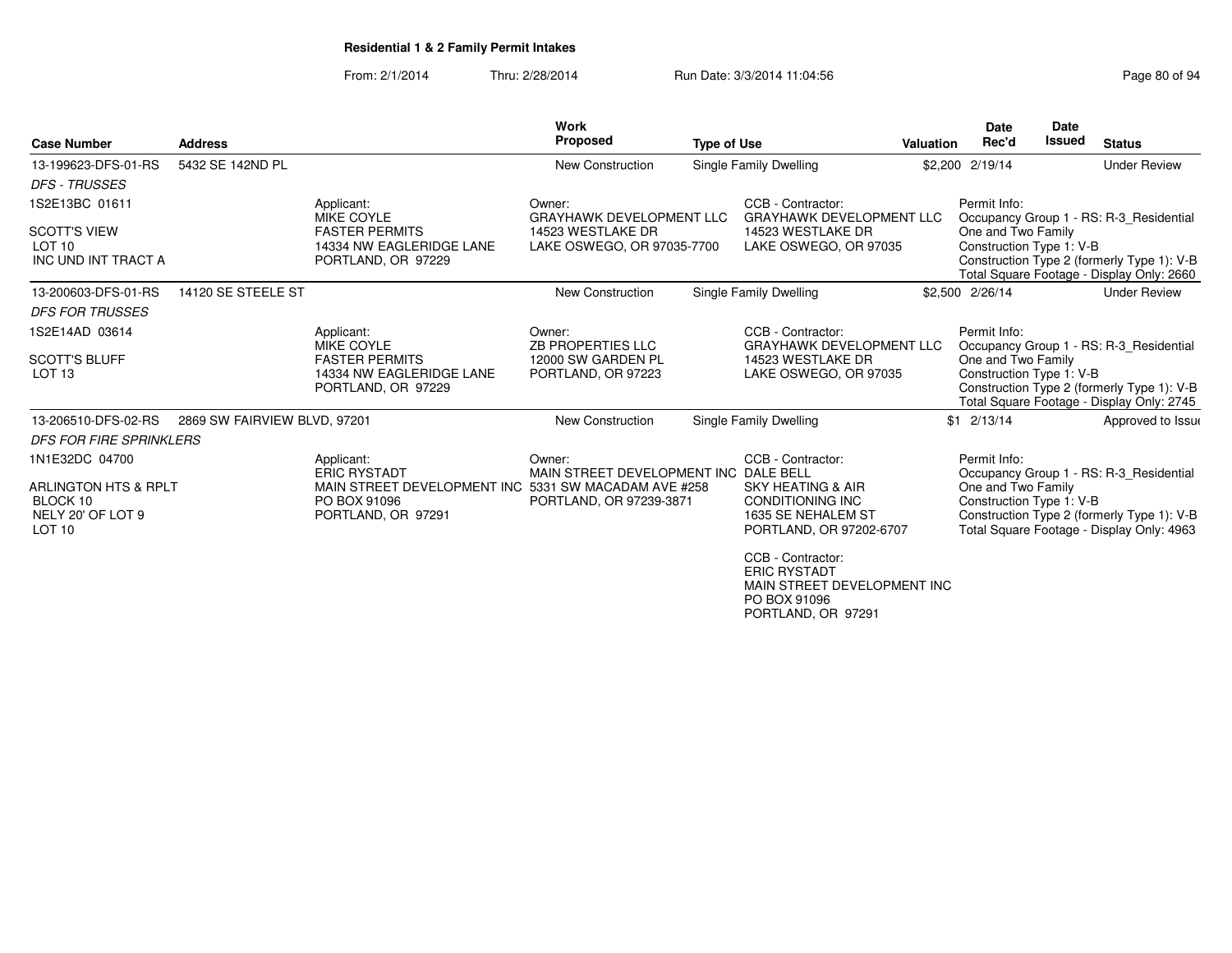| <b>Case Number</b>                                                      | <b>Address</b>                                                                                                        | <b>Work</b><br><b>Proposed</b>                                                          | <b>Type of Use</b>                                                                                                                                                                                                                                                                                                  | <b>Valuation</b> | Date<br>Rec'd                                                  | Date<br><b>Issued</b> | <b>Status</b>                                                                                                                      |
|-------------------------------------------------------------------------|-----------------------------------------------------------------------------------------------------------------------|-----------------------------------------------------------------------------------------|---------------------------------------------------------------------------------------------------------------------------------------------------------------------------------------------------------------------------------------------------------------------------------------------------------------------|------------------|----------------------------------------------------------------|-----------------------|------------------------------------------------------------------------------------------------------------------------------------|
| 13-209238-REV-02-RS                                                     | 2805 NE 35TH AVE, 97212                                                                                               | <b>New Construction</b>                                                                 | <b>Single Family Dwelling</b>                                                                                                                                                                                                                                                                                       |                  | \$6,000 2/18/14                                                |                       | <b>Under Review</b>                                                                                                                |
|                                                                         | ADDED VALUE REVISION TO ADD DORMER AND MODIFICATIONS TO LANDSCAPING                                                   |                                                                                         |                                                                                                                                                                                                                                                                                                                     |                  |                                                                |                       |                                                                                                                                    |
| 1N1E25AC 10300<br><b>HOLLYROOD</b><br><b>BLOCK7</b><br>LOT <sub>4</sub> | Applicant:<br><b>MIKE COYLE</b><br><b>FASTER PERMITS</b><br>14334 NW EAGLERIDGE LANE<br>PORTLAND, OR 97229            | Owner:<br><b>DILUSSO HOMES LLC</b><br>PO BOX 1251<br>CLACKAMAS, OR 97015-1251           | CCB - Contractor:<br><b>ENDERS ELECTRIC INC</b><br>PO Box 1661<br>BEAVERTON, OR 97075<br>CCB - Contractor:<br><b>GARYS VACUFLO INC</b><br>9015 SE FLAVEL ST<br>PORTLAND, OR 97266-5583<br>CCB - Contractor:<br>AIR 1 PLUMBING<br><b>VANCOUVER</b><br>9012 NE 85TH CIRCLE<br>VANCOUVER WA 98662<br>CCB - Contractor: |                  | Permit Info:<br>One and Two Family<br>Construction Type 1: V-B |                       | Occupancy Group 1 - RS: R-3_Residential<br>Construction Type 2 (formerly Type 1): V-B<br>Total Square Footage - Display Only: 3454 |
|                                                                         |                                                                                                                       |                                                                                         | DILUSSO RENOVATIONS LLC<br>4415 NE SANDY BLVD #201<br>PORTLAND, OR 97213                                                                                                                                                                                                                                            |                  |                                                                |                       |                                                                                                                                    |
| 13-212027-REV-01-RS                                                     | 1934 SE 38TH AVE, 97214                                                                                               | <b>New Construction</b>                                                                 | <b>Single Family Dwelling</b>                                                                                                                                                                                                                                                                                       |                  | \$2/18/14                                                      |                       | $2/18/14$ Issued                                                                                                                   |
|                                                                         | REVISION TO CHANGE FROM 2 X 12 JOISTS TO TRUSS JOISTS FOR UPPER FLOOR AND ROOF FRAMING (EXCEPT A PORTION OVER GARAGE) |                                                                                         |                                                                                                                                                                                                                                                                                                                     |                  |                                                                |                       |                                                                                                                                    |
| 1S1E01DA 20200<br>STRUBES ADD<br>BLOCK 4<br>LOT 1 & W 2' OF LOT 2       | Applicant:<br><b>KEVIN PARTAIN</b><br><b>URBAN VISIONS</b><br>223 NE 56TH AVE<br>PORTLAND OR 97213                    | Owner:<br><b>NSI INVESTMENTS LLC</b><br>210 NW 17TH AVE #200<br>PORTLAND, OR 97209-2151 | CCB - Contractor:<br>ROME PLUMBING INC<br>17295 SW EDY RD<br>SHERWOOD, OR 971408709<br>CCB - Contractor:<br><b>RICHARD WHITEMAN</b><br>NSI INVESTMENTS LLC<br>PO BOX 68179<br>MILWAUKIE, OR 97268                                                                                                                   |                  | Permit Info:<br>One and Two Family<br>Construction Type 1: V-B |                       | Occupancy Group 1 - RS: R-3_Residential<br>Construction Type 2 (formerly Type 1): V-B<br>Total Square Footage - Display Only: 2652 |
| 13-220304-REV-01-RS                                                     | 1407 SE 16TH AVE, 97214                                                                                               | New Construction                                                                        | <b>Single Family Dwelling</b>                                                                                                                                                                                                                                                                                       |                  | \$2/18/14                                                      |                       | $2/18/14$ Issued                                                                                                                   |
|                                                                         | REVISION TO CHANGE FROM 2 X 12 JOISTS TO TRUSS JOISTS                                                                 |                                                                                         |                                                                                                                                                                                                                                                                                                                     |                  |                                                                |                       |                                                                                                                                    |
| 1S1E02AC 16900<br><b>HAWTHORNE PK</b><br>BLOCK 330<br>LOT 7&8 TL 16900  | Applicant:<br><b>KEVIN PARTAIN</b><br>223 NE 56TH AVE<br>PORTLAND, OR 97213-3705                                      | Owner:<br><b>NSI INVESTMENTS LLC</b><br>210 NW 17TH AVE #200<br>PORTLAND, OR 97209-2151 | CCB - Contractor:<br>ROME PLUMBING INC<br>17295 SW EDY RD<br>SHERWOOD, OR 971408709<br>CCB - Contractor:<br>RICHARD WHITEMAN<br>NSI INVESTMENTS LLC<br>PO BOX 68179<br>MILWAUKIE, OR 97268                                                                                                                          |                  | Permit Info:<br>One and Two Family<br>Construction Type 1: V-B |                       | Occupancy Group 1 - RS: R-3_Residential<br>Construction Type 2 (formerly Type 1):<br>Total Square Footage - Display Only: 2153     |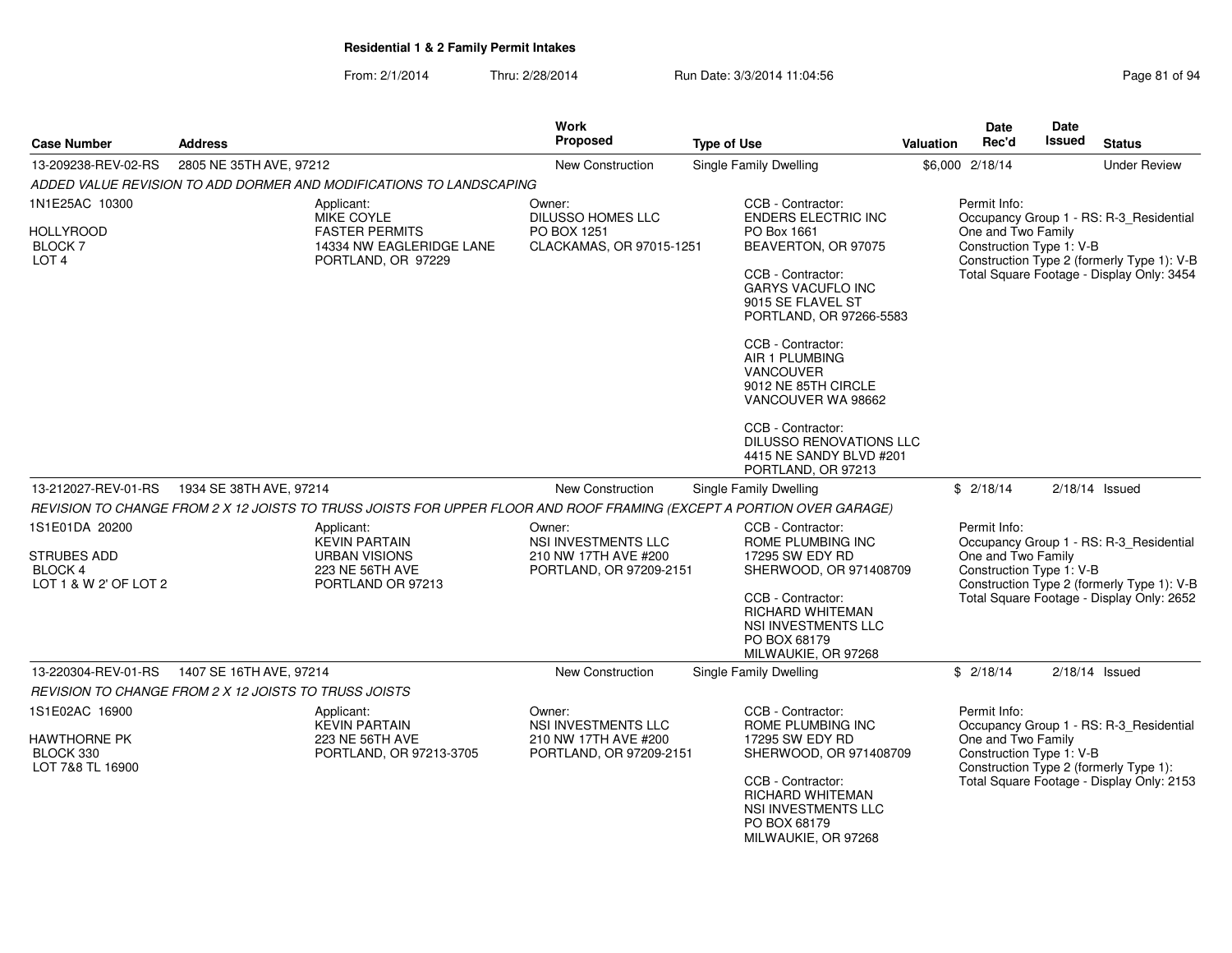| <b>Case Number</b>                                                       | <b>Address</b>      |                                                                                                                 | <b>Work</b><br>Proposed                                                                                                                                                                              | <b>Type of Use</b> |                                                                                                                                                                                                       | Valuation | <b>Date</b><br>Rec'd                                           | <b>Date</b><br><b>Issued</b> | <b>Status</b>                                                                                                                      |
|--------------------------------------------------------------------------|---------------------|-----------------------------------------------------------------------------------------------------------------|------------------------------------------------------------------------------------------------------------------------------------------------------------------------------------------------------|--------------------|-------------------------------------------------------------------------------------------------------------------------------------------------------------------------------------------------------|-----------|----------------------------------------------------------------|------------------------------|------------------------------------------------------------------------------------------------------------------------------------|
| 13-222285-REV-01-RS                                                      | 5711 N OMAHA AVE    |                                                                                                                 | New Construction                                                                                                                                                                                     |                    | Single Family Dwelling                                                                                                                                                                                |           | \$2/18/14                                                      |                              | $2/18/14$ Issued                                                                                                                   |
| <i>REVISION TO ADD CORRECT D2 PAGE</i>                                   |                     |                                                                                                                 |                                                                                                                                                                                                      |                    |                                                                                                                                                                                                       |           |                                                                |                              |                                                                                                                                    |
| 1N1E16DC 05901<br><b>GAYS ADD</b><br>BLOCK 4<br>LOT 14                   |                     | Applicant:<br><b>MIKE COYLE</b><br><b>FASTER PERMITS</b><br>14334 NW EAGLERIDGE LANE<br>PORTLAND, OR 97229      | Owner:<br>EVERETT CUSTOM HOMES INC<br>735 SW 158TH AVE #180<br>BEAVERTON, OR 97006-4952                                                                                                              |                    | CCB - Contractor:<br><b>VIC REMMERS</b><br>EVERETT CUSTOM HOMES INC<br>735 SW 158TH AVE STE 180<br>BEAVERTON OR 97008                                                                                 |           | Permit Info:<br>One and Two Family<br>Construction Type 1: V-B |                              | Occupancy Group 1 - RS: R-3_Residential<br>Construction Type 2 (formerly Type 1):                                                  |
|                                                                          |                     |                                                                                                                 |                                                                                                                                                                                                      |                    |                                                                                                                                                                                                       |           |                                                                |                              | Total Square Footage - Display Only: 1616                                                                                          |
| 13-222325-REV-01-RS 912 N WINCHELL ST, 97217                             |                     |                                                                                                                 | New Construction                                                                                                                                                                                     |                    | Single Family Dwelling                                                                                                                                                                                |           | \$2/18/14                                                      |                              | $2/18/14$ Issued                                                                                                                   |
| REVISION - MODIFICATIONS TO PORTAL FRAME                                 |                     |                                                                                                                 |                                                                                                                                                                                                      |                    |                                                                                                                                                                                                       |           |                                                                |                              |                                                                                                                                    |
| 1N1E10CD 01800                                                           |                     | Applicant:<br><b>JEFF FISH</b><br>FISH CONSTRUCTION NW<br>1834 SW 58TH, #102<br>PORTLAND OR 97221               | Owner:<br><b>NEIL M MERCHANT</b><br>7835 N MISSISSIPPI AVE<br>PORTLAND, OR 97217                                                                                                                     |                    | CCB - Contractor:<br>WHITE LIGHTNING ELECTRIC<br>7524 SE 52ND<br>PORTLAND, OR. 97206<br>CCB - Contractor:<br>FISH CONSTRUCTION NW INC<br>1834 SW 58TH AVE STE #102<br>PORTLAND OR 97221               |           | Permit Info:<br>One and Two Family<br>Construction Type 1: V-B |                              | Occupancy Group 1 - RS: R-3_Residential<br>Construction Type 2 (formerly Type 1): V-B<br>Total Square Footage - Display Only: 1708 |
|                                                                          |                     |                                                                                                                 |                                                                                                                                                                                                      |                    | CCB - Contractor:<br>A L L PLUMBING LLC<br>9312 NW SKYLINE BLVD<br>PORTLAND, OR 97231                                                                                                                 |           |                                                                |                              |                                                                                                                                    |
| 13-240236-DFS-01-RS<br><b>DFS FOR TRUSSES</b>                            | 4425 SE 55TH AVE    |                                                                                                                 | New Construction                                                                                                                                                                                     |                    | Single Family Dwelling                                                                                                                                                                                |           | \$3,600 2/20/14                                                |                              | <b>Under Review</b>                                                                                                                |
| 1S2E07DC 09502<br>PARTITION PLAT 2013-56<br>LOT <sub>2</sub>             |                     | Applicant:<br><b>LOREN BIRMINGHAM</b><br>TRI-COUNTY DEVELOPERS, INC.<br>2474 SE JASMINE WAY<br>GRESHAM OR 97080 | Owner:<br><b>GAMMON 1 INC</b><br>10116 DRYFORK AVE<br>LAS VEGAS, NV 89129                                                                                                                            |                    | CCB - Contractor:<br>THREEFOOT PLUMBING INC<br><b>PO BOX 274</b><br>WEST LINN, OR 97068 0274<br>CCB - Contractor:<br>TRI COUNTY DEVELOPERS INC.<br>1053 NW CORPORATE DRIVE<br>TROUTDALE, OREGON 97060 |           | Permit Info:<br>One and Two Family<br>Construction Type 1: V-B |                              | Occupancy Group 1 - RS: R-3_Residential<br>Construction Type 2 (formerly Type 1): V-B<br>Total Square Footage - Display Only: 2433 |
| 13-241756-REV-01-RS                                                      | 8055 NE SISKIYOU ST |                                                                                                                 | New Construction                                                                                                                                                                                     |                    | Single Family Dwelling                                                                                                                                                                                |           | \$2/25/14                                                      |                              | $2/25/14$ Issued                                                                                                                   |
| REVISION TO DROP FLOOR JOISTS INTO FOUNDATION                            |                     |                                                                                                                 |                                                                                                                                                                                                      |                    |                                                                                                                                                                                                       |           |                                                                |                              |                                                                                                                                    |
| 1N2E29AA 19602<br><b>GREGORY HTS</b><br>BLOCK 12<br>WLY 38' OF LOT 23&24 |                     | Applicant:<br><b>JOSH PATRICK</b><br>211 NE WEILDER<br>PORTLAND, OR 97236                                       | Owner:<br><b>WEST COAST DEVELOPMENT</b><br><b>GROUP INC</b><br>2134 NE RODNEY AVE<br>PORTLAND, OR 97212-3738<br>Owner:<br>METRO HOMES NORTHWEST LLC<br>2134 NE RODNEY AVE<br>PORTLAND, OR 97212-3738 |                    | CCB - Contractor:<br>METRO HOMES NORTHWEST LLC Occupancy Group 1 - RS: R-3_Residential<br>211 NE WEIDLER ST<br>PORTLAND, OR 97232                                                                     |           | Permit Info:<br>One and Two Family<br>Construction Type 1: V-B |                              | Construction Type 2 (formerly Type 1): V-B<br>Total Square Footage - Display Only: 1768                                            |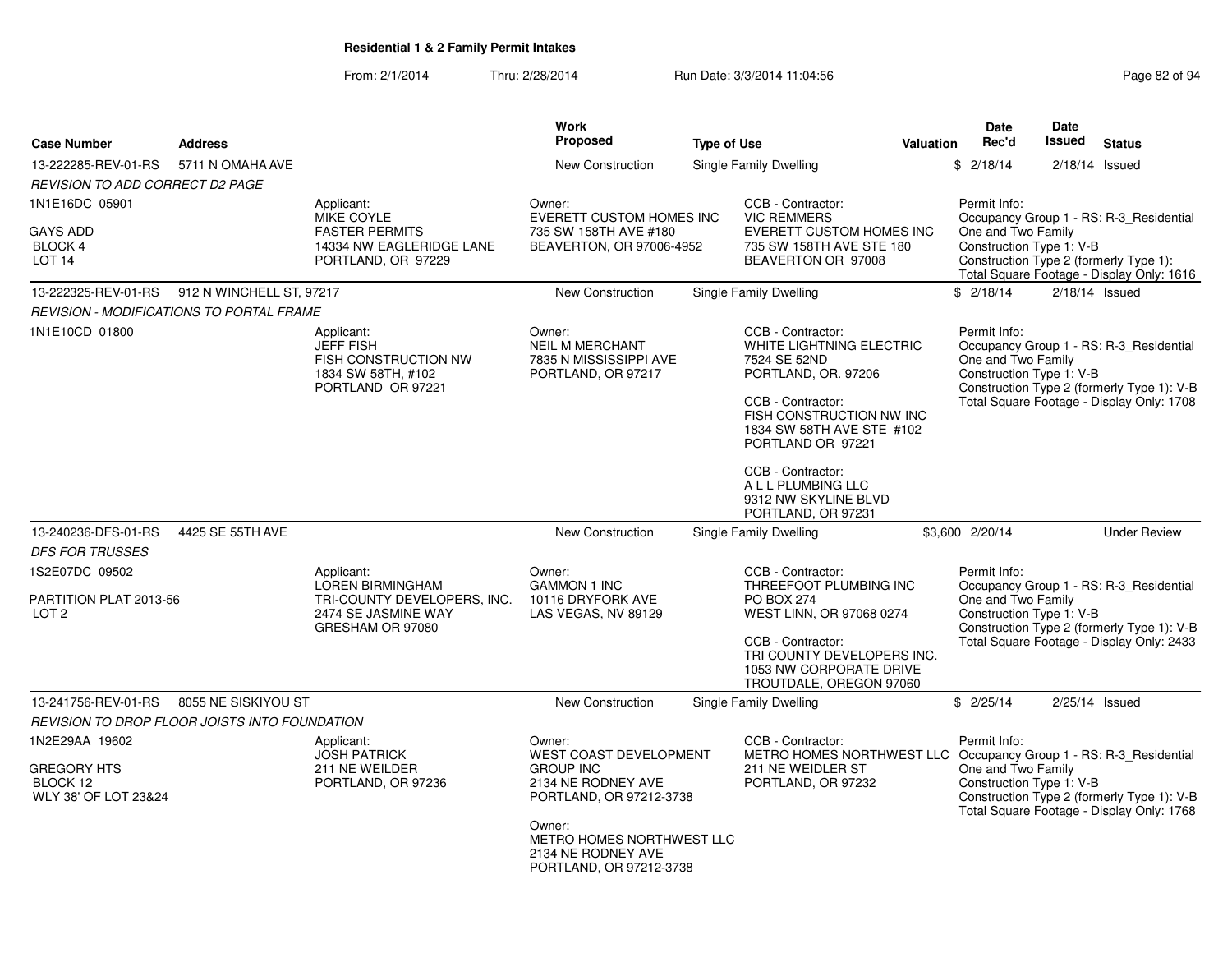#### From: 2/1/2014Thru: 2/28/2014 Run Date: 3/3/2014 11:04:56

| <b>Case Number</b>                                                     | <b>Address</b>           |                                                                                                                    | Work<br>Proposed                                                                                                                                                    | <b>Type of Use</b>                                                                                                                    | <b>Valuation</b> | Date<br>Rec'd                                                                                     | Date<br><b>Issued</b> | <b>Status</b>                                                                                                                      |
|------------------------------------------------------------------------|--------------------------|--------------------------------------------------------------------------------------------------------------------|---------------------------------------------------------------------------------------------------------------------------------------------------------------------|---------------------------------------------------------------------------------------------------------------------------------------|------------------|---------------------------------------------------------------------------------------------------|-----------------------|------------------------------------------------------------------------------------------------------------------------------------|
| 14-112791-000-00-RS                                                    | 9326 N MOHAWK AVE        |                                                                                                                    | New Construction                                                                                                                                                    | <b>Single Family Dwelling</b>                                                                                                         | \$239,650 2/6/14 |                                                                                                   |                       | <b>Under Review</b>                                                                                                                |
|                                                                        |                          | NEW SINGLE FAMILY RESIDENCE/TWO STORY/ATTACHED GARAGE/FLAT LOT /COMPLEX***SEE 13-201371-PR FOR MORE INFORMATION*** |                                                                                                                                                                     |                                                                                                                                       |                  |                                                                                                   |                       |                                                                                                                                    |
| 1N1W01DD 06401                                                         |                          | Applicant:<br>URBAN REVIVAL LLC<br>1824 SW EVANS ST<br>PORTLAND, OR 97219-2730                                     | Owner:<br><b>SCOT HARGER</b><br>9690 SW RIVERWOOD LN<br><b>TIGARD, OR 97224</b>                                                                                     | CCB - Contractor:<br>MICHAEL VAUGHN<br>URBAN REVIVAL LLC<br>1824 SW EVANS ST<br>PORTLAND OR 97219                                     |                  | Permit Info:<br>One and Two Family<br>Construction Type 1: V-B<br>Number of New Dwelling Units: 1 |                       | Occupancy Group 1 - RS: R-3_Residential<br>Construction Type 2 (formerly Type 1): V-B<br>Total Square Footage - Display Only: 2405 |
| 14-113302-000-00-RS                                                    | 704 SE MILLER ST, 97202  |                                                                                                                    | <b>New Construction</b>                                                                                                                                             | <b>Single Family Dwelling</b>                                                                                                         | \$302,413 2/4/14 |                                                                                                   |                       | <b>Under Review</b>                                                                                                                |
|                                                                        |                          |                                                                                                                    |                                                                                                                                                                     | NEW SINGLE FAMILY RESIDENCE/2-STORY WITH BASEMENT/1-CAR GARAGE/FLAT LOT/COMPLEX. PARTIAL BASEMENT WALLS REUSE/ SEE DEMO 14-113337-RS. |                  |                                                                                                   |                       |                                                                                                                                    |
| 1S1E23CB 08700                                                         |                          | Applicant:<br>TODD MOON<br>WALTER T MOON, ARCHITECT<br>24 JUAREZ ST<br>LAKE OSWEGO, OR 97035                       | Owner:<br>RONALD P SHAW<br>705 SE NEHALEM ST<br>PORTLAND, OR 97202-6512<br>Owner:<br><b>FRANCES M SHAW</b><br>705 SE NEHALEM ST<br>PORTLAND, OR 97202-6512          |                                                                                                                                       |                  | Permit Info:<br>One and Two Family<br>Construction Type 1: V-B<br>Number of New Dwelling Units: 1 |                       | Occupancy Group 1 - RS: R-3 Residential<br>Construction Type 2 (formerly Type 1): V-B<br>Total Square Footage - Display Only: 2993 |
| 14-113409-000-00-RS                                                    | 4205 SE 16TH AVE, 97202  |                                                                                                                    | New Construction                                                                                                                                                    | Single Family Dwelling                                                                                                                | \$277,551 2/4/14 |                                                                                                   |                       | <b>Under Review</b>                                                                                                                |
|                                                                        |                          | NEW SINGLE FAMILY RESIDENCE/TWO STORY WITH FURNACE IN UNFINISHED ATTIC/DETACHED GARAGE/FLAT LOT/COMPLEX            |                                                                                                                                                                     |                                                                                                                                       |                  |                                                                                                   |                       |                                                                                                                                    |
| 1S1E11DC 06800<br><b>BOISES ADD</b><br>BLOCK <sub>9</sub><br>LOT 35&36 |                          | Applicant:<br>WILDE PROPERTIES INC<br>3735 SE CLAY STE 204<br>PORTLAND, OR 97214                                   |                                                                                                                                                                     | CCB - Contractor:<br>WILDE PROPERTIES INC<br>3735 SE CLAY STE 204<br>PORTLAND, OR 97214                                               |                  | Permit Info:<br>One and Two Family<br>Construction Type 1: V-B<br>Number of New Dwelling Units: 1 |                       | Occupancy Group 1 - RS: R-3_Residential<br>Construction Type 2 (formerly Type 1):<br>Total Square Footage - Display Only: 2592     |
| 14-113465-000-00-RS                                                    | 5435 SW BURTON DR, 97221 |                                                                                                                    | New Construction                                                                                                                                                    | <b>Single Family Dwelling</b>                                                                                                         | \$546,687 2/4/14 |                                                                                                   |                       | <b>Under Review</b>                                                                                                                |
|                                                                        |                          | NEW SINGLE FAMILY RESIDENCE/TWO STORY WITH FINISHED BASEMENT/ATTACHED GARAGE/SLOPED LOT/COMPLEX                    |                                                                                                                                                                     |                                                                                                                                       |                  |                                                                                                   |                       |                                                                                                                                    |
| 1S1E06AC 01100<br><b>HIGHLANDS CREST</b><br>LOT 16 TL 1100             |                          | Applicant:<br>SCOTT KRAMER<br><b>BRIDGE CITY BUILDERS</b><br>2615 SW CUSTER ST<br>PORTLAND OR 97219                | Owner:<br>DOUGLAS L KRAXBERGER<br>5425 SW BURTON DR<br>PORTLAND, OR 97221-2521<br>Owner:<br><b>PATSY KRAXBERGER</b><br>5425 SW BURTON DR<br>PORTLAND, OR 97221-2521 | CCB - Contractor:<br><b>SCOTT KRAMER</b><br>7551 N. CHATHAM AVE<br>PORTLAND, OR 97217                                                 |                  | Permit Info:<br>One and Two Family<br>Construction Type 1: V-B<br>Number of New Dwelling Units: 1 |                       | Occupancy Group 1 - RS: R-3 Residential<br>Construction Type 2 (formerly Type 1): V-B<br>Total Square Footage - Display Only: 5556 |
| 14-113652-000-00-RS                                                    | 3425 NE 35TH PL, 97212   |                                                                                                                    | New Construction                                                                                                                                                    | Single Family Dwelling                                                                                                                | \$477,844 2/4/14 |                                                                                                   |                       | <b>Under Review</b>                                                                                                                |
|                                                                        |                          | NEW SINGLE FAMILY RESIDENCE/ THREE STORY WITH BASEMENT/TUCKUNDER GARAGE/FLAT LOT/COMPLEX                           |                                                                                                                                                                     |                                                                                                                                       |                  |                                                                                                   |                       |                                                                                                                                    |
| 1N1E25AB 02300                                                         |                          | Applicant:<br><b>RICK BLUHM</b><br>COMPLETE CONSTRUCTION<br>7078 NE 8TH AVE<br>PORTLAND, OR 97211                  | Owner:<br>BURNETT WOODS LLC<br>1631 NE BROADWAY PMB 322<br>PORTLAND, OR 97232-1425                                                                                  | CCB - Contractor:<br><b>RICK BLUHM</b><br>COMPLETE CONSTRUCTION LLC<br>7078 NE 8TH AVE<br>PORTLAND, OR 97211                          |                  | Permit Info:<br>One and Two Family<br>Construction Type 1: V-B<br>Number of New Dwelling Units: 1 |                       | Occupancy Group 1 - RS: R-3_Residential<br>Construction Type 2 (formerly Type 1): V-B<br>Total Square Footage - Display Only: 4658 |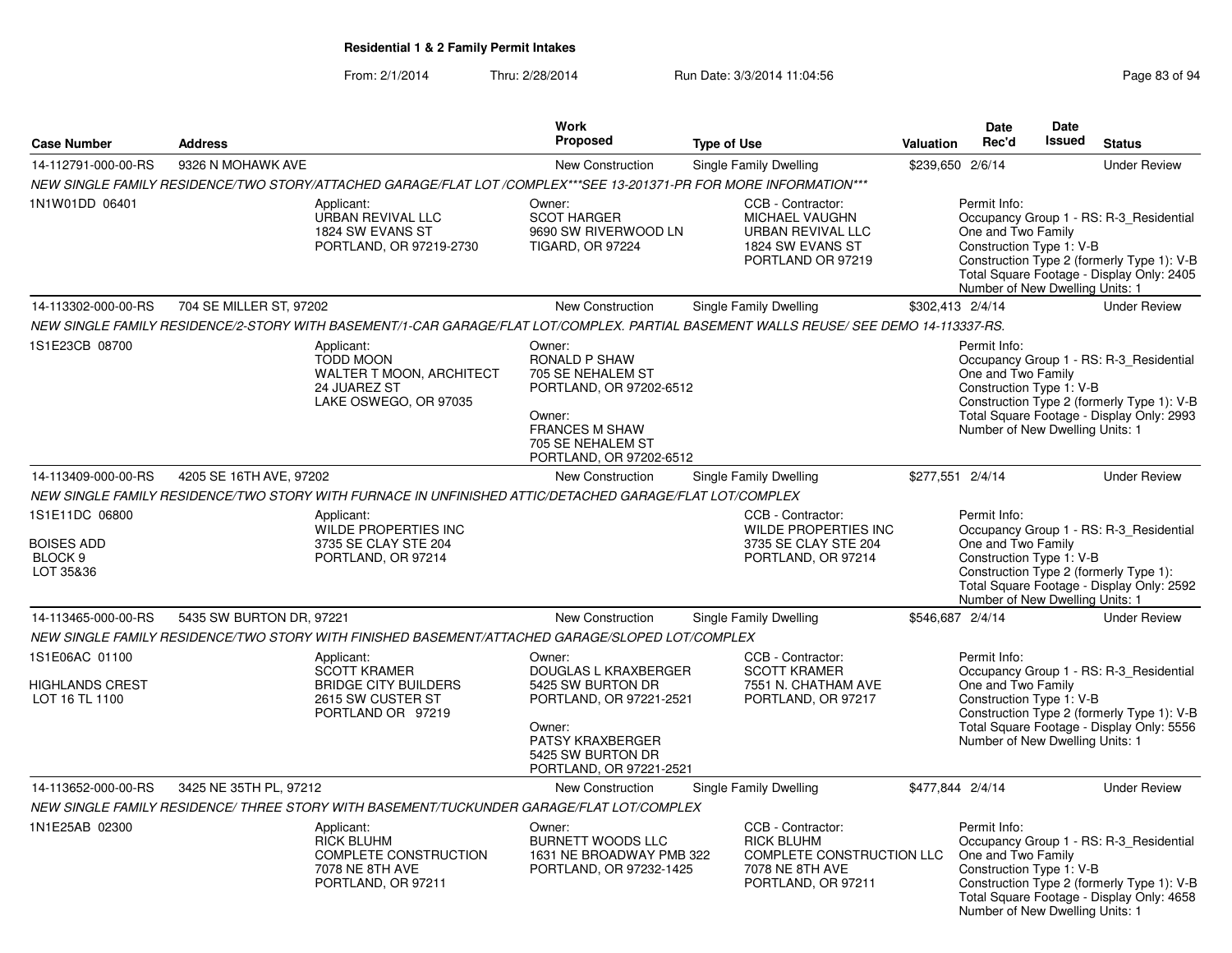| <b>Case Number</b>  | <b>Address</b>                                                         |                                                                                                  | <b>Work</b><br><b>Proposed</b>                                                                                                                                                          | <b>Type of Use</b> |                                                                                                                       | <b>Valuation</b> | <b>Date</b><br>Rec'd                                                                              | <b>Date</b><br>Issued | <b>Status</b>                                                                                                                      |
|---------------------|------------------------------------------------------------------------|--------------------------------------------------------------------------------------------------|-----------------------------------------------------------------------------------------------------------------------------------------------------------------------------------------|--------------------|-----------------------------------------------------------------------------------------------------------------------|------------------|---------------------------------------------------------------------------------------------------|-----------------------|------------------------------------------------------------------------------------------------------------------------------------|
| 14-113861-000-00-RS | 5412 SW ORCHID ST, 97219                                               |                                                                                                  | <b>New Construction</b>                                                                                                                                                                 |                    | <b>Single Family Dwelling</b>                                                                                         | \$240,716 2/5/14 |                                                                                                   |                       | <b>Under Review</b>                                                                                                                |
|                     | NEW SINGLE FAMILY RESIDENCE/2-STORY/DETACHED GARAGE/FLAT LOT/COMPLEX   |                                                                                                  |                                                                                                                                                                                         |                    |                                                                                                                       |                  |                                                                                                   |                       |                                                                                                                                    |
| 1S1E30AB 12300      | Applicant:                                                             | <b>KEVIN PARTAIN</b><br>223 NE 56TH AVE<br>PORTLAND, OR 97213-3705                               | Owner:<br>EDEN ENTERPRISES LLC<br>5505 SW DELKER RD<br>TUALATIN, OR 97062-9710                                                                                                          |                    | CCB - Contractor:<br><b>VIC REMMERS</b><br>EVERETT CUSTOM HOMES INC<br>735 SW 158TH AVE STE 180<br>BEAVERTON OR 97008 |                  | Permit Info:<br>One and Two Family<br>Construction Type 1: V-B<br>Number of New Dwelling Units: 1 |                       | Occupancy Group 1 - RS: R-3_Residential<br>Construction Type 2 (formerly Type 1):<br>Total Square Footage - Display Only: 2248     |
| 14-113923-000-00-RS | 14233 SE NEHALEM CT, 97236                                             |                                                                                                  | New Construction                                                                                                                                                                        |                    | Single Family Dwelling                                                                                                | \$343,651 2/5/14 |                                                                                                   |                       | <b>Under Review</b>                                                                                                                |
|                     | NEW SINGLE FAMILY RESIDENCE/2-STORY/3-CAR GARAGE/SLOPED LOT/COMPLEX    |                                                                                                  |                                                                                                                                                                                         |                    |                                                                                                                       |                  |                                                                                                   |                       |                                                                                                                                    |
| 1S2E24CB 01700      | Applicant:                                                             | SHANNON MCDONALD<br>PAHLISCH HOMES INC<br>12725 SW 66TH AVE, SUITE 101<br><b>TIGARD OR 97223</b> | Owner:<br>FOOTHILLS PORTLAND LIMITED<br>6060 BLINK BONNIE RD<br>W VANCOUVER, BC V7W 1V8<br>CANADA<br>Owner:<br>PARTNERSHIP<br>6060 BLINK BONNIE RD<br>W VANCOUVER, BC V7W 1V8<br>CANADA |                    | CCB - Contractor:<br>PAHLISCH HOMES INC<br>63088 NE 18TH ST STE 100<br>BEND, OR 97701-7102                            |                  | Permit Info:<br>One and Two Family<br>Construction Type 1: V-B<br>Number of New Dwelling Units: 1 |                       | Occupancy Group 1 - RS: R-3 Residential<br>Construction Type 2 (formerly Type 1): V-B<br>Total Square Footage - Display Only: 3609 |
| 14-113933-000-00-RS | 7030 SE CORA ST, 97206                                                 |                                                                                                  | New Construction                                                                                                                                                                        |                    | Single Family Dwelling                                                                                                | \$194,671 2/5/14 |                                                                                                   |                       | <b>Under Review</b>                                                                                                                |
|                     | NEW SINGLE FAMILY RESIDENCE/TWO STORY/DETACHED GARAGE/FLAT LOT/COMPLEX |                                                                                                  |                                                                                                                                                                                         |                    |                                                                                                                       |                  |                                                                                                   |                       |                                                                                                                                    |
| 1S2E08CD 06700      | Applicant:                                                             | <b>KEVIN PARTAIN</b><br><b>URBAN VISIONS</b><br>223 NE 56TH AVENUE<br>PORTLAND, OR 97213         | Owner:<br><b>MARLA T OLDHAM</b><br>7646 SE 119TH DR<br>PORTLAND, OR 97266-5900<br>Owner:<br><b>TANNA K LAHUE</b><br>7646 SE 119TH DR<br>PORTLAND, OR 97266-5900                         |                    | CCB - Contractor:<br><b>IONEL HIJ &amp; AUREL HIJ &amp; DANIEL</b><br>HIJ<br>16933 SE FOSTER RD<br>GRESHAM, OR 97080  |                  | Permit Info:<br>One and Two Family<br>Construction Type 1: V-B<br>Number of New Dwelling Units: 1 |                       | Occupancy Group 1 - RS: R-3_Residential<br>Construction Type 2 (formerly Type 1):<br>Total Square Footage - Display Only: 1818     |
| 14-113999-000-00-RS | 7102 SE CORA ST, 97206                                                 |                                                                                                  | New Construction                                                                                                                                                                        |                    | <b>Single Family Dwelling</b>                                                                                         | \$194,671 2/5/14 |                                                                                                   |                       | <b>Under Review</b>                                                                                                                |
|                     | NEW SINGLE FAMILY RESIDENCE/TWO STORY/DETACHED GARAGE/FLAT LOT/COMPLEX |                                                                                                  |                                                                                                                                                                                         |                    |                                                                                                                       |                  |                                                                                                   |                       |                                                                                                                                    |
| 1S2E08CD 06700      | Applicant:                                                             | <b>KEVIN PARTAIN</b><br><b>URBAN VISIONS</b><br>223 NE 56TH AVENUE<br>PORTLAND, OR 97213         | Owner:<br><b>MARLA T OLDHAM</b><br>7646 SE 119TH DR<br>PORTLAND, OR 97266-5900<br>Owner:<br><b>TANNA K LAHUE</b><br>7646 SE 119TH DR<br>PORTLAND, OR 97266-5900                         |                    | CCB - Contractor:<br>IONEL HIJ & AUREL HIJ & DANIEL<br>HIJ<br>16933 SE FOSTER RD<br>GRESHAM, OR 97080                 |                  | Permit Info:<br>One and Two Family<br>Construction Type 1: V-B<br>Number of New Dwelling Units: 1 |                       | Occupancy Group 1 - RS: R-3_Residential<br>Construction Type 2 (formerly Type 1):<br>Total Square Footage - Display Only: 1818     |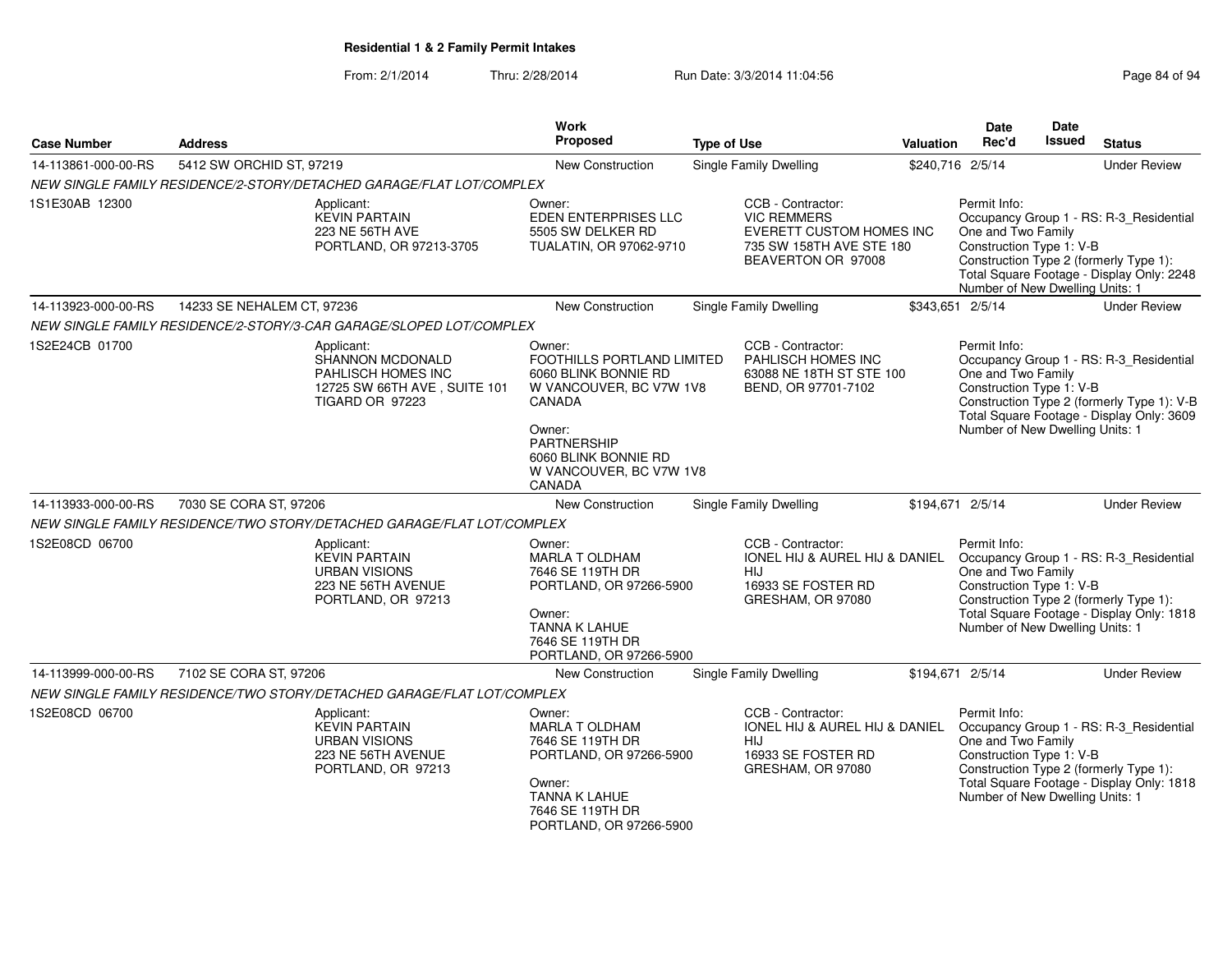|                     |                               |                                                                                                                           | Work                                                                                                                                                        |                               |                                                                                                                               | <b>Date</b>                                                                                       | <b>Date</b> |                                                                                                                                    |
|---------------------|-------------------------------|---------------------------------------------------------------------------------------------------------------------------|-------------------------------------------------------------------------------------------------------------------------------------------------------------|-------------------------------|-------------------------------------------------------------------------------------------------------------------------------|---------------------------------------------------------------------------------------------------|-------------|------------------------------------------------------------------------------------------------------------------------------------|
| <b>Case Number</b>  | <b>Address</b>                |                                                                                                                           | Proposed                                                                                                                                                    | <b>Type of Use</b>            | Valuation                                                                                                                     | Rec'd                                                                                             | Issued      | <b>Status</b>                                                                                                                      |
| 14-114016-000-00-RS | 1320 SE RURAL ST, 97202       |                                                                                                                           | New Construction                                                                                                                                            | Single Family Dwelling        |                                                                                                                               | \$141,346 2/5/14                                                                                  |             | <b>Under Review</b>                                                                                                                |
|                     |                               | NEW SINGLE FAMILY RESIDENCE/1-STORY/NO GARAGE/FLAT LOT/COMPLEX                                                            |                                                                                                                                                             |                               |                                                                                                                               |                                                                                                   |             |                                                                                                                                    |
| 1S1E23BA 03900      |                               | Applicant:<br>Ryan Weeden<br>FOUR SQUARE DESIGN BUILD LLC 8771 SW 71ST PL<br>2814 NE 39th Ave.<br>Portland, OR 97212      | Owner:<br>PETER NEKETIN<br>PORTLAND, OR 97223-2236<br>Owner:<br>ELIZABETH JULEE<br>8771 SW 71ST PL<br>PORTLAND, OR 97223-2236                               | LLC.                          | CCB - Contractor:<br>FOUR SQUARE DESIGN BUILD,<br>2814 NE CESAR CHAVEZ BLVD<br>PORTLAND OR 97212                              | Permit Info:<br>One and Two Family<br>Construction Type 1: V-B<br>Number of New Dwelling Units: 1 |             | Occupancy Group 1 - RS: R-3 Residential<br>Construction Type 2 (formerly Type 1):<br>Total Square Footage - Display Only: 1320     |
| 14-114021-000-00-RS | 7517 SE SCHILLER ST, 97206    |                                                                                                                           | New Construction                                                                                                                                            | Single Family Dwelling        |                                                                                                                               | \$222,092 2/5/14                                                                                  |             | <b>Under Review</b>                                                                                                                |
|                     |                               | NEW SINGLE FAMILY RESIDENCE/2 STORY/ATTACHED 1 CAR GARAGE/ FLAT LOT/ PRESCRIPTIVE                                         |                                                                                                                                                             |                               |                                                                                                                               |                                                                                                   |             |                                                                                                                                    |
| 1S2E17AB 18202      |                               | Applicant:<br><b>KYM NGUYEN</b><br>CONCEPT DESIGN & ASSOCIATES 7521 SE SCHILLER ST<br>PO BOX 8464<br>PORTLAND OR 97207    | Owner:<br><b>DAMIR KARIN</b><br>PORTLAND, OR 97206-4333                                                                                                     |                               | CCB - Contractor:<br><b>DAMIR KARIN</b><br>DK HOMES LLC<br>PO BOX 90277<br>PORTLAND, OR 97290                                 | Permit Info:<br>One and Two Family<br>Construction Type 1: V-B<br>Number of New Dwelling Units: 1 |             | Occupancy Group 1 - RS: R-3_Residential<br>Construction Type 2 (formerly Type 1): V-B<br>Total Square Footage - Display Only: 2228 |
| 14-114041-000-00-RS | 2572 SW BUCKINGHAM AVE, 97201 |                                                                                                                           | New Construction                                                                                                                                            | <b>Single Family Dwelling</b> |                                                                                                                               | \$407,914 2/5/14                                                                                  |             | <b>Under Review</b>                                                                                                                |
|                     |                               | NEW SINGLE FAMILY RESIDENCE/2-STORY/2-CAR GARAGE/SLOPED LOT/COMPLEX                                                       |                                                                                                                                                             |                               |                                                                                                                               |                                                                                                   |             |                                                                                                                                    |
| 1S1E04DC 04000      |                               | Applicant:<br><b>ALLAN NORRIS</b><br>TVA ARCHITECTS, INC.<br>920 SW 6TH AVE, SUITE 1500<br>PORTLAND, OR 97204             | Owner:<br><b>STEVEN J NEVILLE</b><br>900 SW 13TH AVE #210<br>PORTLAND, OR 97205<br>Owner:<br>JEANNE H NEVILLE<br>900 SW 13TH AVE #210<br>PORTLAND, OR 97205 | <b>JIM BRUCE</b>              | CCB - Contractor:<br>JB CONSTRUCTION SERVICES INC One and Two Family<br>PO BOX 10071<br>PORTLAND OR 97296                     | Permit Info:<br>Construction Type 1: V-B<br>Number of New Dwelling Units: 1                       |             | Occupancy Group 1 - RS: R-3_Residential<br>Construction Type 2 (formerly Type 1): V-B<br>Total Square Footage - Display Only: 4175 |
| 14-114063-000-00-RS | 3221 SW HAMILTON CT, 97201    |                                                                                                                           | <b>New Construction</b>                                                                                                                                     | Single Family Dwelling        |                                                                                                                               | \$385,409 2/5/14                                                                                  |             | <b>Under Review</b>                                                                                                                |
|                     |                               | NEW SINGLE FAMILY RESIDENCE/TWO STORY/TUCKUNDER GARAGE/ATTACHED ADU WITH TUCKUNDER GARAGE/SLIGHTLY SLOPED LOT/COMPLEX     |                                                                                                                                                             |                               |                                                                                                                               |                                                                                                   |             |                                                                                                                                    |
| 1S1E17AB 01100      |                               | Applicant:<br>KRISTIAN BEYER<br>BEYER CONSTRUCTION AND<br>DEVELOPMENT, LLC<br>5207 SW DOSCH RD<br>PORTLAND OR 97239       | Owner:<br>NANCY G JOHNSON<br>3200 SW HAMILTON ST<br>PORTLAND, OR 97239-1314                                                                                 |                               | CCB - Contractor:<br>BEYER CONSTRUCTION &<br>DEVELOPMENT LLC<br>7608 SW HOOD AVE<br>PORTLAND OR 97219                         | Permit Info:<br>One and Two Family<br>Construction Type 1: V-B<br>Number of New Dwelling Units: 2 |             | Occupancy Group 1 - RS: R-3_Residential<br>Construction Type 2 (formerly Type 1): V-B<br>Total Square Footage - Display Only: 4030 |
| 14-114103-000-00-RS | 5635 N DEPAUW ST, 97203       |                                                                                                                           | <b>New Construction</b>                                                                                                                                     | Single Family Dwelling        |                                                                                                                               | \$202,167 2/6/14                                                                                  |             | <b>Under Review</b>                                                                                                                |
|                     |                               | NEW SINGLE FAMILY RESIDENCE/2-STORY/DETACHED GARAGE/FLAT LOT/COMPLEx                                                      |                                                                                                                                                             |                               |                                                                                                                               |                                                                                                   |             |                                                                                                                                    |
| 1N1E07DA 15900      |                               | Applicant:<br><b>COREY LARNER</b><br><b>CG LARNER GENERAL</b><br>CONTRACTING INC<br>1527 SW 57TH AVE<br>PORTLAND OR 97221 | Owner:<br><b>CG LARNER GENERAL</b><br><b>CONTRACTING</b><br>2625 SW PATTON RD<br>PORTLAND, OR 97201                                                         |                               | CCB - Contractor:<br><b>JEFF JORGENSON</b><br>C G LARNER GENERAL<br>CONTRACTING INC<br>1527 SW 57TH AVE<br>PORTLAND, OR 97221 | Permit Info:<br>One and Two Family<br>Construction Type 1: V-B<br>Number of New Dwelling Units: 1 |             | Occupancy Group 1 - RS: R-3_Residential<br>Construction Type 2 (formerly Type 1):<br>Total Square Footage - Display Only: 1888     |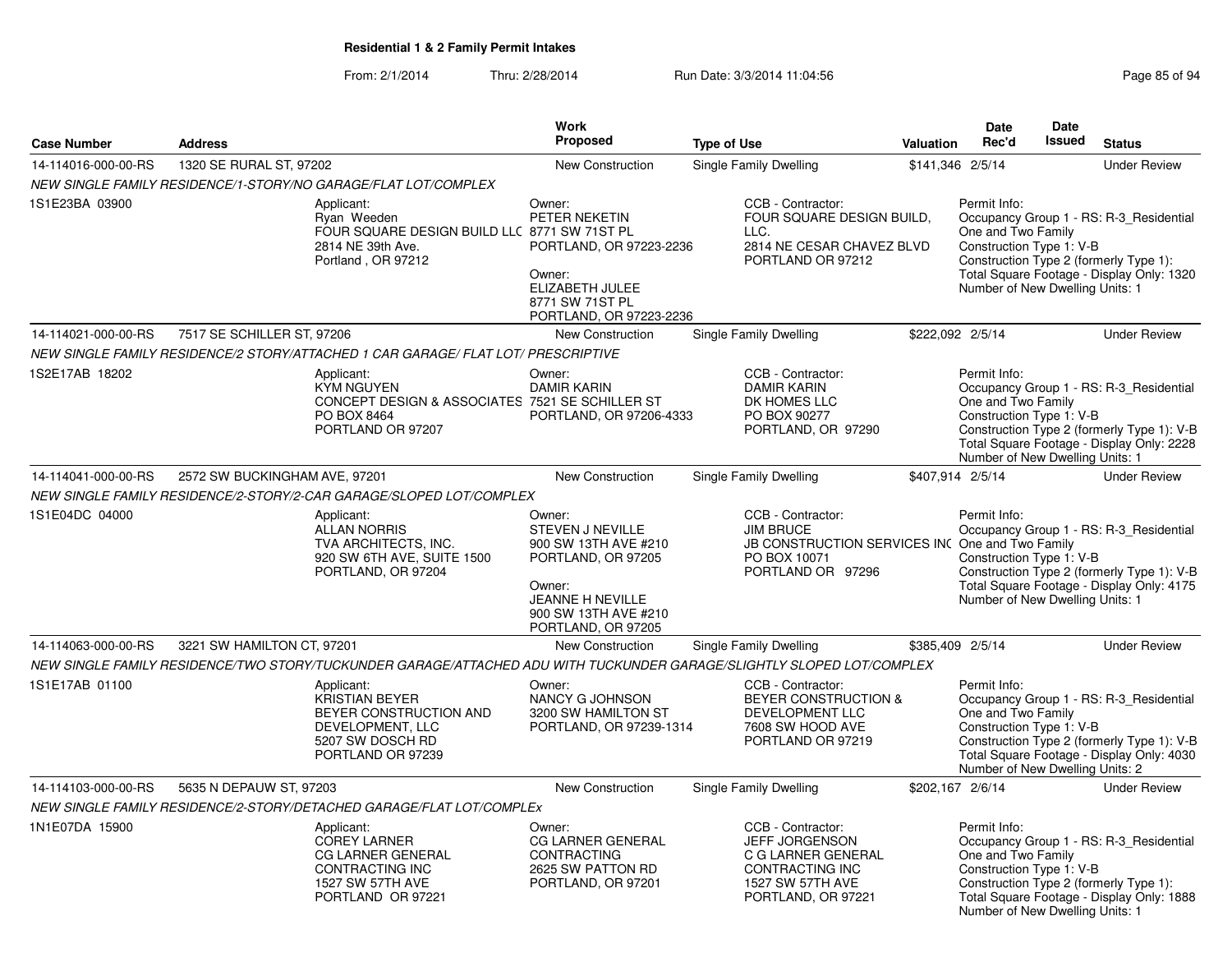#### From: 2/1/2014Thru: 2/28/2014 Run Date: 3/3/2014 11:04:56 Research 2010 Rage 86 of 94

| <b>Case Number</b>  | <b>Address</b>                                                                                           |                                                                | Work<br>Proposed                                                                                                                                                  | <b>Type of Use</b> |                                                                                                                | Valuation        | <b>Date</b><br>Rec'd                                                                              | Date<br>Issued | <b>Status</b>                                                                                                                  |
|---------------------|----------------------------------------------------------------------------------------------------------|----------------------------------------------------------------|-------------------------------------------------------------------------------------------------------------------------------------------------------------------|--------------------|----------------------------------------------------------------------------------------------------------------|------------------|---------------------------------------------------------------------------------------------------|----------------|--------------------------------------------------------------------------------------------------------------------------------|
| 14-114554-000-00-RS | 9101 N OSWEGO AVE, 97203                                                                                 |                                                                | New Construction                                                                                                                                                  |                    | Single Family Dwelling                                                                                         | \$216,302 2/6/14 |                                                                                                   |                | <b>Under Review</b>                                                                                                            |
|                     | NEW SINGLE FAMILY RESIDENCE/2-STORY/DETACHED GARAGE/FLAT LOT/COMPLEX                                     |                                                                |                                                                                                                                                                   |                    |                                                                                                                |                  |                                                                                                   |                |                                                                                                                                |
| 1N1W01DD 17300      | Applicant:<br><b>JEFF OVINGTON</b>                                                                       | METRO HOMES NW, LLC<br>211 NE WEIDLER ST<br>PORTLAND, OR 97232 | Owner:<br>211 NE WEIDLER ST<br>PORTLAND, OR 97232-1155                                                                                                            |                    | CCB - Contractor:<br>METRO HOMES NORTHWEST LLC AFFORDABLE NEW HOMES LLC<br>211 NE WEIDER<br>PORTLAND, OR 97232 |                  | Permit Info:<br>One and Two Family<br>Construction Type 1: V-B<br>Number of New Dwelling Units: 1 |                | Occupancy Group 1 - RS: R-3 Residential<br>Construction Type 2 (formerly Type 1):<br>Total Square Footage - Display Only: 2020 |
| 14-114560-000-00-RS | 5137 NE JARRETT ST, 97218                                                                                |                                                                | New Construction                                                                                                                                                  |                    | Single Family Dwelling                                                                                         | \$230,757 2/6/14 |                                                                                                   |                | <b>Under Review</b>                                                                                                            |
|                     | NEW SINGLE FAMILY RESIDENCE/TWO STORY/DETACHED GARAGE/FLAT LOT/COMPLEX***DETACHED GARAGE 14-114576-RS*** |                                                                |                                                                                                                                                                   |                    |                                                                                                                |                  |                                                                                                   |                |                                                                                                                                |
| 1N2E18CD 02400      | Applicant:<br><b>MIKE COYLE</b><br><b>FASTER PERMITS</b>                                                 | 14334 NW EAGLERIDGE LANE<br>PORTLAND, OR 97229                 | Owner:<br>PJB INVESTMENTS LLC<br>4329 NE SIMPSON CT<br>PORTLAND, OR 97218-1451                                                                                    |                    | CCB - Contractor:<br><b>BRIAN MCMILLEN LLC</b><br>15151 SE FRYE<br>HAPPY VALLEY, OR 97086                      |                  | Permit Info:<br>One and Two Family<br>Construction Type 1: V-B<br>Number of New Dwelling Units: 1 |                | Occupancy Group 1 - RS: R-3 Residential<br>Construction Type 2 (formerly Type 1):<br>Total Square Footage - Display Only: 2155 |
| 14-114640-000-00-RS | 5147 NE JARRETT ST, 97218                                                                                |                                                                | <b>New Construction</b>                                                                                                                                           |                    | Single Family Dwelling                                                                                         | \$230,757 2/6/14 |                                                                                                   |                | <b>Under Review</b>                                                                                                            |
|                     | NEW SINGLE FAMILY RESIDENCE/TWO STORY/DETACHED GARAGE/FLAT LOT/COMPLEX****WITH GARAGE 14-114654 -RS***   |                                                                |                                                                                                                                                                   |                    |                                                                                                                |                  |                                                                                                   |                |                                                                                                                                |
| 1N2E18CD 02300      | Applicant:<br>MIKE COYLE<br><b>FASTER PERMITS</b>                                                        | 14334 NW EAGLERIDGE LANE<br>PORTLAND, OR 97229                 | Owner:<br><b>BILL REINWAND</b><br>4329 NE SIMPSON CT<br>PORTLAND, OR 97218-1451<br>Owner:<br><b>TRISH BRAZIL</b><br>4329 NE SIMPSON CT<br>PORTLAND, OR 97218-1451 |                    | CCB - Contractor:<br><b>BRIAN MCMILLEN LLC</b><br>15151 SE FRYE<br>HAPPY VALLEY, OR 97086                      |                  | Permit Info:<br>One and Two Family<br>Construction Type 1: V-B<br>Number of New Dwelling Units: 1 |                | Occupancy Group 1 - RS: R-3 Residential<br>Construction Type 2 (formerly Type 1):<br>Total Square Footage - Display Only: 2155 |
| 14-114648-000-00-RS | 9043 N OSWEGO AVE, 97203                                                                                 |                                                                | <b>New Construction</b>                                                                                                                                           |                    | Single Family Dwelling                                                                                         | \$216,302 2/6/14 |                                                                                                   |                | <b>Under Review</b>                                                                                                            |
|                     | NEW SINGLE FAMILY RESIDENCE/2-STORY/DETACHED GARAGE/FLAT LOT/COMPLEX                                     |                                                                |                                                                                                                                                                   |                    |                                                                                                                |                  |                                                                                                   |                |                                                                                                                                |
| 1N1W01DD 17300      | Applicant:<br>JEFF OVINGTON                                                                              | METRO HOMES NW, LLC<br>211 NE WEIDLER ST<br>PORTLAND, OR 97232 | Owner:<br>211 NE WEIDLER ST<br>PORTLAND, OR 97232-1155                                                                                                            |                    | CCB - Contractor:<br>METRO HOMES NORTHWEST LLC AFFORDABLE NEW HOMES LLC<br>211 NE WEIDER<br>PORTLAND, OR 97232 |                  | Permit Info:<br>One and Two Family<br>Construction Type 1: V-B<br>Number of New Dwelling Units: 1 |                | Occupancy Group 1 - RS: R-3_Residential<br>Construction Type 2 (formerly Type 1):<br>Total Square Footage - Display Only: 2020 |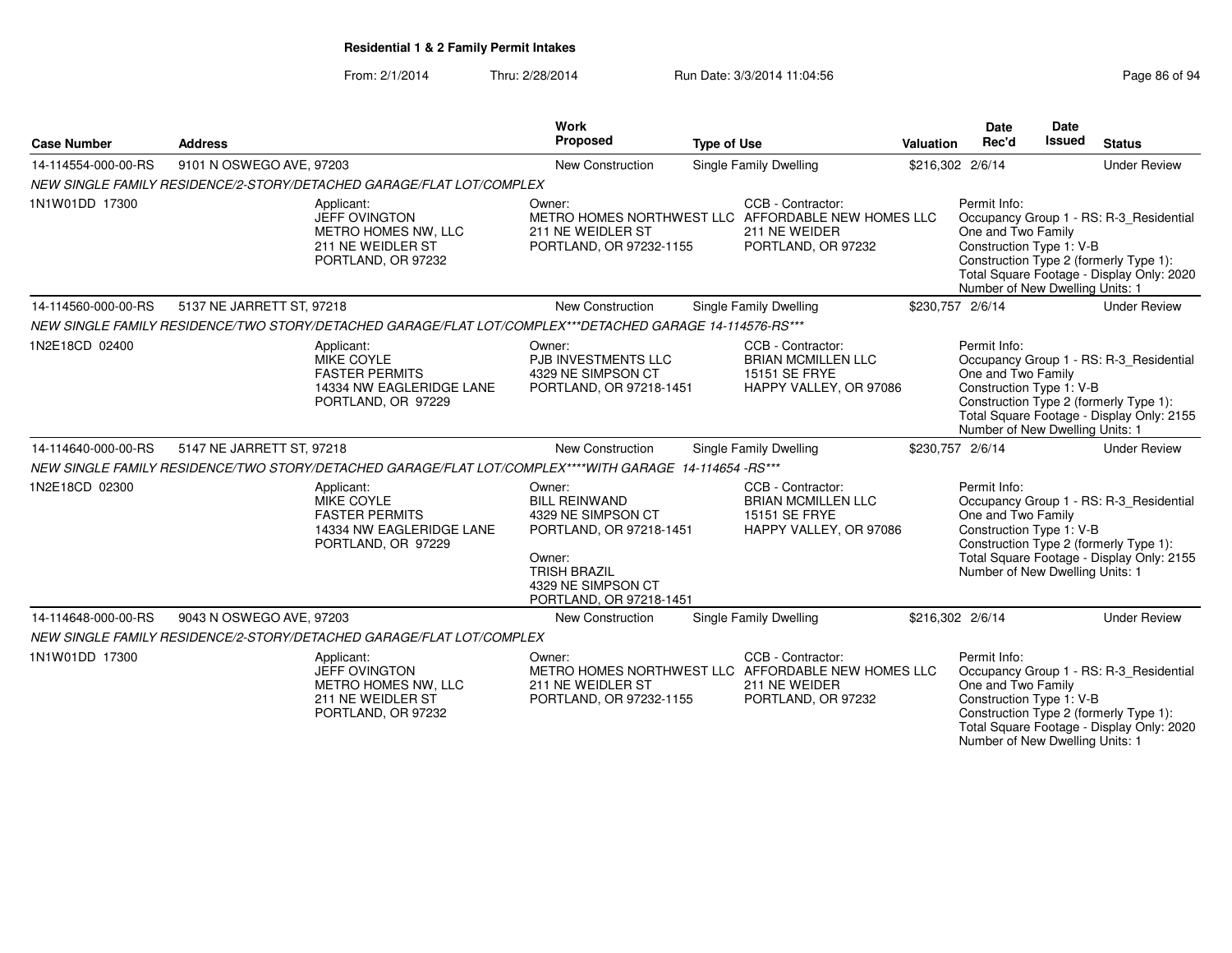From: 2/1/2014Thru: 2/28/2014 Run Date: 3/3/2014 11:04:56 Research 2010 Rage 87 of 94

| <b>Case Number</b>  | <b>Address</b>                                                                                         | <b>Work</b><br>Proposed                                                                                                                                                                                                                                                                        | <b>Type of Use</b>                                                                             | <b>Valuation</b>  | <b>Date</b><br>Rec'd                                                                              | <b>Date</b><br><b>Issued</b> | <b>Status</b>                                                                                                                      |
|---------------------|--------------------------------------------------------------------------------------------------------|------------------------------------------------------------------------------------------------------------------------------------------------------------------------------------------------------------------------------------------------------------------------------------------------|------------------------------------------------------------------------------------------------|-------------------|---------------------------------------------------------------------------------------------------|------------------------------|------------------------------------------------------------------------------------------------------------------------------------|
| 14-115059-000-00-RS | 8027 SE MARTINS AVE, 97206                                                                             | <b>New Construction</b>                                                                                                                                                                                                                                                                        | Single Family Dwelling                                                                         | \$170,790 2/12/14 |                                                                                                   |                              | <b>Under Review</b>                                                                                                                |
|                     | NEW SINGLE FAMILY RESIDENCE/TWO STORY/ATTACHED GARAGE/FLAT LOT/COMPLEX****WEST OF NSFR 14-115074-RS*** |                                                                                                                                                                                                                                                                                                |                                                                                                |                   |                                                                                                   |                              |                                                                                                                                    |
| 1S2E17DD 00500      | Applicant:<br><b>KEVIN PARTAIN</b><br><b>URBAN VISIONS</b><br>223 NE 56TH AVE<br>PORTLAND, OR 97213    | Owner:<br>CALVARY EVANGELICAL<br>LUTHERAN<br>8040 SE WOODSTOCK BLVD<br>PORTLAND, OR 97206-5876<br>Owner:<br>CHURCH OF PORTLAND<br><b>MULTNOMAH</b><br>8040 SE WOODSTOCK BLVD<br>PORTLAND, OR 97206-5876                                                                                        | CCB - Contractor:<br><b>CHALET HOMES LLC</b><br>8733 SE DIVISION ST #201<br>PORTLAND, OR 97266 |                   | Permit Info:<br>One and Two Family<br>Construction Type 1: V-B<br>Number of New Dwelling Units: 1 |                              | Occupancy Group 1 - RS: R-3_Residential<br>Construction Type 2 (formerly Type 1): V-B<br>Total Square Footage - Display Only: 1734 |
|                     |                                                                                                        | Owner:<br><b>COUNTY OREGON</b><br>8040 SE WOODSTOCK BLVD<br>PORTLAND, OR 97206-5876                                                                                                                                                                                                            |                                                                                                |                   |                                                                                                   |                              |                                                                                                                                    |
| 14-115074-000-00-RS | 8031 SE MARTINS AVE, 97206                                                                             | New Construction                                                                                                                                                                                                                                                                               | Single Family Dwelling                                                                         | \$170,790 2/12/14 |                                                                                                   |                              | <b>Under Review</b>                                                                                                                |
|                     | NEW SINGLE FAMILY RESIDENCE/TWO STORY/ATTACHED GARAGE/FLAT LOT/COMPLEX****EAST OF NSFR 14-115059-RS*** |                                                                                                                                                                                                                                                                                                |                                                                                                |                   |                                                                                                   |                              |                                                                                                                                    |
| 1S2E17DD 00500      | Applicant:<br><b>KEVIN PARTAIN</b><br><b>URBAN VISIONS</b><br>223 NE 56TH AVE<br>PORTLAND, OR 97213    | Owner:<br>CALVARY EVANGELICAL<br>LUTHERAN<br>8040 SE WOODSTOCK BLVD<br>PORTLAND, OR 97206-5876<br>Owner:<br>CHURCH OF PORTLAND<br><b>MULTNOMAH</b><br>8040 SE WOODSTOCK BLVD<br>PORTLAND, OR 97206-5876<br>Owner:<br><b>COUNTY OREGON</b><br>8040 SE WOODSTOCK BLVD<br>PORTLAND, OR 97206-5876 | CCB - Contractor:<br><b>CHALET HOMES LLC</b><br>8733 SE DIVISION ST #201<br>PORTLAND, OR 97266 |                   | Permit Info:<br>One and Two Family<br>Construction Type 1: V-B<br>Number of New Dwelling Units: 1 |                              | Occupancy Group 1 - RS: R-3_Residential<br>Construction Type 2 (formerly Type 1): V-B<br>Total Square Footage - Display Only: 1734 |
| 14-115098-000-00-RS | 1635 SE 88TH AVE, 97216                                                                                | New Construction                                                                                                                                                                                                                                                                               | <b>Single Family Dwelling</b>                                                                  | \$171,968 2/11/14 |                                                                                                   |                              | <b>Under Review</b>                                                                                                                |
|                     | NEW SINGLE FAMILY RESIDENCE/TWO STORY/ATTACHED GARAGE/FLAT LOT/COMPLEX                                 |                                                                                                                                                                                                                                                                                                |                                                                                                |                   |                                                                                                   |                              |                                                                                                                                    |
| 1S2E04CA 15400      | Applicant:<br><b>KEVIN PARTAIN</b><br><b>URBAN VISIONS</b><br>223 NE 56TH AVE<br>PORTLAND, OR 97213    | Owner:<br>METRO HOMES NW LLC<br>211 NE WEIDLER ST<br>PORTLAND, OR 97232                                                                                                                                                                                                                        | CCB - Contractor:<br>CHALET HOMES LLC<br>8733 SE DIVISION ST #201<br>PORTLAND, OR 97266        |                   | Permit Info:<br>One and Two Family<br>Construction Type 1: V-B<br>Number of New Dwelling Units: 1 |                              | Occupancy Group 1 - RS: R-3_Residential<br>Construction Type 2 (formerly Type 1): V-B<br>Total Square Footage - Display Only: 1745 |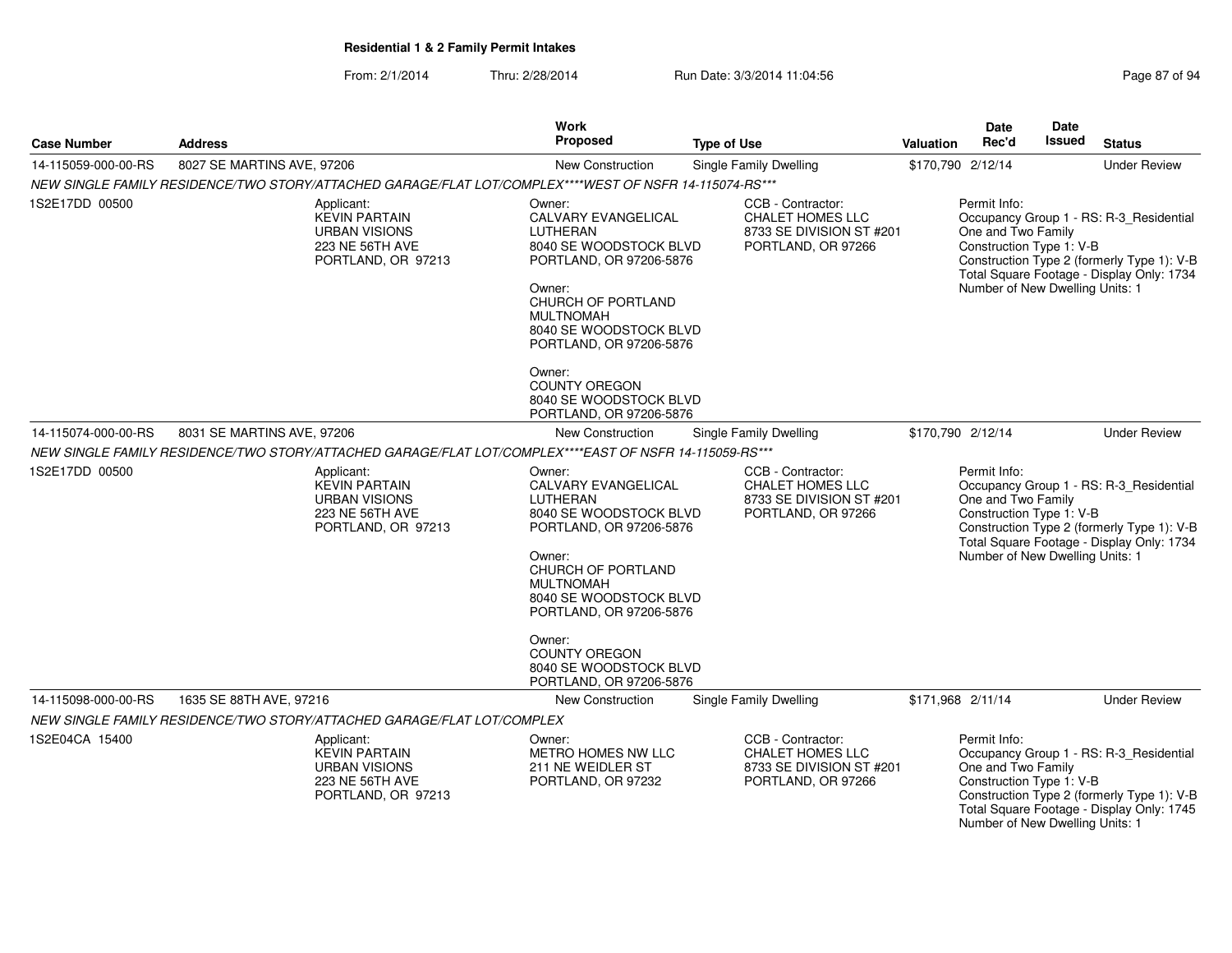|                                          |                            |                                                                                                                                                        | <b>Work</b>                                                                                           |                    |                                                                                                                                      |           | <b>Date</b>                                                                                       | Date          |                                                                                                                                    |
|------------------------------------------|----------------------------|--------------------------------------------------------------------------------------------------------------------------------------------------------|-------------------------------------------------------------------------------------------------------|--------------------|--------------------------------------------------------------------------------------------------------------------------------------|-----------|---------------------------------------------------------------------------------------------------|---------------|------------------------------------------------------------------------------------------------------------------------------------|
| <b>Case Number</b>                       | <b>Address</b>             |                                                                                                                                                        | Proposed                                                                                              | <b>Type of Use</b> |                                                                                                                                      | Valuation | Rec'd                                                                                             | <b>Issued</b> | <b>Status</b>                                                                                                                      |
| 14-115174-000-00-RS                      | 5450 SE MALDEN DR          |                                                                                                                                                        | New Construction                                                                                      |                    | Single Family Dwelling                                                                                                               |           | \$265,852 2/11/14                                                                                 |               | <b>Under Review</b>                                                                                                                |
|                                          |                            | NEW SINGLE FAMILY RESIDENCE/TWO STORY/ATTACHED GARAGE/FLAT LOT/COMPLEX                                                                                 |                                                                                                       |                    |                                                                                                                                      |           |                                                                                                   |               |                                                                                                                                    |
| 1S2E19DC 04901                           |                            | Applicant:<br><b>KEVIN PARTAIN</b>                                                                                                                     | Owner:<br>BLACK DIAMOND CAPITAL LLC                                                                   |                    | CCB - Contractor:<br><b>KRISTY RAASCH</b>                                                                                            |           | Permit Info:                                                                                      |               | Occupancy Group 1 - RS: R-3_Residential                                                                                            |
| <b>SEQUOIA FLATS</b><br>LOT <sub>1</sub> |                            | <b>URBAN VISIONS</b><br>223 NE 56TH AVE<br>PORTLAND, OR 97213                                                                                          | PO BOX 2007<br>GRESHAM, OR 97030                                                                      |                    | RAASCH CONSTRUCTION LTD<br>3880 SE DEER CREEK WAY<br>GRESHAM, OR 97080                                                               |           | One and Two Family<br>Construction Type 1: V-B<br>Number of New Dwelling Units: 1                 |               | Construction Type 2 (formerly Type 1): V-B<br>Total Square Footage - Display Only: 2767                                            |
| 14-115215-000-00-RS                      | 1230 N BUFFALO ST - Unit A |                                                                                                                                                        | <b>New Construction</b>                                                                               |                    | <b>Single Family Dwelling</b>                                                                                                        |           | \$205,058 2/11/14                                                                                 |               | <b>Under Review</b>                                                                                                                |
|                                          |                            | NEW SINGLE FAMILY RESIDENCE/2-STORY WITH ADU IN BASEMENT/FLAT LOT/COMPLEX                                                                              |                                                                                                       |                    |                                                                                                                                      |           |                                                                                                   |               |                                                                                                                                    |
| 1N1E15BB 10202                           |                            | Applicant:<br><b>VLADIMIR YURKOVSKIY</b><br><b>EQUITY DEVELOPMENT GROUP</b><br>14653 SE BERRY CANE LA<br>DAMASCUS, OR 97089                            | Owner:<br>EQUITY DEVELOPMENT GROUP<br><b>LLC</b><br>14653 SE BERRY CANE LN<br>DAMASCUS, OR 97089-7259 |                    | CCB - Contractor:<br><b>CRAFT CONSTRUCTION &amp;</b><br><b>DRYWALL INC</b><br>14653 SE BERRY CANE LN<br>DAMASCUS, OR 97089           |           | Permit Info:<br>One and Two Family<br>Construction Type 1: V-B<br>Number of New Dwelling Units: 2 |               | Occupancy Group 1 - RS: R-3_Residential<br>Construction Type 2 (formerly Type 1):<br>Total Square Footage - Display Only: 1915     |
| 14-115243-000-00-RS                      | 8414 NE RUSSELL ST, 97220  |                                                                                                                                                        | New Construction                                                                                      |                    | Single Family Dwelling                                                                                                               |           | \$98,835 2/18/14                                                                                  |               | <b>Under Review</b>                                                                                                                |
|                                          |                            | NEW SINGLE FAMILY RESIDENCE/ONE STORY/NO GARAGE/FLAT LOT/COMPLEX                                                                                       |                                                                                                       |                    |                                                                                                                                      |           |                                                                                                   |               |                                                                                                                                    |
| 1N2E28CB 01600                           |                            | Applicant:<br><b>LISA BARKER</b><br><b>LMB PERMIT SERVICES</b><br>307 NW 16TH AVENUE<br>BATTLEGROUND WA 98604                                          | Owner:<br>KIMCO PROPERTIES LTD<br>22060 SE 442ND AVE<br>SANDY, OR 97055-8443                          |                    | CCB - Contractor:<br><b>LISA BARKER</b><br>MARC HARDING CONSTRUCTION<br><b>INC</b><br>1907 NE 119TH AVE<br>PORTLAND OR 97220         |           | Permit Info:<br>One and Two Family<br>Construction Type 1: V-B<br>Number of New Dwelling Units: 1 |               | Occupancy Group 1 - RS: R-3 Residential<br>Construction Type 2 (formerly Type 1):<br>Total Square Footage - Display Only: 923      |
| 14-115332-000-00-RS                      | 2011 NE 7TH AVE, 97212     |                                                                                                                                                        | New Construction                                                                                      |                    | <b>Single Family Dwelling</b>                                                                                                        |           | \$302,716 2/11/14                                                                                 |               | <b>Under Review</b>                                                                                                                |
|                                          |                            | NEW SINGLE FAMILY RESIDENCE/2-STORY WITH ADU IN BASEMENT/1-CAR GARAGE/FLAT LOT/COMPLEX                                                                 |                                                                                                       |                    |                                                                                                                                      |           |                                                                                                   |               |                                                                                                                                    |
| 1N1E26CC 02000                           |                            | Applicant:<br><b>GENE PAVLENKO</b><br>ANAMIC CONSTRUCTION INC.<br>12808 SE COOPER ST<br>PORTLAND, OR 97236                                             | Owner:<br>ANAMIC CONSTRUCTION INC<br>12808 SE COOPER ST<br>PORTLAND, OR 97236-4979                    |                    | CCB - Contractor:<br><b>GENE PAVLENKO</b><br>ANAMIC CONSTRUCTION INC.<br>12808 SE COOPER ST<br>PORTLAND, OR 97236                    |           | Permit Info:<br>One and Two Family<br>Construction Type 1: V-B<br>Number of New Dwelling Units: 2 |               | Occupancy Group 1 - RS: R-3_Residential<br>Construction Type 2 (formerly Type 1): V-B<br>Total Square Footage - Display Only: 2989 |
| 14-115334-000-00-RS                      | 5623 N DEPAUW ST, 97203    |                                                                                                                                                        | <b>New Construction</b>                                                                               |                    | Single Family Dwelling                                                                                                               |           | \$202,167 2/11/14                                                                                 |               | <b>Under Review</b>                                                                                                                |
|                                          |                            | NEW SINGLE FAMILY RESIDENCE/2-STORY/DETACHED GARAGE/FLAT LOT/COMPLEX+++SIGNED LIMITED STRUCTURAL ENGINEERING+++***WITH DETACHED GARAGE 14-115341-RS*** |                                                                                                       |                    |                                                                                                                                      |           |                                                                                                   |               |                                                                                                                                    |
| 1N1E07DA 15900                           |                            | Applicant:<br><b>COREY LARNER</b><br>CG LARNER GENERAL<br>CONTRACTING INC<br>1527 SW 57TH AVE<br>PORTLAND OR 97221                                     | Owner:<br>CG LARNER GENERAL<br><b>CONTRACTING</b><br>2625 SW PATTON RD<br>PORTLAND, OR 97201          |                    | CCB - Contractor:<br><b>JEFF JORGENSON</b><br>C G LARNER GENERAL<br><b>CONTRACTING INC</b><br>1527 SW 57TH AVE<br>PORTLAND, OR 97221 |           | Permit Info:<br>One and Two Family<br>Construction Type 1: V-B<br>Number of New Dwelling Units: 1 |               | Occupancy Group 1 - RS: R-3_Residential<br>Construction Type 2 (formerly Type 1):<br>Total Square Footage - Display Only: 1888     |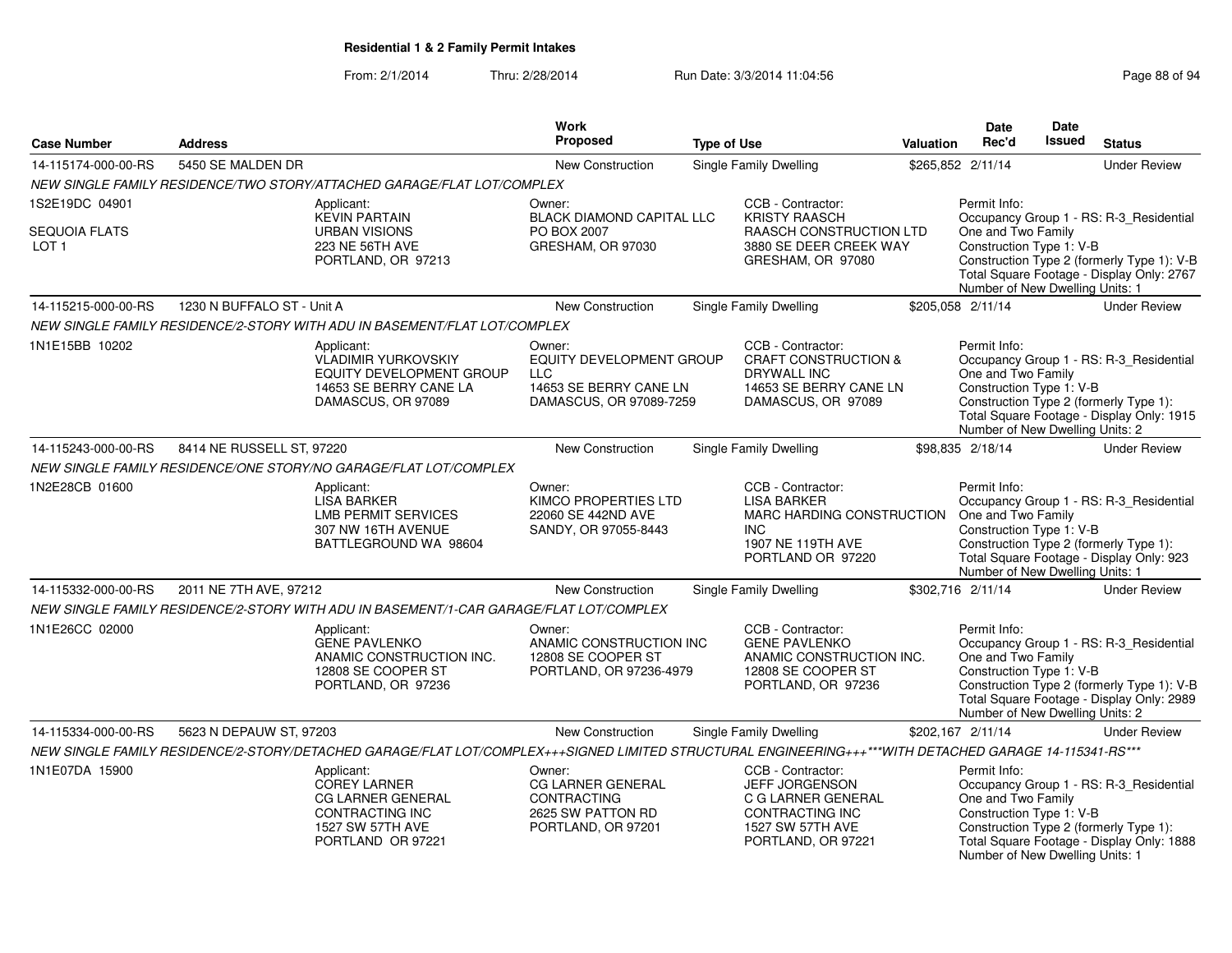|                     |                             |                                                                                                       | Work                                                                                                                                                            |                                                                                                 |                  | <b>Date</b>                                                                                       | <b>Date</b> |                                                                                                                                    |
|---------------------|-----------------------------|-------------------------------------------------------------------------------------------------------|-----------------------------------------------------------------------------------------------------------------------------------------------------------------|-------------------------------------------------------------------------------------------------|------------------|---------------------------------------------------------------------------------------------------|-------------|------------------------------------------------------------------------------------------------------------------------------------|
| <b>Case Number</b>  | <b>Address</b>              |                                                                                                       | <b>Proposed</b>                                                                                                                                                 | <b>Type of Use</b>                                                                              | <b>Valuation</b> | Rec'd                                                                                             | Issued      | <b>Status</b>                                                                                                                      |
| 14-115706-000-00-RS | 977 SW MAPLECREST CT, 97219 |                                                                                                       | New Construction                                                                                                                                                | Single Family Dwelling                                                                          |                  | \$385,172 2/12/14                                                                                 |             | <b>Under Review</b>                                                                                                                |
|                     |                             | NEW SINGLE FAMILY RESIDENCE/1-STORY/2-CAR GARAGE/SLOPED LOT/COMPLEX/ATTACHED ADU                      |                                                                                                                                                                 |                                                                                                 |                  |                                                                                                   |             |                                                                                                                                    |
| 1S1E28DB 02700      |                             | Applicant:<br><b>Edwin Swartz</b><br><b>ESCM INC</b><br>520 5th street<br>Lake Oswego, 97034          | Owner:<br><b>KATHLEEN VIAN</b><br>3180 EDGEMONT RD<br>LAKE OSWEGO, OR 97035<br>Owner:<br><b>HOWARD D BORNSTEIN</b><br>3180 EDGEMONT RD<br>LAKE OSWEGO, OR 97035 | CCB - Contractor:<br><b>ESCM INC</b><br>520 FIFTH ST<br>LAKE OSWEGO, OR 97034                   |                  | Permit Info:<br>One and Two Family<br>Construction Type 1: V-B<br>Number of New Dwelling Units: 2 |             | Occupancy Group 1 - RS: R-3_Residential<br>Construction Type 2 (formerly Type 1): V-B<br>Total Square Footage - Display Only: 3908 |
| 14-115739-000-00-RS | 8709 N DWIGHT AVE, 97203    |                                                                                                       | New Construction                                                                                                                                                | Single Family Dwelling                                                                          |                  | \$164,561 2/13/14                                                                                 |             | <b>Under Review</b>                                                                                                                |
|                     |                             | NEW SINGLE FAMILY RESIDENCE/2-STORY/1-CAR GARAGE/FLAT LOT/COMPLEX                                     |                                                                                                                                                                 |                                                                                                 |                  |                                                                                                   |             |                                                                                                                                    |
| 1N1E08BD 02802      |                             | Applicant:<br><b>KEVIN PARTAIN</b><br><b>URBAN VISIONS</b><br>223 NE 56TH AVE<br>PORTLAND, OR 97213   | Owner:<br>FISH CONSTRUCTION NW INC<br>1834 SW 58TH AVE<br>PORTLAND, OR 97221                                                                                    | CCB - Contractor:<br>FISH CONSTRUCTION NW INC<br>1834 SW 58TH AVE STE #102<br>PORTLAND OR 97221 |                  | Permit Info:<br>One and Two Family<br>Construction Type 1: V-B<br>Number of New Dwelling Units: 1 |             | Occupancy Group 1 - RS: R-3_Residential<br>Construction Type 2 (formerly Type 1): V-B<br>Total Square Footage - Display Only: 1687 |
| 14-115747-000-00-RS | 8715 N DWIGHT AVE, 97203    |                                                                                                       | New Construction                                                                                                                                                | Single Family Dwelling                                                                          |                  | \$164,561 2/13/14                                                                                 |             | <b>Under Review</b>                                                                                                                |
|                     |                             | NEW SINGLE FAMILY RESIDENCE/2-STORY/1-CAR GARAGE/FLAT LOT/COMPLEX                                     |                                                                                                                                                                 |                                                                                                 |                  |                                                                                                   |             |                                                                                                                                    |
| 1N1E08BD 02801      |                             | Applicant:<br><b>KEVIN PARTAIN</b><br><b>URBAN VISIONS</b><br>223 NE 56TH AVE<br>PORTLAND, OR 97213   | Owner:<br>FISH CONSTRUCTION NW INC<br>1834 SW 58TH AVE<br>PORTLAND, OR 97221                                                                                    | CCB - Contractor:<br>FISH CONSTRUCTION NW INC<br>1834 SW 58TH AVE STE #102<br>PORTLAND OR 97221 |                  | Permit Info:<br>One and Two Family<br>Construction Type 1: V-B<br>Number of New Dwelling Units: 1 |             | Occupancy Group 1 - RS: R-3 Residential<br>Construction Type 2 (formerly Type 1): V-B<br>Total Square Footage - Display Only: 1687 |
| 14-115794-000-00-RS | 4419 NE 80TH AVE, 97218     |                                                                                                       | New Construction                                                                                                                                                | Single Family Dwelling                                                                          |                  | \$164,561 2/13/14                                                                                 |             | <b>Under Review</b>                                                                                                                |
|                     |                             | NEW SINGLE FAMILY RESIDENCE/2-STORY/1-CAR GARAGE/FLAG LOT/COMPLEX                                     |                                                                                                                                                                 |                                                                                                 |                  |                                                                                                   |             |                                                                                                                                    |
| 1N2E20DA 03900      |                             | Applicant:<br><b>KEVIN PARTAIN</b><br><b>URBAN VISIONS</b><br>223 NE 56TH AVE<br>PORTLAND, OR 97213   | Owner:<br>PHOENIX REDEVELOPMENT INC<br>516 SE MORRISON ST #700<br>PORTLAND, OR 97214-2347                                                                       | CCB - Contractor:<br>FISH CONSTRUCTION NW INC<br>1834 SW 58TH AVE STE #102<br>PORTLAND OR 97221 |                  | Permit Info:<br>One and Two Family<br>Construction Type 1: V-B<br>Number of New Dwelling Units: 1 |             | Occupancy Group 1 - RS: R-3_Residential<br>Construction Type 2 (formerly Type 1): V-B<br>Total Square Footage - Display Only: 1687 |
| 14-115873-000-00-RS | 4625 N HUNT ST, 97203       |                                                                                                       | New Construction                                                                                                                                                | Single Family Dwelling                                                                          |                  | \$174,647 2/13/14                                                                                 |             | <b>Under Review</b>                                                                                                                |
|                     |                             | NEW SINGLE FAMILY RESIDENCE/2-STORY/DETACHED GARAGE/FLAT LOT/COMPLEX***SEE 14-115897-RS FOR GARAGE*** |                                                                                                                                                                 |                                                                                                 |                  |                                                                                                   |             |                                                                                                                                    |
| 1N1E08BD 02900      |                             | Applicant:<br><b>KEVIN PARTAIN</b><br><b>URBAN VISIONS</b><br>223 NE 56TH AVE<br>PORTLAND, OR 97213   | Owner:<br>FISH CONSTRUCTION NW INC<br>1834 SW 58TH AVE<br>PORTLAND, OR 97221                                                                                    | CCB - Contractor:<br>FISH CONSTRUCTION NW INC<br>1834 SW 58TH AVE STE #102<br>PORTLAND OR 97221 |                  | Permit Info:<br>One and Two Family<br>Construction Type 1: V-B<br>Number of New Dwelling Units: 1 |             | Occupancy Group 1 - RS: R-3_Residential<br>Total Square Footage - Display Only: 1631                                               |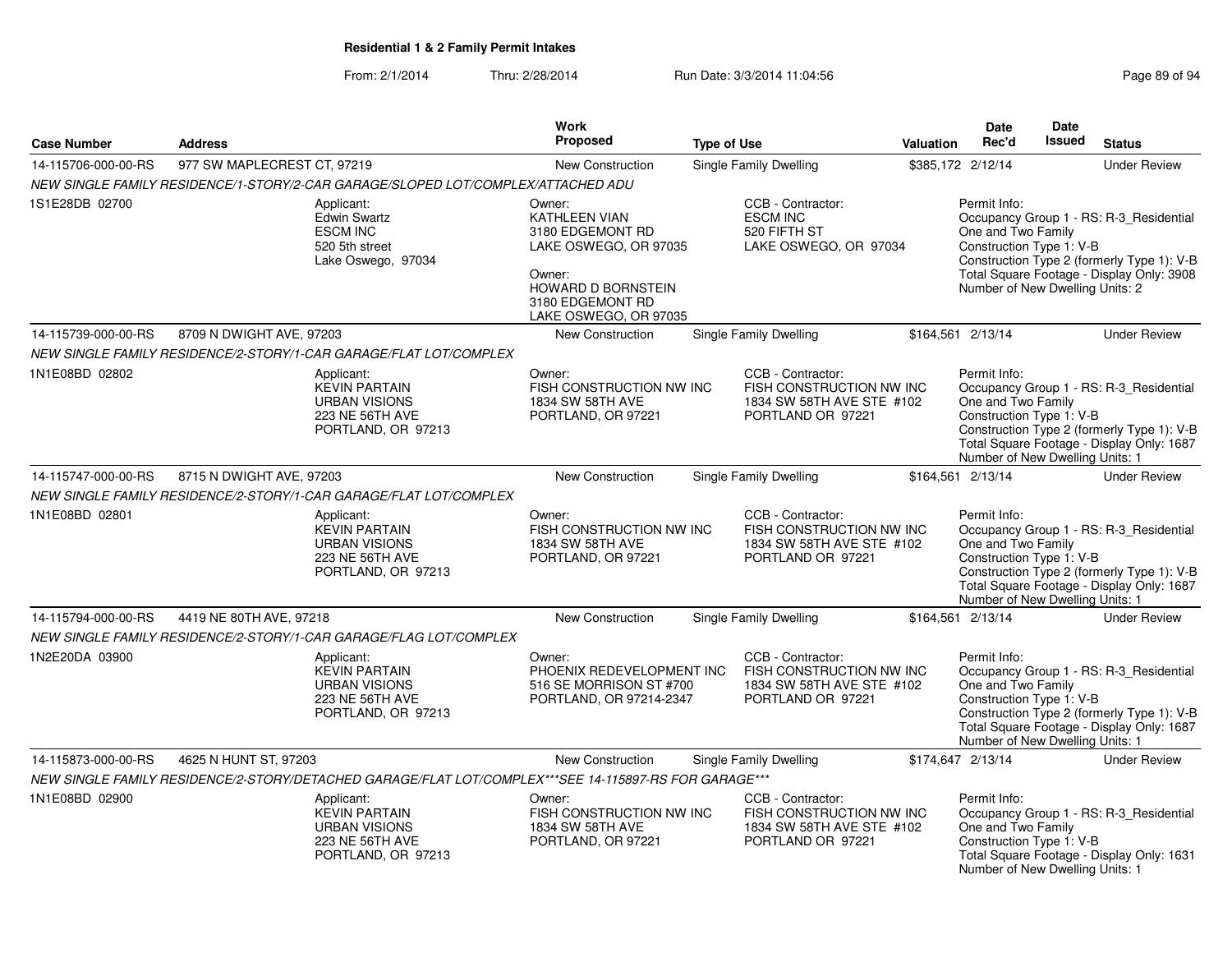| <b>Case Number</b>  | <b>Address</b>           |                                                                                                         | <b>Work</b><br><b>Proposed</b>                                                                                                                                                          | <b>Type of Use</b> |                                                                                            | <b>Valuation</b> | <b>Date</b><br>Rec'd                                                                              | <b>Date</b><br><b>Issued</b> | <b>Status</b>                                                                                                                      |
|---------------------|--------------------------|---------------------------------------------------------------------------------------------------------|-----------------------------------------------------------------------------------------------------------------------------------------------------------------------------------------|--------------------|--------------------------------------------------------------------------------------------|------------------|---------------------------------------------------------------------------------------------------|------------------------------|------------------------------------------------------------------------------------------------------------------------------------|
| 14-116222-000-00-RS | 4211 NE 77TH AVE         |                                                                                                         | New Construction                                                                                                                                                                        |                    | Single Family Dwelling                                                                     |                  | \$155,400 2/13/14                                                                                 |                              | <b>Under Review</b>                                                                                                                |
|                     |                          | NEW SINGLE FAMILY RESIDENCE/TWO STORY/ATTACHED GARAGE/FLAT LOT/COMPLEX                                  |                                                                                                                                                                                         |                    |                                                                                            |                  |                                                                                                   |                              |                                                                                                                                    |
| 1N2E20DB 18201      |                          | Applicant:<br><b>KIM DRENNEN</b><br>OREGON INNOVATIONS LLC                                              | Owner:<br>PDX RENOVATIONS LLC<br>PO BOX 66406<br>PORTLAND, OR 97290-6406                                                                                                                |                    | CCB - Contractor:<br>OREGON INNOVATIONS LLC<br>PO BOX 9081<br>PORTLAND, OR 97207           |                  | Permit Info:<br>One and Two Family<br>Construction Type 1: V-B<br>Number of New Dwelling Units: 1 |                              | Occupancy Group 1 - RS: R-3_Residential<br>Construction Type 2 (formerly Type 1): V-B<br>Total Square Footage - Display Only: 1594 |
| 14-116242-000-00-RS | 4857 NE 13TH AVE         |                                                                                                         | New Construction                                                                                                                                                                        |                    | Single Family Dwelling                                                                     |                  | \$250,059 2/13/14                                                                                 |                              | <b>Under Review</b>                                                                                                                |
|                     |                          | NEW SINGLE FAMILY RESIDENCE/TWO STORY/ATTACHED GARAGE/FLAT LOT/COMPLEX                                  |                                                                                                                                                                                         |                    |                                                                                            |                  |                                                                                                   |                              |                                                                                                                                    |
| 1N1E23BD 11201      |                          | Applicant:<br><b>KIM DRENNEN</b><br>OREGON INNOVATIONS LLC                                              | Owner:<br><b>BELLAJOUR LLC</b><br>PO BOX 66406<br>PORTLAND, OR 97290-6406                                                                                                               |                    | CCB - Contractor:<br>OREGON INNOVATIONS LLC<br>PO BOX 9081<br>PORTLAND, OR 97207           |                  | Permit Info:<br>One and Two Family<br>Construction Type 1: V-B<br>Number of New Dwelling Units: 1 |                              | Occupancy Group 1 - RS: R-3_Residential<br>Construction Type 2 (formerly Type 1): V-B<br>Total Square Footage - Display Only: 2622 |
| 14-116544-000-00-RS | 9005 N OSWEGO AVE, 97203 |                                                                                                         | New Construction                                                                                                                                                                        |                    | Single Family Dwelling                                                                     |                  | \$254,143 2/13/14                                                                                 |                              | <b>Under Review</b>                                                                                                                |
|                     |                          | NEW SINGLE FAMILY RESIDENCE/2-STORY/FINISHED BASEMENT/1-CAR TUCK UNDER GARAGE/FLAT LOT/COMPLEX          |                                                                                                                                                                                         |                    |                                                                                            |                  |                                                                                                   |                              |                                                                                                                                    |
| 1N1W01DD 17600      |                          | Applicant:<br><b>JEFF OVINGTON</b><br>METRO HOMES NW, LLC<br>211 NE WEIDLER ST<br>PORTLAND, OR 97232    | Owner:<br>METRO HOMES NW LLC<br>211 NE WEIDLER ST<br>PORTLAND, OR 97232                                                                                                                 |                    | CCB - Contractor:<br>AFFORDABLE NEW HOMES LLC<br>211 NE WEIDER<br>PORTLAND, OR 97232       |                  | Permit Info:<br>One and Two Family<br>Construction Type 1: V-B<br>Number of New Dwelling Units: 1 |                              | Occupancy Group 1 - RS: R-3_Residential<br>Construction Type 2 (formerly Type 1): V-B<br>Total Square Footage - Display Only: 2608 |
| 14-116558-000-00-RS | 8115 N HUDSON ST, 97203  |                                                                                                         | New Construction                                                                                                                                                                        |                    | Single Family Dwelling                                                                     |                  | \$254,143 2/13/14                                                                                 |                              | <b>Under Review</b>                                                                                                                |
|                     |                          | NEW SINGLE FAMILY RESIDENCE/2-STORY/FINISHED BASEMENT/1-CAR TUCK UNDER GARAGE/FLAT LOT/COMPLEX          |                                                                                                                                                                                         |                    |                                                                                            |                  |                                                                                                   |                              |                                                                                                                                    |
| 1N1W01DD 17600      |                          | Applicant:<br><b>JEFF OVINGTON</b><br>METRO HOMES NW. LLC<br>211 NE WEIDLER ST<br>PORTLAND, OR 97232    | Owner:<br><b>METRO HOMES NW LLC</b><br>211 NE WEIDLER ST<br>PORTLAND, OR 97232                                                                                                          |                    | CCB - Contractor:<br>AFFORDABLE NEW HOMES LLC<br>211 NE WEIDER<br>PORTLAND, OR 97232       |                  | Permit Info:<br>One and Two Family<br>Construction Type 1: V-B<br>Number of New Dwelling Units: 1 |                              | Occupancy Group 1 - RS: R-3_Residential<br>Construction Type 2 (formerly Type 1): V-B<br>Total Square Footage - Display Only: 2608 |
| 14-116996-000-00-RS | 8130 SE 145TH CT, 97236  |                                                                                                         | New Construction                                                                                                                                                                        |                    | Single Family Dwelling                                                                     |                  | \$342,547 2/14/14                                                                                 |                              | <b>Under Review</b>                                                                                                                |
|                     |                          | NEW SINGLE FAMILY RESIDENCE/2-STORY/2-CAR GARAGE/SLOPED LOT/COMPLEX                                     |                                                                                                                                                                                         |                    |                                                                                            |                  |                                                                                                   |                              |                                                                                                                                    |
| 1S2E24CC 07400      |                          | Applicant:<br>SHANNON MCDONALD<br>PAHLISCH HOMES INC<br>12725 SW 66TH AVE, SUITE 101<br>TIGARD OR 97223 | Owner:<br>FOOTHILLS PORTLAND LIMITED<br>6060 BLINK BONNIE RD<br>W VANCOUVER, BC V7W 1V8<br>CANADA<br>Owner:<br>PARTNERSHIP<br>6060 BLINK BONNIE RD<br>W VANCOUVER, BC V7W 1V8<br>CANADA |                    | CCB - Contractor:<br>PAHLISCH HOMES INC<br>63088 NE 18TH ST STE 100<br>BEND, OR 97701-7102 |                  | Permit Info:<br>One and Two Family<br>Construction Type 1: V-B<br>Number of New Dwelling Units: 1 |                              | Occupancy Group 1 - RS: R-3_Residential<br>Construction Type 2 (formerly Type 1): V-B<br>Total Square Footage - Display Only: 3482 |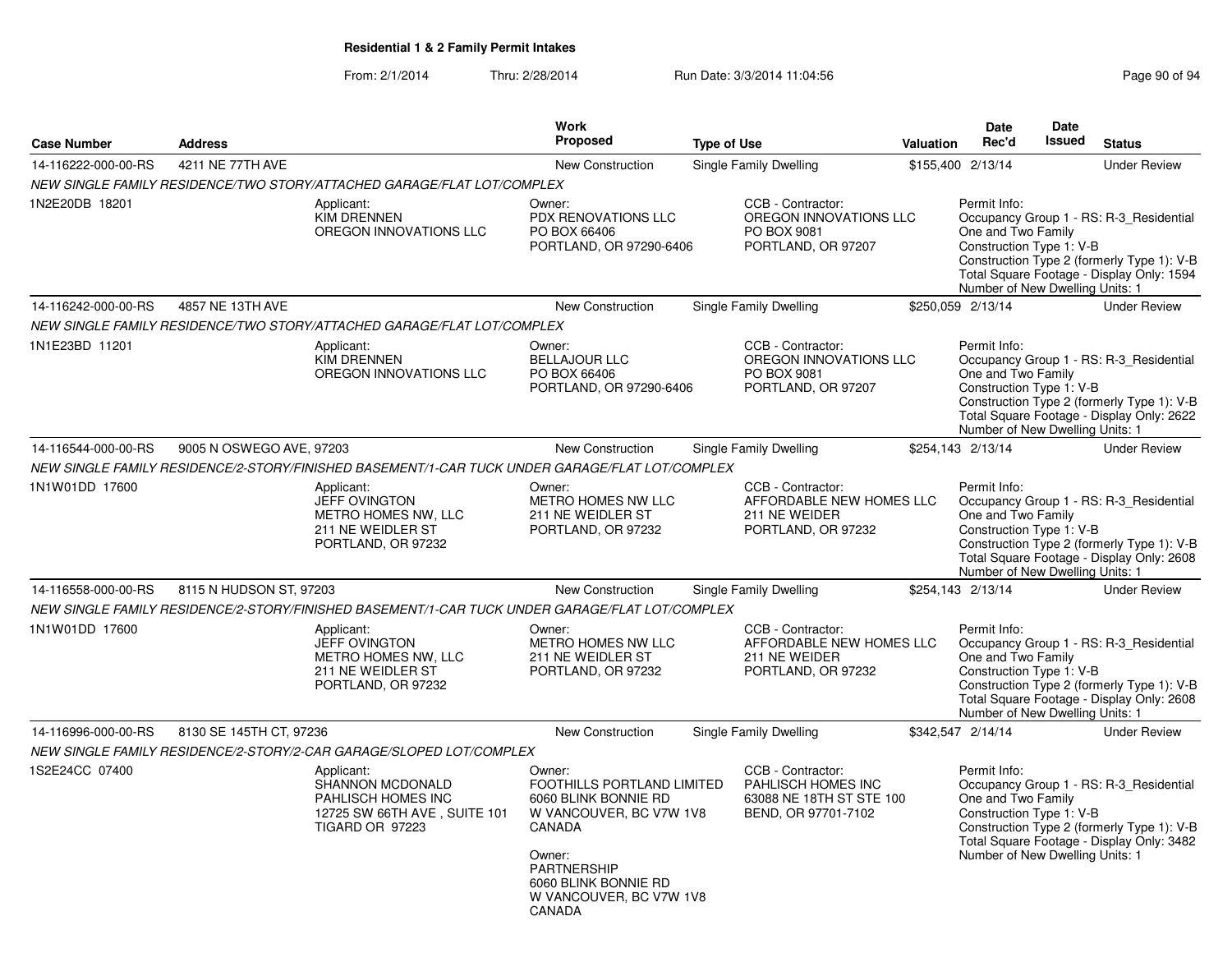|                                                         |                             |                                                                                                             | Work                                                                                                                                                |                    |                                                                                                                                               |           | Date                                                                                              | Date          |                                                                                                                                    |
|---------------------------------------------------------|-----------------------------|-------------------------------------------------------------------------------------------------------------|-----------------------------------------------------------------------------------------------------------------------------------------------------|--------------------|-----------------------------------------------------------------------------------------------------------------------------------------------|-----------|---------------------------------------------------------------------------------------------------|---------------|------------------------------------------------------------------------------------------------------------------------------------|
| <b>Case Number</b>                                      | <b>Address</b>              |                                                                                                             | Proposed                                                                                                                                            | <b>Type of Use</b> |                                                                                                                                               | Valuation | Rec'd                                                                                             | <b>Issued</b> | <b>Status</b>                                                                                                                      |
| 14-117024-000-00-RS                                     | 7015 SE LAFAYETTE ST, 97206 |                                                                                                             | <b>New Construction</b>                                                                                                                             |                    | Single Family Dwelling                                                                                                                        |           | \$246,835 2/14/14                                                                                 |               | <b>Under Review</b>                                                                                                                |
|                                                         |                             | NEW SINGLE FAMILY RESIDENCE/2-STORY/1-CAR TUCK UNDER GARAGE/UNFINISHED BASEMENT/FLAT LOT/COMPLEX            |                                                                                                                                                     |                    |                                                                                                                                               |           |                                                                                                   |               |                                                                                                                                    |
| 1S2E08CA 02000                                          |                             | Applicant:<br><b>KEVIN PARTAIN</b><br><b>URBAN VISIONS</b><br>223 NE 56TH AVE<br>PORTLAND OR 97213          | Owner:<br>UNSICKER PROPERTIES I LLC<br>7900 SW BARNARD DR<br><b>ALOHA, OR 97007</b>                                                                 |                    | CCB - Contractor:<br>IONEL HIJ & AUREL HIJ & DANIEL Occupancy Group 1 - RS: R-3 Residential<br>HIJ<br>16933 SE FOSTER RD<br>GRESHAM, OR 97080 |           | Permit Info:<br>One and Two Family<br>Construction Type 1: V-B<br>Number of New Dwelling Units: 1 |               | Construction Type 2 (formerly Type 1): V-B<br>Total Square Footage - Display Only: 2469                                            |
| 14-117698-000-00-RS                                     | 2433 SE IVON ST, 97202      |                                                                                                             | New Construction                                                                                                                                    |                    | <b>Single Family Dwelling</b>                                                                                                                 |           | \$381,240 2/18/14                                                                                 |               | <b>Under Review</b>                                                                                                                |
|                                                         |                             | NEW SINGLE FAMILY RESIDENCE/THREE STORY WITH BASEMENT/TUCKUNDER GARAGE/FLAT LOT/COMPLEX                     |                                                                                                                                                     |                    |                                                                                                                                               |           |                                                                                                   |               |                                                                                                                                    |
| 1S1E12BB 06900                                          |                             | Applicant:<br><b>MIKE COYLE</b><br><b>FASTER PERMITS</b><br>14334 NW EAGLERIDGE LANE<br>PORTLAND, OR 97229  | Owner:<br>JOHN B JR SATTERBERG<br>2443 SE IVON ST<br>PORTLAND, OR 97202<br>Owner:<br><b>BRANDY L HOVIE</b><br>2443 SE IVON ST<br>PORTLAND, OR 97202 |                    | CCB - Contractor:<br>SATTERBERG CONSTRUCTION<br>PO BOX 42111<br>PORTLAND, OR 97242                                                            |           | Permit Info:<br>One and Two Family<br>Construction Type 1: V-B<br>Number of New Dwelling Units: 1 |               | Occupancy Group 1 - RS: R-3_Residential<br>Construction Type 2 (formerly Type 1): V-B<br>Total Square Footage - Display Only: 3911 |
| 14-117748-000-00-RS                                     | 4525 SW 60TH PL, 97221      |                                                                                                             | New Construction                                                                                                                                    |                    | Single Family Dwelling                                                                                                                        |           | \$330,897 2/18/14                                                                                 |               | <b>Under Review</b>                                                                                                                |
|                                                         |                             | NEW SINGLE FAMILY RESIDENCE/TWO STORY/ATTACHED GARAGE/SLIGHTLY SLOPED LOT/COMPLEX                           |                                                                                                                                                     |                    |                                                                                                                                               |           |                                                                                                   |               |                                                                                                                                    |
| 1S1E18BB 01400                                          |                             | Applicant:<br>ROB HUMPHREY<br><b>FASTER PERMITS</b><br>14334 NW EAGLERIDGE LANE<br>PORTLAND, OR 97229       | Owner:<br>EVERETT CUSTOM HOMES INC<br>735 SW 158TH AVE #180<br>BEAVERTON, OR 97006-4952                                                             |                    | CCB - Contractor:<br><b>VIC REMMERS</b><br>EVERETT CUSTOM HOMES INC<br>735 SW 158TH AVE STE 180<br>BEAVERTON OR 97008                         |           | Permit Info:<br>One and Two Family<br>Construction Type 1: V-B<br>Number of New Dwelling Units: 1 |               | Occupancy Group 1 - RS: R-3_Residential<br>Construction Type 2 (formerly Type 1): V-B<br>Total Square Footage - Display Only: 3385 |
| 14-119627-000-00-RS                                     | 12640 SE CORA ST            |                                                                                                             | <b>New Construction</b>                                                                                                                             |                    | Single Family Dwelling                                                                                                                        |           | \$123,356 2/21/14                                                                                 |               | <b>Under Review</b>                                                                                                                |
|                                                         |                             | NEW SINGLE FAMILY RESIDENCE/2-STORY/NO GARAGE/FLAT LOT/SIMPLE                                               |                                                                                                                                                     |                    |                                                                                                                                               |           |                                                                                                   |               |                                                                                                                                    |
| 1S2E11CC 06406<br><b>GREEN INFILL</b><br>LOT 6          |                             | Applicant:<br><b>J MARK PERKINS</b><br>11471 SE CLOVER LN<br>HAPPY VALLEY, OR 97086-6800                    | Owner:<br><b>J MARK PERKINS</b><br>11471 SE CLOVER LN<br>HAPPY VALLEY, OR 97086-6800                                                                |                    |                                                                                                                                               |           | Permit Info:<br>One and Two Family<br>Construction Type 1: V-B<br>Number of New Dwelling Units: 1 |               | Occupancy Group 1 - RS: R-3_Residential<br>Construction Type 2 (formerly Type 1):<br>Total Square Footage - Display Only: 1152     |
| 14-120380-000-00-RS                                     |                             |                                                                                                             | <b>New Construction</b>                                                                                                                             |                    | <b>Single Family Dwelling</b>                                                                                                                 |           | \$321,223 2/25/14                                                                                 |               | <b>Under Review</b>                                                                                                                |
|                                                         |                             | NEW SINGLE FAMILY RESIDENCE/2-STORY WITH BASEMENT/1-CAR GARAGE/SLOPED LOT/COMPLEX                           |                                                                                                                                                     |                    |                                                                                                                                               |           |                                                                                                   |               |                                                                                                                                    |
| 1S1E04BB 01902                                          |                             | Applicant:                                                                                                  | Owner:                                                                                                                                              |                    | CCB - Contractor:                                                                                                                             |           | Permit Info:                                                                                      |               |                                                                                                                                    |
| <b>CARTERS ADD TO P</b><br>BLOCK 56<br>LOT 9&26 TL 1902 |                             | <b>PAUL MCKEAN</b><br>PAUL MCKEAN ARCHITECTURE,<br>INC.<br>4039 N MISSISSIPPI AVE 306<br>PORTLAND, OR 97227 | SITKA HOLDINGS LLC<br>6663 SW BVRTN HLSDL HWY #302 SERVICES LLC<br>PORTLAND, OR 97225-1403                                                          |                    | PINNACLE CONSTRUCTION<br>6663 SW Beaverton Hillsdale Hwy.<br>#302<br>PORTLAND, OR 97225-1403                                                  |           | One and Two Family<br>Construction Type 1: V-B<br>Number of New Dwelling Units: 1                 |               | Occupancy Group 1 - RS: R-3 Residential<br>Construction Type 2 (formerly Type 1): V-B<br>Total Square Footage - Display Only: 3191 |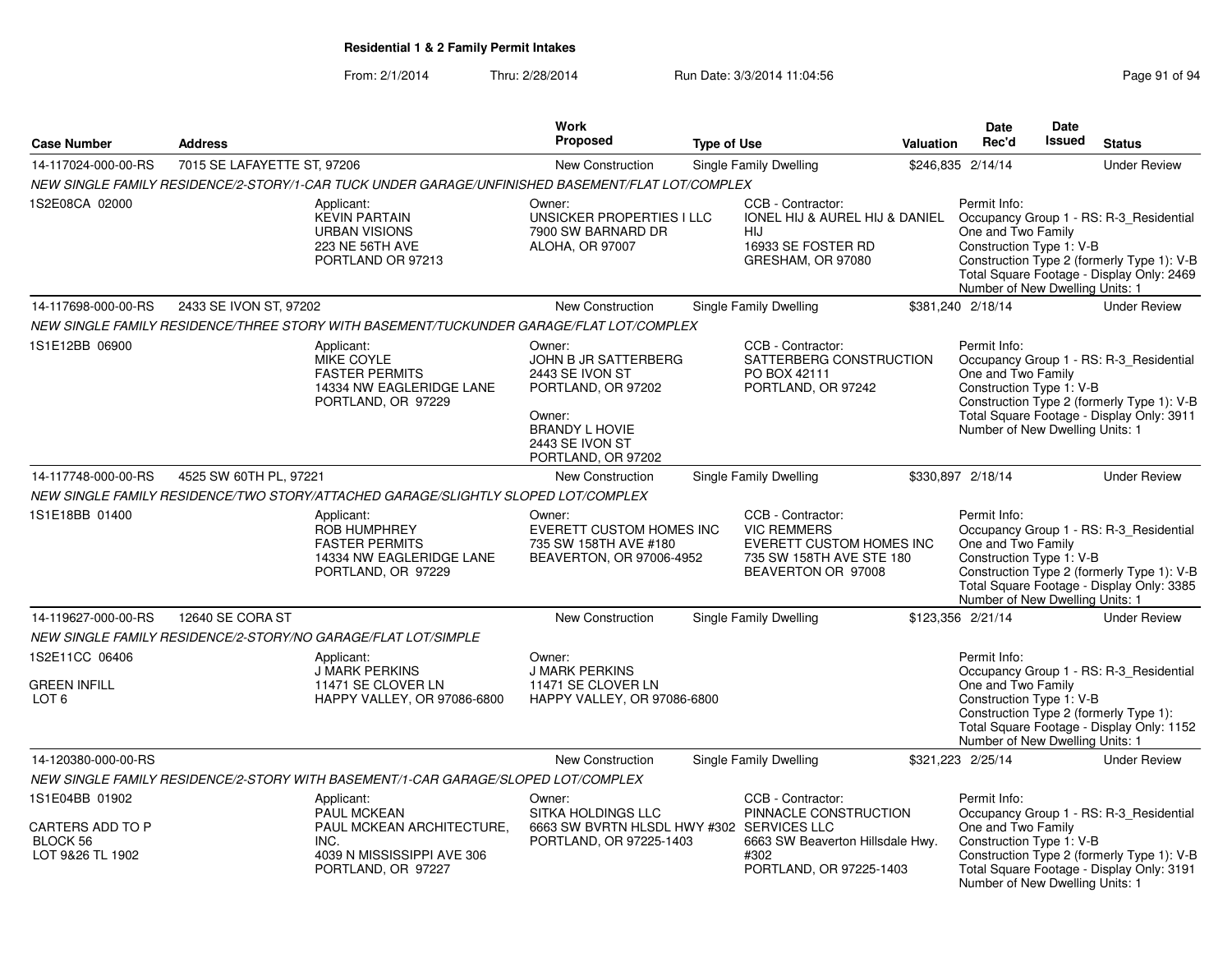| <b>Case Number</b>                                                       | <b>Address</b>                                                                                         | Work<br><b>Proposed</b>                                                                                                                                | <b>Type of Use</b>                                                                                                                                | <b>Valuation</b> | Date<br>Rec'd                                                                                     | Date<br>Issued | <b>Status</b>                                                                                                                      |
|--------------------------------------------------------------------------|--------------------------------------------------------------------------------------------------------|--------------------------------------------------------------------------------------------------------------------------------------------------------|---------------------------------------------------------------------------------------------------------------------------------------------------|------------------|---------------------------------------------------------------------------------------------------|----------------|------------------------------------------------------------------------------------------------------------------------------------|
| 14-120650-000-00-RS                                                      | 2808 SE BELMONT ST, 97214                                                                              | New Construction                                                                                                                                       | Single Family Dwelling                                                                                                                            |                  | \$252,843 2/25/14                                                                                 |                | <b>Under Review</b>                                                                                                                |
|                                                                          | NEW SINGLE FAMILY RESIDENCE/2-STORY WITH BASEMENT/TUCK UNDER GARAGE/FLAT LOT/COMPLEX                   |                                                                                                                                                        |                                                                                                                                                   |                  |                                                                                                   |                |                                                                                                                                    |
| 1S1E01BB 13200<br>HANSONS ADD & 2ND<br>BLOCK <sub>21</sub><br>LOT 1&2    | Applicant:<br><b>KEVIN PARTAIN</b><br><b>URBAN VISIONS</b><br>223 NE 56TH AVE<br>PORTLAND OR 97213     | Owner:<br><b>EDEN ENTERPRISES LLC</b><br>5505 SW DELKER RD<br>TUALATIN, OR 97062-9710                                                                  | CCB - Contractor:<br>Jeff Shrope<br>RENAISSANCE CUSTOM HOMES<br><b>LLC</b><br>16771 Boones Ferry Rd<br>Lake Oswego, OR 97035                      |                  | Permit Info:<br>One and Two Family<br>Construction Type 1: V-B<br>Number of New Dwelling Units: 1 |                | Occupancy Group 1 - RS: R-3_Residential<br>Construction Type 2 (formerly Type 1): V-B<br>Total Square Footage - Display Only: 2540 |
| 14-120951-000-00-RS                                                      | 5437 SE KNAPP ST, 97206                                                                                | New Construction                                                                                                                                       | Single Family Dwelling                                                                                                                            |                  | \$171,968 2/26/14                                                                                 |                | <b>Under Review</b>                                                                                                                |
|                                                                          | NEW SINGLE FAMILY RESIDENCE/2-STORY/1-CAR GARAGE/FLAT LOT/COMPLEX                                      |                                                                                                                                                        |                                                                                                                                                   |                  |                                                                                                   |                |                                                                                                                                    |
| 1S2E19AC 04600<br><b>OBERLIN</b><br>BLOCK 6<br>LOT 17&18                 | Applicant:<br><b>KEVIN PARTAIN</b><br><b>URBAN VISIONS</b><br>223 NE 56TH AVENUE<br>PORTLAND, OR 97213 | Owner:<br>ROBERT L RICHARDSON<br>P O BOX 68186<br>OAK GROVE, OR 97268<br>Owner:<br>JUDITH J RICHARDSON<br>P O BOX 68186<br>OAK GROVE, OR 97268         | CCB - Contractor:<br>FOGLIO HOMES & DEVELOPMENT Occupancy Group 1 - RS: R-3_Residential<br><b>INC</b><br><b>PO BOX 120</b><br>GLADSTONE, OR 97027 |                  | Permit Info:<br>One and Two Family<br>Construction Type 1: V-B<br>Number of New Dwelling Units: 1 |                | Construction Type 2 (formerly Type 1): V-B<br>Total Square Footage - Display Only: 1745                                            |
| 14-120964-000-00-RS                                                      | 5437 SE KNAPP ST, 97206                                                                                | New Construction                                                                                                                                       | Single Family Dwelling                                                                                                                            |                  | \$171.968 2/26/14                                                                                 |                | <b>Under Review</b>                                                                                                                |
|                                                                          | NEW SINGLE FAMILY RESIDENCE/2-STORY/1-CAR GARAGE/FLAT LOT/COMPLEX                                      |                                                                                                                                                        |                                                                                                                                                   |                  |                                                                                                   |                |                                                                                                                                    |
| 1S2E19AC 04600<br><b>OBERLIN</b><br>BLOCK 6<br>LOT 17&18                 | Applicant:<br><b>KEVIN PARTAIN</b><br><b>URBAN VISIONS</b><br>223 NE 56TH AVENUE<br>PORTLAND, OR 97213 | Owner:<br>ROBERT L RICHARDSON<br>P O BOX 68186<br>OAK GROVE, OR 97268<br>Owner:<br><b>JUDITH J RICHARDSON</b><br>P O BOX 68186<br>OAK GROVE, OR 97268  | CCB - Contractor:<br>FOGLIO HOMES & DEVELOPMENT Occupancy Group 1 - RS: R-3_Residential<br><b>INC</b><br>PO BOX 120<br>GLADSTONE, OR 97027        |                  | Permit Info:<br>One and Two Family<br>Construction Type 1: V-B<br>Number of New Dwelling Units: 1 |                | Construction Type 2 (formerly Type 1): V-B<br>Total Square Footage - Display Only: 1745                                            |
| 14-121002-000-00-RS                                                      | 7028 N MOBILE AVE, 97217                                                                               | New Construction                                                                                                                                       | Single Family Dwelling                                                                                                                            |                  | \$216,730 2/26/14                                                                                 |                | <b>Under Review</b>                                                                                                                |
|                                                                          | NEW SINGLE FAMILY RESIDENCE/2-STORY/DETACHED GARAGE/FLAT LOT/COMPLEX**DETACHED GARAGE 14-121010-RS**   |                                                                                                                                                        |                                                                                                                                                   |                  |                                                                                                   |                |                                                                                                                                    |
| 1N1E16AB 18300<br><b>FIRST ELECTRIC ADD</b><br>BLOCK 4<br><b>LOT 5-7</b> | Applicant:<br><b>KEVIN PARTAIN</b><br><b>URBAN VISIONS</b><br>223 NE 56TH AVE<br>PORTLAND OR 97213     | Owner:<br><b>NICK E NICHOLS</b><br>7028 N MOBILE AVE<br>PORTLAND, OR 97217<br>Owner:<br><b>LISA NICHOLS</b><br>7028 N MOBILE AVE<br>PORTLAND, OR 97217 | CCB - Contractor:<br><b>VIC REMMERS</b><br><b>EVERETT CUSTOM HOMES INC</b><br>735 SW 158TH AVE STE 180<br>BEAVERTON OR 97008                      |                  | Permit Info:<br>One and Two Family<br>Construction Type 1: V-B<br>Number of New Dwelling Units: 1 |                | Occupancy Group 1 - RS: R-3_Residential<br>Construction Type 2 (formerly Type 1):<br>Total Square Footage - Display Only: 2024     |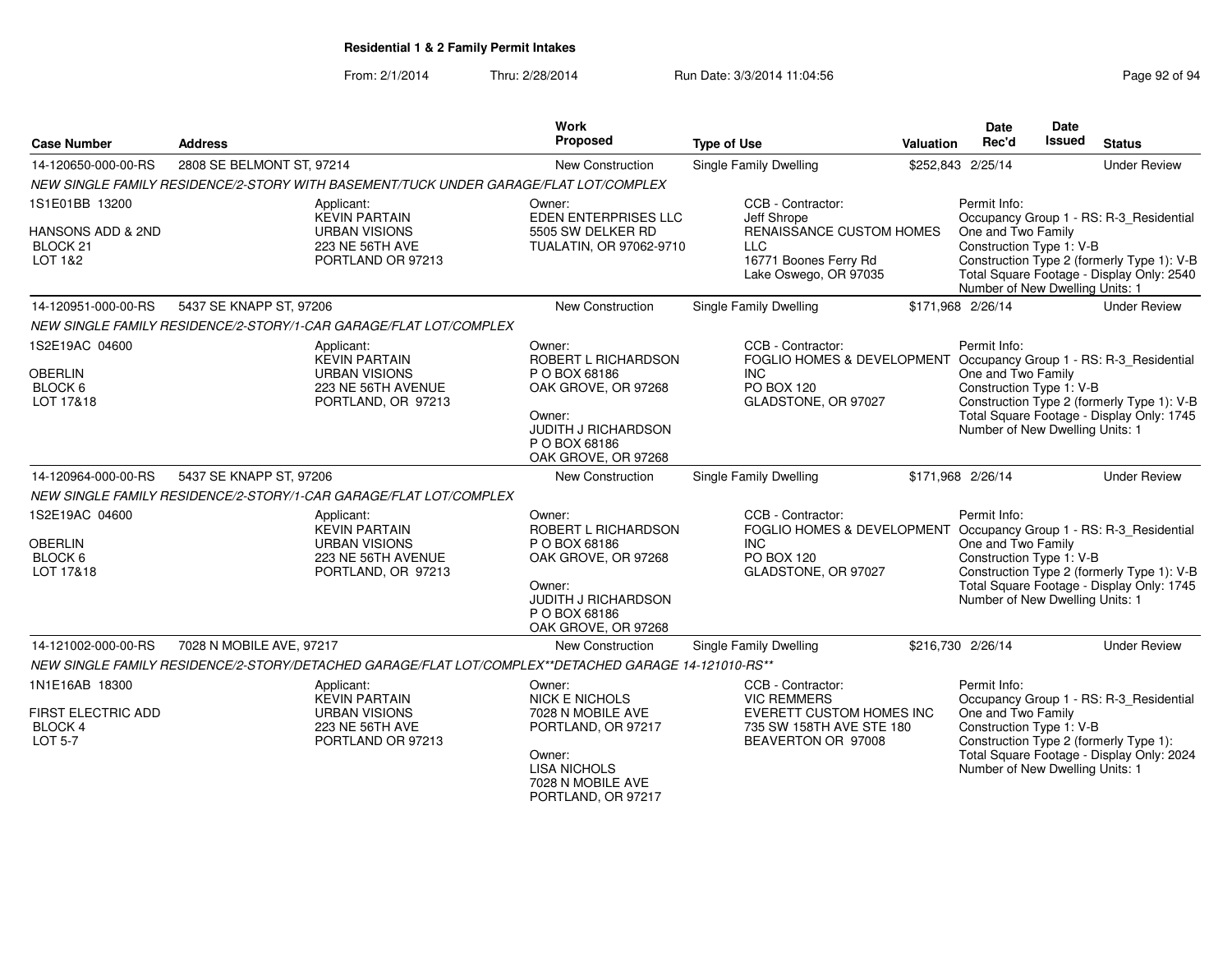| <b>Case Number</b>                                                              | <b>Address</b>              |                                                                                                                                                              | <b>Work</b><br><b>Proposed</b>                                                                                                                        | <b>Type of Use</b>                                                                                                           | Valuation | Date<br>Rec'd                                                                                                                               | Date<br><b>Issued</b> | <b>Status</b>                                                                                                                      |
|---------------------------------------------------------------------------------|-----------------------------|--------------------------------------------------------------------------------------------------------------------------------------------------------------|-------------------------------------------------------------------------------------------------------------------------------------------------------|------------------------------------------------------------------------------------------------------------------------------|-----------|---------------------------------------------------------------------------------------------------------------------------------------------|-----------------------|------------------------------------------------------------------------------------------------------------------------------------|
| 14-121031-000-00-RS                                                             | 7028 N MOBILE AVE, 97217    |                                                                                                                                                              | New Construction                                                                                                                                      | Single Family Dwelling                                                                                                       |           | \$216,730 2/26/14                                                                                                                           |                       | <b>Under Review</b>                                                                                                                |
|                                                                                 |                             | NEW SINGLE FAMILY RESIDENCE/2-STORY/DETACHED GARAGE/FLAT LOT/COMPLEX**WITH GARAGE 14-121034-RS**                                                             |                                                                                                                                                       |                                                                                                                              |           |                                                                                                                                             |                       |                                                                                                                                    |
| 1N1E16AB 18300<br><b>FIRST ELECTRIC ADD</b><br><b>BLOCK 4</b><br><b>LOT 5-7</b> |                             | Applicant:<br><b>KEVIN PARTAIN</b><br><b>URBAN VISIONS</b><br>223 NE 56TH AVE<br>PORTLAND OR 97213                                                           | Owner:<br>NICK E NICHOLS<br>7028 N MOBILE AVE<br>PORTLAND, OR 97217<br>Owner:<br><b>LISA NICHOLS</b><br>7028 N MOBILE AVE<br>PORTLAND, OR 97217       | CCB - Contractor:<br><b>VIC REMMERS</b><br>EVERETT CUSTOM HOMES INC<br>735 SW 158TH AVE STE 180<br>BEAVERTON OR 97008        |           | Permit Info:<br>One and Two Family<br>Construction Type 1: V-B<br>Construction Type 2 (formerly Type 1):<br>Number of New Dwelling Units: 1 |                       | Occupancy Group 1 - RS: R-3_Residential<br>Total Square Footage - Display Only: 2024                                               |
| 14-121079-000-00-RS                                                             |                             |                                                                                                                                                              | New Construction                                                                                                                                      | Single Family Dwelling                                                                                                       |           | \$196,492 2/26/14                                                                                                                           |                       | <b>Under Review</b>                                                                                                                |
|                                                                                 |                             | NEW SINGLE FAMILY RESIDENCE/2-STORY/NO GARAGE/FLAT LOT/COMPLEX                                                                                               |                                                                                                                                                       |                                                                                                                              |           |                                                                                                                                             |                       |                                                                                                                                    |
| 1N1E22DA 03603<br>PARTITION PLAT 2014-8<br>LOT <sub>3</sub>                     |                             | Applicant:<br><b>DARYL GARNER</b><br>PO BOX 11322<br>PORTLAND, OR 97211                                                                                      | Owner:<br><b>LORETTA GARNER</b><br>7321 NE 8TH AVE<br>PORTLAND, OR 97211                                                                              | CCB - Contractor:<br>EG CONTRACTING LLC<br>3535 NE SIMPSON ST<br>PORTLAND, OR 97211                                          |           | Permit Info:<br>One and Two Family<br>Construction Type 1: V-B<br>Construction Type 2 (formerly Type 1):<br>Number of New Dwelling Units: 1 |                       | Occupancy Group 1 - RS: R-3_Residential<br>Total Square Footage - Display Only: 1835                                               |
| 14-121633-000-00-RS                                                             | 534 SE 46TH AVE, 97215      |                                                                                                                                                              | New Construction                                                                                                                                      | Single Family Dwelling                                                                                                       |           | \$282,263 2/27/14                                                                                                                           |                       | <b>Under Review</b>                                                                                                                |
|                                                                                 |                             | NEW SINGLE FAMILY RESIDENCE/2-STORY WITH BASEMENT/NO GARAGE/FLAT LOT/COMPLEX                                                                                 |                                                                                                                                                       |                                                                                                                              |           |                                                                                                                                             |                       |                                                                                                                                    |
| 1S2E06BA 08000<br>PARADISE SPR TR<br><b>BLOCK 7</b><br>LOT <sub>4</sub>         |                             | Applicant:<br><b>KEVIN PARTAIN</b><br>223 NE 56TH AVE<br>PORTLAND, OR 97213-3705                                                                             | Owner:<br><b>LINSEY J OWENS</b><br>534 SE 46TH AVE<br>PORTLAND, OR 97215<br>Owner:<br><b>KENNETH C GERTS</b><br>534 SE 46TH AVE<br>PORTLAND, OR 97215 | CCB - Contractor:<br>Jeff Shrope<br>RENAISSANCE CUSTOM HOMES<br><b>LLC</b><br>16771 Boones Ferry Rd<br>Lake Oswego, OR 97035 |           | Permit Info:<br>One and Two Family<br>Construction Type 1: V-B<br>Construction Type 2 (formerly Type 1):<br>Number of New Dwelling Units: 1 |                       | Occupancy Group 1 - RS: R-3_Residential<br>Total Square Footage - Display Only: 2636                                               |
| 13-167407-REV-01-RS                                                             | 2008 SW MADISON ST, 97205   |                                                                                                                                                              | <b>New Construction</b>                                                                                                                               | Townhouse (2 Units)                                                                                                          |           | $$1,200$ $2/5/14$                                                                                                                           |                       | $2/5/14$ Issued                                                                                                                    |
|                                                                                 |                             | ADDED VALUE REVISION TO ADD GRADE BEAM TO SUPPORT PORCH (PAGE S1); INCREASE HEIGHT OF CONCRETE WALL WHERE ABOVE FINISH FLOOR AT NW CORNER TO ACCOMODATE EXTI |                                                                                                                                                       |                                                                                                                              |           |                                                                                                                                             |                       |                                                                                                                                    |
| 1S1E04BA 03200                                                                  |                             | Applicant:<br><b>Emery Smith</b><br>ENCORE HOMES LLC<br>7989 SE TOWHEE CT<br>MILWAUKIE OR 97267                                                              | Owner:<br><b>MALIBAR GROUP LLC</b><br>1405 TOLMAN CREEK RD<br>ASHLAND, OR 97520-3670                                                                  | CCB - Contractor:<br><b>EMORY SMITH</b><br><b>ENCORE HOMES LLC</b><br>7989 SE TOWHEE CT<br>MILWAUKIE OR 97267                |           | Permit Info:<br>One and Two Family<br>Construction Type 1: V-B                                                                              |                       | Occupancy Group 1 - RS: R-3_Residential<br>Construction Type 2 (formerly Type 1): V-B<br>Total Square Footage - Display Only: 3632 |
| 13-167422-REV-01-RS                                                             | 2004 SW MADISON ST - Unit A |                                                                                                                                                              | <b>New Construction</b>                                                                                                                               | Townhouse (2 Units)                                                                                                          |           | \$800 2/5/14                                                                                                                                |                       | $2/5/14$ Issued                                                                                                                    |
|                                                                                 |                             | ADDED VALUE REVISION TO ADD GRADE BEAM TO SUPPORT PORCH, AND INCREASED HEIGHT FOR PORTION OF FOUNDATION WALL                                                 |                                                                                                                                                       |                                                                                                                              |           |                                                                                                                                             |                       |                                                                                                                                    |
| 1S1E04BA 03200                                                                  |                             | Applicant:<br><b>Emery Smith</b><br><b>ENCORE HOMES LLC</b><br>7989 SE TOWHEE CT<br>MILWAUKIE OR 97267                                                       | Owner:<br>MALIBAR GROUP LLC<br>1405 TOLMAN CREEK RD<br>ASHLAND, OR 97520-3670                                                                         | CCB - Contractor:<br><b>EMORY SMITH</b><br><b>ENCORE HOMES LLC</b><br>7989 SE TOWHEE CT<br>MILWAUKIE OR 97267                |           | Permit Info:<br>One and Two Family<br>Construction Type 1: V-B                                                                              |                       | Occupancy Group 1 - RS: R-3_Residential<br>Construction Type 2 (formerly Type 1): V-B<br>Total Square Footage - Display Only: 3490 |